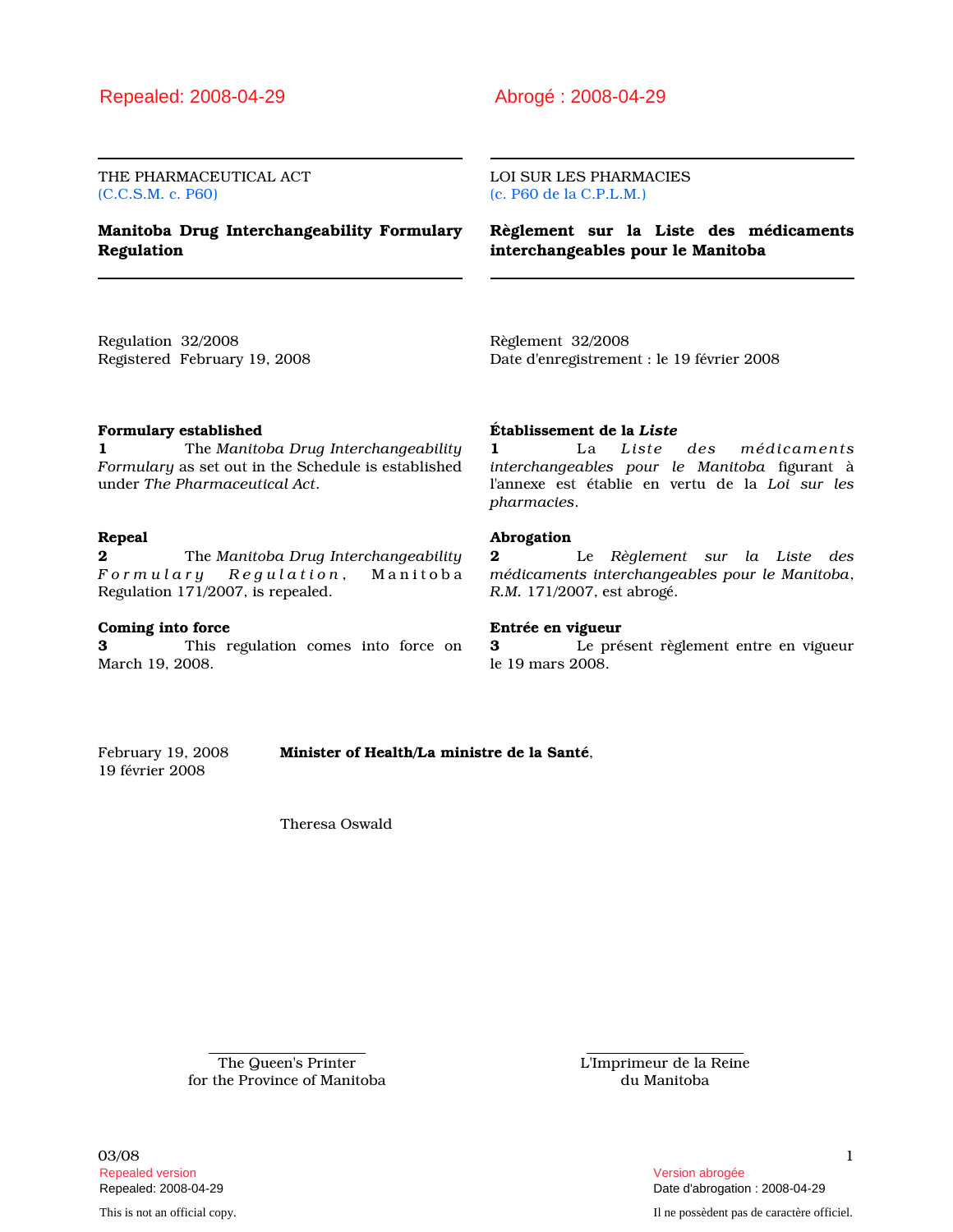FIFTY-SEVENTH EDITION SCHEDULE<br>CINQUANTE-SEPTIÈME ÉDITION ANNEXE ANNEXE CINQUANTE-SEPTIÈME ÉDITION

P60 - R.M. 32/2008

P60 - M.R. 32/2008

# LISTE DES MÉDICAMENTS INTERCHANGEABLES POUR LE MANITOBA

|                                                                                              | <b>MANITOBA DRUG INTERCHANGEABILITY FORMULARY</b>                                                                                          |                                                                                                              |                                                                              |                                                                              |  |
|----------------------------------------------------------------------------------------------|--------------------------------------------------------------------------------------------------------------------------------------------|--------------------------------------------------------------------------------------------------------------|------------------------------------------------------------------------------|------------------------------------------------------------------------------|--|
|                                                                                              | <b>LISTE DES MÉDICAMENTS INTERCHANGEABLES</b><br><b>POUR LE MANITOBA</b>                                                                   |                                                                                                              |                                                                              |                                                                              |  |
| <b>DIN</b><br><b>NIM</b>                                                                     | <b>Product Name</b><br><b>Produit</b>                                                                                                      | Manufacturer<br>Fabricant                                                                                    | Price (\$)                                                                   | Prix(\$)                                                                     |  |
|                                                                                              | ACEBUTOLOL HCI - 100 mg - Tablets<br>ACÉBUTOLOL (CHLORHYDRATE D') - 100 mg - comprimés                                                     |                                                                                                              | Per<br>Tablet                                                                | Par<br>comprimé                                                              |  |
| 01926543<br>02147602<br>02237721<br>02237885<br>02036290<br>02204517<br>02165546<br>01910140 | Sectral<br>Apo-Acebutolol<br>Gen-Acebutolol<br>Gen-Acebutolol (Type S)<br>Monitan<br>Novo-Acebutolol<br>Nu-Acebutolol<br>Rhotral           | <b>AVE</b><br><b>APX</b><br><b>GPM</b><br><b>GPM</b><br><b>WAY</b><br><b>NOP</b><br><b>NXP</b><br><b>ROP</b> | 0.3297<br>0.1793<br>0.1793<br>0.1793<br>0.1793<br>0.1793<br>0.1793<br>0.1793 | 0,3297<br>0,1793<br>0,1793<br>0,1793<br>0,1793<br>0,1793<br>0,1793<br>0,1793 |  |
| 02257599                                                                                     | Sandoz Acebutolol<br>ACEBUTOLOL HCI - 200 mg - Tablets<br>ACÉBUTOLOL (CHLORHYDRATE D') - 200 mg - comprimés                                | SDZ                                                                                                          | 0.1793<br>Per<br>Tablet                                                      | 0,1793<br>Par<br>comprimé                                                    |  |
| 01926551<br>02147610<br>02237722<br>02237886<br>02204525<br>02165554<br>01910159<br>02257602 | Sectral<br>Apo-Acebutolol<br>Gen-Acebutolol<br>Gen-Acebutolol (Type S)<br>Novo-Acebutolol<br>Nu-Acebutolol<br>Rhotral<br>Sandoz Acebutolol | <b>AVE</b><br><b>APX</b><br><b>GPM</b><br><b>GPM</b><br><b>NOP</b><br><b>NXP</b><br><b>ROP</b><br>SDZ        | 0.4945<br>0.2684<br>0.2684<br>0.2684<br>0.2684<br>0.2684<br>0.2684<br>0.2684 | 0,4945<br>0,2684<br>0,2684<br>0,2684<br>0,2684<br>0,2684<br>0,2684<br>0,2684 |  |
|                                                                                              | ACEBUTOLOL HCI - 400 mg - Tablets<br>ACÉBUTOLOL (CHLORHYDRATE D') - 400 mg - comprimés                                                     |                                                                                                              | Per<br>Tablet                                                                | Par<br>comprimé                                                              |  |
| 01926578<br>02147629<br>02237723<br>02237887<br>02204533<br>02165562<br>01910167<br>02257610 | Sectral<br>Apo-Acebutolol<br>Gen-Acebutolol<br>Gen-Acebutolol (Type S)<br>Novo-Acebutolol<br>Nu-Acebutolol<br>Rhotral<br>Sandoz Acebutolol | <b>AVE</b><br><b>APX</b><br><b>GPM</b><br><b>GPM</b><br><b>NOP</b><br><b>NXP</b><br><b>ROP</b><br>SDZ        | 0.9840<br>0.5333<br>0.5333<br>0.5333<br>0.5333<br>0.5333<br>0.5333<br>0.5333 | 0,9840<br>0,5333<br>0,5333<br>0,5333<br>0,5333<br>0,5333<br>0,5333<br>0,5333 |  |
|                                                                                              | ACETAMINOPHEN COMPOUND WITH CODEINE - 8 mg - Tablets<br>COMPOSÉ ACÉTAMINOPHÈNE ET CODÉINE - 8 mg - comprimés                               |                                                                                                              | Per<br>Tablet                                                                | Par<br>comprimé                                                              |  |
| 02181061<br>00293490<br>00653233                                                             | Tylenol with Codeine No. 1/Tylenol n° 1 avec codéine<br>Atasol-8<br>ratio-Lenoltec #1/ratio-Lenoltec n° 1                                  | MCL<br><b>HOR</b><br><b>RPH</b>                                                                              | 0.1365<br>0.0814<br>0.0303                                                   | 0,1365<br>0,0814<br>0,0303                                                   |  |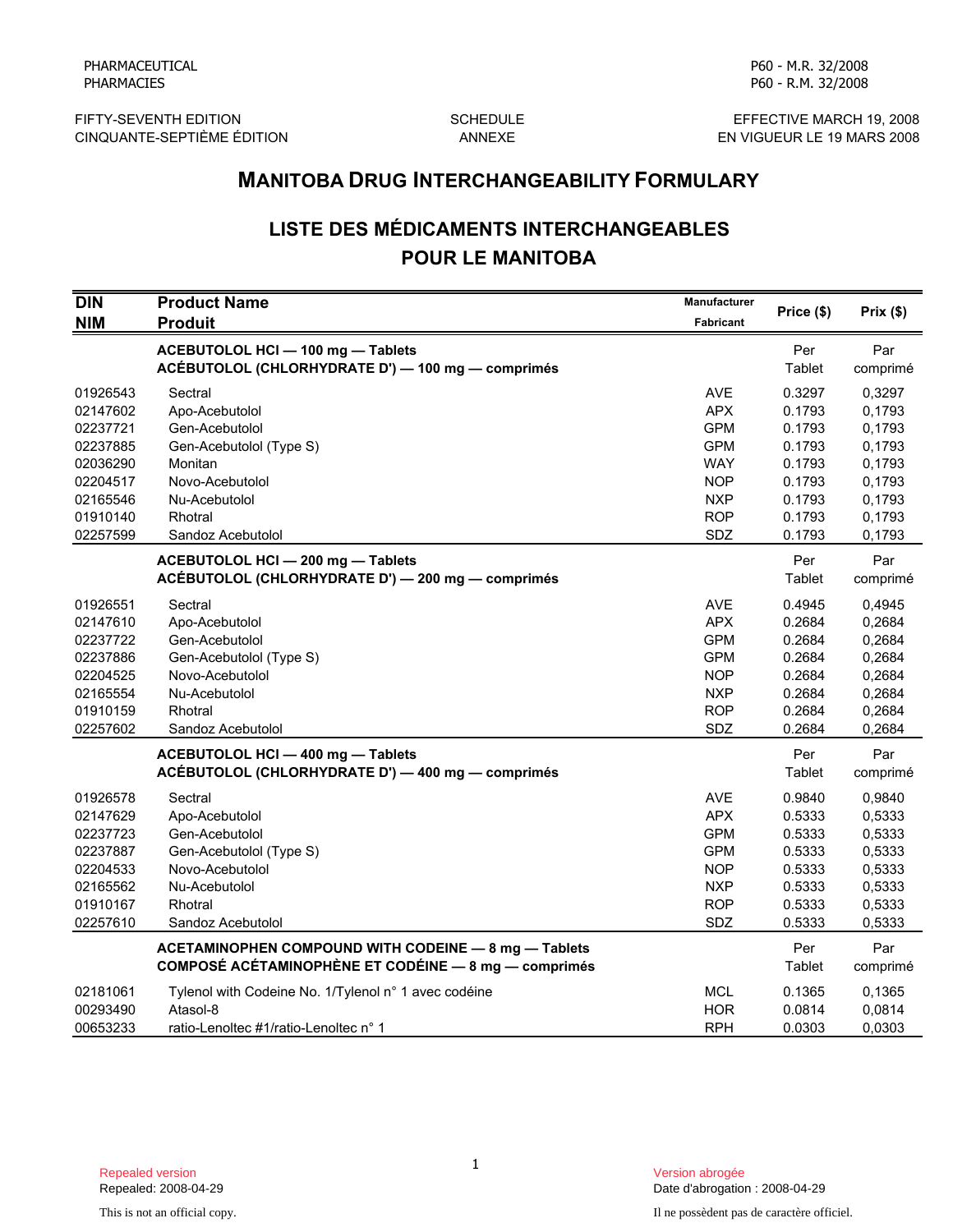| <b>DIN</b>           | <b>Product Name</b>                                                                              | Manufacturer      | Price (\$)       | Prix(\$)         |
|----------------------|--------------------------------------------------------------------------------------------------|-------------------|------------------|------------------|
| <b>NIM</b>           | <b>Produit</b><br>ACETAMINOPHEN COMPOUND WITH CODEINE - 15 mg - Tablets                          | <b>Fabricant</b>  | Per              | Par              |
|                      | COMPOSÉ ACÉTAMINOPHÈNE ET CODÉINE - 15 mg - comprimés                                            |                   | Tablet           | comprimé         |
| 00293504             | Atasol-15                                                                                        | <b>HOR</b>        | 0.1001           | 0,1001           |
| 02232388             | Exdol-15                                                                                         | PPI               | 0.0837           | 0,0837           |
| 02163934<br>00653241 | Tylenol with Codeine No. 2/Tylenol n° 2 avec codéine<br>ratio-Lenoltec No. 2/ratio-Lenoltec n° 2 | JOI<br><b>RPH</b> | 0.0807<br>0.0654 | 0,0807<br>0,0654 |
|                      | ACETAMINOPHEN COMPOUND WITH CODEINE - 30 mg - Tablets                                            |                   | Per              | Par              |
|                      | COMPOSÉ ACÉTAMINOPHÈNE ET CODÉINE - 30 mg - comprimés                                            |                   | Tablet           | comprimé         |
| 02232389             | Exdol-30                                                                                         | PPI               | 0.1753           | 0,1753           |
| 00293512             | Atasol-30                                                                                        | <b>HOR</b>        | 0.1425           | 0,1425           |
| 02163926             | Tylenol with Codeine No. 3/Tylenol n° 3 avec codéine                                             | JOI               | 0.0888           | 0,0888           |
| 00653276             | ratio-Lenoltec No. 3/ratio-Lenoltec n° 3                                                         | <b>RPH</b>        | 0.0720           | 0,0720           |
|                      | ACETAMINOPHEN WITH CODEINE - 300 mg - 60 mg - Tablets                                            |                   | Per              | Par              |
|                      | ACÉTAMINOPHÈNE AVEC CODÉINE - 300 mg - 60 mg - comprimés                                         |                   | Tablet           | comprimé         |
| 02163918             | Tylenol with Codeine No. 4/Tylenol n° 4 avec codéine                                             | JOI               | 0.1877           | 0,1877           |
| 00621463             | ratio-Lenoltec #4/ratio-Lenoltec n° 4                                                            | <b>RPH</b>        | 0.1523           | 0,1523           |
|                      | ACETYLSALICYLIC ACID - 325 mg - Enteric Tablets                                                  |                   |                  |                  |
|                      | ACIDE ACÉTYLSALICYLIQUE - 325 mg - comprimés à enrobage                                          |                   | Per              | Par              |
|                      | entérosoluble                                                                                    |                   | Tablet           | comprimé         |
| 00010332             | Entrophen                                                                                        | PPI               | 0.0308           | 0,0308           |
| 02284529             | pms-ASA EC                                                                                       | <b>PMS</b>        | 0.0308           | 0,0308           |
| 02010526             | Enteric Coated ASA/ASA à enrobage entérosoluble                                                  | <b>VTH</b>        | 0.0151           | 0,0151           |
|                      | ACYCLOVIR - 200 mg - Tablets                                                                     |                   | Per              | Par              |
|                      | ACYCLOVIR - 200 mg - comprimés                                                                   |                   | Tablet           | comprimé         |
| 00634506             | Zovirax                                                                                          | <b>GSK</b>        | 1.2237           | 1,2237           |
| 02197405             | Nu-Acyclovir                                                                                     | <b>NXP</b>        | 0.9950           | 0,9950           |
| 02242784             | Gen-Acyclovir                                                                                    | <b>GPM</b>        | 0.9662           | 0,9662           |
| 02285959             | Novo-Acyclovir                                                                                   | <b>NOP</b>        | 0.9661           | 0,9661           |
| 02078627             | ratio-Acyclovir                                                                                  | <b>RPH</b>        | 0.9661           | 0,9661           |
| 02207621             | Apo-Acyclovir                                                                                    | <b>APX</b>        | 0.9660           | 0,9660           |
|                      | ACYCLOVIR - 400 mg - Tablets                                                                     |                   | Per              | Par              |
|                      | ACYCLOVIR - 400 mg - comprimés                                                                   |                   | Tablet           | comprimé         |
| 01911627             | Zovirax                                                                                          | <b>GSK</b>        | 2.4088           | 2,4088           |
| 02197413             | Nu-Acyclovir                                                                                     | <b>NXP</b>        | 2.0254           | 2,0254           |
| 02242463             | Gen-Acyclovir                                                                                    | <b>GPM</b>        | 1.9017           | 1,9017           |
| 02078635             | ratio-Acyclovir                                                                                  | <b>RPH</b>        | 1.9017           | 1,9017           |
| 02285967             | Novo-Acyclovir                                                                                   | <b>NOP</b>        | 1.9016           | 1,9016           |
| 02207648             | Apo-Acyclovir                                                                                    | <b>APX</b>        | 1.9015           | 1,9015           |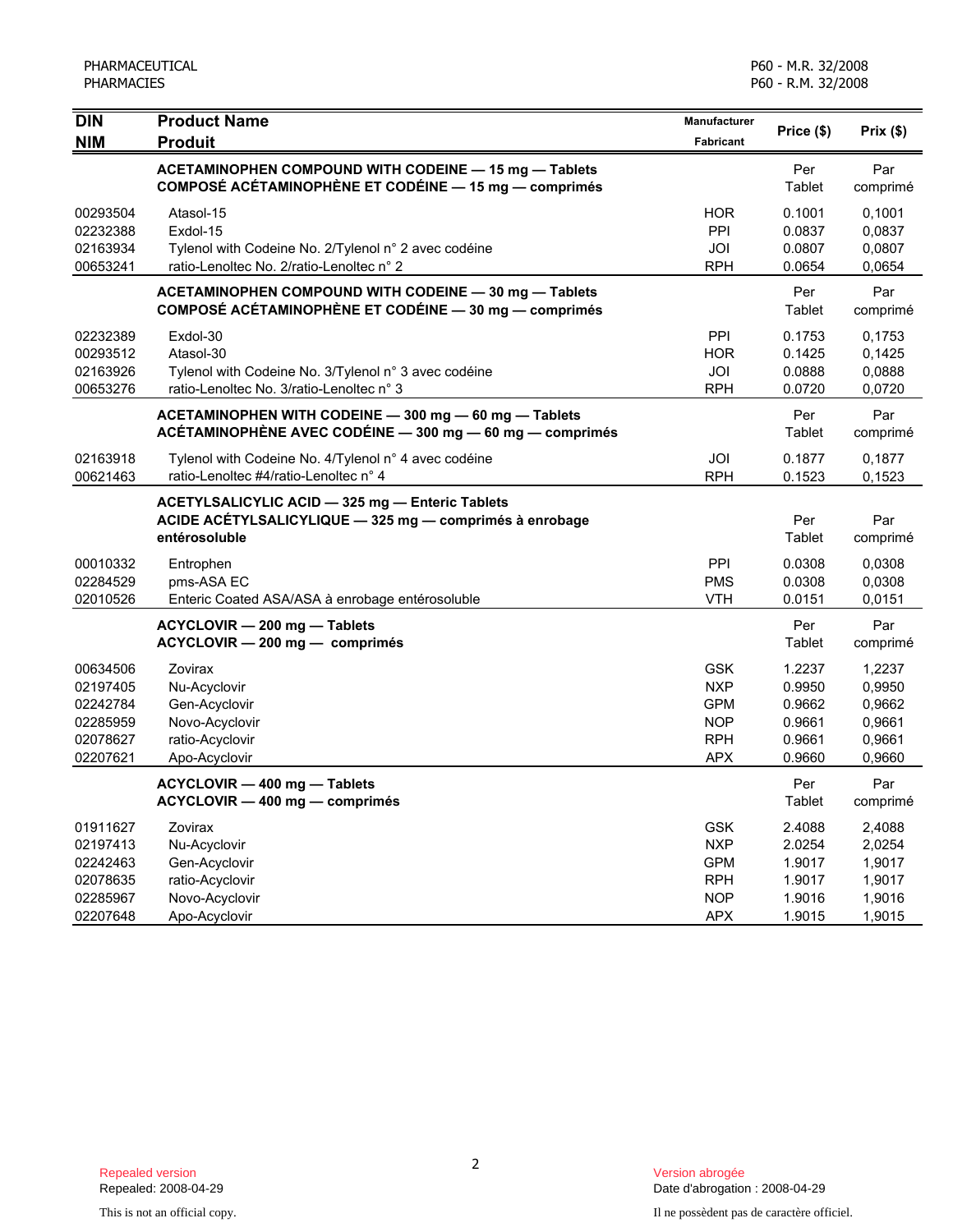| <b>DIN</b> | <b>Product Name</b>              | Manufacturer     | Price (\$) | Prix(\$) |
|------------|----------------------------------|------------------|------------|----------|
| <b>NIM</b> | <b>Produit</b>                   | <b>Fabricant</b> |            |          |
|            | ACYCLOVIR - 800 mg - Tablets     |                  | Per        | Par      |
|            | ACYCLOVIR - 800 mg - comprimés   |                  | Tablet     | comprimé |
| 01911635   | Zovirax                          | <b>GSK</b>       | 4.7368     | 4,7368   |
| 02207656   | Apo-Acyclovir                    | <b>APX</b>       | 3.1415     | 3,1415   |
| 02197421   | Nu-Acyclovir                     | <b>NXP</b>       | 3.1415     | 3,1415   |
| 02242464   | Gen-Acyclovir                    | <b>GPM</b>       | 3.1413     | 3,1413   |
| 02078651   | ratio-Acyclovir                  | <b>RPH</b>       | 3.1413     | 3,1413   |
| 02285975   | Novo-Acyclovir                   | <b>NOP</b>       | 3.1412     | 3,1412   |
|            | ALENDRONATE - 5 mg - Tablets     |                  | Per        | Par      |
|            | ALENDRONATE - 5 mg - comprimés   |                  | Tablet     | comprimé |
| 02233055   | Fosamax                          | <b>MFX</b>       | 1.5254     | 1,5254   |
| 02248727   | Apo-Alendronate                  | <b>APX</b>       | 1.1407     | 1,1407   |
| 02270110   | Gen-Alendronate                  | <b>GPM</b>       | 1.1407     | 1,1407   |
| 02288079   | Sandoz Alendronate               | SDZ              | 1.1407     | 1,1407   |
|            | ALENDRONATE - 10 mg - Tablets    |                  | Per        | Par      |
|            | ALENDRONATE - 10 mg - comprimés  |                  | Tablet     | comprimé |
| 02201011   | Fosamax                          | <b>MFX</b>       | 1.9365     | 1,9365   |
| 02247373   | Novo-Alendronate                 | <b>NOP</b>       | 1.3513     | 1,3513   |
| 02248728   | Apo-Alendronate                  | <b>APX</b>       | 1.2163     | 1,2163   |
| 02270129   | Gen-Alendronate                  | <b>GPM</b>       | 1.2163     | 1,2163   |
| 02288087   | Sandoz Alendronate               | SDZ              | 1.2163     | 1,2163   |
|            | ALENDRONATE - 40 mg - Tablets    |                  | Per        | Par      |
|            | ALENDRONATE - 40 mg - comprimés  |                  | Tablet     | comprimé |
| 02201038   | Fosamax                          | <b>MFX</b>       | 3.9557     | 3,9557   |
| 02258102   | Co Alendronate                   | COB              | 2.8707     | 2,8707   |
|            | ALENDRONATE - 70 mg - Tablets    |                  | Per        | Par      |
|            | ALENDRONATE - 70 mg - comprimés  |                  | Tablet     | comprimé |
| 02245329   | Fosamax                          | <b>MFX</b>       | 9.7650     | 9,7650   |
| 02258110   | Co Alendronate                   | COB              | 6.1331     | 6,1331   |
| 02248730   | Apo-Alendronate                  | <b>APX</b>       | 6.1325     | 6,1325   |
| 02286335   | Gen-Alenedronate                 | <b>GPM</b>       | 6.1325     | 6,1325   |
| 02261715   | Novo-Alendronate                 | <b>NOP</b>       | 6.1325     | 6,1325   |
| 02273179   | pms-Alendronate                  | <b>PMS</b>       | 6.1325     | 6,1325   |
| 02284006   | pms-Alendronate FC               | <b>PMS</b>       | 6.1325     | 6,1325   |
| 02275279   | ratio-Alendronate                | <b>RPH</b>       | 6.1325     | 6,1325   |
| 02288109   | Sandoz Alendronate               | SDZ              | 6.1325     | 6,1325   |
|            | ALLOPURINOL - 100 mg - Tablets   |                  | Per        | Par      |
|            | ALLOPURINOL - 100 mg - comprimés |                  | Tablet     | comprimé |
| 00402818   | Apo-Allopurinol                  | <b>APX</b>       | 0.0858     | 0.0858   |
| 00364282   | Novo-Purol                       | <b>NOP</b>       | 0.0780     | 0,0780   |
|            | ALLOPURINOL - 200 mg - Tablets   |                  | Per        | Par      |
|            | ALLOPURINOL - 200 mg - comprimés |                  | Tablet     | comprimé |
| 00479799   | Apo-Allopurinol                  | <b>APX</b>       | 0.1430     | 0,1430   |
| 00565342   | Novo-Purol                       | <b>NOP</b>       | 0.1300     | 0,1300   |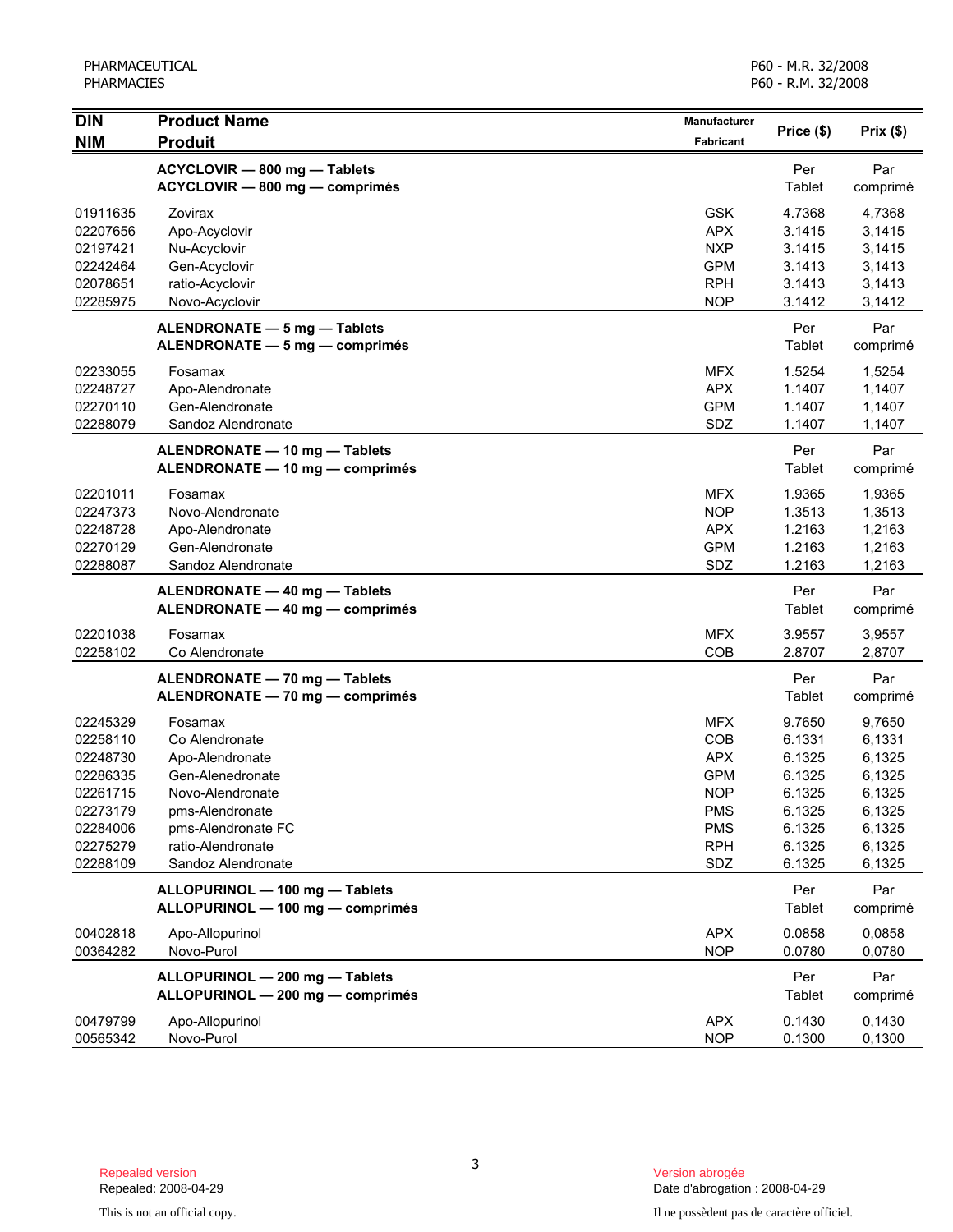| <b>DIN</b>           | <b>Product Name</b>                                                                    | <b>Manufacturer</b>      | Price (\$)       | Prix(\$)         |
|----------------------|----------------------------------------------------------------------------------------|--------------------------|------------------|------------------|
| <b>NIM</b>           | <b>Produit</b>                                                                         | <b>Fabricant</b>         |                  |                  |
|                      | ALLOPURINOL - 300 mg - Tablets                                                         |                          | Per              | Par              |
|                      | ALLOPURINOL - 300 mg - comprimés                                                       |                          | Tablet           | comprimé         |
| 00294322             | Zyloprim                                                                               | <b>GSK</b>               | 0.2878           | 0,2878           |
| 00402796             | Apo-Allopurinol                                                                        | <b>APX</b>               | 0.2338           | 0,2338           |
|                      | ALPRAZOLAM - 0.25 mg - Tablets                                                         |                          | Per              | Par              |
|                      | ALPRAZOLAM - 0,25 mg - comprimés                                                       |                          | Tablet           | comprimé         |
| 00548359             | Xanax                                                                                  | PFI                      | 0.2679           | 0,2679           |
| 00865397<br>02137534 | Apo-Alpraz                                                                             | <b>APX</b><br><b>GPM</b> | 0.0836<br>0.0836 | 0,0836<br>0,0836 |
| 01913484             | Gen-Alprazolam<br>Novo-Alprazol                                                        | <b>NOP</b>               | 0.0836           | 0,0836           |
| 01913239             | Nu-Alpraz                                                                              | <b>NXP</b>               | 0.0836           | 0,0836           |
|                      | ALPRAZOLAM - 0.5 mg - Tablets                                                          |                          | Per              | Par              |
|                      | ALPRAZOLAM - 0,5 mg - comprimés                                                        |                          | Tablet           | comprimé         |
| 00548367             | Xanax                                                                                  | PFI                      | 0.3202           | 0,3202           |
| 02137542             | Gen-Alprazolam                                                                         | <b>GPM</b>               | 0.1015           | 0,1015           |
| 01913247             | Nu-Alpraz                                                                              | <b>NXP</b>               | 0.1015           | 0,1015           |
| 00865400             | Apo-Alpraz                                                                             | <b>APX</b>               | 0.1012           | 0,1012           |
| 01913492             | Novo-Alprazol                                                                          | <b>NOP</b>               | 0.1012           | 0,1012           |
|                      | ALPRAZOLAM - 1 mg - Tablets                                                            |                          | Per              | Par              |
|                      | ALPRAZOLAM - 1 mg - comprimés                                                          |                          | Tablet           | comprimé         |
| 00723770             | Xanax                                                                                  | PFI                      | 0.5764           | 0,5764           |
| 02243611             | Apo-Alpraz                                                                             | <b>APX</b>               | 0.3409           | 0,3409           |
| 02229813             | Gen-Alprazolam                                                                         | <b>GPM</b>               | 0.3409           | 0,3409           |
|                      | ALPRAZOLAM - 2 mg - Tablets                                                            |                          | Per<br>Tablet    | Par              |
|                      | ALPRAZOLAM - 2 mg - comprimés                                                          |                          |                  | comprimé         |
| 00813958             | Xanax                                                                                  | PFI                      | 1.0244           | 1,0244           |
| 02243612<br>02229814 | Apo-Alpraz<br>Gen-Alprazolam                                                           | <b>APX</b><br><b>GPM</b> | 0.6059<br>0.6059 | 0,6059<br>0,6059 |
|                      |                                                                                        |                          | Per              | Par              |
|                      | AMANTADINE HCI - 100 mg - Capsules<br>AMANTADINE (CHLORHYDRATE D') - 100 mg - capsules |                          | Capsule          | capsule          |
| 01914006             | Symmetrel                                                                              | SQU                      | 1.0851           | 1,0851           |
| 01990403             | pms-Amantadine                                                                         | PMS                      | 0.6105           | 0,6105           |
| 02034468             | Endantadine                                                                            | <b>END</b>               | 0.6079           | 0,6079           |
| 02139200             | Gen-Amantadine                                                                         | <b>GPM</b>               | 0.5697           | 0,5697           |
|                      | AMANTADINE HCI - 10 mg/mL - Syrup<br>AMANTADINE (CHLORHYDRATE D') - 10 mg/ml - sirop   |                          | Per mL           | Par ml           |
| 02022826             | pms-Amantadine                                                                         | <b>PMS</b>               | 0.1188           | 0,1188           |
| 01913999             | Symmetrel                                                                              | SQU                      | 0.1188           | 0,1188           |
|                      | AMCINONIDE - 0.1% - Topical Cream<br>AMCINONIDE - 0,1 % - crème topique                |                          | Per<br>Gram      | Par<br>gramme    |
| 02192284             | Cyclocort                                                                              | STI                      | 0.5662           | 0,5662           |
| 02246714             | Amcort                                                                                 | <b>TAR</b>               | 0.3011           | 0,3011           |
| 02247098             | ratio-Amcinonide                                                                       | <b>RPH</b>               | 0.3011           | 0,3011           |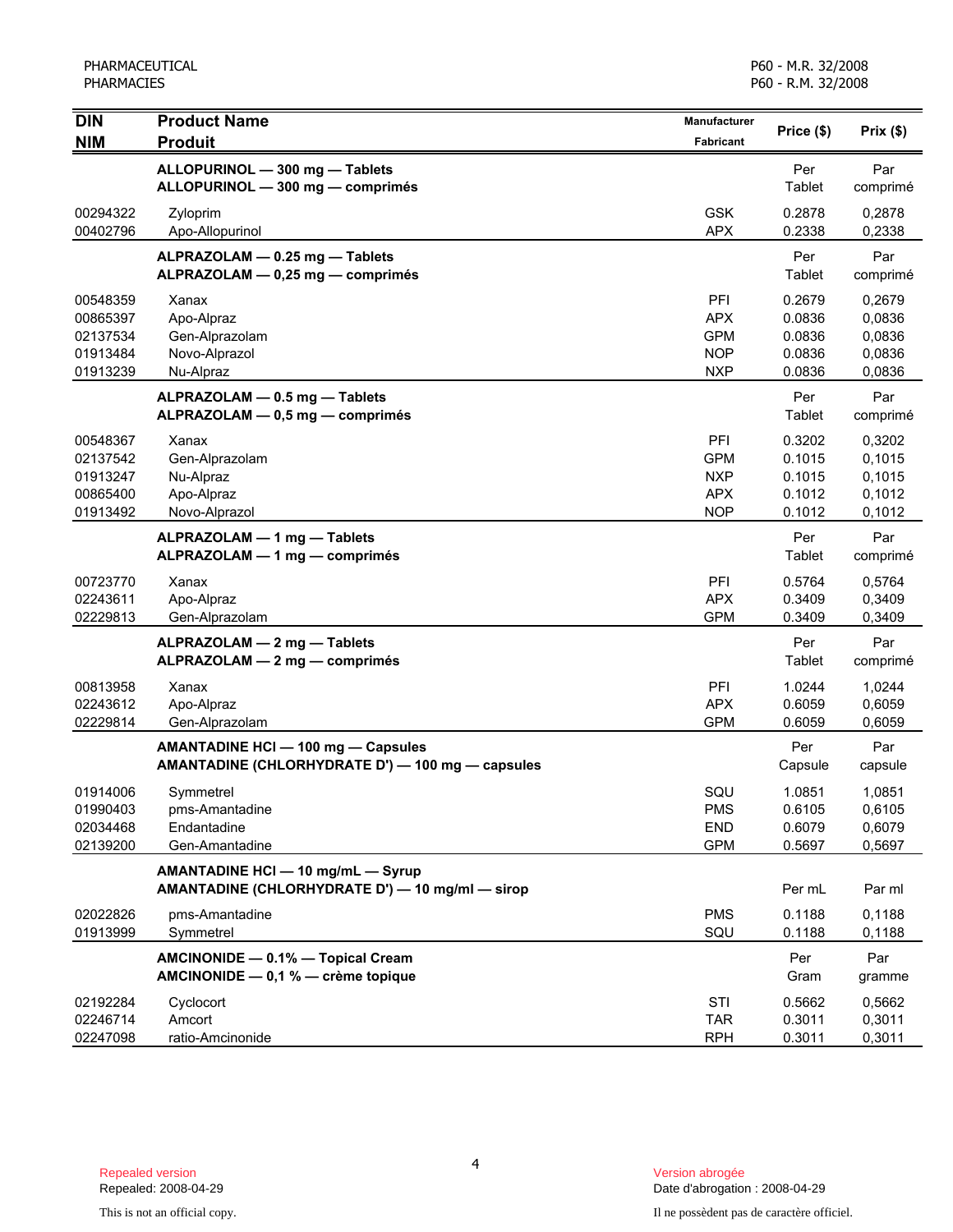| <b>DIN</b><br><b>NIM</b> | <b>Product Name</b><br><b>Produit</b>                                                                                                   | Manufacturer<br><b>Fabricant</b> | Price (\$)       | Prix(\$)         |
|--------------------------|-----------------------------------------------------------------------------------------------------------------------------------------|----------------------------------|------------------|------------------|
|                          | AMCINONIDE - 0.1% - Topical Lotion<br>AMCINONIDE $- 0.1 %$ - lotion topique                                                             |                                  | Per mL           | Par ml           |
| 02192276<br>02247097     | Cyclocort<br>ratio-Amcinonide                                                                                                           | STI<br><b>RPH</b>                | 0.4758<br>0.2500 | 0,4758<br>0,2500 |
|                          | AMCINONIDE - 0.1% - Topical Ointment<br>AMCINONIDE - 0,1 % - pommade topique                                                            |                                  | Per<br>Gram      | Par<br>gramme    |
| 02192268<br>02247096     | Cyclocort<br>ratio-Amcinonide                                                                                                           | STI<br><b>RPH</b>                | 0.5662<br>0.3011 | 0,5662<br>0,3011 |
|                          | AMILORIDE HCI/HYDROCHLOROTHIAZIDE - 5 mg/50 mg - Tablets<br>AMILORIDE (CHLORHYDRATE D')/HYDROCHLOROTHIAZIDE - 5 mg/50 mg -<br>comprimés |                                  | Per<br>Tablet    | Par<br>comprimé  |
| 00487813                 | Moduret                                                                                                                                 | <b>OPI</b>                       | 0.3693           | 0,3693           |
| 00886106<br>00784400     | Nu-Amilzide<br>Apo-Amilzide                                                                                                             | <b>NXP</b><br><b>APX</b>         | 0.2815<br>0.2109 | 0,2815<br>0,2109 |
| 02257378                 | Gen-Amilazide                                                                                                                           | <b>GPM</b>                       | 0.2109           | 0,2109           |
| 01937219                 | Novamilor                                                                                                                               | <b>NOP</b>                       | 0.2109           | 0,2109           |
|                          | AMIODARONE HCI - 200 mg - Tablets<br>AMIODARONE (CHLORHYDRATE D') - 200 mg - comprimés                                                  |                                  | Per<br>Tablet    | Par<br>comprimé  |
| 02036282                 | Cordarone                                                                                                                               | <b>WAY</b>                       | 2.2648           | 2,2648           |
| 02240604                 | Gen-Amiodarone                                                                                                                          | <b>GPM</b>                       | 1.4269           | 1,4269           |
| 02242472                 | pms-Amiodarone                                                                                                                          | <b>PMS</b>                       | 1.4269           | 1,4269           |
| 02243836<br>02246194     | Sandoz Amiodarone<br>Apo-Amiodarone                                                                                                     | <b>SDZ</b><br><b>APX</b>         | 1.4268<br>1.4268 | 1,4268<br>1,4268 |
| 02239835                 | Novo-Amiodarone                                                                                                                         | <b>NOP</b>                       | 1.4268           | 1,4268           |
| 02240071                 | ratio-Amiodarone                                                                                                                        | <b>RPH</b>                       | 1.4268           | 1,4268           |
|                          | AMITRIPTYLINE HCI - 10 mg - Tablets<br>AMITRIPTYLINE (CHLORHYDRATE D') - 10 mg - comprimés                                              |                                  | Per<br>Tablet    | Par<br>comprimé  |
| 02247302                 | pms-Amitriptyline                                                                                                                       | <b>PMS</b>                       | 0.0624           | 0,0624           |
| 00335053                 | Apo-Amitriptyline                                                                                                                       | <b>APX</b>                       | 0.0572           | 0,0572           |
| 00037400                 | Novo-Triptyn                                                                                                                            | <b>NOP</b>                       | 0.0572           | 0,0572           |
|                          | AMITRIPTYLINE HCI - 25 mg - Tablets<br>AMITRIPTYLINE (CHLORHYDRATE D') - 25 mg - comprimés                                              |                                  | Per<br>Tablet    | Par<br>comprimé  |
| 02247303                 | pms-Amitriptyline                                                                                                                       | <b>PMS</b>                       | 0.1194           | 0,1194           |
| 00335061                 | Apo-Amitriptyline                                                                                                                       | <b>APX</b>                       | 0.1095           | 0,1095           |
| 00037419                 | Novo-Triptyn                                                                                                                            | <b>NOP</b>                       | 0.1095           | 0,1095           |
|                          | AMITRIPTYLINE HCI - 50 mg - Tablets<br>AMITRIPTYLINE (CHLORHYDRATE D') - 50 mg - comprimés                                              |                                  | Per<br>Tablet    | Par<br>comprimé  |
| 02247304                 | pms-Amitriptyline                                                                                                                       | <b>PMS</b>                       | 0.2219           | 0,2219           |
| 00335088                 | Apo-Amitriptyline                                                                                                                       | <b>APX</b>                       | 0.2035           | 0,2035           |
| 00037427                 | Novo-Triptyn                                                                                                                            | <b>NOP</b>                       | 0.2035           | 0,2035           |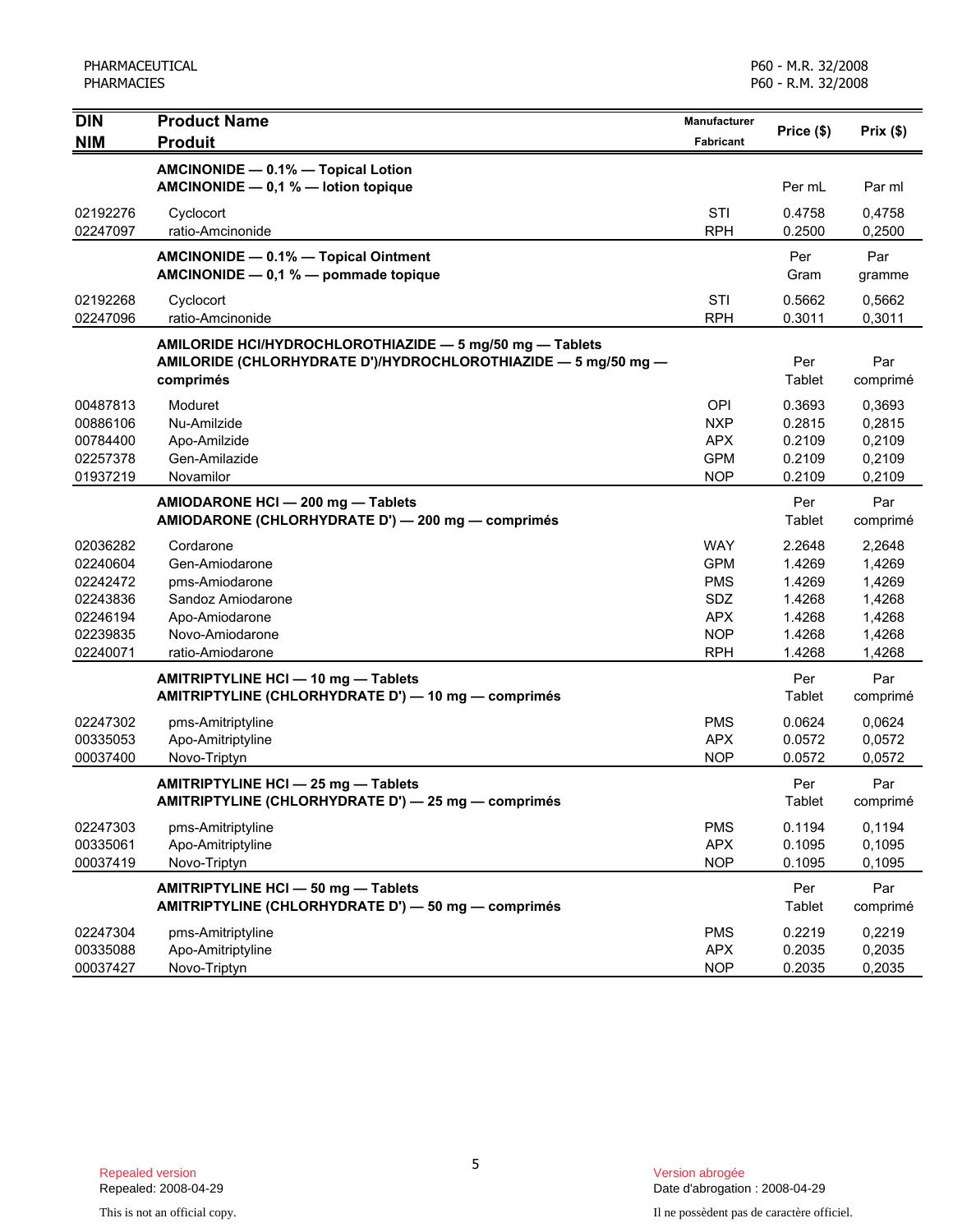| <b>DIN</b> | <b>Product Name</b>                                         |            |            |          |
|------------|-------------------------------------------------------------|------------|------------|----------|
| <b>NIM</b> | <b>Produit</b>                                              | Fabricant  | Price (\$) | Prix(\$) |
|            | AMOXICILLIN - 250 mg - Capsules                             |            | Per        | Par      |
|            | AMOXICILLINE - 250 mg - capsules                            |            | Capsule    | capsule  |
| 02041294   | Amoxil                                                      | <b>WAY</b> | 0.2079     | 0,2079   |
| 00865567   | Nu-Amoxi                                                    | <b>NXP</b> | 0.1925     | 0,1925   |
| 02238171   | Gen-Amoxicillin                                             | <b>GPM</b> | 0.1755     | 0,1755   |
| 00406724   | Novamoxin                                                   | <b>NOP</b> | 0.1754     | 0,1754   |
| 00628115   | Apo-Amoxi                                                   | <b>APX</b> | 0.1750     | 0,1750   |
| 02230243   | pms-Amoxicillin                                             | <b>PMS</b> | 0.1750     | 0,1750   |
|            | AMOXICILLIN - 500 mg - Capsules                             |            | Per        | Par      |
|            | AMOXICILLINE - 500 mg - capsules                            |            | Capsule    | capsule  |
| 00865575   | Nu-Amoxi                                                    | <b>NXP</b> | 0.3911     | 0,3911   |
| 00628123   | Apo-Amoxi                                                   | <b>APX</b> | 0.3417     | 0,3417   |
| 00406716   | Novamoxin                                                   | <b>NOP</b> | 0.3417     | 0,3417   |
| 02238172   | Gen-Amoxicillin                                             | <b>GPM</b> | 0.3417     | 0,3417   |
| 02230244   | pms-Amoxicillin                                             | <b>PMS</b> | 0.3417     | 0,3417   |
|            | AMOXICILLIN - 125 mg/5 mL - Oral Liquid                     |            |            |          |
|            | AMOXICILLINE - 125 mg/5 ml - liquide oral                   |            | Per mL     | Par ml   |
| 00865540   | Nu-Amoxi                                                    | <b>NXP</b> | 0.0388     | 0,0388   |
| 01934171   | Novamoxin Sugar Reduced/Novamoxin à teneur réduite en sucre | <b>NOP</b> | 0.0360     | 0,0360   |
| 00452149   | Novamoxin                                                   | <b>NOP</b> | 0.0360     | 0,0360   |
| 00628131   | Apo-Amoxi                                                   | <b>APX</b> | 0.0353     | 0,0353   |
| 00628131   | Apo-Amoxi Sugar Free/Apo-Amoxi sans sucre                   | <b>APX</b> | 0.0353     | 0,0353   |
| 02230245   | pms-Amoxicillin                                             | <b>PMS</b> | 0.0353     | 0,0353   |
|            | AMOXICILLIN - 250 mg/5 mL - Oral Liquid                     |            |            |          |
|            | AMOXICILLINE - 250 mg/5 ml - liquide oral                   |            | Per mL     | Par ml   |
| 00865559   | Nu-Amoxi                                                    | <b>NXP</b> | 0.0602     | 0,0602   |
| 00628158   | Apo-Amoxi                                                   | <b>APX</b> | 0.0540     | 0,0540   |
| 00628158   | Apo-Amoxi Sugar Free/Apo-Amoxi sans sucre                   | <b>APX</b> | 0.0540     | 0,0540   |
| 01934163   | Novamoxin Sugar Reduced/Novamoxin à teneur réduite en sucre | <b>NOP</b> | 0.0540     | 0,0540   |
| 00452130   | Novamoxin                                                   | <b>NOP</b> | 0.0540     | 0,0540   |
| 02230246   | pms-Amoxicillin                                             | <b>PMS</b> | 0.0540     | 0,0540   |
|            | AMOXICILLIN/CLAVULANIC ACID - 25 mg/6.25 mg/mL              |            |            |          |
|            | - Oral Suspension                                           |            |            |          |
|            | AMOXICILLINE/ACIDE CLAVULANIQUE - 25 mg/6,25 mg/ml -        |            |            |          |
|            | suspension orale                                            |            | Per mL     | Par ml   |
| 01916882   | Clavulin 125 F                                              | <b>GSK</b> | 0.1119     | 0,1119   |
| 02244646   | ratio-ACLAVULANATE                                          | <b>RPH</b> | 0.0796     | 0,0796   |
| 02243986   | Apo-Amoxi Clav                                              | <b>APX</b> | 0.0795     | 0,0795   |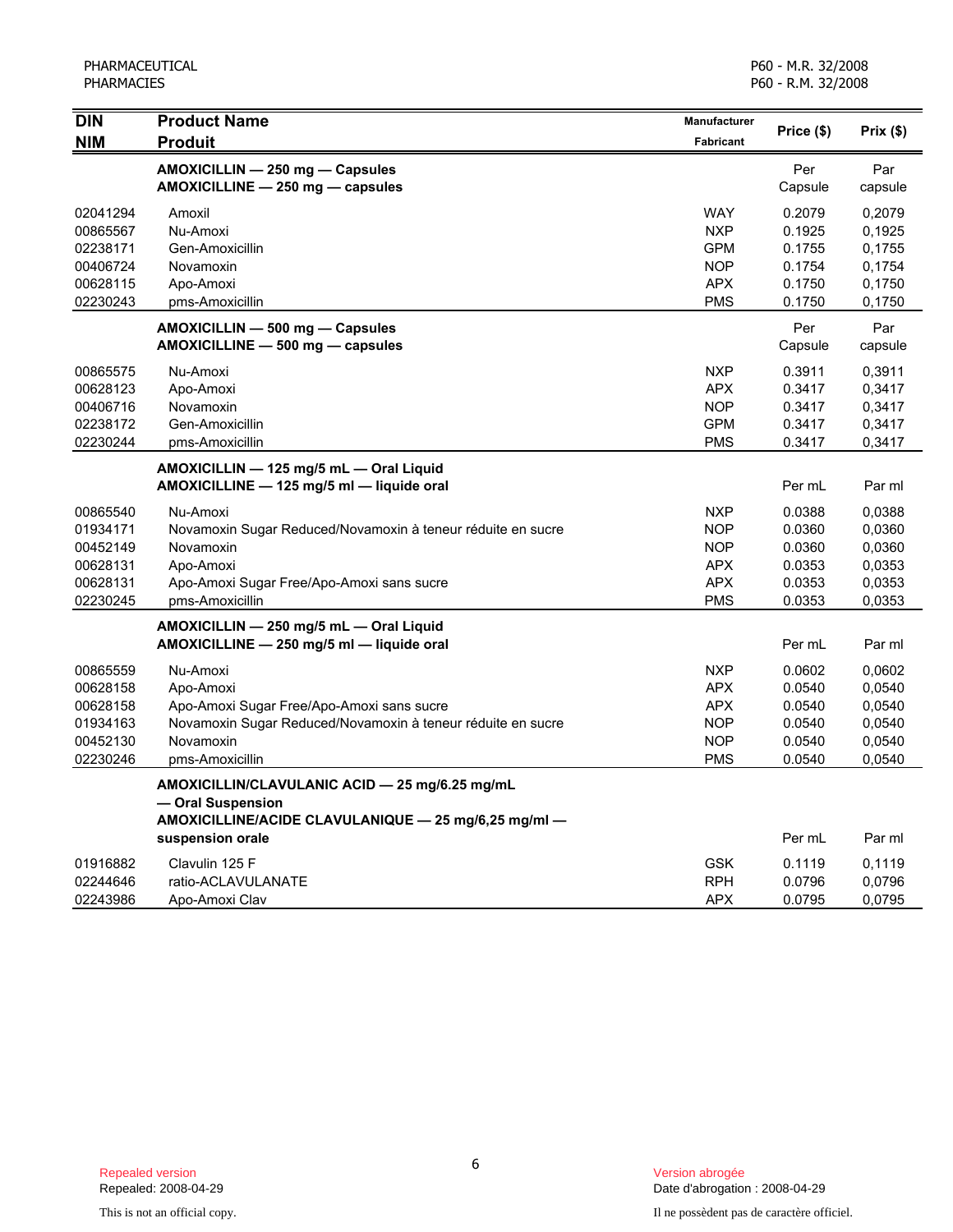| <b>DIN</b>           | <b>Product Name</b>                                                                                                         | <b>Manufacturer</b>      | Price (\$)       | Prix(\$)         |
|----------------------|-----------------------------------------------------------------------------------------------------------------------------|--------------------------|------------------|------------------|
| <b>NIM</b>           | <b>Produit</b>                                                                                                              | <b>Fabricant</b>         |                  |                  |
|                      | AMOXICILLIN/CLAVULANIC ACID - 50 mg/12.5 mg/mL<br>- Oral Suspension<br>AMOXICILLINE/ACIDE CLAVULANIQUE - 50 mg/12,5 mg/ml - |                          |                  |                  |
|                      | suspension orale                                                                                                            |                          | Per mL           | Par ml           |
| 01916874             | Clavulin 250 F                                                                                                              | <b>GSK</b>               | 0.1879           | 0,1879           |
| 02243987             | Apo-Amoxi Clav                                                                                                              | <b>APX</b>               | 0.1340           | 0,1340           |
| 02244647             | ratio-ACLAVULANATE                                                                                                          | <b>RPH</b>               | 0.1338           | 0,1338           |
|                      | AMOXICILLIN/CLAVULANIC ACID - 400 mg/57 mg/5 mL                                                                             |                          |                  |                  |
|                      | - Oral Suspension                                                                                                           |                          |                  |                  |
|                      | AMOXICILLINE/ACIDE CLAVULANIQUE - 400 mg/57 mg/5 ml -<br>suspension orale                                                   |                          | Per mL           | Par ml           |
|                      |                                                                                                                             |                          |                  |                  |
| 02238830             | Clavulin                                                                                                                    | <b>SMJ</b>               | 0.2887           | 0,2887           |
| 02288559             | Apo-Amoxi-Clav                                                                                                              | <b>APX</b>               | 0.1969           | 0,1969           |
|                      | AMOXICILLIN/CLAVULANIC ACID - 250 mg/125 mg - Tablets<br>AMOXICILLINE/ACIDE CLAVULANIQUE - 250 mg/125 mg - comprimés        |                          | Per<br>Tablet    | Par<br>comprimé  |
| 01916866             | Clavulin-250                                                                                                                | <b>GSK</b>               | 0.9439           | 0.9439           |
| 02243770             | ratio-ACLAVULANATE                                                                                                          | <b>RPH</b>               | 0.6723           | 0,6723           |
| 02243350             | Apo-Amoxi-Clav                                                                                                              | <b>APX</b>               | 0.6722           | 0,6722           |
|                      | AMOXICILLIN/CLAVULANIC ACID - 500 mg/125 mg - Tablets                                                                       |                          | Per              | Par              |
|                      | AMOXICILLINE/ACIDE CLAVULANIQUE - 500 mg/125 mg - comprimés                                                                 |                          | Tablet           | comprimé         |
| 01916858             | Clavulin-500 F                                                                                                              | <b>GSK</b>               | 1.4158           | 1,4158           |
| 02243771             | ratio-ACLAVULANATE                                                                                                          | <b>RPH</b>               | 1.0276           | 1,0276           |
| 02243351             | Apo-Amoxi Clav                                                                                                              | <b>APX</b>               | 1.0275           | 1,0275           |
|                      | AMOXICILLIN/CLAVULANIC ACID - 875 mg/125 mg - Tablets                                                                       |                          | Per              | Par              |
|                      | AMOXICILLINE/ACIDE CLAVULANIQUE - 875 mg/125 mg - comprimés                                                                 |                          | Tablet           | comprimé         |
| 02238829             | Clavulin-875                                                                                                                | <b>GSK</b>               | 2.1237           | 2,1237           |
| 02248138             | Novo-Clavamoxin                                                                                                             | <b>NOP</b>               | 1.4013           | 1,4013           |
| 02245623             | Apo-Amoxi Clav                                                                                                              | <b>APX</b>               | 1.3872           | 1,3872           |
| 02247021             | ratio-ACLAVULANATE                                                                                                          | <b>RPH</b>               | 1.3871           | 1,3871           |
|                      | ANAGRELIDE HCI - 0.5 mg - Capsules                                                                                          |                          | Per              | Par              |
|                      | ANAGRÉLIDE (CHLORHYDRATE D') - 0,5 mg - capsules                                                                            |                          | Capsule          | capsule          |
| 02236859             | Agrylin                                                                                                                     | <b>SHI</b>               | 5.3698           | 5,3698           |
| 02253054             | Gen-Anagrelide                                                                                                              | <b>GPM</b>               | 3.6850           | 3,6850           |
| 02274949             | pms-Anagrelide                                                                                                              | <b>PMS</b>               | 3.6841           | 3,6841           |
| 02260107             | Sandoz Anagrelide                                                                                                           | SDZ                      | 3.6840           | 3,6840           |
|                      | ATENOLOL - 50 mg - Tablets                                                                                                  |                          | Per              | Par              |
|                      | ATÉNOLOL — 50 mg — comprimés                                                                                                |                          | Tablet           | comprimé         |
| 02039532             | Tenormin                                                                                                                    | <b>AZC</b>               | 0.5747           | 0,5747           |
| 02267985             | Ran-Atenolol                                                                                                                | <b>RAN</b>               | 0.4252           | 0,4252           |
| 02255545             | Co Atenolol                                                                                                                 | COB                      | 0.3867           | 0,3867           |
| 01912062             | Novo-Atenol                                                                                                                 | <b>NOP</b>               | 0.3867           | 0,3867           |
| 02171791             | ratio-Atenolol                                                                                                              | <b>RPH</b>               | 0.3867           | 0,3867           |
| 00773689             | Apo-Atenol<br>Dom-Atenolol                                                                                                  | <b>APX</b><br><b>DOM</b> | 0.3865<br>0.3865 | 0,3865           |
| 02229467<br>00886114 | Nu-Atenol                                                                                                                   | <b>NXP</b>               | 0.3865           | 0,3865<br>0,3865 |
| 02237600             | pms-Atenolol                                                                                                                | <b>PMS</b>               | 0.3865           | 0,3865           |
| 02146894             | Gen-Atenolol                                                                                                                | <b>GPM</b>               | 0.3864           | 0,3864           |
| 02231731             | Sandoz Atenolol                                                                                                             | SDZ                      | 0.3864           | 0,3864           |

7

Date d'abrogation : 2008-04-29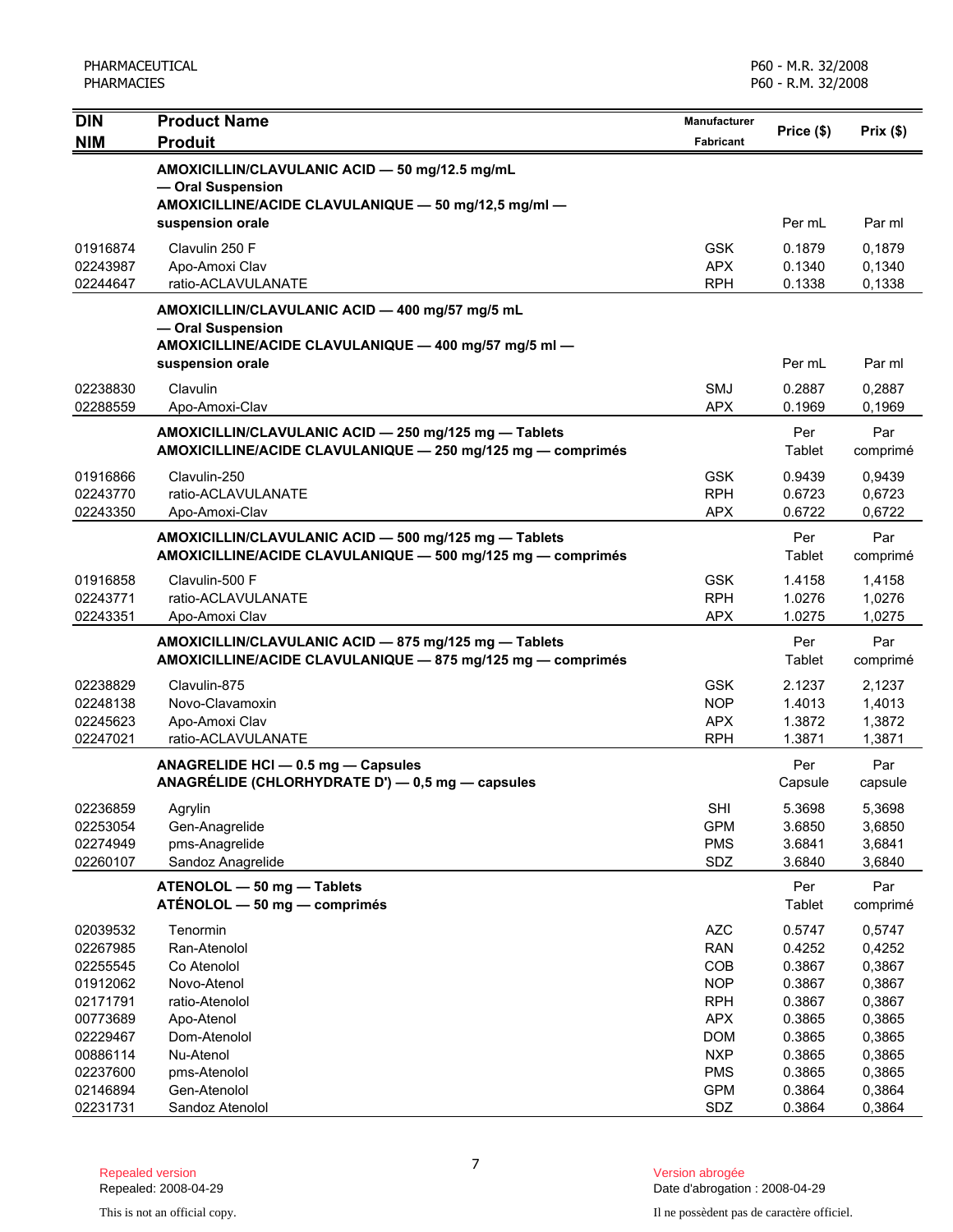| <b>DIN</b> | <b>Product Name</b>                                                                     | <b>Manufacturer</b> | Price (\$) | Prix(\$) |
|------------|-----------------------------------------------------------------------------------------|---------------------|------------|----------|
| <b>NIM</b> | <b>Produit</b>                                                                          | Fabricant           |            |          |
|            |                                                                                         |                     |            |          |
|            | ATENOLOL - 100 mg - Tablets                                                             |                     | Per        | Par      |
|            | ATÉNOLOL - 100 mg - comprimés                                                           |                     | Tablet     | comprimé |
| 02039540   | Tenormin                                                                                | <b>AZC</b>          | 0.9447     | 0,9447   |
| 02267993   | Ran-Atenolol                                                                            | <b>RAN</b>          | 0.6991     | 0,6991   |
| 00773697   | Apo-Atenol                                                                              | <b>APX</b>          | 0.6355     | 0,6355   |
| 02255553   | Co Atenolol                                                                             | COB                 | 0.6355     | 0,6355   |
| 02229468   | Dom-Atenolol                                                                            | <b>DOM</b>          | 0.6355     | 0,6355   |
| 02147432   | Gen-Atenolol                                                                            | <b>GPM</b>          | 0.6355     | 0,6355   |
| 01912054   | Novo-Atenol                                                                             | <b>NOP</b>          | 0.6355     | 0,6355   |
| 00886122   | Nu-Atenol                                                                               | <b>NXP</b>          | 0.6355     | 0,6355   |
| 02237601   | pms-Atenolol                                                                            | <b>PMS</b>          | 0.6355     | 0,6355   |
| 02171805   | ratio-Atenolol                                                                          | <b>RPH</b>          | 0.6355     | 0,6355   |
| 02231733   | Sandoz Atenolol                                                                         | SDZ                 | 0.6355     | 0,6355   |
|            | ATENOLOL/CHLORTHALIDONE - 50 mg/25 mg - Tablets                                         |                     | Per        | Par      |
|            | ATÉNOLOL/CHLORTHALIDONE - 50 mg/25 mg - comprimés                                       |                     | Tablet     | comprimé |
|            |                                                                                         |                     |            |          |
| 02049961   | Tenoretic                                                                               | <b>AZC</b>          | 0.6390     | 0,6390   |
| 02248763   | Apo-Atenidone                                                                           | <b>APX</b>          | 0.4777     | 0,4777   |
| 02302918   | Novo-Atenolthalidone                                                                    | <b>NOP</b>          | 0.4343     | 0,4343   |
|            | ATENOLOL/CHLORTHALIDONE - 100 mg/25 mg - Tablets                                        |                     | Per        | Par      |
|            | ATÉNOLOL/CHLORTHALIDONE - 100 mg/25 mg - comprimés                                      |                     | Tablet     | comprimé |
| 02049988   | Tenoretic                                                                               | <b>AZC</b>          | 1.0472     | 1,0472   |
| 02248764   | Apo-Atenidone                                                                           | <b>APX</b>          | 0.7830     | 0,7830   |
| 02302926   | Novo-Atenolthalidone                                                                    | <b>NOP</b>          | 0.7118     | 0,7118   |
|            | AZATHIOPRINE - 50 mg - Tablets                                                          |                     | Per        | Par      |
|            | AZATHIOPRINE - 50 mg - comprimés                                                        |                     | Tablet     | comprimé |
|            |                                                                                         |                     |            |          |
| 00004596   | Imuran                                                                                  | <b>GSK</b>          | 0.8987     | 0,8987   |
| 02236799   | ratio-Azathioprine                                                                      | <b>RPH</b>          | 0.7095     | 0,7095   |
| 02242907   | Apo-Azathioprine                                                                        | <b>APX</b>          | 0.5960     | 0,5960   |
| 02231491   | Gen-Azathioprine                                                                        | <b>GPM</b>          | 0.5960     | 0,5960   |
| 02236819   | Novo-Azathioprine                                                                       | <b>NOP</b>          | 0.5960     | 0,5960   |
|            | AZITHROMYCIN - 20 mg/mL - Oral Suspension                                               |                     |            |          |
|            | AZITHROMYCIN - 20 mg/ml - suspension orale                                              |                     | Per mL     | Par ml   |
| 02223716   | Zithromax                                                                               | PFI                 | 1.2757     | 1,2757   |
| 02274388   | pms-Azithromycin                                                                        | <b>PMS</b>          | 0.8214     | 0,8214   |
|            |                                                                                         |                     |            |          |
|            | AZITHROMYCIN - 40 mg/mL - Oral Suspension<br>AZITHROMYCIN - 40 mg/ml - suspension orale |                     | Per mL     | Par ml   |
|            |                                                                                         |                     |            |          |
| 02223724   | Zithromax                                                                               | PFI                 | 1.8070     | 1,8070   |
| 02274396   | pms-Azithromycin                                                                        | <b>PMS</b>          | 1.1636     | 1,1636   |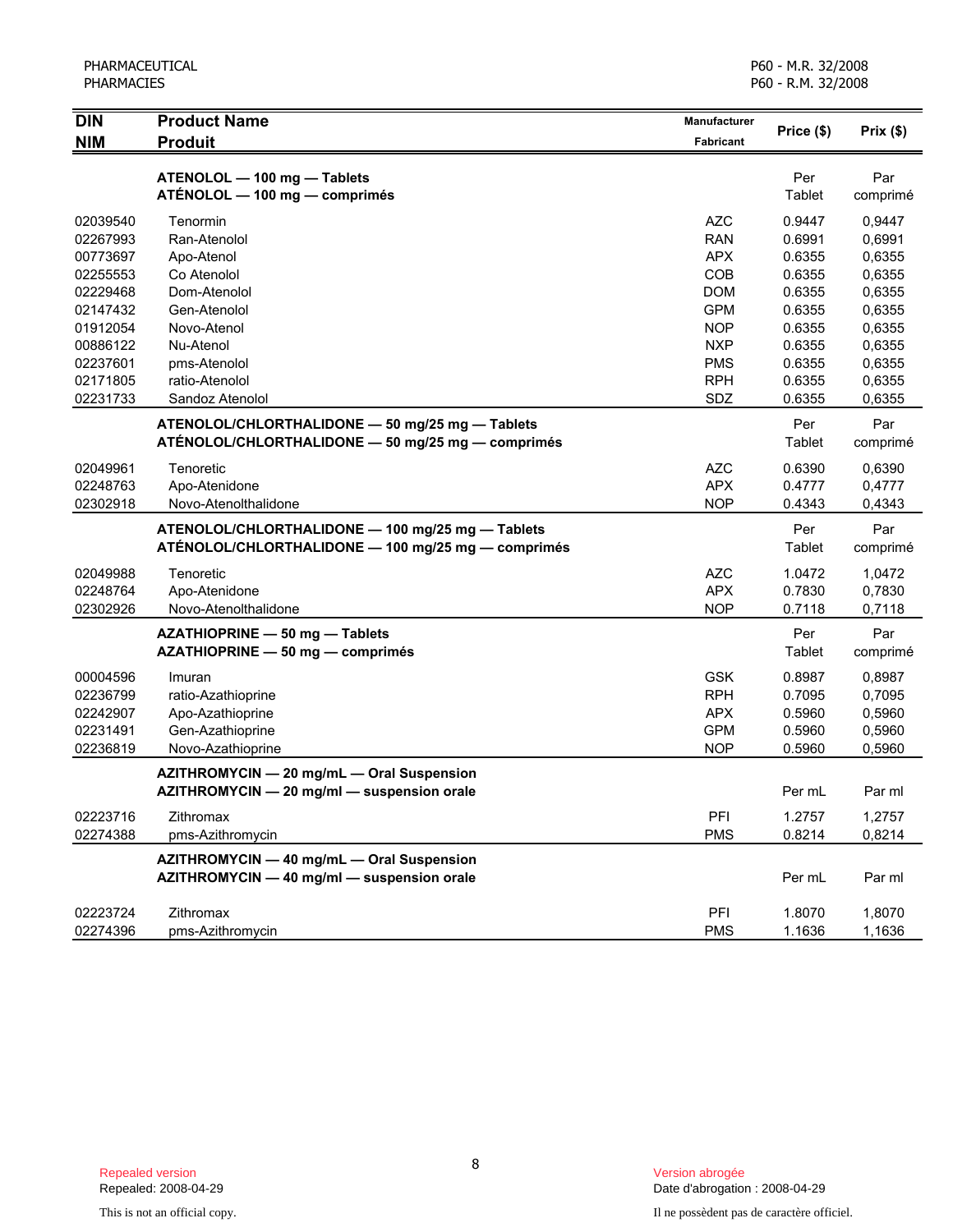| <b>DIN</b>                                                                       | <b>Product Name</b>                                                                                                                                                                       | Manufacturer                                                                                   |                                                                    |                                                                    |
|----------------------------------------------------------------------------------|-------------------------------------------------------------------------------------------------------------------------------------------------------------------------------------------|------------------------------------------------------------------------------------------------|--------------------------------------------------------------------|--------------------------------------------------------------------|
| <b>NIM</b>                                                                       | <b>Produit</b>                                                                                                                                                                            | Fabricant                                                                                      | Price (\$)                                                         | Prix (\$)                                                          |
|                                                                                  | AZITHROMYCIN - 250 mg - Tablets<br>AZITHROMYCIN - 250 mg - comprimés                                                                                                                      |                                                                                                | Per<br>Tablet                                                      | Par<br>comprimé                                                    |
| 02212021<br>02278359<br>02255340                                                 | Zithromax<br>Gen-Azithromycin<br>Co Azithromycin                                                                                                                                          | PFI<br><b>GPM</b><br>COB                                                                       | 5.9003<br>3.4192<br>3.4188                                         | 5,9003<br>3,4192<br>3,4188                                         |
| 02261634<br>02275287<br>02247423<br>02267845                                     | pms-Azithromycin<br>ratio-Azithromycin<br>Apo-Azithromycin<br>Novo-Azithromycin                                                                                                           | <b>PMS</b><br><b>RPH</b><br><b>APX</b><br><b>NOP</b>                                           | 3.4188<br>3.4188<br>3.1084<br>3.1084                               | 3,4188<br>3,4188<br>3,1084<br>3,1084                               |
| 02265826                                                                         | Sandoz Azithromycin<br>AZITHROMYCIN - 600 mg - Tablets<br>AZITHROMYCIN - 600 mg - comprimés                                                                                               | SDZ                                                                                            | 3.1084<br>Per<br>Tablet                                            | 3,1084<br>Par<br>comprimé                                          |
| 02231143<br>02261642<br>02256088                                                 | Zithromax<br>pms-Azithromycin<br>Co Azithromycin                                                                                                                                          | PFI<br><b>PMS</b><br>COB                                                                       | 14.1603<br>8.3875<br>8.3873                                        | 14,1603<br>8,3875<br>8.3873                                        |
|                                                                                  | BACLOFEN - 10 mg - Tablets<br>BACLOFENE - 10 mg - comprimés                                                                                                                               |                                                                                                | Per<br>Tablet                                                      | Par<br>comprimé                                                    |
| 00455881<br>02139332<br>02138271<br>02088398<br>02136090<br>02063735<br>02236507 | Lioresal<br>Apo-Baclofen<br>Dom-Baclofen<br>Gen-Baclofen<br>Nu-Baclo<br>pms-Baclofen<br>ratio-Baclofen                                                                                    | <b>NVT</b><br><b>APX</b><br><b>DOM</b><br><b>GPM</b><br><b>NXP</b><br><b>PMS</b><br><b>RPH</b> | 0.6364<br>0.3203<br>0.3203<br>0.3203<br>0.3203<br>0.3203<br>0.3203 | 0,6364<br>0,3203<br>0,3203<br>0,3203<br>0,3203<br>0,3203<br>0,3203 |
|                                                                                  | BACLOFEN - 20 mg - Tablets<br>$BACLOFÈNE - 20 mg - comprimés$                                                                                                                             |                                                                                                | Per<br>Tablet                                                      | Par<br>comprimé                                                    |
| 00636576<br>02236508<br>02139391<br>02138298<br>02088401<br>02136104<br>02063743 | Lioresal D.S.<br>ratio-Baclofen<br>Apo-Baclofen<br>Dom-Baclofen<br>Gen-Baclofen<br>Nu-Baclo<br>pms-Baclofen                                                                               | <b>NVT</b><br><b>RPH</b><br><b>APX</b><br><b>DOM</b><br><b>GPM</b><br><b>NXP</b><br><b>PMS</b> | 1.2387<br>0.6364<br>0.6234<br>0.6234<br>0.6234<br>0.6234<br>0.6234 | 1,2387<br>0,6364<br>0,6234<br>0,6234<br>0,6234<br>0,6234<br>0,6234 |
|                                                                                  | BECLOMETHASONE DIPROPIONATE - 200 Dose - 50 mcg/dose<br>- Aqueous Nasal Spray<br>BÉCLOMÉTHASONE (DIPROPIONATE DE) - 200 doses - 50 mcg/dose -<br>vaporisateur nasal pour solution aqueuse |                                                                                                | Per<br>Dose                                                        | Par<br>dose                                                        |
| 02238796<br>02238577<br>00872318<br>02172712                                     | Apo-Beclomethasone<br>Nu-Beclomethasone<br>ratio-Beclomethasone AQ<br>Gen-Beclo AQ                                                                                                        | <b>APX</b><br><b>NXP</b><br><b>RPH</b><br><b>GPM</b>                                           | 0.0675<br>0.0675<br>0.0675<br>0.0674                               | 0,0675<br>0,0675<br>0,0675<br>0,0674                               |
|                                                                                  | <b>BENAZEPRIL HCI - 5 mg - Tablets</b><br>BENAZEPRIL - 5 mg - comprimés                                                                                                                   |                                                                                                | Per<br>Tablet                                                      | Par<br>comprimé                                                    |
| 00885835<br>02290332                                                             | Lotensin<br>Apo-Benazepril                                                                                                                                                                | <b>NVT</b><br><b>APX</b>                                                                       | 0.7758<br>0.5060                                                   | 0,7758<br>0,5060                                                   |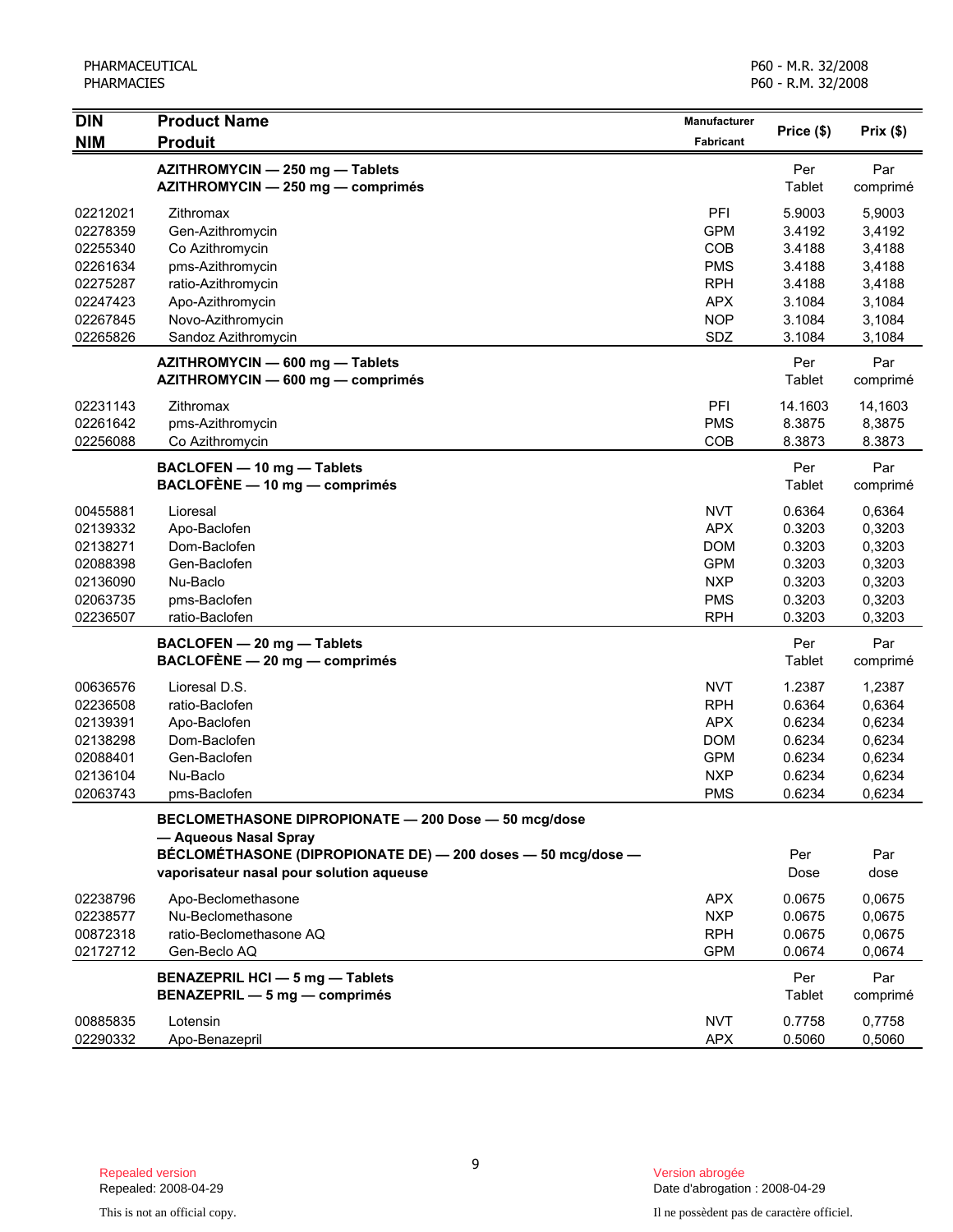| <b>DIN</b>                                               | <b>Product Name</b>                                                                                                                       | <b>Manufacturer</b>                                                | Price (\$)                                     | Prix(\$)                                       |
|----------------------------------------------------------|-------------------------------------------------------------------------------------------------------------------------------------------|--------------------------------------------------------------------|------------------------------------------------|------------------------------------------------|
| <b>NIM</b>                                               | <b>Produit</b>                                                                                                                            | <b>Fabricant</b>                                                   |                                                |                                                |
|                                                          | BENAZEPRIL HCI - 10 mg - Tablets<br>BENAZEPRIL - 10 mg - comprimés                                                                        |                                                                    | Per<br>Tablet                                  | Par<br>comprimé                                |
| 00885843<br>02290340                                     | Lotensin<br>Apo-Benazepril                                                                                                                | <b>NVT</b><br><b>APX</b>                                           | 0.9172<br>0.5981                               | 0,9172<br>0,5981                               |
|                                                          | BENAZEPRIL HCI - 20 mg - Tablets<br>BENAZEPRIL - 20 mg - comprimés                                                                        |                                                                    | Per<br>Tablet                                  | Par<br>comprimé                                |
| 00885851<br>02273918                                     | Lotensin<br>Apo-Benazepril                                                                                                                | <b>NVT</b><br><b>APX</b>                                           | 1.0065<br>0.6006                               | 1,0065<br>0,6006                               |
|                                                          | <b>BENZOYL PEROXIDE IN WATER - 5% - Gel</b><br>BENZOYLE (PEROXYDE DE), BASE AQUEUSE - 5 % - gel                                           |                                                                    | Per<br>Gram                                    | Par<br>gramme                                  |
| 02214849<br>01925180                                     | Panoxyl<br>Benzac W                                                                                                                       | <b>STI</b><br>GAC                                                  | 0.1275<br>0.1152                               | 0,1275<br>0,1152                               |
|                                                          | BENZYDAMINE HCI - 0.15% - Oral Rinse<br>BENZYDAMINE (CHLORHYDRATE DE) - 0,15 % - gargarisme                                               |                                                                    | Per mL                                         | Par ml                                         |
| 01966065<br>02239044<br>02239537<br>02229799<br>02229777 | Tantum<br>Apo-Benzydamine<br>Dom-Benzydamine<br>Novo-Benzydamine<br>pms-Benzydamine                                                       | <b>RIK</b><br><b>APX</b><br><b>DOM</b><br><b>NOP</b><br><b>PMS</b> | 0.0734<br>0.0320<br>0.0319<br>0.0319<br>0.0319 | 0,0734<br>0,0320<br>0,0319<br>0,0319<br>0,0319 |
| 02230170                                                 | ratio-Benzydamine<br><b>BETAHISTINE - 16 mg - Tablets</b><br><b>BETAHISTINE - 16 mg - comprimés</b>                                       | <b>RPH</b>                                                         | 0.0319<br>Per<br>Tablet                        | 0,0319<br>Par<br>comprimé                      |
| 02243878<br>02280191                                     | Serc<br>Novo-Betahistine                                                                                                                  | <b>SPH</b><br><b>NOP</b>                                           | 0.4851<br>0.3234                               | 0,4851<br>0,3234                               |
|                                                          | <b>BETAHISTINE - 24 mg - Tablets</b><br><b>BETAHISTINE - 24 mg - comprimés</b>                                                            |                                                                    | Per<br>Tablet                                  | Par<br>comprimé                                |
| 02247998<br>02280205                                     | Serc<br>Novo-Betahistine                                                                                                                  | <b>SPH</b><br><b>NOP</b>                                           | 0.7277<br>0.4851                               | 0,7277<br>0,4851                               |
|                                                          | BETAMETHASONE DIPROPIONATE - 0.05% - Topical Cream<br>BÉTAMÉTHASONE (DIPROPIONATE DE) — 0,05 % — crème topique                            |                                                                    | Per<br>Gram                                    | Par<br>gramme                                  |
| 01925350<br>00804991<br>00323071                         | Taro-Sone<br>ratio-Topisone<br>Diprosone                                                                                                  | <b>TAR</b><br><b>RPH</b><br><b>SCH</b>                             | 0.2369<br>0.2254<br>0.2253                     | 0,2369<br>0,2254<br>0,2253                     |
|                                                          | BETAMETHASONE DIPROPIONATE - 0.05% - Topical Glycol Cream<br>BÉTAMÉTHASONE (DIPROPIONATE DE) - 0,05 % - crème topique<br>à base de glycol |                                                                    | Per<br>Gram                                    | Par<br>gramme                                  |
| 00688622<br>00849650                                     | Diprolene<br>ratio-Topilene                                                                                                               | <b>SCH</b><br><b>RPH</b>                                           | 0.5706<br>0.5706                               | 0,5706<br>0,5706                               |
|                                                          | BETAMETHASONE DIPROPIONATE - 0.05% - Topical Glycol Lotion<br>BÉTAMÉTHASONE (DIPROPIONATE DE) - 0,05 % - lotion topique                   |                                                                    | Per mL                                         | Par ml                                         |
| 00862975<br>01927914                                     | à base de glycol<br>Diprolene<br>ratio-Topilene                                                                                           | <b>SCH</b><br><b>RPH</b>                                           | 0.5152<br>0.5152                               | 0,5152<br>0,5152                               |

Date d'abrogation : 2008-04-29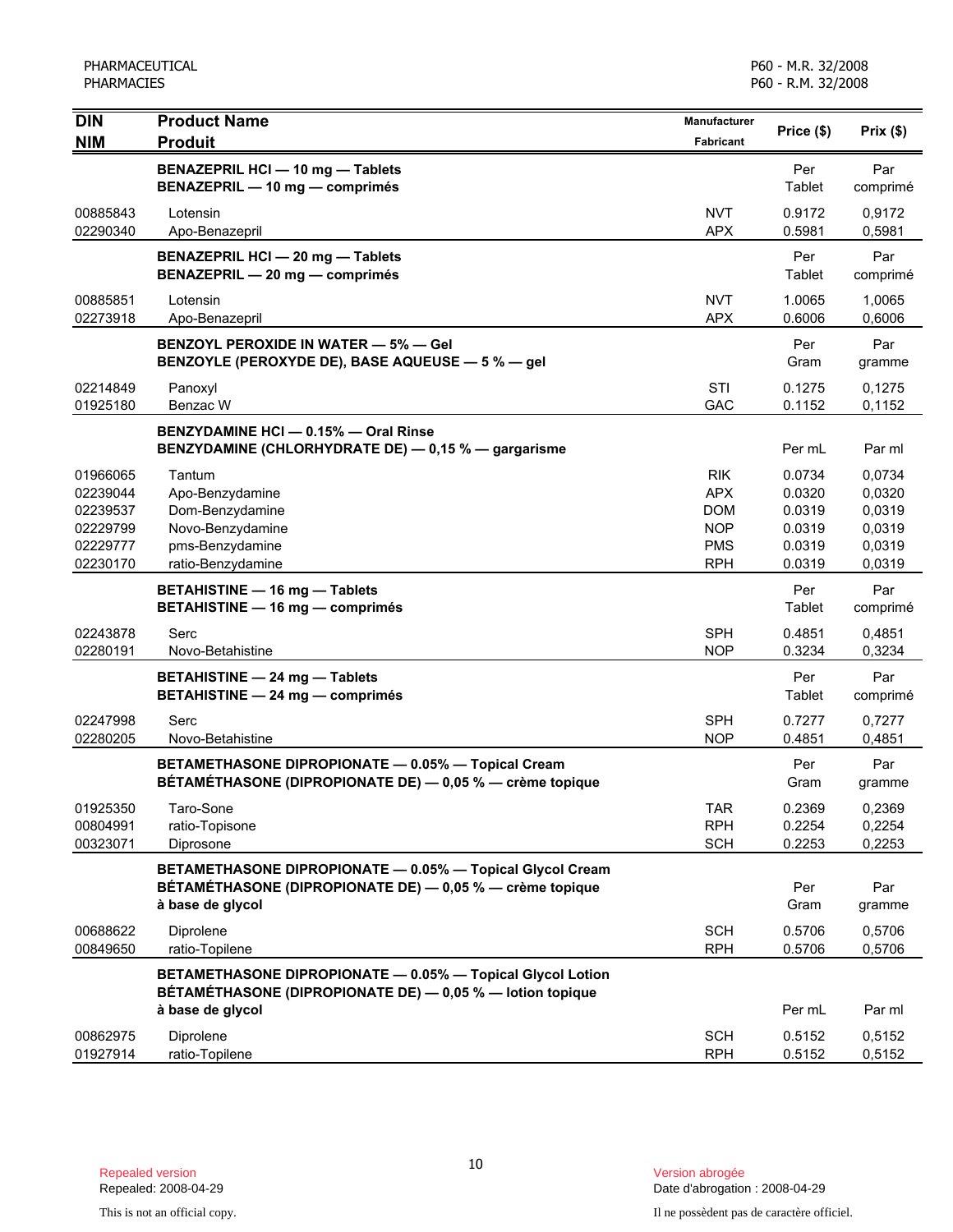| <b>DIN</b>                       | <b>Product Name</b>                                                                                                                                                                                                         | <b>Manufacturer</b>                    | Price (\$)                 | Prix(\$)                   |
|----------------------------------|-----------------------------------------------------------------------------------------------------------------------------------------------------------------------------------------------------------------------------|----------------------------------------|----------------------------|----------------------------|
| <b>NIM</b>                       | <b>Produit</b>                                                                                                                                                                                                              | <b>Fabricant</b>                       |                            |                            |
|                                  | BETAMETHASONE DIPROPIONATE - 0.05% - Topical Glycol Ointment<br>BÉTAMÉTHASONE (DIPROPIONATE DE) - 0,05 % - pommade topique à<br>base de glycol                                                                              |                                        | Per<br>Gram                | Par<br>gramme              |
| 00629367<br>00849669             | Diprolene<br>ratio-Topilene                                                                                                                                                                                                 | <b>SCH</b><br><b>RPH</b>               | 0.5706<br>0.5706           | 0,5706<br>0,5706           |
|                                  | BETAMETHASONE DIPROPIONATE - 0.05% - Topical Lotion<br>BÉTAMÉTHASONE (DIPROPIONATE DE) - 0,05 % - lotion topique                                                                                                            |                                        | Per mL                     | Par ml                     |
| 00417246<br>00809187             | Diprosone<br>ratio-Topisone                                                                                                                                                                                                 | <b>SCH</b><br><b>RPH</b>               | 0.2178<br>0.2178           | 0,2178<br>0,2178           |
|                                  | BETAMETHASONE DIPROPIONATE - 0.05% - Topical Ointment<br>BÉTAMÉTHASONE (DIPROPIONATE DE) — 0,05 % — pommade topique                                                                                                         |                                        | Per<br>Gram                | Par<br>gramme              |
| 00344923<br>00805009             | Diprosone<br>ratio-Topisone                                                                                                                                                                                                 | <b>SCH</b><br><b>RPH</b>               | 0.2369<br>0.2369           | 0,2369<br>0,2369           |
|                                  | BETAMETHASONE DIPROPIONATE - 0.5 mg/g and<br>Salicylic Acid 20 mg/g - 0.05% - Lotion<br>BÉTAMÉTHASONE (DIPROPIONATE DE) — 0,5 mg/g et                                                                                       |                                        |                            |                            |
|                                  | acide salicylique 20 mg/g $-$ 0,05 % $-$ lotion                                                                                                                                                                             |                                        | Per mL                     | Par ml                     |
| 00578428<br>02245688             | Diprosalic<br>ratio-Topisalic                                                                                                                                                                                               | <b>SCH</b><br><b>RPH</b>               | 0.6597<br>0.3877           | 0,6597<br>0,3877           |
|                                  | BETAMETHASONE DISODIUM PHOSPHATE AND GENTAMICIN<br>SULPHATE - 1 mg/3 mg/mL - Ophthalmic/Otic Solution<br>BÉTAMÉTHASONE (PHOSPHATE DISODIQUE) ET GENTAMICINE<br>(SULFATE DE) - 1 mg/3 mg/ml - solution ophtalmique et otique |                                        | Per mL                     | Par ml                     |
| 00682217<br>02244999             | Garasone<br>Sandoz Pentasone                                                                                                                                                                                                | <b>SCH</b><br>SDZ                      | 1.5048<br>1.4095           | 1,5048<br>1,4095           |
|                                  | <b>BETAMETHASONE DISODIUM PHOSPHATE/BETAMETHASONE</b><br>ACETATE - 3 mg/3 mg/mL - Injectable Suspension<br>BÉTAMÉTHASONE (PHOSPHATE DISODIQUE DE)/BÉTAMÉTHASONE<br>(ACÉTATE DE) - 3 mg/3 mg/ml - suspension injectable      |                                        | Per mL                     | Par ml                     |
| 02237835                         | <b>Betaject</b>                                                                                                                                                                                                             | <b>SDZ</b>                             | 4.3450                     | 4,3450                     |
| 00028096                         | Celestone Soluspan                                                                                                                                                                                                          | <b>SCH</b>                             | 4.3450                     | 4,3450                     |
|                                  | BETAMETHASONE-17-VALERATE - 0.05% - Cream<br>BÉTAMÉTHASONE-17 - (VALÉRATE DE) - 0,05 % - crème                                                                                                                              |                                        | Per<br>Gram                | Par<br>gramme              |
| 00535427<br>00716618             | ratio-Ectosone<br>Betaderm                                                                                                                                                                                                  | <b>RPH</b><br><b>TAR</b>               | 0.0672<br>0.0667           | 0,0672<br>0.0667           |
|                                  | BETAMETHASONE-17-VALERATE - 0.1% - Cream<br>BÉTAMÉTHASONE-17 - (VALÉRATE DE) - 0,1 % - crème                                                                                                                                |                                        | Per<br>Gram                | Par<br>gramme              |
| 00535435<br>00716626             | ratio-Ectosone<br>Betaderm                                                                                                                                                                                                  | <b>RPH</b><br><b>TAR</b>               | 0.1002<br>0.0993           | 0,1002<br>0.0993           |
|                                  | BETAMETHASONE-17-VALERATE - 0.1% - Scalp Lotion<br>BÉTAMÉTHASONE-17 - (VALÉRATE DE) - 0,1 % - lotion capillaire                                                                                                             |                                        | Per mL                     | Par ml                     |
| 00716634<br>00653217<br>00027944 | <b>Betaderm</b><br>ratio-Ectosone<br>Valisone                                                                                                                                                                               | <b>TAR</b><br><b>RPH</b><br><b>SCH</b> | 0.0954<br>0.0939<br>0.0939 | 0,0954<br>0,0939<br>0,0939 |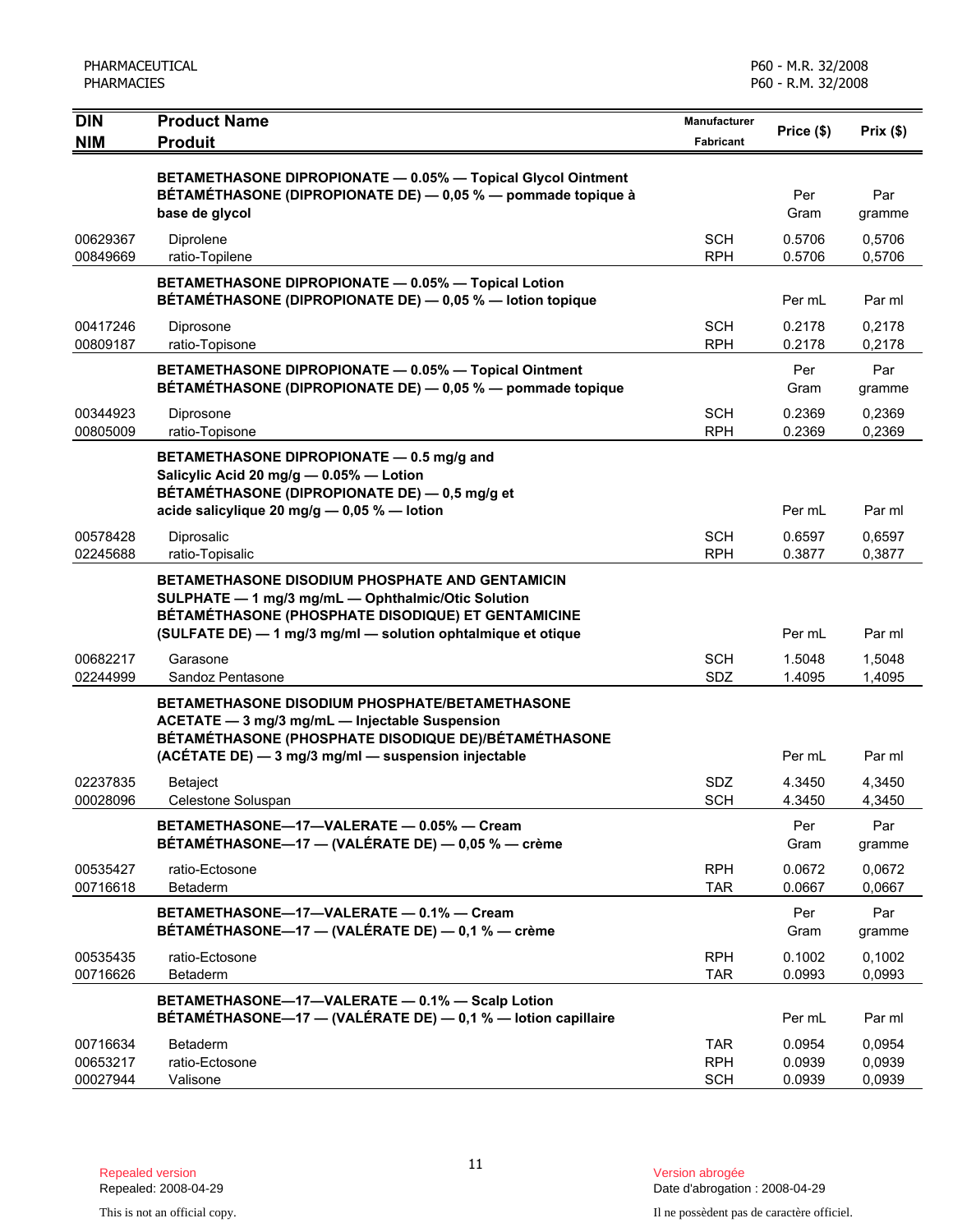| <b>DIN</b><br><b>NIM</b>                                             | <b>Product Name</b><br><b>Produit</b>                                                                                | <b>Manufacturer</b><br><b>Fabricant</b>                            | Price (\$)                                               | Prix(\$)                                                 |
|----------------------------------------------------------------------|----------------------------------------------------------------------------------------------------------------------|--------------------------------------------------------------------|----------------------------------------------------------|----------------------------------------------------------|
|                                                                      | BETAMETHASONE-17-VALERATE - 0.05% - Topical Lotion<br>BÉTAMÉTHASONE-17 - (VALÉRATE DE) - 0,05 % - lotion topique     |                                                                    | Per mL                                                   | Par ml                                                   |
| 02100185<br>00653209                                                 | <b>Betnovate</b><br>ratio-Ectosone                                                                                   | <b>RBT</b><br><b>RPH</b>                                           | 0.2090<br>0.2090                                         | 0,2090<br>0,2090                                         |
|                                                                      | BICALUTAMIDE - 50 mg - Tablets<br>BICALUTAMIDE - 50 mg - comprimés                                                   |                                                                    | Per<br>Tablet                                            | Par<br>comprimé                                          |
| 02184478<br>02277700<br>02275589<br>02274337<br>02270226<br>02276089 | Casodex<br>ratio-Bicalutamide<br>pms-Bicalutamide<br>Co Bicalutamide<br>Novo-Bicalutamide<br>Sandoz Bicalutamide     | AZC<br><b>RPH</b><br><b>PMS</b><br><b>COB</b><br><b>NOP</b><br>SDZ | 8.5100<br>4.9092<br>4.4631<br>4.4630<br>4.0574<br>4.0574 | 8,5100<br>4,9092<br>4,4631<br>4,4630<br>4,0574<br>4,0574 |
|                                                                      | BISACODYL - 5 mg - Enteric Tablets<br>BISACODYL - 5 mg - comprimés à enrobage entérosoluble                          |                                                                    | Per<br>Tablet                                            | Par<br>comprimé                                          |
| 00254142<br>00545023<br>00587273                                     | <b>Dulcolax</b><br>Apo-Bisacodyl<br>pms-Bisacodyl                                                                    | <b>BOE</b><br><b>APX</b><br><b>PMS</b>                             | 0.2112<br>0.0594<br>0.0535                               | 0,2112<br>0,0594<br>0,0535                               |
|                                                                      | BISACODYL - 10 mg - Suppositories<br>BISACODYL - 10 mg - suppositoires                                               |                                                                    | Per                                                      | Par<br>Suppository suppositoire                          |
| 00003875<br>00754595<br>00582883<br>00404802                         | <b>Dulcolax</b><br>Apo-Bisacodyl<br>pms-Bisacodyl<br>ratio-Bisacodyl                                                 | <b>BOE</b><br><b>APX</b><br><b>PMS</b><br><b>RPH</b>               | 1.2284<br>0.5995<br>0.5515<br>0.5149                     | 1,2284<br>0,5995<br>0,5515<br>0,5149                     |
|                                                                      | BISOPROLOL FUMARATE - 5 mg - Tablets<br>BISOPROLOL (FUMARATE DE) - 5 mg - comprimés                                  |                                                                    | Per<br>Tablet                                            | Par<br>comprimé                                          |
| 02241148<br>02256134<br>02267470<br>02247439                         | Monocor<br>Apo-Bisoprolol<br>Novo-Bisoprolol<br>Sandoz Bisoprolol                                                    | <b>BIV</b><br><b>APX</b><br><b>NOP</b><br>SDZ                      | 0.3850<br>0.2426<br>0.2426<br>0.2426                     | 0,3850<br>0,2426<br>0,2426<br>0,2426                     |
|                                                                      | BISOPROLOL FUMARATE - 10 mg - Tablets<br>BISOPROLOL (FUMARATE DE) - 10 mg - comprimés                                |                                                                    | Per<br>Tablet                                            | Par<br>comprimé                                          |
| 02241149<br>02256177<br>02267489<br>02247440                         | Monocor<br>Apo-Bisoprolol<br>Novo-Bisoprolol<br>Sandoz Bisoprolol                                                    | <b>BIV</b><br><b>APX</b><br><b>NOP</b><br>SDZ                      | 0.6380<br>0.4019<br>0.4019<br>0.4019                     | 0,6380<br>0,4019<br>0,4019<br>0,4019                     |
|                                                                      | <b>BRIMONIDINE TARTRATE - 0.2% - Ophthalmic Solution</b><br>BRIMONIDINE (TARTRATE DE) - 0,2 % - solution ophtalmique |                                                                    | Per mL                                                   | Par ml                                                   |
| 02236876<br>02246284<br>02243026<br>02260077                         | Alphagan<br>pms-Brimonidine<br>ratio-Brimonidine<br>Apo-Brimonidine                                                  | <b>ALL</b><br><b>PMS</b><br><b>RPH</b><br><b>APX</b>               | 3.6300<br>2.2880<br>2.2880<br>2.2870                     | 3,6300<br>2,2880<br>2,2880<br>2,2870                     |
|                                                                      | BROMAZEPAM - 1.5 mg - Tablets<br>$BROMAZÉPAM - 1,5 mg - comprimés$                                                   |                                                                    | Per<br>Tablet                                            | Par<br>comprimé                                          |
| 00682314<br>02177153<br>02192705<br>02171856                         | Lectopam<br>Apo-Bromazepam<br>Gen-Bromazepam<br>Nu-Bromazepam                                                        | <b>HLR</b><br><b>APX</b><br><b>GPM</b><br><b>NXP</b>               | 0.1190<br>0.0762<br>0.0762<br>0.0762                     | 0,1190<br>0,0762<br>0,0762<br>0,0762                     |

Date d'abrogation : 2008-04-29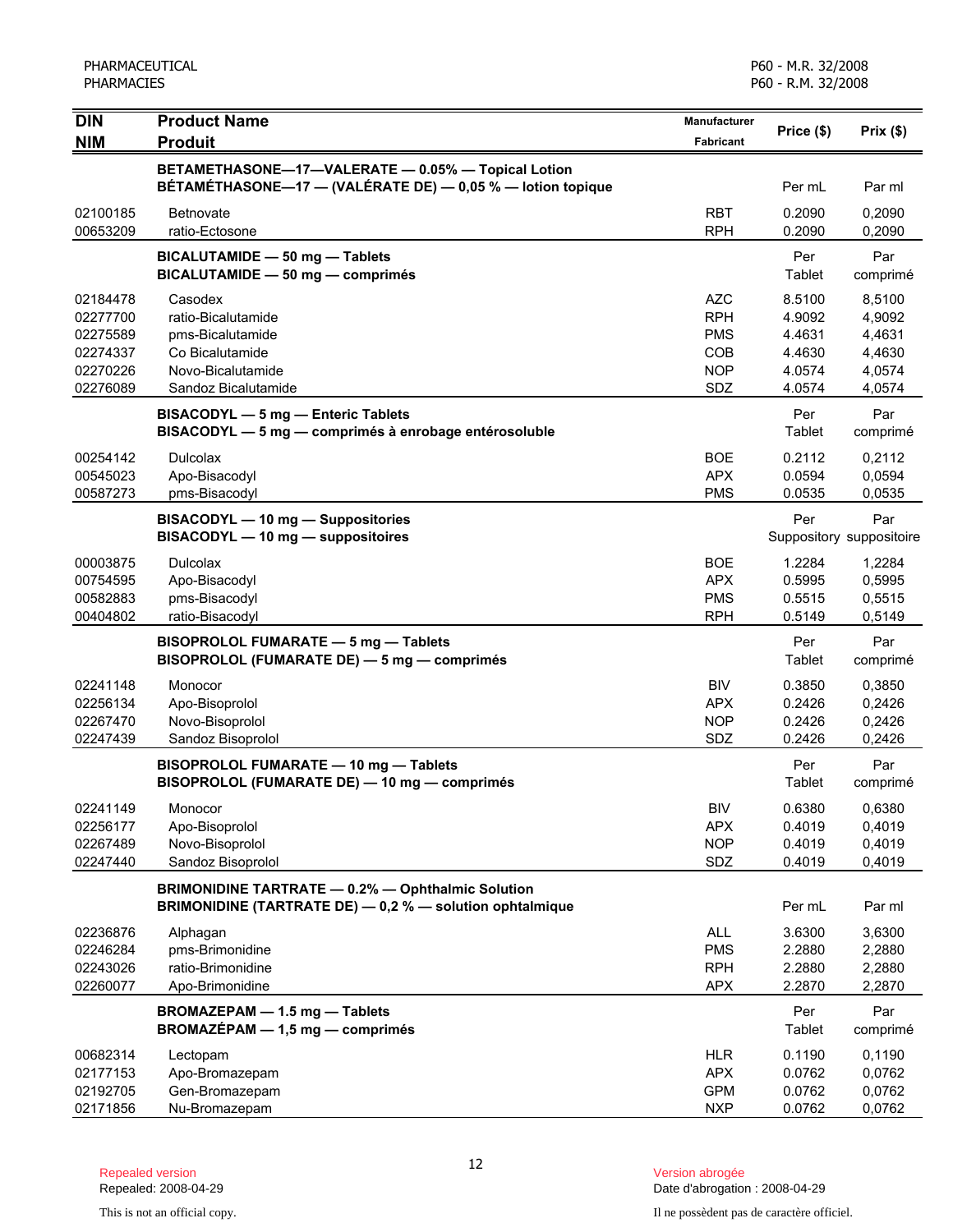| <b>DIN</b>                                               | <b>Product Name</b>                                                                                                                              | Manufacturer                                                       | Price (\$)                                     | Prix(\$)                                       |
|----------------------------------------------------------|--------------------------------------------------------------------------------------------------------------------------------------------------|--------------------------------------------------------------------|------------------------------------------------|------------------------------------------------|
| <b>NIM</b>                                               | <b>Produit</b>                                                                                                                                   | Fabricant                                                          |                                                |                                                |
|                                                          | BROMAZEPAM - 3 mg - Tablets<br>BROMAZÉPAM - 3 mg - comprimés                                                                                     |                                                                    | Per<br>Tablet                                  | Par<br>comprimé                                |
| 00518123<br>02192713<br>02177161<br>02230584<br>02171864 | Lectopam<br>Gen-Bromazepam<br>Apo-Bromazepam<br>Novo-Bromazepam<br>Nu-Bromazepam                                                                 | <b>HLR</b><br><b>GPM</b><br><b>APX</b><br><b>NOP</b><br><b>NXP</b> | 0.1617<br>0.0971<br>0.0970<br>0.0970<br>0.0970 | 0,1617<br>0,0971<br>0,0970<br>0,0970<br>0,0970 |
|                                                          | <b>BROMAZEPAM - 6 mg - Tablets</b><br><b>BROMAZÉPAM - 6 mg - comprimés</b>                                                                       |                                                                    | Per<br>Tablet                                  | Par<br>comprimé                                |
| 00518131<br>02177188<br>02192721<br>02230585<br>02171872 | Lectopam<br>Apo-Bromazepam<br>Gen-Bromazepam<br>Novo-Bromazepam<br>Nu-Bromazepam                                                                 | <b>HLR</b><br><b>APX</b><br><b>GPM</b><br><b>NOP</b><br><b>NXP</b> | 0.2362<br>0.1417<br>0.1417<br>0.1417<br>0.1417 | 0,2362<br>0,1417<br>0,1417<br>0,1417<br>0,1417 |
|                                                          | <b>BROMOCRIPTINE MESYLATE - 2.5 mg - Tablets</b><br>BROMOCRIPTINE (MÉSYLATE DE) - 2,5 mg - comprimés                                             |                                                                    | Per<br>Tablet                                  | Par<br>comprimé                                |
| 00371033<br>02238636<br>02231702<br>02087324             | Parlodel<br>Dom-Bromocriptine<br>pms-Bromocriptine<br>Apo-Bromocriptine                                                                          | <b>NVT</b><br><b>DOM</b><br><b>PMS</b><br><b>APX</b>               | 1.1327<br>0.5999<br>0.5999<br>0.5998           | 1,1327<br>0,5999<br>0,5999<br>0,5998           |
|                                                          | <b>BROMOCRIPTINE MESYLATE - 5 mg - Capsules</b><br>BROMOCRIPTINE (MÉSYLATE DE) - 5 mg - capsules                                                 |                                                                    | Per<br>Capsule                                 | Par<br>capsule                                 |
| 00568643<br>02238637<br>02236949<br>02230454             | Parlodel<br>Dom-Bromocriptine<br>pms-Bromocriptine<br>Apo-Bromocriptine                                                                          | <b>NVT</b><br><b>DOM</b><br><b>PMS</b><br><b>APX</b>               | 2.0173<br>1.0683<br>1.0683<br>1.0682           | 2,0173<br>1,0683<br>1,0683<br>1,0682           |
|                                                          | BUDESONIDE - 120 Dose - 64 mcg - Aqueous Nasal Spray<br>BUDÉSONIDE - 120 doses - 64 mcg - vaporisateur nasal pour<br>solution aqueuse            |                                                                    | Per<br>Dose                                    | Par<br>dose                                    |
| 02231923<br>02241003                                     | <b>Rhinocort Aqua</b><br>Gen-Budesonide AQ                                                                                                       | <b>AZC</b><br><b>GPM</b>                                           | 0.0850<br>0.0773                               | 0,0850<br>0,0773                               |
|                                                          | <b>BUPROPION HCI-100 mg-Sustained Release Tablets</b><br><b>BUPROPION (CHLORHYDRATE DE) - 100 mg</b><br>- comprimés à libération progressive     |                                                                    | Per<br>Tablet                                  | Par<br>comprimé                                |
| 02237824<br>02275074<br>02285657                         | <b>Wellbutrin SR</b><br>Sandoz Bupropion SR<br>ratio-Bupropion SR                                                                                | <b>BPC</b><br>SDZ<br><b>RPH</b>                                    | 0.6568<br>0.4107<br>0.4106                     | 0,6568<br>0,4107<br>0,4106                     |
|                                                          | <b>BUPROPION HCI - 150 mg - Sustained Release Tablets</b><br><b>BUPROPION (CHLORHYDRATE DE) - 150 mg</b><br>- comprimés à libération progressive |                                                                    | Per<br>Tablet                                  | Par<br>comprimé                                |
| 02237825<br>02285665<br>02260239<br>02275082             | <b>Wellbutrin SR</b><br>ratio-Bupropion SR<br>Novo-Bupropion SR<br>Sandoz Bupropion SR                                                           | <b>BPC</b><br><b>RPH</b><br><b>NOP</b><br>SDZ                      | 0.9564<br>0.5544<br>0.5040<br>0.5040           | 0,9564<br>0,5544<br>0,5040<br>0,5040           |

Date d'abrogation : 2008-04-29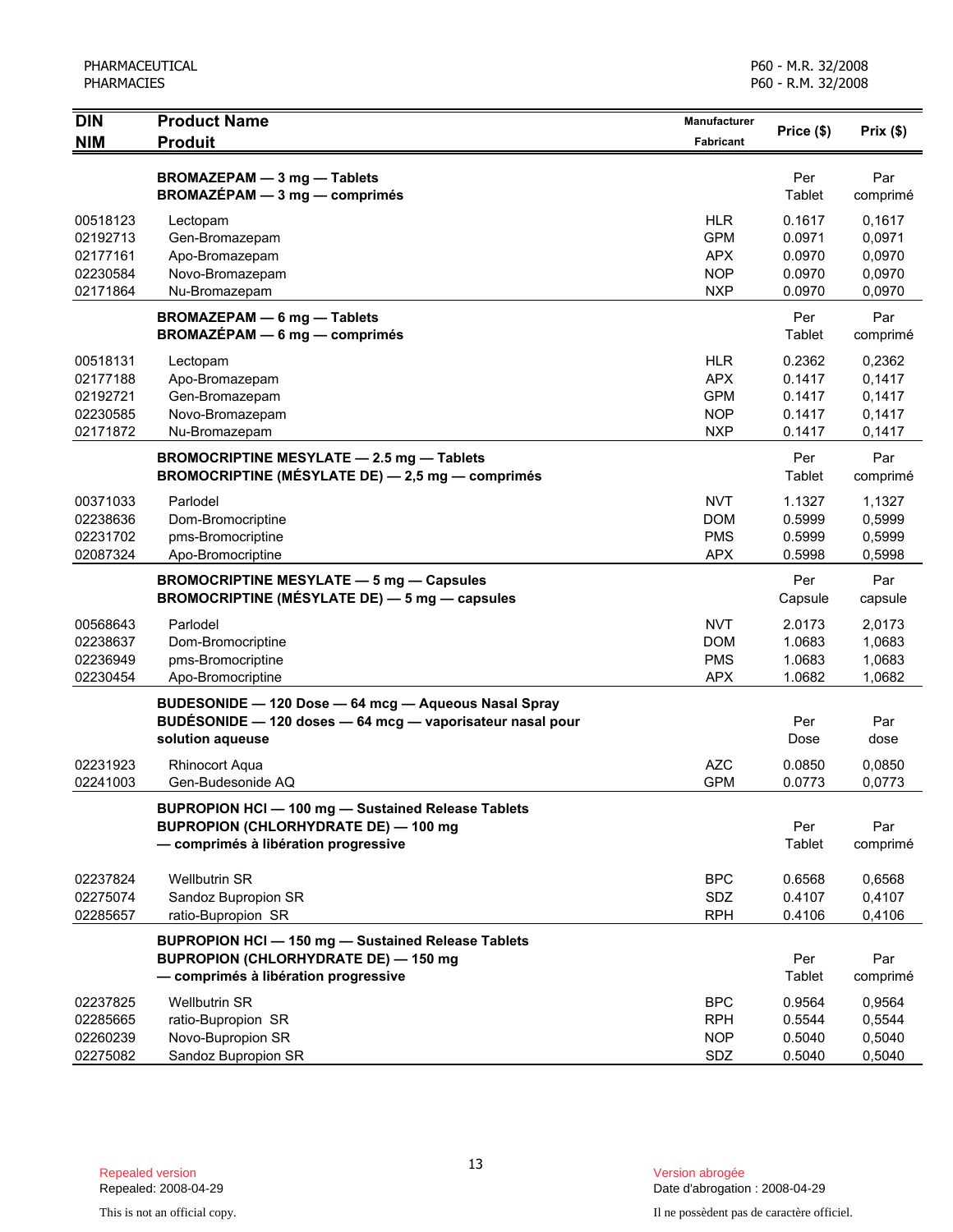| $\overline{D}$       | <b>Product Name</b>                                                                                                                                                 | Manufacturer     |                   |                     |
|----------------------|---------------------------------------------------------------------------------------------------------------------------------------------------------------------|------------------|-------------------|---------------------|
| <b>NIM</b>           | <b>Produit</b>                                                                                                                                                      | <b>Fabricant</b> | Price (\$)        | Prix(\$)            |
|                      | <b>BUSPIRONE - 10 mg - Tablets</b><br><b>BUSPIRONE - 10 mg - comprimés</b>                                                                                          |                  | Per<br>Tablet     | Par<br>comprimé     |
| 00603821             | <b>Buspar</b>                                                                                                                                                       | SQU              | 1.1138            | 1,1138              |
| 02230874             | Gen-Buspirone                                                                                                                                                       | <b>GPM</b>       | 0.7970            | 0,7970              |
| 02207672             | Nu-Buspirone                                                                                                                                                        | <b>NXP</b>       | 0.7970            | 0,7970              |
| 02262916             | Co Buspirone                                                                                                                                                        | COB              | 0.7174            | 0,7174              |
| 02232564             | Dom-Buspirone                                                                                                                                                       | <b>DOM</b>       | 0.7174            | 0,7174              |
| 02230942             | pms-Buspirone                                                                                                                                                       | <b>PMS</b>       | 0.7174            | 0,7174              |
| 02237858             | ratio-Buspirone                                                                                                                                                     | <b>RPH</b>       | 0.7174            | 0,7174              |
| 02211076             | Apo-Buspirone                                                                                                                                                       | <b>APX</b>       | 0.7173            | 0,7173              |
| 02231492             | Novo-Buspirone                                                                                                                                                      | <b>NOP</b>       | 0.7173            | 0,7173              |
|                      | BUTORPHANOL TARTRATE - 10 mg/mL - Nasal Spray<br>BUTORPHANOL (TARTRATE DE) - 10 mg/ml - vaporisateur nasal                                                          |                  | Per mL            | Par ml              |
| 02113031             | Stadol NS                                                                                                                                                           | SQU              | 26.1800           | 26,1800             |
| 02244508             | pms-Butorphanol                                                                                                                                                     | <b>PMS</b>       | 18.3300           | 18,3300             |
| 02242504             | Apo-Butorphanol                                                                                                                                                     | <b>APX</b>       | 18.3200           | 18,3200             |
|                      | CABERGOLINE - 0.5 mg - Tablets<br>CABERGOLINE - 0.5 mg - comprimés                                                                                                  |                  | Per<br>Tablet     | Par<br>comprimé     |
| 02242471<br>02301407 | <b>Dostinex</b><br>Co Cabergoline                                                                                                                                   | PNU<br>COB       | 14.6108<br>8.8550 | 14,6108<br>8,8550   |
|                      | CALCITONIN (Salmon Synthetic) - 200 IU - Nasal Spray<br>CALCITONINE DE SAUMON SYNTHÉTIQUE - 200 UI - vaporisateur nasal                                             |                  | Per<br>Spray      | Par<br>vaporisation |
| 02240775             | Miacalcin                                                                                                                                                           | <b>NVT</b>       | 2.0830            | 2,0830              |
| 02247585             | Apo-Calcitonin                                                                                                                                                      | <b>APX</b>       | 1.8979            | 1,8979              |
| 02261766             | Sandoz Calcitonin                                                                                                                                                   | SDZ              | 1.8979            | 1,8979              |
|                      | CALCIUM CARBONATE - Equivalent to 500 mg Elemental Calcium - Tablets<br>CALCIUM (CARBONATE DE) — quantité équivalant à 500 mg de calcium<br>élémentaire - comprimés |                  | Per<br>Tablet     | Par<br>comprimé     |
| 02042991             | Os-Cal                                                                                                                                                              | <b>WAY</b>       | 0.1407            | 0,1407              |
| 00682039             | Apo-Cal                                                                                                                                                             | <b>APX</b>       | 0.0319            | 0,0319              |
| 00645923             | Calcium                                                                                                                                                             | <b>NOP</b>       | 0.0319            | 0,0319              |
|                      | CAPTOPRIL - 12.5 mg - Tablets<br>CAPTOPRIL - 12,5 mg - comprimés                                                                                                    |                  | Per<br>Tablet     | Par<br>comprimé     |
| 00893595             | Apo-Capto                                                                                                                                                           | <b>APX</b>       | 0.2332            | 0,2332              |
| 00695661             | Capoten                                                                                                                                                             | SQU              | 0.2332            | 0,2332              |
| 02242788             | Captopril                                                                                                                                                           | ZYM              | 0.2332            | 0,2332              |
| 02238551             | Dom-Captopril                                                                                                                                                       | <b>DOM</b>       | 0.2332            | 0,2332              |
| 02163551             | Gen-Captopril                                                                                                                                                       | <b>GPM</b>       | 0.2332            | 0,2332              |
| 01942964             | Novo-Captopril                                                                                                                                                      | <b>NOP</b>       | 0.2332            | 0,2332              |
| 01913824             | Nu-Capto                                                                                                                                                            | <b>NXP</b>       | 0.2332            | 0,2332              |
| 02230203             | pms-Captopril                                                                                                                                                       | <b>PMS</b>       | 0.2332            | 0,2332              |
| 00851639             | ratio-Captopril                                                                                                                                                     | <b>RPH</b>       | 0.2332            | 0,2332              |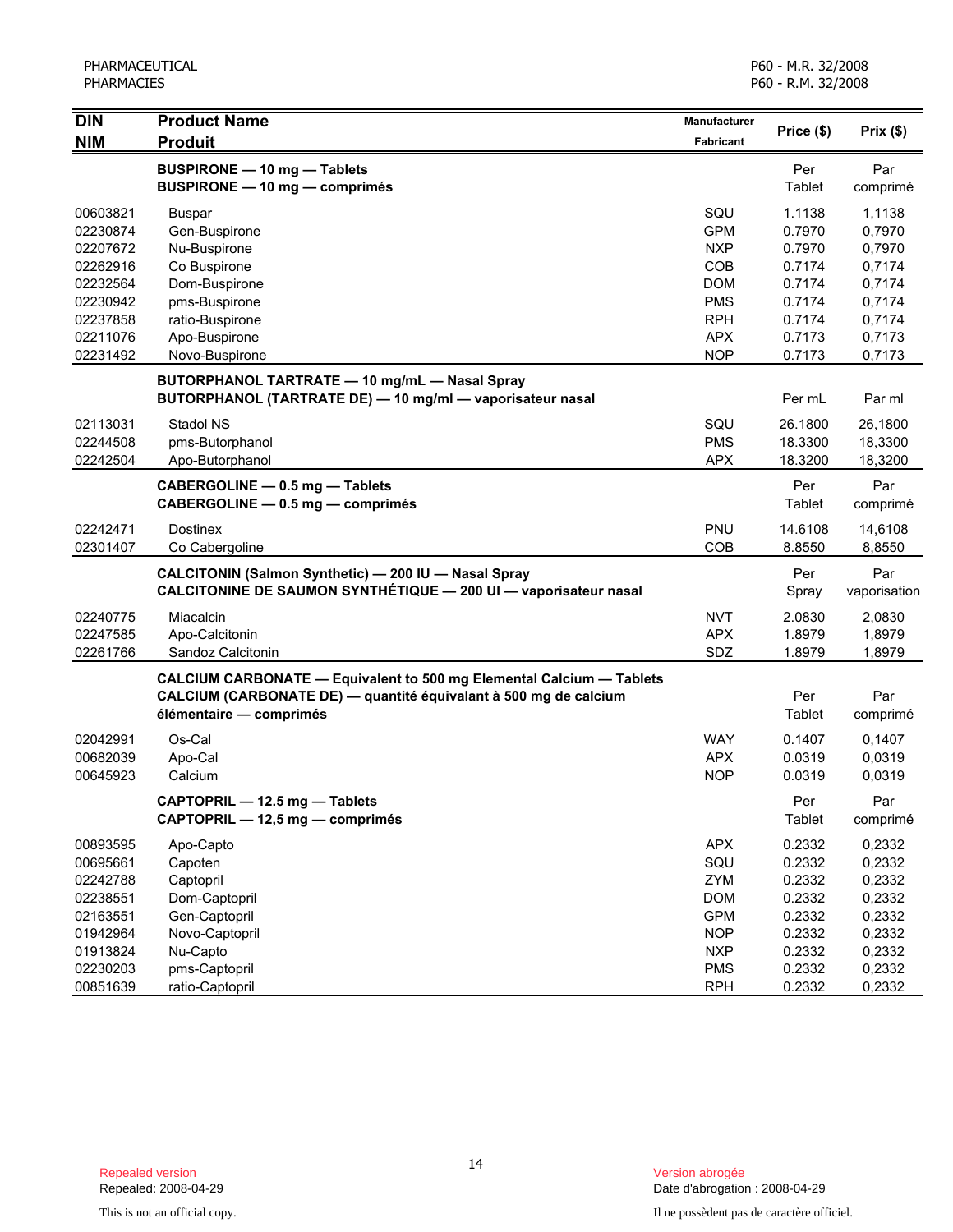| <b>DIN</b> | <b>Product Name</b><br><b>Produit</b>          | Manufacturer | Price (\$) |          |
|------------|------------------------------------------------|--------------|------------|----------|
| <b>NIM</b> |                                                | Fabricant    |            | Prix(\$) |
|            | CAPTOPRIL - 25 mg - Tablets                    |              | Per        | Par      |
|            | CAPTOPRIL - 25 mg - comprimés                  |              | Tablet     | comprimé |
| 00893609   | Apo-Capto                                      | <b>APX</b>   | 0.3300     | 0,3300   |
| 00851833   | ratio-Captopril                                | <b>RPH</b>   | 0.3330     | 0,3330   |
| 00546283   | Capoten                                        | SQU          | 0.3300     | 0,3300   |
| 02242789   | Captopril                                      | ZYM          | 0.3300     | 0,3300   |
| 02238552   | Dom-Captopril                                  | <b>DOM</b>   | 0.3300     | 0,3300   |
| 02163578   | Gen-Captopril                                  | <b>GPM</b>   | 0.3300     | 0,3300   |
| 01913832   | Nu-Capto                                       | <b>NXP</b>   | 0.3300     | 0,3300   |
| 01942972   | Novo-Captopril                                 | <b>NOP</b>   | 0.3300     | 0,3300   |
| 02230204   | pms-Captopril                                  | <b>PMS</b>   | 0.3300     | 0,3300   |
|            | CAPTOPRIL - 50 mg - Tablets                    |              | Per        | Par      |
|            | CAPTOPRIL - 50 mg - comprimés                  |              | Tablet     | comprimé |
| 00893617   | Apo-Capto                                      | <b>APX</b>   | 0.6149     | 0,6149   |
| 00546291   | Capoten                                        | SQU          | 0.6149     | 0,6149   |
| 02242790   | Captopril                                      | ZYM          | 0.6149     | 0,6149   |
| 02238553   | Dom-Captopril                                  | <b>DOM</b>   | 0.6149     | 0,6149   |
| 02163586   | Gen-Captopril                                  | <b>GPM</b>   | 0.6149     | 0,6149   |
| 01942980   | Novo-Captopril                                 | <b>NOP</b>   | 0.6149     | 0,6149   |
| 01913840   | Nu-Capto                                       | <b>NXP</b>   | 0.6149     | 0,6149   |
| 02230205   | pms-Captopril                                  | <b>PMS</b>   | 0.6149     | 0,6149   |
| 00851647   | ratio-Captopril                                | <b>RPH</b>   | 0.6149     | 0,6149   |
|            | CAPTOPRIL - 100 mg - Tablets                   |              | Per        | Par      |
|            | CAPTOPRIL - 100 mg - comprimés                 |              | Tablet     | comprimé |
| 00893625   | Apo-Capto                                      | <b>APX</b>   | 1.1435     | 1,1435   |
| 02242791   | Captopril                                      | <b>ZYM</b>   | 1.1435     | 1,1435   |
| 02238554   | Dom-Captopril                                  | <b>DOM</b>   | 1.1435     | 1,1435   |
| 02163594   | Gen-Captopril                                  | <b>GPM</b>   | 1.1435     | 1,1435   |
| 01942999   | Novo-Captopril                                 | <b>NOP</b>   | 1.1435     | 1,1435   |
| 01913859   | Nu-Capto                                       | <b>NXP</b>   | 1.1435     | 1,1435   |
| 02230206   | pms-Captopril                                  | <b>PMS</b>   | 1.1435     | 1,1435   |
| 00851655   | ratio-Captopril                                | <b>RPH</b>   | 1.1435     | 1,1435   |
| 00546305   | Capoten                                        | SQU          | 1.1434     | 1,1434   |
|            | CARBAMAZEPINE - 100 mg - Chewable Tablets      |              | Per        | Par      |
|            | CARBAMAZÉPINE - 100 mg - comprimés masticables |              | Tablet     | comprimé |
| 00369810   | Tegretol                                       | <b>NVT</b>   | 0.1515     | 0,1515   |
| 02244403   | Taro-Carbamazepine                             | <b>TAR</b>   | 0.0942     | 0,0942   |
| 02231542   | pms-Carbamazepine                              | <b>PMS</b>   | 0.0847     | 0,0847   |
| 02261855   | Sandoz Carbamazepine                           | SDZ          | 0.0847     | 0,0847   |
|            | CARBAMAZEPINE - 200 mg - Chewable Tablets      |              | Per        | Par      |
|            | CARBAMAZÉPINE - 200 mg - comprimés masticables |              | Tablet     | comprimé |
| 00665088   | Tegretol                                       | <b>NVT</b>   | 0.2988     | 0,2988   |
| 02244404   | Taro-Carbamazepine                             | <b>TAR</b>   | 0.1858     | 0,1858   |
| 02231540   | pms-Carbamazepine                              | <b>PMS</b>   | 0.1672     | 0,1672   |
| 02261863   | Sandoz Carbamazepine                           | SDZ          | 0.1672     | 0,1672   |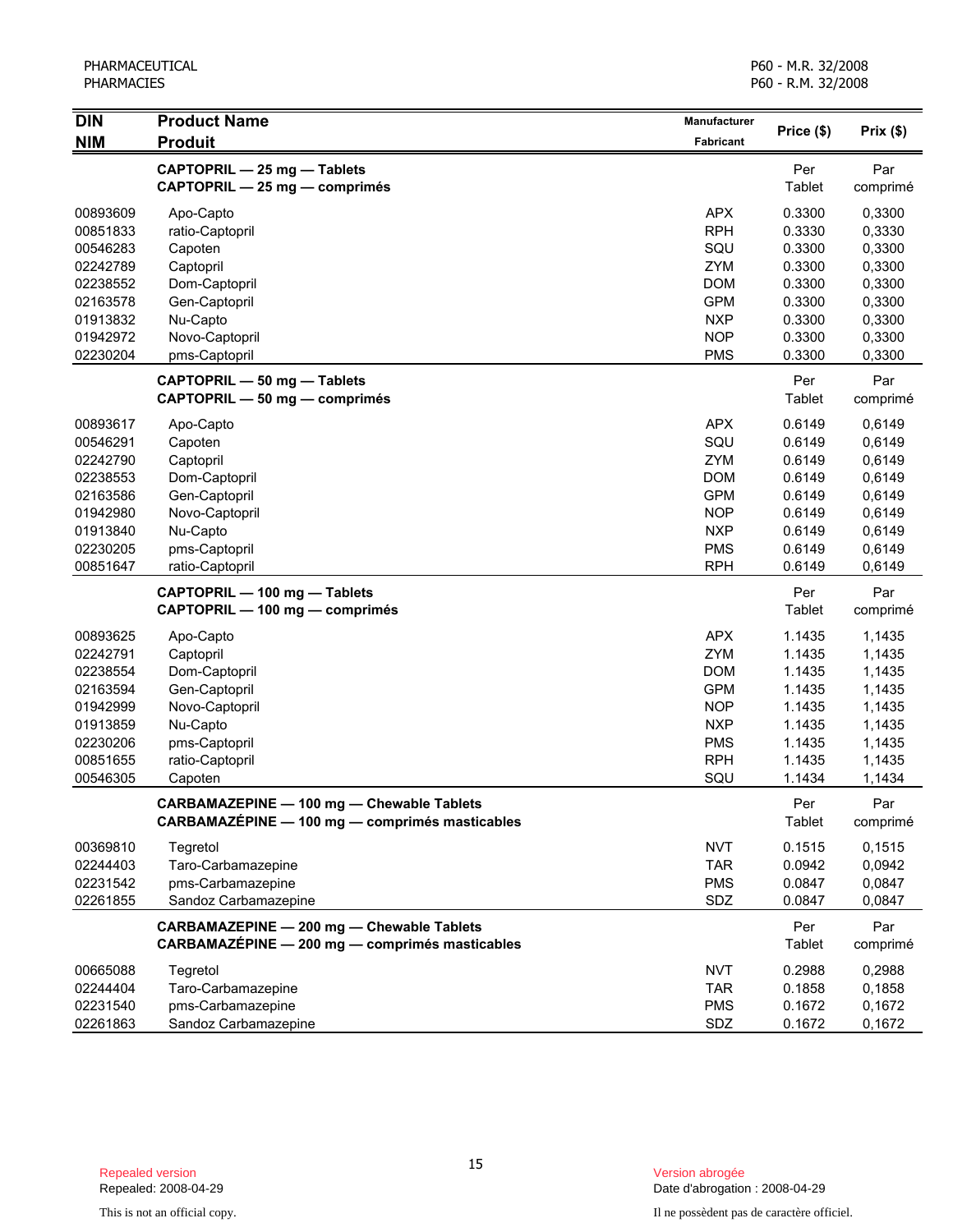| <b>DIN</b> | <b>Product Name</b>                                                                                                      | Manufacturer | Price (\$)    | Prix(\$)        |
|------------|--------------------------------------------------------------------------------------------------------------------------|--------------|---------------|-----------------|
| <b>NIM</b> | <b>Produit</b>                                                                                                           | Fabricant    |               |                 |
|            | <b>CARBAMAZEPINE - 200 mg - Sustained Release Tablets</b><br>CARBAMAZÉPINE - 200 mg - comprimés à libération progressive |              | Per<br>Tablet | Par<br>comprimé |
| 00773611   | Tegretol CR/Tégrétol CR                                                                                                  | <b>NVT</b>   | 0.3710        | 0,3710          |
| 02231543   | pms-Carbamazepine CR                                                                                                     | <b>PMS</b>   | 0.2472        | 0,2472          |
| 02241882   | Gen-Carbamazepine CR                                                                                                     | <b>GPM</b>   | 0.2075        | 0,2075          |
| 02261839   | Sandoz Carbamazepine CR                                                                                                  | SDZ          | 0.2075        | 0,2075          |
|            | <b>CARBAMAZEPINE - 400 mg - Sustained Release Tablets</b><br>CARBAMAZÉPINE - 400 mg - comprimés à libération progressive |              | Per<br>Tablet | Par<br>comprimé |
| 00755583   | <b>Tegretol CR</b>                                                                                                       | <b>NVT</b>   | 0.7419        | 0,7419          |
| 02231544   | pms-Carbamazepine CR                                                                                                     | <b>PMS</b>   | 0.4944        | 0,4944          |
| 02241883   | Gen-Carbamazepine CR                                                                                                     | <b>GPM</b>   | 0.4152        | 0,4152          |
| 02261847   | Sandoz Carbamazepine CR                                                                                                  | SDZ          | 0.4152        | 0,4152          |
|            | CARBAMAZEPINE - 200 mg - Tablets<br>CARBAMAZÉPINE - 200 mg - comprimés                                                   |              | Per<br>Tablet | Par<br>comprimé |
| 00010405   | Tegretol                                                                                                                 | <b>NVT</b>   | 0.3680        | 0,3680          |
| 00504742   | Mazepine                                                                                                                 | <b>ICN</b>   | 0.1372        | 0,1372          |
| 02042568   | Nu-Carbamazepine                                                                                                         | <b>NXP</b>   | 0.0961        | 0,0961          |
| 00402699   | Apo-Carbamazepine                                                                                                        | <b>APX</b>   | 0.0875        | 0,0875          |
| 00782718   | Novo-Carbamaz                                                                                                            | <b>NOP</b>   | 0.0875        | 0,0875          |
|            | CARVEDILOL - 3.125 mg - Tablets<br>CARVEDILOL - 3,125 mg - comprimés                                                     |              | Per<br>Tablet | Par<br>comprimé |
| 02268027   | Ran-Carvedilol                                                                                                           | <b>RAN</b>   | 0.9682        | 0,9682          |
| 02247933   | Apo-Carvedilol                                                                                                           | <b>APX</b>   | 0.8801        | 0,8801          |
| 02245914   | pms-Carvedilol                                                                                                           | <b>PMS</b>   | 0.8801        | 0,8801          |
| 02252309   | ratio-Carvedilol                                                                                                         | <b>RPH</b>   | 0.8801        | 0,8801          |
|            | CARVEDILOL - 6.25 mg - Tablets<br>CARVEDILOL - 6,25 mg - comprimés                                                       |              | Per<br>Tablet | Par<br>comprimé |
| 02268035   | Ran-Carvedilol                                                                                                           | <b>RAN</b>   | 0.9682        | 0,9682          |
| 02247934   | Apo-Carvedilol                                                                                                           | <b>APX</b>   | 0.8801        | 0,8801          |
| 02245915   | pms-Carvedilol                                                                                                           | <b>PMS</b>   | 0.8801        | 0,8801          |
| 02252317   | ratio-Carvedilol                                                                                                         | <b>RPH</b>   | 0.8801        | 0,8801          |
|            | CARVEDILOL - 12.5 mg - Tablets<br>CARVEDILOL - 12,5 mg - comprimés                                                       |              | Per<br>Tablet | Par<br>comprimé |
| 02268043   | Ran-Carvedilol                                                                                                           | <b>RAN</b>   | 0.9682        | 0,9682          |
| 02247935   | Apo-Carvedilol                                                                                                           | <b>APX</b>   | 0.8801        | 0,8801          |
| 02245916   | pms-Carvedilol                                                                                                           | <b>PMS</b>   | 0.8801        | 0,8801          |
| 02252325   | ratio-Carvedilol                                                                                                         | <b>RPH</b>   | 0.8801        | 0,8801          |
|            | CARVEDILOL - 25 mg - Tablets<br>CARVEDILOL - 25 mg - comprimés                                                           |              | Per<br>Tablet | Par<br>comprimé |
| 02268051   | Ran-Carvedilol                                                                                                           | <b>RAN</b>   | 0.9682        | 0,9682          |
| 02247936   | Apo-Carvedilol                                                                                                           | <b>APX</b>   | 0.8801        | 0,8801          |
| 02245917   | pms-Carvedilol                                                                                                           | <b>PMS</b>   | 0.8801        | 0,8801          |
| 02252333   | ratio-Carvedilol                                                                                                         | <b>RPH</b>   | 0.8801        | 0,8801          |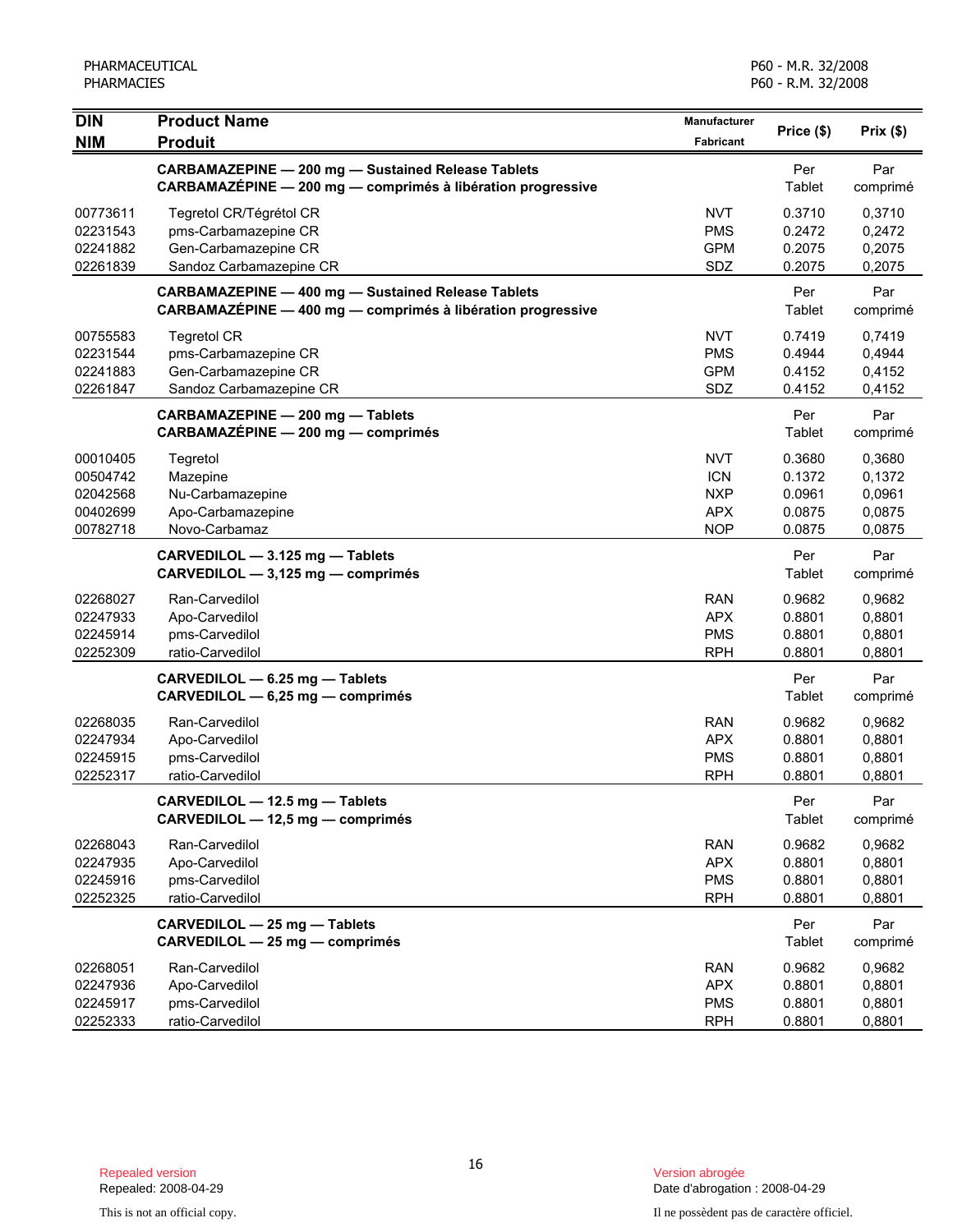| <b>DIN</b><br><b>NIM</b>                     | <b>Product Name</b><br><b>Produit</b>                                          | <b>Manufacturer</b><br>Fabricant                     | Price (\$)                           | Prix(\$)                             |
|----------------------------------------------|--------------------------------------------------------------------------------|------------------------------------------------------|--------------------------------------|--------------------------------------|
|                                              | CEFACLOR - 250 mg - Capsules<br>$CEFACLOR - 250$ mg $-$ capsules               |                                                      | Per<br>Capsule                       | Par<br>capsule                       |
| 00465186<br>02231691<br>02231432<br>02230263 | Ceclor<br>Novo-Cefaclor<br>Nu-Cefaclor<br>Apo-Cefaclor                         | <b>PML</b><br><b>NOP</b><br><b>NXP</b><br><b>APX</b> | 1.1228<br>1.0667<br>1.0667<br>0.9697 | 1,1228<br>1,0667<br>1,0667<br>0,9697 |
|                                              | CEFACLOR - 500 mg - Capsules<br>$CÉFACLOR - 500$ mg $-$ capsules               |                                                      | Per<br>Capsule                       | Par<br>capsule                       |
| 00465194<br>02231433<br>02230264<br>02231693 | Ceclor<br>Nu-Cefaclor<br>Apo-Cefaclor<br>Novo-Cefaclor                         | <b>PML</b><br><b>NXP</b><br><b>APX</b><br><b>NOP</b> | 2.2044<br>2.1230<br>1.9300<br>1.9300 | 2,2044<br>2,1230<br>1,9300<br>1,9300 |
|                                              | CEFACLOR - 125 mg/5 mL - Suspension<br>CEFACLOR $-$ 125 mg/5 ml $-$ suspension |                                                      | Per mL                               | Par ml                               |
| 00465208<br>02237500                         | Ceclor Oral Suspension/Suspension orale Ceclor<br>Apo-Cefaclor                 | <b>PML</b><br><b>APX</b>                             | 0.1198<br>0.1037                     | 0,1198<br>0,1037                     |
|                                              | CEFACLOR - 250 mg/5 mL - Suspension<br>CÉFACLOR $-$ 250 mg/5 ml $-$ suspension |                                                      | Per mL                               | Par ml                               |
| 00465216<br>02237501                         | Ceclor Oral Suspension/Suspension orale Ceclor<br>Apo-Cefaclor                 | <b>PML</b><br><b>APX</b>                             | 0.2193<br>0.1895                     | 0,2193<br>0,1895                     |
|                                              | CEFACLOR - 375 mg/5 mL - Suspension<br>CÉFACLOR - 375 mg/5 ml - suspension     |                                                      | Per mL                               | Par ml                               |
| 00832804<br>02237502                         | Ceclor<br>Apo-Cefaclor                                                         | <b>PML</b><br><b>APX</b>                             | 0.3160<br>0.2211                     | 0,3160<br>0,2211                     |
|                                              | CEFADROXIL - 500 mg - Capsules<br>CEFADROXIL - 500 mg - capsules               |                                                      | Per<br>Capsule                       | Par<br>capsule                       |
| 00507245<br>02240774<br>02235134             | Duricef<br>Apo-Cefadroxil<br>Novo-Cefadroxil                                   | <b>BRI</b><br><b>APX</b><br><b>NOP</b>               | 0.9264<br>0.9263<br>0.9263           | 0,9264<br>0,9263<br>0,9263           |
|                                              | CEFPROZIL - 125 mg/5 mL - Suspension<br>CEFPROZIL - 125 mg/5 mL - suspension   |                                                      | Per mL                               | Par ml                               |
| 02163675<br>02293943                         | Cefzil<br>Apo-Cefprozil                                                        | SQU<br><b>APX</b>                                    | 0.1853<br>0.1107                     | 0,1853<br>0,1107                     |
|                                              | CEFPROZIL - 250 mg/5 mL - Suspension<br>CEFPROZIL - 250 mg/5 mL - suspension   |                                                      | Per mL                               | Par ml                               |
| 02163683<br>02293951<br>02293579             | Cefzil<br>Apo-Cefprozil<br>Ran-Cefprozil                                       | SQU<br><b>APX</b><br><b>RAN</b>                      | 03707<br>0.2213<br>0.2213            | 0,3707<br>0,2213<br>0,2213           |
|                                              | CEFPROZIL - 250 mg - Tablets<br>CEFPROZIL - 250 mg - comprimés                 |                                                      | Per<br>Tablet                        | Par<br>comprimé                      |
| 02163659<br>02292998<br>02293528             | Cefzil<br>Apo-Cefprozil<br>Ran-Cefprozil                                       | SQU<br><b>APX</b><br><b>RAN</b>                      | 1.8694<br>1.1329<br>1.1329           | 1,8694<br>1,1329<br>1,1329           |

Repealed: 2008-04-29 Date d'abrogation : 2008-04-29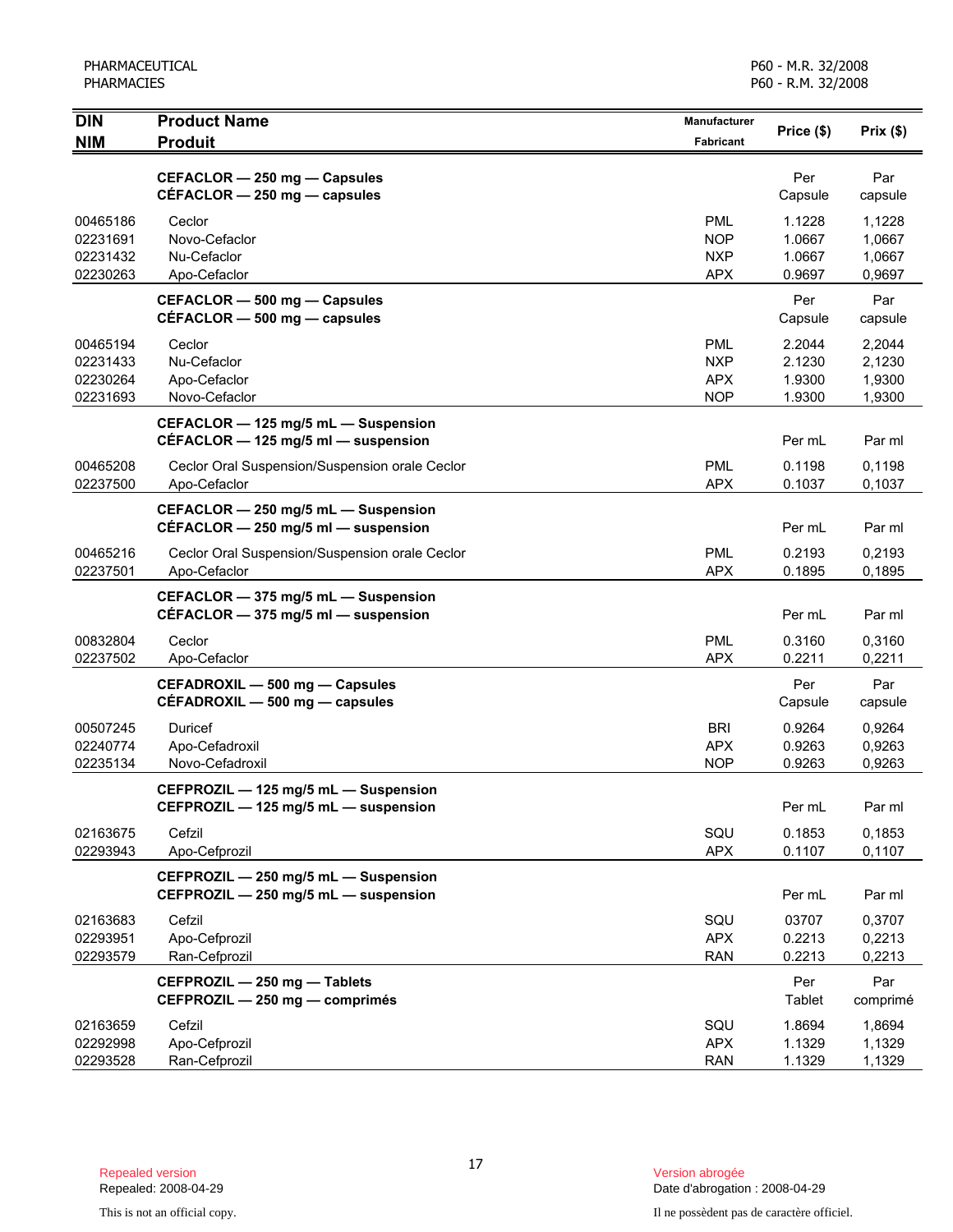| <b>DIN</b>                       | <b>Product Name</b>                                                                                                          | Manufacturer                           | Price (\$)                 | Prix(\$)                   |
|----------------------------------|------------------------------------------------------------------------------------------------------------------------------|----------------------------------------|----------------------------|----------------------------|
| <b>NIM</b>                       | <b>Produit</b>                                                                                                               | Fabricant                              |                            |                            |
|                                  | CEFPROZIL - 250 mg - Tablets<br>CEFPROZIL - 250 mg - comprimés                                                               |                                        | Per<br>Tablet              | Par<br>comprimé            |
| 02163667<br>02293005             | Cefzil<br>Apo-Cefprozil                                                                                                      | SQU<br><b>APX</b>                      | 3.6654<br>2.2214           | 3,6654<br>2,2214           |
| 02293536                         | Ran-Cefprozil                                                                                                                | <b>RAN</b>                             | 2.2214                     | 2,2214                     |
|                                  | CEFUROXIME AXETIL - 250 mg - Tablets<br>CÉFUROXIME AXÉTIL - 250 mg - comprimés                                               |                                        | Per<br>Tablet              | Par<br>comprimé            |
| 02212277<br>02244393<br>02242656 | Ceftin<br>Apo-Cefuroxime<br>ratio-Cefuroxime                                                                                 | <b>GSK</b><br><b>APX</b><br><b>RPH</b> | 1.5125<br>1.1145<br>1.1145 | 1,5125<br>1,1145<br>1,1145 |
|                                  | CEFUROXIME AXETIL - 500 mg - Tablets<br>CÉFUROXIME AXÉTIL - 500 mg - comprimés                                               |                                        | Per<br>Tablet              | Par<br>comprimé            |
| 02212285<br>02242657             | Ceftin<br>ratio-Cefuroxime                                                                                                   | <b>GSK</b><br><b>RPH</b>               | 2.9963<br>2.2079           | 2,9963<br>2,2079           |
| 02244394                         | Apo-Cefuroxime                                                                                                               | <b>APX</b>                             | 2.2078                     | 2,2078                     |
|                                  | CEPHALEXIN - 125 mg/5 mL - Oral Liquid<br>CÉPHALEXINE - 125 mg/5 ml - liquide oral                                           |                                        | Per mL                     | Par ml                     |
| 00342106<br>02177811             | Novo-Lexin<br>pms-Cephalexin                                                                                                 | <b>NOP</b><br><b>PMS</b>               | 0.0488<br>0.0488           | 0,0488<br>0,0488           |
|                                  | CEPHALEXIN - 250 mg - Tablets<br>CÉPHALEXINE - 250 mg - comprimés                                                            |                                        | Per<br>Tablet              | Par<br>comprimé            |
| 00403628                         | Keflex                                                                                                                       | LIL                                    | 0.3516                     | 0,3516                     |
| 00865877                         | Nu-Cephalex                                                                                                                  | <b>NXP</b>                             | 0.2475                     | 0,2475                     |
| 00768723                         | Apo-Cephalex                                                                                                                 | <b>APX</b>                             | 0.2250                     | 0,2250                     |
| 00583413                         | Novo-Lexin                                                                                                                   | <b>NOP</b>                             | 0.2250                     | 0,2250                     |
| 02177781                         | pms-Cephalexin                                                                                                               | <b>PMS</b>                             | 0.2250                     | 0,2250                     |
|                                  | CEPHALEXIN - 500 mg - Tablets<br>CÉPHALEXINE - 500 mg - comprimés                                                            |                                        | Per<br>Tablet              | Par<br>comprimé            |
| 00244392                         | Keflex                                                                                                                       | LIL                                    | 0.7050                     | 0,7050                     |
| 00865885                         | Nu-Cephalex                                                                                                                  | <b>NXP</b>                             | 0.4950                     | 0,4950                     |
| 00768715                         | Apo-Cephalex                                                                                                                 | <b>APX</b>                             | 0.4500                     | 0,4500                     |
| 00583421                         | Novo-Lexin                                                                                                                   | NOP                                    | 0.4500                     | 0,4500                     |
|                                  | CHLORDIAZEPOXIDE HCI/CLIDINIUM BROMIDE - 5 mg/2.5 mg - Capsules<br>CHLORDIAZÉPOXIDE (CHLORHYDRATE DE)/BROMURE DE CLIDINIUM - |                                        | Per                        | Par                        |
|                                  | 5 mg/2,5 mg - capsules                                                                                                       |                                        | Capsule                    | capsule                    |
| 00115630<br>00618454             | Librax<br>Apo-Chlorax                                                                                                        | <b>ICN</b><br><b>APX</b>               | 0.2945<br>0.2222           | 0,2945<br>0,2222           |
|                                  | CHLORPROPAMIDE - 250 mg - Tablets<br>CHLORPROPAMIDE - 250 mg - comprimés                                                     |                                        | Per<br>Tablet              | Par<br>comprimé            |
| 00024716                         | Diabinese/Diabinèse                                                                                                          | PFI                                    | 0.2092                     | 0,2092                     |
| 00312711                         | Apo-Chlorpropamide                                                                                                           | <b>APX</b>                             | 0.0460                     | 0,0460                     |
| 00021350                         | Novopropamide                                                                                                                | <b>NOP</b>                             | 0.0460                     | 0,0460                     |

Date d'abrogation : 2008-04-29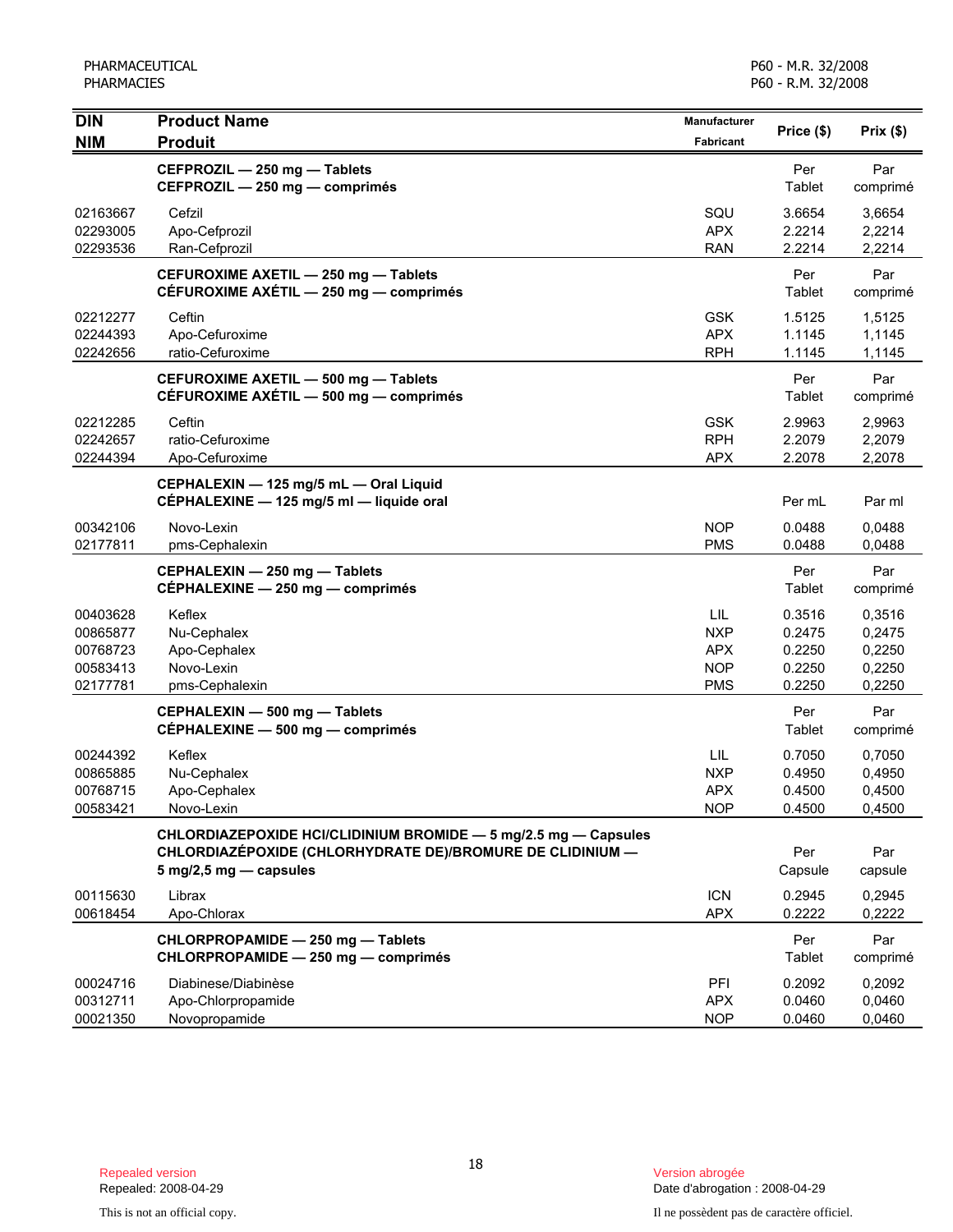| <b>DIN</b>                                                           | <b>Product Name</b>                                                                                                                               | <b>Manufacturer</b>                                                              | Price (\$)                                               | Prix(\$)                                                 |
|----------------------------------------------------------------------|---------------------------------------------------------------------------------------------------------------------------------------------------|----------------------------------------------------------------------------------|----------------------------------------------------------|----------------------------------------------------------|
| <b>NIM</b>                                                           | <b>Produit</b>                                                                                                                                    | Fabricant                                                                        |                                                          |                                                          |
|                                                                      | CHOLESTYRAMINE RESIN (ANHYDROUS) - 4 g/Dose - Oral Powder<br>CHOLESTYRAMINE (RÉSINE ANHYDRE DE) — 4 g/dose — poudre orale                         |                                                                                  | Per<br>Dose                                              | Par<br>dose                                              |
| 00890960<br>02210320                                                 | pms-Cholestyramine Light-Pouch/pms-Cholestyramine léger, en sachet<br>pms-Cholestyramine Regular Pouch/pms-Cholestyramine ordinaire,<br>en sachet | <b>PMS</b><br><b>PMS</b>                                                         | 1.4484<br>1.4484                                         | 1,4484<br>1,4484                                         |
|                                                                      | CILAZAPRIL/HYDROCHLOROTHIAZIDE - 5 mg/12.5 mg - Tablets<br>CILAZAPRIL/HYDROCHLOROTHIAZIDE - 5 mg/12.5 mg - comprimés                              |                                                                                  | Per<br>Tablet                                            | Par<br>comprimé                                          |
| 02181479<br>02284987                                                 | Inhibace Plus<br>Apo-Cilazapril/HCTZ                                                                                                              | <b>HLR</b><br><b>APX</b>                                                         | 0.9443<br>0.6083                                         | 0,9443<br>0,6083                                         |
|                                                                      | CILAZAPRIL MONOHYDRATE - 1 mg - Tablets<br>CILAZAPRIL MONOHYDRATE DE - 1 mg - comprimés                                                           |                                                                                  | Per<br>Tablet                                            | Par<br>comprimé                                          |
| 01911465<br>02283778<br>02280442<br>02266350                         | Inhibace<br>Gen-Cilazapril<br>pms-Cilazapril<br>Novo-Cilazapril                                                                                   | <b>HLR</b><br><b>GPM</b><br><b>PMS</b><br><b>NOP</b>                             | 0.7054<br>0.4543<br>0.4089<br>0.3717                     | 0,7054<br>0,4543<br>0,4089<br>0,3717                     |
|                                                                      | CILAZAPRIL MONOHYDRATE - 2.5 mg - Tablets<br>CILAZAPRIL MONOHYDRATE DE - 2,5 mg - comprimés                                                       |                                                                                  | Per<br>Tablet                                            | Par<br>comprimé                                          |
| 01911473<br>02283786<br>02280450<br>02285215<br>02266369             | Inhibace<br>Gen-Cilazapril<br>pms-Cilazapril<br>Co Cilazapril<br>Novo-Cilazapril                                                                  | <b>HLR</b><br><b>GPM</b><br><b>PMS</b><br>COB<br><b>NOP</b>                      | 0.7997<br>0.5236<br>0.4713<br>0.4284<br>0.4284           | 0,7997<br>0,5236<br>0,4713<br>0,4284<br>0,4284           |
|                                                                      | CILAZAPRIL MONOHYDRATE - 5 mg - Tablets<br>CILAZAPRIL MONOHYDRATE DE - 5 mg - comprimés                                                           |                                                                                  | Per<br>Tablet                                            | Par<br>comprimé                                          |
| 01911481<br>02283794<br>02280469<br>02285223<br>02266377             | Inhibace<br>Gen-Cilazapril<br>pms-Cilazapril<br>Co Cilazapril<br>Novo-Cilazapril                                                                  | <b>HLR</b><br><b>GPM</b><br><b>PMS</b><br>COB<br><b>NOP</b>                      | 0.9290<br>0.6083<br>0.5475<br>0.4977<br>0.4977           | 0,9290<br>0,6083<br>0,5475<br>0,4977<br>0,4977           |
|                                                                      | CIMETIDINE - 300 mg - Tablets<br>CIMÉTIDINE - 300 mg - comprimés                                                                                  |                                                                                  | Per<br>Tablet                                            | Par<br>comprimé                                          |
| 01916815<br>02229718<br>00487872<br>02227444<br>00582417<br>00865818 | Tagamet<br>pms-Cimetidine<br>Apo-Cimetidine<br>Gen-Cimetidine<br>Novo-Cimetidine<br>Nu-Cimet                                                      | <b>GSK</b><br><b>PMS</b><br><b>APX</b><br><b>GPM</b><br><b>NOP</b><br><b>NXP</b> | 0.3689<br>0.0948<br>0.0946<br>0.0946<br>0.0946<br>0.0946 | 0,3689<br>0,0948<br>0,0946<br>0,0946<br>0,0946<br>0,0946 |
|                                                                      | CIMETIDINE - 400 mg - Tablets<br>CIMÉTIDINE - 400 mg - comprimés                                                                                  |                                                                                  | Per<br>Tablet                                            | Par<br>comprimé                                          |
| 01916785<br>00600059<br>02227452<br>00603678<br>00865826<br>02229719 | Tagamet<br>Apo-Cimetidine<br>Gen-Cimetidine<br>Novo-Cimetidine<br>Nu-Cimet<br>pms-Cimetidine                                                      | <b>GSK</b><br><b>APX</b><br><b>GPM</b><br><b>NOP</b><br><b>NXP</b><br><b>PMS</b> | 0.6035<br>0.1485<br>0.1485<br>0.1485<br>0.1485<br>0.1485 | 0,6035<br>0,1485<br>0,1485<br>0,1485<br>0,1485<br>0,1485 |

Date d'abrogation : 2008-04-29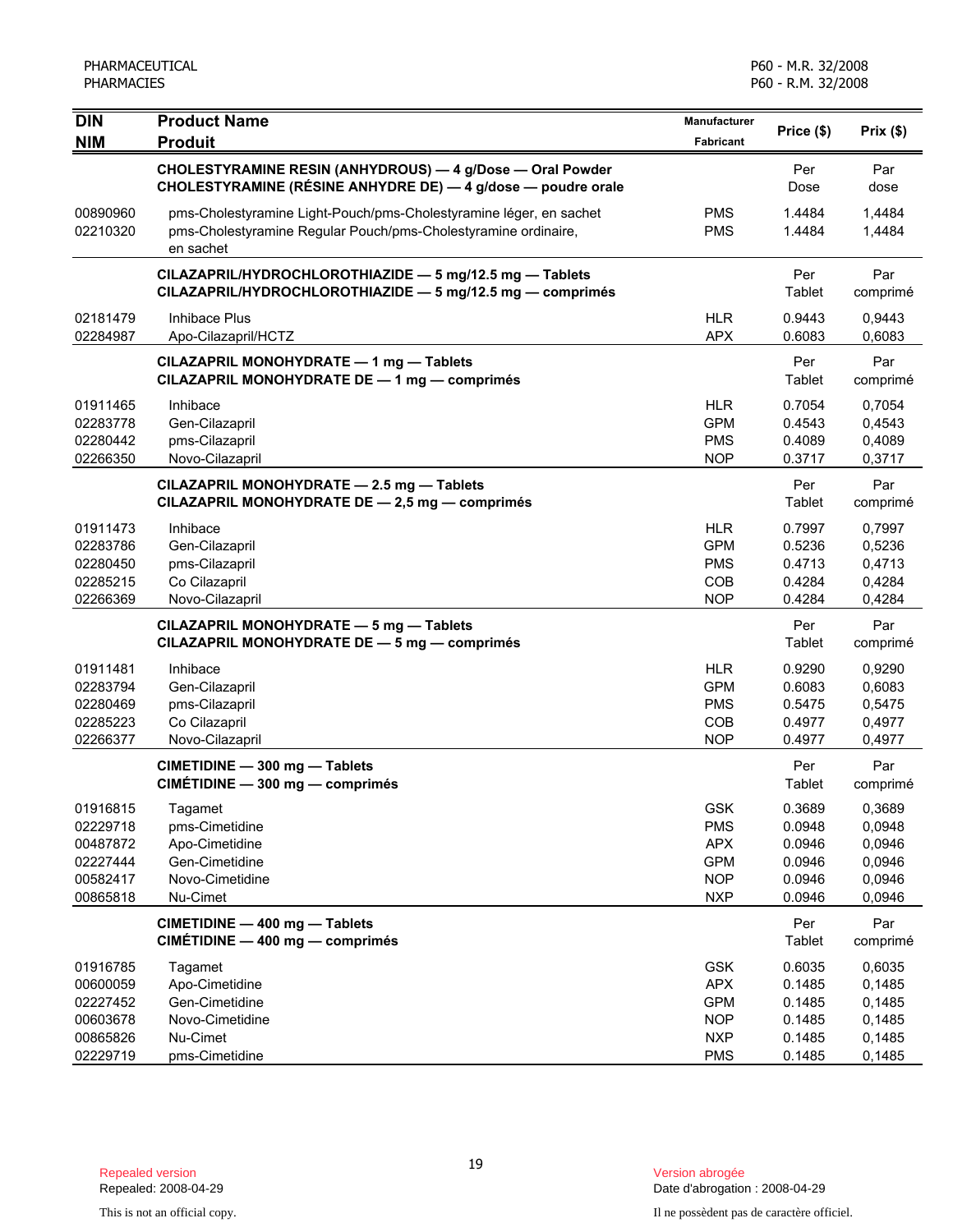| <b>DIN</b> | <b>Product Name</b>                           | <b>Manufacturer</b> |               |           |
|------------|-----------------------------------------------|---------------------|---------------|-----------|
| <b>NIM</b> | <b>Produit</b>                                | Fabricant           | Price (\$)    | Prix (\$) |
|            | CIMETIDINE - 600 mg - Tablets                 |                     | Per           | Par       |
|            | CIMÉTIDINE - 600 mg - comprimés               |                     | Tablet        | comprimé  |
| 01916777   | Tagamet                                       | <b>GSK</b>          | 0.7013        | 0,7013    |
| 00600067   | Apo-Cimetidine                                | <b>APX</b>          | 0.1892        | 0,1892    |
| 02227460   | Gen-Cimetidine                                | <b>GPM</b>          | 0.1892        | 0,1892    |
| 00603686   | Novo-Cimetidine                               | <b>NOP</b>          | 0.1892        | 0,1892    |
| 00865834   | Nu-Cimet                                      | <b>NXP</b>          | 0.1892        | 0,1892    |
|            | CIMETIDINE - 800 mg - Tablets                 |                     | Per           | Par       |
|            | CIMÉTIDINE - 800 mg - comprimés               |                     | Tablet        | comprimé  |
| 00749494   | Apo-Cimetidine                                | <b>APX</b>          | 0.2783        | 0,2783    |
| 02227479   | Gen-Cimetidine                                | <b>GPM</b>          | 0.2783        | 0,2783    |
| 00663727   | Novo-Cimetidine                               | <b>NOP</b>          | 0.2783        | 0,2783    |
| 02229721   | pms-Cimetidine                                | <b>PMS</b>          | 0.2783        | 0,2783    |
|            | CIPROFLOXACIN - 0.3% - Ophthalmic Solution    |                     | Per           | Par       |
|            | CIPROFLOXACINE - 0,3 % - solution ophtalmique |                     | mL            | ml        |
| 01945270   | Ciloxan                                       | <b>ALC</b>          | 2.2814        | 2,2814    |
| 02263130   | Apo-Ciproflox                                 | <b>APX</b>          | 1.2408        | 1,2408    |
| 02253933   | pms-Ciprofloxacin                             | <b>PMS</b>          | 1.2408        | 1,2408    |
|            | CIPROFLOXACIN - 250 mg - Tablets              |                     | Per           | Par       |
|            | CIPROFLOXACINE - 250 mg - comprimés           |                     | <b>Tablet</b> | comprimé  |
| 02155958   | Cipro                                         | BAY                 | 2.5408        | 2,5408    |
| 02267934   | Ran-Ciprofloxacin                             | <b>RAN</b>          | 1.8813        | 1,8813    |
| 02247339   | Co Ciprofloxacin                              | COB                 | 1.5392        | 1,5392    |
| 02245647   | Gen-Ciprofloxacin                             | <b>GPM</b>          | 1.5392        | 1,5392    |
| 02248437   | pms-Ciprofloxacin                             | <b>PMS</b>          | 1.5392        | 1,5392    |
| 02266962   | Taro-Ciprofloxacin                            | <b>TAR</b>          | 1.5392        | 1,5392    |
| 02229521   | Apo-Ciproflox                                 | <b>APX</b>          | 1.5391        | 1,5391    |
| 02246825   | ratio-Ciprofloxacin                           | <b>RPH</b>          | 1.5391        | 1,5391    |
| 02161737   | Novo-Ciprofloxacin                            | <b>NOP</b>          | 1.3992        | 1,3992    |
| 02248756   | Sandoz Ciprofloxacin                          | SDZ                 | 1.3992        | 1,3992    |
|            | CIPROFLOXACIN - 500 mg - Tablets              |                     | Per           | Par       |
|            | CIPROFLOXACINE - 500 mg - comprimés           |                     | Tablet        | comprimé  |
| 02155966   | Cipro                                         | <b>BAY</b>          | 2.8666        | 2,8666    |
| 02267942   | Ran-Ciprofloxacin                             | <b>RAN</b>          | 2.1224        | 2,1224    |
| 02266970   | Taro-Ciprofloxacin                            | <b>TAR</b>          | 1.7366        | 1,7366    |
| 02229522   | Apo-Ciproflox                                 | <b>APX</b>          | 1.7365        | 1,7365    |
| 02247340   | Co Ciprofloxacin                              | COB                 | 1.7365        | 1,7365    |
| 02245648   | Gen-Ciprofloxacin                             | <b>GPM</b>          | 1.7365        | 1,7365    |
| 02248438   | pms-Ciprofloxacin                             | <b>PMS</b>          | 1.7365        | 1,7365    |
| 02246826   | ratio-Ciprofloxacin                           | <b>RPH</b>          | 1.7365        | 1,7365    |
| 02161745   | Novo-Ciprofloxacin                            | <b>NOP</b>          | 1.5786        | 1,5786    |
| 02248757   | Sandoz Ciprofloxacin                          | SDZ                 | 1.5786        | 1,5786    |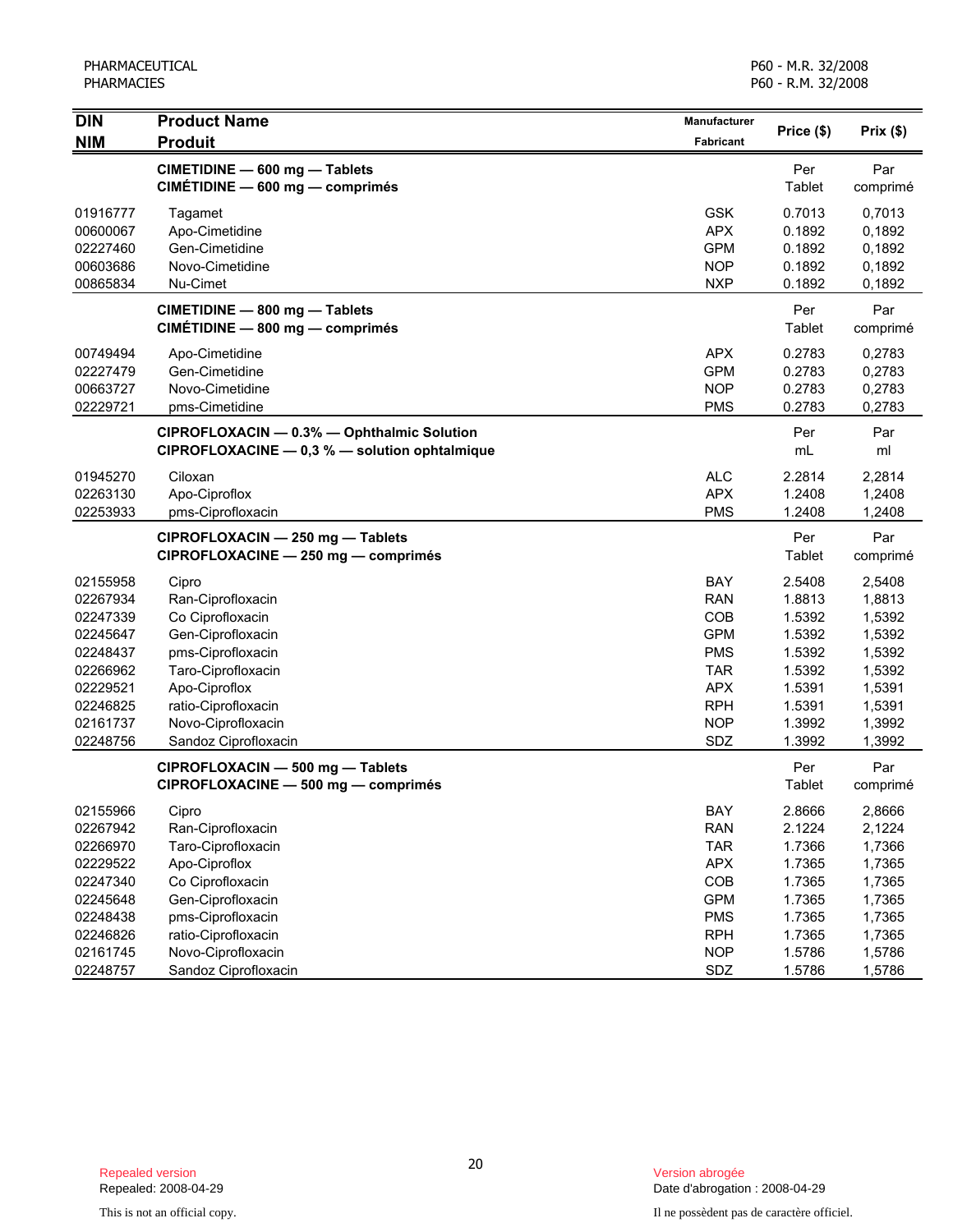| <b>DIN</b> | <b>Product Name</b>                                                                              | Manufacturer |                | Prix(\$)        |
|------------|--------------------------------------------------------------------------------------------------|--------------|----------------|-----------------|
| <b>NIM</b> | <b>Produit</b>                                                                                   | Fabricant    | Price (\$)     |                 |
|            | CIPROFLOXACIN - 750 mg - Tablets<br>CIPROFLOXACINE - 750 mg - comprimés                          |              | Per<br>Tablet  | Par<br>comprimé |
| 02155974   | Cipro                                                                                            | BAY          | 5.4068         | 5,4068          |
| 02267950   | Ran-Ciprofloxacin                                                                                | <b>RAN</b>   | 4.0029         | 4,0029          |
| 02247341   | Co Ciprofloxacin                                                                                 | COB          | 3.2752         | 3,2752          |
| 02245649   | Gen-Ciprofloxacin                                                                                | <b>GPM</b>   | 3.2752         | 3,2752          |
| 02248439   | pms-Ciprofloxacin                                                                                | <b>PMS</b>   | 3.2752         | 3,2752          |
| 02229523   | Apo-Ciproflox                                                                                    | <b>APX</b>   | 3.2751         | 3,2751          |
| 02246827   | ratio-Ciprofloxacin                                                                              | <b>RPH</b>   | 3.2751         | 3,2751          |
| 02161753   | Novo-Ciprofloxacin                                                                               | <b>NOP</b>   | 2.9774         | 2,9774          |
| 02248758   | Sandoz Ciprofloxacin                                                                             | SDZ          | 2.9774         | 2,9774          |
|            | CITALOPRAM - 20 mg - Tablets<br>CITALOPRAM - 20 mg - comprimés                                   |              | Per<br>Tablet  | Par<br>comprimé |
| 02239607   | Celexa                                                                                           | <b>LUD</b>   | 1.4150         | 1,4150          |
| 02268000   | Ran-Citalopram                                                                                   | <b>RAN</b>   | 1.0588         | 1,0588          |
| 02246056   | Apo-Citalopram                                                                                   | <b>APX</b>   | 0.9625         | 0,9625          |
| 02248050   | Co Citalopram                                                                                    | COB          | 0.9625         | 0,9625          |
| 02246594   | Gen-Citalopram                                                                                   | <b>GPM</b>   | 0.9625         | 0,9625          |
| 02251558   | Novo-Citalopram                                                                                  | <b>NOP</b>   | 0.9625         | 0,9625          |
| 02248010   | pms-Citalopram                                                                                   | <b>PMS</b>   | 0.9625         | 0,9625          |
| 02252112   | ratio-Citalopram                                                                                 | <b>RPH</b>   | 0.9625         | 0,9625          |
| 02248170   | Sandoz Citalopram                                                                                | SDZ          | 0.9625         | 0,9625          |
| 02293218   | Novo-Citalopram                                                                                  | <b>NOP</b>   | 0.8750         | 0,8750          |
| 02285622   | Ran-Citalopram                                                                                   | <b>RAN</b>   | 0.8750         | 0,8750          |
|            |                                                                                                  |              |                |                 |
|            | CITALOPRAM - 40 mg - Tablets                                                                     |              | Per            | Par             |
|            | CITALOPRAM - 40 mg - comprimés                                                                   |              | Tablet         | comprimé        |
| 02239608   | Celexa                                                                                           | LUD          | 1.4150         | 1,4150          |
| 02268019   | Ran-Citalopram                                                                                   | <b>RAN</b>   | 1.0588         | 1,0588          |
| 02246057   | Apo-Citalopram                                                                                   | <b>APX</b>   | 0.9625         | 0,9625          |
| 02248051   | Co Citalopram                                                                                    | COB          | 0.9625         | 0,9625          |
| 02246595   | Gen-Citalopram                                                                                   | <b>GPM</b>   | 0.9625         | 0,9625          |
| 02251566   | Novo-Citalopram                                                                                  | <b>NOP</b>   | 0.9625         | 0,9625          |
| 02248011   | pms-Citalopram                                                                                   | <b>PMS</b>   | 0.9625         | 0,9625          |
| 02252120   | ratio-Citalopram                                                                                 | <b>RPH</b>   | 0.9625         | 0,9625          |
| 02248171   | Sandoz Citalopram                                                                                | SDZ          | 0.9625         | 0,9625          |
| 02293226   | Novo-Citalopram                                                                                  | <b>NOP</b>   | 0.8750         | 0,8750          |
| 02285630   | Ran-Citalopram                                                                                   | <b>RAN</b>   | 0.8750         | 0,8750          |
|            | <b>CLINDAMYCIN - 1% - Topical Solution</b><br><b>CLINDAMYCINE - 1% - solution d'actualité</b>    |              | Per mL         | Par ml          |
|            |                                                                                                  |              |                |                 |
| 00582301   | Dalacin T                                                                                        | <b>UPJ</b>   | 0.3504         | 0,3504          |
| 02266938   | Taro-Clindamycin                                                                                 | <b>TAR</b>   | 0.2486         | 0,2486          |
|            | <b>CLINDAMYCIN HCI - 150 mg - Capsules</b><br>CLINDAMYCINE (CHLORHYDRATE DE) - 150 mg - capsules |              | Per<br>Capsule | Par<br>capsule  |
| 00030570   | Dalacin C                                                                                        | PFI          | 0.9765         | 0,9765          |
| 02241709   | Novo-Clindamycin                                                                                 | <b>NOP</b>   | 0.5976         | 0,5976          |
| 02130033   | ratio-Clindamycin                                                                                | <b>RPH</b>   | 0.5433         | 0,5433          |
| 02245232   | Apo-Clindamycin                                                                                  | <b>APX</b>   | 0.5380         | 0,5380          |
| 02258331   | Gen-Clindamycin                                                                                  | <b>GPM</b>   | 0.5379         | 0,5379          |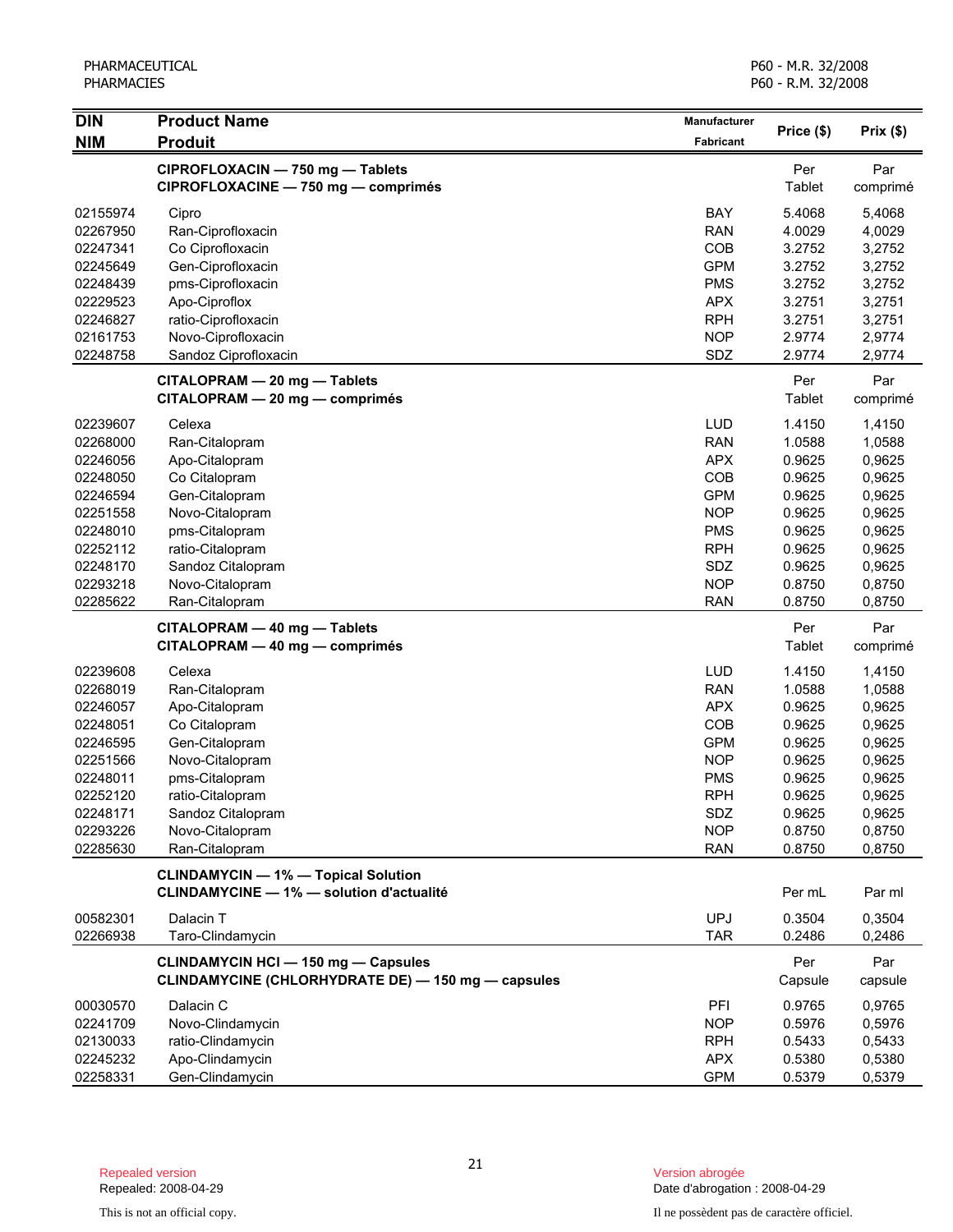| <b>DIN</b> | <b>Product Name</b>                                          | <b>Manufacturer</b> |            | Prix(\$) |
|------------|--------------------------------------------------------------|---------------------|------------|----------|
| <b>NIM</b> | <b>Produit</b>                                               | Fabricant           | Price (\$) |          |
|            | <b>CLINDAMYCIN HCI - 300 mg - Capsules</b>                   |                     | Per        | Par      |
|            | CLINDAMYCINE (CHLORHYDRATE DE) - 300 mg - capsules           |                     | Capsule    | capsule  |
| 02182866   | Dalacin C                                                    | PFI                 | 1.9531     | 1,9531   |
| 02241710   | Novo-Clindamycin                                             | <b>NOP</b>          | 1.1954     | 1,1954   |
| 02192659   | ratio-Clindamycin                                            | <b>RPH</b>          | 1.0867     | 1,0867   |
| 02245233   | Apo-Clindamycin                                              | <b>APX</b>          | 1.0759     | 1,0759   |
| 02258358   | Gen-Clindamycin                                              | <b>GPM</b>          | 1.0758     | 1,0758   |
|            | CLOBAZAM - 10 mg - Tablets                                   |                     | Per        | Par      |
|            | CLOBAZAM - 10 mg - comprimés                                 |                     | Tablet     | comprimé |
| 02221799   | Frisium                                                      | <b>AVE</b>          | 0.4833     | 0,4833   |
| 02238334   | Novo-Clobazam                                                | <b>NOP</b>          | 0.2633     | 0,2633   |
| 02244638   | Apo-Clobazam                                                 | <b>APX</b>          | 0.2369     | 0,2369   |
| 02244474   | pms-Clobazam                                                 | <b>PMS</b>          | 0.2369     | 0,2369   |
| 02238797   | ratio-Clobazam                                               | <b>RPH</b>          | 0.2369     | 0,2369   |
|            | CLOBETASOL-17-PROPIONATE - 0.05% - Cream                     |                     | Per        | Par      |
|            | CLOBÉTASOL-17 - (PROPIONATE DE) - 0,05 % - crème             |                     | Gram       | gramme   |
| 02213265   | Dermovate                                                    | <b>TPT</b>          | 0.8243     | 0,8243   |
| 02093162   | Novo-Clobetasol                                              | <b>NOP</b>          | 0.4475     | 0,4475   |
| 01910272   | ratio-Clobetasol                                             | <b>RPH</b>          | 0.4475     | 0,4475   |
| 02245523   | Taro-Clobetasol                                              | <b>TAR</b>          | 0.4474     | 0,4474   |
| 02232191   | pms-Clobetasol                                               | <b>PMS</b>          | 0.4474     | 0,4474   |
| 02024187   | Gen-Clobetasol                                               | <b>GPM</b>          | 0.4473     | 0,4473   |
|            | CLOBETASOL-17-PROPIONATE - 0.05% - Ointment                  |                     | Per        | Par      |
|            | CLOBÉTASOL-17 - (PROPIONATE DE) - 0,05 % - pommade           |                     | Gram       | gramme   |
| 02213273   | Dermovate                                                    | <b>TPT</b>          | 0.8243     | 0,8243   |
| 02126192   | Novo-Clobetasol                                              | <b>NOP</b>          | 0.4475     | 0,4475   |
| 01910280   | ratio-Clobetasol                                             | <b>RPH</b>          | 0.4475     | 0,4475   |
| 02245524   | Taro-Clobetasol                                              | <b>TAR</b>          | 0.4474     | 0,4474   |
| 02232193   | pms-Clobetasol                                               | <b>PMS</b>          | 0.4474     | 0,4474   |
| 02026767   | Gen-Clobetasol                                               | <b>GPM</b>          | 0.4473     | 0,4473   |
|            | CLOBETASOL-17-PROPIONATE - 0.05% - Scalp Lotion              |                     |            |          |
|            | CLOBÉTASOL-17 - (PROPIONATE DE) - 0,05 % - lotion capillaire |                     | Per mL     | Par ml   |
| 02213281   | Dermovate                                                    | IPI                 | 0.7942     | 0,7942   |
| 02245522   | Taro-Clobetasol                                              | <b>TAR</b>          | 0.3922     | 0,3922   |
| 02216213   | Gen-Clobetasol                                               | <b>GPM</b>          | 0.3922     | 0,3922   |
| 02232195   | pms-Clobetasol                                               | <b>PMS</b>          | 0.3922     | 0,3922   |
| 01910299   | ratio-Clobetasol                                             | <b>RPH</b>          | 0.3922     | 0,3922   |
|            | CLODRONATE DISODIUM - 400 mg - Capsules                      |                     | Per        | Par      |
|            | CLODRONATE DISODIQUE - 400 mg - capsules                     |                     | Capsule    | capsule  |
| 01927078   | Ostac                                                        | <b>HLR</b>          | 2.0608     | 2,0608   |
| 02245828   | Clasteon                                                     | <b>ORX</b>          | 1.3291     | 1,3291   |
|            | <b>CLOMIPHENE CITRATE - 50 mg - Tablets</b>                  |                     | Per        | Par      |
|            | CLOMIPHÈNE (CITRATE DE) - 50 mg - comprimés                  |                     | Tablet     | comprimé |
| 02091879   | Clomid                                                       | <b>AVE</b>          | 5.3971     | 5,3971   |
| 00893722   | Serophene                                                    | SRO                 | 5.2261     | 5,2261   |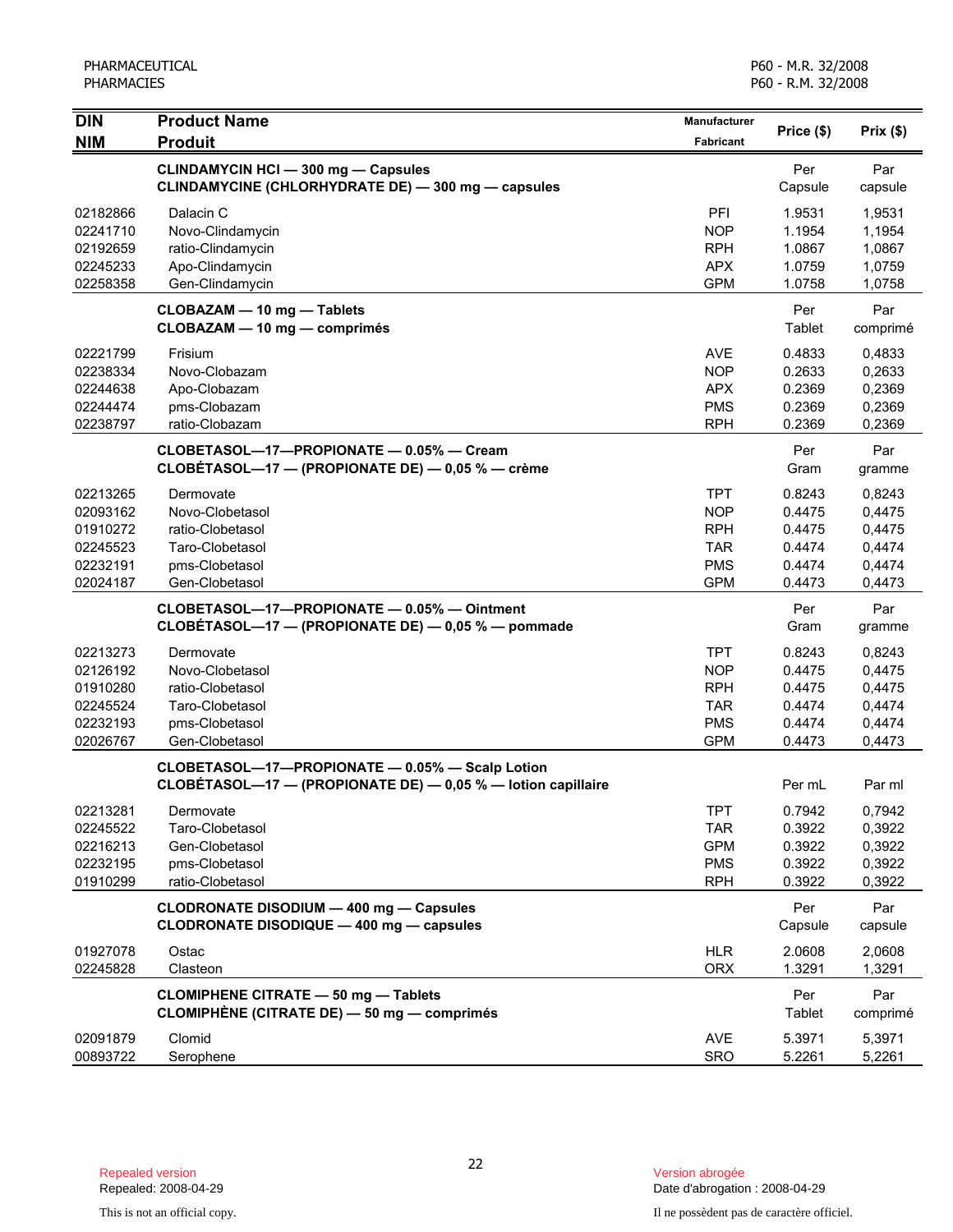| <b>DIN</b>           | <b>Product Name</b>                                                                             | Manufacturer      | Price (\$)       | $Prix($ \$)      |
|----------------------|-------------------------------------------------------------------------------------------------|-------------------|------------------|------------------|
| <b>NIM</b>           | <b>Produit</b>                                                                                  | <b>Fabricant</b>  |                  |                  |
|                      | <b>CLOMIPRAMINE HCI - 10 mg - Tablets</b>                                                       |                   | Per              | Par              |
|                      | CLOMIPRAMINE (CHLORHYDRATE DE) - 10 mg - comprimés                                              |                   | Tablet           | comprimé         |
|                      |                                                                                                 |                   |                  |                  |
| 00330566             | Anafranil                                                                                       | <b>ORX</b>        | 0.2840           | 0,2840           |
| 02040786<br>02244816 | Apo-Clomipramine<br>Co Clomipramine                                                             | <b>APX</b><br>COB | 0.1789<br>0.1789 | 0,1789           |
| 02139340             | Gen-Clomipramine                                                                                | <b>GPM</b>        | 0.1789           | 0,1789<br>0,1789 |
|                      |                                                                                                 |                   |                  |                  |
|                      | <b>CLOMIPRAMINE HCI - 25 mg - Tablets</b><br>CLOMIPRAMINE (CHLORHYDRATE DE) - 25 mg - comprimés |                   | Per<br>Tablet    | Par<br>comprimé  |
| 00324019             | Anafranil                                                                                       | <b>ORX</b>        | 0.3868           | 0,3868           |
| 02040778             | Apo-Clomipramine                                                                                | <b>APX</b>        | 0.2437           | 0,2437           |
| 02244817             | Co Clomipramine                                                                                 | COB               | 0.2437           | 0,2437           |
| 02139359             | Gen-Clomipramine                                                                                | <b>GPM</b>        | 0.2437           | 0,2437           |
|                      | <b>CLOMIPRAMINE HCI - 50 mg - Tablets</b><br>CLOMIPRAMINE (CHLORHYDRATE DE) - 50 mg - comprimés |                   | Per<br>Tablet    | Par<br>comprimé  |
| 00402591             | Anafranil                                                                                       | <b>ORX</b>        | 0.7122           | 0,7122           |
| 02040751             | Apo-Clomipramine                                                                                | <b>APX</b>        | 0.4486           | 0,4486           |
| 02244818             | Co Clomipramine                                                                                 | COB               | 0.4486           | 0,4486           |
| 02139367             | Gen-Clomipramine                                                                                | <b>GPM</b>        | 0.4486           | 0,4486           |
|                      | CLONAZEPAM - 0.5 mg - Tablets<br>CLONAZÉPAM - 0,5 mg - comprimés                                |                   | Per<br>Tablet    | Par<br>comprimé  |
| 00382825             | Rivotril                                                                                        | <b>HLR</b>        | 0.2137           | 0,2137           |
| 02177889             | Apo-Clonazepam                                                                                  | <b>APX</b>        | 0.1283           | 0,1283           |
| 02270641             | Co Clonazepam                                                                                   | COB               | 0.1283           | 0,1283           |
| 02224100             | Dom-Clonazepam-R                                                                                | <b>DOM</b>        | 0.1283           | 0,1283           |
| 02230950             | Gen-Clonazepam                                                                                  | <b>GPM</b>        | 0.1283           | 0,1283           |
| 02239024             | Novo-Clonazepam                                                                                 | <b>NOP</b>        | 0.1283           | 0,1283           |
| 02173344             | Nu-Clonazepam                                                                                   | <b>NXP</b>        | 0.1283           | 0,1283           |
| 02048701             | pms-Clonazepam                                                                                  | <b>PMS</b>        | 0.1283           | 0,1283           |
| 02207818             | pms-Clonazepam-R                                                                                | <b>PMS</b>        | 0.1283           | 0,1283           |
| 02103656             | ratio-Clonazepam                                                                                | <b>RPH</b>        | 0.1283           | 0,1283           |
| 02233960             | Sandoz Clonazepam                                                                               | SDZ               | 0.1283           | 0,1283           |
|                      | <b>CLONAZEPAM - 1 mg - Tablets</b><br><b>CLONAZÉPAM - 1 mg - comprimés</b>                      |                   | Per<br>Tablet    | Par<br>comprimé  |
| 02048728             | pms-Clonazepam                                                                                  | <b>PMS</b>        | 0.2274           | 0,2274           |
| 02270668             | Co Clonazepam                                                                                   | COB               | 0.2046           | 0,2046           |
| 02233982             | Sandoz Clonazepam                                                                               | SDZ               | 0.2046           | 0,2046           |
|                      | CLONAZEPAM - 2 mg - Tablets<br>CLONAZÉPAM - 2 mg - comprimés                                    |                   | Per<br>Tablet    | Par<br>comprimé  |
| 00382841             | Rivotril                                                                                        | <b>HLR</b>        | 0.3685           | 0,3685           |
| 02177897             | Apo-Clonazepam                                                                                  | <b>APX</b>        | 0.2211           | 0,2211           |
| 02270676             | Co Clonazepam                                                                                   | COB               | 0.2211           | 0,2211           |
| 02131013             | Dom-Clonazepam                                                                                  | <b>DOM</b>        | 0.2211           | 0,2211           |
| 02230951             | Gen-Clonazepam                                                                                  | <b>GPM</b>        | 0.2211           | 0,2211           |
| 02239025             | Novo-Clonazepam                                                                                 | <b>NOP</b>        | 0.2211           | 0,2211           |
| 02173352             | Nu-Clonazepam                                                                                   | <b>NXP</b>        | 0.2211           | 0,2211           |
| 02048736             | pms-Clonazepam                                                                                  | <b>PMS</b>        | 0.2211           | 0,2211           |
| 02103737             | ratio-Clonazepam                                                                                | <b>RPH</b>        | 0.2211           | 0,2211           |
| 02233985             | Sandoz Clonazepam                                                                               | SDZ               | 0.2211           | 0,2211           |

Date d'abrogation : 2008-04-29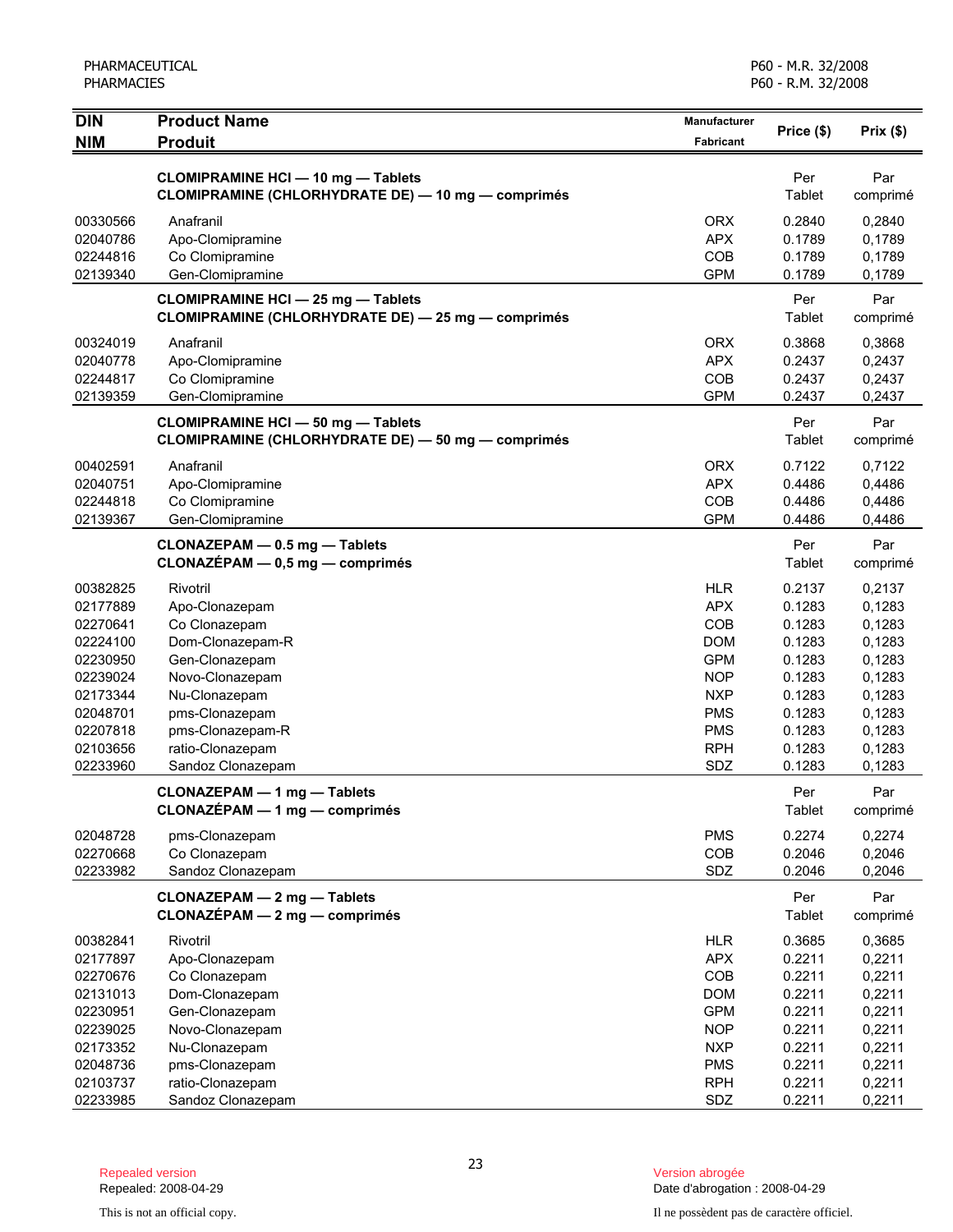| <b>DIN</b><br><b>NIM</b>                     | <b>Product Name</b><br><b>Produit</b>                                                              | <b>Manufacturer</b><br><b>Fabricant</b>              | Price (\$)                           | Prix(\$)                             |
|----------------------------------------------|----------------------------------------------------------------------------------------------------|------------------------------------------------------|--------------------------------------|--------------------------------------|
|                                              | CLONIDINE HCI - 0.025 mg - Tablets<br>CLONIDINE (CHLORHYDRATE DE) - 0,025 mg - comprimés           |                                                      | Per<br>Tablet                        | Par<br>comprimé                      |
| 00519251<br>02248732                         | Dixarit<br>Apo-Clonidine                                                                           | <b>BOE</b><br><b>APX</b>                             | 0.2992<br>0.1999                     | 0,2992<br>0,1999                     |
|                                              | <b>CLONIDINE HCI - 0.1 mg - Tablets</b><br><b>CLONIDINE (CHLORHYDRATE DE) - 0,1 mg - comprimés</b> |                                                      | Per<br>Tablet                        | Par<br>comprimé                      |
| 00259527<br>00868949<br>02046121<br>01913786 | Catapres<br>Apo-Clonidine<br>Novo-Clonidine<br>Nu-Clonidine                                        | <b>BOE</b><br><b>APX</b><br><b>NOP</b><br><b>NXP</b> | 0.2038<br>0.1942<br>0.1942<br>0.1942 | 0,2038<br>0,1942<br>0,1942<br>0,1942 |
|                                              | <b>CLONIDINE HCI - 0.2 mg - Tablets</b><br><b>CLONIDINE (CHLORHYDRATE DE) - 0,2 mg - comprimés</b> |                                                      | Per<br>Tablet                        | Par<br>comprimé                      |
| 00291889<br>00868957<br>02046148<br>01913220 | Catapres<br>Apo-Clonidine<br>Novo-Clonidine<br>Nu-Clonidine                                        | <b>BOE</b><br><b>APX</b><br><b>NOP</b><br><b>NXP</b> | 0.3637<br>0.3464<br>0.3464<br>0.3464 | 0.3637<br>0,3464<br>0,3464<br>0,3464 |
|                                              | CLORAZEPATE DIPOTASSIUM - 3.75 mg - Capsules<br>CLORAZEPATE DIPOTASSIQUE - 3,75 mg - capsules      |                                                      | Per<br>Capsule                       | Par<br>capsule                       |
| 00860689<br>00628190                         | Apo-Clorazepate<br>Novo-Clopate                                                                    | <b>APX</b><br><b>NOP</b>                             | 0.1174<br>0.1067                     | 0,1174<br>0,1067                     |
|                                              | <b>CLORAZEPATE DIPOTASSIUM - 7.5 mg - Capsules</b><br>CLORAZÉPATE DIPOTASSIQUE - 7,5 mg - capsules |                                                      | Per<br>Capsule                       | Par<br>capsule                       |
| 00860700<br>00628204                         | Apo-Clorazepate<br>Novo-Clopate                                                                    | <b>APX</b><br><b>NOP</b>                             | 0.2119<br>0.1926                     | 0,2119<br>0,1926                     |
|                                              | <b>CLORAZEPATE DIPOTASSIUM - 15 mg - Capsules</b><br>CLORAZÉPATE DIPOTASSIQUE - 15 mg - capsules   |                                                      | Per<br>Capsule                       | Par<br>capsule                       |
| 00860697<br>00628212                         | Apo-Clorazepate<br>Novo-Clopate                                                                    | <b>APX</b><br><b>NOP</b>                             | 0.4242<br>0.3856                     | 0,4242<br>0,3856                     |
|                                              | <b>CLOTRIMAZOLE - 1% - Topical Cream</b><br>CLOTRIMAZOLE - 1 % - crème topique                     |                                                      | Per<br>Gram                          | Par<br>gramme                        |
| 02150867<br>00812382                         | Canesten<br>Clotrimaderm                                                                           | BAY<br><b>TAR</b>                                    | 0.3374<br>0.2054                     | 0,3374<br>0,2054                     |
|                                              | <b>CLOTRIMAZOLE - 1% - Vaginal Cream</b><br>CLOTRIMAZOLE - 1 % - crème vaginale                    |                                                      | Per<br>Gram                          | Par<br>gramme                        |
| 02150891<br>00812366                         | Canesten<br>Clotrimaderm                                                                           | BAY<br><b>TAR</b>                                    | 0.2192<br>0.1994                     | 0,2192<br>0,1994                     |
|                                              | <b>CLOTRIMAZOLE - 2% - Vaginal Cream</b><br>CLOTRIMAZOLE - 2 % - crème vaginale                    |                                                      | Per<br>Gram                          | Par<br>gramme                        |
| 02150905<br>00812374                         | Canesten<br>Clotrimaderm                                                                           | BAY<br><b>TAR</b>                                    | 0.4383<br>0.3987                     | 0,4383<br>0,3987                     |
|                                              | <b>CLOXACILLIN - 250 mg - Capsules</b><br>CLOXACILLINE - 250 mg - capsules                         |                                                      | Per<br>Capsule                       | Par<br>capsule                       |
| 00717584<br>00337765<br>00618292             | Nu-Cloxi<br>Novocloxin<br>Apo-Cloxi                                                                | <b>NXP</b><br><b>NOP</b><br><b>APX</b>               | 0.2035<br>0.1887<br>0.1850           | 0,2035<br>0,1887<br>0,1850           |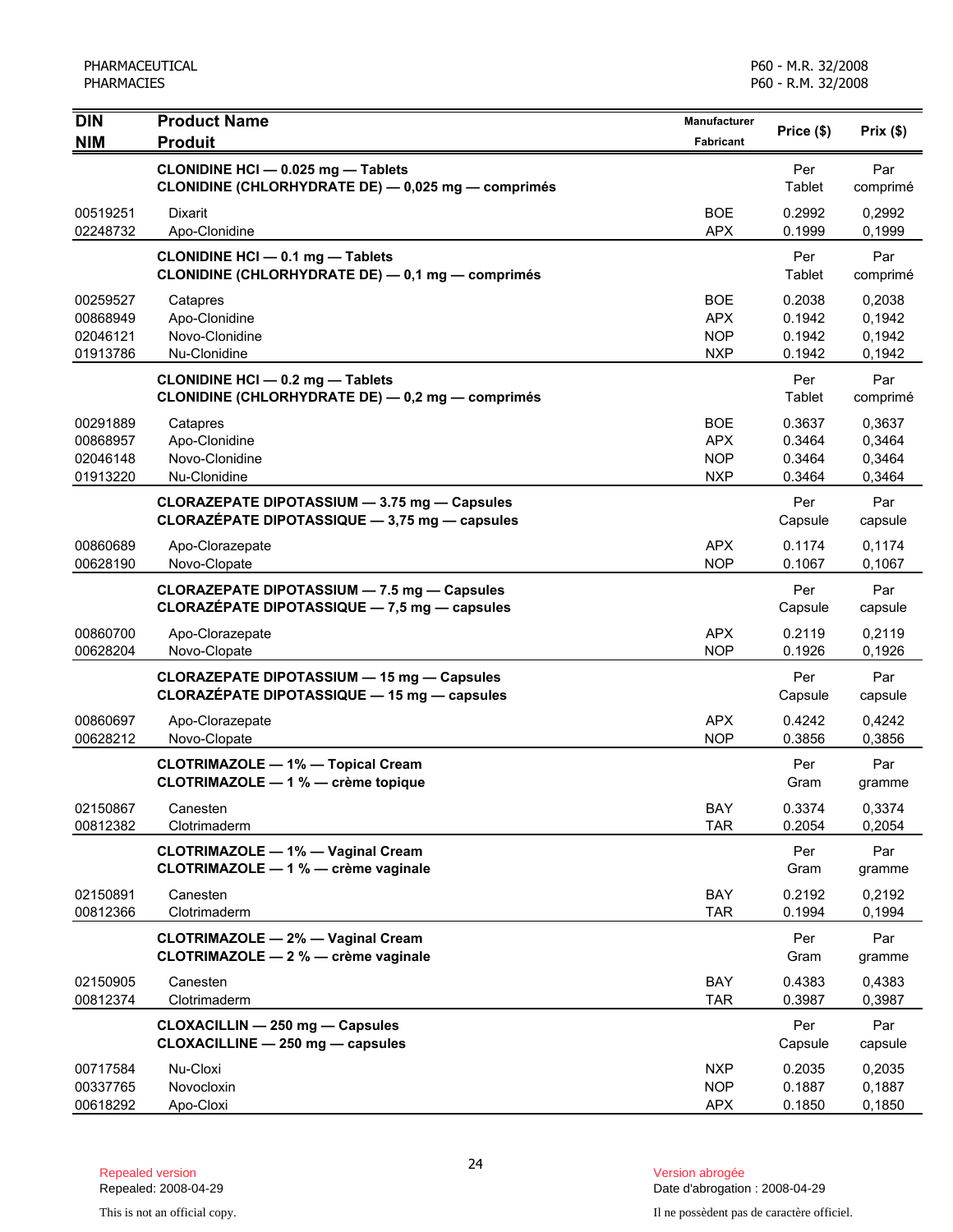| <b>DIN</b>           | <b>Product Name</b>                                                        | <b>Manufacturer</b>      | Price (\$)       | Prix(\$)         |
|----------------------|----------------------------------------------------------------------------|--------------------------|------------------|------------------|
| <b>NIM</b>           | <b>Produit</b>                                                             | <b>Fabricant</b>         |                  |                  |
|                      | <b>CLOXACILLIN - 500 mg - Capsules</b>                                     |                          | Per              | Par              |
|                      | CLOXACILLINE - 500 mg - capsules                                           |                          | Capsule          | capsule          |
| 00717592             | Nu-Cloxi                                                                   | <b>NXP</b>               | 0.4043           | 0,4043           |
| 00337773             | Novocloxin                                                                 | <b>NOP</b>               | 0.3697           | 0,3697           |
| 00618284             | Apo-Cloxi                                                                  | <b>APX</b>               | 0.3675           | 0,3675           |
|                      | CLOXACILLIN - 125 mg/5 mL - Oral Liquid                                    |                          |                  |                  |
|                      | CLOXACILLINE - 125 mg/ 5 ml - liquide oral                                 |                          | Per mL           | Par ml           |
| 00717630             | Nu-Cloxi                                                                   | <b>NXP</b>               | 0.0495           | 0,0495           |
| 00337757             | Novocloxin                                                                 | <b>NOP</b>               | 0.0452           | 0,0452           |
| 00644633             | Apo-Cloxi                                                                  | <b>APX</b>               | 0.0450           | 0,0450           |
|                      | <b>CLOZAPINE - 25 mg - Tablets</b>                                         |                          | Per              | Par              |
|                      | CLOZAPINE - 25 mg - comprimés                                              |                          | Tablet           | comprimé         |
| 00894737             | Clozaril                                                                   | <b>NVT</b>               | 1.0362           | 1,0362           |
| 02247243             | Gen-Clozapine                                                              | <b>GPM</b>               | 0.7253           | 0,7253           |
|                      | CLOZAPINE - 100 mg - Tablets                                               |                          | Per              | Par              |
|                      | CLOZAPINE - 100 mg - comprimés                                             |                          | Tablet           | comprimé         |
| 00894745             | Clozaril                                                                   | <b>NVT</b>               | 4.1558           | 4,1558           |
| 02247244             | Gen-Clozapine                                                              | <b>GPM</b>               | 2.9091           | 2,9091           |
|                      | CYANOCOBALAMIN - 1 mg/mL - Injection                                       |                          |                  |                  |
|                      | CYANOCOBALAMINE - 1 mg/ml - injection                                      |                          | Per mL           | Par ml           |
| 01987003             | Cyanocobalamin/Cyanocobalamine                                             | <b>CYI</b>               | 0.4950           | 0,4950           |
| 00521515             | Vitamin $B_{12}$ /Vitamine $B_{12}$                                        | SDZ                      | 0.4950           | 0,4950           |
|                      | <b>CYCLOBENZAPRINE HCI-10 mg-Tablets</b>                                   |                          | Per              | Par              |
|                      | CYCLOBENZAPRINE (CHLORHYDRATE DE) - 10 mg - comprimés                      |                          | Tablet           | comprimé         |
| 02177145             | Apo-Cyclobenzaprine                                                        | <b>APX</b>               | 0.4142           | 0,4142           |
| 02238633             | Dom-Cyclobenzaprine                                                        | <b>DOM</b>               | 0.4142           | 0,4142           |
| 02231353             | Gen-Cyclobenzaprine                                                        | <b>GPM</b>               | 0.4142           | 0,4142           |
| 02080052             | Novo-Cycloprine                                                            | <b>NOP</b>               | 0.4142           | 0,4142           |
| 02171848             | Nu-Cyclobenzaprine                                                         | <b>NXP</b>               | 0.4142           | 0,4142           |
| 02212048<br>02236506 | pms-Cyclobenzaprine<br>ratio-Cyclobenzaprine                               | <b>PMS</b><br><b>RPH</b> | 0.4142<br>0.4142 | 0,4142<br>0,4142 |
|                      |                                                                            |                          |                  |                  |
|                      | CYCLOPHOSPHAMIDE - 50 mg - Tablets<br>CYCLOPHOSPHAMIDE - 50 mg - comprimés |                          | Per<br>Tablet    | Par<br>comprimé  |
|                      |                                                                            |                          |                  |                  |
| 00344885<br>02241796 | Cytoxan                                                                    | SQU                      | 0.5516           | 0,5516           |
|                      | Procytox                                                                   | <b>ATA</b>               | 0.5214           | 0,5214           |
|                      | CYCLOSPORINE - 25 mg - Capsules                                            |                          | Per              | Par              |
|                      | CYCLOSPORINE - 25 mg - capsules                                            |                          | Capsule          | capsule          |
| 02150689             | Neoral                                                                     | <b>NVT</b>               | 1.5950           | 1,5950           |
| 02247073             | Sandoz Cyclosporine                                                        | SDZ                      | 1.2859           | 1,2859           |
|                      | CYCLOSPORINE - 50 mg - Capsules                                            |                          | Per              | Par              |
|                      | CYCLOSPORINE - 50 mg - capsules                                            |                          | Capsule          | capsule          |
| 02150662             | Neoral                                                                     | <b>NVT</b>               | 3.1097           | 3,1097           |
| 02247074             | Sandoz Cyclosporine                                                        | SDZ                      | 2.5073           | 2,5073           |

Date d'abrogation : 2008-04-29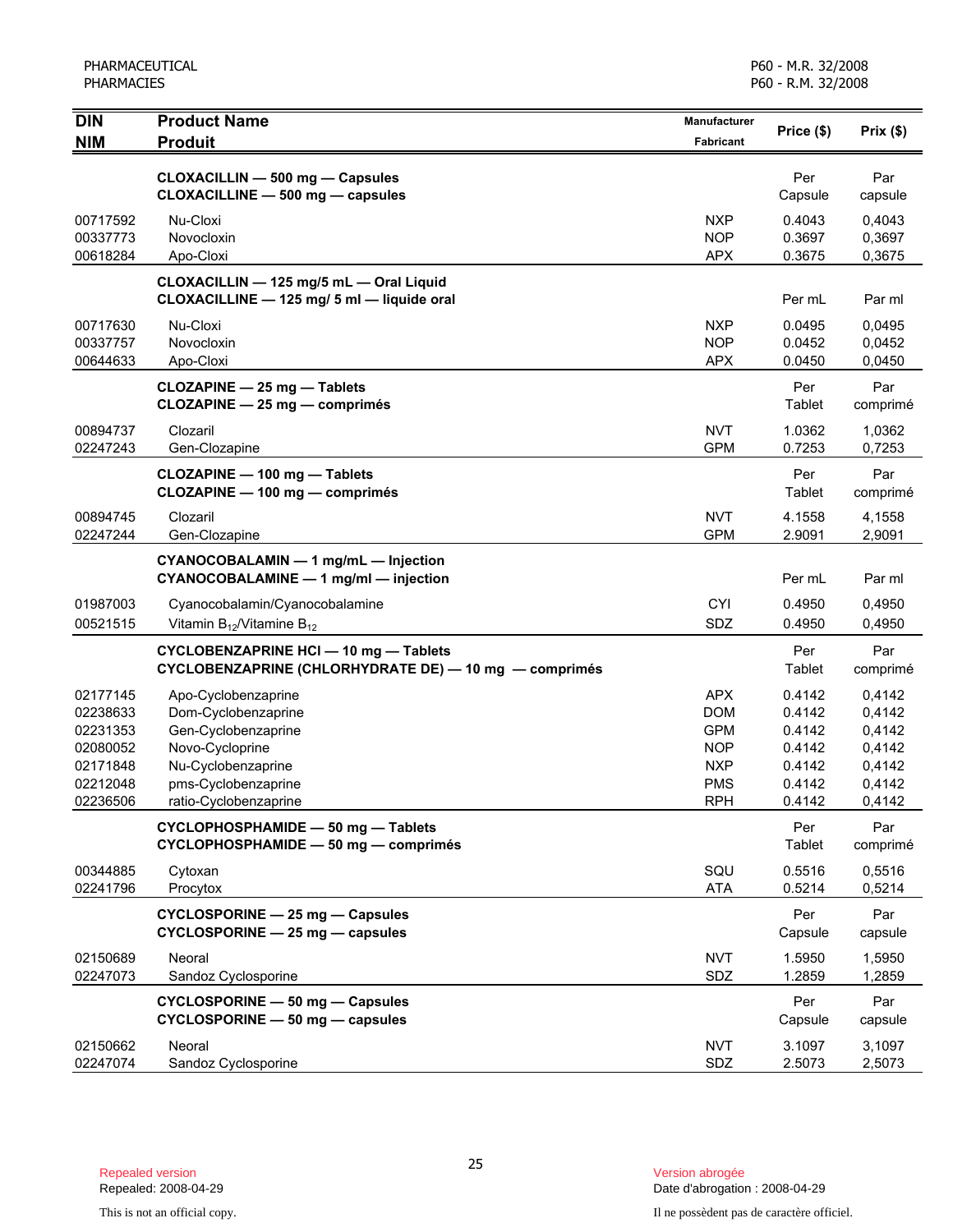| <b>DIN</b> | <b>Product Name</b>                                     | Manufacturer | Price (\$) | Prix(\$) |
|------------|---------------------------------------------------------|--------------|------------|----------|
| <b>NIM</b> | <b>Produit</b>                                          | Fabricant    |            |          |
|            | CYCLOSPORINE - 100 mg - Capsules                        |              | Per        | Par      |
|            | CYCLOSPORINE - 100 mg - capsules                        |              | Capsule    | capsule  |
| 02150670   | Neoral                                                  | <b>NVT</b>   | 6.2216     | 6,2216   |
| 02242821   | Sandoz Cyclosporine                                     | SDZ          | 5.0164     | 5,0164   |
|            | <b>CYPROTERONE ACETATE - 50 mg - Tablets</b>            |              | Per        | Par      |
|            | CYPROTÉRONE (ACÉTATE DE) — 50 mg — comprimés            |              | Tablet     | comprimé |
| 02229449   | Alti-CPA                                                | <b>ALT</b>   | 1.8444     | 1,8444   |
| 02229723   | Gen-Cyproterone                                         | <b>GPM</b>   | 1.6769     | 1,6769   |
| 02232872   | Novo-Cyproterone                                        | <b>NOP</b>   | 1.6601     | 1,6601   |
| 02245898   | Apo-Cyproterone                                         | <b>APX</b>   | 1.5495     | 1,5495   |
| 00704431   | Androcur                                                | <b>BEX</b>   | 1.5494     | 1,5494   |
|            | DEFEROXAMINE MESYLATE - 500 mg - Powder for Injection   |              | Per        | Par      |
|            | DÉFÉROXAMINE (MÉSYLATE DE) - 500 mg - poudre injectable |              | Vial       | ampoule  |
| 01981242   | Desferal                                                | <b>NVT</b>   | 14.3770    | 14,3770  |
| 02242055   | pms-Deferoxamine                                        | <b>PMS</b>   | 10.7800    | 10,7800  |
| 02241600   | Desferrioxamine Mesilate/Désférrioxamine (Mésilate)     | <b>FLD</b>   | 8.9980     | 8,9980   |
|            | DESIPRAMINE HCI - 10 mg - Tablets                       |              | Per        | Par      |
|            | DÉSIPRAMINE (CHLORHYDRATE DE) — 10 mg — comprimés       |              | Tablet     | comprimé |
| 02103583   | Norpramine                                              | <b>MRR</b>   | 0.3109     | 0,3109   |
| 01946250   | pms-Desipramine                                         | <b>PMS</b>   | 0.2096     | 0,2096   |
| 02216248   | Apo-Desipramine                                         | <b>APX</b>   | 0.2095     | 0,2095   |
| 02211939   | Nu-Desipramine                                          | <b>NXP</b>   | 0.2095     | 0,2095   |
|            | DESIPRAMINE HCI - 25 mg - Tablets                       |              | Per        | Par      |
|            | DÉSIPRAMINE (CHLORHYDRATE DE) - 25 mg - comprimés       |              | Tablet     | comprimé |
| 02130092   | Dom-Desipramine                                         | <b>DOM</b>   | 0.2799     | 0,2799   |
| 01946269   | pms-Desipramine                                         | <b>PMS</b>   | 0.2799     | 0,2799   |
| 02216256   | Apo-Desipramine                                         | <b>APX</b>   | 0.2798     | 0,2798   |
| 02211947   | Nu-Desipramine                                          | <b>NXP</b>   | 0.2798     | 0,2798   |
| 01948784   | ratio-Desipramine                                       | <b>RPH</b>   | 0.2798     | 0,2798   |
|            | DESIPRAMINE HCI-50 mg-Tablets                           |              | Per        | Par      |
|            | DÉSIPRAMINE (CHLORHYDRATE DE) - 50 mg - comprimés       |              | Tablet     | comprimé |
| 02130106   | Dom-Desipramine                                         | <b>DOM</b>   | 0.4521     | 0,4521   |
| 01946277   | pms-Desipramine                                         | <b>PMS</b>   | 0.4521     | 0,4521   |
| 02216264   | Apo-Desipramine                                         | <b>APX</b>   | 0.4520     | 0,4520   |
| 02211955   | Nu-Desipramine                                          | <b>NXP</b>   | 0.4520     | 0,4520   |
| 01948792   | ratio-Desipramine                                       | <b>RPH</b>   | 0.4520     | 0,4520   |
|            | DESIPRAMINE HCI - 75 mg - Tablets                       |              | Per        | Par      |
|            | DÉSIPRAMINE (CHLORHYDRATE DE) - 75 mg - comprimés       |              | Tablet     | comprimé |
| 01946242   | pms-Desipramine                                         | <b>PMS</b>   | 0.6968     | 0,6968   |
| 02216272   | Apo-Desipramine                                         | <b>APX</b>   | 0.6965     | 0,6965   |
| 02211963   | Nu-Desipramine                                          | <b>NXP</b>   | 0.6965     | 0,6965   |
|            | <b>DESMOPRESSIN ACETATE - 10 mcg - Spray</b>            |              |            |          |
|            | DESMOPRESSINE (ACÉTATE DE) - 10 mcg - vaporisateur      |              | Per mL     | Par ml   |
| 00836362   | <b>DDAVP</b>                                            | FEI          | 20.7680    | 20,7680  |
| 02242465   | Apo-Desmopressin                                        | APX          | 14.5400    | 14,5400  |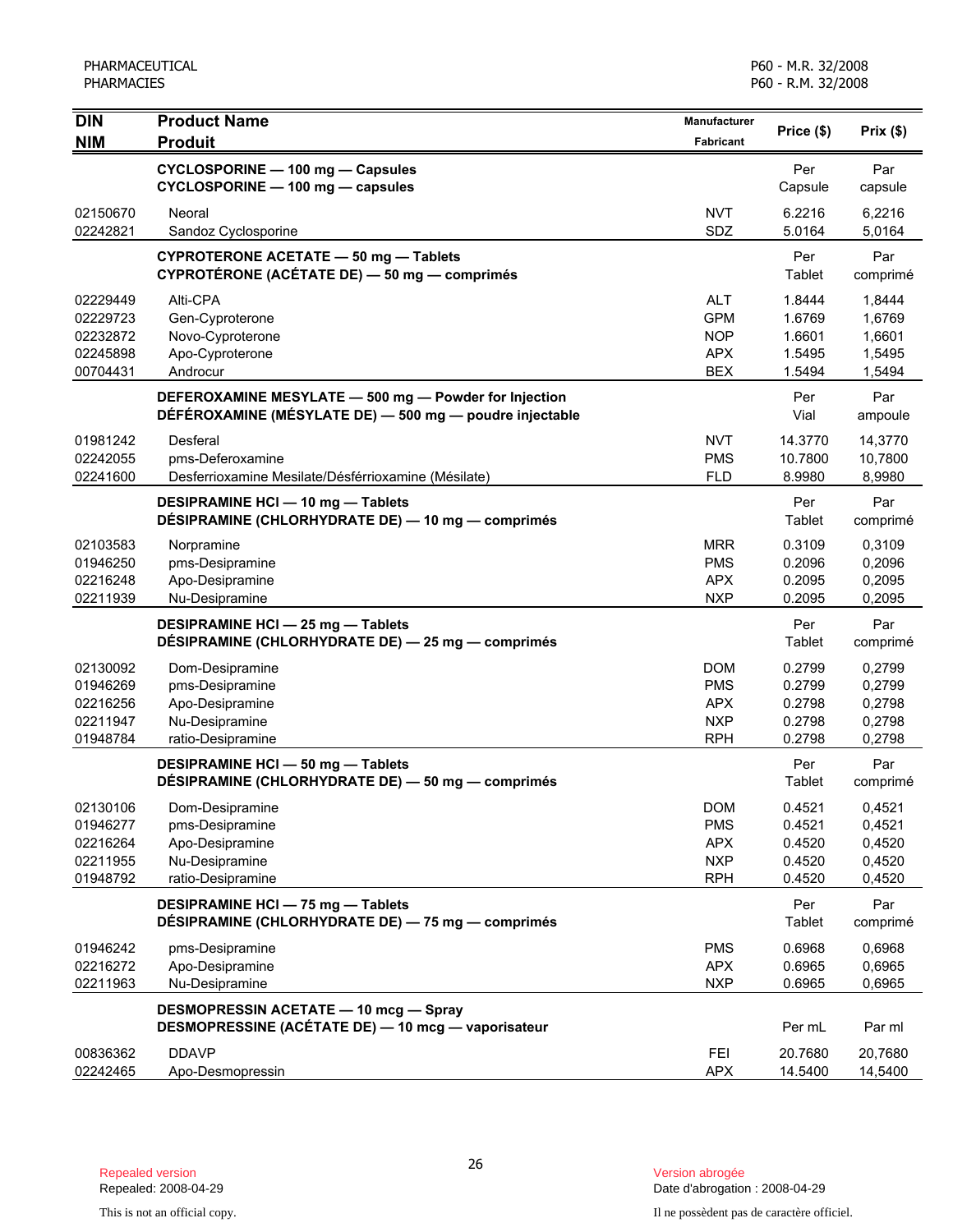| <b>DIN</b><br><b>NIM</b>                                 | <b>Product Name</b><br><b>Produit</b>                                                     | Manufacturer<br><b>Fabricant</b>                                   | Price (\$)                                     | Prix(\$)                                       |
|----------------------------------------------------------|-------------------------------------------------------------------------------------------|--------------------------------------------------------------------|------------------------------------------------|------------------------------------------------|
|                                                          | DESMOPRESSIN ACETATE - 0.1 mg - Tablet<br>DESMOPRESSINE (ACÉTATE DE) - 0.1 mg - comprimés |                                                                    | Per<br>Tablet                                  | Par<br>comprimé                                |
| 00824305<br>02287730                                     | <b>DDAVP</b><br>Novo-Desmopressin                                                         | <b>FEI</b><br><b>NOP</b>                                           | 1.5267<br>0.9913                               | 1,5267<br>0,9913                               |
|                                                          | DESMOPRESSIN ACETATE - 0.2 mg - Tablet<br>DESMOPRESSINE (ACÉTATE DE) - 0.2 mg - comprimés |                                                                    | Per<br>Tablet                                  | Par<br>comprimé                                |
| 00824143<br>02287749                                     | <b>DDAVP</b><br>Novo-Desmopressin                                                         | FEI<br><b>NOP</b>                                                  | 3.0530<br>1.9826                               | 3,0530<br>1,9826                               |
|                                                          | DESONIDE - 0.05% - Ointment<br>DESONIDE $-$ 0,05 % $-$ pommade                            |                                                                    | Per<br>Gram                                    | Par<br>gramme                                  |
| 02154870<br>02115522                                     | Tridesilon<br>Desocort                                                                    | <b>CPK</b><br>GAC                                                  | 0.4254<br>0.3190                               | 0,4254<br>0,3190                               |
|                                                          | DEXAMETHASONE - 0.5 mg - Tablets<br>DEXAMÉTHASONE - 0,5 mg - comprimés                    |                                                                    | Per<br>Tablet                                  | Par<br>comprimé                                |
| 02261081<br>00295094<br>01964976<br>02240684             | Apo-Dexamethasone<br>Dexasone<br>pms-Dexamethasone<br>ratio-Dexamethasone                 | <b>APX</b><br><b>ICN</b><br><b>PMS</b><br><b>RPH</b>               | 0.2167<br>0.2168<br>0.2167<br>0.2167           | 0,2167<br>0,2168<br>0,2167<br>0,2167           |
|                                                          | DEXAMETHASONE - 0.75 mg - Tablets<br>DEXAMÉTHASONE - 0,75 mg - comprimés                  |                                                                    | Per<br>Tablet                                  | Par<br>comprimé                                |
| 00285471<br>01964968<br>02240685                         | Dexasone<br>pms-Dexamethasone<br>ratio-Dexamethasone                                      | <b>ICN</b><br><b>PMS</b><br><b>RPH</b>                             | 0.4950<br>0.4950<br>0.4950                     | 0,4950<br>0,4950<br>0,4950                     |
|                                                          | DEXAMETHASONE - 4 mg - Tablets<br>DEXAMÉTHASONE - 4 mg - comprimés                        |                                                                    | Per<br>Tablet                                  | Par<br>comprimé                                |
| 01964070<br>00489158<br>02250055<br>02240687             | pms-Dexamethasone<br>Dexasone<br>Apo-Dexamethasone<br>ratio-Dexamethasone                 | <b>PMS</b><br><b>ICN</b><br><b>APX</b><br><b>RPH</b>               | 0.8444<br>0.7673<br>0.8440<br>0.8440           | 0,8444<br>0,7673<br>0,8440<br>0,8440           |
|                                                          | DIAZEPAM - 2 mg - Tablets<br>DIAZÉPAM - 2 mg - comprimés                                  |                                                                    | Per<br>Tablet                                  | Par<br>comprimé                                |
| 00272434<br>02247490<br>00405329                         | Novo-Dipam<br>pms-Diazepam<br>Apo-Diazepam                                                | <b>NOP</b><br><b>PMS</b><br><b>APX</b>                             | 0.0671<br>0.0671<br>0.0559                     | 0,0671<br>0,0671<br>0,0559                     |
|                                                          | DIAZEPAM - 5 mg - Tablets<br>$DIAZÉPAM - 5 mg - comprimés$                                |                                                                    | Per<br>Tablet                                  | Par<br>comprimé                                |
| 00013285<br>00013765<br>02247491<br>00362158<br>00272442 | Valium<br>Vivol<br>pms-Diazepam<br>Apo-Diazepam<br>Novo-Dipam                             | <b>HLR</b><br><b>AXX</b><br><b>PMS</b><br><b>APX</b><br><b>NOP</b> | 0.1652<br>0.0965<br>0.0990<br>0.0715<br>0.0715 | 0,1652<br>0,0965<br>0,0990<br>0,0715<br>0,0715 |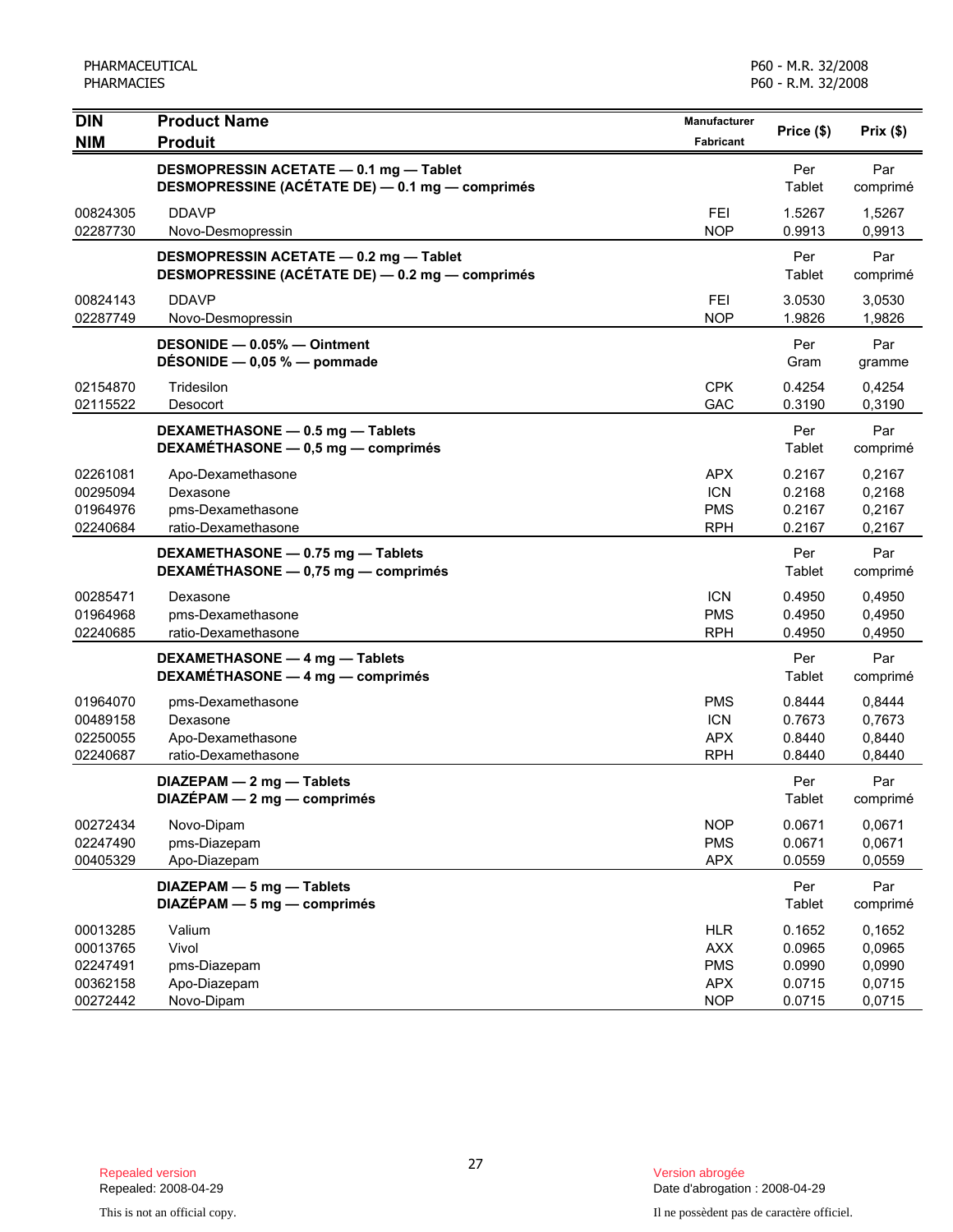| <b>DIN</b>           | <b>Product Name</b>                                                                                                   | Manufacturer             |                  |                  |
|----------------------|-----------------------------------------------------------------------------------------------------------------------|--------------------------|------------------|------------------|
| <b>NIM</b>           | <b>Produit</b>                                                                                                        | <b>Fabricant</b>         | Price (\$)       | Prix(\$)         |
|                      | DIAZEPAM - 10 mg - Tablets<br>DIAZÉPAM - 10 mg - comprimés                                                            |                          | Per<br>Tablet    | Par<br>comprimé  |
| 00013293             | Valium                                                                                                                | <b>HLR</b>               | 0.1590           | 0,1590           |
| 00013773             | Vivol                                                                                                                 | <b>AXX</b>               | 0.1582           | 0,1582           |
| 02247492             | pms-Diazepam                                                                                                          | <b>PMS</b>               | 0.1144           | 0,1144           |
| 00405337             | Apo-Diazepam                                                                                                          | <b>APX</b>               | 0.0954           | 0,0954           |
| 00272450             | Novo-Dipam                                                                                                            | <b>NOP</b>               | 0.0954           | 0,0954           |
|                      | DICLOFENAC POTASSIUM - 50 mg - Tablets<br>DICLOFÉNAC POTASSIQUE - 50 mg - comprimés                                   |                          | Per<br>Tablet    | Par<br>comprimé  |
| 00881635             | Voltaren Rapide                                                                                                       | NVT                      | 0.7896           | 0,7896           |
| 02239753             | pms-Diclofenac-K                                                                                                      | <b>PMS</b>               | 0.5115           | 0,5115           |
| 02243433             | Apo-Diclo Rapide                                                                                                      | <b>APX</b>               | 0.4331           | 0,4331           |
| 02239355             | Novo-Difenac-K                                                                                                        | <b>NOP</b>               | 0.4331           | 0,4331           |
| 02261774             | Sandoz Diclofenac Rapide                                                                                              | SDZ                      | 0.4331           | 0,4331           |
|                      | DICLOFENAC SODIUM - 25 mg - Enteric Coated Tablets<br>DICLOFÉNAC SODIQUE - 25 mg - comprimés à enrobage entérosoluble |                          | Per<br>Tablet    | Par<br>comprimé  |
| 00886017             | Nu-Diclo                                                                                                              | <b>NXP</b>               | 0.2166           | 0,2166           |
| 02231662             | Dom-Diclofenac                                                                                                        | <b>DOM</b>               | 0.2093           | 0,2093           |
| 02231502             | pms-Diclofenac                                                                                                        | <b>PMS</b>               | 0.2093           | 0,2093           |
| 00839175             | Apo-Diclo                                                                                                             | <b>APX</b>               | 0.2092           | 0,2092           |
| 00808539             | Novo-Difenac                                                                                                          | <b>NOP</b>               | 0.2092           | 0,2092           |
| 02261952             | Sandoz Diclofenac                                                                                                     | SDZ                      | 0.2092           | 0,2092           |
|                      | DICLOFENAC SODIUM - 50 mg - Enteric Coated Tablets<br>DICLOFÉNAC SODIQUE - 50 mg - comprimés à enrobage entérosoluble |                          | Per<br>Tablet    | Par<br>comprimé  |
| 00514012             | Voltaren                                                                                                              | <b>NVT</b>               | 0.8238           | 0,8238           |
| 02231663             | Dom-Diclofenac                                                                                                        | <b>DOM</b>               | 0.4331           | 0,4331           |
| 00808547             | Novo-Difenac                                                                                                          | <b>NOP</b>               | 0.4331           | 0,4331           |
| 02231503             | pms-Diclofenac                                                                                                        | <b>PMS</b>               | 0.4331           | 0,4331           |
| 00839183             | Apo-Diclo                                                                                                             | <b>APX</b>               | 0.4330           | 0,4330           |
| 00886025             | Nu-Diclo                                                                                                              | <b>NXP</b>               | 0.4330           | 0,4330           |
| 02261960             | Sandoz Diclofenac                                                                                                     | SDZ                      | 0.4330           | 0,4330           |
|                      | DICLOFENAC SODIUM - 75 mg - Slow Release Tablets<br>DICLOFENAC SODIQUE - 75 mg - comprimés à libération progressive   |                          | Per<br>Tablet    | Par<br>comprimé  |
| 00782459             | Voltaren SR                                                                                                           | <b>NVT</b>               | 1.1576           | 1,1576           |
| 02162814             | Apo-Diclo SR                                                                                                          | <b>APX</b>               | 0.6280           | 0,6280           |
| 02228203             | Nu-Diclo SR                                                                                                           | <b>NXP</b>               | 0.6280           | 0,6280           |
| 02231664             | Dom-Diclofenac SR                                                                                                     | <b>DOM</b>               | 0.6277           | 0,6277           |
| 02158582             | Novo-Difenac SR                                                                                                       | <b>NOP</b>               | 0.6277           | 0,6277           |
| 02231504             | pms-Diclofenac SR                                                                                                     | <b>PMS</b>               | 0.6277           | 0,6277           |
| 02261901             | Sandoz Diclofenac SR                                                                                                  | SDZ                      | 0.6277           | 0,6277           |
|                      | DICLOFENAC SODIUM - 100 mg - Slow Release Tablets<br>DICLOFÉNAC SODIQUE - 100 mg - comprimés à libération progressive |                          | Per<br>Tablet    | Par<br>comprimé  |
|                      |                                                                                                                       |                          |                  |                  |
| 00590827<br>02228211 | <b>Voltaren SR</b><br>Nu-Diclo SR                                                                                     | <b>NVT</b><br><b>NXP</b> | 1.6499           | 1,6499<br>0,8853 |
| 02231665             | Dom-Diclofenac SR                                                                                                     | <b>DOM</b>               | 0.8853<br>0.8662 | 0,8662           |
| 02231505             | pms-Diclofenac SR                                                                                                     | <b>PMS</b>               | 0.8662           | 0,8662           |
| 02048698             | Novo-Difenac SR                                                                                                       | <b>NOP</b>               | 0.8661           | 0,8661           |
| 02091194             | Apo-Diclo SR                                                                                                          | <b>APX</b>               | 0.8660           | 0,8660           |
| 02261944             | Sandoz Diclofenac SR                                                                                                  | SDZ                      | 0.8660           | 0,8660           |

Date d'abrogation : 2008-04-29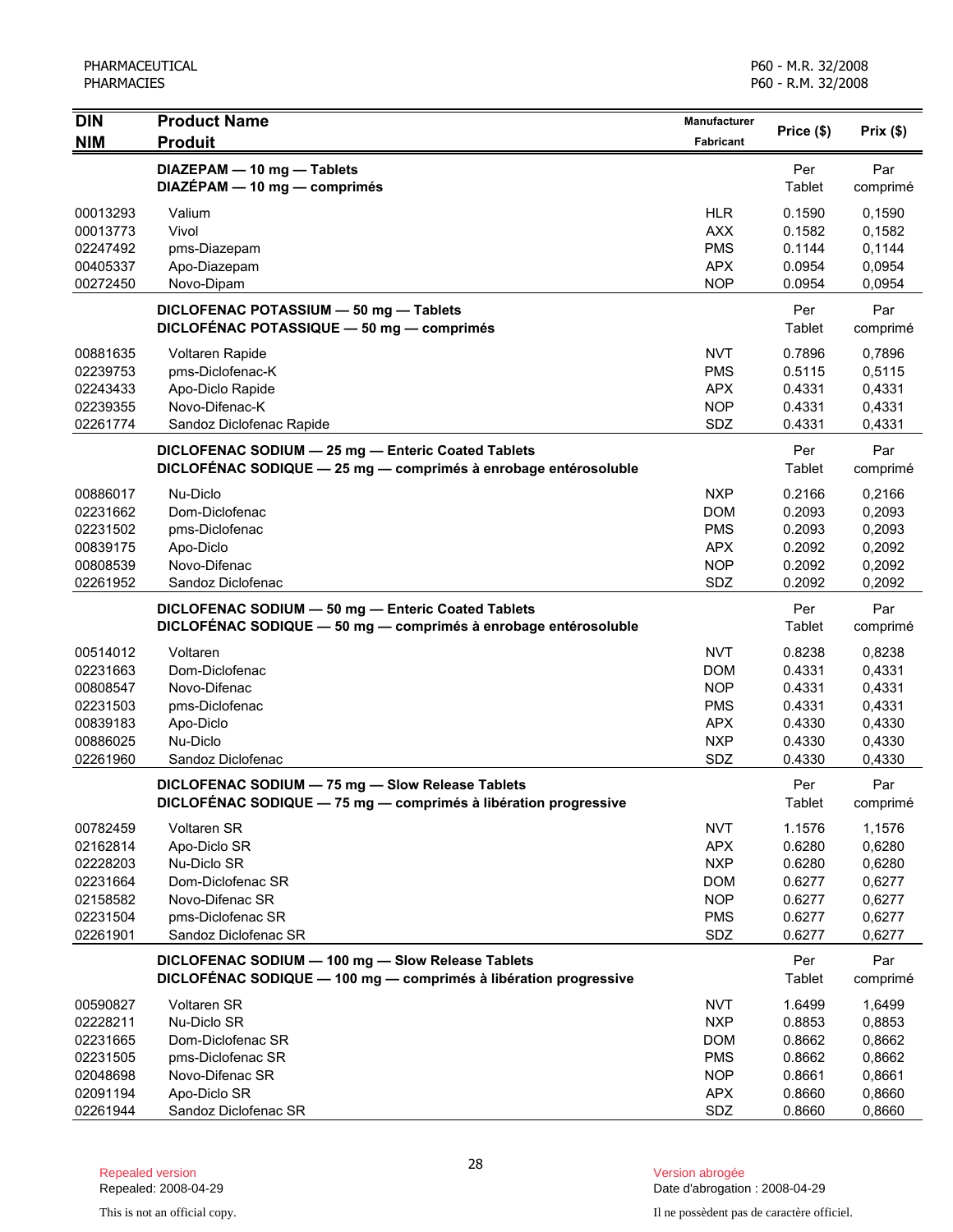| <b>DIN</b>                       | <b>Product Name</b>                                                                                          | <b>Manufacturer</b>                    | Price (\$)                 | Prix(\$)                        |
|----------------------------------|--------------------------------------------------------------------------------------------------------------|----------------------------------------|----------------------------|---------------------------------|
| <b>NIM</b>                       | <b>Produit</b>                                                                                               | <b>Fabricant</b>                       |                            |                                 |
|                                  | DICLOFENAC SODIUM - 50 mg - Suppositories<br>DICLOFÉNAC SODIQUE - 50 mg - suppositoires                      |                                        | Per                        | Par<br>Suppository suppositoire |
| 00632724<br>02231506<br>02241224 | Voltaren<br>pms-Diclofenac<br>Sab-Diclofenac                                                                 | NVT<br><b>PMS</b><br><b>SIL</b>        | 1.2368<br>0.6861<br>0.6861 | 1,2368<br>0,6861<br>0,6861      |
|                                  | DICLOFENAC SODIUM - 100 mg - Suppositories<br>DICLOFÉNAC SODIQUE - 100 mg - suppositoires                    |                                        | Per                        | Par<br>Suppository suppositoire |
| 00632732<br>02231508<br>02241225 | Voltaren<br>pms-Diclofenac<br>Sab-Diclofenac                                                                 | <b>NVT</b><br><b>PMS</b><br><b>SIL</b> | 1.6651<br>0.9237<br>0.9237 | 1,6651<br>0,9237<br>0,9237      |
|                                  | DIGOXIN - 0.0625 mg - Tablets<br>DIGOXIN - 0.0625 mg - comprimés                                             |                                        | Per<br>Tablet              | Par<br>comprimé                 |
| 02242321<br>02281236<br>02245426 | Lanoxin<br>Apo-Digoxin<br>pms-Digoxin                                                                        | <b>VIR</b><br><b>APX</b><br><b>PMS</b> | 0.2515<br>0.1672<br>0.1672 | 0,2515<br>0,1672<br>0,1672      |
|                                  | DIGOXIN - 0.125 mg - Tablets<br>DIGOXIN - 0.125 mg - comprimés                                               |                                        | Per<br>Tablet              | Par<br>comprimé                 |
| 02242322<br>02245427<br>02281228 | Lanoxin<br>pms-Digoxin<br>Apo-Digoxin                                                                        | <b>VIR</b><br><b>PMS</b><br><b>APX</b> | 0.2515<br>0.1554<br>0.1553 | 0,2515<br>0,1554<br>0,1553      |
|                                  | DIGOXIN - 0.25 mg - Tablets<br>DIGOXIN - 0.25 mg - comprimés                                                 |                                        | Per<br>Tablet              | Par<br>comprimé                 |
| 02242323<br>02245428<br>02281201 | Lanoxin<br>pms-Digoxin<br>Apo-Digoxin                                                                        | <b>VIR</b><br><b>PMS</b><br><b>APX</b> | 0.2515<br>0.1554<br>0.1553 | 0,2515<br>0,1554<br>0,1553      |
|                                  | DIFLUNISAL - 250 mg - Tablets<br>DIFLUNISAL - 250 mg - comprimés                                             |                                        | Per<br>Tablet              | Par<br>comprimé                 |
| 02039486<br>02058405<br>02048493 | Apo-Diflunisal<br>Nu-Diflunisal<br>Novo-Diflunisal                                                           | <b>APX</b><br><b>NXP</b><br><b>NOP</b> | 0.6211<br>0.6211<br>0.5647 | 0,6211<br>0,6211<br>0.5647      |
|                                  | DIFLUNISAL - 500 mg - Tablets<br>DIFLUNISAL - 500 mg - comprimés                                             |                                        | Per<br>Tablet              | Par<br>comprimé                 |
| 02039494<br>02058413             | Apo-Diflunisal<br>Nu-Diflunisal                                                                              | <b>APX</b><br><b>NXP</b>               | 0.7597<br>0.7597           | 0,7597<br>0,7597                |
|                                  | DIHYDROERGOTAMINE MESYLATE - 1 mg/mL - Injection<br>DIHYDROERGOTAMINE (MÉSYLATE DE LA) - 1 mg/ml - injection |                                        | Per mL                     | Par ml                          |
| 00027243<br>02241163             | Dihydroergotamine (DHE)<br>Dihydroergotamine Mesylate/Dihydroergotamine (mésylate)                           | <b>SMI</b><br>SIL                      | 4.6420<br>4.0847           | 4,6420<br>4,0847                |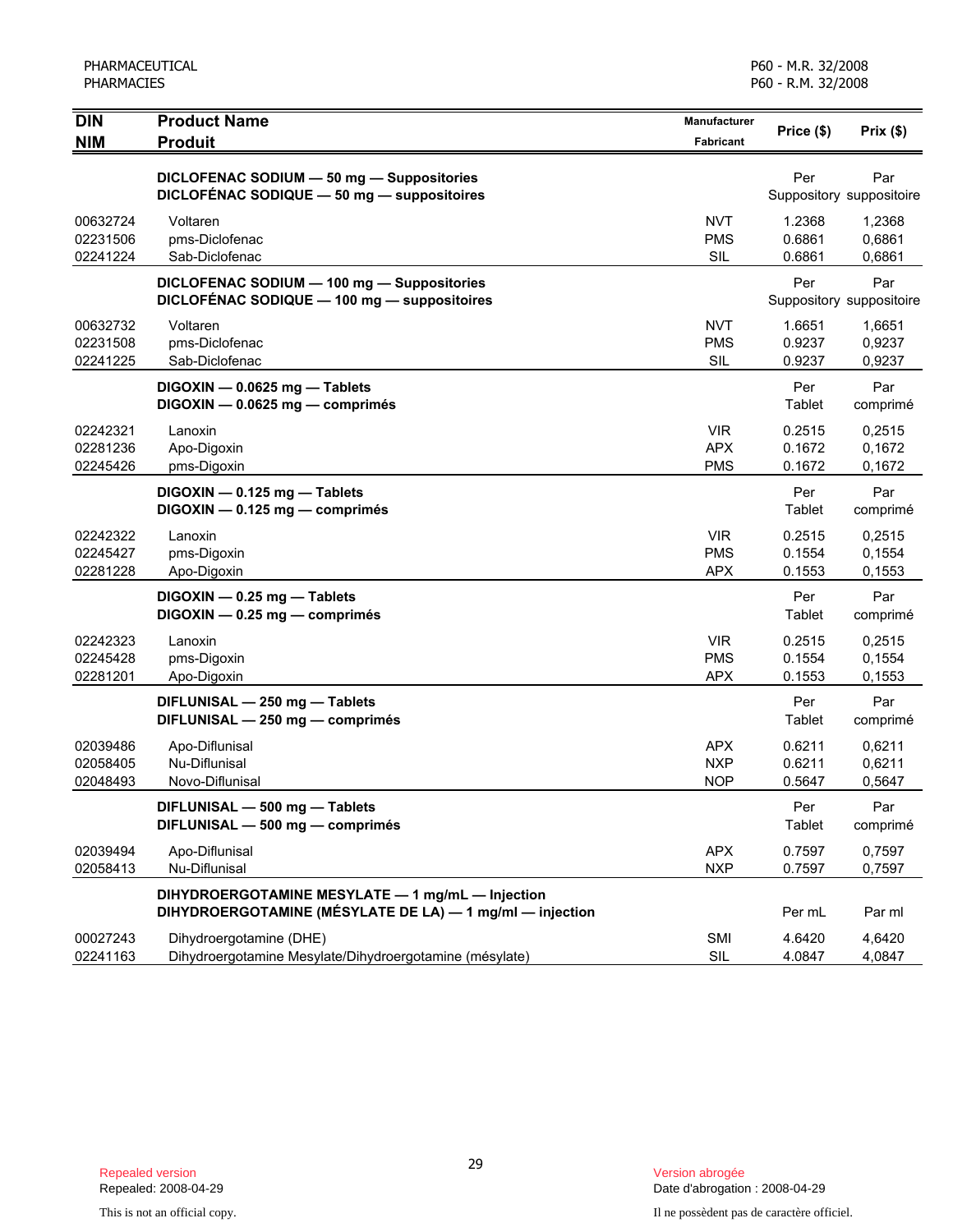| <b>DIN</b>                                                                       | <b>Product Name</b>                                                                                                                 | <b>Manufacturer</b>                                                                     | Price (\$)                                                         | Prix(\$)                                                           |
|----------------------------------------------------------------------------------|-------------------------------------------------------------------------------------------------------------------------------------|-----------------------------------------------------------------------------------------|--------------------------------------------------------------------|--------------------------------------------------------------------|
| <b>NIM</b>                                                                       | <b>Produit</b>                                                                                                                      | Fabricant                                                                               |                                                                    |                                                                    |
|                                                                                  | DILTIAZEM HCI - 120 mg - Controlled Delivery Capsules<br>DILTIAZEM (CHLORHYDRATE DE) - 120 mg - capsules à libération<br>contrôlée  |                                                                                         | Per<br>Capsule                                                     | Par<br>capsule                                                     |
| 02097249<br>02231052<br>02230997<br>02254808<br>02242538<br>02229781<br>02243338 | Cardizem CD<br>Nu-Diltiaz CD<br>Apo-Diltiaz CD<br>Gen-Diltiazem CD<br>Novo-Diltazem CD<br>ratio-Diltiazem CD<br>Sandoz Diltiazem CD | <b>MRR</b><br><b>NXP</b><br><b>APX</b><br><b>GPM</b><br><b>NOP</b><br><b>RPH</b><br>SDZ | 1.3274<br>0.9955<br>0.8823<br>0.8823<br>0.8823<br>0.8823<br>0.8823 | 1,3274<br>0,9955<br>0,8823<br>0,8823<br>0,8823<br>0,8823<br>0,8823 |
|                                                                                  | DILTIAZEM HCI-180 mg-Controlled Delivery Capsules<br>DILTIAZEM (CHLORHYDRATE DE) - 180 mg - capsules à libération<br>contrôlée      |                                                                                         | Per<br>Capsule                                                     | Par<br>capsule                                                     |
| 02097257<br>02231053<br>02230998<br>02254816<br>02242539<br>02229782<br>02243339 | Cardizem CD<br>Nu-Diltiaz CD<br>Apo-Diltiaz CD<br>Gen-Diltiazem CD<br>Novo-Diltazem CD<br>ratio-Diltiazem CD<br>Sandoz Diltiazem CD | <b>MRR</b><br><b>NXP</b><br><b>APX</b><br><b>GPM</b><br><b>NOP</b><br><b>RPH</b><br>SDZ | 1.7620<br>1.3215<br>1.1711<br>1.1711<br>1.1711<br>1.1711<br>1.1711 | 1,7620<br>1,3215<br>1,1711<br>1,1711<br>1,1711<br>1,1711<br>1,1711 |
|                                                                                  | DILTIAZEM HCI-240 mg-Controlled Delivery Capsules<br>DILTIAZEM (CHLORHYDRATE DE) - 240 mg - capsules à libération<br>contrôlée      |                                                                                         | Per<br>Capsule                                                     | Par<br>capsule                                                     |
| 02097265<br>02231054<br>02230999<br>02254824<br>02242540<br>02229783<br>02243340 | Cardizem CD<br>Nu-Diltiaz CD<br>Apo-Diltiaz CD<br>Gen-Diltiazem CD<br>Novo-Diltazem CD<br>ratio-Diltiazem CD<br>Sandoz Diltiazem CD | <b>MRR</b><br><b>NXP</b><br><b>APX</b><br><b>GPM</b><br><b>NOP</b><br><b>RPH</b><br>SDZ | 2.3372<br>1.7529<br>1.5533<br>1.5533<br>1.5533<br>1.5533<br>1.5533 | 2,3372<br>1,7529<br>1,5533<br>1,5533<br>1,5533<br>1,5533<br>1,5533 |
|                                                                                  | DILTIAZEM HCI-300 mg-Controlled Delivery Capsules<br>DILTIAZEM (CHLORHYDRATE DE) - 300 mg - capsules à libération<br>contrôlée      |                                                                                         | Per<br>Capsule                                                     | Par<br>capsule                                                     |
| 02097273<br>02229526<br>02254832<br>02242541<br>02229784<br>02243341             | Cardizem CD<br>Apo-Diltiaz CD<br>Gen-Diltiazem CD<br>Novo-Diltazem CD<br>ratio-Diltiazem CD<br>Sandoz Diltiazem CD                  | <b>MRR</b><br><b>APX</b><br><b>GPM</b><br><b>NOP</b><br><b>RPH</b><br>SDZ               | 2.9214<br>1.9417<br>1.9417<br>1.9417<br>1.9417<br>1.9417           | 2,9214<br>1,9417<br>1,9417<br>1,9417<br>1,9417<br>1,9417           |
|                                                                                  | DILTIAZEM HCI - 120 mg - Extended Release Capsules<br>DILTIAZEM (CHLORHYDRATE DE) - 120 mg - tablettes prolongées<br>de relâchement |                                                                                         | Per<br>Tablet                                                      | Par<br>comprimé                                                    |
| 02231150<br>02271605<br>02245918                                                 | <b>Tiazac ER</b><br>Novo-Diltiazem ER<br>Sandoz Diltiazem T                                                                         | BIV<br><b>NOP</b><br>SDZ                                                                | 0.9339<br>0.5094<br>0.5094                                         | 0,9339<br>0,5094<br>0,5094                                         |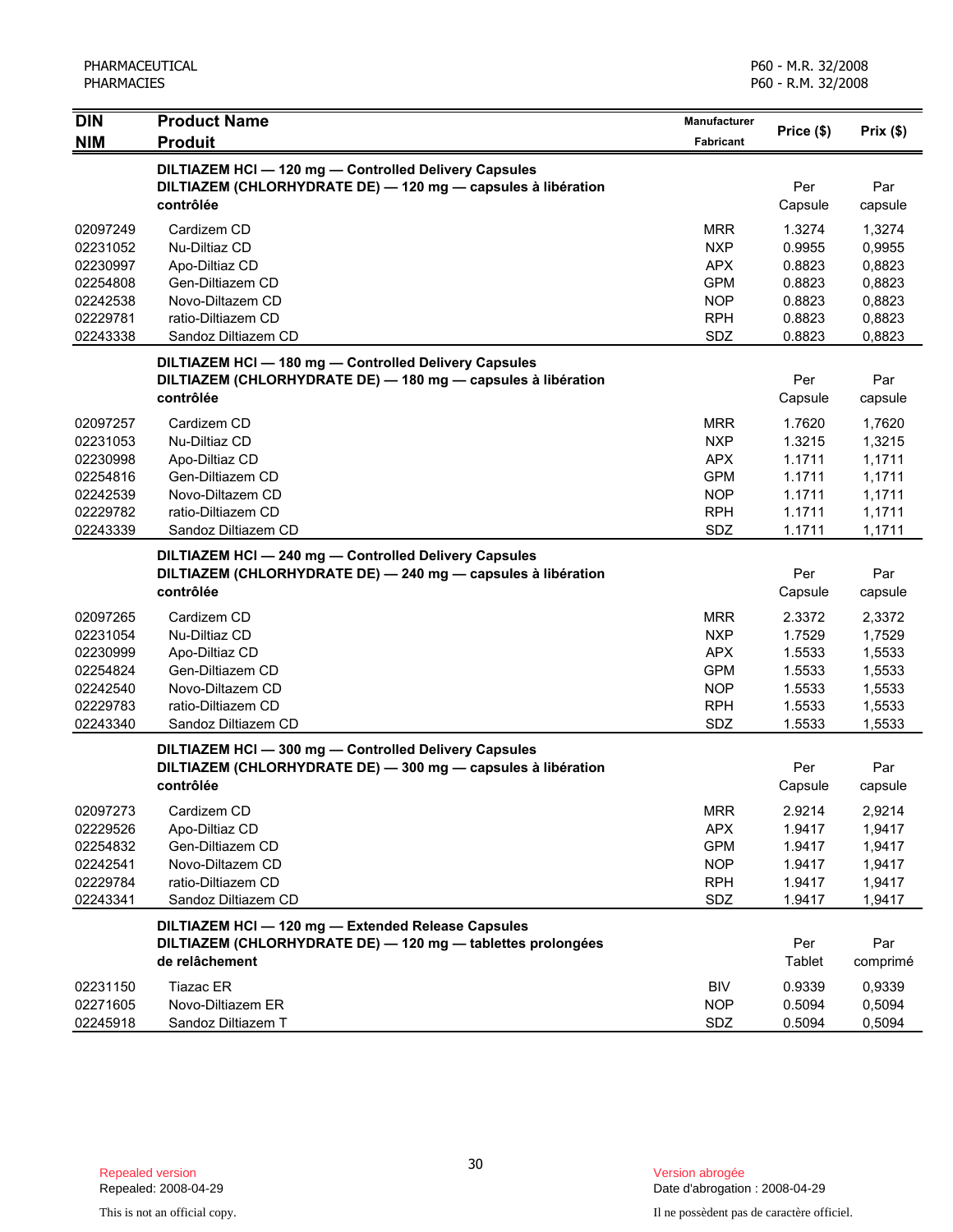| <b>DIN</b>                                               | <b>Product Name</b>                                                                                                                 | <b>Manufacturer</b>                                                | Price (\$)                                     | Prix(\$)                                       |
|----------------------------------------------------------|-------------------------------------------------------------------------------------------------------------------------------------|--------------------------------------------------------------------|------------------------------------------------|------------------------------------------------|
| <b>NIM</b>                                               | <b>Produit</b>                                                                                                                      | Fabricant                                                          |                                                |                                                |
|                                                          | DILTIAZEM HCI - 180 mg - Extended Release Capsules<br>DILTIAZEM (CHLORHYDRATE DE) - 180 mg - tablettes prolongées<br>de relâchement |                                                                    | Per<br>Tablet                                  | Par<br>comprimé                                |
| 02231151<br>02271613<br>02245919                         | <b>Tiazac ER</b><br>Novo-Diltiazem ER<br>Sandoz Diltiazem T                                                                         | <b>BIV</b><br><b>NOP</b><br>SDZ                                    | 1.2397<br>0.6761<br>0.6761                     | 1,2397<br>0,6761<br>0,6761                     |
|                                                          | DILTIAZEM HCI-240 mg-Extended Release Capsules<br>DILTIAZEM (CHLORHYDRATE DE) - 240 mg - tablettes prolongées<br>de relâchement     |                                                                    | Per<br>Tablet                                  | Par<br>comprimé                                |
| 02231152<br>02271621<br>02245920                         | <b>Tiazac ER</b><br>Novo-Diltiazem ER<br>Sandoz Diltiazem T                                                                         | <b>BIV</b><br><b>NOP</b><br>SDZ                                    | 1.6442<br>0.8968<br>0.8968                     | 1.6442<br>0,8968<br>0,8968                     |
|                                                          | DILTIAZEM HCI - 300 mg - Extended Release Capsules<br>DILTIAZEM (CHLORHYDRATE DE) - 300 mg - tablettes prolongées<br>de relâchement |                                                                    | Per<br>Tablet                                  | Par<br>comprimé                                |
| 02231154<br>02271648<br>02245921                         | <b>Tiazac ER</b><br>Novo-Diltiazem ER<br>Sandoz Diltiazem T                                                                         | <b>BIV</b><br><b>NOP</b><br>SDZ                                    | 2.0553<br>1.1210<br>1.1210                     | 2,0553<br>1,1210<br>1,1210                     |
|                                                          | DILTIAZEM HCI-360 mg-Extended Release Capsules<br>DILTIAZEM (CHLORHYDRATE DE) - 360 mg - tablettes prolongées<br>de relâchement     |                                                                    | Per<br>Tablet                                  | Par<br>comprimé                                |
| 02231155<br>02271656<br>02245922                         | Tiazac ER<br>Novo-Diltiazem ER<br>Sandoz Diltiazem T                                                                                | <b>BIV</b><br><b>NOP</b><br>SDZ                                    | 2.4792<br>1.3522<br>1.3522                     | 2,4792<br>1,3522<br>1,3522                     |
|                                                          | DILTIAZEM HCI - 120 mg - Sustained Release Capsules<br>DILTIAZEM (CHLORHYDRATE DE) - 120 mg - capsules à libération<br>progressive  |                                                                    | Per<br>Capsule                                 | Par<br>capsule                                 |
| 02097230<br>02231745<br>02222973                         | Cardizem SR<br>Gen-Diltiazem SR<br>Apo-Diltiaz SR                                                                                   | <b>MRR</b><br><b>GPM</b><br><b>APX</b>                             | 1.2984<br>0.7997<br>0.7995                     | 1,2984<br>0,7997<br>0,7995                     |
|                                                          | DILTIAZEM HCI - 30 mg - Tablets<br>DILTIAZEM (CHLORHYDRATE DE) - 30 mg - comprimés                                                  |                                                                    | Per<br>Tablet                                  | Par<br>comprimé                                |
| 02097370<br>00771376<br>02146916<br>00862924<br>00886068 | Cardizem<br>Apo-Diltiaz<br>Gen-Diltiazem<br>Novo-Diltazem<br>Nu-Diltiaz                                                             | <b>MRR</b><br><b>APX</b><br><b>GPM</b><br><b>NOP</b><br><b>NXP</b> | 0.4087<br>0.2283<br>0.2283<br>0.2283<br>0.2283 | 0,4087<br>0,2283<br>0,2283<br>0,2283<br>0,2283 |
|                                                          | DILTIAZEM HCI - 60 mg - Tablets<br>DILTIAZEM (CHLORHYDRATE DE) - 60 mg - comprimés                                                  |                                                                    | Per<br>Tablet                                  | Par<br>comprimé                                |
| 02097389<br>00771384<br>02146924<br>00862932<br>00886076 | Cardizem<br>Apo-Diltiaz<br>Gen-Diltiazem<br>Novo-Diltazem<br>Nu-Diltiaz                                                             | <b>MRR</b><br><b>APX</b><br><b>GPM</b><br><b>NOP</b><br><b>NXP</b> | 0.7168<br>0.4001<br>0.4001<br>0.4001<br>0.4001 | 0,7168<br>0,4001<br>0,4001<br>0,4001<br>0,4001 |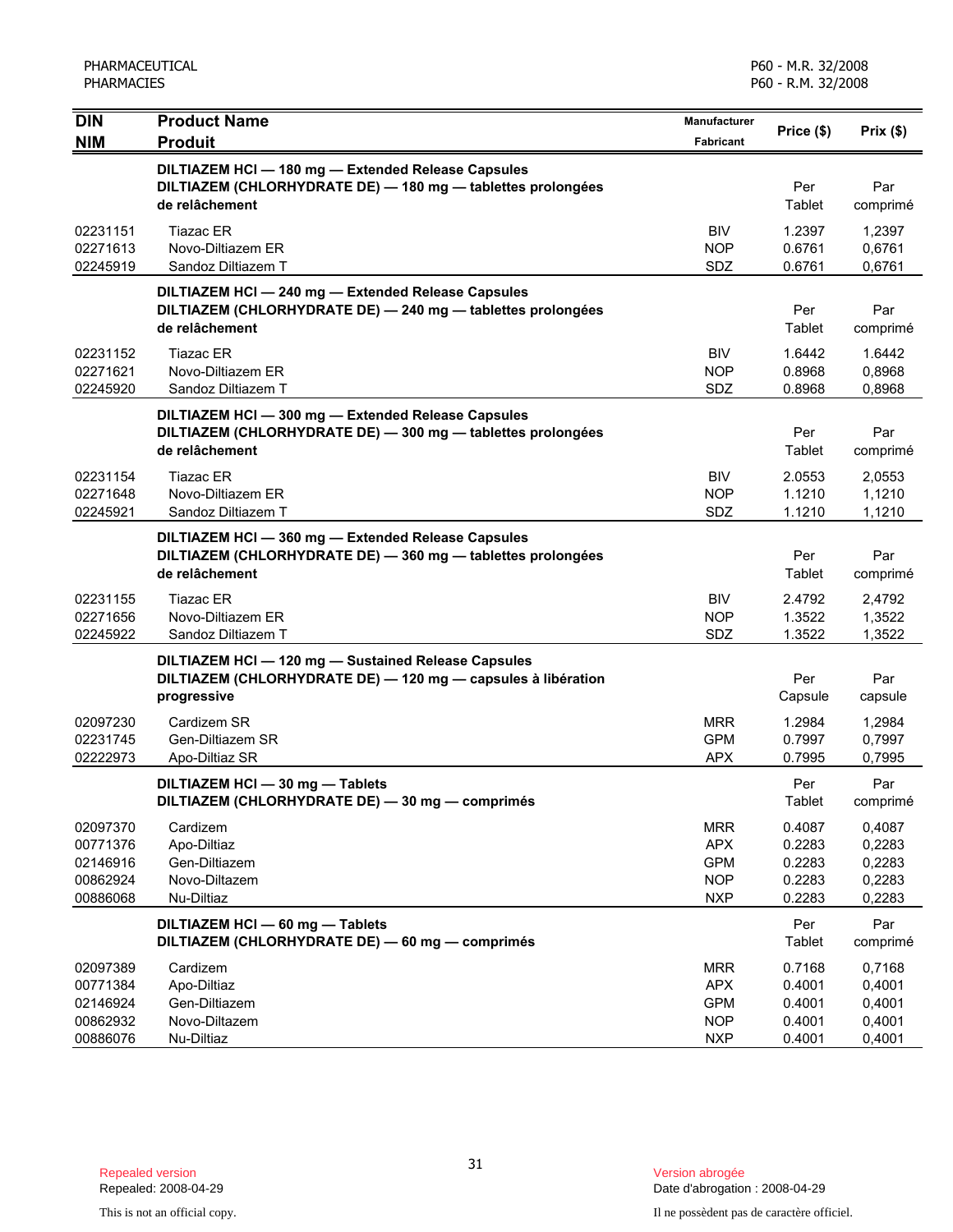| <b>DIN</b>                       | <b>Product Name</b>                                                                                                     | Manufacturer                           |                            |                            |
|----------------------------------|-------------------------------------------------------------------------------------------------------------------------|----------------------------------------|----------------------------|----------------------------|
| <b>NIM</b>                       | <b>Produit</b>                                                                                                          | <b>Fabricant</b>                       | Price (\$)                 | Prix(\$)                   |
|                                  | DIMENHYDRINATE - 50 mg - Tablets<br>DIMENHYDRINATE - 50 mg - comprimés                                                  |                                        | Per<br>Tablet              | Par<br>comprimé            |
| 00013803<br>00021423<br>00363766 | Gravol<br>Novo-Dimenate<br>Apo-Dimenhydrinate                                                                           | <b>HOR</b><br><b>NOP</b><br><b>APX</b> | 0.1412<br>0.0414<br>0.0248 | 0,1412<br>0,0414<br>0,0248 |
|                                  | DIMETHYL SULFOXIDE - 500 mg/g - Injection<br>DIMÉTHYLSULFOXIDE - 500 mg/g - injection                                   |                                        | Per mL                     | Par ml                     |
| 00493392<br>02243231             | Rimso-50<br>Dimethyl Sulfoxide/Diméthylsulfoxide                                                                        | <b>SHI</b><br>SIL                      | 1.2210<br>1.0989           | 1,2210<br>1,0989           |
|                                  | DIPHENHYDRAMINE HCI - 50 mg - Capsules<br>DIPHENHYDRAMINE (CHLORHYDRATE DE) - 50 mg - capsules                          |                                        | Per<br>Capsule             | Par<br>capsule             |
| 02019671<br>00271411             | Benadryl<br>Allerdryl                                                                                                   | <b>PDA</b><br><b>ICN</b>               | 0.2020<br>0.1503           | 0,2020<br>0,1503           |
|                                  | DIPYRIDAMOLE - 50 mg - Tablets<br>DIPYRIDAMOLE - 50 mg - comprimés                                                      |                                        | Per<br>Tablet              | Par<br>comprimé            |
| 00067393<br>00895652             | Persantine<br>Apo-Dipyridamole-FC                                                                                       | <b>BOE</b><br><b>APX</b>               | 0.4267<br>0.3150           | 0,4267<br>0,3150           |
|                                  | DIPYRIDAMOLE - 75 mg - Tablets<br>DIPYRIDAMOLE - 75 mg - comprimés                                                      |                                        | Per<br>Tablet              | Par<br>comprimé            |
| 00452092<br>00895660             | Persantine<br>Apo-Dipyridamole-FC                                                                                       | <b>BOE</b><br><b>APX</b>               | 0.5746<br>0.4726           | 0,5746<br>0,4726           |
|                                  | DIVALPROEX SODIUM - 125 mg - Enteric Coated Tablets<br>DIVALPROEX SODIQUE - 125 mg - comprimés à enrobage entérosoluble |                                        | Per<br>Tablet              | Par<br>comprimé            |
| 00596418                         | Epival                                                                                                                  | ABB                                    | 0.2627                     | 0,2627                     |
| 02244138                         | pms-Divalproex                                                                                                          | <b>PMS</b>                             | 0.1683                     | 0,1683                     |
| 02239517                         | Nu-Divalproex                                                                                                           | <b>NXP</b>                             | 0.1680                     | 0,1680                     |
| 02239698                         | Apo-Divalproex                                                                                                          | <b>APX</b>                             | 0.1515                     | 0,1515                     |
| 02265133                         | Gen-Divalproex                                                                                                          | <b>GPM</b>                             | 0.1515                     | 0,1515                     |
| 02239701                         | Novo-Divalproex                                                                                                         | <b>NOP</b>                             | 0.1377                     | 0,1377                     |
|                                  | DIVALPROEX SODIUM - 250 mg - Enteric Coated Tablets<br>DIVALPROEX SODIQUE - 250 mg - comprimés à enrobage entérosoluble |                                        | Per<br>Tablet              | Par<br>comprimé            |
| 00596426                         | Epival                                                                                                                  | ABB                                    | 0.4721                     | 0,4721                     |
| 02239518                         | Nu-Divalproex                                                                                                           | <b>NXP</b>                             | 0.3025                     | 0,3025                     |
| 02244139                         | pms-Divalproex                                                                                                          | <b>PMS</b>                             | 0.3025                     | 0,3025                     |
| 02239699                         | Apo-Divalproex                                                                                                          | <b>APX</b>                             | 0.2723                     | 0,2723                     |
| 02265141<br>02239702             | Gen-Divalproex<br>Novo-Divalproex                                                                                       | <b>GPM</b><br><b>NOP</b>               | 0.2723<br>0.2475           | 0,2723<br>0,2475           |
|                                  |                                                                                                                         |                                        |                            |                            |
|                                  | DIVALPROEX SODIUM - 500 mg - Enteric Coated Tablets<br>DIVALPROEX SODIQUE - 500 mg - comprimés à enrobage entérosoluble |                                        | Per<br>Tablet              | Par<br>comprimé            |
| 00596434                         | Epival                                                                                                                  | ABB                                    | 0.9447                     | 0,9447                     |
| 02244140                         | pms-Divalproex                                                                                                          | <b>PMS</b>                             | 0.6053                     | 0,6053                     |
| 02239519                         | Nu-Divalproex                                                                                                           | <b>NXP</b>                             | 0.6050                     | 0,6050                     |
| 02239700                         | Apo-Divalproex                                                                                                          | <b>APX</b>                             | 0.5447                     | 0,5447<br>0,5447           |
| 02265168<br>02239703             | Gen-Divalproex<br>Novo-Divalproex                                                                                       | <b>GPM</b><br><b>NOP</b>               | 0.5447<br>0.4952           | 0,4952                     |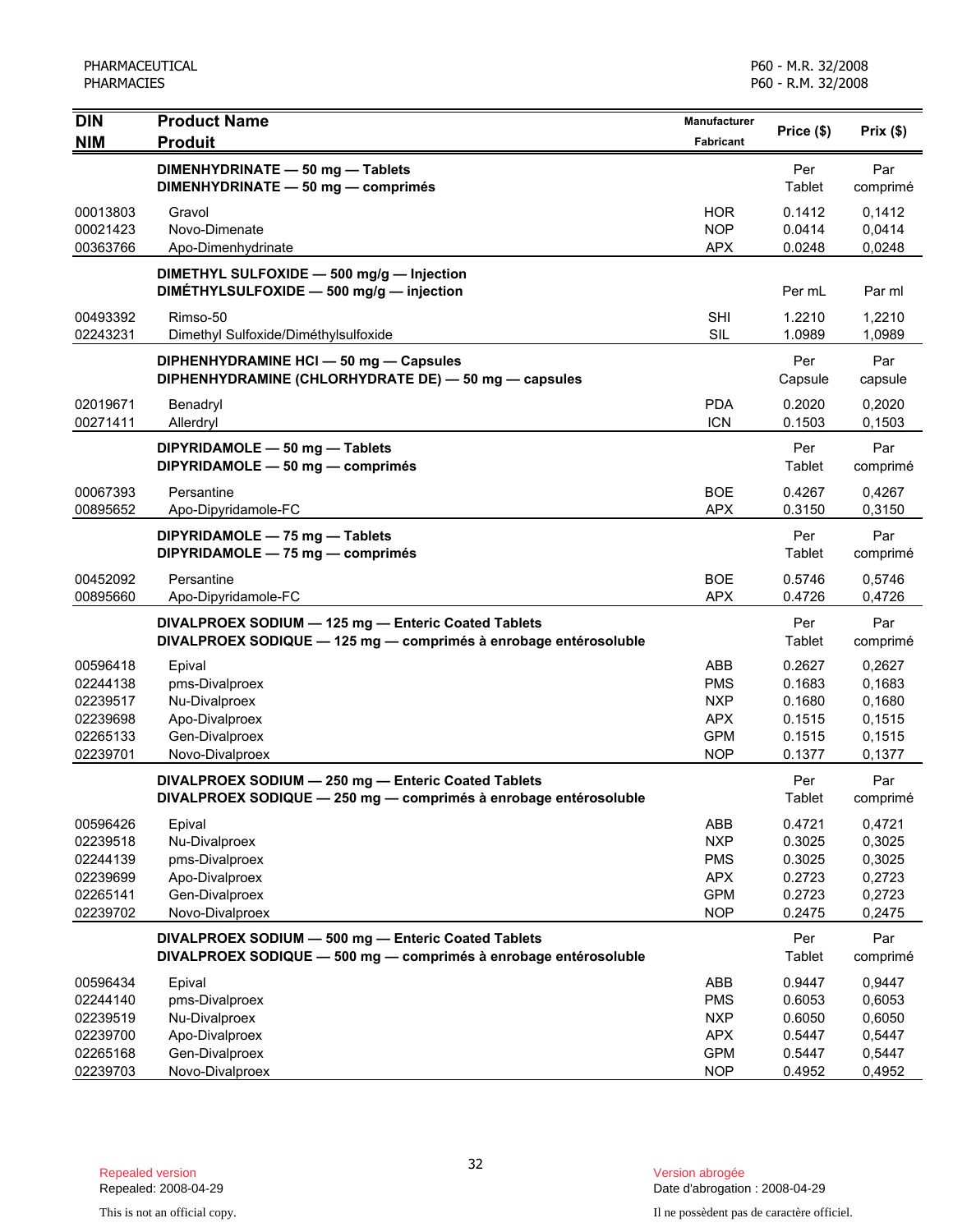| <b>DIN</b> | <b>Product Name</b>                                                                        | Manufacturer     |                |                |
|------------|--------------------------------------------------------------------------------------------|------------------|----------------|----------------|
| <b>NIM</b> | <b>Produit</b>                                                                             | <b>Fabricant</b> | Price (\$)     | Prix(\$)       |
|            | DOCUSATE CALCIUM - 240 mg - Capsules                                                       |                  | Per            | Par            |
|            | DOCUSATE CALCIQUE - 240 mg - capsules                                                      |                  | Capsule        | capsule        |
| 00012491   | Surfak                                                                                     | <b>MRR</b>       | 0.2305         | 0,2305         |
| 00664553   | pms-Docusate Calcium                                                                       | <b>PMS</b>       | 0.1416         | 0,1416         |
| 01912747   | Docusate Calcium/Docusate calcique                                                         | <b>ABT</b>       | 0.1100         | 0,1100         |
| 00722855   | Docusate Calcium/Docusate calcique                                                         | <b>TAR</b>       | 0.1100         | 0,1100         |
| 00809055   | ratio-Docusate Calcium                                                                     | <b>RPH</b>       | 0.1100         | 0,1100         |
| 00842044   | Novo-Docusate Calcium                                                                      | <b>NOP</b>       | 0.0898         | 0,0898         |
|            | DOCUSATE SODIUM - 100 mg - Capsules<br>DOCUSATE SODIQUE - 100 mg - capsules                |                  | Per<br>Capsule | Par<br>capsule |
| 01932365   | Regulex                                                                                    | <b>WHB</b>       | 0.2382         | 0,2382         |
| 02106256   | Colace                                                                                     | <b>WSP</b>       | 0.1724         | 0,1724         |
| 02020084   | Novo-Docusate Sodium                                                                       | <b>NOP</b>       | 0.0517         | 0,0517         |
| 00716731   | Docusate Sodium/Docusate sodique                                                           | <b>TAR</b>       | 0.0440         | 0,0440         |
| 02245079   | Apo-Docusate Sodium                                                                        | <b>APX</b>       | 0.0422         | 0,0422         |
| 00703494   | pms-Docusate Sodium                                                                        | <b>PMS</b>       | 0.0422         | 0,0422         |
| 00514888   | Selax                                                                                      | ODN              | 0.0383         | 0,0383         |
| 00870196   | ratio-Docusate Sodium                                                                      | <b>RPH</b>       | 0.0330         | 0,0330         |
|            | DOCUSATE SODIUM - 20 mg/5 mL - Oral Liquid<br>DOCUSATE SODIQUE - 20 mg/5 ml - liquide oral |                  | Per mL         | Par ml         |
|            |                                                                                            |                  |                |                |
| 02086018   | Colace                                                                                     | <b>WSP</b>       | 0.0260         | 0,0260         |
| 00703508   | pms-Docusate Sodium                                                                        | <b>PMS</b>       | 0.0198         | 0,0198         |
| 00870226   | ratio-Docusate Sodium                                                                      | <b>RPH</b>       | 0.0198         | 0,0198         |
|            | DOMPERIDONE MALEATE - 10 mg - Tablets                                                      |                  | Per            | Par            |
|            | DOMPÉRIDONE (MALÉATE DE) — 10 mg — comprimés                                               |                  | Tablet         | comprimé       |
| 02268078   | Ran-Domperidone                                                                            | <b>RAN</b>       | 0.1811         | 0,1811         |
| 02103613   | Apo-Domperidone                                                                            | <b>APX</b>       | 0.1646         | 0,1646         |
| 02238315   | Dom-Domperidone                                                                            | <b>DOM</b>       | 0.1646         | 0,1646         |
| 02278669   | Gen-Domperidone                                                                            | <b>GPM</b>       | 0.1646         | 0,1646         |
| 02157195   | Novo-Domperidone                                                                           | <b>NOP</b>       | 0.1646         | 0,1646         |
| 02231477   | Nu-Domperidone                                                                             | <b>NXP</b>       | 0.1646         | 0,1646         |
| 02236466   | pms-Domperidone                                                                            | <b>PMS</b>       | 0.1646         | 0,1646         |
| 01912070   | ratio-Domperidone                                                                          | <b>RPH</b>       | 0.1646         | 0,1646         |
|            | DOXAZOSIN MESYLATE - 1 mg - Tablets                                                        |                  | Per            | Par            |
|            | DOXAZOSINE (MÉSYLATE DE) - 1 mg - comprimés                                                |                  | Tablet         | comprimé       |
| 01958100   | Cardura-1                                                                                  | PFI              | 0.5665         | 0,5665         |
| 02240588   | Apo-Doxazosin                                                                              | <b>APX</b>       | 0.3812         | 0,3812         |
| 02240498   | Gen-Doxazosin                                                                              | <b>GPM</b>       | 0.3812         | 0,3812         |
| 02242728   | Novo-Doxazosin                                                                             | <b>NOP</b>       | 0.3812         | 0,3812         |
| 02244527   | pms-Doxazosin                                                                              | <b>PMS</b>       | 0.3812         | 0,3812         |
|            | DOXAZOSIN MESYLATE - 2 mg - Tablets                                                        |                  | Per            | Par            |
|            | DOXAZOSINE (MÉSYLATE DE) - 2 mg - comprimés                                                |                  | Tablet         | comprimé       |
| 01958097   | Cardura-2                                                                                  | PFI              | 0.6795         | 0,6795         |
| 02240589   | Apo-Doxazosin                                                                              | <b>APX</b>       | 0.4574         | 0,4574         |
| 02240499   | Gen-Doxazosin                                                                              | <b>GPM</b>       | 0.4574         | 0,4574         |
| 02242729   | Novo-Doxazosin                                                                             | <b>NOP</b>       | 0.4574         | 0,4574         |
| 02244528   | pms-Doxazosin                                                                              | <b>PMS</b>       | 0.4574         | 0,4574         |

Date d'abrogation : 2008-04-29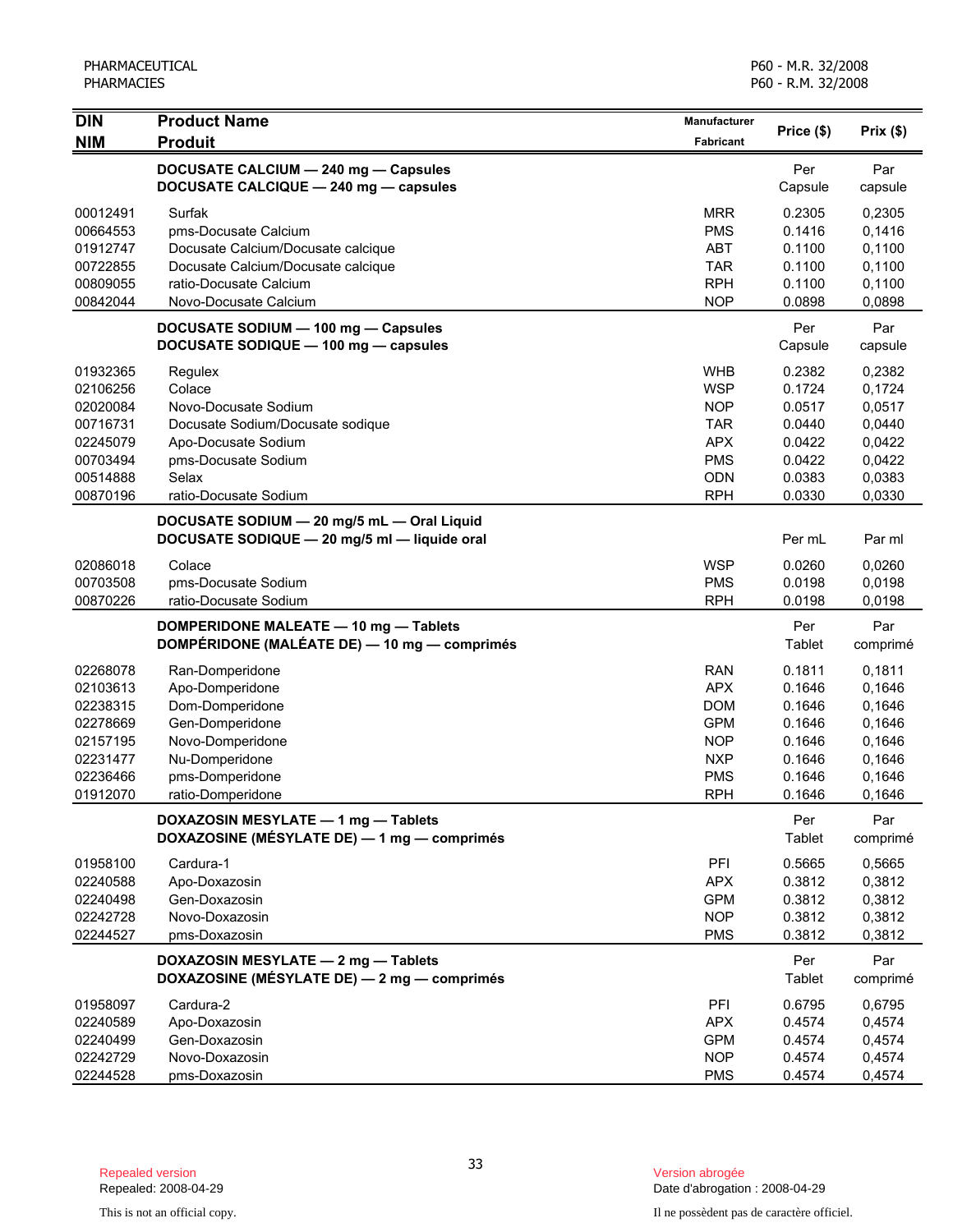| $\overline{D}$<br><b>Product Name</b>                                              | <b>Manufacturer</b>      | Price (\$)       | Prix(\$)         |
|------------------------------------------------------------------------------------|--------------------------|------------------|------------------|
| <b>NIM</b><br><b>Produit</b>                                                       | Fabricant                |                  |                  |
| DOXAZOSIN MESYLATE - 4 mg - Tablets<br>DOXAZOSINE (MÉSYLATE DE) - 4 mg - comprimés |                          | Per<br>Tablet    | Par<br>comprimé  |
| Cardura-4<br>01958119                                                              | PFI                      | 0.8835           | 0,8835           |
| 02240590<br>Apo-Doxazosin                                                          | <b>APX</b>               | 0.5946           | 0,5946           |
| Gen-Doxazosin<br>02240500<br>Novo-Doxazosin                                        | <b>GPM</b>               | 0.5946           | 0,5946           |
| 02242730<br>02244529<br>pms-Doxazosin                                              | <b>NOP</b><br><b>PMS</b> | 0.5946<br>0.5946 | 0,5946<br>0,5946 |
| DOXEPIN HCI - 10 mg - Capsules<br>DOXÉPINE (CHLORHYDRATE DE) - 10 mg - capsules    |                          | Per<br>Capsule   | Par<br>capsule   |
| 00024325<br>Sinequan                                                               | PFI                      | 0.2841           | 0,2841           |
| 02049996<br>Apo-Doxepin                                                            | <b>APX</b>               | 0.1920           | 0,1920           |
| DOXEPIN HCI - 25 mg - Capsules<br>DOXÉPINE (CHLORHYDRATE DE) - 25 mg - capsules    |                          | Per<br>Capsule   | Par<br>capsule   |
| 00024333<br>Sinequan                                                               | <b>PFI</b>               | 0.3486           | 0,3486           |
| Apo-Doxepin<br>02050005                                                            | <b>APX</b>               | 0.2354           | 0,2354           |
| Novo-Doxepin<br>01913425                                                           | <b>NOP</b>               | 0.2140           | 0,2140           |
| DOXEPIN HCI - 50 mg - Capsules<br>DOXÉPINE (CHLORHYDRATE DE) - 50 mg - capsules    |                          | Per<br>Capsule   | Par<br>capsule   |
| 00024341<br>Sinequan                                                               | <b>PFI</b>               | 0.6467           | 0,6467           |
| Apo-Doxepin<br>02050013                                                            | <b>APX</b>               | 0.4368           | 0,4368           |
| 01913433<br>Novo-Doxepin                                                           | <b>NOP</b>               | 0.3971           | 0,3971           |
| DOXEPIN HCI - 75 mg - Capsules<br>DOXÉPINE (CHLORHYDRATE DE) - 75 mg - capsules    |                          | Per<br>Capsule   | Par<br>capsule   |
| 00400750<br>Sinequan                                                               | PFI                      | 0.9285           | 0,9285           |
| Apo-Doxepin<br>02050021                                                            | <b>APX</b>               | 0.6272           | 0,6272           |
| Novo-Doxepin<br>01913441                                                           | <b>NOP</b>               | 0.5702           | 0,5702           |
| DOXEPIN HCI - 100 mg - Capsules<br>DOXÉPINE (CHLORHYDRATE DE) - 100 mg - capsules  |                          | Per<br>Capsule   | Par<br>capsule   |
| 00326925<br>Sinequan                                                               | <b>PFI</b>               | 1.2232           | 1,2232           |
| 02050048<br>Apo-Doxepin                                                            | <b>APX</b>               | 0.8264           | 0,8264           |
| 01913468<br>Novo-Doxepin                                                           | <b>NOP</b>               | 0.7513           | 0,7513           |
| DOXEPIN HCI - 150 mg - Capsules<br>DOXÉPINE (CHLORHYDRATE DE) - 150 mg - capsules  |                          | Per<br>Capsule   | Par<br>capsule   |
| 00584274<br>Sinequan                                                               | PFI                      | 1.5557           | 1,5557           |
| Apo-Doxepin<br>02050056                                                            | <b>APX</b>               | 1.2397           | 1,2397           |
| Novo-Doxepin<br>01913476                                                           | <b>NOP</b>               | 1.1270           | 1,1270           |
| DOXYCYCLINE - 100 mg - Capsules<br>DOXYCYCLINE - 100 mg - capsules                 |                          | Per<br>Capsule   | Par<br>capsule   |
| 00740713<br>Apo-Doxy                                                               | <b>APX</b>               | 0.6446           | 0,6446           |
| Doxycin<br>00817120                                                                | <b>GPM</b>               | 0.6446           | 0,6446           |
| 00725250<br>Novo-Doxylin<br>02044668<br>Nu-Doxycycline                             | <b>NOP</b><br><b>NXP</b> | 0.6446<br>0.6446 | 0,6446<br>0,6446 |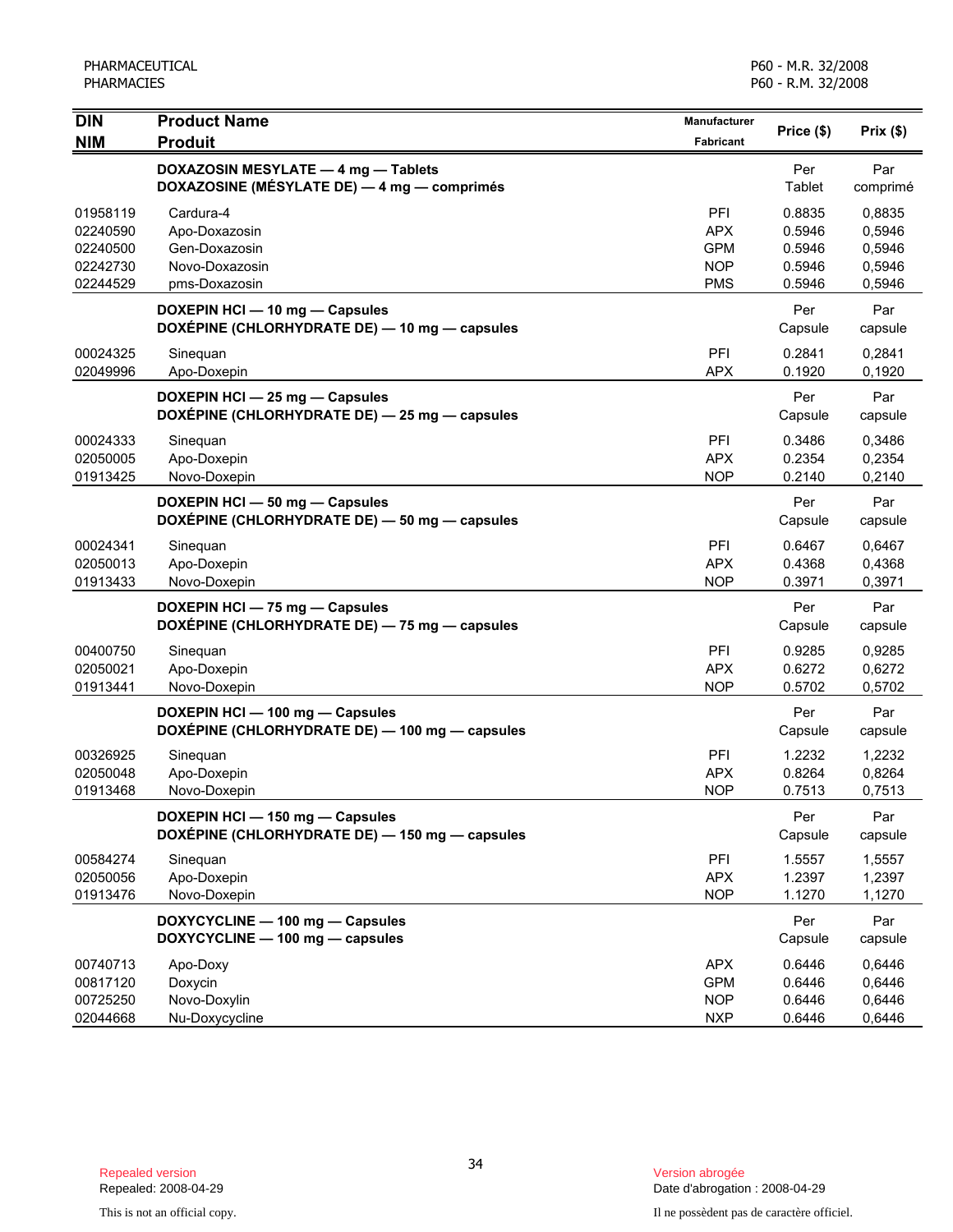| Price (\$)<br><b>NIM</b><br><b>Produit</b><br><b>Fabricant</b><br>DOXYCYCLINE - 100 mg - Tablets<br>Per<br>Par<br>DOXYCYCLINE - 100 mg - comprimés<br>Tablet<br>comprimé<br>PFI<br>00578452<br>Vibra-Tabs<br>1.9443<br>1,9443<br><b>APX</b><br>00874256<br>Apo-Doxy<br>0.6446<br>0,6446<br>Doxycin<br><b>GPM</b><br>0,6446<br>00860751<br>0.6446<br>Novo-Doxylin<br><b>NOP</b><br>0,6446<br>02158574<br>0.6446<br><b>RPH</b><br>02091232<br>0.6446<br>0,6446<br>ratio-Doxycycline<br>Par<br>Per<br><b>ENALAPRIL - 2.5 mg - Tablets</b><br><b>Tablet</b><br>$ENALAPRIL - 2.5 mg - comprimés$<br>comprimé<br>00851795<br><b>MFX</b><br>0.8319<br>0.8319<br>Vasotec<br><b>APX</b><br>02020025<br>Apo-Enalapril<br>0.5425<br>0,5425<br>COB<br>02291878<br>Co Enalapril<br>0.5425<br>0,5425<br><b>GPM</b><br>0.5425<br>02300036<br>Gen-Enalapril<br>0,5425 | Prix(\$) |
|-------------------------------------------------------------------------------------------------------------------------------------------------------------------------------------------------------------------------------------------------------------------------------------------------------------------------------------------------------------------------------------------------------------------------------------------------------------------------------------------------------------------------------------------------------------------------------------------------------------------------------------------------------------------------------------------------------------------------------------------------------------------------------------------------------------------------------------------------------|----------|
|                                                                                                                                                                                                                                                                                                                                                                                                                                                                                                                                                                                                                                                                                                                                                                                                                                                       |          |
|                                                                                                                                                                                                                                                                                                                                                                                                                                                                                                                                                                                                                                                                                                                                                                                                                                                       |          |
|                                                                                                                                                                                                                                                                                                                                                                                                                                                                                                                                                                                                                                                                                                                                                                                                                                                       |          |
|                                                                                                                                                                                                                                                                                                                                                                                                                                                                                                                                                                                                                                                                                                                                                                                                                                                       |          |
|                                                                                                                                                                                                                                                                                                                                                                                                                                                                                                                                                                                                                                                                                                                                                                                                                                                       |          |
|                                                                                                                                                                                                                                                                                                                                                                                                                                                                                                                                                                                                                                                                                                                                                                                                                                                       |          |
|                                                                                                                                                                                                                                                                                                                                                                                                                                                                                                                                                                                                                                                                                                                                                                                                                                                       |          |
|                                                                                                                                                                                                                                                                                                                                                                                                                                                                                                                                                                                                                                                                                                                                                                                                                                                       |          |
|                                                                                                                                                                                                                                                                                                                                                                                                                                                                                                                                                                                                                                                                                                                                                                                                                                                       |          |
|                                                                                                                                                                                                                                                                                                                                                                                                                                                                                                                                                                                                                                                                                                                                                                                                                                                       |          |
|                                                                                                                                                                                                                                                                                                                                                                                                                                                                                                                                                                                                                                                                                                                                                                                                                                                       |          |
|                                                                                                                                                                                                                                                                                                                                                                                                                                                                                                                                                                                                                                                                                                                                                                                                                                                       |          |
|                                                                                                                                                                                                                                                                                                                                                                                                                                                                                                                                                                                                                                                                                                                                                                                                                                                       |          |
|                                                                                                                                                                                                                                                                                                                                                                                                                                                                                                                                                                                                                                                                                                                                                                                                                                                       |          |
| <b>NOP</b><br>02300680<br>Novo-Enalapril<br>0.5425<br>0,5425                                                                                                                                                                                                                                                                                                                                                                                                                                                                                                                                                                                                                                                                                                                                                                                          |          |
| 02300117<br>Taro-Enalapril<br><b>TAR</b><br>0.5425<br>0,5425                                                                                                                                                                                                                                                                                                                                                                                                                                                                                                                                                                                                                                                                                                                                                                                          |          |
| Per<br>Par<br><b>ENALAPRIL - 5 mg - Tablets</b>                                                                                                                                                                                                                                                                                                                                                                                                                                                                                                                                                                                                                                                                                                                                                                                                       |          |
| $ENALAPRIL - 5 mg - comprimés$<br>Tablet<br>comprimé                                                                                                                                                                                                                                                                                                                                                                                                                                                                                                                                                                                                                                                                                                                                                                                                  |          |
| 00708879<br>Vasotec<br><b>MFX</b><br>0.9841<br>0,9841                                                                                                                                                                                                                                                                                                                                                                                                                                                                                                                                                                                                                                                                                                                                                                                                 |          |
| <b>APX</b><br>02019884<br>0.6418<br>0,6418<br>Apo-Enalapril                                                                                                                                                                                                                                                                                                                                                                                                                                                                                                                                                                                                                                                                                                                                                                                           |          |
| COB<br>0.6418<br>0,6418<br>02291886<br>Co Enalapril                                                                                                                                                                                                                                                                                                                                                                                                                                                                                                                                                                                                                                                                                                                                                                                                   |          |
| <b>GPM</b><br>0.6418<br>02300044<br>Gen-Enalapril<br>0,6418                                                                                                                                                                                                                                                                                                                                                                                                                                                                                                                                                                                                                                                                                                                                                                                           |          |
| <b>NOP</b><br>0.6418<br>0,6418<br>02233005<br>Novo-Enalapril                                                                                                                                                                                                                                                                                                                                                                                                                                                                                                                                                                                                                                                                                                                                                                                          |          |
| 02300125<br>Taro-Enalapril<br><b>TAR</b><br>0.6418<br>0,6418                                                                                                                                                                                                                                                                                                                                                                                                                                                                                                                                                                                                                                                                                                                                                                                          |          |
| Per<br>Par<br><b>ENALAPRIL - 10 mg - Tablets</b>                                                                                                                                                                                                                                                                                                                                                                                                                                                                                                                                                                                                                                                                                                                                                                                                      |          |
| Tablet<br><b>ENALAPRIL — 10 mg — comprimés</b><br>comprimé                                                                                                                                                                                                                                                                                                                                                                                                                                                                                                                                                                                                                                                                                                                                                                                            |          |
| 00670901<br>Vasotec<br><b>MFX</b><br>1.1826<br>1,1826                                                                                                                                                                                                                                                                                                                                                                                                                                                                                                                                                                                                                                                                                                                                                                                                 |          |
| <b>APX</b><br>02019892<br>Apo-Enalapril<br>0.7712<br>0,7712                                                                                                                                                                                                                                                                                                                                                                                                                                                                                                                                                                                                                                                                                                                                                                                           |          |
| COB<br>02291894<br>Co Enalapril<br>0.7712<br>0,7712                                                                                                                                                                                                                                                                                                                                                                                                                                                                                                                                                                                                                                                                                                                                                                                                   |          |
| <b>GPM</b><br>0.7712<br>02300052<br>Gen-Enalapril<br>0,7712                                                                                                                                                                                                                                                                                                                                                                                                                                                                                                                                                                                                                                                                                                                                                                                           |          |
| <b>NOP</b><br>0.7712<br>02233006<br>Novo-Enalapril<br>0,7712                                                                                                                                                                                                                                                                                                                                                                                                                                                                                                                                                                                                                                                                                                                                                                                          |          |
| 02300133<br>0.7712<br>0,7712<br>Taro-Enalapril<br><b>TAR</b>                                                                                                                                                                                                                                                                                                                                                                                                                                                                                                                                                                                                                                                                                                                                                                                          |          |
| Per<br>Par<br><b>ENALAPRIL - 20 mg - Tablets</b>                                                                                                                                                                                                                                                                                                                                                                                                                                                                                                                                                                                                                                                                                                                                                                                                      |          |
| <b>ENALAPRIL - 20 mg - comprimés</b><br>Tablet<br>comprimé                                                                                                                                                                                                                                                                                                                                                                                                                                                                                                                                                                                                                                                                                                                                                                                            |          |
| <b>MFX</b><br>1.4268<br>1,4268<br>00670928<br>Vasotec                                                                                                                                                                                                                                                                                                                                                                                                                                                                                                                                                                                                                                                                                                                                                                                                 |          |
| 02019906<br>Apo-Enalapril<br><b>APX</b><br>0.9305<br>0,9305                                                                                                                                                                                                                                                                                                                                                                                                                                                                                                                                                                                                                                                                                                                                                                                           |          |
| 02291908<br>Co Enalapril<br>COB<br>0.9305<br>0,9305                                                                                                                                                                                                                                                                                                                                                                                                                                                                                                                                                                                                                                                                                                                                                                                                   |          |
| 02300060<br>Gen-Enalapril<br><b>GPM</b><br>0.9305<br>0,9305                                                                                                                                                                                                                                                                                                                                                                                                                                                                                                                                                                                                                                                                                                                                                                                           |          |
| <b>NOP</b><br>0.9305<br>0,9305<br>02233007<br>Novo-Enalapril                                                                                                                                                                                                                                                                                                                                                                                                                                                                                                                                                                                                                                                                                                                                                                                          |          |
| Taro-Enalapril<br>02300141<br><b>TAR</b><br>0.9305<br>0,9305                                                                                                                                                                                                                                                                                                                                                                                                                                                                                                                                                                                                                                                                                                                                                                                          |          |
| Per<br>ENALAPRIL/HYDROCHLOROTHIAZIDE - 5 mg/12.5 mg - Tablets<br>Par                                                                                                                                                                                                                                                                                                                                                                                                                                                                                                                                                                                                                                                                                                                                                                                  |          |
| ENALAPRIL/HYDROCHLOROTHIAZIDE - 5 mg/12.5 mg - comprimés<br>Tablet<br>comprimé                                                                                                                                                                                                                                                                                                                                                                                                                                                                                                                                                                                                                                                                                                                                                                        |          |
| Vaseretic<br><b>MFX</b><br>0.9695<br>0,9695<br>02242826                                                                                                                                                                                                                                                                                                                                                                                                                                                                                                                                                                                                                                                                                                                                                                                               |          |
| 02300222<br><b>NOP</b><br>0.6417<br>0,6417<br>Novo-Enalapril/HCTZ                                                                                                                                                                                                                                                                                                                                                                                                                                                                                                                                                                                                                                                                                                                                                                                     |          |
| ENALAPRIL/HYDROCHLOROTHIAZIDE - 10 mg/25 mg - Tablets<br>Per<br>Par                                                                                                                                                                                                                                                                                                                                                                                                                                                                                                                                                                                                                                                                                                                                                                                   |          |
| ENALAPRIL/HYDROCHLOROTHIAZIDE - 10 mg/25 mg - comprimés<br>Tablet<br>comprimé                                                                                                                                                                                                                                                                                                                                                                                                                                                                                                                                                                                                                                                                                                                                                                         |          |
| <b>MFX</b><br>1.1650<br>00657298<br>Vaseretic<br>1,1650                                                                                                                                                                                                                                                                                                                                                                                                                                                                                                                                                                                                                                                                                                                                                                                               |          |
| <b>NOP</b><br>0.7712<br>02300230<br>Novo-Enalapril/HCTZ<br>0.7712                                                                                                                                                                                                                                                                                                                                                                                                                                                                                                                                                                                                                                                                                                                                                                                     |          |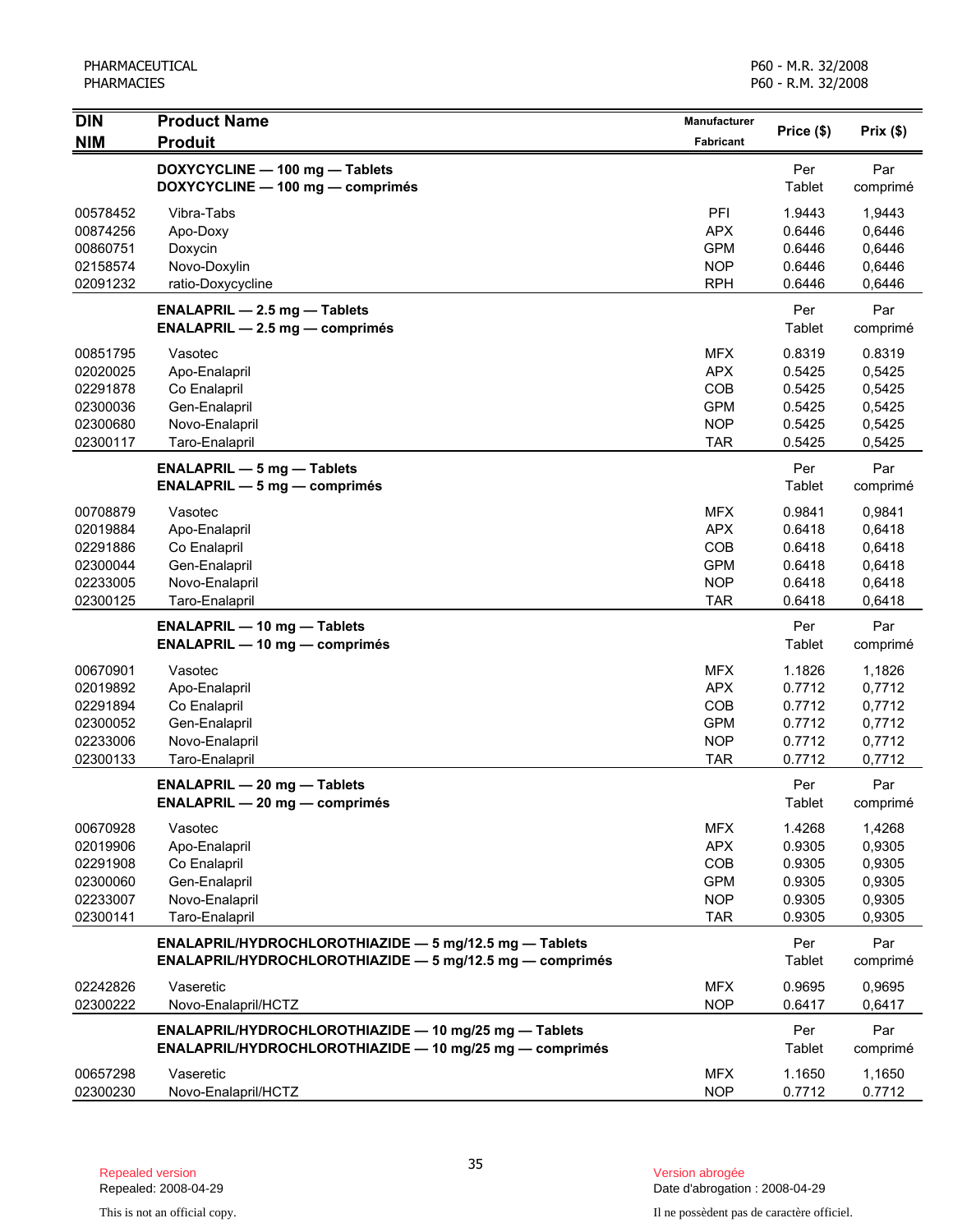| <b>DIN</b>                       | <b>Product Name</b>                                                                                                                | Manufacturer                    | Price (\$)                 | Prix(\$)                   |
|----------------------------------|------------------------------------------------------------------------------------------------------------------------------------|---------------------------------|----------------------------|----------------------------|
| <b>NIM</b>                       | <b>Produit</b>                                                                                                                     | Fabricant                       |                            |                            |
|                                  | <b>ERYTHROMYCIN BASE - 250 mg - Enteric Pellet Capsules</b><br>ERYTHROMYCINE (BASE) - 250 mg - capsules de granules entérosolubles |                                 | Per<br>Capsule             | Par<br>capsule             |
| 00607142<br>00726672             | Eryc<br>Apo-Erythro E-C                                                                                                            | PFI<br><b>APX</b>               | 0.5297<br>0.4191           | 0,5297<br>0,4191           |
|                                  | <b>ERYTHROMYCIN BASE - 333 mg - Enteric Pellet Capsules</b><br>ÉRYTHROMYCINE (BASE) - 333 mg - capsules de granules entérosolubles |                                 | Per<br>Capsule             | Par<br>capsule             |
| 00873454<br>01925938             | Eryc<br>Apo-Erythro E-C                                                                                                            | PFI<br><b>APX</b>               | 0.5884<br>0.4655           | 0.5884<br>0,4655           |
|                                  | ESTRADIOL-17B - 50 mcg - Transdermal Patch<br>ESTRADIOL-17B - 50 mcg - timbre transdermique                                        |                                 | Per<br>Patch               | Par<br>timbre              |
| 02244000<br>02246967             | Estradot<br>Sandoz Estradiol Derm                                                                                                  | <b>NVT</b><br>SDZ               | 2.9013<br>2.2275           | 2,9013<br>2,2275           |
|                                  | ESTRADIOL-17B - 75 mcg - Transdermal Patch<br>ESTRADIOL-17B - 75 mcg - timbre transdermique                                        |                                 | Per<br>Patch               | Par<br>timbre              |
| 02244001<br>02246968             | Estradot<br>Sandoz Estradiol Derm                                                                                                  | <b>NVT</b><br><b>SDZ</b>        | 3.1158<br>2.3925           | 3,1158<br>2,3925           |
|                                  | ESTRADIOL-17B - 100 mcg - Transdermal Patch<br>ESTRADIOL-17B - 100 mcg - timbre transdermique                                      |                                 | Per<br>Patch               | Par<br>timbre              |
| 02244002<br>02246969             | Estradot<br>Sandoz Estradiol Derm                                                                                                  | <b>NVT</b><br>SDZ               | 3.2739<br>2.5163           | 3,2739<br>2,5163           |
|                                  | ETHINYL ESTRADIOL/LEVONORGESTREL - 0.15 mg/0.03 mg - Tablets<br>ETHINYL ESTRADIOL/LEVONORGESTREL - 0.15 mg/0.03 mg - comprimés     |                                 | Per<br>Tablet              | Par<br>comprimé            |
| 02042320<br>02295946             | Min Ovral<br>Portia 21                                                                                                             | <b>WAY</b><br><b>APX</b>        | 0.7459<br>0.4636           | 0,7459<br>0,4636           |
|                                  | ETHINYL ESTRADIOL/LEVONORGESTREL - 0.15 mg/0.03 mg - Tablets<br>ETHINYL ESTRADIOL/LEVONORGESTREL - 0.15 mg/0.03 mg - comprimés     |                                 | Per<br>Tablet              | Par<br>comprimé            |
| 02042339<br>02295954             | Min Ovral<br>Portia 28                                                                                                             | <b>WAY</b><br><b>APX</b>        | 0.4738<br>0.3477           | 0,4738<br>0,3477           |
|                                  | ETHINYL ESTRADIOL/LEVONORGESTREL - 20 mcg/100 mcg - Tablets<br>ETHINYL ESTRADIOL/LEVONORGESTREL - 20 mcg/100 mcg - comprimés       |                                 | Per<br>Tablet              | Par<br>comprimé            |
| 02236974<br>02298538             | Alesse<br>Aviane 21                                                                                                                | <b>WAY</b><br><b>APX</b>        | 0.7459<br>0.4636           | 0,7459<br>0,4636           |
|                                  | ETHINYL ESTRADIOL/LEVONORGESTREL - 20 mcg/100 mcg - Tablets<br>ETHINYL ESTRADIOL/LEVONORGESTREL - 20 mcg/100 mcg - comprimés       |                                 | Per<br>Tablet              | Par<br>comprimé            |
| 02236975<br>02298546             | Alesse<br>Aviane 28                                                                                                                | <b>WAY</b><br><b>APX</b>        | 0.5594<br>0.3477           | 0,5594<br>0,3477           |
|                                  | ETIDRONATE DISODIUM - 200 mg - Tablets<br>ÉTIDRONATE DISODIQUE - 200 mg - comprimés                                                |                                 | Per<br><b>Tablet</b>       | Par<br>comprimé            |
| 01997629<br>02248686<br>02245330 | Didronel<br>Co Etidronate<br>Gen-Etidronate                                                                                        | <b>PGP</b><br>COB<br><b>GPM</b> | 1.4275<br>1.0093<br>0.9082 | 1,4275<br>1,0093<br>0,9082 |

Date d'abrogation : 2008-04-29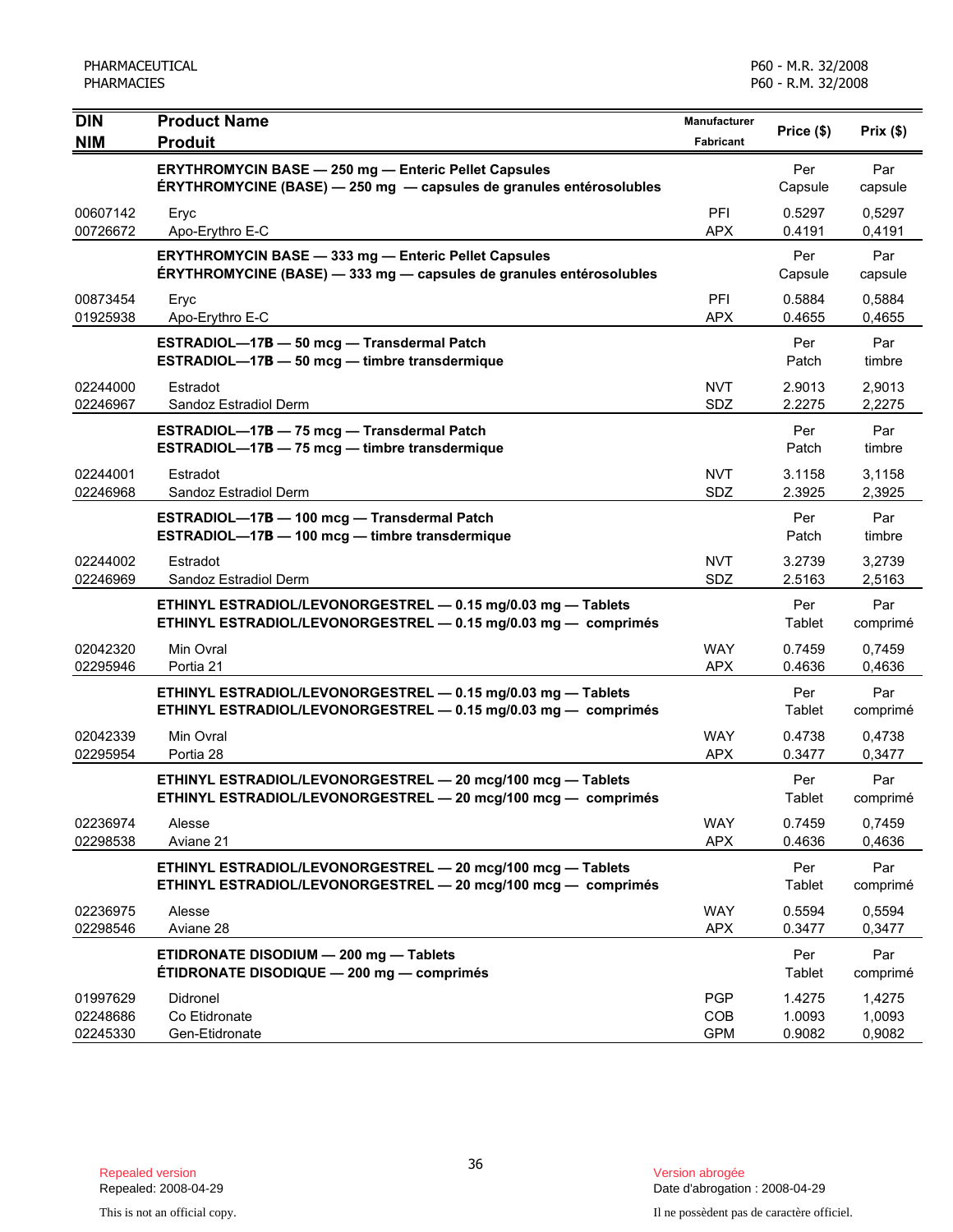| <b>DIN</b><br><b>NIM</b>                                             | <b>Product Name</b><br><b>Produit</b>                                                                    | Manufacturer<br><b>Fabricant</b>                                                 | Price (\$)                                               | Prix(\$)                                                 |
|----------------------------------------------------------------------|----------------------------------------------------------------------------------------------------------|----------------------------------------------------------------------------------|----------------------------------------------------------|----------------------------------------------------------|
|                                                                      | FAMCICLOVIR - 125 mg - Tablets<br>FAMCICLOVIR - 125 mg - comprimés                                       |                                                                                  | Per<br>Tablet                                            | Par<br>comprimé                                          |
| 02229110<br>02278081<br>02278634<br>02292025                         | Famvir<br>pms-Famciclovir<br>Sandoz Famciclovir<br>Apo-Famciclovir                                       | <b>NVT</b><br><b>PMS</b><br>SDZ<br><b>APX</b>                                    | 3.0415<br>2.2264<br>2.2264<br>2.0240                     | 3,0415<br>2,2264<br>2,2264<br>2,0240                     |
|                                                                      | FAMCICLOVIR - 250 mg - Tablets<br>FAMCICLOVIR - 250 mg - comprimés                                       |                                                                                  | Per<br>Tablet                                            | Par<br>comprimé                                          |
| 02229129<br>02278103<br>02278642<br>02292041                         | Famvir<br>pms-Famciclovir<br>Sandoz Famciclovir<br>Apo-Famciclovir                                       | <b>NVT</b><br><b>PMS</b><br>SDZ<br><b>APX</b>                                    | 4.0854<br>2.9920<br>2.9920<br>2.7200                     | 4,0854<br>2,9920<br>2,9920<br>2,7200                     |
|                                                                      | FAMCICLOVIR - 500 mg - Tablets<br>FAMCICLOVIR - 500 mg - comprimés                                       |                                                                                  | Per<br>Tablet                                            | Par<br>comprimé                                          |
| 02177102<br>02278650<br>02278111<br>02292068                         | Famvir<br>Sandoz Famciclovir<br>pms-Famciclovir<br>Apo-Famciclovir                                       | <b>NVT</b><br>SDZ<br><b>PMS</b><br><b>APX</b>                                    | 7.2574<br>4.6509<br>4.6508<br>4.2280                     | 7,2574<br>4,6509<br>4,6508<br>4,2280                     |
|                                                                      | FAMOTIDINE - 20 mg - Tablets<br><b>FAMOTIDINE - 20 mg - comprimés</b>                                    |                                                                                  | Per<br>Tablet                                            | Par<br>comprimé                                          |
| 00710121<br>01953842<br>02196018<br>02022133<br>02024195<br>02242327 | Pepcid<br>Apo-Famotidine<br>Gen-Famotidine<br>Novo-Famotidine<br>Nu-Famotidine<br>ratio-Famotidine       | <b>MFX</b><br><b>APX</b><br><b>GPM</b><br><b>NOP</b><br><b>NXP</b><br><b>RPH</b> | 1.0324<br>0.6486<br>0.6486<br>0.6486<br>0.6486<br>0.5896 | 1,0324<br>0,6486<br>0,6486<br>0,6486<br>0,6486<br>0,5896 |
|                                                                      | <b>FAMOTIDINE - 40 mg - Tablets</b><br><b>FAMOTIDINE - 40 mg - comprimés</b>                             |                                                                                  | Per<br>Tablet                                            | Par<br>comprimé                                          |
| 00710113<br>02196026<br>01953834<br>02022141<br>02024209             | Pepcid<br>Gen-Famotidine<br>Apo-Famotidine<br>Novo-Famotidine<br>Nu-Famotidine                           | <b>MFX</b><br><b>GPM</b><br><b>APX</b><br><b>NOP</b><br><b>NXP</b>               | 1.8770<br>1.1675<br>1.1673<br>1.1673<br>1.1673           | 1,8770<br>1,1675<br>1,1673<br>1,1673<br>1,1673           |
|                                                                      | FELODIPINE - 2.5 mg - Extended Release Tablets<br>FÉLODIPINE - 2,5 mg - comprimés à libération prolongée |                                                                                  | Per<br>Tablet                                            | Par<br>comprimé                                          |
| 02221985<br>02057778                                                 | Renedil<br>Plendil                                                                                       | <b>AVE</b><br><b>AZC</b>                                                         | 0.5717<br>0.5087                                         | 0,5717<br>0,5087                                         |
|                                                                      | FELODIPINE - 5 mg - Extended Release Tablets<br>FÉLODIPINE - 5 mg - comprimés à libération prolongée     |                                                                                  | Per<br>Tablet                                            | Par<br>comprimé                                          |
| 02221993<br>00851779<br>02280264                                     | Renedil<br>Plendil<br>Sandoz Felodipine                                                                  | <b>AVE</b><br><b>AZC</b><br><b>SDZ</b>                                           | 0.7642<br>0.6797<br>0.5082                               | 0,7642<br>0,6797<br>0,5082                               |
|                                                                      | FELODIPINE - 10 mg - Extended Release Tablets<br>FÉLODIPINE - 10 mg - comprimés à libération prolongée   |                                                                                  | Per<br>Tablet                                            | Par<br>comprimé                                          |
| 02222000<br>00851787<br>02280272                                     | Renedil<br>Plendil<br>Sandoz Felodipine                                                                  | <b>AVE</b><br><b>AZC</b><br>SDZ                                                  | 1.1455<br>1.0197<br>0.7618                               | 1,1455<br>1,0197<br>0,7618                               |

Repealed: 2008-04-29 Date d'abrogation : 2008-04-29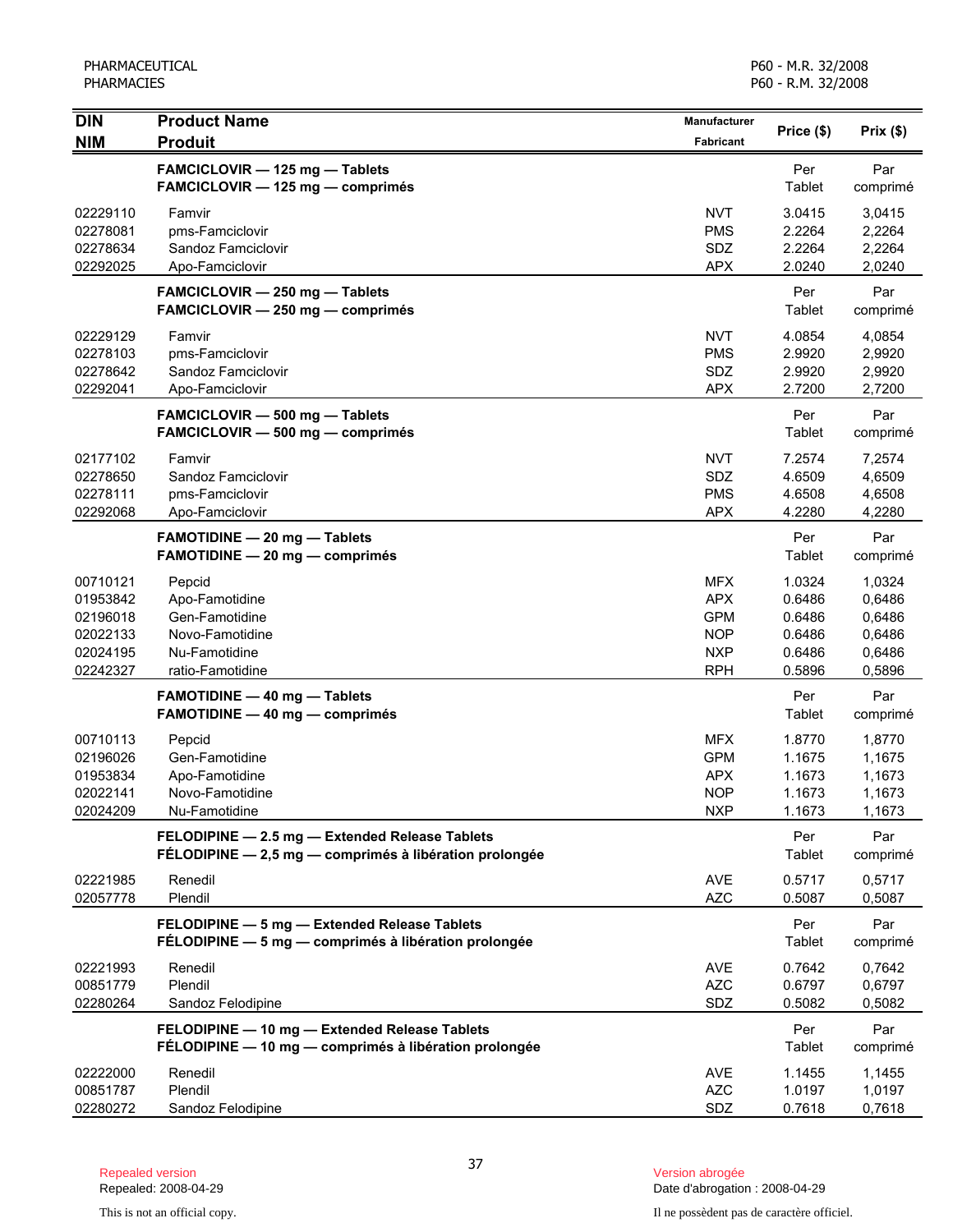| <b>DIN</b><br><b>NIM</b>                                                         | <b>Product Name</b><br><b>Produit</b>                                                                                                                                                          | Manufacturer<br><b>Fabricant</b>                                                               | Price (\$)                                                         | Prix(\$)                                                           |
|----------------------------------------------------------------------------------|------------------------------------------------------------------------------------------------------------------------------------------------------------------------------------------------|------------------------------------------------------------------------------------------------|--------------------------------------------------------------------|--------------------------------------------------------------------|
|                                                                                  | FENOFIBRATE - 67 mg - Capsules<br>FÉNOFIBRATE $-67$ mg $-$ capsules                                                                                                                            |                                                                                                | Per<br>Capsule                                                     | Par<br>capsule                                                     |
| 02230283<br>02243180<br>02243551                                                 | Lipidil Micro<br>Apo-Feno-Micro<br>Novo-Fenofibrate Micronized/Novo-Fenofibrate (micronisé)                                                                                                    | <b>FFR</b><br><b>APX</b><br><b>NOP</b>                                                         | 0.6380<br>0.4759<br>0.4758                                         | 0,6380<br>0,4759<br>0,4758                                         |
|                                                                                  | FENOFIBRATE - 100 mg - Capsules<br>FÉNOFIBRATE - 100 mg - capsules                                                                                                                             |                                                                                                | Per<br>Capsule                                                     | Par<br>capsule                                                     |
| 02223600<br>02225980                                                             | Nu-Fenofibrate<br>Apo-Fenofibrate                                                                                                                                                              | <b>NXP</b><br><b>APX</b>                                                                       | 0.5300<br>0.4758                                                   | 0,5300<br>0,4758                                                   |
|                                                                                  | FENOFIBRATE - 200 mg - Capsules<br>FENOFIBRATE - 200 mg - capsules                                                                                                                             |                                                                                                | Per<br>Capsule                                                     | Par<br>capsule                                                     |
| 02240210<br>02239864<br>02146959<br>02243552<br>02231780<br>02273551<br>02250039 | Gen-Fenofibrate Micro<br>Apo-Feno-Micro<br>Lipidil-Micro<br>Novo-Fenofibrate Micronized/Novo-Fenofibrate (micronisé)<br>pms-Fenofibrate Micro<br>pms-Fenofibrate Micro<br>ratio-Fenofibrate MC | <b>GPM</b><br><b>APX</b><br><b>FFR</b><br><b>NOP</b><br><b>PMS</b><br><b>PMS</b><br><b>RPH</b> | 1.3310<br>1.1979<br>1.1979<br>1.1979<br>1.1979<br>1.1979<br>1.1979 | 1,3310<br>1,1979<br>1,1979<br>1,1979<br>1,1979<br>1,1979<br>1,1979 |
|                                                                                  | FENOFIBRATE - 100 mg - Tablets<br>FENOFIBRATE - 100 mg - comprimés                                                                                                                             |                                                                                                | Per<br>Tablet                                                      | Par<br>comprimé                                                    |
| 02241601<br>02246859<br>02288044<br>02289083                                     | Lipidil Supra<br>Apo-Feno Super<br>Sandoz Fenofibrate S<br>Novo-Fenofibrate-S                                                                                                                  | <b>FFR</b><br><b>APX</b><br>SDZ<br><b>NOP</b>                                                  | 1.2495<br>0.8663<br>0.8663<br>0.7877                               | 1,2495<br>0,8663<br>0,8663<br>0,7877                               |
|                                                                                  | FENOFIBRATE - 160 mg - Tablets<br>FENOFIBRATE - 160 mg - comprimés                                                                                                                             |                                                                                                | Per<br>Tablet                                                      | Par<br>comprimé                                                    |
| 02241602<br>02246860<br>02250004<br>02288052<br>02289091                         | Lipidil Supra<br>Apo-Feno Super<br>Fenomax<br>Sandoz Fenofibrate S<br>Novo-Fenofibrate-S                                                                                                       | <b>FFR</b><br><b>APX</b><br><b>ORX</b><br>SDZ<br><b>NOP</b>                                    | 1.3976<br>0.9317<br>0.9317<br>0.9317<br>0.8470                     | 1,3976<br>0,9317<br>0,9317<br>0,9317<br>0,8470                     |
|                                                                                  | FENTANYL - 25 mcg - Transdermal Patch<br>FENTANYL - 25 mcg - timbre transdermique                                                                                                              |                                                                                                | Per<br>Patch                                                       | Par<br>timbre                                                      |
| 01937383<br>02249391<br>02282941                                                 | Duragesic<br>Ran-Fentayl<br>ratio-Fentanyl                                                                                                                                                     | <b>JAN</b><br><b>RAN</b><br><b>RPH</b>                                                         | 9.9540<br>7.1995<br>6.5450                                         | 9,9540<br>7,1995<br>6,5450                                         |
|                                                                                  | FENTANYL - 50 mcg - Transdermal Patch<br>FENTANYL - 50 mcg - timbre transdermique                                                                                                              |                                                                                                | Per<br>Patch                                                       | Par<br>timbre                                                      |
| 01937391<br>02249413<br>02282968                                                 | Duragesic<br>Ran-Fentayl<br>ratio-Fentanyl                                                                                                                                                     | <b>JAN</b><br><b>RAN</b><br><b>RPH</b>                                                         | 18.7320<br>13.5520<br>12.3200                                      | 18,7320<br>13,5520<br>12,3200                                      |
|                                                                                  | FENTANYL - 75 mcg - Transdermal Patch<br>FENTANYL - 75 mcg - timbre transdermique                                                                                                              |                                                                                                | Per<br>Patch                                                       | Par<br>timbre                                                      |
| 01937405<br>02249421<br>02282976                                                 | Duragesic<br>Ran-Fentayl<br>ratio-Fentanyl                                                                                                                                                     | JAN<br><b>RAN</b><br><b>RPH</b>                                                                | 26.3440<br>19.0575<br>17.3250                                      | 26,3440<br>19,0575<br>17,3250                                      |

Date d'abrogation : 2008-04-29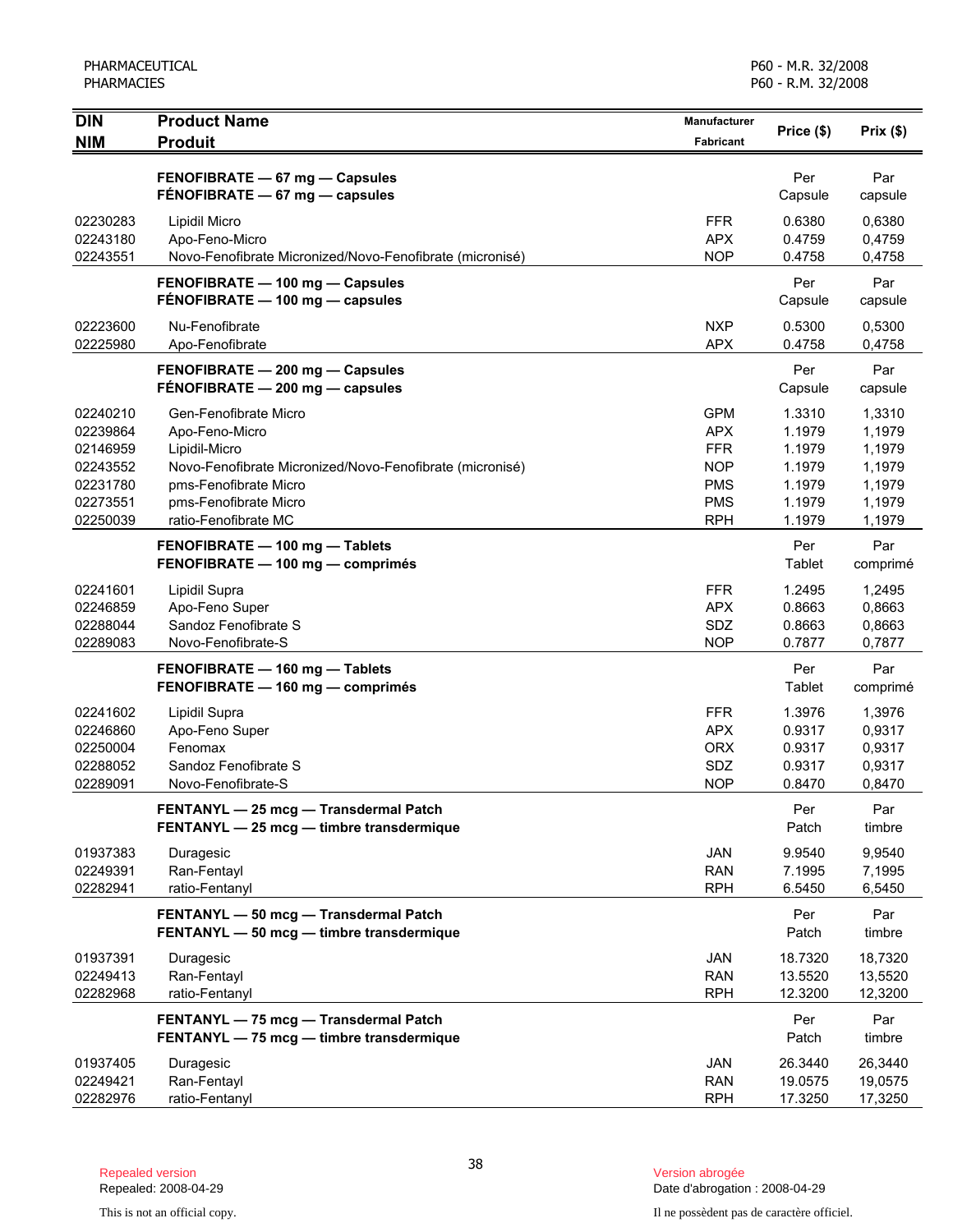| <b>DIN</b>                                               | <b>Product Name</b>                                                                           | Manufacturer                                                       | Price (\$)                                     |                                                |
|----------------------------------------------------------|-----------------------------------------------------------------------------------------------|--------------------------------------------------------------------|------------------------------------------------|------------------------------------------------|
| <b>NIM</b>                                               | <b>Produit</b>                                                                                | Fabricant                                                          |                                                | Prix(\$)                                       |
|                                                          | FENTANYL - 100 mcg - Transdermal Patch<br>FENTANYL - 100 mcg - timbre transdermique           |                                                                    | Per<br>Patch                                   | Par<br>timbre                                  |
| 01937413<br>02249448<br>02282984                         | Duragesic<br>Ran-Fentayl<br>ratio-Fentanyl                                                    | <b>JAN</b><br><b>RAN</b><br><b>RPH</b>                             | 32.7920<br>23.7160<br>21.5600                  | 32,7920<br>23,7160<br>21,5600                  |
|                                                          | FERROUS GLUCONATE - 300 mg - Tablets<br>FER (GLUCONATE DE) - 300 mg - comprimés               |                                                                    | Per<br>Tablet                                  | Par<br>comprimé                                |
| 00031097<br>00545031<br>00021458                         | Ferrous Gluconate/Gluconate de fer<br>Apo-Ferrous Gluconate<br>Novo-Ferrogluc                 | PPI<br><b>APX</b><br><b>NOP</b>                                    | 0.0367<br>0.0281<br>0.0254                     | 0,0367<br>0,0281<br>0,0254                     |
|                                                          | FLAVOXATE HCI - 200 mg - Tablets<br>FLAVOXATE (CHLORHYDRATE DE) - 200 mg - comprimés          |                                                                    | Per<br>Tablet                                  | Par<br>comprimé                                |
| 00728179<br>02245480<br>02244842                         | Urispas<br>pms-Flavoxate<br>Apo-Flavoxate                                                     | PAL<br><b>PMS</b><br><b>APX</b>                                    | 0.7636<br>0.3804<br>0.3423                     | 0,7636<br>0,3804<br>0,3423                     |
|                                                          | FLECAINIDE - 50 mg - Tablets<br>FLECAINIDE - 50 mg - comprimés                                |                                                                    | Per<br>Tablet                                  | Par<br>comprimé                                |
| 01966197<br>02275538                                     | Tambocor<br>Apo-Flecainide                                                                    | <b>MMH</b><br><b>APX</b>                                           | 0.5947<br>0.3982                               | 0,5947<br>0,3982                               |
|                                                          | FLECAINIDE - 100 mg - Tablets<br>FLECAINIDE - 100 mg - comprimés                              |                                                                    | Per<br>Tablet                                  | Par<br>comprimé                                |
| 01966200<br>02275546                                     | Tambocor<br>Apo-Flecainide                                                                    | <b>MMH</b><br><b>APX</b>                                           | 1.1894<br>0.7963                               | 1,1894<br>0,7963                               |
|                                                          | FLUCONAZOLE - 50 mg - Tablets<br>FLUCONAZOLE - 50 mg - comprimés                              |                                                                    | Per<br>Tablet                                  | Par<br>comprimé                                |
| 02245643<br>02237370<br>02245292<br>02236978<br>02249294 | pms-Fluconazole<br>Apo-Fluconazole<br>Gen-Fluconazole<br>Novo-Fluconazole<br>Taro-Fluconazole | <b>PMS</b><br><b>APX</b><br><b>GPM</b><br><b>NOP</b><br><b>TAR</b> | 3.8214<br>3.4393<br>3.4393<br>3.4393<br>3.4393 | 3,8214<br>3,4393<br>3,4393<br>3,4393<br>3,4393 |
|                                                          | FLUCONAZOLE - 100 mg - Tablets<br>FLUCONAZOLE - 100 mg - comprimés                            |                                                                    | Per<br>Tablet                                  | Par<br>comprimé                                |
| 02245644<br>02245293<br>02237371<br>02249308<br>02236979 | pms-Fluconazole<br>Gen-Fluconazole<br>Apo-Fluconazole<br>Taro-Fluconazole<br>Novo-Fluconazole | <b>PMS</b><br><b>GPM</b><br><b>APX</b><br><b>TAR</b><br><b>NOP</b> | 6.7791<br>6.1013<br>6.1012<br>6.1012<br>6.1011 | 6,7791<br>6,1013<br>6,1012<br>6,1012<br>6,1011 |
|                                                          | FLUCONAZOLE - 150 mg - Capsules<br>FLUCONAZOLE - 150 mg - capsules                            |                                                                    | Per<br>Capsule                                 | Par<br>capsule                                 |
| 02141442<br>02245697<br>02282348<br>02241895             | Diflucan<br>Gen-Fluconazole<br>pms-Fluconazole<br>Apo-Fluconazole                             | PFI<br><b>GPM</b><br><b>PMS</b><br><b>APX</b>                      | 16.6793<br>10.1090<br>10.1090<br>10.1035       | 16,6793<br>10,1090<br>10,1090<br>10,1035       |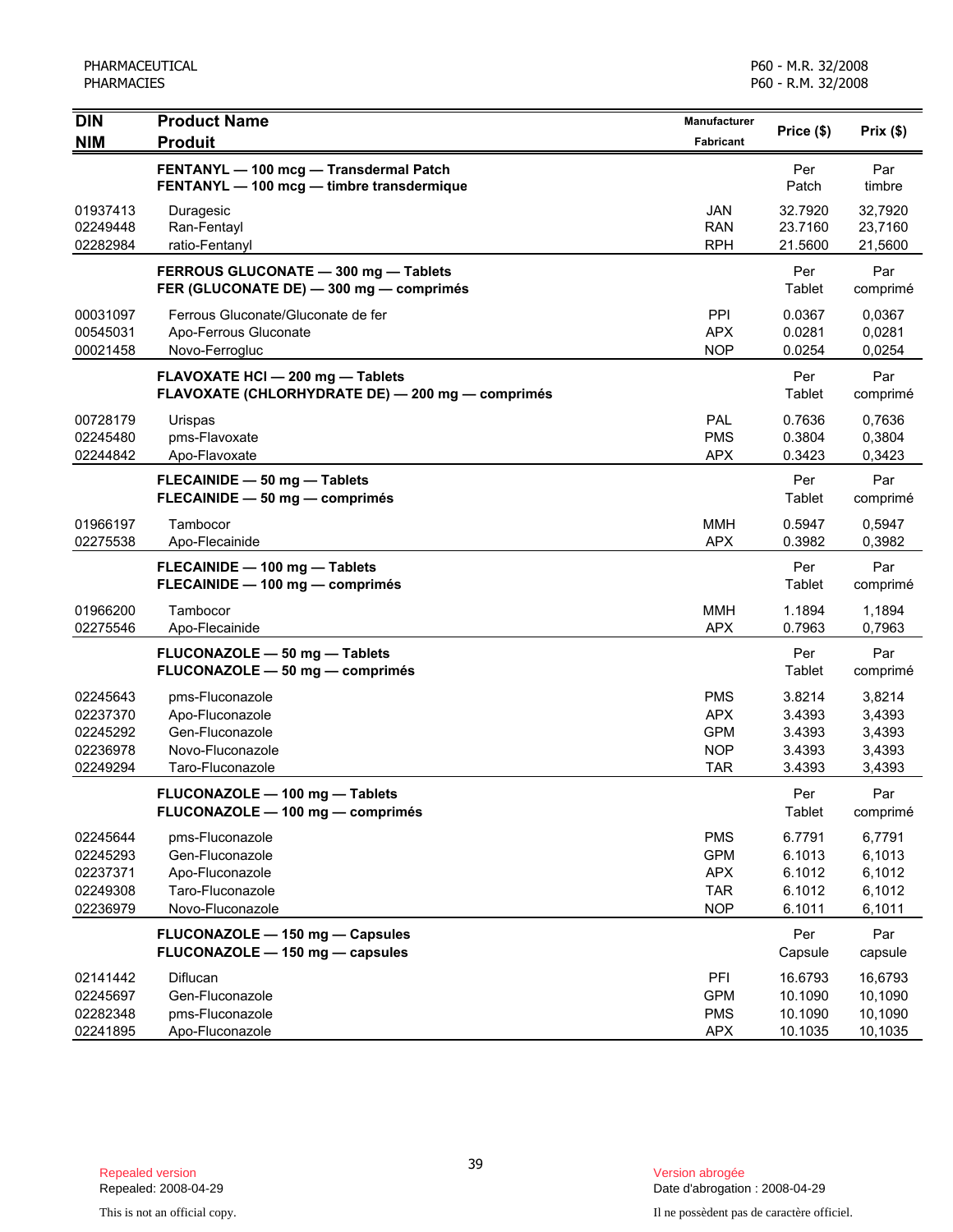PHARMACEUTICAL PHARMACIES

P60 - M.R. 32/2008 P60 - R.M. 32/2008

| <b>NIM</b><br><b>Produit</b><br>Fabricant                                 | Price (\$)       | Prix(\$)         |
|---------------------------------------------------------------------------|------------------|------------------|
| FLUCONAZOLE - 2 mg/mL - Injection                                         | Per              | Par              |
| FLUCONAZOLE - 2 mg/ml - injection                                         | mL               | ml               |
| PFI<br>00891835<br>Diflucan                                               | 0.5823           | 0,5823           |
| <b>NOP</b><br>02247922<br>Fluconazole                                     | 0.5093           | 0,5093           |
| <b>OMA</b><br>02247749<br>Fluconazole Omega                               | 0.4026           | 0,4026           |
| <b>FLUNARIZINE - 5 mg - Capsules</b><br>FLUNARIZINE - 5 mg - capsules     | Per<br>Capsule   | Par<br>capsule   |
| 00846341<br><b>PMS</b><br>Sibelium                                        | 0.8341           | 0,8341           |
| 02246082<br><b>APX</b><br>Apo-Flunarizine                                 | 0.5842           | 0,5842           |
| FLUNISOLIDE - 0.025% - Nasal Solution                                     | Per              | Par              |
| FLUNISOLIDE - 0,025 % - solution nasale                                   | Dose             | dose             |
| <b>HLR</b><br>02162687<br>Rhinalar                                        | 0.0872           | 0,0872           |
| <b>RPH</b><br>00878790<br>ratio-Flunisolide                               | 0.0654           | 0,0654           |
| <b>APX</b><br>02239288<br>Apo-Flunisolide                                 | 0.0610           | 0,0610           |
| <b>PMS</b><br>01927167<br>Rhinaris-F                                      | 0.0610           | 0,0610           |
| FLUOCINONIDE - 0.05% - Gel                                                | Per              | Par              |
| FLUOCINONIDE $-$ 0,05 % $-$ gel                                           | Gram             | gramme           |
| 02161974<br><b>MDC</b><br>Topsyn                                          | 0.5638           | 0,5638           |
| <b>TPT</b><br>02236997<br>Lyderm                                          | 0.3762           | 0,3762           |
| FLUOCINONIDE - 0.05% - Ointment                                           | Per              | Par              |
| FLUOCINONIDE - 0,05 % - pommade                                           | Gram             | gramme           |
| 02161966<br><b>MDC</b><br>Lidex                                           | 0.5565           | 0,5565           |
| <b>TPT</b><br>02236996<br>Lyderm                                          | 0.3707           | 0,3707           |
| FLUOCINONIDE - 0.05% - Topical Cream                                      | Per              | Par              |
| FLUOCINONIDE - 0,05 % - crème topique                                     | Gram             | gramme           |
| <b>MDC</b><br>02161923<br>Lidex                                           | 0.5078           | 0,5078           |
| 00716863<br><b>TPT</b><br>Lyderm                                          | 0.5075           | 0,5075           |
| FLUOROMETHOLONE - 0.1% - Ophthalmic Suspension                            |                  |                  |
| FLUOROMÉTHOLONE - 0,1 % - suspension ophtalmique                          | Per mL           | Par ml           |
| FML 0.1%/FML 0,1 %<br><b>ALL</b><br>00247855                              | 2.3364           | 2,3364           |
| <b>PMS</b><br>02238568<br>pms-Fluorometholone                             | 1.7796           | 1,7796           |
| FLUOXETINE - 10 mg - Capsules                                             | Per              | Par              |
| FLUOXÉTINE - 10 mg - capsules                                             | Capsule          | capsule          |
| LIL<br>02018985<br>Prozac                                                 | 1.8237           | 1,8237           |
| Dom-Fluoxetine<br><b>DOM</b><br>02177617                                  | 1.2951           | 1,2951           |
| <b>GPM</b><br>02237813<br>Gen-Fluoxetine                                  | 1.2951           | 1,2951           |
| <b>NXP</b><br>02192756<br>Nu-Fluoxetine                                   | 1.2951           | 1,2951           |
| 02177579<br><b>PMS</b><br>pms-Fluoxetine                                  | 1.2951           | 1,2951           |
| 02242177<br>Co Fluoxetine<br><b>RED</b>                                   | 1.2951           | 1,2951           |
| <b>APX</b><br>02216353<br>Apo-Fluoxetine<br><b>NOP</b>                    | 1.2950           | 1,2950           |
| 02216582<br>Novo-Fluoxetine<br>02241371<br>ratio-Fluoxetine<br><b>RPH</b> | 1.2950<br>1.2950 | 1,2950<br>1,2950 |
| 02243486<br>Sandoz Fluoxetine<br>SDZ                                      | 1.2950           | 1,2950           |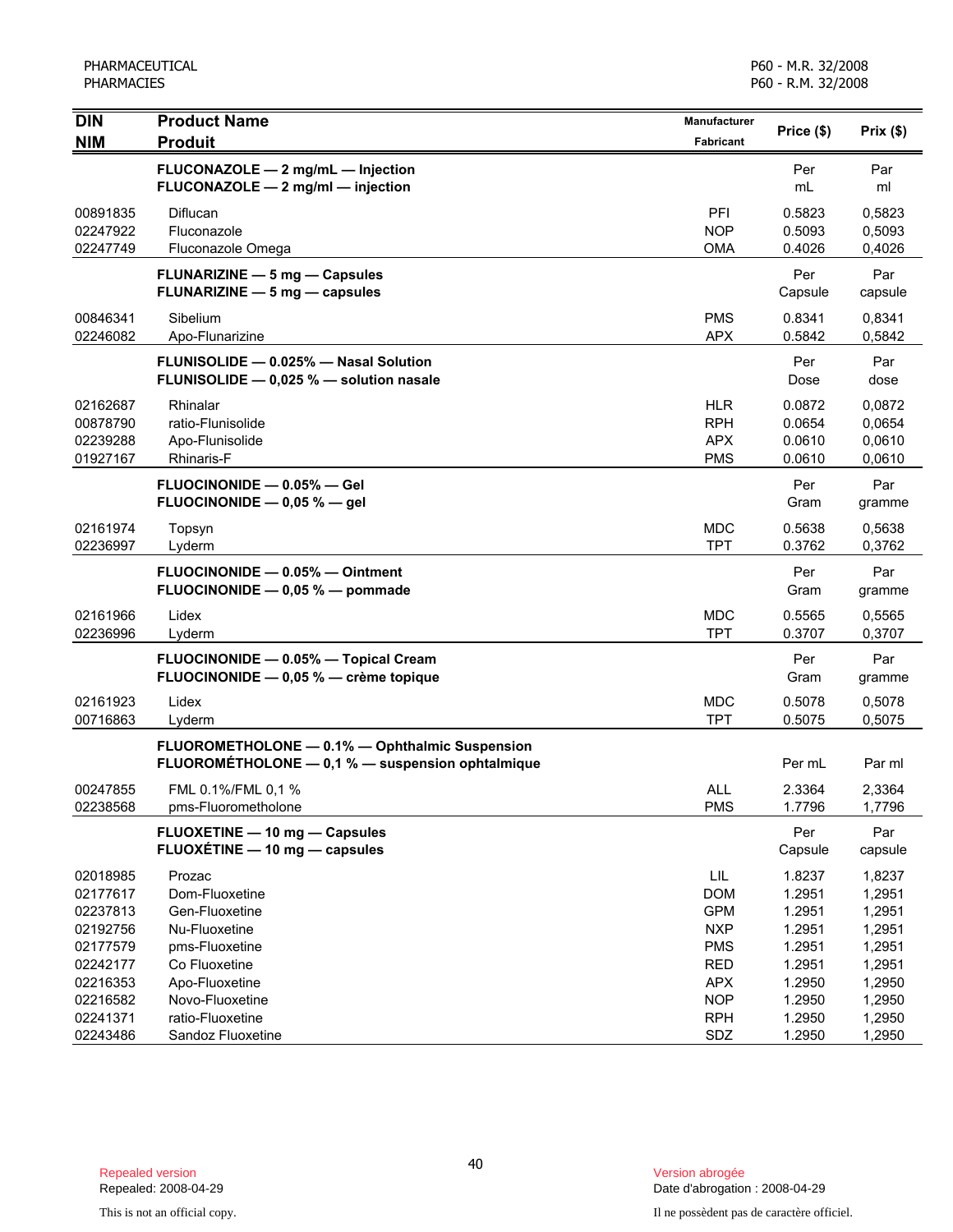| <b>DIN</b>                                                                                                           | <b>Product Name</b>                                                                                                                                                                                                                                | Manufacturer                                                                                                               | Price (\$)                                                                                                 | Prix (\$)                                                                                                  |
|----------------------------------------------------------------------------------------------------------------------|----------------------------------------------------------------------------------------------------------------------------------------------------------------------------------------------------------------------------------------------------|----------------------------------------------------------------------------------------------------------------------------|------------------------------------------------------------------------------------------------------------|------------------------------------------------------------------------------------------------------------|
| <b>NIM</b>                                                                                                           | <b>Produit</b>                                                                                                                                                                                                                                     | <b>Fabricant</b>                                                                                                           |                                                                                                            |                                                                                                            |
|                                                                                                                      | FLUOXETINE - 20 mg - Capsules<br>FLUOXÉTINE - 20 mg - capsules                                                                                                                                                                                     |                                                                                                                            | Per<br>Capsule                                                                                             | Par<br>capsule                                                                                             |
| 00636622<br>02177587<br>02237814<br>02192764<br>02242178<br>02216361<br>02216590<br>02241374<br>02243487<br>02231328 | Prozac<br>pms-Fluoxetine<br>Gen-Fluoxetine<br>Nu-Fluoxetine<br>Co Fluoxetine<br>Apo-Fluoxetine<br>Novo-Fluoxetine<br>ratio-Fluoxetine<br>Sandoz Fluoxetine<br>FLUOXETINE - 20 mg/5 mL - Syrup<br>FLUOXÉTINE - 20 mg/5 ml - sirop<br>Apo-Fluoxetine | LIL<br><b>PMS</b><br><b>GPM</b><br><b>NXP</b><br><b>RED</b><br><b>APX</b><br><b>NOP</b><br><b>RPH</b><br>SDZ<br><b>APX</b> | 1.8644<br>1.1917<br>1.1124<br>1.1124<br>1.1124<br>1.1123<br>1.1123<br>1.1123<br>1.1123<br>Per mL<br>0.5088 | 1,8644<br>1,1917<br>1,1124<br>1,1124<br>1,1124<br>1,1123<br>1,1123<br>1,1123<br>1,1123<br>Par ml<br>0,5088 |
| 02177595                                                                                                             | pms-Fluoxetine                                                                                                                                                                                                                                     | <b>PMS</b>                                                                                                                 | 0.5088                                                                                                     | 0,5088                                                                                                     |
|                                                                                                                      | FLUPHENAZINE DECANOATE - 100 mg/mL - Injection<br>FLUPHÉNAZINE (DÉCANOATE DE) - 100 mg/ml - injection                                                                                                                                              |                                                                                                                            | Per mL                                                                                                     | Par ml                                                                                                     |
| 02241928<br>00755575                                                                                                 | pms-Fluphenazine Decanoate<br>Modecate Concentrate/Modecate concentré                                                                                                                                                                              | <b>PMS</b><br>SQU                                                                                                          | 32.7600<br>32.7400                                                                                         | 32,7600<br>32,7400                                                                                         |
|                                                                                                                      | FLURBIPROFEN - 50 mg - Tablets<br>FLURBIPROFÈNE - 50 mg - comprimés                                                                                                                                                                                |                                                                                                                            | Per<br>Tablet                                                                                              | Par<br>comprimé                                                                                            |
| 00647942<br>02020661<br>01912046<br>02100509                                                                         | Ansaid<br>Nu-Flurbiprofen<br>Apo-Flurbiprofen<br>Novo-Flurprofen                                                                                                                                                                                   | PFI<br><b>NXP</b><br><b>APX</b><br><b>NOP</b>                                                                              | 0.5525<br>0.3415<br>0.2820<br>0.2820                                                                       | 0,5525<br>0,3415<br>0,2820<br>0,2820                                                                       |
|                                                                                                                      | FLURBIPROFEN - 100 mg - Tablets<br>FLURBIPROFÈNE - 100 mg - comprimés                                                                                                                                                                              |                                                                                                                            | Per<br>Tablet                                                                                              | Par<br>comprimé                                                                                            |
| 00600792<br>02020688<br>00675199<br>01912038<br>02100517                                                             | Ansaid<br>Nu-Flurbiprofen<br>ratio-Flurbiprofen<br>Apo-Flurbiprofen<br>Novo-Flurprofen                                                                                                                                                             | PFI<br><b>NXP</b><br><b>RPH</b><br><b>APX</b><br><b>NOP</b>                                                                | 0.7235<br>0.5170<br>0.5170<br>0.3859<br>0.3859                                                             | 0,7235<br>0,5170<br>0,5170<br>0,3859<br>0,3859                                                             |
|                                                                                                                      | FLUTAMIDE - 250 mg - Tablets<br>FLUTAMIDE - 250 mg - comprimés                                                                                                                                                                                     |                                                                                                                            | Per<br>Tablet                                                                                              | Par<br>comprimé                                                                                            |
| 02230104<br>02238560<br>00637726<br>02230089                                                                         | pms-Flutamide<br>Apo-Flutamide<br>Euflex<br>Novo-Flutamide                                                                                                                                                                                         | <b>PMS</b><br><b>APX</b><br><b>SCH</b><br><b>NOP</b>                                                                       | 1.6537<br>1.4883<br>1.4883<br>1.4883                                                                       | 1,6537<br>1,4883<br>1,4883<br>1,4883                                                                       |
|                                                                                                                      | <b>FLUTICASONE - 50 mcg - Nasal Spray</b><br>FLUTICASONE - 50mcg - vaporisateur nasal                                                                                                                                                              |                                                                                                                            | Per mL                                                                                                     | Par ml                                                                                                     |
| 02213672<br>02294745                                                                                                 | Flonase<br>Apo-Fluticasone                                                                                                                                                                                                                         | <b>GSK</b><br><b>APX</b>                                                                                                   | 0.2564<br>0.1830                                                                                           | 0,2564<br>0,1830                                                                                           |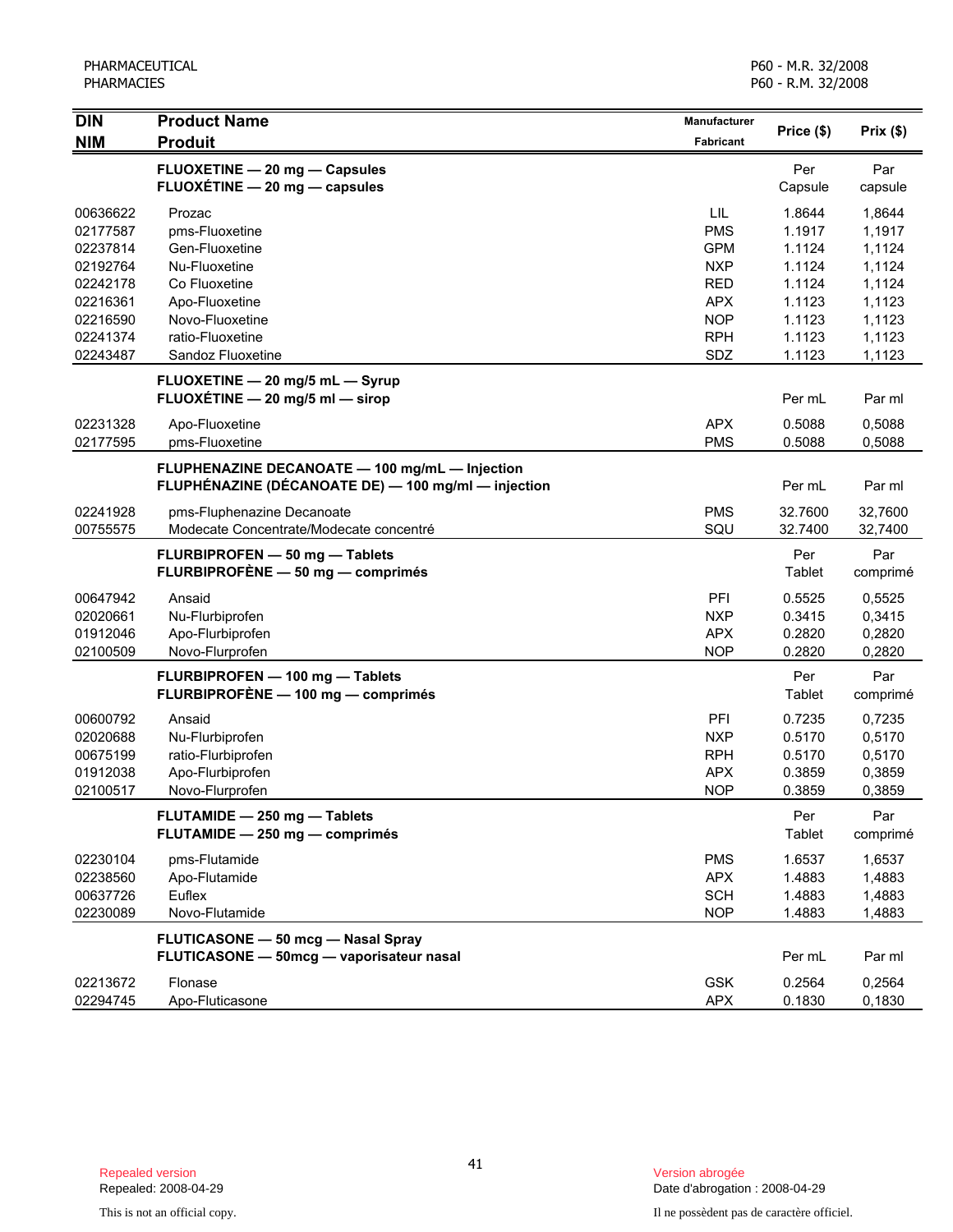| <b>DIN</b> | <b>Product Name</b>                                            | Manufacturer     |            |          |  |  |
|------------|----------------------------------------------------------------|------------------|------------|----------|--|--|
| <b>NIM</b> | <b>Produit</b>                                                 | <b>Fabricant</b> | Price (\$) | Prix(\$) |  |  |
|            | FLUVOXAMINE MALEATE - 50 mg - Tablets                          |                  | Per        | Par      |  |  |
|            | FLUVOXAMINE (MALÉATE DE) - 50 mg - comprimés                   |                  | Tablet     | comprimé |  |  |
| 01919342   | Luvox                                                          | <b>SPH</b>       | 0.9078     | 0,9078   |  |  |
| 02240682   | pms-Fluvoxamine                                                | <b>PMS</b>       | 0.6053     | 0,6053   |  |  |
| 02231329   | Apo-Fluvoxamine                                                | <b>APX</b>       | 0.5447     | 0,5447   |  |  |
| 02218453   | ratio-Fluvoxamine                                              | <b>RPH</b>       | 0.5447     | 0,5447   |  |  |
| 02255529   | Co Fluvoxamine                                                 | COB              | 0.5447     | 0,5447   |  |  |
| 02239953   | Novo-Fluvoxamine                                               | <b>NOP</b>       | 0.5447     | 0,5447   |  |  |
| 02231192   | Nu-Fluvoxamine                                                 | <b>NXP</b>       | 0.5447     | 0,5447   |  |  |
| 02247054   | Sandoz Fluvoxamine                                             | SDZ              | 0.5447     | 0,5447   |  |  |
|            | FLUVOXAMINE MALEATE - 100 mg - Tablets                         |                  | Per        | Par      |  |  |
|            | FLUVOXAMINE (MALÉATE DE) — 100 mg — comprimés                  |                  | Tablet     | comprimé |  |  |
| 01919369   | Luvox                                                          | <b>SPH</b>       | 1.6321     | 1,6321   |  |  |
| 02240683   | pms-Fluvoxamine                                                | <b>PMS</b>       | 0.9793     | 0,9793   |  |  |
| 02231330   | Apo-Fluvoxamine                                                | <b>APX</b>       | 0.9792     | 0,9792   |  |  |
| 02218461   | ratio-Fluvoxamine                                              | <b>RPH</b>       | 0.9792     | 0,9792   |  |  |
| 02255537   | Co Fluvoxamine                                                 | COB              | 0.9792     | 0,9792   |  |  |
| 02239954   | Novo-Fluvoxamine                                               | <b>NOP</b>       | 0.9792     | 0,9792   |  |  |
| 02231193   | Nu-Fluvoxamine                                                 | <b>NXP</b>       | 0.9792     | 0,9792   |  |  |
| 02247055   | Sandoz Fluvoxamine                                             | SDZ              | 0.9792     | 0,9792   |  |  |
|            | FOSINOPRIL SODIUM - 10 mg - Tablets                            |                  | Per        | Par      |  |  |
|            | FOSINOPRIL SODIQUE - 10 mg - comprimés                         |                  | Tablet     | comprimé |  |  |
| 01907107   | Monopril                                                       | SQU              | 0.9119     | 0,9119   |  |  |
| 02247802   | Novo-Fosinopril                                                | <b>NOP</b>       | 0.6083     | 0,6083   |  |  |
| 02266008   | Apo-Fosinopril                                                 | <b>APX</b>       | 0.5475     | 0,5475   |  |  |
| 02262401   | Gen-Fosinopril                                                 | <b>GPM</b>       | 0.5475     | 0,5475   |  |  |
| 02242733   | Lin-Fosinopril                                                 | <b>LIN</b>       | 0.5475     | 0,5475   |  |  |
| 02255944   | pms-Fosinopril                                                 | <b>PMS</b>       | 0.5475     | 0,5475   |  |  |
| 02275252   | ratio-Fosinopril                                               | <b>RPH</b>       | 0.5475     | 0,5475   |  |  |
|            | FOSINOPRIL SODIUM - 20 mg - Tablets                            |                  | Per        | Par      |  |  |
|            | FOSINOPRIL SODIQUE - 20 mg - comprimés                         |                  | Tablet     | comprimé |  |  |
| 01907115   | Monopril                                                       | SQU              | 1.0967     | 1,0967   |  |  |
| 02247803   | Novo-Fosinopril                                                | <b>NOP</b>       | 0.7315     | 0,7315   |  |  |
| 02266016   | Apo-Fosinopril                                                 | <b>APX</b>       | 0.6584     | 0,6584   |  |  |
| 02262428   | Gen-Fosinopril                                                 | <b>GPM</b>       | 0.6584     | 0,6584   |  |  |
| 02242734   | Lin-Fosinopril                                                 | LIN              | 0.6584     | 0,6584   |  |  |
| 02255952   | pms-Fosinopril                                                 | <b>PMS</b>       | 0.6584     | 0,6584   |  |  |
| 02275260   | ratio-Fosinopril                                               | <b>RPH</b>       | 0.6584     | 0,6584   |  |  |
|            | <b>FRAMYCETIN SULFATE/ESCULIN/HYDROCORTISONE/DIBUCAINE HCI</b> |                  |            |          |  |  |
|            | $-$ 10 mg/10 mg/5 mg/5 mg $-$ Ointment                         |                  |            |          |  |  |
|            | FRAMYCÉTINE (SULFATE DE)/ESCULINE/HYDROCORTISONE/              |                  | Per        | Par      |  |  |
|            | DIBUCAÏNE (CHLORHYDRATE DE) - 10 mg/10 mg/5 mg/5 mg/ - pommade |                  | Gram       | gramme   |  |  |
| 02223252   | Proctosedyl                                                    | <b>AXC</b>       | 0.9314     | 0,9314   |  |  |
| 02247322   | Proctol                                                        | ODN              | 0.5960     | 0,5960   |  |  |
| 02242527   | Sandoz Proctomyxin HC                                          | SDZ              | 0.5960     | 0,5960   |  |  |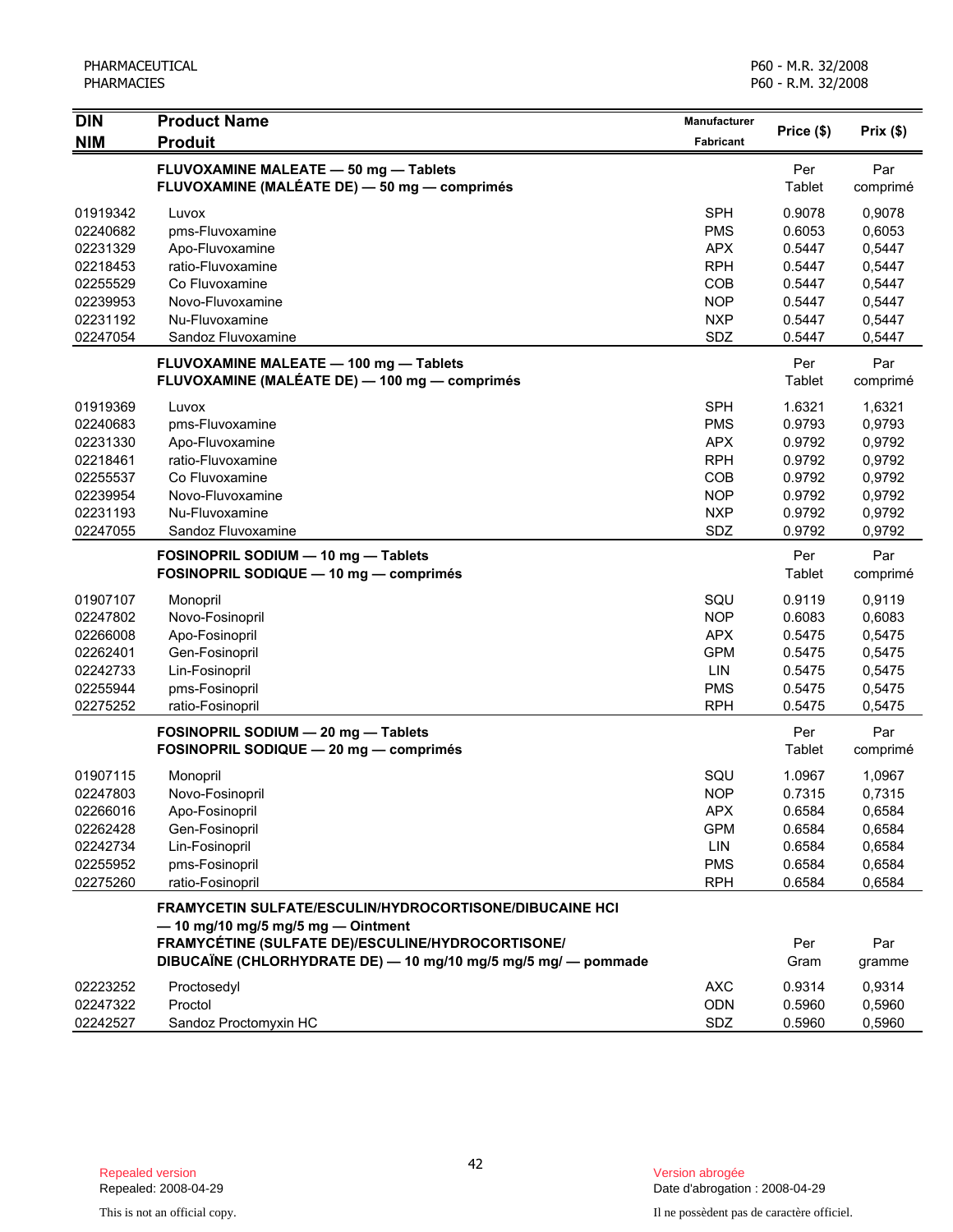| <b>DIN</b>                                                                       | <b>Product Name</b>                                                                                                                                                                                                                               | Manufacturer                                                                     |                                                                    |                                                                    |
|----------------------------------------------------------------------------------|---------------------------------------------------------------------------------------------------------------------------------------------------------------------------------------------------------------------------------------------------|----------------------------------------------------------------------------------|--------------------------------------------------------------------|--------------------------------------------------------------------|
| <b>NIM</b>                                                                       | <b>Produit</b>                                                                                                                                                                                                                                    | Fabricant                                                                        | Price (\$)                                                         | Prix(\$)                                                           |
|                                                                                  | <b>FRAMYCETIN SULFATE/ESCULIN/HYDROCORTISONE/DIBUCAINE HCI</b><br>- 10 mg/10 mg/5 mg/5 mg - Suppositories<br>FRAMYCÉTINE (SULFATE DE)/ESCULINE/HYDROCORTISONE/<br>DIBUCAÏNE (CHLORHYDRATE DE) - 10 mg/10 mg/5 mg/5 mg/ - suppositoires            |                                                                                  | Per                                                                | Par<br>Suppository suppositoire                                    |
| 02223260<br>02247882<br>02242528                                                 | Proctosedyl<br>Proctol<br>Sandoz Proctomyxin HC                                                                                                                                                                                                   | <b>AXC</b><br><b>ODN</b><br>SDZ                                                  | 1.0817<br>0.7925<br>0.7925                                         | 1,0817<br>0,7925<br>0,7925                                         |
| 02224623                                                                         | <b>FRAMYCETIN SULFATE/GRAMICIDIN/DEXAMETHASONE —</b><br>5 mg/0.05 mg/0.5 mg per mL - Otic/Ophthalmic Solution<br>FRAMYCÉTINE (SULFATE DE)/GRAMICIDINE/DEXAMÉTHASONE -<br>5 mg/0,05 mg/0,5 mg par ml - solution otique et ophtalmique<br>Sofracort | AVT                                                                              | Per<br>mL<br>1.7834                                                | Par<br>ml<br>1,7834                                                |
| 02247920                                                                         | Sandoz Opticort                                                                                                                                                                                                                                   | SDZ                                                                              | 1.3613                                                             | 1,3613                                                             |
|                                                                                  | FUROSEMIDE - 20 mg - Tablets<br>FUROSÉMIDE - 20 mg - comprimés                                                                                                                                                                                    |                                                                                  | Per<br>Tablet                                                      | Par<br>comprimé                                                    |
| 02224690<br>00396788<br>00337730<br>02247493                                     | Lasix<br>Apo-Furosemide<br>Novosemide<br>pms-Furosemide                                                                                                                                                                                           | AVE<br>APX<br><b>NOP</b><br><b>PMS</b>                                           | 0.0836<br>0.0490<br>0.0490<br>0.0446                               | 0,0836<br>0,0490<br>0,0490<br>0,0446                               |
|                                                                                  | FUROSEMIDE - 40 mg - Tablets<br>FUROSÉMIDE - 40 mg - comprimés                                                                                                                                                                                    |                                                                                  | Per<br>Tablet                                                      | Par<br>comprimé                                                    |
| 02224704<br>00362166<br>00337749<br>02247494                                     | Lasix<br>Apo-Furosemide<br>Novosemide<br>pms-Furosemide                                                                                                                                                                                           | <b>AVE</b><br><b>APX</b><br><b>NOP</b><br><b>PMS</b>                             | 0.1284<br>0.0737<br>0.0737<br>0.0670                               | 0,1284<br>0,0737<br>0,0737<br>0,0670                               |
|                                                                                  | FUROSEMIDE - 80 mg - Tablets<br>FUROSÉMIDE - 80 mg - comprimés                                                                                                                                                                                    |                                                                                  | Per<br>Tablet                                                      | Par<br>comprimé                                                    |
| 00707570<br>00765953                                                             | Apo-Furosemide<br>Novosemide                                                                                                                                                                                                                      | <b>APX</b><br><b>NOP</b>                                                         | 0.1342<br>0.1342                                                   | 0,1342<br>0,1342                                                   |
|                                                                                  | GABAPENTIN - 100 mg - Capsules<br>GABAPENTINE - 100 mg - capsules                                                                                                                                                                                 |                                                                                  | Per<br>Capsule                                                     | Par<br>capsule                                                     |
| 02084260<br>02244513<br>02243446<br>02244304<br>02256142<br>02248259<br>02260883 | Neurontin<br>Novo-Gabapentin<br>pms-Gabapentin<br>Apo-Gabapentin<br>Co Gabapentin<br>Gen-Gabapentin<br>ratio-Gabapentin                                                                                                                           | PFI<br><b>NOP</b><br><b>PMS</b><br><b>APX</b><br>COB<br><b>GPM</b><br><b>RPH</b> | 0.4576<br>0.3080<br>0.3080<br>0.2772<br>0.2772<br>0.2772<br>0.2772 | 0,4576<br>0,3080<br>0,3080<br>0,2772<br>0,2772<br>0,2772<br>0,2772 |
|                                                                                  | GABAPENTIN - 300 mg - Capsules<br>GABAPENTINE - 300 mg - capsules                                                                                                                                                                                 |                                                                                  | Per<br>Capsule                                                     | Par<br>capsule                                                     |
| 02084279<br>02243447<br>02244514<br>02244305<br>02256150<br>02248260             | Neurontin<br>pms-Gabapentin<br>Novo-Gabapentin<br>Apo-Gabapentin<br>Co Gabapentin<br>Gen-Gabapentin                                                                                                                                               | PFI<br><b>PMS</b><br><b>NOP</b><br><b>APX</b><br>COB<br><b>GPM</b>               | 1.1131<br>0.7493<br>0.7492<br>0.6743<br>0.6743<br>0.6743           | 1,1131<br>0,7493<br>0,7492<br>0,6743<br>0,6743<br>0,6743           |
| 02260891                                                                         | ratio-Gabapentin                                                                                                                                                                                                                                  | <b>RPH</b>                                                                       | 0.6743                                                             | 0,6743                                                             |

Date d'abrogation : 2008-04-29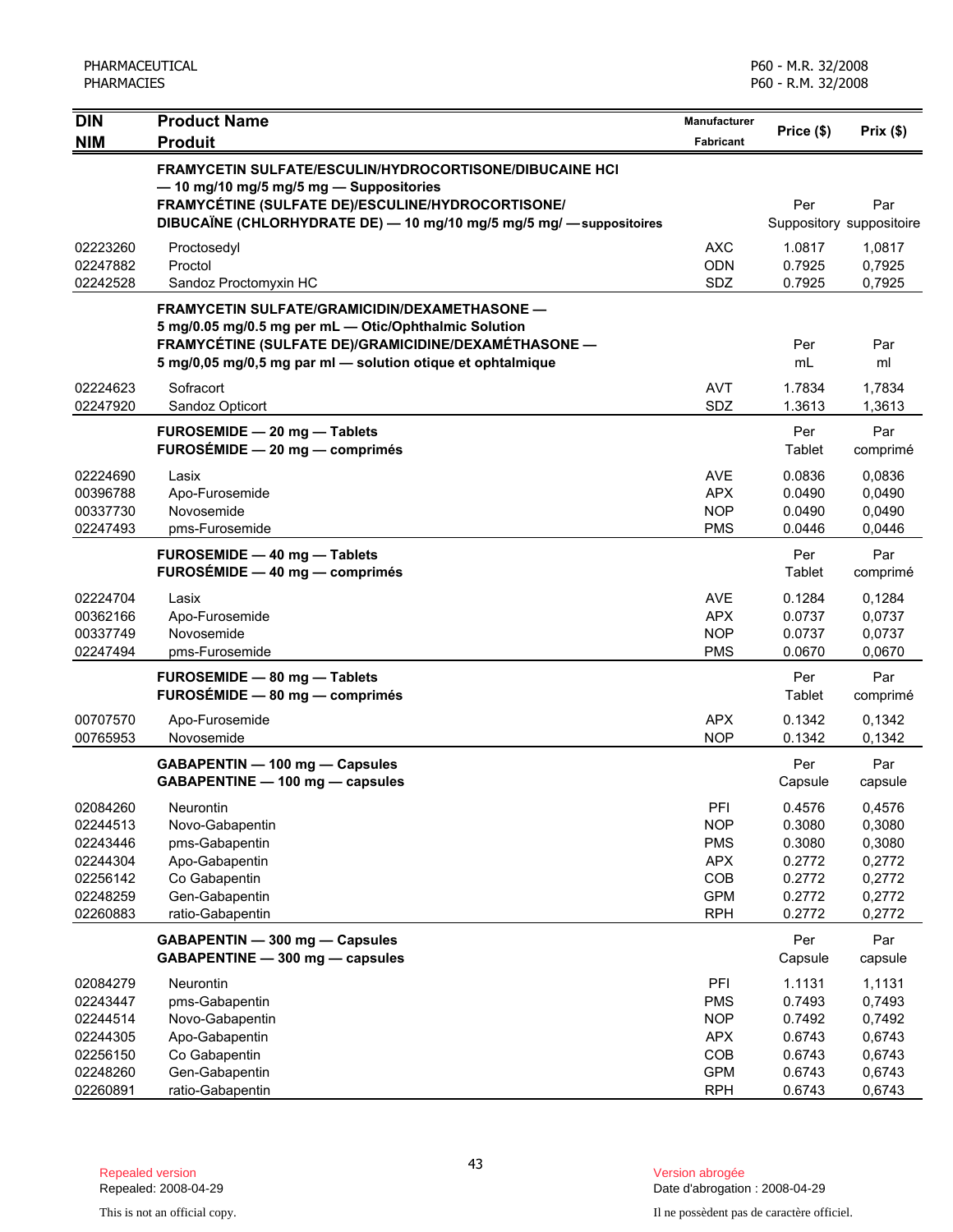| <b>DIN</b> | <b>Product Name</b>                                              | Manufacturer     | Price (\$) | Prix(\$) |
|------------|------------------------------------------------------------------|------------------|------------|----------|
| <b>NIM</b> | <b>Produit</b>                                                   | <b>Fabricant</b> |            |          |
|            | GABAPENTIN - 400 mg - Capsules                                   |                  | Per        | Par      |
|            | GABAPENTINE - 400 mg - capsules                                  |                  | Capsule    | capsule  |
| 02084287   | Neurontin                                                        | PFI              | 1.3265     | 1,3265   |
| 02244515   | Novo-Gabapentin                                                  | <b>NOP</b>       | 0.8929     | 0,8929   |
| 02243448   | pms-Gabapentin                                                   | <b>PMS</b>       | 0.8924     | 0,8924   |
| 02244306   | Apo-Gabapentin                                                   | <b>APX</b>       | 0.8036     | 0,8036   |
| 02256169   | Co Gabapentin                                                    | COB              | 0.8036     | 0,8036   |
| 02248261   | Gen-Gabapentin                                                   | <b>GPM</b>       | 0.8036     | 0,8036   |
| 02260905   | ratio-Gabapentin                                                 | <b>RPH</b>       | 0.8036     | 0,8036   |
|            | GABAPENTIN - 600 mg - Tablets                                    |                  | Per        | Par      |
|            | GABAPENTINE - 600 mg - comprimés                                 |                  | Tablet     | comprimé |
| 02239717   | Neurontin                                                        | PFI              | 2.0802     | 2,0802   |
| 02255898   | pms-Gabapentin                                                   | <b>PMS</b>       | 1.4350     | 1,4350   |
| 02248457   | Novo-Gabapentin                                                  | <b>NOP</b>       | 1.3095     | 1,3095   |
|            | GEMFIBROZIL - 300 mg - Capsules                                  |                  | Per        | Par      |
|            | GEMFIBROZIL - 300 mg - capsules                                  |                  | Capsule    | capsule  |
| 00599026   | Lopid                                                            | PFI              | 0.5667     | 0,5667   |
| 02185407   | Gen-Gemfibrozil                                                  | <b>GPM</b>       | 0.3261     | 0,3261   |
| 02239951   | pms-Gemfibrozil                                                  | <b>PMS</b>       | 0.3261     | 0,3261   |
| 01979574   | Apo-Gemfibrozil                                                  | <b>APX</b>       | 0.3260     | 0,3260   |
| 02241704   | Novo-Gemfibrozil                                                 | <b>NOP</b>       | 0.3260     | 0,3260   |
| 02058456   | Nu-Gemfibrozil                                                   | <b>NXP</b>       | 0.3260     | 0,3260   |
|            | GEMFIBROZIL - 600 mg - Tablets                                   |                  | Per        | Par      |
|            | GEMFIBROZIL - 600 mg - comprimés                                 |                  | Tablet     | comprimé |
| 00659606   | Lopid                                                            | PFI              | 1.1344     | 1,1344   |
| 01979582   | Apo-Gemfibrozil                                                  | <b>APX</b>       | 0.8272     | 0,8272   |
| 02230580   | Dom-Gemfibrozil                                                  | <b>DOM</b>       | 0.8272     | 0,8272   |
| 02230476   | Gen-Gemfibrozil                                                  | <b>GPM</b>       | 0.8272     | 0,8272   |
| 02142074   | Novo-Gemfibrozil                                                 | <b>NOP</b>       | 0.8272     | 0,8272   |
| 02058464   | Nu-Gemfibrozil                                                   | <b>NXP</b>       | 0.8272     | 0,8272   |
| 02230183   | pms-Gemfibrozil                                                  | <b>PMS</b>       | 0.8272     | 0,8272   |
|            | <b>GENTAMICIN SULFATE - 5 mg/mL - Ophthalmic Solution</b>        |                  |            |          |
|            | <b>GENTAMICINE (SULFATE DE) - 5 mg/ml - solution ophtalmique</b> |                  | Per mL     | Par ml   |
| 00436771   | Alcomicin                                                        | <b>ALC</b>       | 0.5830     | 0,5830   |
| 00512192   | Garamycin                                                        | <b>SCH</b>       | 0.4510     | 0,4510   |
| 00776521   | pms-Gentamicin                                                   | <b>PMS</b>       | 0.4466     | 0,4466   |
| 02229440   | Sandoz Gentamicin                                                | SDZ              | 0.4466     | 0,4466   |
|            | <b>GENTAMICIN SULFATE - 0.3% - Ophthalmic Ointment</b>           |                  | Per        | Par      |
|            | GENTAMICINE (SULFATE DE) - 0,3 % - pommade ophtalmique           |                  | Gram       | gramme   |
| 00028339   | Garamycin                                                        | <b>SCH</b>       | 1.2572     | 1,2572   |
| 02230888   | Sandoz Gentamicin                                                | SDZ              | 1.2572     | 1,2572   |
|            | <b>GENTAMICIN SULFATE - 5 mg/mL - Otic Solution</b>              |                  |            |          |
|            | <b>GENTAMICINE (SULFATE DE) - 5 mg/ml - solution otique</b>      |                  | Per mL     | Par ml   |
| 02230889   | pms-Gentamicin                                                   | <b>PMS</b>       | 1.2166     | 1,2166   |
| 00512184   | Garamycin                                                        | <b>SCH</b>       | 1.1352     | 1,1352   |
| 02229441   | Sandoz Gentamicin                                                | SDZ              | 1.1352     | 1,1352   |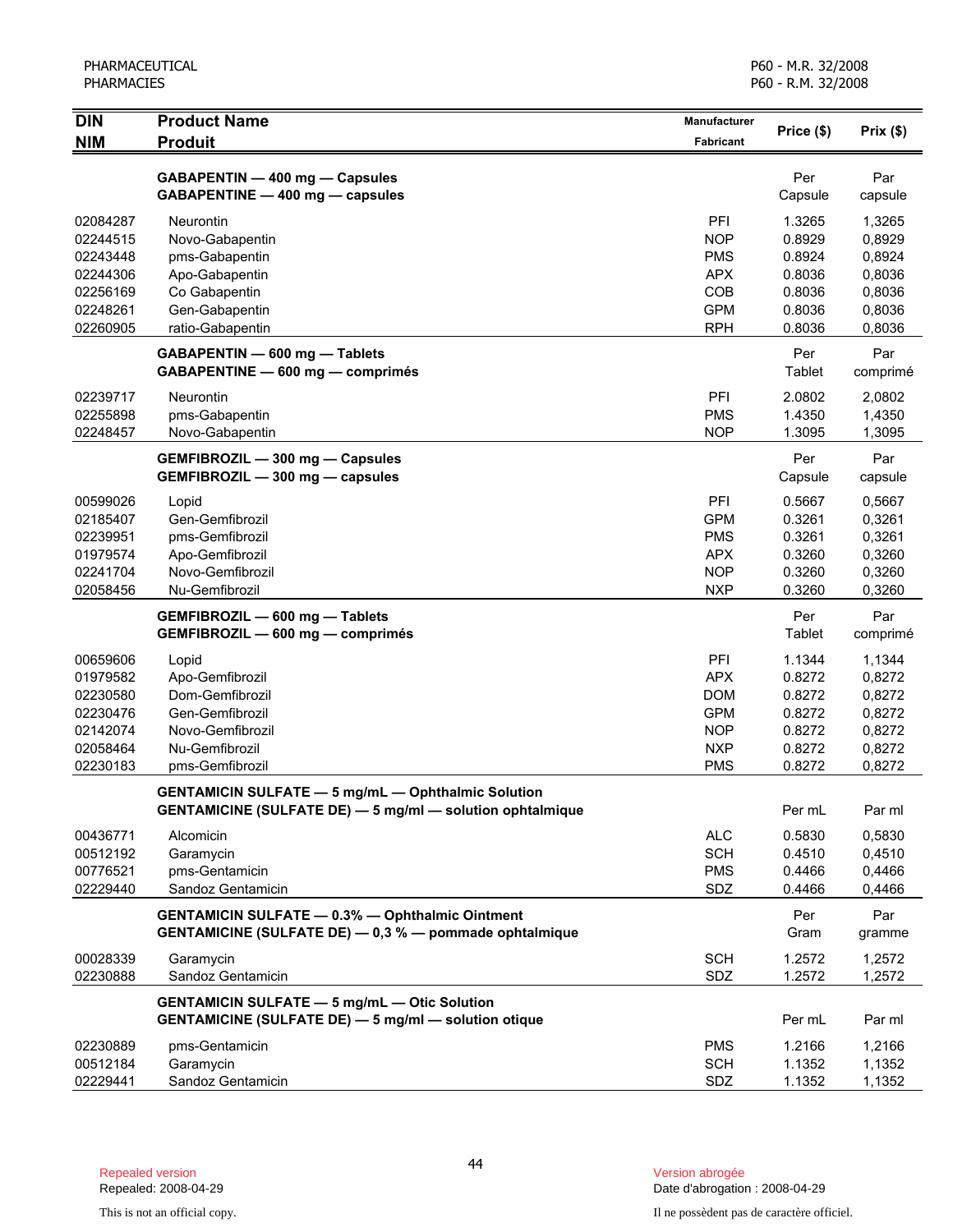| <b>DIN</b> | <b>Product Name</b>                 | Manufacturer |            |          |
|------------|-------------------------------------|--------------|------------|----------|
| <b>NIM</b> | <b>Produit</b>                      | Fabricant    | Price (\$) | Prix(\$) |
|            | GLICLAZIDE - 80 mg - Tablets        |              | Per        | Par      |
|            | GLICLAZIDE - 80 mg - comprimés      |              | Tablet     | comprimé |
| 00765996   | Diamicron                           | <b>SEV</b>   | 0.4098     | 0,4098   |
| 02155850   | ratio-Gliclazide                    | <b>RPH</b>   | 0.3073     | 0,3073   |
| 02245247   | Apo-Gliclazide                      | <b>APX</b>   | 0.3070     | 0,3070   |
| 02229519   | Gen-Gliclazide                      | <b>GPM</b>   | 0.3069     | 0,3069   |
| 02238103   | Novo-Gliclazide                     | <b>NOP</b>   | 0.3069     | 0,3069   |
| 02254719   | Sandoz Gliclazide                   | SDZ          | 0.3069     | 0,3069   |
|            | <b>GLIMEPIRIDE - 1 mg - Tablets</b> |              | Per        | Par      |
|            | GLIMEPIRIDE - 1 mg - comprimés      |              | Tablet     | comprimé |
| 02245272   | Amaryl                              | <b>AVE</b>   | 0.8085     | 0,8085   |
| 02274248   | Co Glimepiride                      | COB          | 0.5390     | 0,5390   |
| 02273101   | ratio-Glimepiride                   | <b>RPH</b>   | 0.5390     | 0,5390   |
| 02269589   | Sandoz Glimerpiride                 | SDZ          | 0.4900     | 0,4900   |
| 02273756   | Novo-Glimepiride                    | <b>NOP</b>   | 0.4851     | 0,4851   |
|            | GLIMEPIRIDE - 2 mg - Tablets        |              | Per        | Par      |
|            | GLIMEPIRIDE - 2 mg - comprimés      |              | Tablet     | comprimé |
| 02245273   | Amaryl                              | <b>AVE</b>   | 0.8896     | 0,8896   |
| 02274256   | Co Glimepiride                      | COB          | 0.5390     | 0,5390   |
| 02273128   | ratio-Glimepiride                   | <b>RPH</b>   | 0.5390     | 0,5390   |
| 02269597   | Sandoz Glimerpiride                 | SDZ          | 0.4900     | 0,4900   |
| 02273764   | Novo-Glimepiride                    | <b>NOP</b>   | 0.4851     | 0,4851   |
|            | <b>GLIMEPIRIDE - 4 mg - Tablets</b> |              | Per        | Par      |
|            | GLIMEPIRIDE - 4 mg - comprimés      |              | Tablet     | comprimé |
| 02245274   | Amaryl                              | <b>AVE</b>   | 0.9702     | 0,9702   |
| 02274272   | Co Glimepiride                      | COB          | 0.5390     | 0,5390   |
| 02273136   | ratio-Glimepiride                   | <b>RPH</b>   | 0.5390     | 0,5390   |
| 02269619   | Sandoz Glimerpiride                 | SDZ          | 0.4900     | 0,4900   |
| 02273772   | Novo-Glimepiride                    | <b>NOP</b>   | 0.4851     | 0,4851   |
|            | GLYBURIDE - 2.5 mg - Tablets        |              | Per        | Par      |
|            | GLYBURIDE - 2,5 mg - comprimés      |              | Tablet     | comprimé |
| 02224550   | Diabeta                             | <b>AVE</b>   | 0.1280     | 0,1280   |
| 02234513   | Dom-Glyburide                       | <b>DOM</b>   | 0.0433     | 0,0433   |
| 00720933   | Euglucon                            | <b>HLR</b>   | 0.0433     | 0,0433   |
| 02236733   | pms-Glyburide                       | <b>PMS</b>   | 0.0433     | 0,0433   |
| 01913654   | Apo-Glyburide                       | <b>APX</b>   | 0.0432     | 0,0432   |
| 00808733   | Gen-Glybe                           | <b>GPM</b>   | 0.0432     | 0,0432   |
| 01913670   | Novo-Glyburide                      | <b>NOP</b>   | 0.0432     | 0,0432   |
| 02020734   | Nu-Glyburide                        | <b>NXP</b>   | 0.0432     | 0,0432   |
| 01900927   | ratio-Glyburide                     | <b>RPH</b>   | 0.0432     | 0,0432   |
| 02248008   | Sandoz Glyburide                    | SDZ          | 0.0432     | 0,0432   |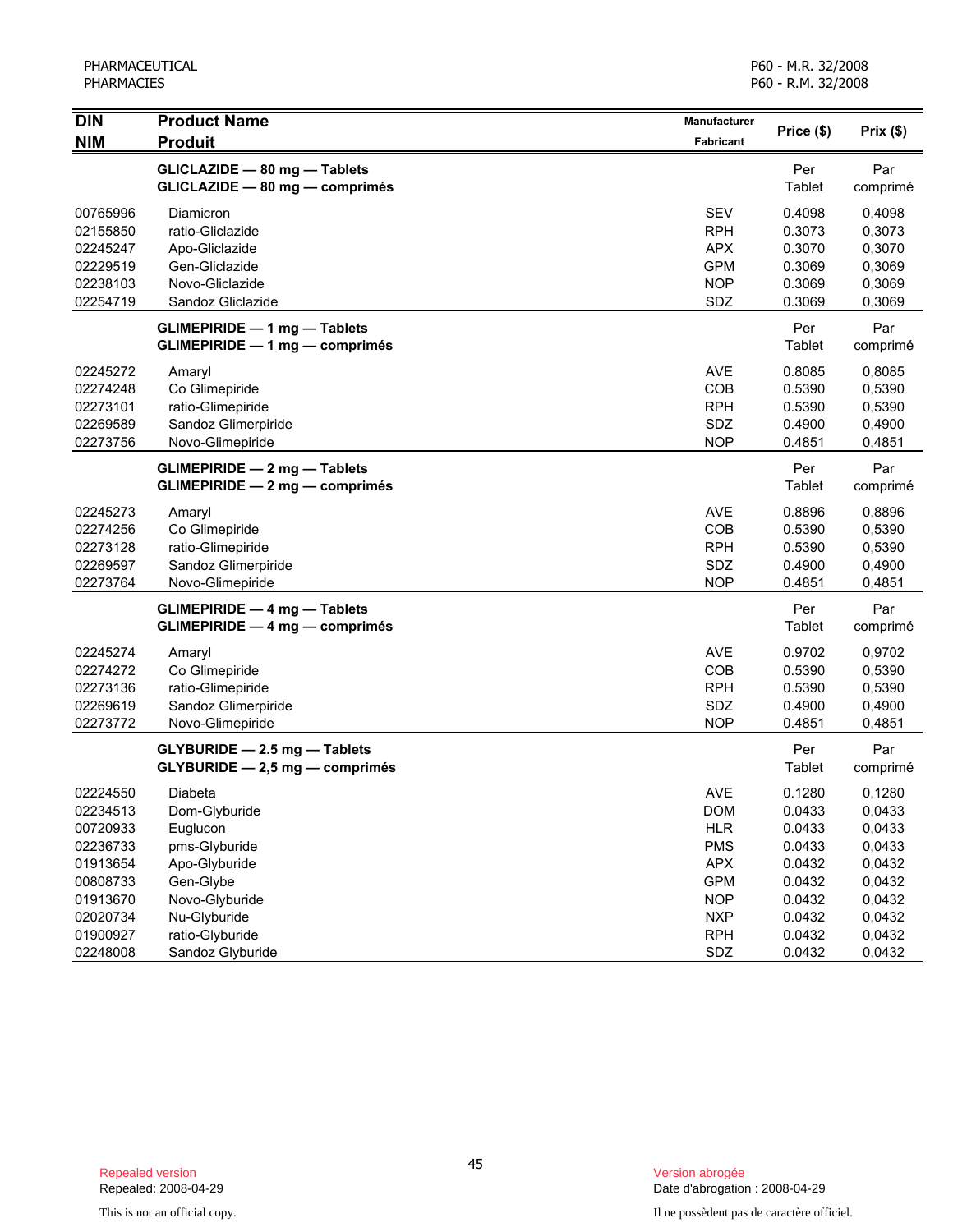| PHARMACEUTICAL |  |  |
|----------------|--|--|
| PHARMACIES     |  |  |
|                |  |  |

| <b>DIN</b>                                                                                                           | <b>Product Name</b>                                                                                                                                          | Manufacturer                                                                                                                      | Price (\$)                                                                                       | Prix(\$)                                                                                         |
|----------------------------------------------------------------------------------------------------------------------|--------------------------------------------------------------------------------------------------------------------------------------------------------------|-----------------------------------------------------------------------------------------------------------------------------------|--------------------------------------------------------------------------------------------------|--------------------------------------------------------------------------------------------------|
| <b>NIM</b>                                                                                                           | <b>Produit</b>                                                                                                                                               | Fabricant                                                                                                                         |                                                                                                  |                                                                                                  |
|                                                                                                                      | GLYBURIDE - 5 mg - Tablets<br>GLYBURIDE - 5 mg - comprimés                                                                                                   |                                                                                                                                   | Per<br>Tablet                                                                                    | Par<br>comprimé                                                                                  |
| 02224569<br>02234514<br>00720941<br>02236734<br>01913662<br>00808741<br>01913689<br>02020742<br>01900935<br>02248009 | Diabeta<br>Dom-Glyburide<br>Euglucon<br>pms-Glyburide<br>Apo-Glyburide<br>Gen-Glybe<br>Novo-Glyburide<br>Nu-Glyburide<br>ratio-Glyburide<br>Sandoz Glyburide | <b>AVE</b><br><b>DOM</b><br><b>HLR</b><br><b>PMS</b><br><b>APX</b><br><b>GPM</b><br><b>NOP</b><br><b>NXP</b><br><b>RPH</b><br>SDZ | 0.2292<br>0.0752<br>0.0752<br>0.0752<br>0.0751<br>0.0751<br>0.0751<br>0.0751<br>0.0751<br>0.0751 | 0,2292<br>0,0752<br>0,0752<br>0,0752<br>0,0751<br>0,0751<br>0,0751<br>0,0751<br>0,0751<br>0,0751 |
|                                                                                                                      | HALOPERIDOL - 0.5 mg - Tablets<br>$HALOPÉRIDOL - 0.5 mg - comprimés$                                                                                         |                                                                                                                                   | Per<br>Tablet                                                                                    | Par<br>comprimé                                                                                  |
| 00396796<br>00363685                                                                                                 | Apo-Haloperidol<br>Novo-Peridol                                                                                                                              | <b>APX</b><br><b>NOP</b>                                                                                                          | 0.0396<br>0.0396                                                                                 | 0,0396<br>0,0396                                                                                 |
|                                                                                                                      | HALOPERIDOL - 1 mg - Tablets<br>$HALOPÉRIDOL - 1 mg - comprimés$                                                                                             |                                                                                                                                   | Per<br>Tablet                                                                                    | Par<br>comprimé                                                                                  |
| 00552143<br>00396818<br>00363677                                                                                     | ratio-Haloperidol<br>Apo-Haloperidol<br>Novo-Peridol                                                                                                         | <b>RPH</b><br><b>APX</b><br><b>NOP</b>                                                                                            | 0.0676<br>0.0675<br>0.0675                                                                       | 0,0676<br>0,0675<br>0,0675                                                                       |
|                                                                                                                      | HALOPERIDOL - 2 mg - Tablets<br>$HALOPÉRIDOL - 2 mg - comprimés$                                                                                             |                                                                                                                                   | Per<br>Tablet                                                                                    | Par<br>comprimé                                                                                  |
| 00396826<br>00363669                                                                                                 | Apo-Haloperidol<br>Novo-Peridol                                                                                                                              | <b>APX</b><br><b>NOP</b>                                                                                                          | 0.1155<br>0.1155                                                                                 | 0,1155<br>0,1155                                                                                 |
|                                                                                                                      | HALOPERIDOL - 5 mg - Tablets<br>$HALOPÉRIDOL - 5 mg - comprimés$                                                                                             |                                                                                                                                   | Per<br>Tablet                                                                                    | Par<br>comprimé                                                                                  |
| 00396834<br>00363650                                                                                                 | Apo-Haloperidol<br>Novo-Peridol                                                                                                                              | <b>APX</b><br><b>NOP</b>                                                                                                          | 0.1636<br>0.1636                                                                                 | 0.1636<br>0,1636                                                                                 |
|                                                                                                                      | HALOPERIDOL - 10 mg - Tablets<br>HALOPERIDOL - 10 mg - comprimés                                                                                             |                                                                                                                                   | Per<br>Tablet                                                                                    | Par<br>comprimé                                                                                  |
| 00728306<br>00463698<br>00713449                                                                                     | ratio-Haloperidol<br>Apo-Haloperidol<br>Novo-Peridol                                                                                                         | <b>RPH</b><br><b>APX</b><br><b>NOP</b>                                                                                            | 0.2722<br>0.1463<br>0.1463                                                                       | 0,2722<br>0,1463<br>0,1463                                                                       |
|                                                                                                                      | <b>HYDRALAZINE HCI - 10 mg - Tablets</b><br>HYDRALAZINE (CHLORHYDRATE D') - 10 mg - comprimés                                                                |                                                                                                                                   | Per<br>Tablet                                                                                    | Par<br>comprimé                                                                                  |
| 00441619<br>01913204<br>00759465                                                                                     | Apo-Hydralazine<br>Nu-Hydral<br>Novo-Hylazin                                                                                                                 | <b>APX</b><br><b>NXP</b><br><b>NOP</b>                                                                                            | 0.1129<br>0.1129<br>0.1026                                                                       | 0,1129<br>0,1129<br>0,1026                                                                       |
|                                                                                                                      | <b>HYDRALAZINE HCI - 25 mg - Tablets</b><br>HYDRALAZINE (CHLORHYDRATE D') - 25 mg - comprimés                                                                |                                                                                                                                   | Per<br>Tablet                                                                                    | Par<br>comprimé                                                                                  |
| 00441627<br>02004828                                                                                                 | Apo-Hydralazine<br>Nu-Hydral                                                                                                                                 | <b>APX</b><br><b>NXP</b>                                                                                                          | 0.1940<br>0.1940                                                                                 | 0,1940<br>0,1940                                                                                 |

Version abrogée<br>Date d'abrogation : 2008-04-29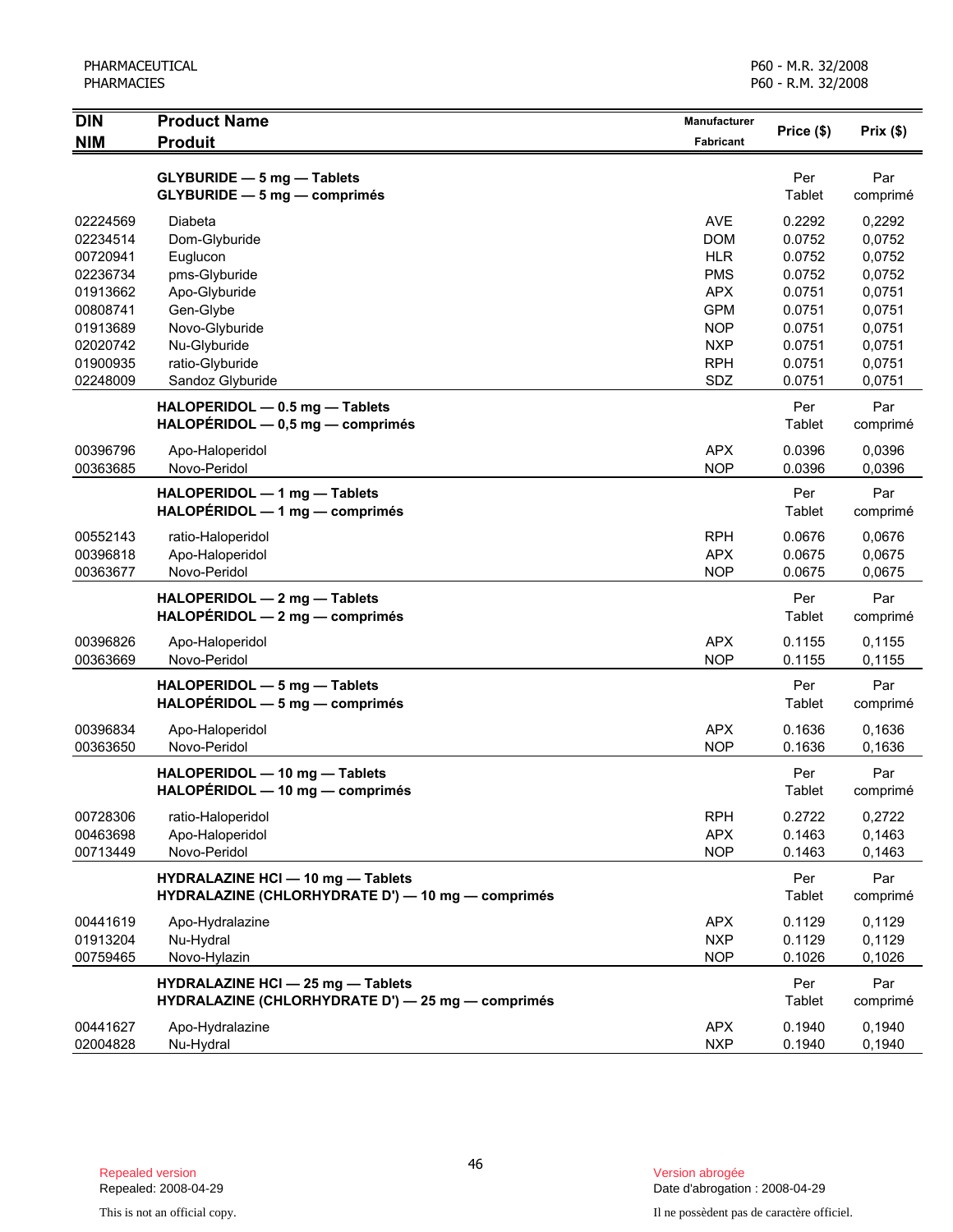| <b>DIN</b><br><b>NIM</b>         | <b>Product Name</b><br><b>Produit</b>                                                                 | <b>Manufacturer</b><br><b>Fabricant</b> | Price (\$)                 | Prix(\$)                   |
|----------------------------------|-------------------------------------------------------------------------------------------------------|-----------------------------------------|----------------------------|----------------------------|
|                                  | HYDRALAZINE HCI - 50 mg - Tablets<br>HYDRALAZINE (CHLORHYDRATE D') - 50 mg - comprimés                |                                         | Per<br>Tablet              | Par<br>comprimé            |
| 00441635<br>02004836<br>00759481 | Apo-Hydralazine<br>Nu-Hydral<br>Novo-Hylazin                                                          | <b>APX</b><br><b>NXP</b><br><b>NOP</b>  | 0.3047<br>0.3047<br>0.2770 | 0.3047<br>0,3047<br>0,2770 |
|                                  | HYDROCHLOROTHIAZIDE - 25 mg - Tablets<br>HYDROCHLOROTHIAZIDE - 25 mg - comprimés                      |                                         | Per<br>Tablet              | Par<br>comprimé            |
| 00326844<br>02247386<br>00021474 | Apo-Hydro<br>pms-Hydrochlorothiazide<br>Novohydrazide                                                 | <b>APX</b><br><b>PMS</b><br><b>NOP</b>  | 0.0523<br>0.0523<br>0.0474 | 0,0523<br>0,0523<br>0,0474 |
|                                  | HYDROCHLOROTHIAZIDE - 50 mg - Tablets<br>HYDROCHLOROTHIAZIDE - 50 mg - comprimés                      |                                         | Per<br>Tablet              | Par<br>comprimé            |
| 02247387<br>00312800<br>00021482 | pms-Hydrochlorothiazide<br>Apo-Hydro<br>Novohydrazide                                                 | <b>PMS</b><br><b>APX</b><br><b>NOP</b>  | 0.0726<br>0.0715<br>0.0649 | 0,0726<br>0,0715<br>0,0649 |
|                                  | HYDROCORTISONE - 100 mg/60 mL - Enema<br>HYDROCORTISONE - 100 mg/60 ml - lavement                     |                                         | Per<br>Package             | Par<br>paquet              |
| 02112736<br>00230316             | Cortenema<br>Hycort                                                                                   | <b>AXC</b><br><b>ICN</b>                | 6.6600<br>5.1429           | 6,6600<br>5,1429           |
|                                  | <b>HYDROCORTISONE VALERATE - 0.2% - Ointment</b><br>HYDROCORTISONE (VALÉRATE D') — 0,2 % — pommade    |                                         | Per<br>Gram                | Par<br>gramme              |
| 02242985<br>01910132             | Hydroval<br>Westcort                                                                                  | <b>TPT</b><br><b>WSQ</b>                | 0.1834<br>0.1834           | 0,1834<br>0,1834           |
|                                  | HYDROMORPHONE HCI - 2 mg/mL - Injection<br>HYDROMORPHONE (CHLORHYDRATE D') — 2 mg/ml — injection      |                                         | Per mL                     | Par ml                     |
| 00627100<br>02145901             | Dilaudid<br>Hydromorphone                                                                             | <b>ABB</b><br>SDZ                       | 1.5510<br>1.3640           | 1,5510<br>1,3640           |
|                                  | HYDROMORPHONE HCI - 10 mg/mL - Injection<br>HYDROMORPHONE (CHLORHYDRATE D') - 10 mg/ml - injection    |                                         | Per mL                     | Par ml                     |
| 00622133<br>02145928             | Dilaudid HP<br>Hydromorphone HP 10                                                                    | ABB<br>SDZ                              | 3.7400<br>3.3253           | 3,7400<br>3,3253           |
|                                  | HYDROMORPHONE HCI - 20 mg/mL - Injection<br>HYDROMORPHONE (CHLORHYDRATE D') - 20 mg/ml - injection    |                                         | Per mL                     | Par ml                     |
| 02146118<br>02145936             | Dilaudid HP Plus<br>Hydromorphone HP 20                                                               | ABB<br>SDZ                              | 5.7640<br>5.3020           | 5,7640<br>5,3020           |
|                                  | HYDROMORPHONE HCI - 50 mg/mL - Injection<br>HYDROMORPHONE (CHLORHYDRATE D') - 50 mg/ml - injection    |                                         | Per mL                     | Par ml                     |
| 02145863<br>02146126             | Dilaudid XP Plus<br>Hydromorphone HP 50                                                               | ABB<br>SDZ                              | 15.2955<br>14.4650         | 15,2955<br>14,4650         |
|                                  | HYDROMORPHONE HCI - 1 mg/mL - Oral Liquid<br>HYDROMORPHONE (CHLORHYDRATE D') - 1 mg/ml - liquide oral |                                         | Per mL                     | Par ml                     |
| 00786535<br>01916386             | Dilaudid<br>pms-Hydromorphone                                                                         | ABB<br><b>PMS</b>                       | 0.0871<br>0.0718           | 0,0871<br>0,0718           |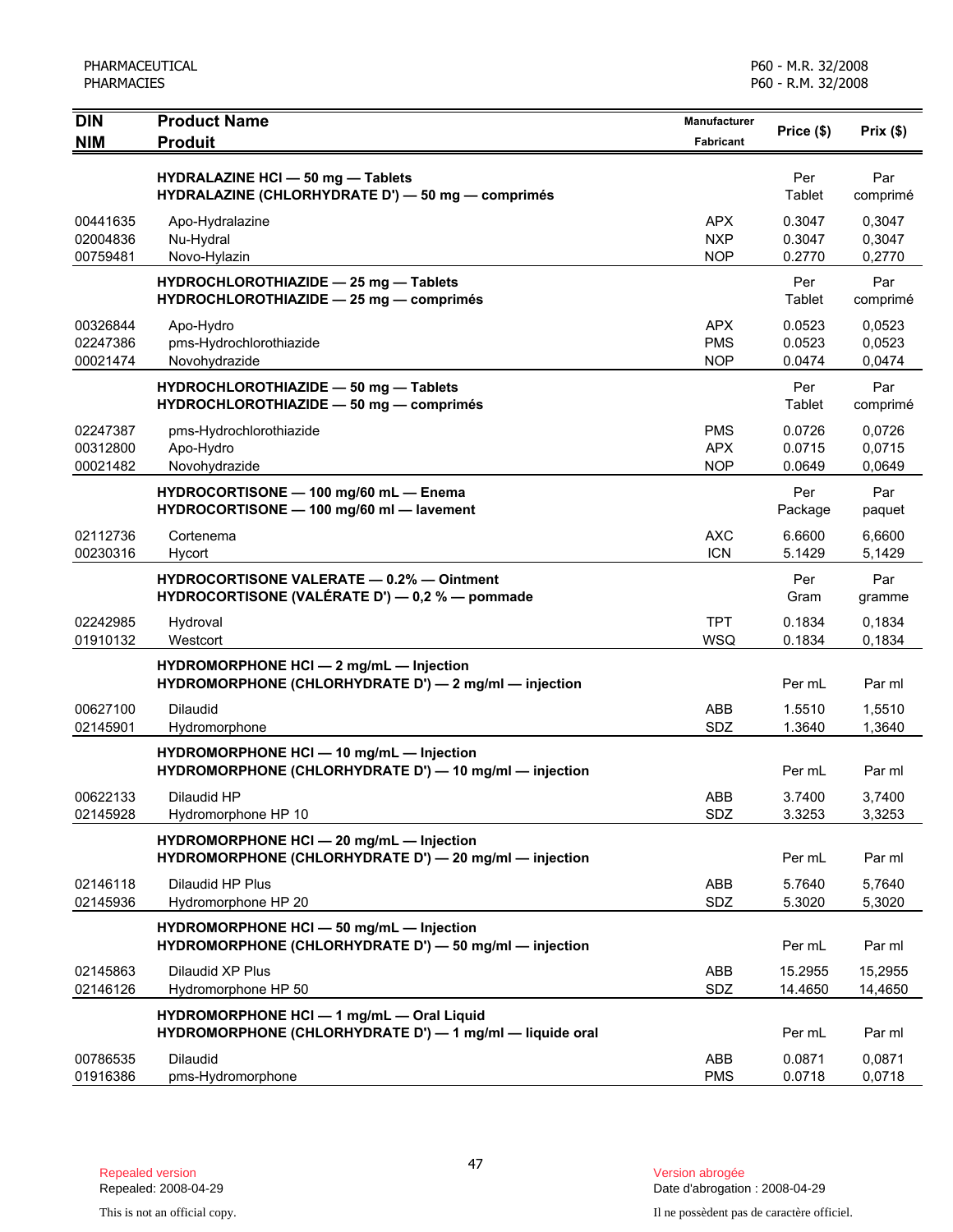| <b>DIN</b>                       | <b>Product Name</b>                                                                                   | <b>Manufacturer</b>                    | Price (\$)                 | Prix(\$)                   |
|----------------------------------|-------------------------------------------------------------------------------------------------------|----------------------------------------|----------------------------|----------------------------|
| <b>NIM</b>                       | <b>Produit</b>                                                                                        | <b>Fabricant</b>                       |                            |                            |
|                                  | HYDROMORPHONE HCI - 1 mg - Tablets<br>HYDROMORPHONE (CHLORHYDRATE D') - 1 mg - comprimés              |                                        | Per<br>Tablet              | Par<br>comprimé            |
| 00885444<br>00705438             | pms-Hydromorphone<br>Dilaudid                                                                         | <b>PMS</b><br>ABB                      | 0.1243<br>0.1055           | 0,1243<br>0,1055           |
|                                  | HYDROMORPHONE HCI - 2 mg - Tablets<br>HYDROMORPHONE (CHLORHYDRATE D') - 2 mg - comprimés              |                                        | Per<br>Tablet              | Par<br>comprimé            |
| 00125083<br>00885436             | <b>Dilaudid</b><br>pms-Hydromorphone                                                                  | <b>ABB</b><br><b>PMS</b>               | 0.1559<br>0.1559           | 0,1559<br>0,1559           |
|                                  | HYDROMORPHONE HCI - 4 mg - Tablets<br>HYDROMORPHONE (CHLORHYDRATE D') - 4 mg - comprimés              |                                        | Per<br>Tablet              | Par<br>comprimé            |
| 00885401<br>00125121             | pms-Hydromorphone<br>Dilaudid                                                                         | <b>PMS</b><br>ABB                      | 0.2612<br>0.2464           | 0,2612<br>0,2464           |
|                                  | HYDROMORPHONE HCI - 8 mg - Tablets<br>HYDROMORPHONE (CHLORHYDRATE D') - 8 mg - comprimés              |                                        | Per<br>Tablet              | Par<br>comprimé            |
| 00885428<br>00786543             | pms-Hydromorphone<br>Dilaudid                                                                         | <b>PMS</b><br><b>ABB</b>               | 0.4572<br>0.3881           | 0,4572<br>0,3881           |
|                                  | HYDROXYCHLOROQUINE SULFATE - 200 mg - Tablets<br>HYDROXYCHLOROQUINE (SULFATE D') - 200 mg - comprimés |                                        | Per<br>Tablet              | Par<br>comprimé            |
| 02017709<br>02252600<br>02246691 | Plaquenil<br>Gen-Hydroxychloroquine<br>Apo-Hydroxyquine                                               | <b>SAW</b><br><b>GPM</b><br><b>APX</b> | 0.6355<br>0.4035<br>0.3631 | 0,6355<br>0,4035<br>0,3631 |
|                                  | HYDROXYUREA - 500 mg - Capsules<br>HYDROXYURÉE - 500 mg - capsules                                    |                                        | Per<br>Capsule             | Par<br>capsule             |
| 02247937<br>02242920<br>00465283 | Apo-Hydroxyurea<br>Gen-Hydroxyurea<br>Hydrea                                                          | <b>APX</b><br><b>GPM</b><br>SQU        | 1.1223<br>1.1223<br>1.1223 | 1,1223<br>1,1223<br>1,1223 |
|                                  | HYDROXYZINE HCI - 10 mg - Capsules<br>HYDROXYZINE (CHLORHYDRATE D') - 10 mg - capsules                |                                        | Per<br>Capsule             | Par<br>capsule             |
| 00646059<br>00738824             | Apo-Hydroxyzine<br>Novo-Hydroxyzin                                                                    | <b>APX</b><br><b>NOP</b>               | 0.1228<br>0.1116           | 0,1228<br>0,1116           |
|                                  | <b>HYDROXYZINE HCI - 25 mg - Capsules</b><br>HYDROXYZINE (CHLORHYDRATE D') - 25 mg - capsules         |                                        | Per<br>Capsule             | Par<br>capsule             |
| 00646024<br>00738832             | Apo-Hydroxyzine<br>Novo-Hydroxyzin                                                                    | <b>APX</b><br><b>NOP</b>               | 0.1568<br>0.1425           | 0,1568<br>0,1425           |
|                                  | <b>HYDROXYZINE HCI - 50 mg - Capsules</b><br>HYDROXYZINE (CHLORHYDRATE D') - 50 mg - capsules         |                                        | Per<br>Capsule             | Par<br>capsule             |
| 00646016<br>00738840             | Apo-Hydroxyzine<br>Novo-Hydroxyzin                                                                    | <b>APX</b><br><b>NOP</b>               | 0.2275<br>0.2068           | 0,2275<br>0,2068           |
|                                  | HYDROXYZINE HCI - 10 mg/5 mL - Oral Syrup<br>HYDROXYZINE (CHLORHYDRATE D') - 10 mg/5 ml - sirop oral  |                                        | Per mL                     | Par ml                     |
| 00024694<br>00741817             | Atarax<br>pms-Hydroxyzine                                                                             | PFI<br><b>PMS</b>                      | 0.0565<br>0.0428           | 0,0565<br>0,0428           |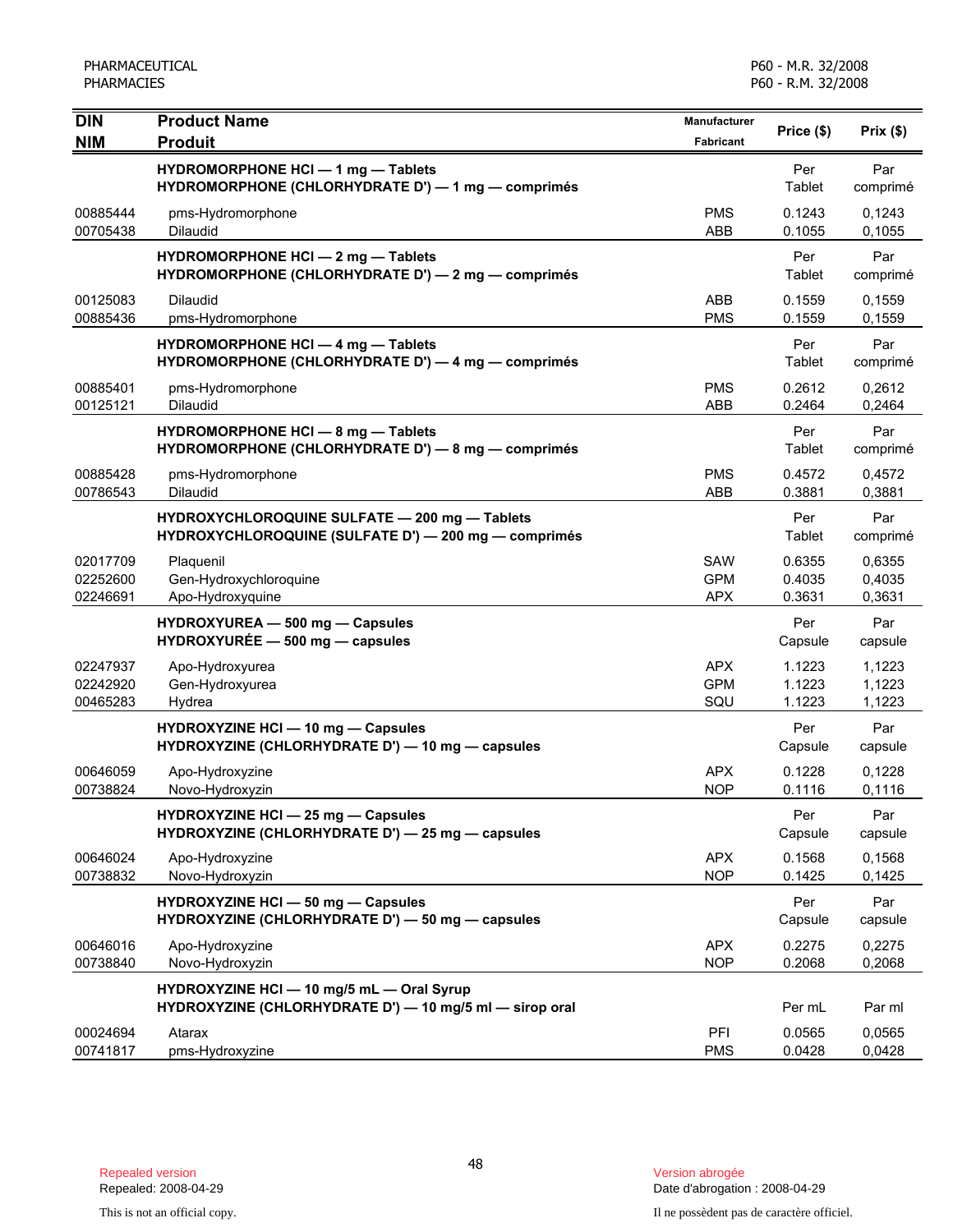| <b>DIN</b>                                                                                   | <b>Product Name</b>                                                                                                                    | Manufacturer                                                                                                 | Price (\$)                                                                   |                                                                              |
|----------------------------------------------------------------------------------------------|----------------------------------------------------------------------------------------------------------------------------------------|--------------------------------------------------------------------------------------------------------------|------------------------------------------------------------------------------|------------------------------------------------------------------------------|
| <b>NIM</b>                                                                                   | <b>Produit</b>                                                                                                                         | <b>Fabricant</b>                                                                                             |                                                                              | Prix(\$)                                                                     |
|                                                                                              | <b>IBUPROFEN - 600 mg - Tablets</b><br>IBUPROFÈNE - 600 mg - comprimés                                                                 |                                                                                                              | Per<br>Tablet                                                                | Par<br>comprimé                                                              |
| 02020726<br>00629359<br>00585114                                                             | Nu-Ibuprofen<br>Novo-Profen<br>Apo-Ibuprofen                                                                                           | <b>NXP</b><br><b>NOP</b><br><b>APX</b>                                                                       | 0.0580<br>0.0532<br>0.0512                                                   | 0.0580<br>0,0532<br>0,0512                                                   |
|                                                                                              | IMIPRAMINE HCI - 10 mg - Tablets<br>IMIPRAMINE (CHLORHYDRATE D') - 10 mg - comprimés                                                   |                                                                                                              | Per<br>Tablet                                                                | Par<br>comprimé                                                              |
| 00360201<br>00021504                                                                         | Apo-Imipramine<br>Novo-Pramine                                                                                                         | <b>APX</b><br><b>NOP</b>                                                                                     | 0.1141<br>0.1141                                                             | 0,1141<br>0,1141                                                             |
|                                                                                              | <b>IMIPRAMINE HCI - 25 mg - Tablets</b><br>IMIPRAMINE (CHLORHYDRATE D') - 25 mg - comprimés                                            |                                                                                                              | Per<br>Tablet                                                                | Par<br>comprimé                                                              |
| 00010472<br>00312797<br>00021512                                                             | Tofranil<br>Apo-Imipramine<br>Novo-Pramine                                                                                             | <b>NVT</b><br><b>APX</b><br><b>NOP</b>                                                                       | 0.2862<br>0.1815<br>0.1815                                                   | 0,2862<br>0,1815<br>0,1815                                                   |
|                                                                                              | <b>IMIPRAMINE HCI - 50 mg - Tablets</b><br>IMIPRAMINE (CHLORHYDRATE D') - 50 mg - comprimés                                            |                                                                                                              | Per<br>Tablet                                                                | Par<br>comprimé                                                              |
| 00010480<br>00326852<br>00021520                                                             | Tofranil<br>Apo-Imipramine<br>Novo-Pramine                                                                                             | <b>NVT</b><br><b>APX</b><br><b>NOP</b>                                                                       | 0.5318<br>0.3372<br>0.3372                                                   | 0,5318<br>0,3372<br>0,3372                                                   |
|                                                                                              | INDAPAMIDE - 1.25 mg - Tablets<br>INDAPAMIDE $- 1,25$ mg $-$ comprimés                                                                 |                                                                                                              | Per<br>Tablet                                                                | Par<br>comprimé                                                              |
| 02179709<br>02245246<br>02239913<br>02240067<br>02239619<br>02227339                         | Lozide<br>Apo-Indapamide<br>Dom-Indapamide<br>Gen-Inapamide<br>pms-Indapamide<br>ratio-Indapamide                                      | <b>SEV</b><br><b>APX</b><br><b>DOM</b><br><b>GPM</b><br><b>PMS</b><br><b>RPH</b>                             | 0.3277<br>0.2065<br>0.2065<br>0.2065<br>0.2065<br>0.2065                     | 0,3277<br>0,2065<br>0,2065<br>0,2065<br>0,2065<br>0,2065                     |
|                                                                                              | INDAPAMIDE $-2.5$ mg $-$ Tablets<br>$INDAPAMIDE - 2,5 mg - comprimés$                                                                  |                                                                                                              | Per<br>Tablet                                                                | Par<br>comprimé                                                              |
| 00564966<br>02223678<br>02153483<br>02223597<br>02239917<br>02231184<br>02239620<br>02049341 | Lozide<br>Apo-Indapamide<br>Gen-Indapamide<br>Nu-Indapamide<br>Dom-Indapamide<br>Novo-Indapamide<br>pms-Indapamide<br>ratio-Indapamide | <b>SER</b><br><b>APX</b><br><b>GPM</b><br><b>NXP</b><br><b>DOM</b><br><b>NOP</b><br><b>PMS</b><br><b>RPH</b> | 0.5200<br>0.3276<br>0.3276<br>0.3276<br>0.3275<br>0.3275<br>0.3275<br>0.3275 | 0,5200<br>0,3276<br>0,3276<br>0,3276<br>0,3275<br>0,3275<br>0,3275<br>0,3275 |
|                                                                                              | INDOMETHACIN - 25 mg - Capsules<br>INDOMÉTHACINE - 25 mg - capsules                                                                    |                                                                                                              | Per<br>Capsule                                                               | Par<br>capsule                                                               |
| 00016039<br>02143364<br>02204541<br>00611158<br>00337420<br>00865850                         | Indocid<br>ratio-Indomethacin<br>Rhodacine<br>Apo-Indomethacin<br>Novo-Methacin<br>Nu-Indo                                             | <b>MFX</b><br><b>RPH</b><br><b>ROP</b><br><b>APX</b><br><b>NOP</b><br><b>NXP</b>                             | 0.3255<br>0.1183<br>0.0959<br>0.0958<br>0.0958<br>0.0958                     | 0,3255<br>0,1183<br>0,0959<br>0,0958<br>0,0958<br>0,0958                     |

Date d'abrogation : 2008-04-29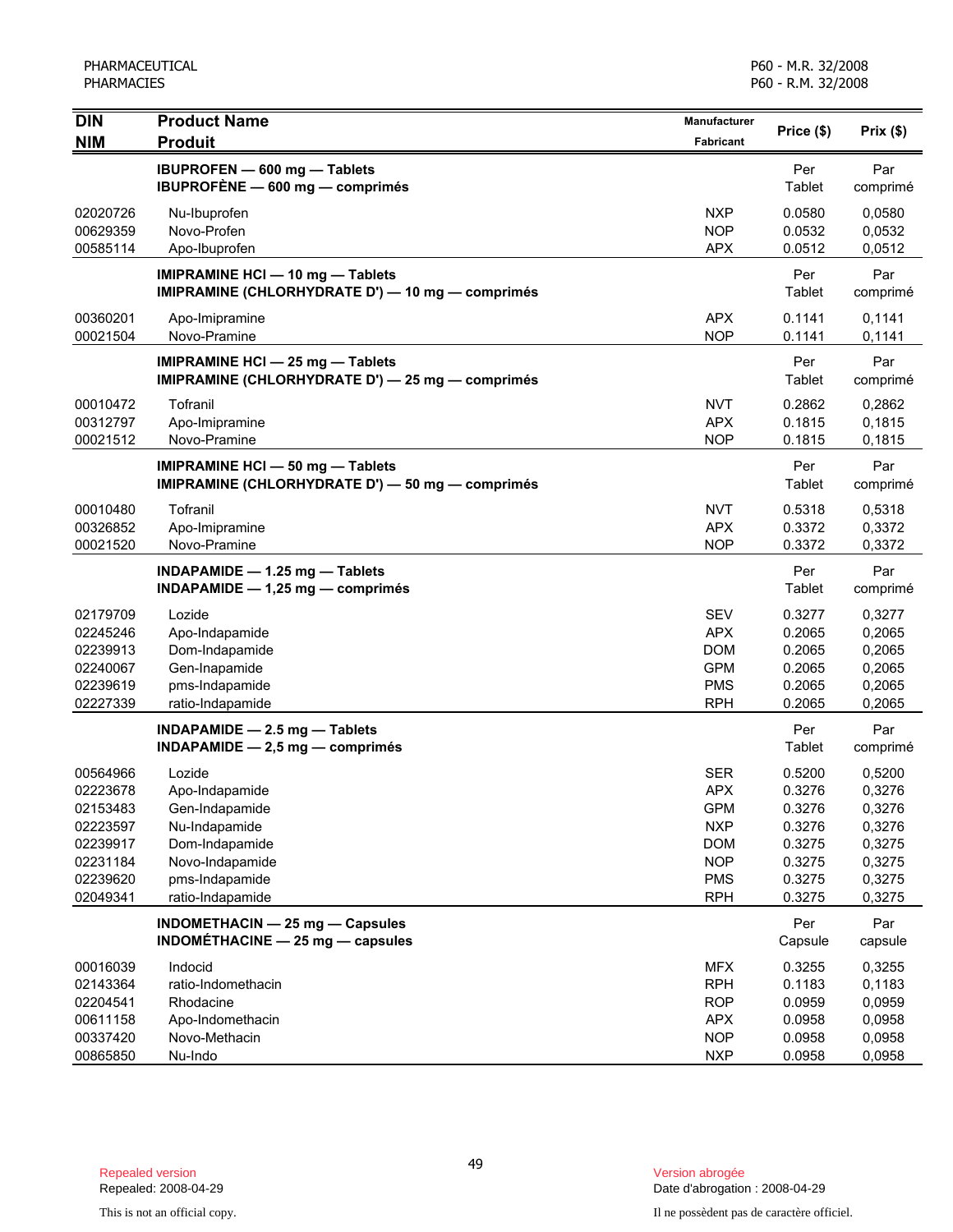| <b>DIN</b> | <b>Product Name</b><br><b>Produit</b>                                    | <b>Manufacturer</b> |            |                          |
|------------|--------------------------------------------------------------------------|---------------------|------------|--------------------------|
| <b>NIM</b> |                                                                          | <b>Fabricant</b>    | Price (\$) | Prix(\$)                 |
|            | INDOMETHACIN - 50 mg - Capsules                                          |                     | Per        | Par                      |
|            | INDOMÉTHACINE $-$ 50 mg $-$ capsules                                     |                     | Capsule    | capsule                  |
| 00016047   | Indocid                                                                  | <b>MFX</b>          | 0.5287     | 0,5287                   |
| 02143372   | ratio-Indomethacin                                                       | <b>RPH</b>          | 0.2052     | 0,2052                   |
| 02204568   | Rhodacine                                                                | <b>ROP</b>          | 0.1663     | 0,1663                   |
| 00611166   | Apo-Indomethacin                                                         | <b>APX</b>          | 0.1662     | 0,1662                   |
| 00337439   | Novo-Methacin                                                            | <b>NOP</b>          | 0.1662     | 0,1662                   |
| 00865869   | Nu-Indo                                                                  | <b>NXP</b>          | 0.1662     | 0,1662                   |
|            | <b>INDOMETHACIN - 100 mg - Suppositories</b>                             |                     | Per        | Par                      |
|            | INDOMÉTHACINE - 100 mg - suppositoires                                   |                     |            | Suppository suppositoire |
| 01934139   | ratio-Indomethacin                                                       | <b>RPH</b>          | 0.9812     | 0,9812                   |
| 02231800   | Sandoz Indomethacin                                                      | SDZ                 | 0.9812     | 0,9812                   |
|            | <b>IPRATROPIUM BROMIDE - 250 mcg/mL - Inhalation Solution</b>            |                     |            |                          |
|            | <b>IPRATROPIUM (BROMURE D') - 250 mcg/ml - solution pour inhalation</b>  |                     | Per mL     | Par ml                   |
| 02210479   | Novo-Ipramide                                                            | <b>NOP</b>          | 0.7235     | 0,7235                   |
| 02231136   | pms-Ipratropium                                                          | <b>PMS</b>          | 0.7233     | 0,7233                   |
| 02126222   | Apo-Ipravent                                                             | <b>APX</b>          | 0.6083     | 0,6083                   |
| 02239131   | Gen-Ipratropium                                                          | <b>GPM</b>          | 0.6083     | 0,6083                   |
| 02097141   | ratio-Ipratropium                                                        | <b>RPH</b>          | 0.6083     | 0,6083                   |
|            | IPRATROPIUM BROMIDE - 125 mcg/mL - Unit Dose Vial                        |                     |            |                          |
|            | IPRATROPIUM (BROMURE D') - 125 mcg/ml - ampoule monodose                 |                     | Per mL     | Par ml                   |
| 02231135   | pms-Ipratropium                                                          | <b>PMS</b>          | 0.4158     | 0,4158                   |
| 02097176   | ratio-Ipratropium UDV                                                    | <b>RPH</b>          | 0.4158     | 0,4158                   |
|            | <b>IPRATROPIUM BROMIDE - 250 mcg/mL - Unit Dose Vial</b>                 |                     |            |                          |
|            | IPRATROPIUM (BROMURE D') - 250 mcg/ml - ampoule monodose                 |                     | Per mL     | Par ml                   |
| 02216221   | Gen-Ipratropium                                                          | <b>GPM</b>          | 0.8316     | 0,8316                   |
| 02231244   | pms-Ipratropium (1 mL)/pms-Ipratropium (1 ml)                            | <b>PMS</b>          | 0.8316     | 0,8316                   |
| 02231245   | pms-Ipratropium (2 mL)/pms-Ipratropium (2 ml)                            | <b>PMS</b>          | 0.8316     | 0,8316                   |
| 02231494   | Apo-Ipravent                                                             | <b>APX</b>          | 0.8305     | 0,8305                   |
| 02231785   | Nu-Ipratropium Plastic Ampoules/Nu-Ipratropium, en ampoules en plastique | <b>NXP</b>          | 0.8305     | 0,8305                   |
| 02097168   | ratio-Ipratropium UDV                                                    | <b>RPH</b>          | 0.8305     | 0,8305                   |
|            | <b>IPRATROPIUM BROMIDE - 0.03% - Nasal Sprav</b>                         |                     |            |                          |
|            | IPRATROPIUM (BROMURE D') - 0,03 % - vaporisateur nasal                   |                     | Per mL     | Par ml                   |
| 02163705   | Atrovent                                                                 | <b>BOE</b>          | 1.0923     | 1,0923                   |
| 02239627   | pms-Ipratropium                                                          | <b>PMS</b>          | 0.7124     | 0,7124                   |
| 02240072   | ratio-Ipratropium                                                        | <b>RPH</b>          | 0.6477     | 0,6477                   |
| 02246083   | Apo-Ipravent                                                             | <b>APX</b>          | 0.6433     | 0,6433                   |
|            | <b>IPRATROPIUM BROMIDE - 0.06% - Nasal Spray</b>                         |                     |            |                          |
|            | IPRATROPIUM (BROMURE D') - 0,06 % - vaporisateur nasal                   |                     | Per mL     | Par ml                   |
| 02163713   | Atrovent                                                                 | <b>BOE</b>          | 2.0416     | 2,0416                   |
| 02246084   | Apo-Ipravent                                                             | <b>APX</b>          | 1.2863     | 1,2863                   |
|            | IPRATROPIUM BROMIDE/SALBUTAMOL - 0.2 mg/1 mg/mL - Unit Dose Vial         |                     |            |                          |
|            | IPRATROPIUM BROMIDE/SALBUTAMOL - 0,2 mg/1 mg/ml - ampoule monodose       |                     | Per mL     | Par ml                   |
| 02231675   | Combivent UDV                                                            | <b>BOE</b>          | 0.6459     | 0,6459                   |
| 02266393   | Apo-Salvent Ipravent Sterules                                            | <b>APX</b>          | 0.4070     | 0,4070                   |
| 02243789   | ratio-Ipra Sal UDV                                                       | <b>RPH</b>          | 0.4069     | 0,4069                   |
| 02272695   | Gen-Combo Sterinebs                                                      | <b>GPM</b>          | 0.3700     | 0,3700                   |

Date d'abrogation : 2008-04-29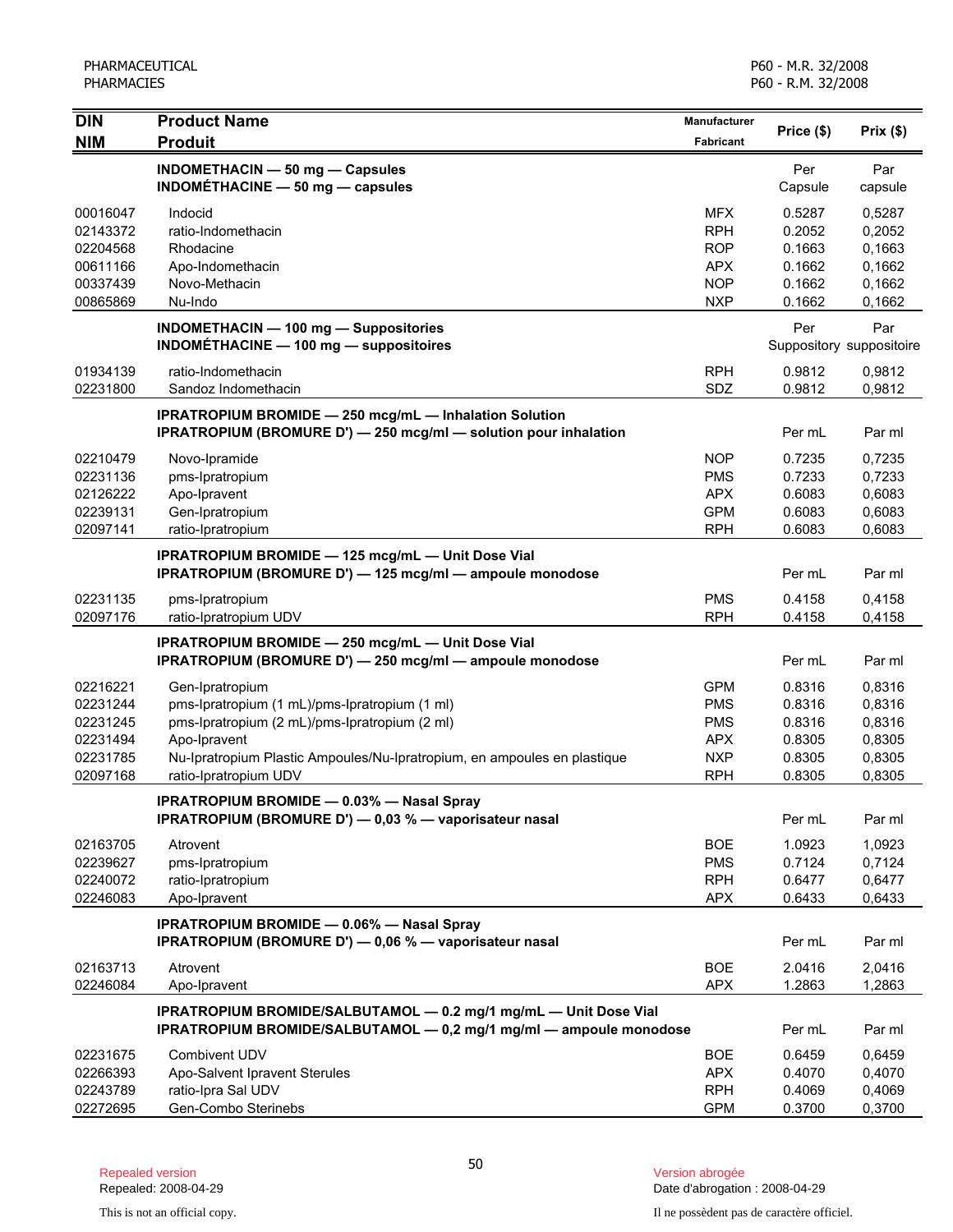| <b>DIN</b>                                   | <b>Product Name</b>                                                                                               | <b>Manufacturer</b>                                  | Price (\$)                           | Prix(\$)                             |
|----------------------------------------------|-------------------------------------------------------------------------------------------------------------------|------------------------------------------------------|--------------------------------------|--------------------------------------|
| <b>NIM</b>                                   | <b>Produit</b>                                                                                                    | <b>Fabricant</b>                                     |                                      |                                      |
|                                              | ISOSORBIDE-5-MONOHYDRATE - 60 mg - Tablets<br>ISOSORBIDE-5-MONOHYDRATE - 60 mg - comprimés                        |                                                      | Per<br>Tablet                        | Par<br>comprimé                      |
| 02126559<br>02272830                         | Imdur<br>Apo-ISMN                                                                                                 | <b>AZC</b><br><b>APX</b>                             | 0.7613<br>0.5445                     | 0,7613<br>0,5445                     |
|                                              | <b>ISOTRENTOIN - 10 mg - Capsules</b><br>ISOTRENTOIN - 10 mg - capsules                                           |                                                      | Per<br>Capsule                       | Par<br>capsule                       |
| 00582344<br>02257955                         | Accutane<br>Clarus                                                                                                | <b>HLR</b><br><b>PMP</b>                             | 1.0245<br>1.0245                     | 1.0245<br>1,0245                     |
|                                              | <b>ISOTRENTOIN - 40 mg - Capsules</b><br><b>ISOTRENTOIN - 40 mg - capsules</b>                                    |                                                      | Per<br>Capsule                       | Par<br>capsule                       |
| 00582352<br>02257963                         | Accutane<br>Clarus                                                                                                | <b>HLR</b><br><b>PMP</b>                             | 2.0904<br>2.0904                     | 2,0904<br>2,0904                     |
|                                              | KETOCONAZOLE - 2% - Cream<br>KÉTOCONAZOLE - 2 % - crème                                                           |                                                      | Per<br>Gram                          | Par<br>gramme                        |
| 00703974<br>02245662                         | Nizoral<br>Ketoderm                                                                                               | <b>MCL</b><br><b>TPT</b>                             | 0.5232<br>0.3484                     | 0,5232<br>0,3484                     |
|                                              | KETOCONAZOLE - 200 mg - Tablets<br>KÉTOCONAZOLE - 200 mg - comprimés                                              |                                                      | Per<br>Tablet                        | Par<br>comprimé                      |
| 02237235<br>02231061<br>02122197             | Apo-Ketoconazole<br>Novo-Ketoconazole<br>Nu-Ketocon                                                               | <b>APX</b><br><b>NOP</b><br><b>NXP</b>               | 1.3019<br>1.3019<br>1.3019           | 1,3019<br>1,3019<br>1,3019           |
|                                              | KETOPROFEN - 100 mg - Enteric Coated Tablets<br>KÉTOPROFÈNE - 100 mg - comprimés à enrobage entérosoluble         |                                                      | Per<br>Tablet                        | Par<br>comprimé                      |
| 01926365<br>00842664                         | Orudis E-100<br>Apo-Keto-E                                                                                        | <b>AVE</b><br><b>APX</b>                             | 0.7901<br>0.3386                     | 0,7901<br>0,3386                     |
|                                              | KETOROLAC TROMETHAMINE - 30 mg/mL - Injection<br>KÉTOROLAC (TROMÉTHAMINE DE) - 30 mg/ml - injection               |                                                      | Per mL                               | Par ml                               |
| 02162652<br>02239944                         | Toradol<br>Ketorolac Tromethamine/Trométhamine de kétorolac                                                       | <b>HLR</b><br><b>SIL</b>                             | 4.7014<br>3.9930                     | 4,7014<br>3,9930                     |
|                                              | KETOROLAC TROMETHAMINE - 0.5% - Ophthalmic Solution<br>KÉTOROLAC (TROMÉTHAMINE DE) - 0,5 % - solution ophtalmique |                                                      | Per mL                               | Par ml                               |
| 01968300<br>02245821<br>02247461             | Acular<br>Apo-Ketorolac<br>ratio-Ketorolac                                                                        | ALL<br><b>APX</b><br><b>RPH</b>                      | 3.6960<br>2.4650<br>2.2180           | 3,6960<br>2,4650<br>2,2180           |
|                                              | KETOROLAC TROMETHAMINE - 10 mg - Tablets<br>KÉTOROLAC (TROMÉTHAMINE DE) - 10 mg - comprimés                       |                                                      | Per<br><b>Tablet</b>                 | Par<br>comprimé                      |
| 02162660<br>02229080<br>02230201<br>02237910 | Toradol<br>Apo-Ketorolac<br>Novo-Ketorolac<br>Nu-Ketorolac                                                        | <b>HLR</b><br><b>APX</b><br><b>NOP</b><br><b>NXP</b> | 0.7318<br>0.5005<br>0.5005<br>0.5005 | 0,7318<br>0,5005<br>0,5005<br>0,5005 |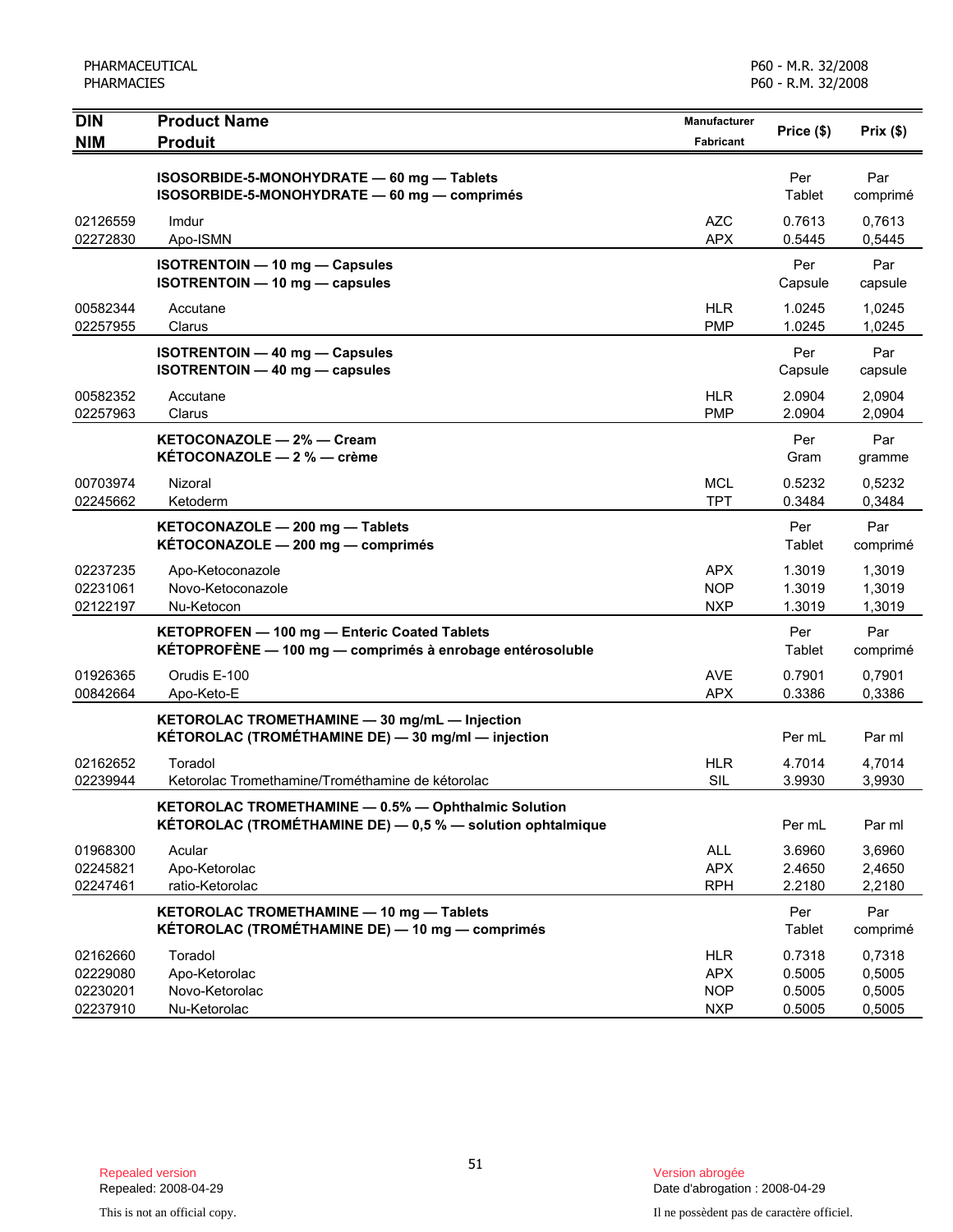| <b>DIN</b> | <b>Product Name</b><br><b>Produit</b>               | <b>Manufacturer</b> | Price (\$) | Prix(\$) |
|------------|-----------------------------------------------------|---------------------|------------|----------|
| <b>NIM</b> |                                                     | <b>Fabricant</b>    |            |          |
|            | KETOTIFEN FUMARATE - 1 mg/5 mL - Oral Liquid        |                     |            |          |
|            | KÉTOTIFÈNE (FUMARATE DE) — 1 mg/5 ml — liquide oral |                     | Per mL     | Par ml   |
| 00600784   | Zaditen                                             | PAL                 | 0.1952     | 0,1952   |
| 02176084   | Novo-Ketotifen                                      | <b>NOP</b>          | 0.1463     | 0,1463   |
| 02231679   | pms-Ketotifen                                       | <b>PMS</b>          | 0.1463     | 0,1463   |
| 02218305   | Nu-Ketotifen                                        | <b>NXP</b>          | 0.1462     | 0,1462   |
|            | KETOTIFEN FUMARATE - 1 mg - Tablets                 |                     | Per        | Par      |
|            | KÉTOTIFÈNE (FUMARATE DE) — 1 mg — comprimés         |                     | Tablet     | comprimé |
| 00577308   | Zaditen                                             | <b>PAL</b>          | 0.8712     | 0,8712   |
| 02230730   | Novo-Ketotifen                                      | <b>NOP</b>          | 0.6969     | 0,6969   |
|            | LABETALOL - 100 mg - Tablets                        |                     | Per        | Par      |
|            | LABETALOL - 100 mg - comprimés                      |                     | Tablet     | comprimé |
| 02106272   | Trandate                                            | <b>SHI</b>          | 0.2642     | 0,2642   |
| 02243538   | Apo-Labetalol                                       | <b>APX</b>          | 0.2175     | 0,2175   |
|            | LACTULOSE - 667 mg/mL - Oral Liquid                 |                     |            |          |
|            | LACTULOSE - 667 mg/ml - liquide oral                |                     | Per mL     | Par ml   |
| 02242814   | Apo-Lactulose                                       | <b>APX</b>          | 0.0160     | 0,0160   |
| 00703486   | pms-Lactulose                                       | <b>PMS</b>          | 0.0160     | 0,0160   |
| 00854409   | ratio-Lactulose                                     | <b>RPH</b>          | 0.0160     | 0,0160   |
|            | LAMOTRIGINE - 25 mg - Tablets                       |                     | Per        | Par      |
|            | LAMOTRIGINE - 25 mg - comprimés                     |                     | Tablet     | comprimé |
| 02142082   | Lamictal                                            | <b>GSK</b>          | 0.3464     | 0,3464   |
| 02245208   | Apo-Lamotrigine                                     | <b>APX</b>          | 0.2297     | 0,2297   |
| 02265494   | Gen-Lamotrigine                                     | <b>GPM</b>          | 0.2297     | 0,2297   |
| 02248232   | Novo-Lamotrigine                                    | <b>NOP</b>          | 0.2297     | 0,2297   |
| 02246897   | pms-Lamotrigine                                     | <b>PMS</b>          | 0.2297     | 0,2297   |
| 02243352   | ratio-Lamotrigine                                   | <b>RPH</b>          | 0.2297     | 0,2297   |
|            | LAMOTRIGINE - 100 mg - Tablets                      |                     | Per        | Par      |
|            | LAMOTRIGINE - 100 mg - comprimés                    |                     | Tablet     | comprimé |
| 02142104   | Lamictal                                            | <b>GSK</b>          | 1.3960     | 1,3960   |
| 02245209   | Apo-Lamotrigine                                     | APX                 | 0.9189     | 0,9189   |
| 02265508   | Gen-Lamotrigine                                     | <b>GPM</b>          | 0.9189     | 0,9189   |
| 02248233   | Novo-Lamotrigine                                    | <b>NOP</b>          | 0.9189     | 0,9189   |
| 02246898   | pms-Lamotrigine                                     | <b>PMS</b>          | 0.9189     | 0,9189   |
| 02243353   | ratio-Lamotrigine                                   | <b>RPH</b>          | 0.9189     | 0,9189   |
|            | LAMOTRIGINE - 150 mg - Tablets                      |                     | Per        | Par      |
|            | LAMOTRIGINE - 150 mg - comprimés                    |                     | Tablet     | comprimé |
| 02142112   | Lamictal                                            | <b>GSK</b>          | 2.1060     | 2,1060   |
| 02248234   | Novo-Lamotrigine                                    | <b>NOP</b>          | 1.3784     | 1,3784   |
| 02245210   | Apo-Lamotrigine                                     | <b>APX</b>          | 1.3783     | 1,3783   |
| 02265516   | Gen-Lamotrigine                                     | <b>GPM</b>          | 1.3783     | 1,3783   |
| 02246899   | pms-Lamotrigine                                     | <b>PMS</b>          | 1.3783     | 1,3783   |
| 02246963   | ratio-Lamotrigine                                   | <b>RPH</b>          | 1.3783     | 1,3783   |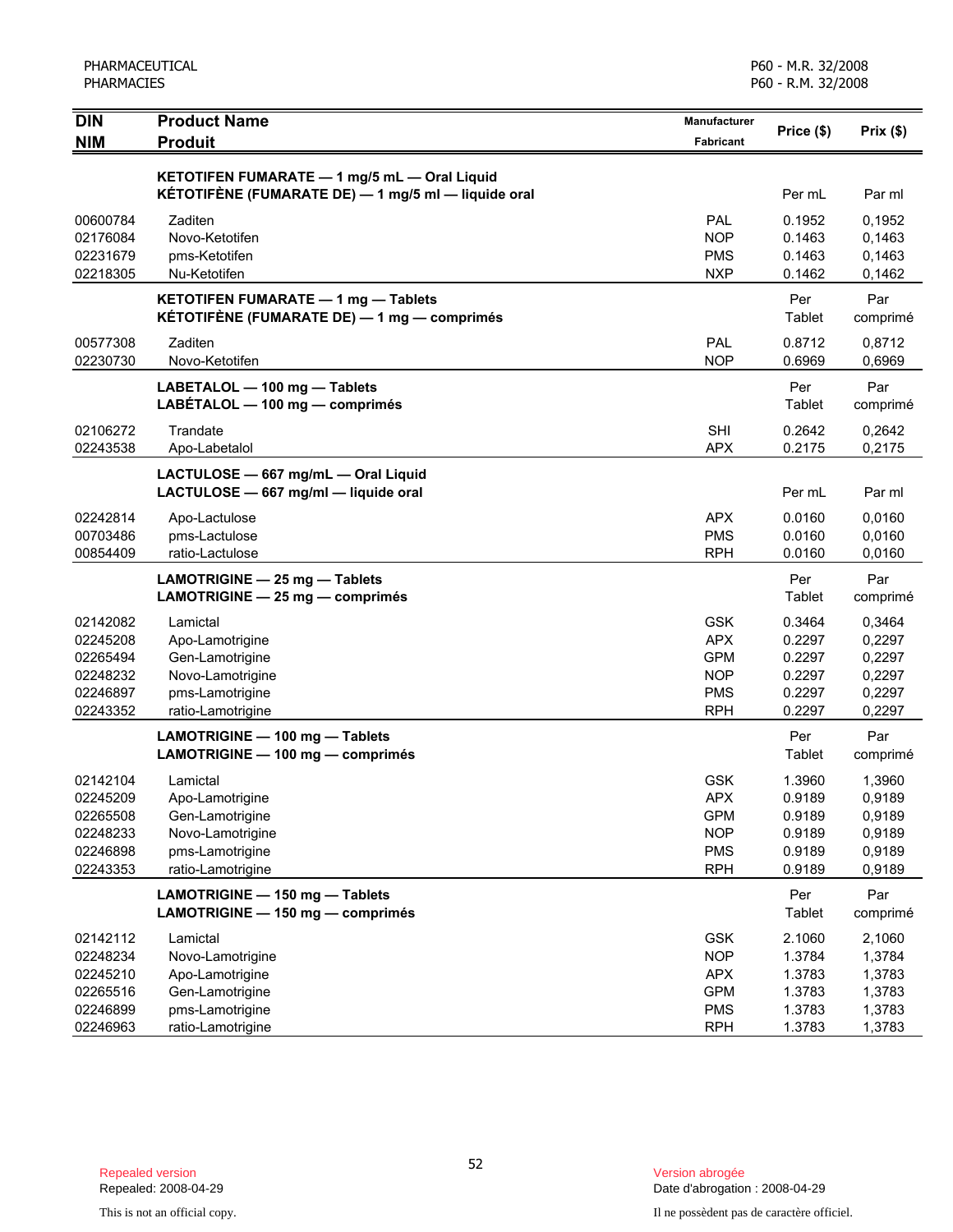| <b>DIN</b> | <b>Product Name</b>                                                                                            | Manufacturer     |            |          |
|------------|----------------------------------------------------------------------------------------------------------------|------------------|------------|----------|
| <b>NIM</b> | <b>Produit</b>                                                                                                 | <b>Fabricant</b> | Price (\$) | Prix(\$) |
|            | LEFLUNOMIDE - 10 mg - Tablets                                                                                  |                  | Per        | Par      |
|            | LEFLUNOMIDE - 10 mg - comprimés                                                                                |                  | Tablet     | comprimé |
| 02241888   | Arava                                                                                                          | <b>AVT</b>       | 11.6303    | 11,6303  |
| 02261251   | Novo-Leflunomide                                                                                               | <b>NOP</b>       | 6.6459     | 6,6459   |
| 02288265   | pms-Leflunomide                                                                                                | <b>PMS</b>       | 6.6459     | 6,6459   |
| 02256495   | Apo-Leflunomide                                                                                                | <b>APX</b>       | 6.6458     | 6,6458   |
| 02283964   | Sandoz Leflunomide                                                                                             | SDZ              | 6.6458     | 6,6458   |
|            | LEFLUNOMIDE - 20 mg - Tablets                                                                                  |                  | Per        | Par      |
|            | LEFLUNOMIDE - 20 mg - comprimés                                                                                |                  | Tablet     | comprimé |
| 02241889   | Arava                                                                                                          | <b>AVT</b>       | 11.6303    | 11,6303  |
| 02261278   | Novo-Leflunomide                                                                                               | <b>NOP</b>       | 6.6459     | 6,6459   |
| 02288273   | pms-Leflunomide                                                                                                | <b>PMS</b>       | 6.6459     | 6,6459   |
| 02256509   | Apo-Leflunomide                                                                                                | <b>APX</b>       | 6.6458     | 6,6458   |
| 02283972   | Sandoz Leflunomide                                                                                             | SDZ              | 6.6458     | 6,6458   |
|            | LEVETIRACETAM - 250 mg - Tablets                                                                               |                  | Per        | Par      |
|            | LEVETIRACETAM - 250 mg - comprimés                                                                             |                  | Tablet     | comprimé |
| 02247027   | Keppra                                                                                                         | LUD              | 1.6866     | 1,6866   |
| 02285924   | Apo-Levetiracetam                                                                                              | <b>APX</b>       | 1.2293     | 1,2293   |
| 02274183   | Co Levetiracetam                                                                                               | <b>COB</b>       | 1.2293     | 1,2293   |
|            | LEVETIRACETAM - 500 mg - Tablets                                                                               |                  | Per        | Par      |
|            | LEVETIRACETAM - 500 mg - comprimés                                                                             |                  | Tablet     | comprimé |
| 02247028   | Keppra                                                                                                         | <b>LUD</b>       | 2.0600     | 2,0600   |
| 02285932   | Apo-Levetiracetam                                                                                              | <b>APX</b>       | 1.5015     | 1,5015   |
| 02274191   | Co Levetiracetam                                                                                               | COB              | 1.5015     | 1,5015   |
|            | LEVETIRACETAM - 750 mg - Tablets                                                                               |                  | Per        | Par      |
|            | LEVETIRACETAM - 750 mg - comprimés                                                                             |                  | Tablet     | comprimé |
| 02247029   | Keppra                                                                                                         | <b>LUD</b>       | 2.9316     | 2,9316   |
| 02285940   | Apo-Levetiracetam                                                                                              | <b>APX</b>       | 2.1368     | 2,1368   |
| 02274205   | Co Levetiracetam                                                                                               | COB              | 2.1368     | 2,1368   |
|            |                                                                                                                |                  |            |          |
|            | LEVOBUNOLOL HCI - 0.25% - Ophthalmic Solution<br>LÉVOBUNOLOL (CHLORHYDRATE DE) - 0,25 % - solution ophtalmique |                  | Per mL     | Par ml   |
| 00751286   | Betagan                                                                                                        | ALL              | 2.4728     | 2,4728   |
| 02197456   | Novo-Levobunolol                                                                                               | <b>NOP</b>       | 1.2940     | 1,2940   |
| 02031159   | ratio-Levobunolol                                                                                              | <b>RPH</b>       | 1.2936     | 1,2936   |
| 02241715   | Sandoz Levobunolol                                                                                             | SDZ              | 1.2936     | 1,2936   |
|            | LEVOBUNOLOL HCI - 0.5% - Ophthalmic Solution                                                                   |                  |            |          |
|            | LÉVOBUNOLOL (CHLORHYDRATE DE) - 0,5 % - solution ophtalmique                                                   |                  | Per mL     | Par ml   |
| 00637661   | Betagan                                                                                                        | ALL              | 3.0162     | 3,0162   |
| 02237991   | pms-Levobunolol                                                                                                | <b>PMS</b>       | 1.7886     | 1,7886   |
| 02197464   | Novo-Levobunolol                                                                                               | <b>NOP</b>       | 1.7120     | 1,7120   |
| 02031167   | ratio-Levobunolol                                                                                              | <b>RPH</b>       | 1.7116     | 1,7116   |
| 02241716   | Sandoz Levobunolol                                                                                             | SDZ              | 1.7116     | 1,7116   |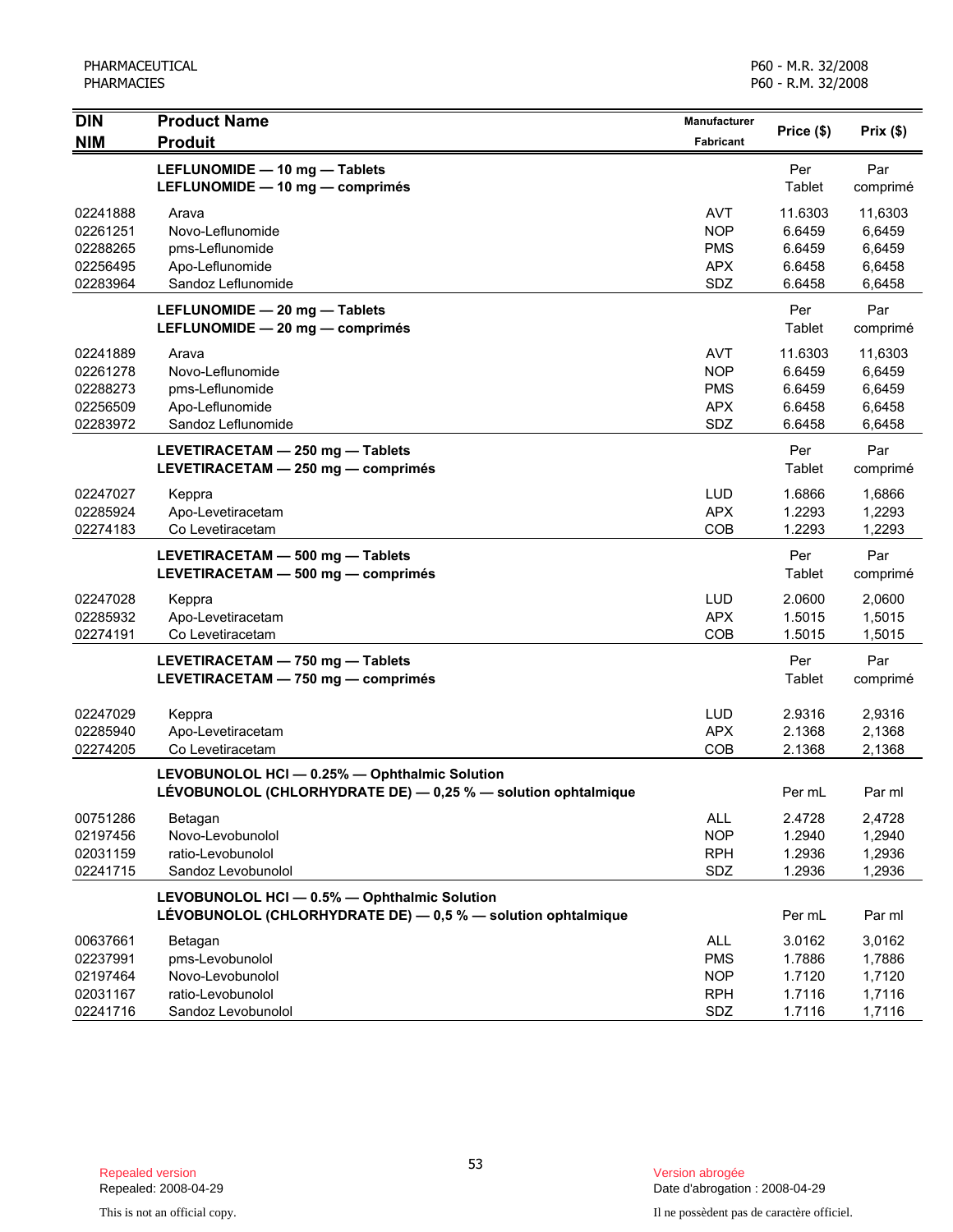| <b>DIN</b> | <b>Product Name</b>                                                                          | Manufacturer | Price (\$)    | Prix(\$)        |
|------------|----------------------------------------------------------------------------------------------|--------------|---------------|-----------------|
| <b>NIM</b> | <b>Produit</b>                                                                               | Fabricant    |               |                 |
|            | LEVODOPA/CARBIDOPA - 100 mg/10 mg - Tablets                                                  |              | Per           | Par             |
|            | LÉVODOPA/CARBIDOPA - 100 mg/10 mg - comprimés                                                |              | Tablet        | comprimé        |
| 00355658   | Sinemet                                                                                      | <b>MFX</b>   | 0.4644        | 0,4644          |
| 02182831   | Nu-Levocarb                                                                                  | <b>NXP</b>   | 0.3300        | 0,3300          |
| 02244494   | Novo-Levocarbidopa                                                                           | <b>NOP</b>   | 0.2783        | 0,2783          |
| 02195933   | Apo-Levocarb                                                                                 | <b>APX</b>   | 0.2602        | 0,2602          |
|            | LEVODOPA/CARBIDOPA - 100 mg/25 mg - Tablets                                                  |              | Per           | Par             |
|            | LÉVODOPA/CARBIDOPA - 100 mg/25 mg - comprimés                                                |              | Tablet        | comprimé        |
| 00513997   | Sinemet                                                                                      | <b>MFX</b>   | 0.6934        | 0,6934          |
| 02182823   | Nu-Levocarb                                                                                  | <b>NXP</b>   | 0.4928        | 0,4928          |
| 02244495   | Novo-Levocarbidopa                                                                           | <b>NOP</b>   | 0.4164        | 0,4164          |
| 02195941   | Apo-Levocarb                                                                                 | <b>APX</b>   | 0.3885        | 0,3885          |
|            |                                                                                              |              |               |                 |
|            | LEVODOPA/CARBIDOPA - 250 mg/25 mg - Tablets<br>LÉVODOPA/CARBIDOPA - 250 mg/25 mg - comprimés |              | Per<br>Tablet | Par<br>comprimé |
|            |                                                                                              |              |               |                 |
| 00328219   | Sinemet                                                                                      | <b>MFX</b>   | 0.7740        | 0,7740          |
| 02182858   | Nu-Levocarb                                                                                  | <b>NXP</b>   | 0.5500        | 0,5500          |
| 02126184   | ratio-Levodopa/Carbidopa                                                                     | <b>RPH</b>   | 0.5500        | 0,5500          |
| 02244496   | Novo-Levocarbidopa                                                                           | <b>NOP</b>   | 0.4648        | 0,4648          |
| 02195968   | Apo-Levocarb                                                                                 | <b>APX</b>   | 0.4337        | 0,4337          |
|            | LEVODOPA/CARBIDOPA - 200 mg/50 mg - Controlled Release Tablets                               |              |               |                 |
|            | LEVODOPA/CARBIDOPA - 200 mg/50 mg - comprimés à libération                                   |              | Per           | Par             |
|            | contrôlée                                                                                    |              | Tablet        | comprimé        |
| 00870935   | Sinemet CR                                                                                   | <b>DUP</b>   | 1.3345        | 1,3345          |
| 02245211   | Apo-Levocarb CR                                                                              | <b>APX</b>   | 0.8124        | 0,8124          |
|            | $LISINOPRIL - 5 mg - Tables$                                                                 |              | Per           | Par             |
|            | $LISINOPRIL - 5 mg - comprimés$                                                              |              | Tablet        | comprimé        |
| 02217481   | Apo-Lisinopril                                                                               | <b>APX</b>   | 0.5927        | 0,5927          |
| 02049333   | Zestril                                                                                      | <b>AZC</b>   | 0.5927        | 0,5927          |
| 00839388   | Prinivil                                                                                     | <b>MFX</b>   | 0.5547        | 0,5547          |
| 02271443   | Co Lisinopril                                                                                | COB          | 0.5388        | 0,5388          |
| 02274833   | Gen-Lisinopril                                                                               | <b>GPM</b>   | 0.5388        | 0,5388          |
| 02294230   | Ran-Lisinopril                                                                               | <b>RAN</b>   | 0.5388        | 0,5388          |
| 02285061   | Novo-Lisinopril (Type P)                                                                     | <b>NOP</b>   | 0.5388        | 0,5388          |
| 02285118   | Novo-Lisinopril (Type Z)                                                                     | <b>NOP</b>   | 0.5388        | 0,5388          |
|            | LISINOPRIL - 10 mg - Tablets                                                                 |              | Per           | Par             |
|            | LISINOPRIL - 10 mg - comprimés                                                               |              | Tablet        | comprimé        |
| 02049376   | Zestril                                                                                      | <b>AZC</b>   | 0.7124        | 0,7124          |
| 02217503   | Apo-Lisinopril                                                                               | <b>APX</b>   | 0.7121        | 0,7121          |
| 00839396   | Prinivil                                                                                     | <b>MFX</b>   | 0.6665        | 0,6665          |
| 02271451   | Co Lisinopril                                                                                | COB          | 0.6474        | 0,6474          |
| 02274841   | Gen-Lisinopril                                                                               | <b>GPM</b>   | 0.6474        | 0,6474          |
| 02294249   | Ran-Lisinopril                                                                               | <b>RAN</b>   | 0.6474        | 0,6474          |
| 02285088   | Novo-Lisinopril (Type P)                                                                     | <b>NOP</b>   | 0.6474        | 0,6474          |
| 02285126   | Novo-Lisinopril (Type Z)                                                                     | <b>NOP</b>   | 0.6474        | 0,6474          |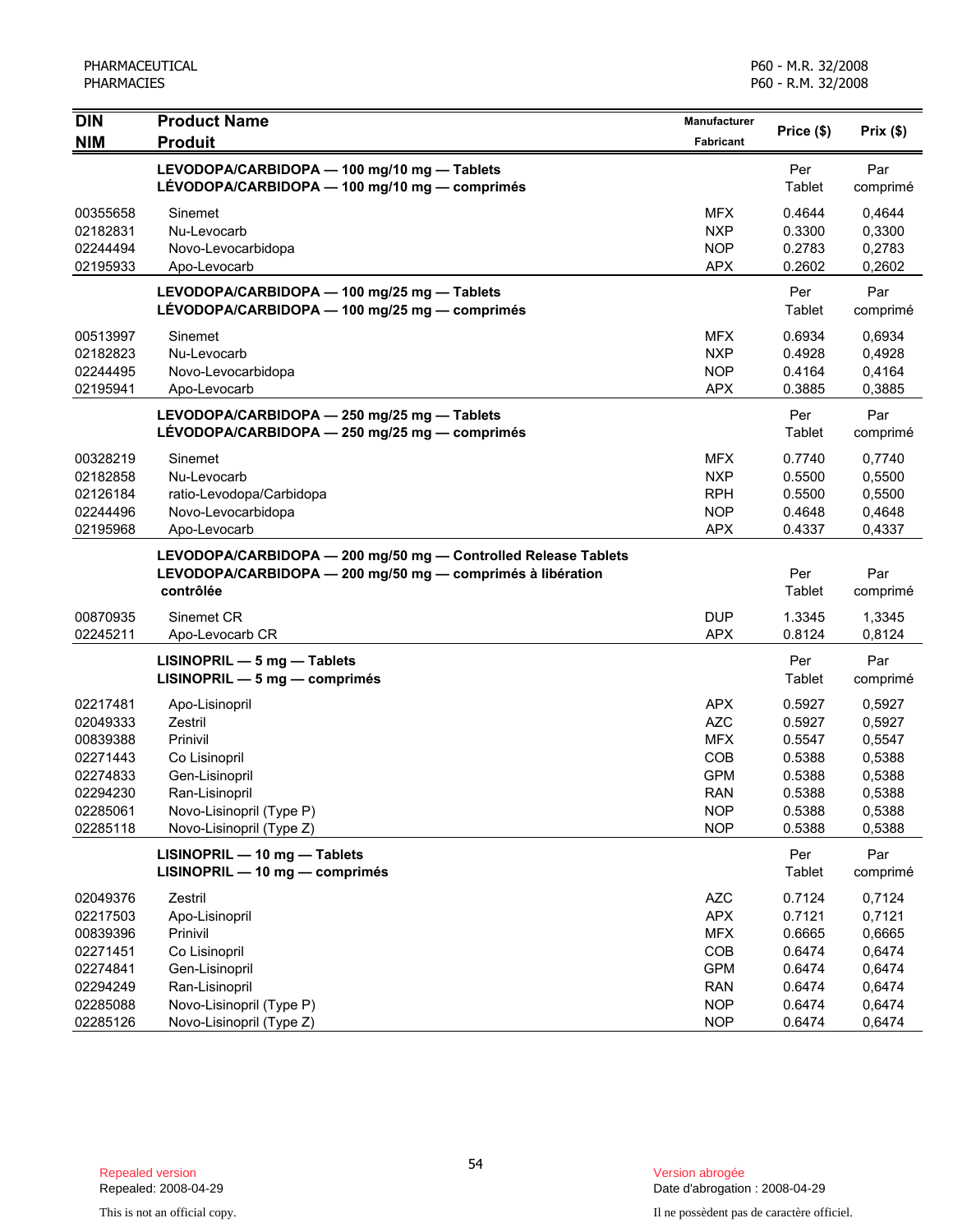| <b>DIN</b>           | <b>Product Name</b>                                                                                                | Manufacturer             |                  |                  |
|----------------------|--------------------------------------------------------------------------------------------------------------------|--------------------------|------------------|------------------|
| <b>NIM</b>           | <b>Produit</b>                                                                                                     | <b>Fabricant</b>         | Price (\$)       | Prix(\$)         |
|                      | LISINOPRIL - 20 mg - Tablets                                                                                       |                          | Per              | Par              |
|                      | LISINOPRIL - 20 mg - comprimés                                                                                     |                          | Tablet           | comprimé         |
| 02049384             | Zestril                                                                                                            | AZC                      | 0.8560           | 0,8560           |
| 02217511             | Apo-Lisinopril                                                                                                     | <b>APX</b>               | 0.8557           | 0,8557           |
| 00839418             | Prinivil                                                                                                           | <b>MFX</b>               | 0.8014           | 0,8014           |
| 02271478             | Co Lisinopril                                                                                                      | COB                      | 0.7779           | 0,7779           |
| 02274868             | Gen-Lisinopril                                                                                                     | <b>GPM</b>               | 0.7779           | 0,7779           |
| 02285096             | Novo-Lisinopril (Type P)                                                                                           | <b>NOP</b>               | 0.7779           | 0,7779           |
| 02285134             | Novo-Lisinopril (Type Z)                                                                                           | <b>NOP</b>               | 0.7779           | 0,7779           |
| 02294257             | Ran-Lisinopril                                                                                                     | <b>RAN</b>               | 0.7779           | 0,7779           |
|                      | LISINOPRIL/HYDROCHLOROTHIAZIDE - 10 mg/12.5 mg - Tablets                                                           |                          | Per              | Par              |
|                      | LISINOPRIL/HYDROCHLOROTHIAZIDE - 10 mg/12,5 mg - comprimés                                                         |                          | Tablet           | comprimé         |
| 02103729             | Zestoretic                                                                                                         | AZC                      | 0.8337           | 0,8337           |
| 02108194             | Prinzide                                                                                                           | <b>MFX</b>               | 0.6868           | 0,6868           |
| 02261979             | Apo-Lisinopril/HCTZ                                                                                                | <b>APX</b>               | 0.5835           | 0,5835           |
| 02297736             | Gen-Lisinopril HCTZ                                                                                                | <b>GPM</b>               | 0.5835           | 0,5835           |
| 02301768             | Novo-Lisinopril/HCTZN(Type Z)                                                                                      | <b>NOP</b>               | 0.5835           | 0,5835           |
| 02302136             | Novo-Lisinopril/HCTZN(Type P)                                                                                      | <b>NOP</b>               | 0.5835           | 0,5835           |
|                      | LISINOPRIL/HYDROCHLOROTHIAZIDE - 20 mg/12.5 mg - Tablets                                                           |                          | Per              | Par              |
|                      | LISINOPRIL/HYDROCHLOROTHIAZIDE - 20 mg/12,5 mg - comprimés                                                         |                          | Tablet           | comprimé         |
| 02045737             | Zestoretic                                                                                                         | <b>AZC</b>               | 1.0017           | 1,0017           |
| 00884413             | Prinzide                                                                                                           | <b>MFX</b>               | 0.8252           | 0,8252           |
| 02261987             | Apo-Lisinopril/HCTZ                                                                                                | <b>APX</b>               | 0.7011           | 0,7011           |
| 02297744             | Gen-Lisinopril HCTZ                                                                                                | <b>GPM</b>               | 0.7011           | 0,7011           |
| 02301776<br>02302144 | Novo-Lisinopril/HCTZN(Type Z)<br>Novo-Lisinopril/HCTZN(Type P)                                                     | <b>NOP</b><br><b>NOP</b> | 0.7011<br>0.7011 | 0,7011<br>0,7011 |
|                      |                                                                                                                    |                          |                  |                  |
|                      | LISINOPRIL/HYDROCHLOROTHIAZIDE - 20 mg/25 mg - Tablets<br>LISINOPRIL/HYDROCHLOROTHIAZIDE - 20 mg/25 mg - comprimés |                          | Per<br>Tablet    | Par              |
|                      |                                                                                                                    |                          |                  | comprimé         |
| 02045729             | Zestoretic                                                                                                         | <b>AZC</b>               | 1.0017           | 1,0017           |
| 00884421             | Prinzide                                                                                                           | <b>MFX</b>               | 0.8252           | 0,8252           |
| 02261995             | Apo-Lisinopril/HCTZ                                                                                                | <b>APX</b>               | 0.7011           | 0,7011           |
| 02297752             | Gen-Lisinopril HCTZ                                                                                                | <b>GPM</b>               | 0.7011           | 0,7011           |
| 02301784             | Novo-Lisinopril/HCTZN(Type Z)                                                                                      | <b>NOP</b>               | 0.7011           | 0,7011           |
| 02302152             | Novo-Lisinopril/HCTZN(Type P)                                                                                      | <b>NOP</b>               | 0.7011           | 0,7011           |
|                      |                                                                                                                    |                          |                  |                  |
|                      | LITHIUM CARBONATE - 150 mg - Capsules                                                                              |                          | Per              | Par              |
|                      | LITHIUM (CARBONATE DE) - 150 mg - capsules                                                                         |                          | Capsule          | capsule          |
| 00461733             | Carbolith                                                                                                          | <b>VAL</b>               | 0.1141           | 0.1141           |
| 02216132             | pms-Lithium Carbonate                                                                                              | <b>PMS</b>               | 0.0697           | 0,0697           |
| 02242837             | Apo-Lithium Carbonate                                                                                              | <b>APX</b>               | 0.0585           | 0,0585           |
|                      | LITHIUM CARBONATE - 150 mg - Capsules                                                                              |                          | Per              | Par              |
|                      | LITHIUM (CARBONATE DE) - 150 mg - capsules                                                                         |                          | Capsule          | capsule          |
| 02013231             | Lithane                                                                                                            | PFI                      | 0.1041           | 0,1041           |
| 02242837             | Apo-Lithium Carbonate                                                                                              | <b>APX</b>               | 0.0585           | 0,0585           |

Date d'abrogation : 2008-04-29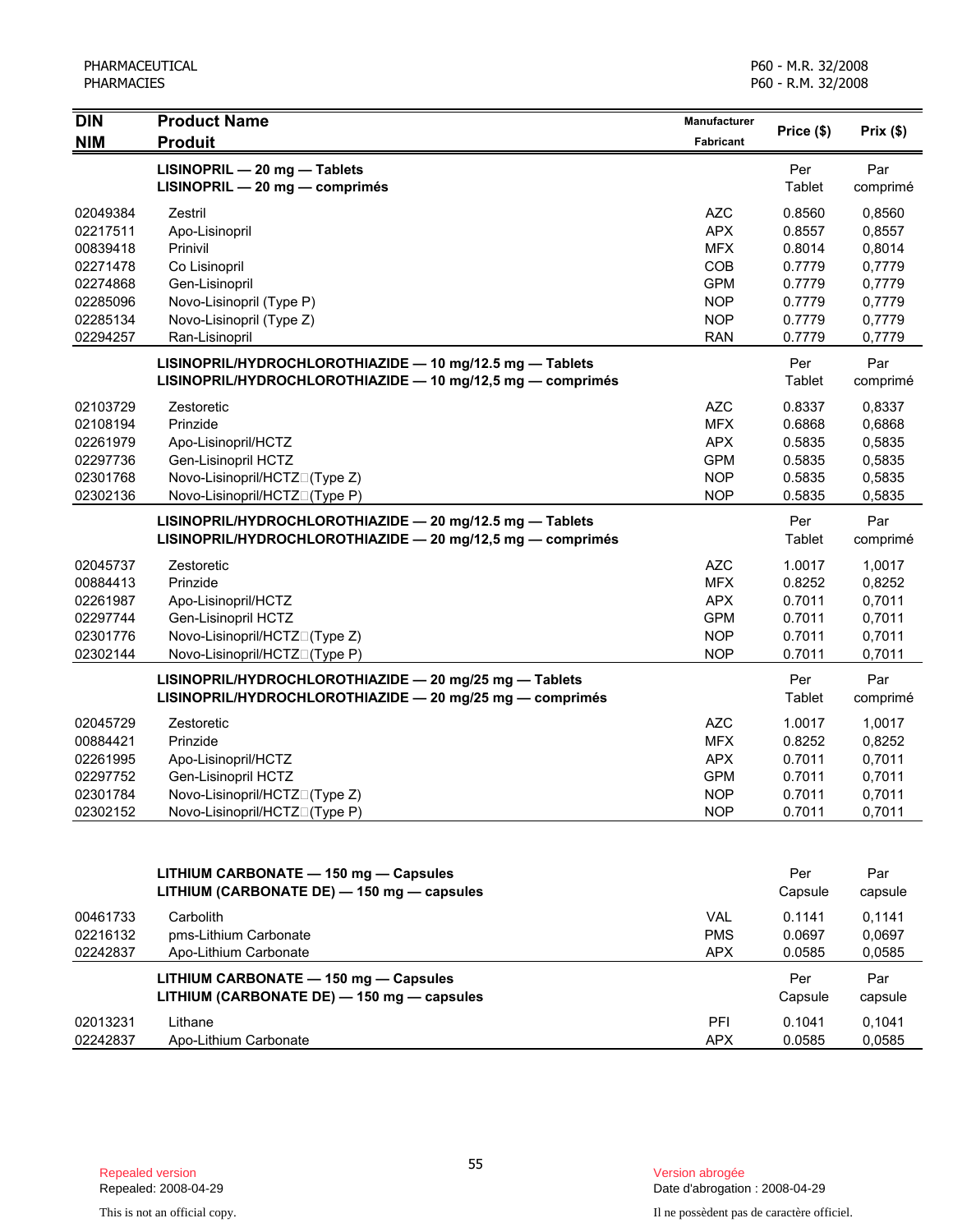| $\overline{D}$                                                       | <b>Product Name</b>                                                                              | <b>Manufacturer</b>                                                       | Price (\$)                                               | Prix(\$)                                                 |
|----------------------------------------------------------------------|--------------------------------------------------------------------------------------------------|---------------------------------------------------------------------------|----------------------------------------------------------|----------------------------------------------------------|
| <b>NIM</b>                                                           | <b>Produit</b>                                                                                   | <b>Fabricant</b>                                                          |                                                          |                                                          |
|                                                                      | LITHIUM CARBONATE - 300 mg - Capsules<br>LITHIUM (CARBONATE DE) - 300 mg - capsules              |                                                                           | Per<br>Capsule                                           | Par<br>capsule                                           |
| 00236683<br>02216140<br>02242838                                     | Carbolith<br>pms-Lithium Carbonate<br>Apo-Lithium Carbonate                                      | <b>VAL</b><br><b>PMS</b><br><b>APX</b>                                    | 0.0975<br>0.0731<br>0.0614                               | 0,0975<br>0,0731<br>0,0614                               |
|                                                                      | LITHIUM CARBONATE - 300 mg - Capsules<br>LITHIUM (CARBONATE DE) - 300 mg - capsules              |                                                                           | Per<br>Capsule                                           | Par<br>capsule                                           |
| 00406775<br>02242838                                                 | Lithane<br>Apo-Lithium Carbonate                                                                 | PFI<br><b>APX</b>                                                         | 0.1118<br>0.0614                                         | 0,1118<br>0,0614                                         |
|                                                                      | LITHIUM CARBONATE - 300 mg - Tablets<br>LITHIUM (CARBONATE DE) - 300 mg - comprimés              |                                                                           | Per<br>Tablet                                            | Par<br>comprimé                                          |
| 00590665<br>02266695                                                 | Duralith<br>Apo-Lithium Carbonate SR                                                             | <b>MCN</b><br><b>APX</b>                                                  | 0.2405<br>0.1467                                         | 0,2405<br>0,1467                                         |
|                                                                      | LITHIUM CARBONATE - 600 mg - Capsules<br>LITHIUM (CARBONATE DE) - 600 mg - capsules              |                                                                           | Per<br>Capsule                                           | Par<br>capsule                                           |
| 02011239<br>02216159                                                 | Carbolith<br>pms-Lithium Carbonate                                                               | <b>VAL</b><br><b>PMS</b>                                                  | 0.1700<br>0.1496                                         | 0,1700<br>0,1496                                         |
|                                                                      | LOPERAMIDE - 2 mg - Tablets<br>LOPÉRAMIDE $-2$ mg $-$ comprimés                                  |                                                                           | Per<br>Tablet                                            | Par<br>comprimé                                          |
| 02183862<br>02229552<br>02228351<br>02212005<br>02132591<br>02257564 | Imodium<br>Diarr-eze<br>pms-Loperamide<br>Apo-Loperamide<br>Novo-Loperamide<br>Sandoz Loperamide | <b>MCL</b><br><b>PMS</b><br><b>PMS</b><br><b>APX</b><br><b>NOP</b><br>SDZ | 0.5184<br>0.3593<br>0.2717<br>0.2713<br>0.2713<br>0.2713 | 0,5184<br>0,3593<br>0,2717<br>0,2713<br>0,2713<br>0,2713 |
|                                                                      | LORATADINE - 10 mg - Tablets<br>LORATADINE - 10 mg - comprimés                                   |                                                                           | Per<br>Tablet                                            | Par<br>comprimé                                          |
| 00782696<br>02243880                                                 | Claritin<br>Apo-Loratadine                                                                       | <b>SCH</b><br><b>APX</b>                                                  | 0.9192<br>0.6895                                         | 0,9192<br>0,6895                                         |
|                                                                      | LORAZEPAM - 0.5 mg - Oral Tablets<br>$LORAZEPAM - 0.5$ mg — comprimés oraux                      |                                                                           | Per<br>Tablet                                            | Par<br>comprimé                                          |
| 00865672<br>00728187<br>00655740<br>02041413<br>00711101             | Nu-Loraz<br>pms-Lorazepam<br>Apo-Lorazepam<br>Ativan<br>Novo-Lorazem                             | <b>NXP</b><br><b>PMS</b><br><b>APX</b><br><b>WAY</b><br><b>NOP</b>        | 0.0660<br>0.0514<br>0.0395<br>0.0395<br>0.0359           | 0,0660<br>0,0514<br>0,0395<br>0,0395<br>0,0359           |
|                                                                      | LORAZEPAM - 1 mg - Oral Tablets<br>LORAZÉPAM - 1 mg - comprimés oraux                            |                                                                           | Per<br>Tablet                                            | Par<br>comprimé                                          |
| 02041421<br>00865680<br>00728195<br>00655759<br>00637742             | Ativan<br>Nu-Loraz<br>pms-Lorazepam<br>Apo-Lorazepam<br>Novo-Lorazem                             | <b>WAY</b><br><b>NXP</b><br><b>PMS</b><br><b>APX</b><br><b>NOP</b>        | 0.0930<br>0.0635<br>0.0524<br>0.0492<br>0.0447           | 0,0930<br>0,0635<br>0,0524<br>0,0492<br>0,0447           |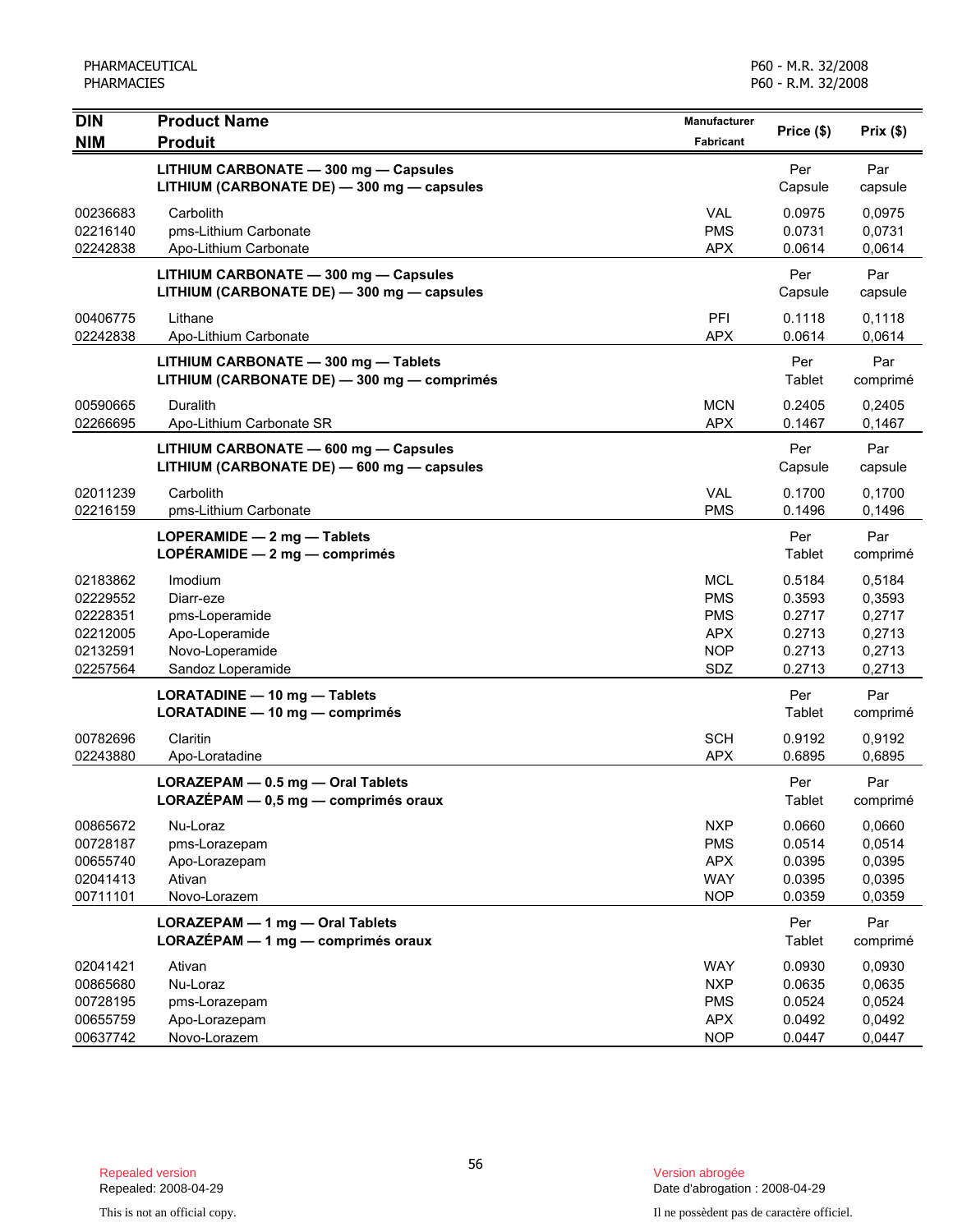| <b>DIN</b> | <b>Product Name</b>                         | <b>Manufacturer</b> |            |          |
|------------|---------------------------------------------|---------------------|------------|----------|
| <b>NIM</b> | <b>Produit</b>                              | Fabricant           | Price (\$) | Prix(\$) |
|            | LORAZEPAM - 2 mg - Oral Tablets             |                     | Per        | Par      |
|            | LORAZEPAM - 2 mg - comprimés oraux          |                     | Tablet     | comprimé |
| 02041448   | Apo-Lorazepam                               | <b>WAY</b>          | 0.1460     | 0,1460   |
| 00865699   | Nu-Loraz                                    | <b>NXP</b>          | 0.1236     | 0,1236   |
| 00728209   | pms-Lorazepam                               | <b>PMS</b>          | 0.0851     | 0,0851   |
| 00655767   | Apo-Lorazepam                               | <b>APX</b>          | 0.0769     | 0,0769   |
| 00637750   | Novo-Lorazem                                | <b>NOP</b>          | 0.0699     | 0,0699   |
|            | LOVASTATIN - 20 mg - Tablets                |                     | Per        | Par      |
|            | LOVASTATINE - 20 mg - comprimés             |                     | Tablet     | comprimé |
| 00795860   | Mevacor                                     | <b>MFX</b>          | 1.9104     | 1,9104   |
| 02246013   | pms-Lovastatin                              | <b>PMS</b>          | 1.5235     | 1,5235   |
| 02267969   | Ran-Lovastatin                              | <b>RAN</b>          | 1.3197     | 1,3197   |
| 02220172   | Apo-Lovastatin                              | <b>APX</b>          | 1.1998     | 1,1998   |
| 02248572   | Co Lovastatin                               | COB                 | 1.1998     | 1,1998   |
| 02243127   | Gen-Lovastatin                              | <b>GPM</b>          | 1.1998     | 1,1998   |
| 02245822   | ratio-Lovastatin                            | <b>RPH</b>          | 1.1998     | 1,1998   |
| 02246542   | Novo-Lovastatin                             | <b>NOP</b>          | 1.1997     | 1,1997   |
| 02247056   | Sandoz Lovastatin                           | SDZ                 | 1.1997     | 1,1997   |
|            | LOVASTATIN - 40 mg - Tablets                |                     | Per        | Par      |
|            | LOVASTATINE - 40 mg - comprimés             |                     | Tablet     | comprimé |
| 00795852   | Mevacor                                     | <b>MFX</b>          | 3.2884     | 3,2884   |
| 02246014   | pms-Lovastatin                              | <b>PMS</b>          | 2.8100     | 2,8100   |
| 02267977   | Ran-Lovastatin                              | <b>RAN</b>          | 2.4342     | 2,4342   |
| 02220180   | Apo-Lovastatin                              | <b>APX</b>          | 2.2129     | 2,2129   |
| 02248573   | Co Lovastatin                               | COB                 | 2.2129     | 2,2129   |
| 02243129   | Gen-Lovastatin                              | <b>GPM</b>          | 2.2129     | 2,2129   |
| 02246543   | Novo-Lovastatin                             | <b>NOP</b>          | 2.2129     | 2,2129   |
| 02245823   | ratio-Lovastatin                            | <b>RPH</b>          | 2.2129     | 2,2129   |
| 02247057   | Sandoz Lovastatin                           | SDZ                 | 2.2129     | 2,2129   |
|            | <b>LOXAPINE SUCCINATE - 5 mg - Tablets</b>  |                     | Per        | Par      |
|            | LOXAPINE (SUCCINATE DE) - 5 mg - comprimés  |                     | Tablet     | comprimé |
| 02230837   | pms-Loxapine                                | <b>PMS</b>          | 0.1768     | 0,1768   |
| 02237651   | Apo-Loxapine                                | <b>APX</b>          | 0.1650     | 0,1650   |
| 02237534   | Nu-Loxapine                                 | <b>NXP</b>          | 0.1650     | 0,1650   |
|            | <b>LOXAPINE SUCCINATE - 10 mg - Tablets</b> |                     | Per        | Par      |
|            | LOXAPINE (SUCCINATE DE) - 10 mg - comprimés |                     | Tablet     | comprimé |
| 02230838   | pms-Loxapine                                | <b>PMS</b>          | 0.2940     | 0,2940   |
| 02237652   | Apo-Loxapine                                | <b>APX</b>          | 0.2750     | 0,2750   |
| 02237535   | Nu-Loxapine                                 | <b>NXP</b>          | 0.2750     | 0,2750   |
|            | LOXAPINE SUCCINATE - 25 mg - Tablets        |                     | Per        | Par      |
|            | LOXAPINE (SUCCINATE DE) - 25 mg - comprimés |                     | Tablet     | comprimé |
| 02230839   | pms-Loxapine                                | <b>PMS</b>          | 0.4563     | 0,4563   |
| 02237653   | Apo-Loxapine                                | <b>APX</b>          | 0.4260     | 0,4260   |
| 02237536   | Nu-Loxapine                                 | <b>NXP</b>          | 0.4260     | 0,4260   |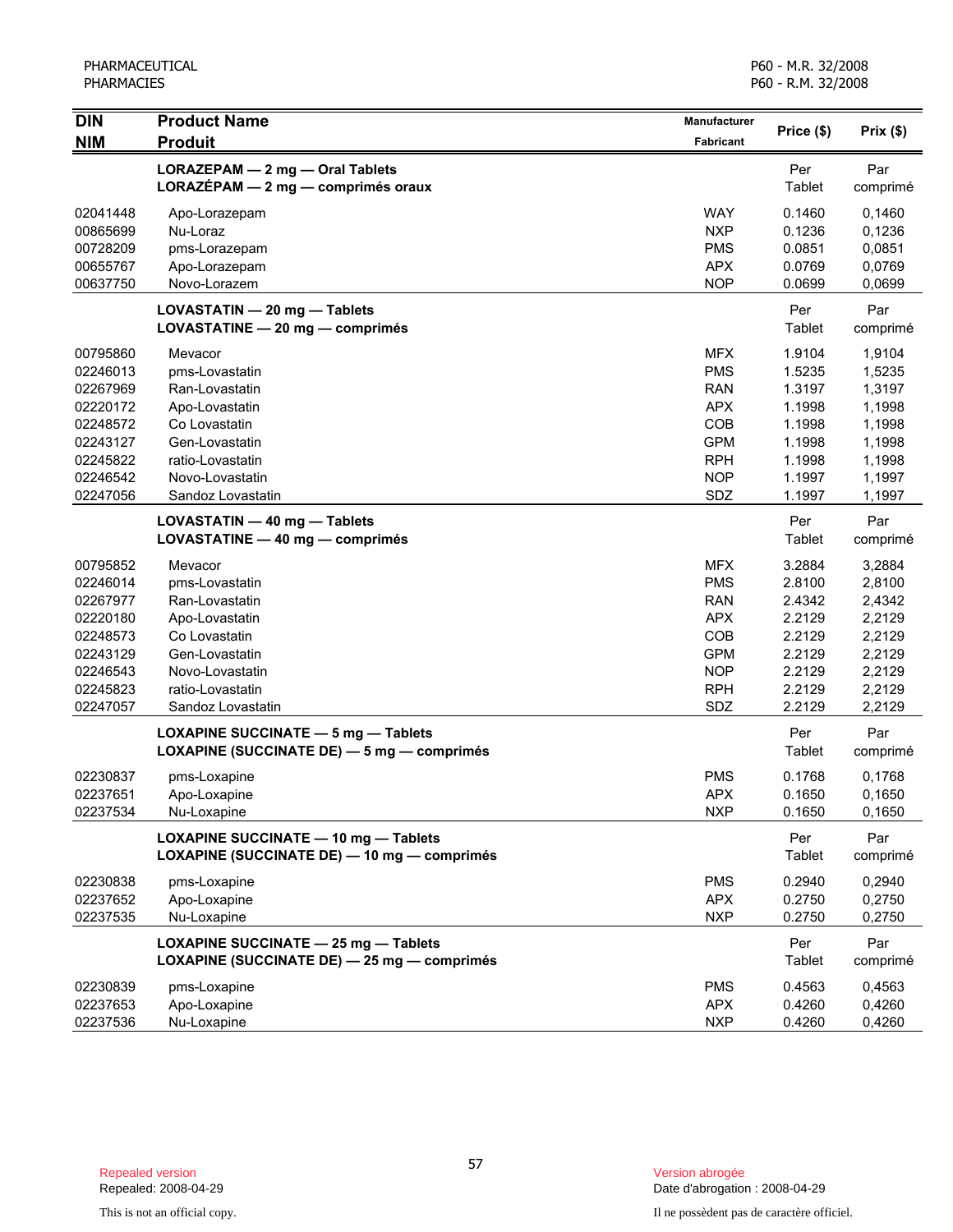| <b>DIN</b>           | <b>Product Name</b>                                   | <b>Manufacturer</b>      |                  |                  |
|----------------------|-------------------------------------------------------|--------------------------|------------------|------------------|
| <b>NIM</b>           | <b>Produit</b>                                        | <b>Fabricant</b>         | Price (\$)       | Prix(\$)         |
|                      |                                                       |                          |                  |                  |
|                      | LOXAPINE SUCCINATE - 50 mg - Tablets                  |                          | Per              | Par              |
|                      | LOXAPINE (SUCCINATE DE) - 50 mg - comprimés           |                          | Tablet           | comprimé         |
| 02170035             | Loxapac                                               | <b>WAY</b>               | 0.8113           | 0,8113           |
| 02230840             | pms-Loxapine                                          | <b>PMS</b>               | 0.6085           | 0,6085           |
| 02237654             | Apo-Loxapine                                          | <b>APX</b>               | 0.5680           | 0,5680           |
| 02237537             | Nu-Loxapine                                           | <b>NXP</b>               | 0.5680           | 0,5680           |
|                      | MEDROXYPROGESTERONE ACETATE - 2.5 mg - Tablets        |                          | Per              | Par              |
|                      | MÉDROXYPROGESTÉRONE (ACÉTATE DE) - 2,5 mg - comprimés |                          | Tablet           | comprimé         |
| 00708917             | Provera                                               | PFI                      | 0.1761           | 0,1761           |
| 02229838             | Gen-Medroxy                                           | <b>GPM</b>               | 0.0874           | 0,0874           |
| 02244726             | Apo-Medroxy                                           | <b>APX</b>               | 0.0873           | 0,0873           |
| 02221284             | Novo-Medrone                                          | <b>NOP</b>               | 0.0873           | 0,0873           |
| 02246627             | pms-Medroxyprogesterone                               | <b>PMS</b>               | 0.0873           | 0,0873           |
|                      | MEDROXYPROGESTERONE ACETATE - 5 mg - Tablets          |                          | Per              | Par              |
|                      | MÉDROXYPROGESTÉRONE (ACÉTATE DE) — 5 mg — comprimés   |                          | Tablet           | comprimé         |
| 00030937             | Provera                                               | PFI                      | 0.3483           | 0,3483           |
| 02229839             | Gen-Medroxy                                           | <b>GPM</b>               | 0.1726           | 0,1726           |
| 02221292             | Novo-Medrone                                          | <b>NOP</b>               | 0.1726           | 0,1726           |
| 02246628             | pms-Medroxyprogesterone                               | <b>PMS</b>               | 0.1726           | 0,1726           |
| 02244727             | Apo-Medroxy                                           | <b>APX</b>               | 0.1725           | 0,1725           |
|                      | MEDROXYPROGESTERONE ACETATE - 10 mg - Tablets         |                          | Per              | Par              |
|                      | MÉDROXYPROGESTÉRONE (ACÉTATE DE) — 10 mg — comprimés  |                          | Tablet           | comprimé         |
|                      |                                                       |                          |                  |                  |
| 00729973             | Provera                                               | PFI                      | 0.7066           | 0,7066           |
| 02277298             | Apo-Medroxy                                           | <b>APX</b>               | 0.3486           | 0,3486           |
| 02229840             | Gen-Medroxy                                           | <b>GPM</b>               | 0.3486           | 0,3486           |
| 02221306<br>02246629 | Novo-Medrone                                          | <b>NOP</b><br><b>PMS</b> | 0.3486<br>0.3486 | 0,3486<br>0,3486 |
|                      | pms-Medroxyprogesterone                               |                          |                  |                  |
|                      | MEDROXYPROGESTERONE ACETATE - 100 mg - Tablets        |                          | Per              | Par              |
|                      | MÉDROXYPROGESTÉRONE (ACÉTATE DE) — 100 mg — comprimés |                          | Tablet           | comprimé         |
| 00030945             | Provera                                               | <b>UPJ</b>               | 1.4646           | 1,4646           |
| 02267640             | Apo-Medroxy                                           | <b>APX</b>               | 0.9397           | 0.9397           |
|                      | MEFENAMIC ACID - 250 mg - Capsules                    |                          | Per              | Par              |
|                      | MÉFÉNAMIQUE (ACIDE) $-$ 250 mg $-$ capsules           |                          | Capsule          | capsule          |
| 02229452             | Apo-Mefenamic                                         | <b>APX</b>               | 0.3640           | 0,3640           |
| 02229569             | Nu-Mefenamic                                          | <b>NXP</b>               | 0.3640           | 0,3640           |
| 02237826             | Dom-Mefenamic                                         | <b>DOM</b>               | 0.3639           | 0,3639           |
| 02231208             | pms-Mefenamic Acid                                    | <b>PMS</b>               | 0.3639           | 0,3639           |
|                      | MEFLOQUINE HCI - 250 mg - Tablets                     |                          | Per              | Par              |
|                      | MEFLOQUINE (CHLORHYDRATE DE) - 250 mg - comprimés     |                          | Tablet           | comprimé         |
| 02018055             | Lariam                                                | <b>HLR</b>               | 5.3061           | 5,3061           |
| 02244366             | Apo-Mefloquine                                        | <b>APX</b>               | 3.9250           | 3,9250           |
|                      | MEGESTROL - 40 mg - Tablets                           |                          | Per              | Par              |
|                      | $MÉGESTROL - 40 mg - comprimés$                       |                          | Tablet           | comprimé         |
| 00386391             | Megace                                                | SQU                      | 1.4773           | 1,4773           |
| 02195917             | Apo-Megestrol                                         | <b>APX</b>               | 0.9960           | 0,9960           |
| 02185415             | Nu-Megestrol                                          | <b>NXP</b>               | 0.9960           | 0,9960           |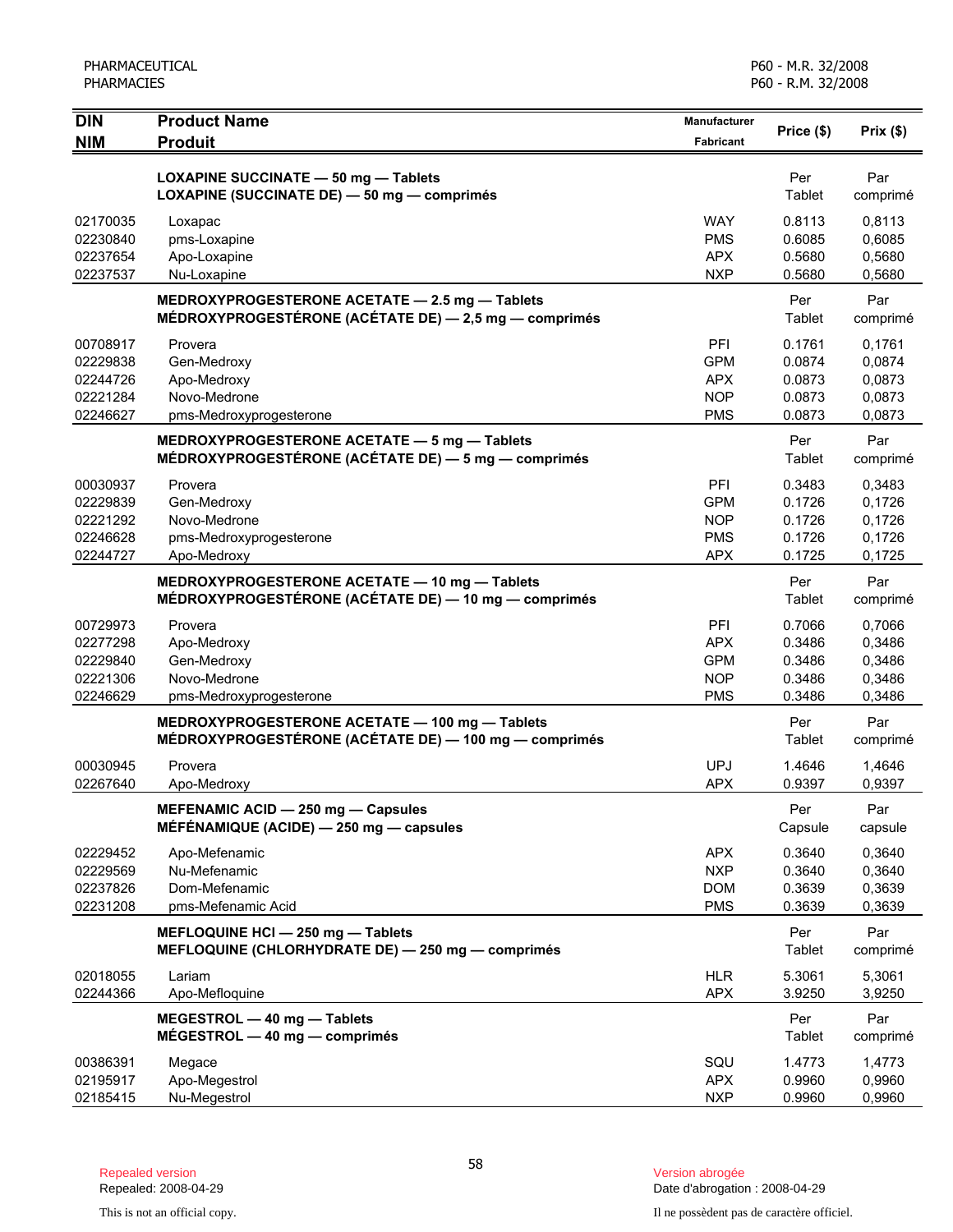| <b>DIN</b>           | <b>Product Name</b>                               | Manufacturer             | Price (\$)       | Prix(\$)         |
|----------------------|---------------------------------------------------|--------------------------|------------------|------------------|
| <b>NIM</b>           | <b>Produit</b>                                    | <b>Fabricant</b>         |                  |                  |
|                      | MEGESTROL - 160 mg - Tablets                      |                          | Per              | Par              |
|                      | $MÉGESTROL - 160 mg - comprimés$                  |                          | Tablet           | comprimé         |
| 00731323             | Megace                                            | SQU                      | 6.2524           | 6,2524           |
| 02185423             | Nu-Megestrol                                      | <b>NXP</b>               | 3.9897           | 3,9897           |
| 02195925             | Apo-Megestrol                                     | <b>APX</b>               | 3.9894           | 3,9894           |
|                      | MELOXICAM - 7.5 mg - Tablets                      |                          | Per              | Par              |
|                      | $MELOXICAM - 7.5 mg - comprimés$                  |                          | Tablet           | comprimé         |
| 02242785             | Mobicox                                           | <b>BOE</b>               | 0.8812           | 0,8812           |
| 02248973             | Apo-Meloxicam                                     | <b>APX</b>               | 0.5405           | 0,5405           |
| 02250012             | Co Meloxicam                                      | <b>COB</b>               | 0.5405           | 0,5405           |
| 02255987             | Gen-Meloxicam                                     | <b>GPM</b>               | 0.5405           | 0,5405           |
| 02258315             | Novo-Meloxicam                                    | <b>NOP</b>               | 0.5405           | 0,5405           |
| 02248267<br>02247889 | pms-Meloxicam<br>ratio-Meloxicam                  | <b>PMS</b><br><b>RPH</b> | 0.5405<br>0.5405 | 0,5405<br>0,5405 |
|                      |                                                   |                          |                  |                  |
|                      | MELOXICAM - 15 mg - Tablets                       |                          | Per              | Par              |
|                      | $MÉLOXICAM - 15 mg - comprimés$                   |                          | Tablet           | comprimé         |
| 02242786             | <b>Mobicox</b>                                    | <b>BOE</b>               | 1.0167           | 1,0167           |
| 02248974             | Apo-Meloxicam                                     | <b>APX</b>               | 0.6237           | 0,6237           |
| 02250020             | Co Meloxicam                                      | <b>COB</b>               | 0.6237           | 0,6237           |
| 02255995             | Gen-Meloxicam                                     | <b>GPM</b>               | 0.6237           | 0,6237           |
| 02258323             | Novo-Meloxicam                                    | <b>NOP</b>               | 0.6237           | 0,6237           |
| 02248268             | pms-Meloxicam                                     | <b>PMS</b>               | 0.6237           | 0,6237           |
| 02248031             | ratio-Meloxicam                                   | <b>RPH</b>               | 0.6237           | 0,6237           |
|                      | METFORMIN HCI - 500 mg - Tablets                  |                          | Per              | Par              |
|                      | METFORMINE (CHLORHYDRATE DE) - 500 mg - comprimés |                          | Tablet           | comprimé         |
| 02099233             | Glucophage                                        | AVE                      | 0.2669           | 0,2669           |
| 02269031             | Ran-Metformin                                     | <b>RAN</b>               | 0.1472           | 0,1472           |
| 02167786             | Apo-Metformin                                     | <b>APX</b>               | 0.1338           | 0,1338           |
| 02257726             | Co Metformin                                      | COB                      | 0.1338           | 0,1338           |
| 02148765             | Gen-Metformin                                     | <b>GPM</b>               | 0.1338           | 0,1338           |
| 02229516             | Glycon                                            | <b>ICN</b>               | 0.1338           | 0,1338           |
| 02242794             | Metformin/Metformine                              | <b>ZYM</b>               | 0.1338           | 0,1338           |
| 02045710             | Novo-Metformin                                    | NOP                      | 0.1338           | 0,1338           |
| 02162822             | Nu-Metformin                                      | <b>NXP</b>               | 0.1338           | 0,1338           |
| 02223562             | pms-Metformin                                     | <b>PMS</b>               | 0.1338           | 0,1338           |
| 02242974             | ratio-Metformin                                   | <b>RPH</b>               | 0.1338           | 0,1338           |
| 02246820             | Sandoz Metformin FC                               | <b>SDZ</b>               | 0.1338           | 0,1338           |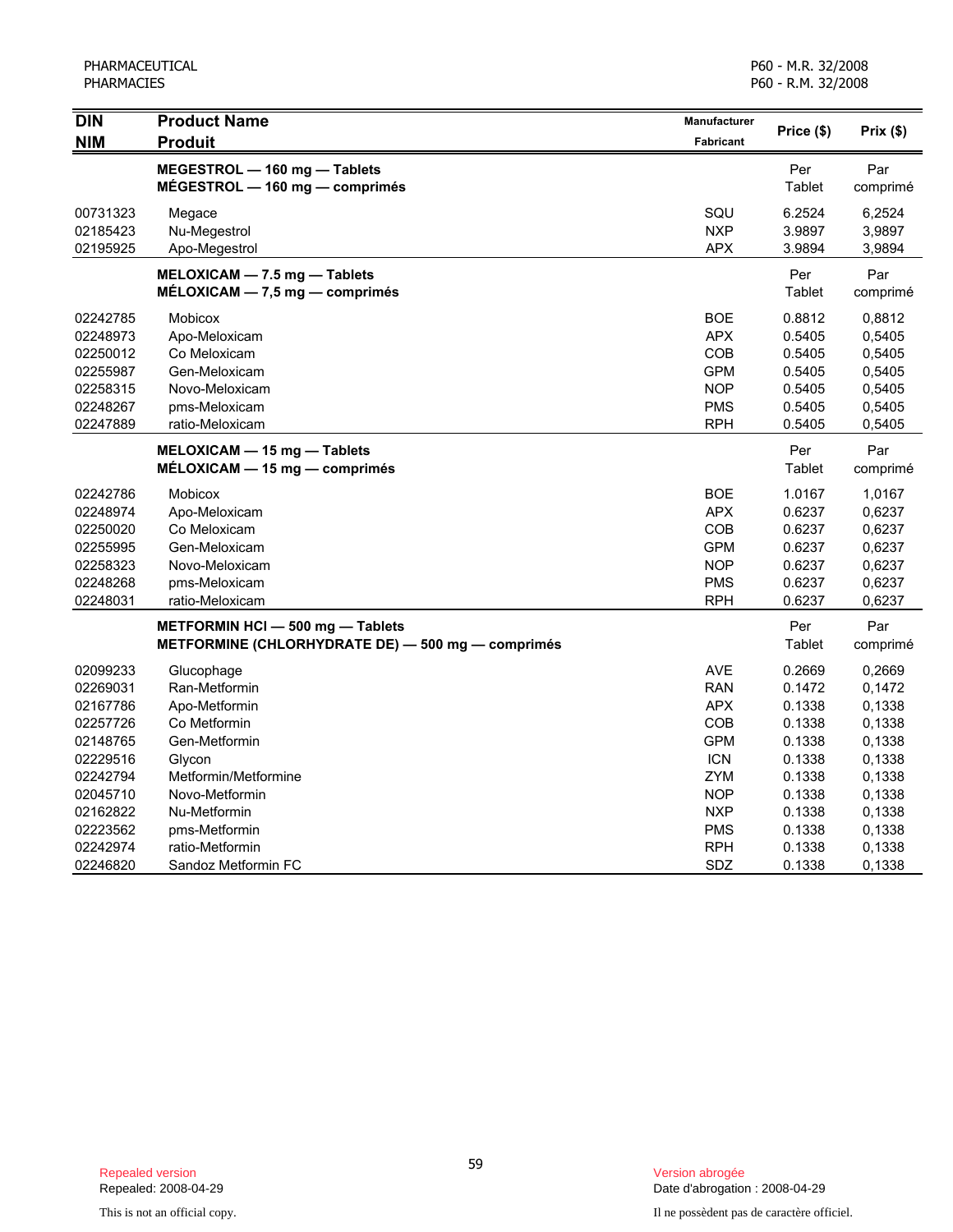| <b>DIN</b>           | <b>Product Name</b>                                                                            | Manufacturer             |                  |                  |
|----------------------|------------------------------------------------------------------------------------------------|--------------------------|------------------|------------------|
| <b>NIM</b>           | <b>Produit</b>                                                                                 | <b>Fabricant</b>         | Price (\$)       | Prix(\$)         |
|                      | METFORMIN HCI - 850 mg - Tablets<br>METFORMINE (CHLORHYDRATE DE) - 850 mg - comprimés          |                          | Per<br>Tablet    | Par<br>comprimé  |
| 02162849<br>02269058 | Glucophage<br>Ran-Metformin                                                                    | <b>AVE</b><br><b>RAN</b> | 0.3381<br>0.2525 | 0,3381<br>0,2525 |
| 02229785             | Apo-Metformin                                                                                  | <b>APX</b>               | 0.2299           | 0,2299           |
| 02257734             | Co Metformin                                                                                   | COB                      | 0.2299           | 0,2299           |
| 02229656             | Gen-Metformin                                                                                  | <b>GPM</b>               | 0.2299           | 0,2299           |
| 02242793             | Metformin/Metformine                                                                           | <b>ZYM</b>               | 0.2299           | 0,2299           |
| 02230475             | Novo-Metformin                                                                                 | <b>NOP</b>               | 0.2299           | 0,2299           |
| 02229517             | Nu-Metformin                                                                                   | <b>NXP</b>               | 0.2299           | 0,2299           |
| 02242589             | pms-Metformin                                                                                  | <b>PMS</b>               | 0.2299           | 0,2299           |
| 02242931             | ratio-Metformin                                                                                | <b>RPH</b>               | 0.2299           | 0,2299           |
| 02246821             | Sandoz Metformin FC                                                                            | SDZ                      | 0.2299           | 0,2299           |
|                      | METHOTREXATE - 2.5 mg - Tablets<br>MÉTHOTREXATE $-2,5$ mg $-$ comprimés                        |                          | Per<br>Tablet    | Par<br>comprimé  |
| 02182963             | Apo-Methotrexate                                                                               | <b>APX</b>               | 0.6958           | 0,6958           |
| 02170698             | Methotrexate/Méthotrexate                                                                      | <b>WAY</b>               | 0.6958           | 0,6958           |
| 02244798             | ratio-Methotrexate                                                                             | <b>RPH</b>               | 0.6958           | 0,6958           |
|                      | METHOTRIMEPRAZINE - 5 mg - Tablets                                                             |                          | Per              | Par              |
|                      | MÉTHOTRIMÉPRAZINE $-5$ mg $-$ comprimés                                                        |                          | Tablet           | comprimé         |
| 02238404             | Apo-Methoprazine                                                                               | <b>APX</b>               | 0.0581           | 0,0581           |
| 01927655             | Nozinan                                                                                        | <b>AVE</b>               | 0.0581           | 0,0581           |
| 02232903             | pms-Methotrimeprazine                                                                          | <b>PMS</b>               | 0.0581           | 0.0581           |
|                      | METHOTRIMEPRAZINE - 25 mg - Tablets<br>MÉTHOTRIMÉPRAZINE $-$ 25 mg $-$ comprimés               |                          | Per<br>Tablet    | Par<br>comprimé  |
| 01927663             | Nozinan                                                                                        | <b>AVE</b>               | 0.1245           | 0,1245           |
| 02238405             | Apo-Methoprazine                                                                               | <b>APX</b>               | 0.1244           | 0,1244           |
| 02232904             | pms-Methotrimeprazine                                                                          | <b>PMS</b>               | 0.1145           | 0,1145           |
|                      | METHOTRIMEPRAZINE - 50 mg - Tablets<br>MÉTHOTRIMÉPRAZINE $-$ 50 mg $-$ comprimés               |                          | Per<br>Tablet    | Par<br>comprimé  |
| 01927671             | Nozinan                                                                                        | AVE                      | 0.1696           | 0,1696           |
| 02232905             | pms-Methotrimeprazine                                                                          | <b>PMS</b>               | 0.1696           | 0,1696           |
| 02238406             | Apo-Methoprazine                                                                               | <b>APX</b>               | 0.1695           | 0,1695           |
|                      | METHYLCELLULOSE - 0.5% - Ophthalmic Solution<br>MÉTHYLCELLULOSE - 0,5 % - solution ophtalmique |                          | Per mL           | Par ml           |
| 00000809             | <b>Isopto Tears</b>                                                                            | <b>ALC</b>               | 0.3748           | 0,3748           |
| 00889806             | Sandoz Eyelube                                                                                 | SDZ                      | 0.3403           | 0,3403           |
|                      | METHYLCELLULOSE - 1% - Ophthalmic Solution<br>MÉTHYLCELLULOSE - 1 % - solution ophtalmique     |                          | Per mL           | Par ml           |
| 00000817             | <b>Isopto Tears</b>                                                                            | <b>ALC</b>               | 0.4642           | 0,4642           |
| 00874965             | Sandoz Eyelube                                                                                 | SDZ                      | 0.4224           | 0,4224           |
|                      | METHYLPHENIDATE - 5 mg - Tablets                                                               |                          | Per              | Par              |
|                      | MÉTHYLPHÉNIDATE $-5$ mg $-$ comprimés                                                          |                          | Tablet           | comprimé         |
| 02273950             | Apo-Methylphenidate                                                                            | <b>APX</b>               | 0.1042           | 0,1042           |
| 02234749             | pms-Methylphenidate                                                                            | <b>PMS</b>               | 0.1042           | 0,1042           |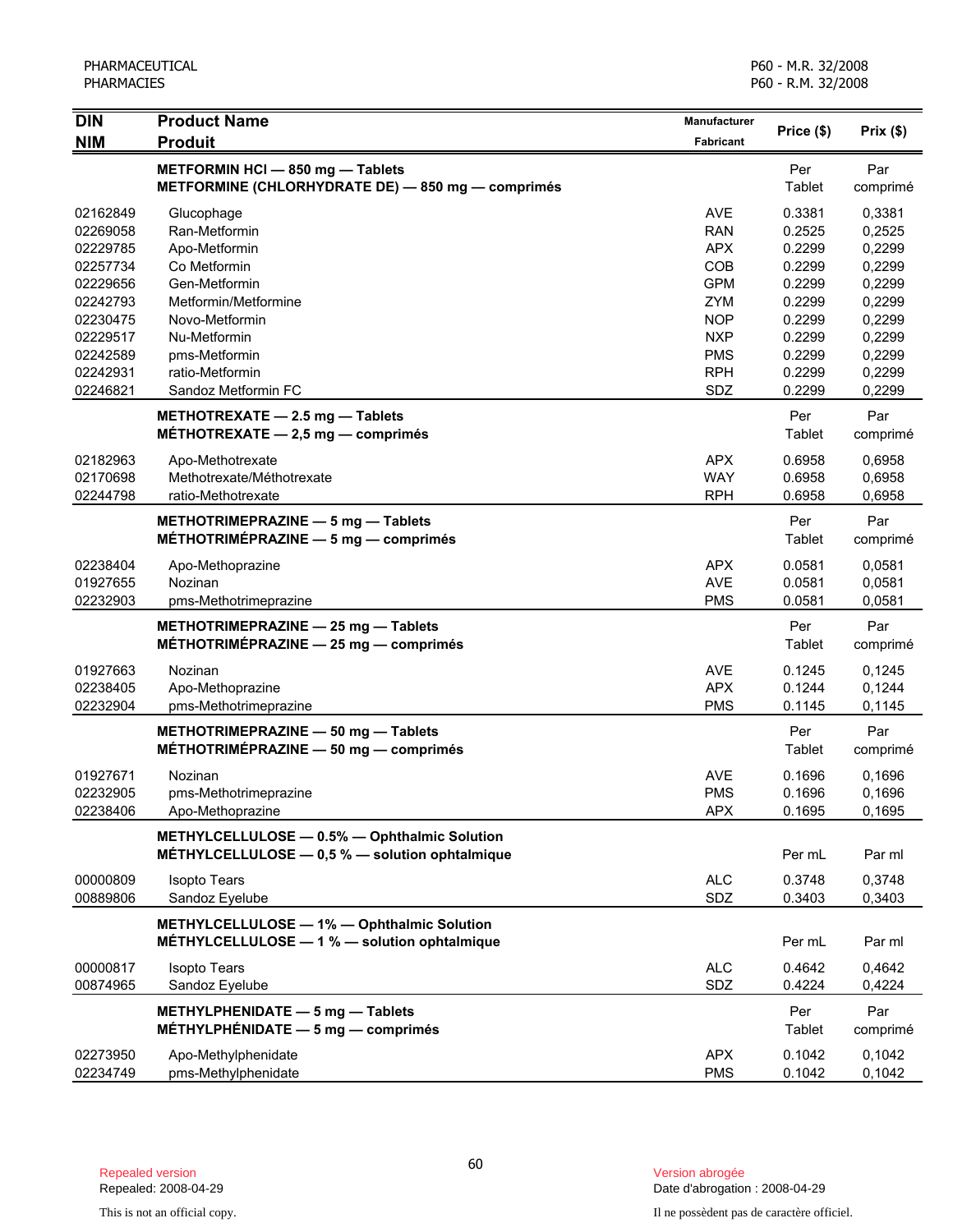| <b>DIN</b><br><b>NIM</b>         | <b>Product Name</b><br><b>Produit</b>                                                                                                                    | Manufacturer<br>Fabricant              | Price (\$)                 | Prix(\$)                   |
|----------------------------------|----------------------------------------------------------------------------------------------------------------------------------------------------------|----------------------------------------|----------------------------|----------------------------|
|                                  | METHYLPHENIDATE - 10 mg - Tablets<br>MÉTHYLPHÉNIDATE $-$ 10 mg $-$ comprimés                                                                             |                                        | Per<br>Tablet              | Par<br>comprimé            |
| 00005606<br>00584991<br>02249324 | Ritalin<br>pms-Methylphenidate<br>Apo-Methylphenidate                                                                                                    | <b>NVT</b><br><b>PMS</b><br><b>APX</b> | 0.3368<br>0.2083<br>0.1749 | 0,3368<br>0,2083<br>0,1749 |
|                                  | METHYLPHENIDATE - 20 mg - Tablets<br>MÉTHYLPHÉNIDATE $-20$ mg $-$ comprimés                                                                              |                                        | Per<br>Tablet              | Par<br>comprimé            |
| 00005614<br>00585009<br>02249332 | Ritalin<br>pms-Methylphenidate<br>Apo-Methylphenidate                                                                                                    | <b>NVT</b><br><b>PMS</b><br><b>APX</b> | 0.5884<br>0.4013<br>0.3890 | 0,5884<br>0,4013<br>0,3890 |
|                                  | METHYLPHENIDATE - 20 mg - Sustained Release Tablets<br>MÉTHYLPHÉNIDATE - 20 mg - comprimés à libération progressive                                      |                                        | Per<br>Tablet              | Par<br>comprimé            |
| 00632775<br>02266687             | <b>Ritalin SR</b><br>Apo-Methylphenidate SR                                                                                                              | <b>NVT</b><br><b>APX</b>               | 0.5907<br>0.3700           | 0,5907<br>0,3700           |
|                                  | METHYLPREDNISOLONE ACETATE - 40 mg/mL - Injection<br>MÉTHYLPREDNISOLONE (ACÉTATE DE) - 40 mg/ml - injection                                              |                                        | Per<br>mL                  | Par<br>ml                  |
| 00030759<br>02245400             | Depo-Medrol<br>Methylprednisolone Acetate/Méthylprednisolone (acétate de)                                                                                | PFI<br>SIL                             | 5.8740<br>4.7146           | 5,8740<br>4,7146           |
|                                  | METHYLPREDNISOLONE ACETATE - 40 mg/mL - Injection<br>(with preservative)                                                                                 |                                        |                            |                            |
|                                  | MÉTHYLPREDNISOLONE (ACÉTATE DE) - 40 mg/ml - injection<br>(avec préservatif)                                                                             |                                        | Per<br>mL                  | Par<br>ml                  |
| 01934333<br>02245407             | Depo-Medrol<br>Methylprednisolone Acetate/Méthylprednisolone (acétate de)                                                                                | PFI<br>SIL                             | 5.6210<br>3.1948           | 5,6210<br>3,1948           |
|                                  | METHYLPREDNISOLONE ACETATE - 80 mg/mL - Injection<br>MÉTHYLPREDNISOLONE (ACÉTATE DE) - 80 mg/ml - injection                                              |                                        | Per<br>mL                  | Par<br>ml                  |
| 00030767<br>02245406             | Depo-Medrol<br>Methylprednisolone Acetate/Méthylprednisolone (acétate de)                                                                                | PFI<br>SIL                             | 11.2420<br>9.0222          | 11,2420<br>9,0222          |
|                                  | METHYLPREDNISOLONE ACETATE - 80 mg/mL - Injection<br>(with preservative)<br>MÉTHYLPREDNISOLONE (ACÉTATE DE) - 80 mg/ml - injection<br>(avec préservatif) |                                        | Per<br>mL                  | Par<br>ml                  |
| 01934341<br>02245408             | Depo-Medrol<br>Methylprednisolone Acetate/Méthylprednisolone (acétate de)                                                                                | PFI<br><b>SIL</b>                      | 8.6860<br>6.9696           | 8,6860<br>6,9696           |
|                                  | METOCLOPRAMIDE HCI - 5 mg - Tablets<br>MÉTOCLOPRAMIDE (CHLORHYDRATE DE) - 5 mg - comprimés                                                               |                                        | Per<br>Tablet              | Par<br>comprimé            |
| 02143275<br>00842826<br>02230431 | Nu-Metoclopramide<br>Apo-Metoclop<br>pms-Metoclopramide                                                                                                  | <b>NXP</b><br><b>APX</b><br><b>PMS</b> | 0.0750<br>0.0612<br>0.0612 | 0,0750<br>0,0612<br>0,0612 |
|                                  | METOCLOPRAMIDE HCI - 10 mg - Tablets<br>MÉTOCLOPRAMIDE (CHLORHYDRATE DE) - 10 mg - comprimés                                                             |                                        | Per<br>Tablet              | Par<br>comprimé            |
| 02143283<br>02230432<br>00842834 | Nu-Metoclopramide<br>pms-Metoclopramide<br>Apo-Metoclop                                                                                                  | <b>NXP</b><br><b>PMS</b><br><b>APX</b> | 0.0706<br>0.0706<br>0.0641 | 0,0706<br>0,0706<br>0,0641 |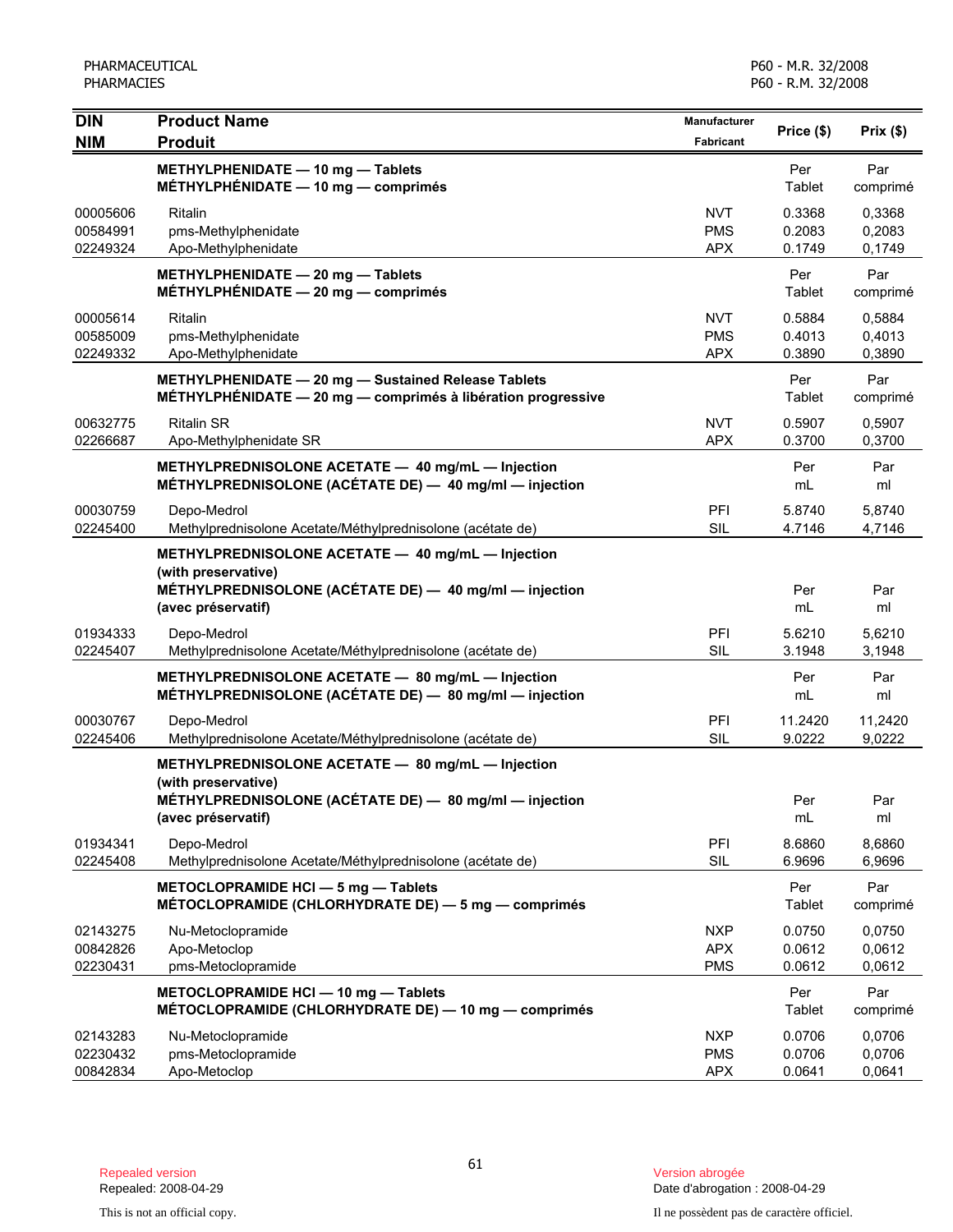| <b>DIN</b>           | <b>Product Name</b>                                                                         | Manufacturer             | Price (\$)       | Prix(\$)         |
|----------------------|---------------------------------------------------------------------------------------------|--------------------------|------------------|------------------|
| <b>NIM</b>           | <b>Produit</b>                                                                              | Fabricant                |                  |                  |
|                      | METOPROLOL TARTRATE - 25 mg - Tablets<br>MÉTOPROLOL (TARTRATE DE) - 25 mg - comprimés       |                          |                  |                  |
| 02246010             | Apo-Metoprolol                                                                              | <b>APX</b>               | 0.0707           | 0,0707           |
| 02261898             | Novo-Metoprol                                                                               | <b>NOP</b>               | 0.0707           | 0,0707           |
| 02248855             | pms-Metoprolol-L                                                                            | <b>PMS</b>               | 0.0707           | 0,0707           |
|                      | METOPROLOL TARTRATE - 50 mg - Tablets<br>MÉTOPROLOL (TARTRATE DE) - 50 mg - comprimés       |                          | Per<br>Tablet    | Par<br>comprimé  |
| 00397423             | Lopresor                                                                                    | <b>NVT</b>               | 0.2648           | 0,2648           |
| 00402605             | Betaloc                                                                                     | <b>AST</b>               | 0.2315           | 0,2315           |
| 00618632             | Apo-Metoprolol                                                                              | <b>APX</b>               | 0.1348           | 0,1348           |
| 00749354             | Apo-Metoprolol (Type L)                                                                     | <b>APX</b>               | 0.1348           | 0,1348           |
| 02172550             | Dom-Metoprolol-B                                                                            | <b>DOM</b>               | 0.1348           | 0,1348           |
| 02231121             | Dom-Metoprolol-L                                                                            | <b>DOM</b>               | 0.1348           | 0,1348           |
| 02230448             | Gen-Metoprolol                                                                              | <b>GPM</b>               | 0.1348           | 0,1348           |
| 02174545             | Gen-Metoprolol (Type L)                                                                     | <b>GPM</b>               | 0.1348           | 0,1348           |
| 00648035             | Novo-Metoprol                                                                               | <b>NOP</b>               | 0.1348           | 0,1348           |
| 00842648             | Novo-Metoprol (uncoated)/Novo-Metoprol (non enrobé)                                         | <b>NOP</b>               | 0.1348           | 0,1348           |
| 00865605             | Nu-Metop                                                                                    | <b>NXP</b>               | 0.1348           | 0,1348           |
| 02145413             | pms-Metoprolol-B                                                                            | <b>PMS</b>               | 0.1348           | 0,1348           |
| 02230803             | pms-Metoprolol-L                                                                            | <b>PMS</b>               | 0.1348           | 0,1348           |
| 02247875             | Sandoz Metoprolol                                                                           | SDZ                      | 0.1348           | 0,1348           |
|                      | METOPROLOL TARTRATE - 100 mg - Tablets<br>MÉTOPROLOL (TARTRATE DE) - 100 mg - comprimés     |                          | Per<br>Tablet    | Par<br>comprimé  |
| 00397431             | Lopresor                                                                                    | <b>NVT</b>               | 0.5430           | 0,5430           |
| 00402540             | Betaloc                                                                                     | <b>AST</b>               | 0.3965           | 0,3965           |
| 02172569             | Dom-Metoprolol-B                                                                            | <b>DOM</b>               | 0.2446           | 0,2446           |
| 02231122             | Dom-Metoprolol-L                                                                            | <b>DOM</b>               | 0.2446           | 0,2446           |
| 02230449             | Gen-Metoprolol                                                                              | <b>GPM</b>               | 0.2446           | 0,2446           |
| 02145421             | pms-Metoprolol-B                                                                            | <b>PMS</b>               | 0.2446           | 0,2446           |
| 02230804             | pms-Metoprolol-L                                                                            | <b>PMS</b>               | 0.2446           | 0,2446           |
| 00618640             | Apo-Metoprolol                                                                              | <b>APX</b>               | 0.2445           | 0,2445           |
| 00751170             | Apo-Metoprolol (Type L)                                                                     | <b>APX</b>               | 0.2445           | 0,2445           |
| 02174553             | Gen-Metoprolol (Type L)                                                                     | <b>GPM</b>               | 0.2445           | 0,2445           |
| 00648043             | Novo-Metoprol                                                                               | <b>NOP</b>               | 0.2445           | 0,2445           |
| 00842656             | Novo-Metoprol (uncoated)/Novo-Metoprol (non enrobé)                                         | <b>NOP</b>               | 0.2445           | 0,2445           |
| 00865613             | Nu-Metop                                                                                    | <b>NXP</b>               | 0.2445           | 0,2445           |
| 02247876             | Sandoz Metoprolol                                                                           | SDZ                      | 0.2445           | 0,2445           |
|                      | METOPROLOL TARTRATE - 100 mg - Tablets<br>MÉTOPROLOL (TARTRATE DE) — 100 mg — comprimés     |                          | Per<br>Tablet    | Par<br>comprimé  |
| 00658855<br>02285169 | Lopressor SR<br>Apo-Metoprolol SR                                                           | <b>GEI</b><br><b>APX</b> | 0.3100<br>0.2021 | 0,3100<br>0,2021 |
|                      | METOPROLOL TARTRATE - 200 mg - Tablets<br>MÉTOPROLOL (TARTRATE DE) — 200 mg — comprimés     |                          | Per<br>Tablet    | Par<br>comprimé  |
| 00534560<br>02285177 | Lopressor SR<br>Apo-Metoprolol SR                                                           | <b>GEI</b><br><b>APX</b> | 0.5650<br>0.3668 | 0,5650<br>0,3668 |
|                      | MICONAZOLE NITRATE - 2% - Topical Cream<br>MICONAZOLE (NITRATE DE) $-2$ % $-$ crème topique |                          | Per<br>Gram      | Par<br>gramme    |
| 00497797<br>02085852 | <b>Monistat Derm</b><br>Micatin                                                             | <b>MCL</b><br><b>MCL</b> | 0.3703<br>0.3146 | 0,3703<br>0,3146 |

Date d'abrogation : 2008-04-29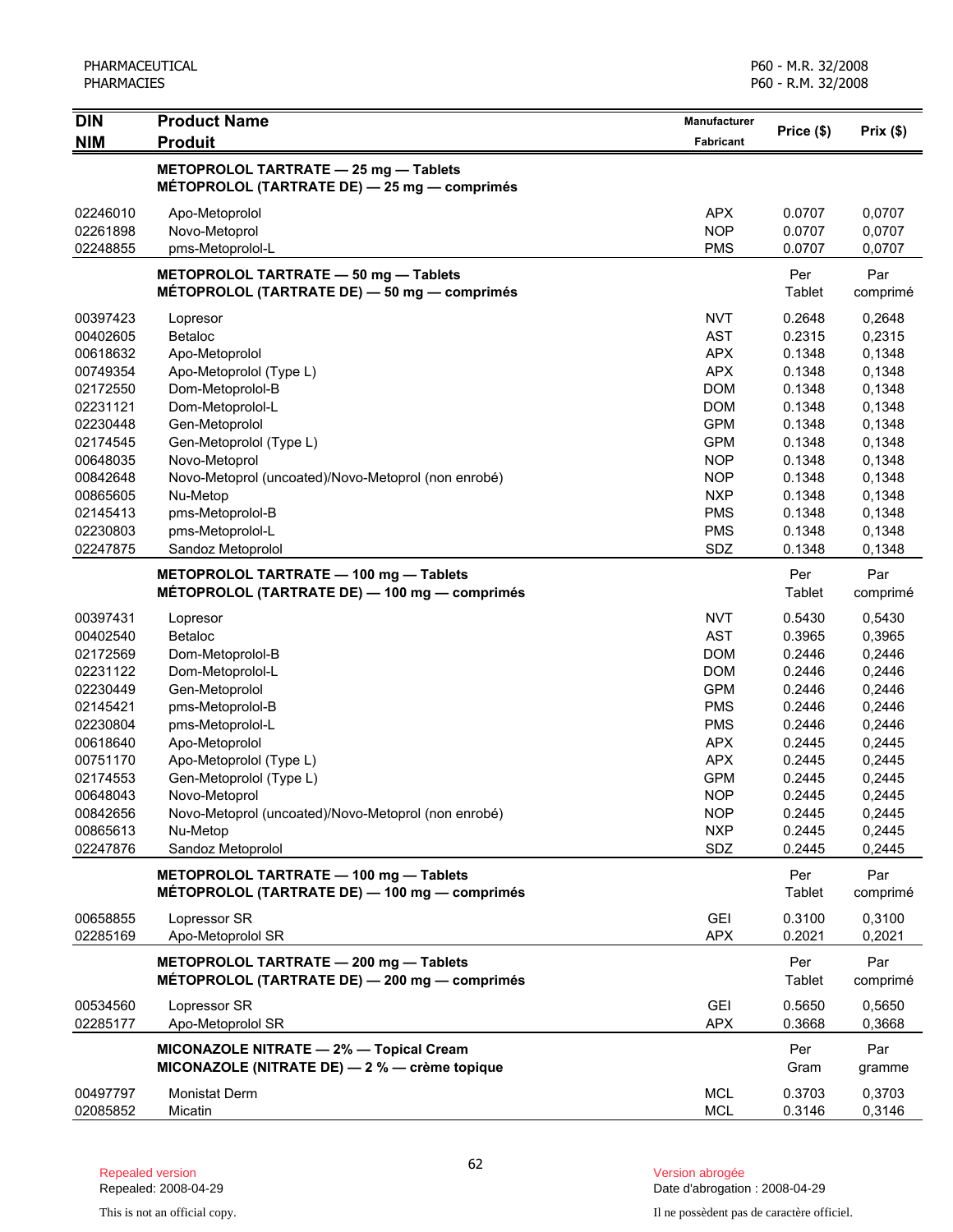PHARMACEUTICAL PHARMACIES

P60 - M.R. 32/2008 P60 - R.M. 32/2008

| <b>DIN</b>                                                                       | <b>Product Name</b>                                                                                                             | <b>Manufacturer</b>                                                                     |                                                                    | Prix(\$)                                                           |
|----------------------------------------------------------------------------------|---------------------------------------------------------------------------------------------------------------------------------|-----------------------------------------------------------------------------------------|--------------------------------------------------------------------|--------------------------------------------------------------------|
| <b>NIM</b>                                                                       | <b>Produit</b>                                                                                                                  | Fabricant                                                                               | Price (\$)                                                         |                                                                    |
|                                                                                  | MIDODRINE $-2.5$ mg $-$ Tablets<br>$MIDORDINE - 2.5 mg - comprimés$                                                             |                                                                                         | Per<br>Tablet                                                      | Par<br>comprimé                                                    |
| 01934392<br>02278677                                                             | Amatine<br>Apo-Midodrine                                                                                                        | <b>SHI</b><br><b>APX</b>                                                                | 0.5472<br>0.3299                                                   | 0,5472<br>0,3299                                                   |
|                                                                                  | MIDODRINE $-5$ mg $-$ Tablets<br>$MIDORDINE - 5 mg - comprimés$                                                                 |                                                                                         | Per<br>Tablet                                                      | Par<br>comprimé                                                    |
| 01934406<br>02278685                                                             | Amatine<br>Apo-Midodrine                                                                                                        | <b>SHI</b><br><b>APX</b>                                                                | 0.9243<br>0.5498                                                   | 0,9243<br>0,5498                                                   |
|                                                                                  | MINOCYCLINE HCI - 50 mg - Capsules<br>MINOCYCLINE (CHLORHYDRATE DE) - 50 mg - capsules                                          |                                                                                         | Per<br>Capsule                                                     | Par<br>capsule                                                     |
| 02173514<br>01914138<br>02084090<br>02230735<br>02108143<br>02239238<br>02237313 | Minocin<br>ratio-Minocycline<br>Apo-Minocycline<br>Gen-Minocycline<br>Novo-Minocycline<br>pms-Minocycline<br>Sandoz Minocycline | STI<br><b>RPH</b><br><b>APX</b><br><b>GPM</b><br><b>NOP</b><br><b>PMS</b><br>SDZ        | 0.6545<br>0.5889<br>0.5885<br>0.5885<br>0.5885<br>0.5885<br>0.5885 | 0,6545<br>0,5889<br>0,5885<br>0,5885<br>0,5885<br>0,5885<br>0,5885 |
|                                                                                  | MINOCYCLINE HCI - 100 mg - Capsules<br>MINOCYCLINE (CHLORHYDRATE DE) - 100 mg - capsules                                        |                                                                                         | Per<br>Capsule                                                     | Par<br>capsule                                                     |
| 02173506<br>02239239<br>02084104<br>02230736<br>02108151<br>01914146<br>02237314 | Minocin<br>pms-Minocycline<br>Apo-Minocycline<br>Gen-Minocycline<br>Novo-Minocycline<br>ratio-Minocycline<br>Sandoz Minocycline | STI<br><b>PMS</b><br><b>APX</b><br><b>GPM</b><br><b>NOP</b><br><b>RPH</b><br>SDZ        | 1.2628<br>1.1366<br>1.1365<br>1.1365<br>1.1365<br>1.1365<br>1.1365 | 1,2628<br>1,1366<br>1,1365<br>1,1365<br>1,1365<br>1,1365<br>1,1365 |
|                                                                                  | MINOXIDIL - 2% - Topical Solution<br>MINOXIDIL - 2 % - solution topique                                                         |                                                                                         | Per mL                                                             | Par ml                                                             |
| 00708925<br>02065800<br>00885754                                                 | Rogaine<br>Gen-Minoxidil<br>Apo-Gain                                                                                            | <b>UPJ</b><br><b>GPM</b><br><b>APX</b>                                                  | 0.8810<br>0.7325<br>0.5133                                         | 0,8810<br>0,7325<br>0,5133                                         |
|                                                                                  | MIRTAZAPINE - 15 mg - Tablets<br>MIRTAZAPINE - 15 mg - comprimés                                                                |                                                                                         | Per<br>Tablet                                                      | Par<br>comprimé                                                    |
| 02273942<br>02286610<br>02250594                                                 | pms-Mirtazapine<br>Apo-Mirtazapine<br>Sandoz Mirtazapine                                                                        | <b>PMS</b><br><b>APX</b><br>SDZ                                                         | 0.4125<br>0.4125<br>0.4125                                         | 0,4125<br>0.4125<br>0,4125                                         |
|                                                                                  | MIRTAZAPINE - 30 mg - Tablets<br>MIRTAZAPINE - 30 mg - comprimés                                                                |                                                                                         | Per<br>Tablet                                                      | Par<br>comprimé                                                    |
| 02243910<br>02248762<br>02259354<br>02286629<br>02274361<br>02256118<br>02270927 | Remeron<br>pms-Mirtazapine<br>Novo-Mirtazapine<br>Apo-Mirtazapine<br>Co Mirtazapine<br>Gen-Mirtazapine<br>ratio-Mirtazapine     | <b>ORG</b><br><b>PMS</b><br><b>NOP</b><br><b>APX</b><br>COB<br><b>GPM</b><br><b>RPH</b> | 1.3640<br>1.0912<br>0.8593<br>0.8580<br>0.8580<br>0.8580<br>0.8580 | 1,3640<br>1,0912<br>0,8593<br>0,8580<br>0,8580<br>0,8580<br>0,8580 |
| 02267292<br>02250608                                                             | Sandoz Mirtazapine FC<br>Sandoz Mirtazapine                                                                                     | SDZ<br>SDZ                                                                              | 0.8580<br>0.8580                                                   | 0,8580<br>0,8580                                                   |

Date d'abrogation : 2008-04-29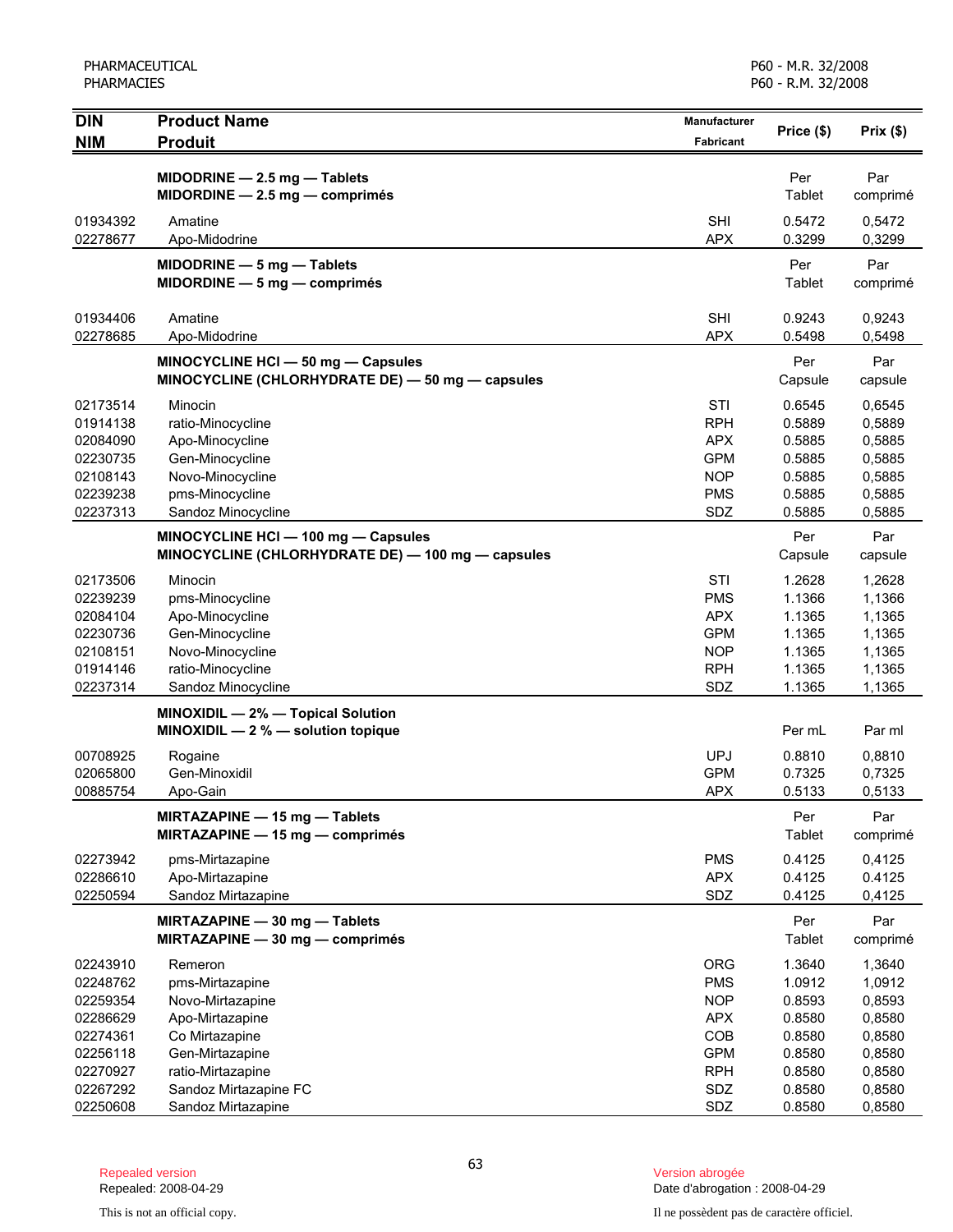PHARMACEUTICAL PHARMACIES

P60 - M.R. 32/2008 P60 - R.M. 32/2008

| <b>DIN</b>                                                           | <b>Product Name</b>                                                                                      | <b>Manufacturer</b>                                                              | Price (\$)                                               | Prix(\$)                                                 |
|----------------------------------------------------------------------|----------------------------------------------------------------------------------------------------------|----------------------------------------------------------------------------------|----------------------------------------------------------|----------------------------------------------------------|
| <b>NIM</b>                                                           | <b>Produit</b>                                                                                           | <b>Fabricant</b>                                                                 |                                                          |                                                          |
|                                                                      | MIRTAZAPINE - 15 mg - Tablets<br>MIRTAZAPINE - 15 mg - comprimés                                         |                                                                                  | Per<br>Tablet                                            | Par<br>comprimé                                          |
| 02248452<br>02279894                                                 | Remeron RD<br>Novo-Mirtazapine OD                                                                        | <b>ORG</b><br><b>NOP</b>                                                         | 0.4505<br>0.3003                                         | 0,4505<br>0,3003                                         |
|                                                                      | MIRTAZAPINE - 30 mg - Tablets<br>MIRTAZAPINE - 30 mg - comprimés                                         |                                                                                  | Per<br>Tablet                                            | Par<br>comprimé                                          |
| 02248453<br>02279908                                                 | Remeron RD<br>Novo-Mirtazapine OD                                                                        | <b>ORG</b><br><b>NOP</b>                                                         | 0.9009<br>0.6006                                         | 0,9009<br>0,6006                                         |
|                                                                      | MIRTAZAPINE - 45 mg - Tablets<br>MIRTAZAPINE - 45 mg - comprimés                                         |                                                                                  | Per<br>Tablet                                            | Par<br>comprimé                                          |
| 02248454<br>02279916                                                 | <b>Remeron RD</b><br>Novo-Mirtazapine OD                                                                 | <b>ORG</b><br><b>NOP</b>                                                         | 1.3514<br>0.9009                                         | 1,3514<br>0,9009                                         |
|                                                                      | MISOPROSTOL - 100 mcg - Tablets<br>MISOPROSTOL - 100 mcg - comprimés                                     |                                                                                  | Per<br>Tablet                                            | Par<br>comprimé                                          |
| 02240754<br>02244022                                                 | Novo-Misoprostol<br>Apo-Misoprostol                                                                      | <b>NOP</b><br><b>APX</b>                                                         | 0.2094<br>0.1885                                         | 0,2094<br>0.1885                                         |
|                                                                      | MISOPROSTOL - 200 mcg - Tablets<br>MISOPROSTOL - 200 mcg - comprimés                                     |                                                                                  | Per<br>Tablet                                            | Par<br>comprimé                                          |
| 00632600<br>02240755<br>02244125<br>02244023                         | Cytotec<br>Novo-Misoprostol<br>pms-Misoprostol<br>Apo-Misoprostol                                        | PFI<br><b>NOP</b><br><b>PMS</b><br><b>APX</b>                                    | 0.5180<br>0.3487<br>0.3487<br>0.3138                     | 0,5180<br>0,3487<br>0,3487<br>0,3138                     |
|                                                                      | MOCLOBEMIDE - 100 mg - Tablets<br>MOCLOBÉMIDE - 100 mg - comprimés                                       |                                                                                  | Per<br>Tablet                                            | Par<br>comprimé                                          |
| 00899348<br>02232148<br>02239746<br>02237111                         | Manerix<br>Apo-Moclobemide<br>Novo-Moclobemide<br>Nu-Moclobemide                                         | <b>HLR</b><br><b>APX</b><br><b>NOP</b><br><b>NXP</b>                             | 0.4400<br>0.2772<br>0.2772<br>0.2772                     | 0,4400<br>0,2772<br>0,2772<br>0,2772                     |
|                                                                      | MOCLOBEMIDE - 150 mg - Tablets<br>$MOCLOBÉMIDE - 150 mg - comprimés$                                     |                                                                                  | Per<br>Tablet                                            | Par<br>comprimé                                          |
| 00899356<br>02218410<br>02243218<br>02232150<br>02239747<br>02237112 | Manerix<br>ratio-Moclobemide<br>pms-Moclobemide<br>Apo-Moclobemide<br>Novo-Moclobemide<br>Nu-Moclobemide | <b>HLR</b><br><b>RPH</b><br><b>PMS</b><br><b>APX</b><br><b>NOP</b><br><b>NXP</b> | 0.6533<br>0.4785<br>0.4020<br>0.4019<br>0.4019<br>0.4019 | 0,6533<br>0,4785<br>0,4020<br>0,4019<br>0,4019<br>0,4019 |
|                                                                      | MOCLOBEMIDE - 300 mg - Tablets<br>$MOCLOBÉMIDE - 300 mg - comprimés$                                     |                                                                                  | Per<br>Tablet                                            | Par<br>comprimé                                          |
| 02166747<br>02243219<br>02240456<br>02239748                         | Manerix<br>pms-Moclobemide<br>Apo-Moclobemide<br>Novo-Moclobemide                                        | <b>HLR</b><br><b>PMS</b><br><b>APX</b><br><b>NOP</b>                             | 1.2830<br>0.8771<br>0.7894<br>0.7894                     | 1,2830<br>0,8771<br>0,7894<br>0,7894                     |

Date d'abrogation : 2008-04-29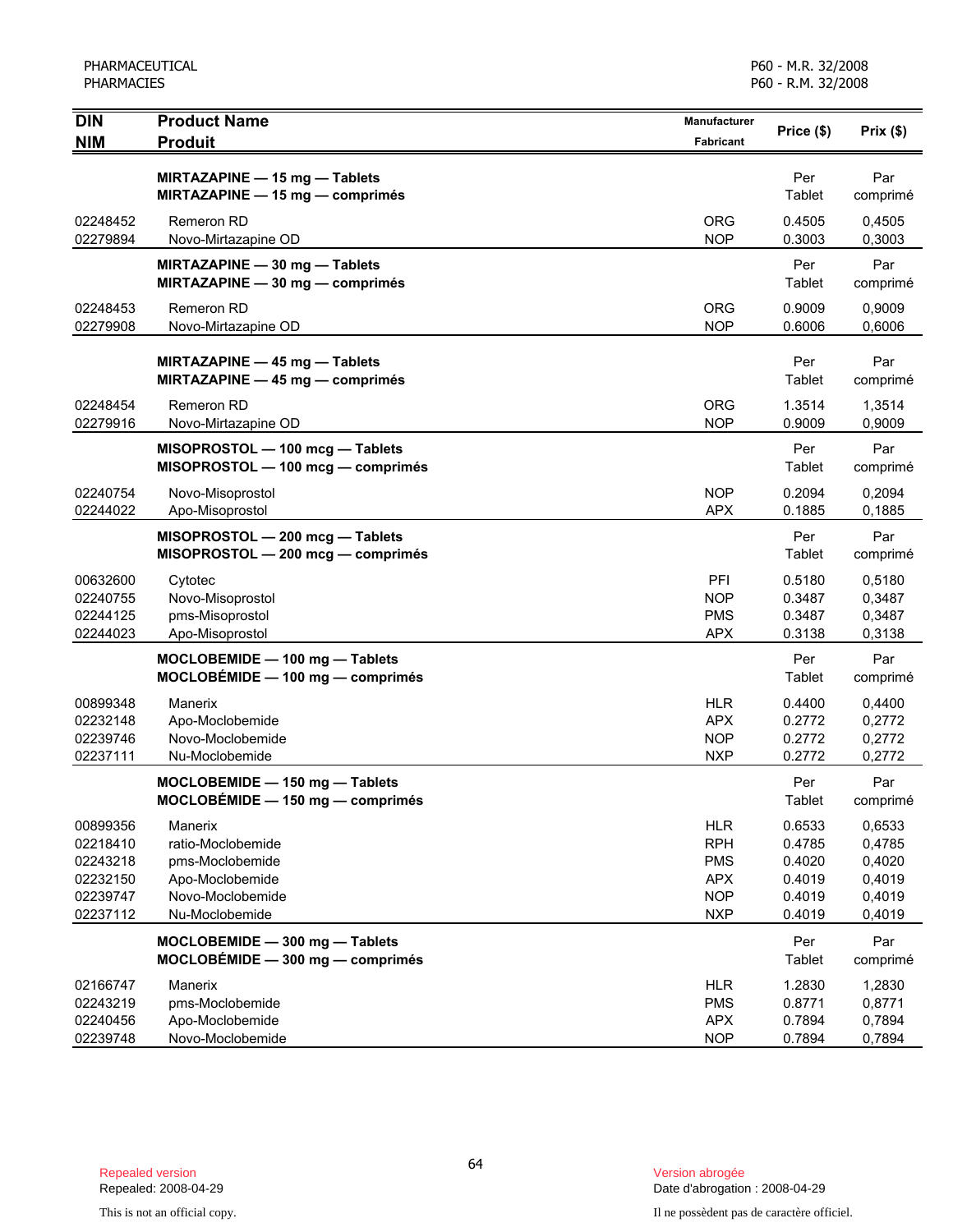| <b>DIN</b>                                               | <b>Product Name</b>                                                                                   | <b>Manufacturer</b>                                                | Price (\$)                                     | Prix(\$)                                       |
|----------------------------------------------------------|-------------------------------------------------------------------------------------------------------|--------------------------------------------------------------------|------------------------------------------------|------------------------------------------------|
| <b>NIM</b>                                               | <b>Produit</b>                                                                                        | Fabricant                                                          |                                                |                                                |
|                                                          | MOMETASONE FUROATE - 0.1% - Topical Ointment<br>MOMÉTASONE (FUROATE DE) $-$ 0,1 % $-$ pommade topique |                                                                    | Per<br>gram                                    | Par<br>gramme                                  |
| 00851736<br>02270862<br>02244769<br>02248130<br>02264749 | Elocom<br>pms-Mometasone<br>pms-Mometasone<br>ratio-Mometasone<br>Taro-Mometasone                     | <b>SCH</b><br><b>PMS</b><br><b>PMS</b><br><b>RPH</b><br><b>TAR</b> | 0.7033<br>0.3843<br>0.3843<br>0.3842<br>0.3842 | 0,7033<br>0,3843<br>0,3843<br>0,3842<br>0,3842 |
|                                                          | MORPHINE - 1 mg/mL - Oral Liquid<br>$MORPHINE - 1$ mg/ml - liquide oral                               |                                                                    | Per mL                                         | Par ml                                         |
| 00486582<br>00607762<br>00591467                         | M.O.S<br>ratio-Morphine<br><b>Statex</b>                                                              | <b>ICN</b><br><b>RPH</b><br><b>PMS</b>                             | 0.0200<br>0.0220<br>0.0220                     | 0,0220<br>0,0220<br>0,0220                     |
|                                                          | MORPHINE - 5 mg/mL - Oral Liquid<br>$MORPHINE - 5$ mg/ml - liquide oral                               |                                                                    | Per mL                                         | Par ml                                         |
| 00514217<br>00607770<br>00591475                         | M.O.S.<br>ratio-Morphine<br>Statex                                                                    | <b>ICN</b><br><b>RPH</b><br><b>PMS</b>                             | 0.0842<br>0.0885<br>0.0884                     | 0,0842<br>0,0885<br>0,0884                     |
|                                                          | MORPHINE - 10 mg/mL - Oral Liquid<br>MORPHINE - 10 mg/ml - liquide oral                               |                                                                    | Per mL                                         | Par ml                                         |
| 00632503<br>00690783<br>00647217                         | M.O.S.<br>ratio-Morphine<br>Statex                                                                    | <b>ICN</b><br><b>RPH</b><br><b>PMS</b>                             | 0.1838<br>0.2022<br>0.2022                     | 0,1838<br>0,2022<br>0,2022                     |
|                                                          | MORPHINE - 20 mg/mL - Oral Liquid<br>MORPHINE - 20 mg/ml - liquide oral                               |                                                                    | Per mL                                         | Par ml                                         |
| 00632481<br>00690791<br>00621935                         | M.O.S.<br>ratio-Morphine<br>Statex                                                                    | <b>ICN</b><br><b>RPH</b><br><b>PMS</b>                             | 0.5240<br>0.5478<br>0.5478                     | 0,5240<br>0,5478<br>0,5478                     |
|                                                          | MORPHINE SULFATE - 5 mg - Tablets<br>MORPHINE (SULFATE DE) - 5 mg - comprimés                         |                                                                    | Per<br>Tablet                                  | Par<br>comprimé                                |
| 02014203<br>00594652<br>02009773                         | <b>MS IR</b><br>Statex<br>M.O.S. Sulfate 5                                                            | <b>PFR</b><br><b>PMS</b><br>ICN                                    | 0.1294<br>0.1210<br>0.1100                     | 0,1294<br>0,1210<br>0,1100                     |
|                                                          | <b>MORPHINE SULFATE - 10 mg - Tablets</b><br>MORPHINE (SULFATE DE) - 10 mg - comprimés                |                                                                    | Per<br>Tablet                                  | Par<br>comprimé                                |
| 02014211<br>00594644<br>02009765                         | <b>MS IR</b><br><b>Statex</b><br>M.O.S. Sulfate 10                                                    | <b>PFR</b><br><b>PMS</b><br><b>ICN</b>                             | 0.2011<br>0.1870<br>0.1700                     | 0,2011<br>0,1870<br>0,1700                     |
|                                                          | MORPHINE SULFATE - 25 mg - Tablets<br>MORPHINE (SULFATE DE) - 25 mg - comprimés                       |                                                                    | Per<br><b>Tablet</b>                           | Par<br>comprimé                                |
| 00594636<br>02009749                                     | <b>Statex</b><br>M.O.S. Sulfate 25                                                                    | <b>PMS</b><br><b>ICN</b>                                           | 0.2475<br>0.2250                               | 0,2475<br>0,2250                               |
|                                                          | <b>MORPHINE SULFATE - 50 mg - Tablets</b><br>MORPHINE (SULFATE DE) - 50 mg - comprimés                |                                                                    | Per<br><b>Tablet</b>                           | Par<br>comprimé                                |
| 00675962<br>02009706                                     | <b>Statex</b><br>M.O.S. Sulfate 50                                                                    | <b>PMS</b><br><b>ICN</b>                                           | 0.3795<br>0.3450                               | 0,3795<br>0,3450                               |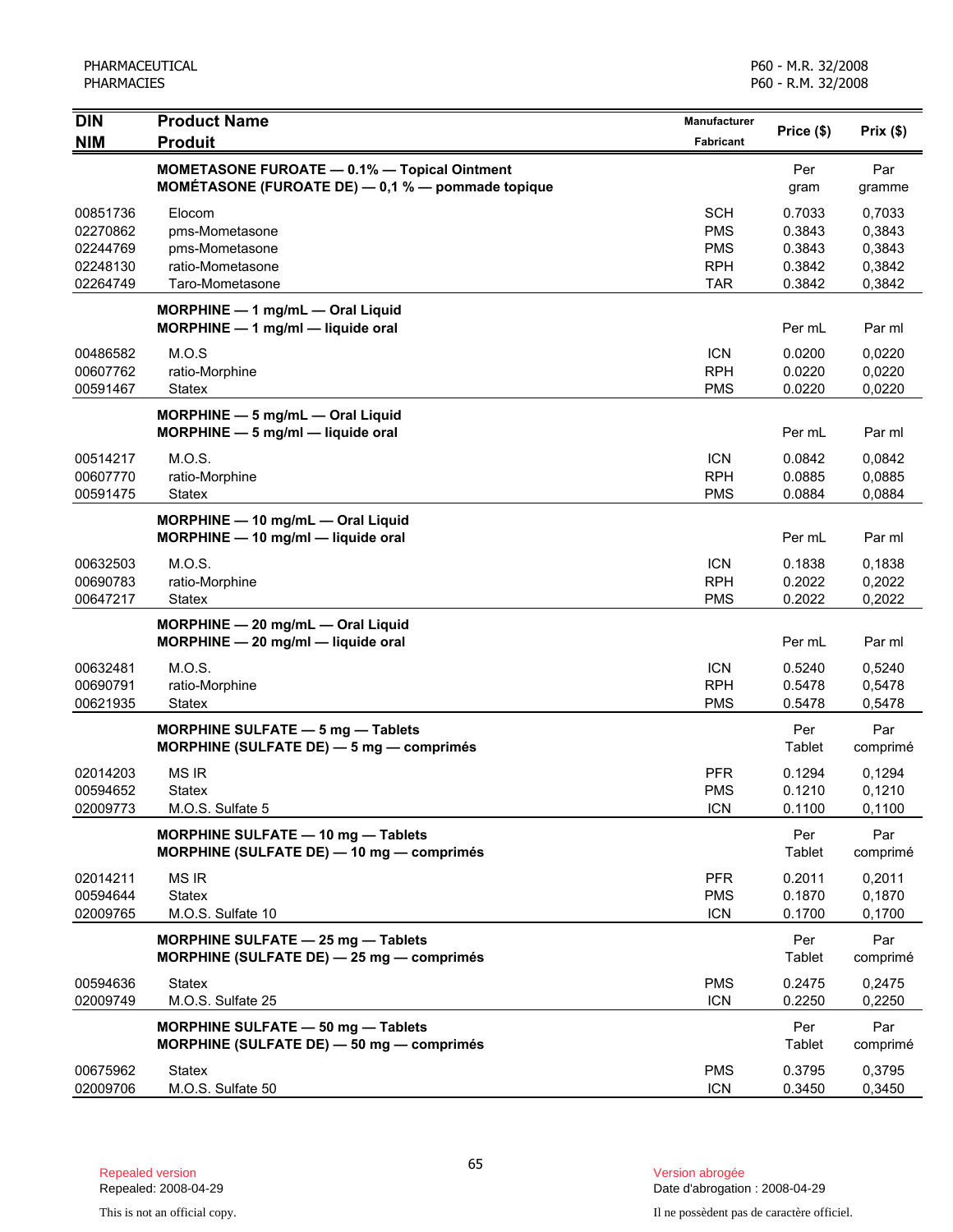| <b>DIN</b>                                   | <b>Product Name</b>                                                                                                        | Manufacturer                                         | Price (\$)                           | Prix(\$)                             |
|----------------------------------------------|----------------------------------------------------------------------------------------------------------------------------|------------------------------------------------------|--------------------------------------|--------------------------------------|
| <b>NIM</b>                                   | <b>Produit</b>                                                                                                             | <b>Fabricant</b>                                     |                                      |                                      |
|                                              | MORPHINE SULFATE - 15 mg - Sustained Release Tablets<br>MORPHINE (SULFATE DE) - 15 mg - comprimés à libération progressive |                                                      | Per<br>Tablet                        | Par<br>comprimé                      |
| 02015439<br>02245284<br>02244790             | <b>MS Contin SRT</b><br>pms-Morphine Sulfate SR<br>ratio-Morphine SR                                                       | <b>PFR</b><br><b>PMS</b><br><b>RPH</b>               | 0.6999<br>0.4585<br>0.4585           | 0,6999<br>0,4585<br>0,4585           |
|                                              | MORPHINE SULFATE - 30 mg - Sustained Release Tablets<br>MORPHINE (SULFATE DE) - 30 mg - comprimés à libération progressive |                                                      | Per<br>Tablet                        | Par<br>comprimé                      |
| 02014297<br>02245285<br>02244791             | <b>MS Contin SRT</b><br>pms-Morphine Sulfate SR<br>ratio-Morphine SR                                                       | <b>PFR</b><br><b>PMS</b><br><b>RPH</b>               | 1.0567<br>0.6923<br>0.6922           | 1,0567<br>0,6923<br>0,6922           |
|                                              | MORPHINE SULFATE - 60 mg - Sustained Release Tablets<br>MORPHINE (SULFATE DE) - 60 mg - comprimés à libération progressive |                                                      | Per<br>Tablet                        | Par<br>comprimé                      |
| 02014300<br>02245286<br>02244792             | <b>MS Contin SRT</b><br>pms-Morphine Sulfate SR<br>ratio-Morphine SR                                                       | <b>PFR</b><br><b>PMS</b><br><b>RPH</b>               | 1.8628<br>1.2204<br>1.2203           | 1,8628<br>1,2204<br>1.2203           |
|                                              | NABUMETONE - 500 mg - Tablets<br>NABUMÉTONE - 500 mg - comprimés                                                           |                                                      | Per<br>Tablet                        | Par<br>comprimé                      |
| 02083531<br>02238639<br>02244563<br>02240867 | Relafen<br>Apo-Nabumetone<br>Gen-Nabumetone<br>Novo-Nabumetone                                                             | <b>GSK</b><br><b>APX</b><br><b>GPM</b><br><b>NOP</b> | 0.7108<br>0.5528<br>0.5528<br>0.5528 | 0.7108<br>0,5528<br>0,5528<br>0,5528 |
|                                              | NADOLOL - 40 mg - Tablets<br>NADOLOL - 40 mg - comprimés                                                                   |                                                      | Per<br>Tablet                        | Par<br>comprimé                      |
| 00782505<br>00607126<br>02126753             | Apo-Nadol<br>Corgard<br>Novo-Nadolol                                                                                       | <b>APX</b><br>SQU<br><b>NOP</b>                      | 0.2712<br>0.2712<br>0.2712           | 0,2712<br>0,2712<br>0,2712           |
|                                              | NADOLOL - 80 mg - Tablets<br>NADOLOL - 80 mg - comprimés                                                                   |                                                      | Per<br>Tablet                        | Par<br>comprimé                      |
| 00782467<br>02126761                         | Apo-Nadolol<br>Novo-Nadolol                                                                                                | <b>APX</b><br><b>NOP</b>                             | 0.3867<br>0.3867                     | 0,3867<br>0,3867                     |
|                                              | NAPHAZOLINE HCI - 0.1% - Ophthalmic Solution<br>NAPHAZOLINE (CHLORHYDRATE DE) - 0,1 % - solution ophtalmique               |                                                      | Per mL                               | Par ml                               |
| 00001147<br>00390283                         | Albalon<br>Naphcon Forte                                                                                                   | <b>ALL</b><br><b>ALC</b>                             | 0.4430<br>0.4232                     | 0,4430<br>0,4232                     |
|                                              | NAPROXEN - 250 mg - Enteric Coated Tablets<br>NAPROXEN - 250 mg - comprimés à enrobage entérosoluble                       |                                                      | Per<br>Tablet                        | Par<br>comprimé                      |
| 02162792<br>02246699<br>02243312             | Naprosyn E<br>Apo-Naproxen EC<br>Novo-Naprox EC                                                                            | <b>HLR</b><br><b>APX</b><br><b>NOP</b>               | 0.4420<br>0.3119<br>0.3119           | 0,4420<br>0,3119<br>0,3119           |
|                                              | NAPROXEN - 375 mg - Enteric Coated Tablets<br>NAPROXEN - 375 mg - comprimés à enrobage entérosoluble                       |                                                      | Per<br>Tablet                        | Par<br>comprimé                      |
| 02162415<br>02243313<br>02246700<br>02243432 | Naprosyn E<br>Novo-Naprox EC<br>Apo-Naproxen EC<br>Gen-Naproxen EC                                                         | <b>HLR</b><br><b>NOP</b><br><b>APX</b><br><b>GPM</b> | 0.5794<br>0.4055<br>0.4043<br>0.4043 | 0,5794<br>0,4055<br>0,4043<br>0,4043 |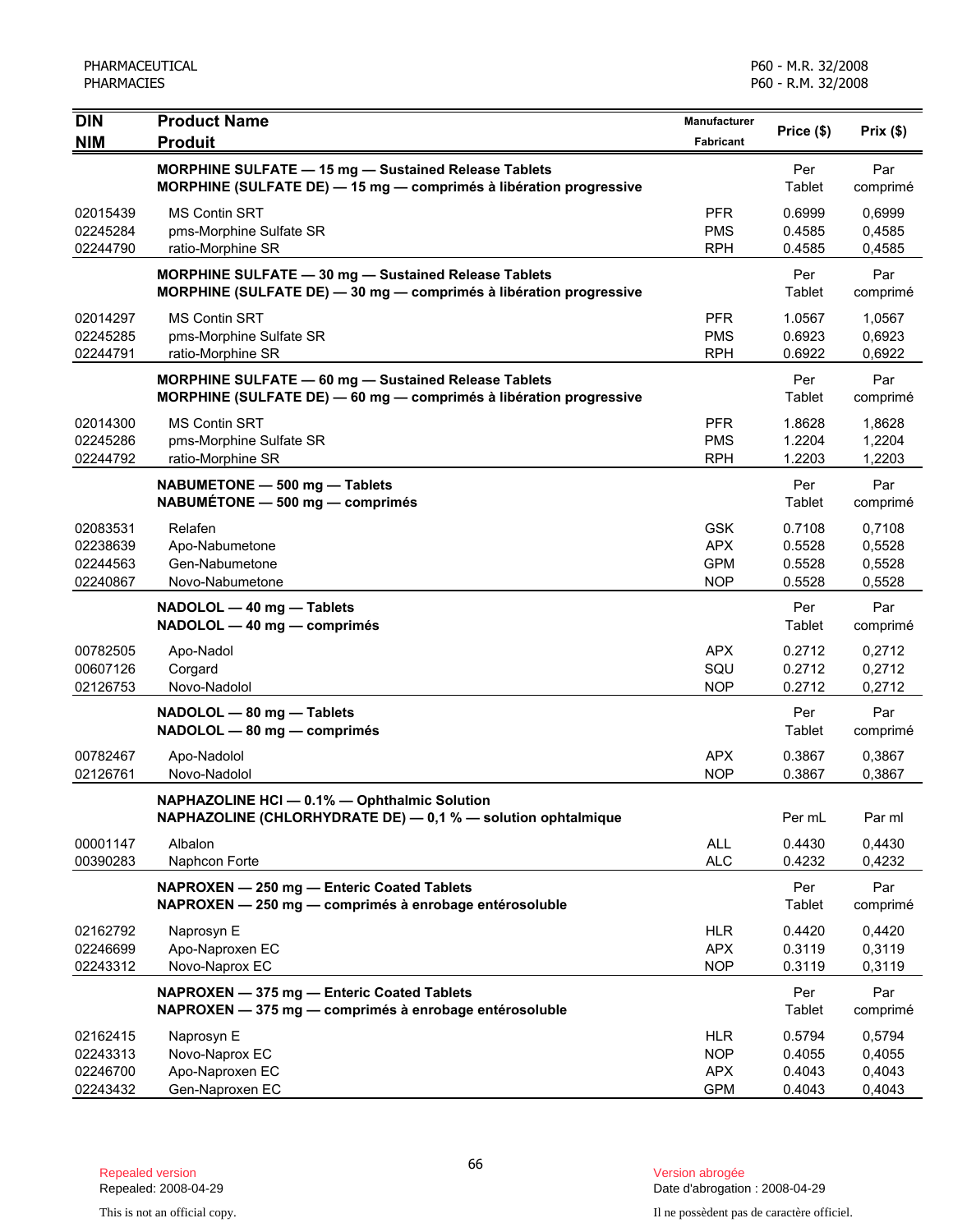| <b>DIN</b><br><b>NIM</b>                                 | <b>Product Name</b><br><b>Produit</b>                                                                                                                                                                           | Manufacturer<br><b>Fabricant</b>                                   | Price (\$)                                     | Prix(\$)                                       |
|----------------------------------------------------------|-----------------------------------------------------------------------------------------------------------------------------------------------------------------------------------------------------------------|--------------------------------------------------------------------|------------------------------------------------|------------------------------------------------|
|                                                          | NAPROXEN - 500 mg - Enteric Coated Tablets<br>NAPROXEN - 500 mg - comprimés à enrobage entérosoluble                                                                                                            |                                                                    | Per<br>Tablet                                  | Par<br>comprimé                                |
| 02162423<br>02241024<br>02246701<br>02243314             | Naprosyn E<br>Gen-Naproxen EC<br>Apo-Naproxen EC<br>Novo-Naprox EC                                                                                                                                              | <b>HLR</b><br><b>GPM</b><br><b>APX</b><br><b>NOP</b>               | 1.0465<br>0.7584<br>0.7583<br>0.7583           | 1,0465<br>0,7584<br>0,7583<br>0,7583           |
|                                                          | NAPROXEN - 250 mg - Tablets<br>NAPROXEN - 250 mg - comprimés                                                                                                                                                    |                                                                    | Per<br>Tablet                                  | Par<br>comprimé                                |
| 02162474<br>00522651<br>00565350<br>00865648             | Naprosyn<br>Apo-Naproxen<br>Novo-Naprox<br>Nu-Naprox                                                                                                                                                            | <b>HLR</b><br><b>APX</b><br><b>NOP</b><br><b>NXP</b>               | 0.4315<br>0.1175<br>0.1175<br>0.1175           | 0,4315<br>0,1175<br>0,1175<br>0,1175           |
|                                                          | NAPROXEN - 375 mg - Tablets<br>NAPROXEN - 375 mg - comprimés                                                                                                                                                    |                                                                    | Per<br>Tablet                                  | Par<br>comprimé                                |
| 02162482<br>00600806<br>00627097<br>00865656             | Naprosyn<br>Apo-Naproxen<br>Novo-Naprox<br>Nu-Naprox                                                                                                                                                            | <b>HLR</b><br><b>APX</b><br><b>NOP</b><br><b>NXP</b>               | 0.5627<br>0.1604<br>0.1604<br>0.1604           | 0,5627<br>0,1604<br>0,1604<br>0,1604           |
|                                                          | NAPROXEN - 500 mg - Tablets<br>NAPROXEN - 500 mg - comprimés                                                                                                                                                    |                                                                    | Per<br>Tablet                                  | Par<br>comprimé                                |
| 02162490<br>00592277<br>00615331<br>00589861<br>00865664 | Naprosyn<br>Apo-Naproxen<br>Naxen<br>Novo-Naprox<br>Nu-Naprox                                                                                                                                                   | <b>HLR</b><br><b>APX</b><br><b>SYP</b><br><b>NOP</b><br><b>NXP</b> | 1.0206<br>0.2321<br>0.2321<br>0.2321<br>0.2321 | 1,0206<br>0,2321<br>0,2321<br>0,2321<br>0,2321 |
|                                                          | NAPROXEN - 750 mg - Sustained Release Tablets<br>NAPROXEN - 750 mg - comprimés à libération progressive                                                                                                         |                                                                    | Per<br>Tablet                                  | Par<br>comprimé                                |
| 02162466<br>02177072                                     | Naprosyn SR<br>Apo-Naproxen SR                                                                                                                                                                                  | <b>HLR</b><br><b>APX</b>                                           | 1.3968<br>0.8364                               | 1,3968<br>0,8364                               |
|                                                          | NAPROXEN SODIUM - 275 mg - Tablets<br>NAPROXEN SODIQUE - 275 mg - comprimés                                                                                                                                     |                                                                    | Per<br>Tablet                                  | Par<br>comprimé                                |
| 02162725<br>00784354<br>00778389                         | Anaprox<br>Apo-Napro-Na<br>Novo-Naprox Sodium                                                                                                                                                                   | <b>HLR</b><br><b>APX</b><br><b>NOP</b>                             | 0.6597<br>0.3764<br>0.3764                     | 0,6597<br>0,3764<br>0,3764                     |
|                                                          | NAPROXEN SODIUM - 550 mg - Tablets<br>NAPROXEN SODIQUE - 550 mg - comprimés                                                                                                                                     |                                                                    | Per<br>Tablet                                  | Par<br>comprimé                                |
| 02162717<br>01940309<br>02026600                         | Anaprox DS<br>Apo-Napro-Na DS<br>Novo-Naprox Sodium DS                                                                                                                                                          | <b>HLR</b><br><b>APX</b><br><b>NOP</b>                             | 1.2700<br>0.7334<br>0.7334                     | 1,2700<br>0,7334<br>0,7334                     |
|                                                          | NEOMYCIN/GRAMICIDIN/NYSTATIN/TRIAMCINOLONE - 2.5 mg/0.25 mg/<br>100,000 U/1 mg per g - Topical Cream<br>NÉOMYCINE/GRAMICIDINE/NYSTATINE/TRIAMCINOLONE - 2,5 mg/<br>0,25 mg/100 000 U/1 mg par g - crème topique |                                                                    | Per<br>Gram                                    | Par<br>gramme                                  |
| 01999850<br>00717002<br>00550507                         | Kenacomb<br>Viaderm KC<br>ratio-Triacomb                                                                                                                                                                        | <b>WSQ</b><br><b>TAR</b><br><b>RPH</b>                             | 0.8052<br>0.4327<br>0.4301                     | 0,8052<br>0,4327<br>0,4301                     |

Date d'abrogation : 2008-04-29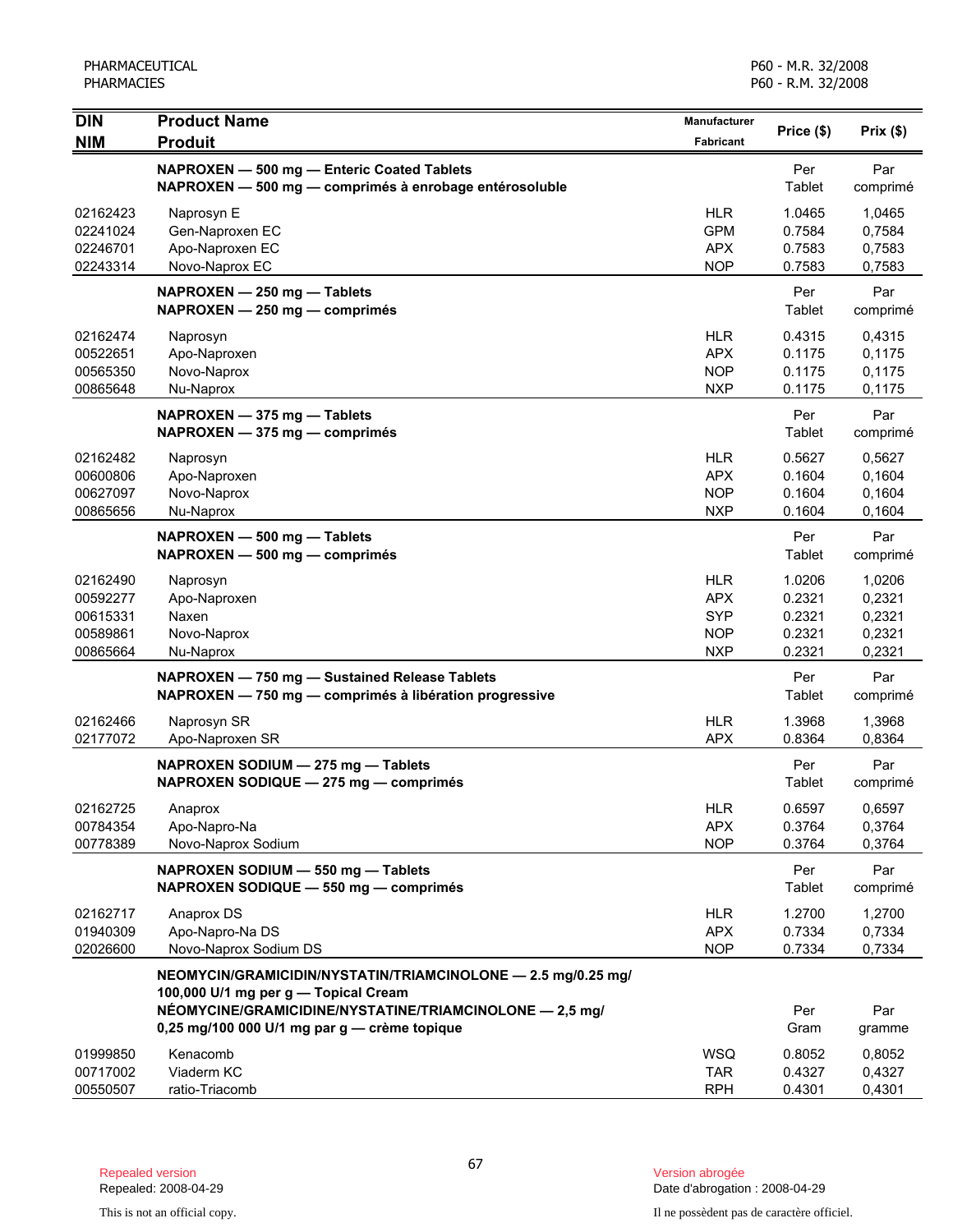| <b>DIN</b>                                               | <b>Product Name</b>                                                                                                             | Manufacturer                                                       | Price (\$)                                     |                                                |
|----------------------------------------------------------|---------------------------------------------------------------------------------------------------------------------------------|--------------------------------------------------------------------|------------------------------------------------|------------------------------------------------|
| <b>NIM</b>                                               | <b>Produit</b>                                                                                                                  | Fabricant                                                          |                                                | Prix(\$)                                       |
|                                                          | NIFEDIPINE - 10 mg - Capsules<br>$NIFÉDIPINE - 10 mg - capsules$                                                                |                                                                    | Per<br>Capsule                                 | Par<br>capsule                                 |
| 00755907<br>00865591<br>02235898                         | Apo-Nifed<br>Nu-Nifed<br>pms-Nifedipine                                                                                         | <b>APX</b><br><b>NXP</b><br><b>PMS</b>                             | 0.2044<br>0.2044<br>0.2044                     | 0,2044<br>0,2044<br>0,2044                     |
|                                                          | NIFEDIPINE - 10 mg - Prolonged Action Tablets<br>NIFÉDIPINE — 10 mg — comprimés à effet prolongé                                |                                                                    | Per<br>Tablet                                  | Par<br>comprimé                                |
| 02197448<br>02212102                                     | Apo-Nifedipine PA<br>Nu-Nifedipine PA                                                                                           | <b>APX</b><br><b>NXP</b>                                           | 0.2470<br>0.2470                               | 0,2470<br>0,2470                               |
|                                                          | NIFEDIPINE - 20 mg - Prolonged Action Tablets<br>NIFÉDIPINE - 20 mg - comprimés à effet prolongé                                |                                                                    | Per<br>Tablet                                  | Par<br>comprimé                                |
| 02181525<br>02200937                                     | Apo-Nifedipine PA<br>Nu-Nifedipine PA                                                                                           | <b>APX</b><br><b>NXP</b>                                           | 0.4290<br>0.4290                               | 0,4290<br>0,4290                               |
|                                                          | NITRAZEPAM - 5 mg - Tablets<br>$NITRAZÉPAM - 5 mg - comprimés$                                                                  |                                                                    | Per<br>Tablet                                  | Par<br>comprimé                                |
| 00511528<br>02245230<br>02234003<br>02229654             | Mogadon<br>Apo-Nitrazepam<br>Sandoz Nitrazepam<br>Nitrazadon                                                                    | <b>ICN</b><br><b>APX</b><br>SDZ<br><b>ICN</b>                      | 0.1428<br>0.0943<br>0.0943<br>0.0748           | 0,1428<br>0,0943<br>0,0943<br>0,0748           |
|                                                          | NITRAZEPAM - 10 mg - Tablets<br>NITRAZÉPAM - 10 mg - comprimés                                                                  |                                                                    | Per<br>Tablet                                  | Par<br>comprimé                                |
| 00511536<br>02245231<br>02234007<br>02229655             | Mogadon<br>Apo-Nitrazepam<br>Sandoz Nitrazepam<br>Nitrazadon                                                                    | <b>ICN</b><br><b>APX</b><br>SDZ<br><b>ICN</b>                      | 0.2137<br>0.1410<br>0.1410<br>0.1119           | 0,2137<br>0,1410<br>0,1410<br>0,1119           |
|                                                          | NITROGLYCERIN - 200 Dose - 0.4 mg/Dose - Sublingual Spray<br>$NITROGLYCERINE - 200$ doses $- 0.4$ mg/dose $-$ pompe sublinguale |                                                                    | Per<br>Dose                                    | Par<br>dose                                    |
| 02231441<br>02238998                                     | Nitrolingual Pumpspray/Nitrolingual, pompe<br>Rho-Nitro Pumpspray/Rho-Nitro, pompe                                              | <b>AVE</b><br><b>ROP</b>                                           | 0.0698<br>0.0465                               | 0,0698<br>0,0465                               |
|                                                          | NIZATIDINE - 150 mg - Capsules<br>NIZATIDINE - 150 mg - capsules                                                                |                                                                    | Per<br>Capsule                                 | Par<br>capsule                                 |
| 00778338<br>02220156<br>02246046<br>02240457<br>02177714 | Axid<br>Apo-Nizatidine<br>Gen-Nizatidine<br>Novo-Nizatidine<br>pms-Nizatidine                                                   | <b>PML</b><br><b>APX</b><br><b>GPM</b><br><b>NOP</b><br><b>PMS</b> | 0.9232<br>0.5816<br>0.5816<br>0.5816<br>0.5816 | 0,9232<br>0,5816<br>0,5816<br>0,5816<br>0,5816 |
|                                                          | NIZATIDINE - 300 mg - Capsules<br>NIZATIDINE - 300 mg - capsules                                                                |                                                                    | Per<br>Capsule                                 | Par<br>capsule                                 |
| 00778346<br>02220164<br>02246047<br>02240458<br>02177722 | Axid<br>Apo-Nizatidine<br>Gen-Nizatidine<br>Novo-Nizatidine<br>pms-Nizatidine                                                   | <b>PML</b><br><b>APX</b><br><b>GPM</b><br><b>NOP</b><br><b>PMS</b> | 1.6727<br>1.0538<br>1.0538<br>1.0538<br>1.0538 | 1,6727<br>1,0538<br>1,0538<br>1,0538<br>1,0538 |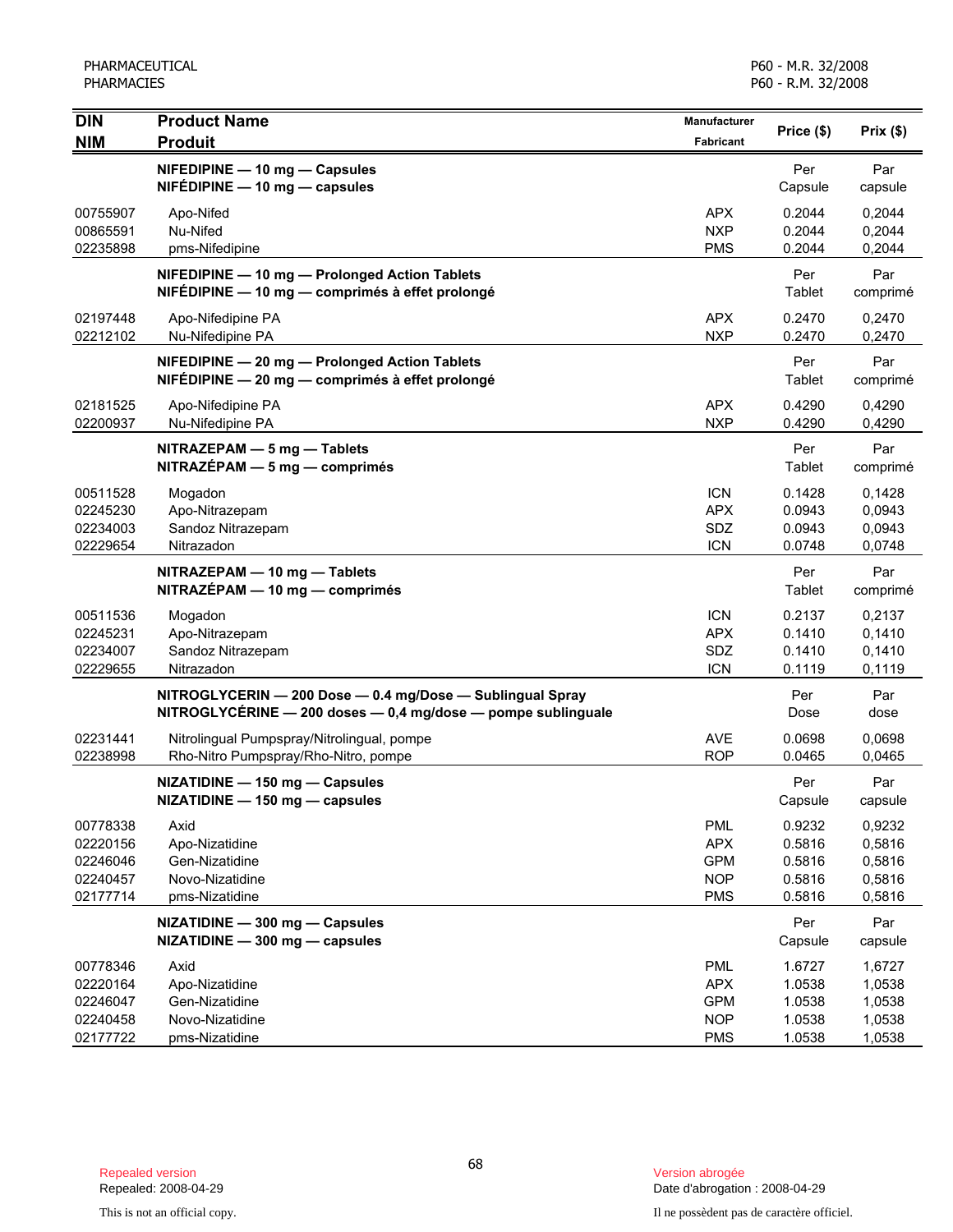| <b>DIN</b>           | <b>Product Name</b>                                                                                    | <b>Manufacturer</b>      | Price (\$)        | Prix(\$)          |
|----------------------|--------------------------------------------------------------------------------------------------------|--------------------------|-------------------|-------------------|
| <b>NIM</b>           | <b>Produit</b>                                                                                         | Fabricant                |                   |                   |
|                      | NORFLOXACIN - 400 mg - Tablets<br>NORFLOXACINE - 400 mg - comprimés                                    |                          | Per<br>Tablet     | Par<br>comprimé   |
| 02237682<br>02246596 | Novo-Norfloxacin<br>pms-Norfloxacin                                                                    | <b>NOP</b><br><b>PMS</b> | 1.6783<br>1.6783  | 1,6783<br>1,6783  |
| 02229524<br>02269627 | Apo-Norflox<br>Co Norfloxacin                                                                          | <b>APX</b><br>COB        | 1.5088<br>1.5088  | 1,5088<br>1,5088  |
|                      | NORTRIPTYLINE - 10 mg - Capsules<br>NORTRIPTYLINE - 10 mg - capsules                                   |                          | Per<br>Capsule    | Par<br>capsule    |
| 00015229             | Aventyl                                                                                                | <b>PML</b>               | 0.2200            | 0,2200            |
| 02177692             | pms-Nortriptyline                                                                                      | <b>PMS</b><br><b>GPM</b> | 0.1650<br>0.1386  | 0,1650<br>0,1386  |
| 02231686<br>02230361 | Gen-Nortriptyline<br>Norventyl                                                                         | <b>ICN</b>               | 0.1386            | 0,1386            |
| 02231781             | Novo-Nortriptyline                                                                                     | <b>NOP</b>               | 0.1386            | 0,1386            |
| 02240789             | ratio-Nortriptyline                                                                                    | <b>RPH</b>               | 0.1386            | 0,1386            |
| 02223511             | Apo-Nortriptyline                                                                                      | <b>APX</b>               | 0.1385            | 0,1385            |
| 02223139             | Nu-Nortriptyline                                                                                       | <b>NXP</b>               | 0.1385            | 0,1385            |
|                      | NORTRIPTYLINE - 25 mg - Capsules                                                                       |                          | Per               | Par               |
|                      | NORTRIPTYLINE - 25 mg - capsules                                                                       |                          | Capsule           | capsule           |
| 00015237             | Aventyl                                                                                                | <b>PML</b>               | 0.4448            | 0.4448            |
| 02177706             | pms-Nortriptyline                                                                                      | <b>PMS</b>               | 0.3330            | 0,3330            |
| 02231687             | Gen-Nortriptyline                                                                                      | <b>GPM</b>               | 0.2802            | 0,2802            |
| 02231782             | Novo-Nortriptyline                                                                                     | <b>NOP</b>               | 0.2801            | 0,2801            |
| 02240790             | ratio-Nortriptyline                                                                                    | <b>RPH</b>               | 0.2801            | 0,2801            |
| 02223538             | Apo-Nortriptyline                                                                                      | <b>APX</b>               | 0.2800            | 0,2800            |
| 02223147             | Nu-Nortriptyline                                                                                       | <b>NXP</b>               | 0.2800            | 0,2800            |
|                      | NYSTATIN - 100,000 U/mL - Oral Liquid<br>NYSTATINE - 100 000 U/ml - liquide oral                       |                          | Per mL            | Par ml            |
| 00792667<br>02194201 | pms-Nystatin<br>ratio-Nystatin                                                                         | <b>PMS</b><br><b>RPH</b> | 0.0647<br>0.0647  | 0,0647<br>0,0647  |
|                      |                                                                                                        |                          |                   |                   |
|                      | NYSTATIN - 100,000 U/g - Topical Cream<br>NYSTATINE - 100 000 U/g - crème topique                      |                          | Per<br>Gram       | Par<br>gramme     |
| 00029092             | Mycostatin                                                                                             | SQU                      | 0.3164            | 0,3164            |
| 00716871             | Nyaderm                                                                                                | <b>TAR</b>               | 0.1577            | 0,1577            |
| 02194236             | ratio-Nystatin                                                                                         | <b>RPH</b>               | 0.0770            | 0,0770            |
|                      | <b>OCTREOTIDE ACETATE - 50 mcg/mL - Injection</b><br>OCTRÉOTIDE (ACÉTATE D') - 50 mcg/ml - injection   |                          | Per mL            | par ml            |
| 00839191<br>02248639 | Sandostatin<br>Octreotide Acetate Omega                                                                | <b>NVT</b><br><b>OMA</b> | 5.4890<br>5.2140  | 5,4890<br>5,2140  |
|                      | <b>OCTREOTIDE ACETATE - 100 mcg/mL - Injection</b><br>OCTRÉOTIDE (ACÉTATE D') - 100 mcg/ml - injection |                          | Per mL            | par ml            |
| 00839205<br>02248640 | Sandostatin<br>Octreotide Acetate Omega                                                                | <b>NVT</b><br><b>OMA</b> | 10.3620<br>9.8450 | 10,3620<br>9,8450 |
|                      | OCTREOTIDE ACETATE - 200 mcg/mL - Injection<br>OCTRÉOTIDE (ACÉTATE D') - 200 mcg/ml - injection        |                          | Per mL            | par ml            |
| 02049392             | Sandostatin                                                                                            | <b>NVT</b>               | 19.9320           | 19,9320           |
| 02248642             | Octreotide Acetate Omega                                                                               | <b>OMA</b>               | 18.9310           | 18,9310           |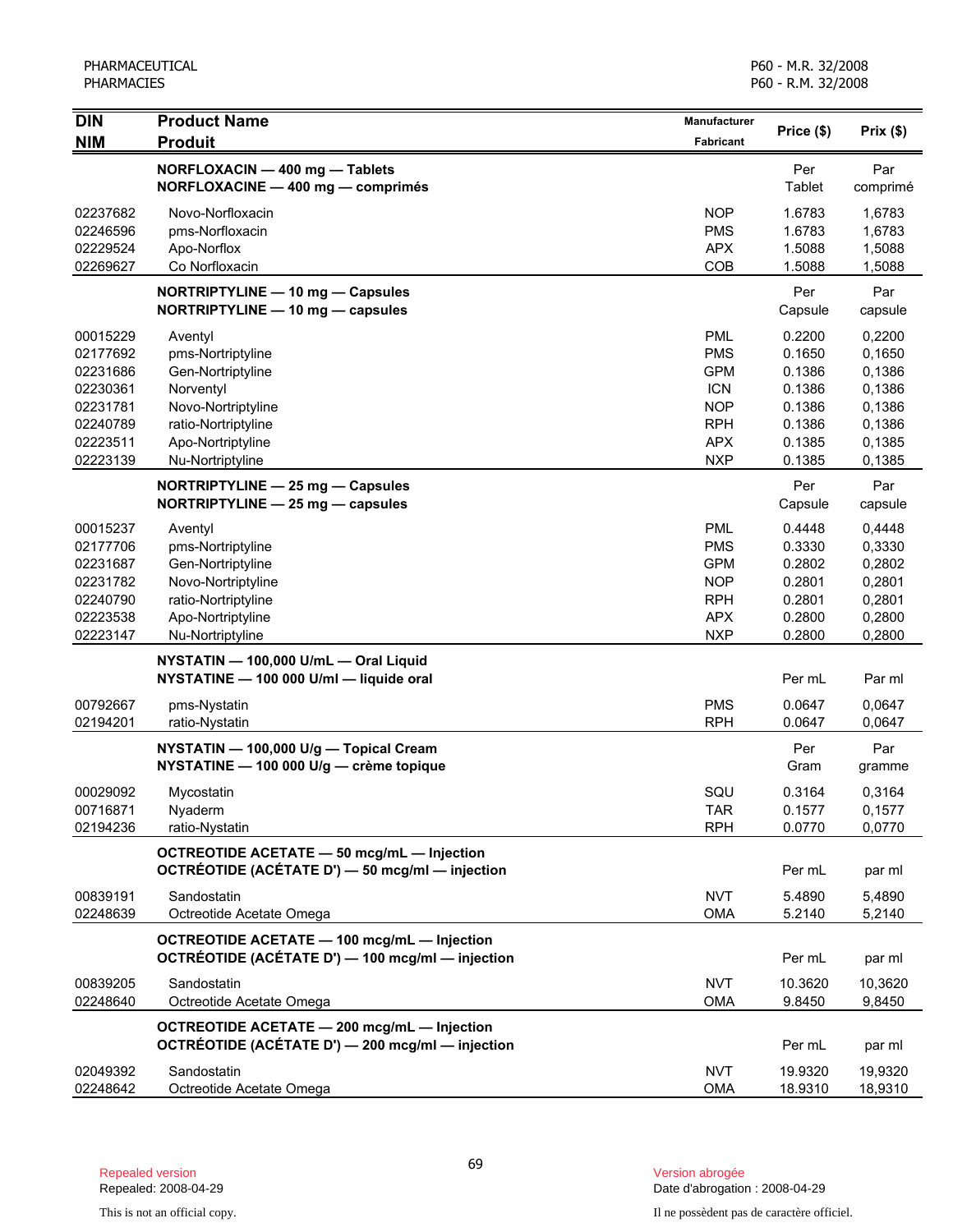| <b>DIN</b>                                                           | <b>Product Name</b>                                                                                         | <b>Manufacturer</b>                                                       |                                                           |                                                           |
|----------------------------------------------------------------------|-------------------------------------------------------------------------------------------------------------|---------------------------------------------------------------------------|-----------------------------------------------------------|-----------------------------------------------------------|
| <b>NIM</b>                                                           | <b>Produit</b>                                                                                              | <b>Fabricant</b>                                                          | Price (\$)                                                | Prix(\$)                                                  |
|                                                                      | OCTREOTIDE ACETATE - 500 mcg/mL - Injection<br>OCTRÉOTIDE (ACÉTATE D') - 500 mcg/ml - injection             |                                                                           | Per mL                                                    | par ml                                                    |
| 00839213<br>02248641                                                 | Sandostatin<br>Octreotide Acetate Omega                                                                     | <b>NVT</b><br><b>OMA</b>                                                  | 48.6970<br>46.2550                                        | 48,6970<br>46,2550                                        |
|                                                                      | OFLOXACIN - 0.3% - Ophthalmic Solution<br>OFLOXACINE - 0,3 % - solution ophtalmique                         |                                                                           | Per<br>mL                                                 | Par<br>ml                                                 |
| 02143291<br>02248398<br>02252570                                     | Ocuflox<br>Apo-Ofloxacin<br>pms-Ofloxacin                                                                   | <b>ALL</b><br><b>APX</b><br><b>PMS</b>                                    | 2.2418<br>1.0913<br>1.0913                                | 2.2418<br>1,0913<br>1,0913                                |
|                                                                      | OFLOXACIN - 200 mg - Tablets<br>OFLOXACINE - 200 mg - comprimés                                             |                                                                           | Per<br>Tablet                                             | Par<br>comprimé                                           |
| 02243474<br>02231529                                                 | Novo-Ofloxacin<br>Apo-Oflox                                                                                 | <b>NOP</b><br><b>APX</b>                                                  | 1.5939<br>1.4345                                          | 1,5939<br>1,4345                                          |
|                                                                      | OFLOXACIN - 300 mg - Tablets<br>OFLOXACINE - 300 mg - comprimés                                             |                                                                           | Per<br>Tablet                                             | Par<br>comprimé                                           |
| 02243475<br>02231531                                                 | Novo-Ofloxacin<br>Apo-Oflox                                                                                 | <b>NOP</b><br><b>APX</b>                                                  | 1.8727<br>1.6855                                          | 1,8727<br>1,6855                                          |
|                                                                      | OFLOXACIN - 400 mg - Tablets<br>OFLOXACINE - 400 mg - comprimés                                             |                                                                           | Per<br>Tablet                                             | Par<br>comprimé                                           |
| 02243476<br>02231532                                                 | Novo-Ofloxacin<br>Apo-Oflox                                                                                 | <b>NOP</b><br><b>APX</b>                                                  | 1.8727<br>1.6855                                          | 1,8727<br>1,6855                                          |
|                                                                      | OMEPRAZOLE - 20 mg - Capsules<br>OMEPRAZOLE - 20 mg - capsules                                              |                                                                           | Per<br>Capsule                                            | Par<br>capsule                                            |
| 02190915<br>02245058<br>00846503                                     | Losec - Tablets/comprimés<br>Apo-Omeprazole<br>Losec                                                        | AZC<br><b>APX</b><br><b>AZC</b>                                           | 2.2000<br>1.3750<br>1.1000                                | 2,2000<br>1,3750<br>1,1000                                |
|                                                                      | <b>ONDANSETRON - 4 mg - Tablets</b><br>ONDANSETRON - 4 mg - comprimés                                       |                                                                           | Per<br>Tablet                                             | Par<br>comprimé                                           |
| 02213567<br>02288184<br>02278529<br>02258188<br>02264056<br>02274310 | Zofran<br>Apo-Ondansetron<br>ratio-Ondansetron<br>pms-Ondansetron<br>Novo-Ondansetron<br>Sandoz Ondansetron | <b>GSK</b><br><b>APX</b><br><b>RPH</b><br><b>PMS</b><br><b>NOP</b><br>SDZ | 13.8929<br>8.3000<br>8.2999<br>8.2995<br>7.5450<br>7.5450 | 13,8929<br>8,3000<br>8,2999<br>8,2995<br>7,5450<br>7,5450 |
|                                                                      | ONDANSETRON - 8 mg - Tablets<br>ONDANSETRON - 8 mg - comprimés                                              |                                                                           | Per<br>Tablet                                             | Par<br>comprimé                                           |
| 02213575<br>02258196<br>02288192<br>02278537<br>02264064             | Zofran<br>pms-Ondansetron<br>Apo-Ondansetron<br>ratio-Ondansetron<br>Novo-Ondansetron                       | <b>GSK</b><br><b>PMS</b><br><b>APX</b><br><b>RPH</b><br><b>NOP</b>        | 22.0647<br>12.6687<br>12.6683<br>12.6682<br>11.5170       | 22,0647<br>12,6687<br>12,6683<br>12,6682<br>11,5170       |
| 02274329                                                             | Sandoz Ondansetron                                                                                          | SDZ                                                                       | 11.5166                                                   | 11,5166                                                   |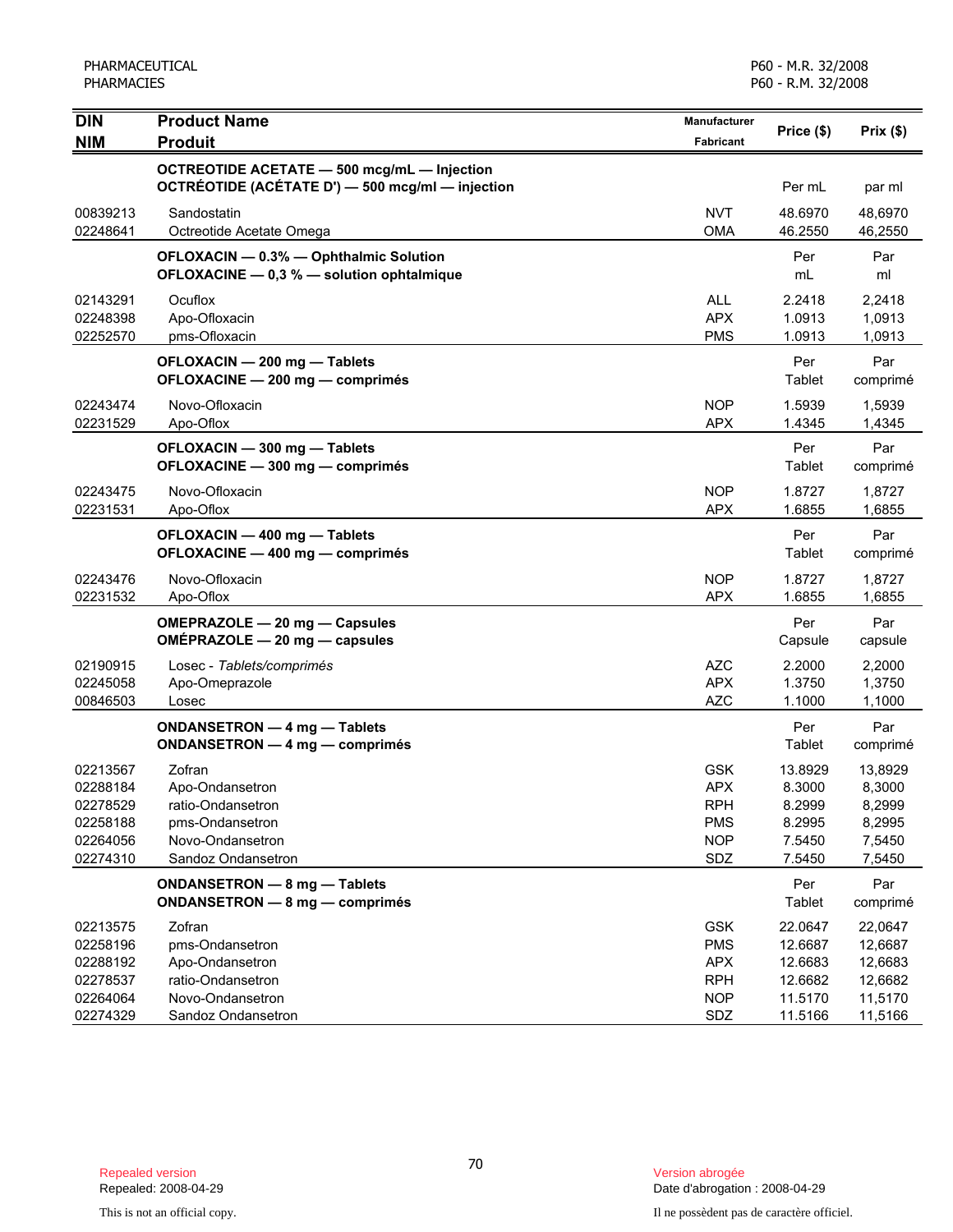| <b>DIN</b>                                                                       | <b>Product Name</b>                                                                                                            | Manufacturer                                                                            | Price (\$)                                                         | Prix(\$)                                                           |
|----------------------------------------------------------------------------------|--------------------------------------------------------------------------------------------------------------------------------|-----------------------------------------------------------------------------------------|--------------------------------------------------------------------|--------------------------------------------------------------------|
| <b>NIM</b>                                                                       | <b>Produit</b>                                                                                                                 | <b>Fabricant</b>                                                                        |                                                                    |                                                                    |
|                                                                                  | <b>ORCIPRENALINE SULFATE - 2 mg/mL - Syrup</b><br>ORCIPRÉNALINE (SULFATE D') — 2 mg/ml — sirop                                 |                                                                                         | Per mL                                                             | Par ml                                                             |
| 00249920<br>02152568<br>02236783                                                 | Alupent<br>ratio-Orciprenaline<br>Apo-Orciprenaline                                                                            | <b>BOE</b><br><b>RPH</b><br><b>APX</b>                                                  | 0.0664<br>0.0498<br>0.0419                                         | 0,0664<br>0,0498<br>0,0419                                         |
|                                                                                  | OXAPROZIN - 600 mg - Tablets<br>OXAPROZINE - 600 mg - comprimés                                                                |                                                                                         | Per<br>Tablet                                                      | Par<br>comprimé                                                    |
| 02027860<br>02243661                                                             | Daypro<br>Apo-Oxaprozin                                                                                                        | PFI<br><b>APX</b>                                                                       | 0.7150<br>0.5363                                                   | 0,7150<br>0,5363                                                   |
|                                                                                  | OXCARBAZEPINE - 150 mg - Tablets<br>OXCARBAZEPINE - 150 mg - comprimés                                                         |                                                                                         | Per<br>Tablet                                                      | Par<br>comprimé                                                    |
| 02242067<br>02284294                                                             | Trileptal<br>Apo-Oxcarbazepine                                                                                                 | <b>NVT</b><br><b>APX</b>                                                                | 0.9562<br>0.6188                                                   | 0,9562<br>0,6188                                                   |
|                                                                                  | OXCARBAZEPINE - 300 mg - Tablets<br>OXCARBAZEPINE - 300 mg - comprimés                                                         |                                                                                         | Per<br>Tablet                                                      | Par<br>comprimé                                                    |
| 02242068<br>02284308                                                             | Trileptal<br>Apo-Oxcarbazepine                                                                                                 | <b>NVT</b><br><b>APX</b>                                                                | 1.9117<br>1.2375                                                   | 1,9117<br>1,2375                                                   |
|                                                                                  | OXCARBAZEPINE - 600 mg - Tablets<br>OXCARBAZEPINE - 600 mg - comprimés                                                         |                                                                                         | Per<br>Tablet                                                      | Par<br>comprimé                                                    |
| 02242069<br>02284316                                                             | Trileptal<br>Apo-Oxcarbazepine                                                                                                 | <b>NVT</b><br><b>APX</b>                                                                | 3.8231<br>2.4750                                                   | 3,8231<br>2,4750                                                   |
|                                                                                  | OXYBUTYNIN CHLORIDE - 5 mg - Tablets<br>OXYBUTYNINE (CHLORURE D') - 5 mg - comprimés                                           |                                                                                         | Per<br>Tablet                                                      | Par<br>comprimé                                                    |
| 02220067<br>02163543<br>02158590<br>02230800<br>02230394<br>02220059<br>02240550 | Oxybutynin<br>Apo-Oxybutynin<br>Nu-Oxybutynin<br>Gen-Oxybutynin<br>Novo-Oxybutynin<br>Oxybutyn<br>pms-Oxybutynin               | ABT<br><b>APX</b><br><b>NXP</b><br><b>GPM</b><br><b>NOP</b><br><b>ICN</b><br><b>PMS</b> | 0.2915<br>0.2735<br>0.2735<br>0.2734<br>0.2734<br>0.2734<br>0.2734 | 0,2915<br>0,2735<br>0,2735<br>0,2734<br>0,2734<br>0,2734<br>0,2734 |
|                                                                                  | OXYCODONE HCI - 20 mg - Tablets<br>OXYCODONE (CHLORHYDRATE D') - 20 mg - comprimés                                             |                                                                                         | Per<br>Tablet                                                      | Par<br>comprimé                                                    |
| 02240132<br>02262983                                                             | Oxy-IR<br>Supeudol                                                                                                             | <b>PFR</b><br>SDZ                                                                       | 0.7102<br>0.6391                                                   | 0,7102<br>0,6391                                                   |
|                                                                                  | OXYCODONE HCI/ACETAMINOPHEN - 5 mg/325 mg - Tablets<br>OXYCODONE (CHLORHYDRATE D')/ACÉTAMINOPHÈNE — 5 mg/325 mg —<br>comprimés |                                                                                         | Per<br>Tablet                                                      | Par<br>comprimé                                                    |
| 01916475<br>02245758<br>00608165<br>01916548                                     | Percocet<br>pms-Oxycodone/Acetaminophen<br>ratio-Oxycocet<br>Endocet                                                           | SQU<br><b>PMS</b><br><b>RPH</b><br><b>END</b>                                           | 0.7679<br>0.3135<br>0.3135<br>0.1414                               | 0,7679<br>0,3135<br>0,3135<br>0,1414                               |
|                                                                                  | OXYCODONE HCI/ASA - 5 mg/325 mg - Tablets<br>OXYCODONE (CHLORHYDRATE D')/AAS - 5 mg/325 mg - comprimés                         |                                                                                         | Per<br>Tablet                                                      | Par<br>comprimé                                                    |
| 01916572<br>00608157                                                             | Percodan<br>ratio-Oxycodan                                                                                                     | SQU<br><b>RPH</b>                                                                       | 0.9253<br>0.3542                                                   | 0,9253<br>0,3542                                                   |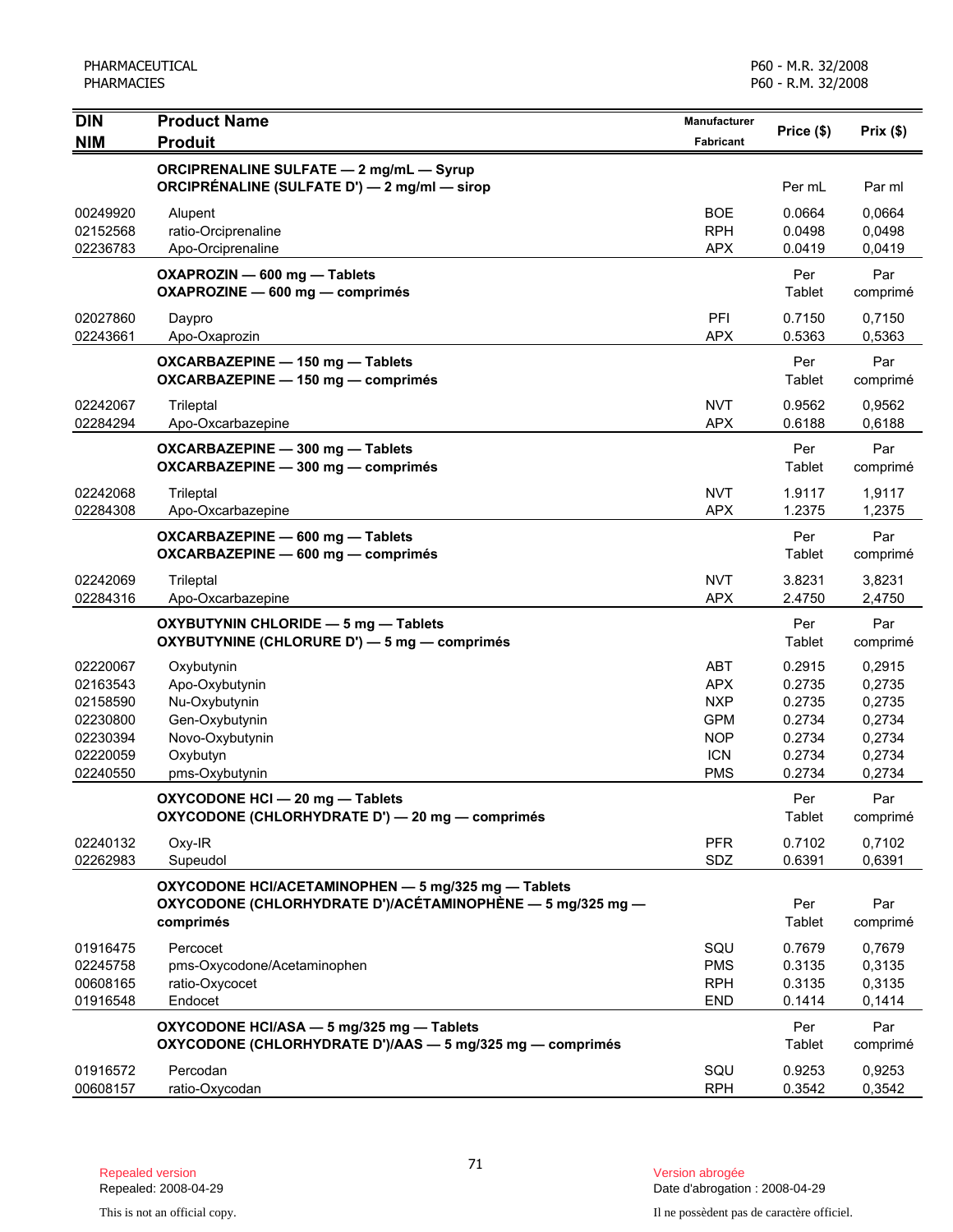| <b>DIN</b><br><b>NIM</b> | <b>Product Name</b><br><b>Produit</b>                                                                                                    | Manufacturer<br>Fabricant | Price (\$)    | Prix(\$)        |
|--------------------------|------------------------------------------------------------------------------------------------------------------------------------------|---------------------------|---------------|-----------------|
|                          |                                                                                                                                          |                           |               |                 |
|                          | PAMIDRONATE DISODIUM - 3 mg/mL - Injection                                                                                               |                           |               |                 |
|                          | PAMIDRONATE DISODIQUE - 3 mg/ml - injection                                                                                              |                           | Per mL        | Par ml          |
| 02059762                 | Aredia                                                                                                                                   | <b>NVT</b>                | 17.8453       | 17,8453         |
| 02244550                 | Pamidronate Disodium/Pamidronate disodique                                                                                               | <b>FLD</b>                | 11.0000       | 11,0000         |
| 02264951                 | Rhoxal-pamidronate                                                                                                                       | <b>RXP</b>                | 9.7185        | 9,7185          |
|                          | PAMIDRONATE DISODIUM - 9 mg/mL - Injection<br>PAMIDRONATE DISODIQUE - 9 mg/ml - injection                                                |                           | Per mL        | Par ml          |
| 02059789                 | Aredia                                                                                                                                   | <b>NVT</b>                | 53.5348       | 53,5348         |
| 02244552                 | Pamidronate Disodium/Pamidronate disodique                                                                                               | <b>FLD</b>                | 33.0000       | 33,0000         |
| 02264986                 | Rhoxal-pamidronate                                                                                                                       | <b>RXP</b>                | 29.1555       | 29,1555         |
|                          | PAROXETINE HCI - 10 mg - Tablets<br>PAROXÉTINE (CHLORHYDRATE DE) - 10 mg - comprimés                                                     |                           | Per<br>Tablet | Par<br>comprimé |
| 02027887                 | Paxil                                                                                                                                    | <b>GSK</b>                | 1.5810        | 1,5810          |
| 02240907                 | Apo-Paroxetine                                                                                                                           | <b>APX</b>                | 1.1475        | 1,1475          |
| 02262746                 | Co Paroxetine                                                                                                                            | COB                       | 1.1473        | 1,1473          |
| 02248556                 | Novo-Paroxetine                                                                                                                          | <b>NOP</b>                | 1.1473        | 1,1473          |
| 02247750                 | pms-Paroxetine                                                                                                                           | <b>PMS</b>                | 1.1473        | 1,1473          |
| 02247810                 | ratio-Paroxetine                                                                                                                         | <b>RPH</b>                | 1.1473        | 1,1473          |
| 02248012                 | Gen-Paroxetine                                                                                                                           | <b>GPM</b>                | 1.1440        | 1,1440          |
|                          | PAROXETINE HCI - 20 mg - Tablets<br>PAROXÉTINE (CHLORHYDRATE DE) - 20 mg - comprimés                                                     |                           | Per<br>Tablet | Par<br>comprimé |
| 01940481                 | Paxil                                                                                                                                    | <b>GSK</b>                | 1.6872        | 1,6872          |
| 02247751                 | pms-Paroxetine                                                                                                                           | <b>PMS</b>                | 1.2243        | 1,2243          |
| 02248013                 | Gen-Paroxetine                                                                                                                           | <b>GPM</b>                | 1.2210        | 1,2210          |
| 02240908                 | Apo-Paroxetine                                                                                                                           | <b>APX</b>                | 1.1019        | 1,1019          |
| 02262754                 | Co Paroxetine                                                                                                                            | COB                       | 1.1019        | 1,1019          |
| 02248557                 | Novo-Paroxetine                                                                                                                          | <b>NOP</b>                | 1.1019        | 1,1019          |
| 02247811                 | ratio-Paroxetine                                                                                                                         | <b>RPH</b>                | 1.1019        | 1,1019          |
| 02254751                 | Sandoz Paroxetine                                                                                                                        | SDZ                       | 1.1019        | 1,1019          |
|                          | PAROXETINE HCI - 30 mg - Tablets<br>PAROXÉTINE (CHLORHYDRATE DE) - 30 mg - comprimés                                                     |                           | Per<br>Tablet | Par<br>comprimé |
| 01940473                 | Paxil                                                                                                                                    | <b>GSK</b>                | 1.7927        | 1,7927          |
| 02247752                 | pms-Paroxetine                                                                                                                           | <b>PMS</b>                | 1.3013        | 1,3013          |
| 02248014                 | Gen-Paroxetine                                                                                                                           | <b>GPM</b>                | 1.2980        | 1,2980          |
| 02240909                 | Apo-Paroxetine                                                                                                                           | <b>APX</b>                | 1.1712        | 1,1712          |
| 02262762                 | Co Paroxetine                                                                                                                            | COB                       | 1.1712        | 1,1712          |
| 02248558                 | Novo-Paroxetine                                                                                                                          | <b>NOP</b>                | 1.1712        | 1,1712          |
| 02247812                 | ratio-Paroxetine                                                                                                                         | <b>RPH</b>                | 1.1712        | 1,1712          |
| 02254778                 | Sandoz Paroxetine                                                                                                                        | SDZ                       | 1.1712        | 1,1712          |
|                          | PENICILLIN V (Potassium) - 500,000 IU (300 mg)/5 mL - Oral Liquid<br>PÉNICILLINE V (potassium) - 500 000 UI (300 mg)/5 ml - liquide oral |                           | Per mL        | Par ml          |
| 00642231                 | Apo-Pen VK                                                                                                                               | <b>APX</b>                | 0.0618        | 0,0618          |
| 00391603                 | Novo-Pen-VK                                                                                                                              | <b>NOP</b>                | 0.0618        | 0,0618          |
|                          | PENICILLIN V (Potassium) - 500,000 IU (300 mg) - Tablets                                                                                 |                           | Per           | Par             |
|                          | PÉNICILLINE V (potassique) — 500 000 UI (300 mg) — comprimés                                                                             |                           | Tablet        | comprimé        |
| 00717568                 | Nu-Pen-VK                                                                                                                                | <b>NXP</b>                | 0.0781        | 0,0781          |
| 00021202                 | Novo-Pen-VK 500                                                                                                                          | <b>NOP</b>                | 0.0713        | 0,0713          |
| 00642215                 | Apo-Pen VK                                                                                                                               | <b>APX</b>                | 0.0710        | 0,0710          |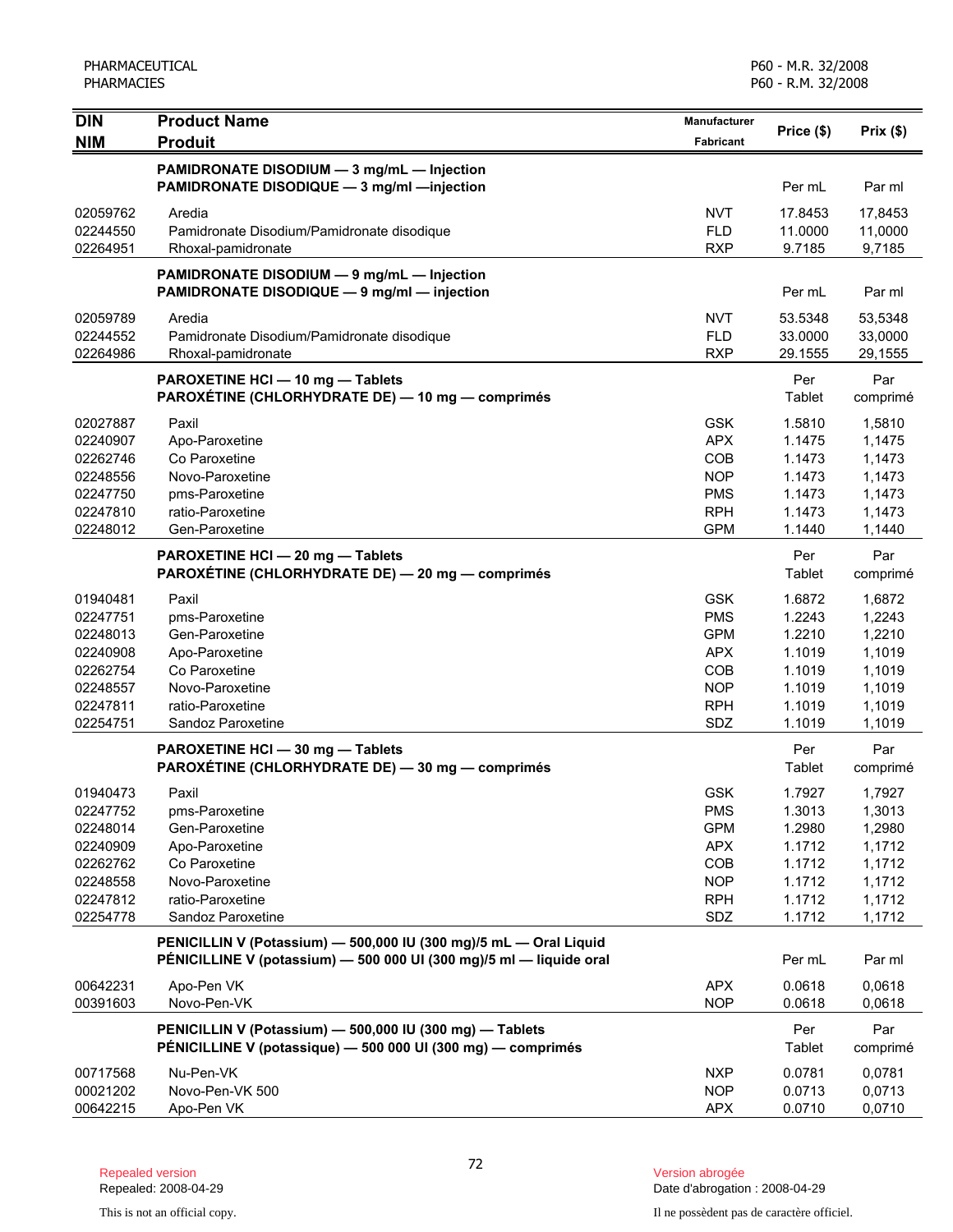| <b>DIN</b>                                                                                   | <b>Product Name</b>                                                                                                 | Manufacturer                                                                                          | Price (\$)                                                                   | Prix(\$)                                                                     |
|----------------------------------------------------------------------------------------------|---------------------------------------------------------------------------------------------------------------------|-------------------------------------------------------------------------------------------------------|------------------------------------------------------------------------------|------------------------------------------------------------------------------|
| <b>NIM</b>                                                                                   | <b>Produit</b>                                                                                                      | <b>Fabricant</b>                                                                                      |                                                                              |                                                                              |
|                                                                                              | PENTOXIFYLLINE - 400 mg - Sustained Release Tablets<br>PENTOXIFYLLINE - 400 mg - comprimés à libération progressive |                                                                                                       | Per<br>Tablet                                                                | Par<br>comprimé                                                              |
| 02221977<br>02230090<br>02230401<br>01968432                                                 | Trental<br>Apo-Pentoxifylline SR<br>Nu-Pentoxifylline SR<br>ratio-Pentoxifylline                                    | <b>AVE</b><br><b>APX</b><br><b>NXP</b><br><b>RPH</b>                                                  | 0.7777<br>0.4220<br>0.4220<br>0.4220                                         | 0,7777<br>0,4220<br>0,4220<br>0,4220                                         |
|                                                                                              | PERIDONPRIL - 8 mg - Tablets<br>PERIDONPRIL - 8 mg - comprimés                                                      |                                                                                                       | Per<br>Tablet                                                                | Par<br>comprimé                                                              |
| 02246624<br>02289296                                                                         | Coversyl<br>Apo-Peridonpril                                                                                         | <b>SEV</b><br><b>APX</b>                                                                              | 1.2127<br>0.8927                                                             | 1,2127<br>0,8927                                                             |
|                                                                                              | PHENYTOIN - 25 mg/mL - Oral Liquid<br>PHENYTOIN - 25 mg/mL - liquide oral                                           |                                                                                                       | Per mL                                                                       | Par ml                                                                       |
| 00023450<br>02250896                                                                         | Dilantin<br>Taro-Phenytoin                                                                                          | <b>PDA</b><br><b>TAR</b>                                                                              | 0.0531<br>0.0343                                                             | 0,0531<br>0,0343                                                             |
|                                                                                              | PIMOZIDE - 2 mg - Tablets<br>$PIMOZIDE - 2 mg - comprimés$                                                          |                                                                                                       | Per<br>Tablet                                                                | Par<br>comprimé                                                              |
| 02245432<br>00313815                                                                         | Apo-Pimozide<br>Orap                                                                                                | APX<br><b>PML</b>                                                                                     | 0.2507<br>0.2507                                                             | 0,2507<br>0,2507                                                             |
|                                                                                              | PIMOZIDE - 4 mg - Tablets<br>PIMOZIDE - 4 mg - comprimés                                                            |                                                                                                       | Per<br>Tablet                                                                | Par<br>comprimé                                                              |
| 02245433<br>00313823                                                                         | Apo-Pimozide<br>Orap                                                                                                | <b>APX</b><br><b>PML</b>                                                                              | 0.4550<br>0.4550                                                             | 0,4550<br>0,4550                                                             |
|                                                                                              | PINDOLOL - 5 mg - Tablets<br>PINDOLOL - 5 mg - comprimés                                                            |                                                                                                       | Per<br>Tablet                                                                | Par<br>comprimé                                                              |
| 00417270<br>02231650<br>02057808<br>02231536<br>00755877<br>00869007<br>00886149<br>02261782 | Visken<br>Dom-Pindolol<br>Gen-Pindolol<br>pms-Pindolol<br>Apo-Pindol<br>Novo-Pindol<br>Nu-Pindol<br>Sandoz Pindolol | <b>NVT</b><br><b>DOM</b><br><b>GPM</b><br><b>PMS</b><br><b>APX</b><br><b>NOP</b><br><b>NXP</b><br>SDZ | 0.5430<br>0.2512<br>0.2512<br>0.2512<br>0.2511<br>0.2511<br>0.2511<br>0.2511 | 0,5430<br>0,2512<br>0,2512<br>0,2512<br>0,2511<br>0,2511<br>0,2511<br>0,2511 |
|                                                                                              | PINDOLOL - 10 mg - Tablets<br>PINDOLOL - 10 mg - comprimés                                                          |                                                                                                       | Per<br>Tablet                                                                | Par<br>comprimé                                                              |
| 00443174<br>00755885<br>02238046<br>02057816<br>00869015<br>00886009<br>02231537             | Visken<br>Apo-Pindol<br>Dom-Pindolol<br>Gen-Pindolol<br>Novo-Pindol<br>Nu-Pindol<br>pms-Pindolol                    | <b>NVT</b><br><b>APX</b><br><b>DOM</b><br><b>GPM</b><br><b>NOP</b><br><b>NXP</b><br><b>PMS</b>        | 0.9272<br>0.4362<br>0.4362<br>0.4362<br>0.4362<br>0.4362<br>0.4362           | 0,9272<br>0,4362<br>0,4362<br>0,4362<br>0,4362<br>0,4362<br>0,4362           |
| 02261790                                                                                     | Sandoz Pindolol                                                                                                     | SDZ                                                                                                   | 0.4362                                                                       | 0,4362                                                                       |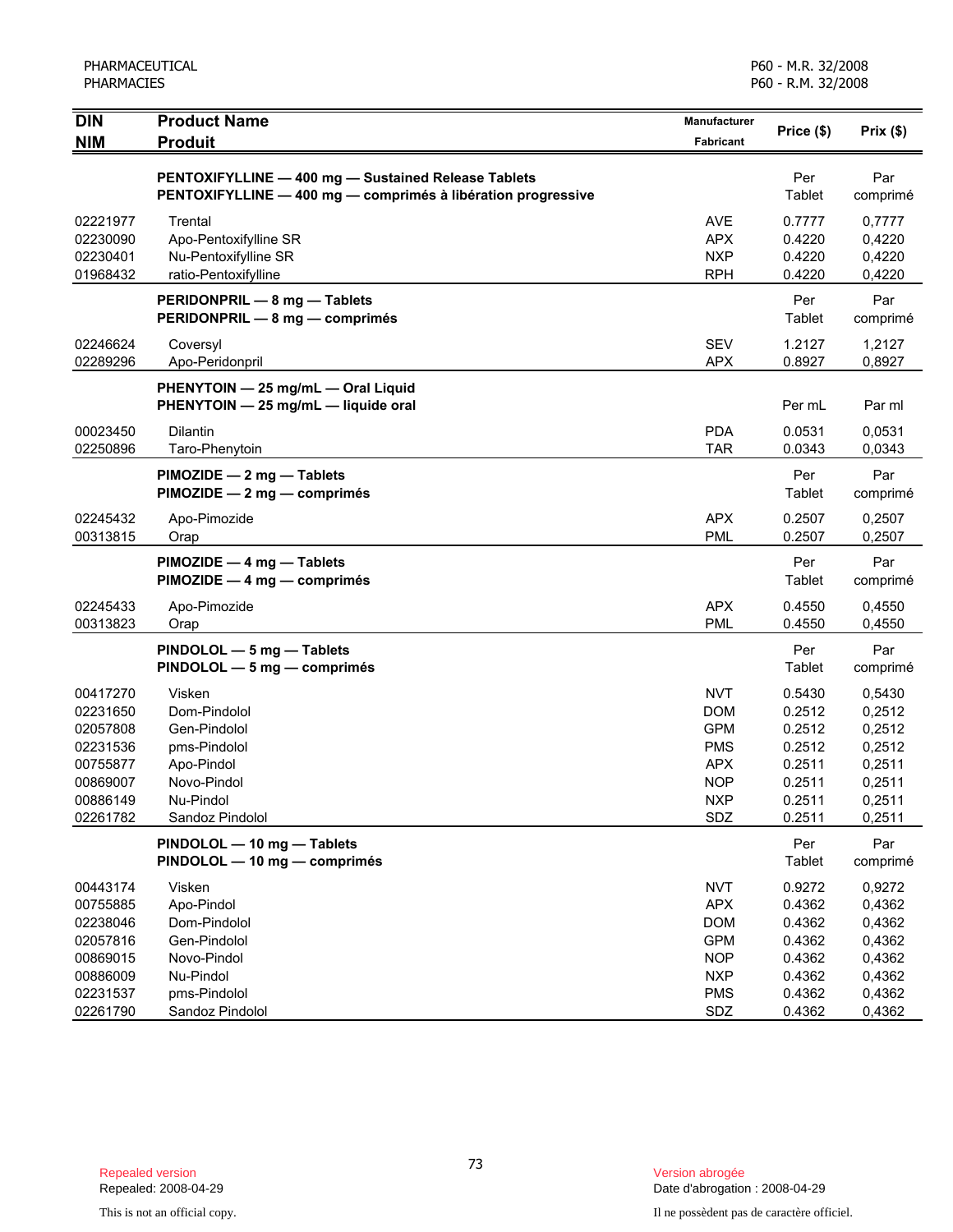| <b>DIN</b>                                                                       | <b>Product Name</b>                                                                                 | <b>Manufacturer</b>                                                                     |                                                                    |                                                                    |
|----------------------------------------------------------------------------------|-----------------------------------------------------------------------------------------------------|-----------------------------------------------------------------------------------------|--------------------------------------------------------------------|--------------------------------------------------------------------|
| <b>NIM</b>                                                                       | <b>Produit</b>                                                                                      | <b>Fabricant</b>                                                                        | Price (\$)                                                         | Prix(\$)                                                           |
|                                                                                  | PINDOLOL - 15 mg - Tablets<br>PINDOLOL - 15 mg - comprimés                                          |                                                                                         | Per<br>Tablet                                                      | Par<br>comprimé                                                    |
| 00417289<br>00755893<br>02057824<br>00869023<br>00886130<br>02231539<br>02261804 | Visken<br>Apo-Pindol<br>Gen-Pindolol<br>Novo-Pindol<br>Nu-Pindol<br>pms-Pindolol<br>Sandoz Pindolol | <b>NVT</b><br><b>APX</b><br><b>GPM</b><br><b>NOP</b><br><b>NXP</b><br><b>PMS</b><br>SDZ | 1.3451<br>0.6408<br>0.6408<br>0.6408<br>0.6408<br>0.6408<br>0.6408 | 1,3451<br>0,6408<br>0,6408<br>0,6408<br>0,6408<br>0,6408<br>0,6408 |
|                                                                                  | PIOGLITAZONE - 15 mg - Tablets<br>PIOGLITAZONE - 15 mg - comprimés                                  |                                                                                         | Per<br>Tablet                                                      | Par<br>comprimé                                                    |
| 02242572<br>02302942<br>02298279<br>02274914<br>02297906                         | Actos<br>Apo-Pioglitazone<br>Gen-Pioglitazone<br>Novo-Pioglitazone<br>Sandoz Pioglitazone           | LIL<br><b>APX</b><br><b>GPM</b><br><b>NOP</b><br>SDZ                                    | 2.5819<br>1.5716<br>1.5716<br>1.5716<br>1.5716                     | 2,5819<br>1,5716<br>1,5716<br>1,5716<br>1,5716                     |
|                                                                                  | PIOGLITAZONE - 30 mg - Tablets<br>PIOGLITAZONE - 30 mg - comprimés                                  |                                                                                         | Per<br>Tablet                                                      | Par<br>comprimé                                                    |
| 02242573<br>02302950<br>02298287<br>02274922<br>02297914                         | Actos<br>Apo-Pioglitazone<br>Gen-Pioglitazone<br>Novo-Pioglitazone<br>Sandoz Pioglitazone           | LIL<br><b>APX</b><br><b>GPM</b><br><b>NOP</b><br>SDZ                                    | 3.6172<br>2.2017<br>2.2017<br>2.2017<br>2.2017                     | 3,6172<br>2,2017<br>2,2017<br>2,2017<br>2,2017                     |
|                                                                                  | PIOGLITAZONE - 45 mg - Tablets<br>PIOGLITAZONE - 45 mg - comprimés                                  |                                                                                         | Per<br>Tablet                                                      | Par<br>comprimé                                                    |
| 02242574<br>02302977<br>02298295<br>02274930<br>02297922                         | Actos<br>Apo-Pioglitazone<br>Gen-Pioglitazone<br>Novo-Pioglitazone<br>Sandoz Pioglitazone           | LIL<br><b>APX</b><br><b>GPM</b><br><b>NOP</b><br>SDZ                                    | 5.4398<br>3.3105<br>3.3105<br>3.3105<br>3.3105                     | 5,4398<br>3,3105<br>3,3105<br>3,3105<br>3,3105                     |
|                                                                                  | PIROXICAM - 10 mg - Capsules<br>PIROXICAM - 10 mg - capsules                                        |                                                                                         | Per<br>Capsule                                                     | Par<br>capsule                                                     |
| 00642886<br>02171813<br>00695718<br>00865761                                     | Apo-Piroxicam<br>Gen-Piroxicam<br>Novo-Pirocam<br>Nu-Pirox                                          | <b>APX</b><br><b>GPM</b><br><b>NOP</b><br><b>NXP</b>                                    | 0.4562<br>0.4562<br>0.4562<br>0.4562                               | 0,4562<br>0,4562<br>0,4562<br>0,4562                               |
|                                                                                  | PIROXICAM - 20 mg - Capsules<br>PIROXICAM - 20 mg - capsules                                        |                                                                                         | Per<br>Capsule                                                     | Par<br>capsule                                                     |
| 00695696<br>00642894<br>02239536<br>02171821<br>00836230<br>00865788             | Novo-Pirocam<br>Apo-Piroxicam<br>Dom-Piroxicam<br>Gen-Piroxicam<br>pms-Piroxicam<br>Nu-Pirox        | <b>NOP</b><br><b>APX</b><br><b>DOM</b><br><b>GPM</b><br><b>PMS</b><br><b>NXP</b>        | 0.7875<br>0.7874<br>0.7874<br>0.7874<br>0.7874<br>0.7874           | 0,7875<br>0,7874<br>0,7874<br>0,7874<br>0,7874<br>0,7874           |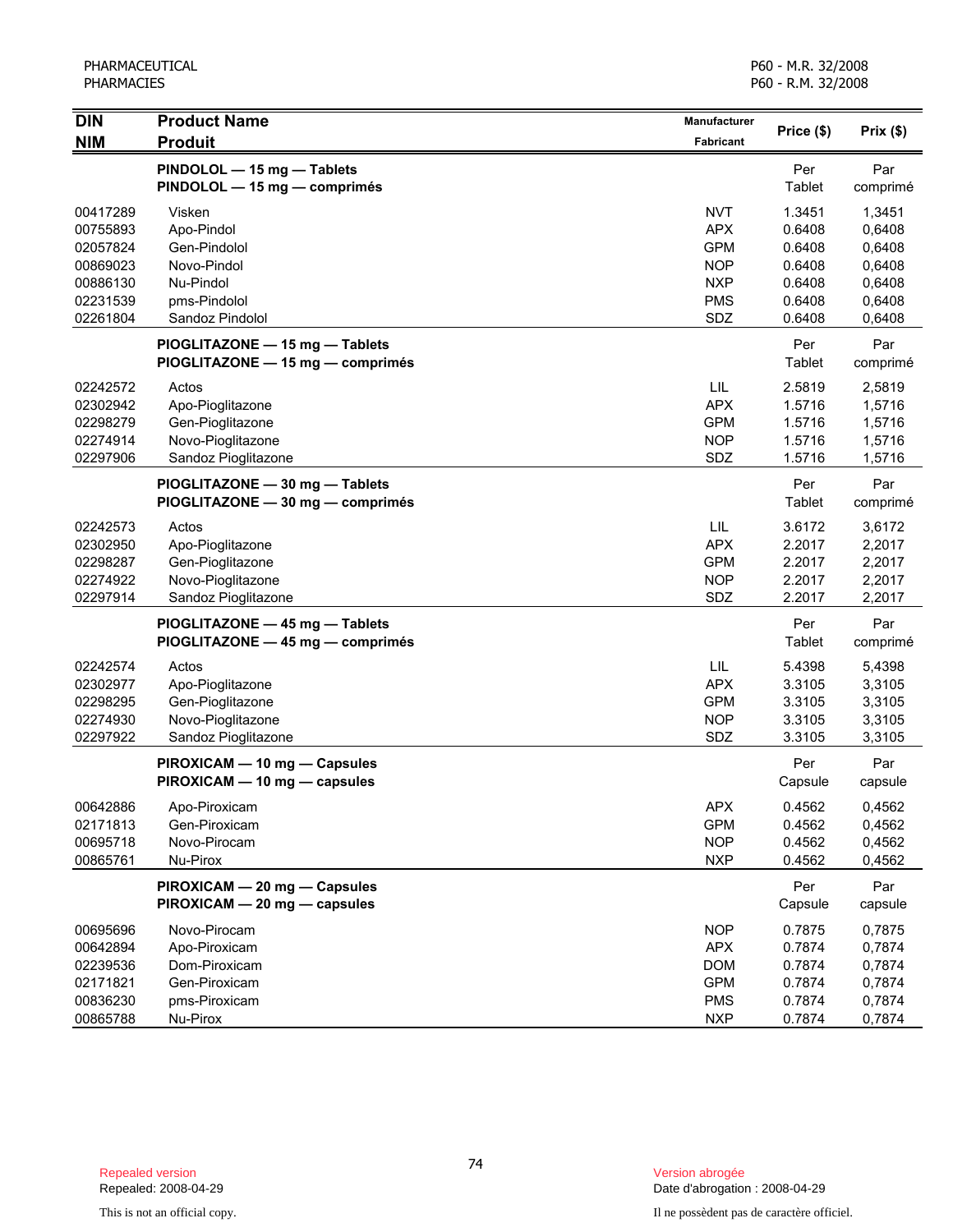| PHARMACEUTICAL<br><b>PHARMACIES</b> |                                                                                                                                                                                             |                                        | P60 - M.R. 32/2008<br>P60 - R.M. 32/2008 |                            |
|-------------------------------------|---------------------------------------------------------------------------------------------------------------------------------------------------------------------------------------------|----------------------------------------|------------------------------------------|----------------------------|
| <b>DIN</b><br><b>NIM</b>            | <b>Product Name</b><br><b>Produit</b>                                                                                                                                                       | Manufacturer<br><b>Fabricant</b>       | Price (\$)                               | Prix(\$)                   |
|                                     | POLYMYXIN/NEOMYCIN/HYDROCORTISONE - 10,000 U/3.5 mg/10 mg per<br>mL - Otic Solution<br>POLYMYXINE/NÉOMYCINE/HYDROCORTISONE - 10 000 U/3,5 mg/10 mg<br>par ml - solution otique              |                                        | Per mL                                   | Par ml                     |
| 01912828<br>02230386                | Cortisporin<br>Sandoz Cortimyxin                                                                                                                                                            | <b>GSK</b><br>SDZ                      | 1.1970<br>1.0142                         | 1,1970<br>1,0142           |
|                                     | POTASSIUM CHLORIDE - 1.33 mEq/mL - Oral Liquid<br>POTASSIUM (CHLORURE DE) - 1,33 mEq/ml - liquide oral                                                                                      |                                        | Per mL                                   | Par ml                     |
| 01918303<br>02238604                | $K-10$<br>pms-Potassium Chloride                                                                                                                                                            | <b>GSK</b><br><b>PMS</b>               | 0.0144<br>0.0141                         | 0,0144<br>0,0141           |
|                                     | PRAMIPEXOLE - 0.25 mg - Tablets<br>PRAMIPEXOLE - 0.25 mg - comprimés                                                                                                                        |                                        | Per<br>Tablet                            | Par<br>comprimé            |
| 02237145<br>02290111<br>02269309    | Mirapex<br>pms-Pramipexole<br>Novo-Pramipexole                                                                                                                                              | <b>BOE</b><br><b>PMS</b><br><b>NOP</b> | 1.2144<br>0.7623<br>0.6930               | 1,2144<br>0,7623<br>0,6930 |
|                                     | PRAMIPEXOLE - 0.5 mg - Tablets<br>PRAMIPEXOLE - 0.5 mg - comprimés                                                                                                                          |                                        | Per<br>Tablet                            | Par<br>comprimé            |
| 02241594<br>02290138<br>02269317    | Mirapex<br>pms-Pramipexole<br>Novo-Pramipexole                                                                                                                                              | <b>BOE</b><br><b>PMS</b><br><b>NOP</b> | 2.4288<br>1.5246<br>1.3860               | 2,4288<br>1,5246<br>1,3860 |
|                                     | PRAMIPEXOLE - 1 mg - Tablets<br>PRAMIPEXOLE - 1 mg - comprimés                                                                                                                              |                                        | Per<br>Tablet                            | Par<br>comprimé            |
| 02237146<br>02290146<br>02269325    | Mirapex<br>pms-Pramipexole<br>Novo-Pramipexole                                                                                                                                              | <b>BOE</b><br><b>PMS</b><br><b>NOP</b> | 2.4288<br>1.5246<br>1.3860               | 2,4288<br>1,5246<br>1,3860 |
|                                     | PRAMIPEXOLE - 1.5 mg - Tablets<br>PRAMIPEXOLE - 1.5 mg - comprimés                                                                                                                          |                                        | Per<br>Tablet                            | Par<br>comprimé            |
| 02237147<br>02290154<br>02269333    | Mirapex<br>pms-Pramipexole<br>Novo-Pramipexole                                                                                                                                              | <b>BOE</b><br><b>PMS</b><br><b>NOP</b> | 2.4288<br>1.5246<br>1.3860               | 2.4288<br>1,5246<br>1,3860 |
|                                     | PRAMOXINE HCI/HYDROCORTISONE ACETATE/ZINC SULFATE -<br>10 mg/5 mg/5 mg per g - Ointment<br>PRAMOXINE HCI/HYDROCORTISONE (ACETATE D')/ZINC (SULFATE DE) -<br>10 mg/5 mg/5 mg per g - pommade |                                        | Per<br>Gram                              | Par<br>gramme              |
| 00505781<br>02234466<br>02247692    | Anugesic HC<br>Proctodan-HC<br>Sandoz Anuzinc HC Plus                                                                                                                                       | PFI<br><b>ODN</b><br>SDZ               | 1.1440<br>0.8834<br>0.8833               | 1,1440<br>0,8834<br>0,8833 |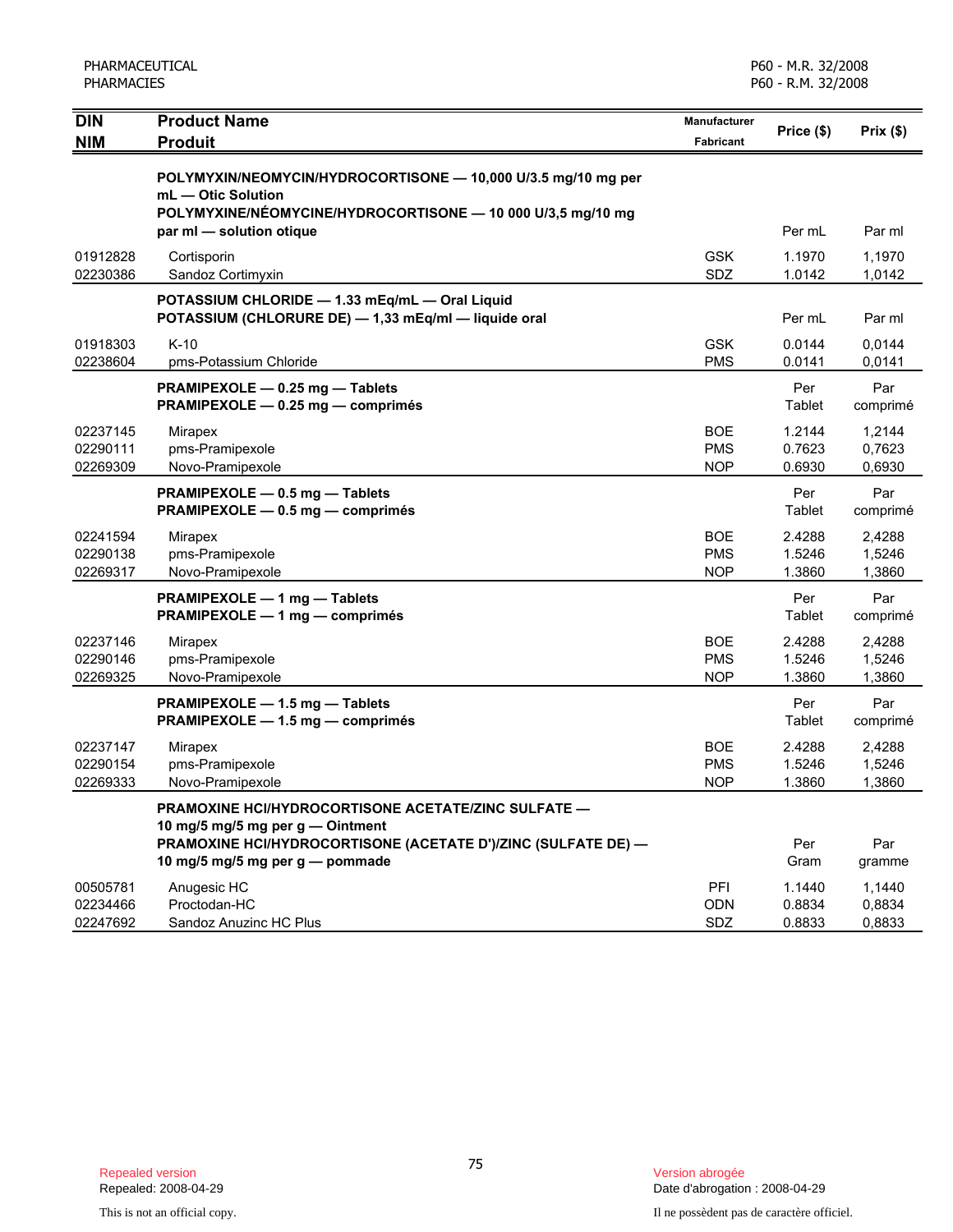| PHARMACEUTICAL<br><b>PHARMACIES</b>                                                                                  |                                                                                                                                                                                                                                               | P60 - M.R. 32/2008<br>P60 - R.M. 32/2008                                                                                   |                                                                                                  |                                                                                                  |
|----------------------------------------------------------------------------------------------------------------------|-----------------------------------------------------------------------------------------------------------------------------------------------------------------------------------------------------------------------------------------------|----------------------------------------------------------------------------------------------------------------------------|--------------------------------------------------------------------------------------------------|--------------------------------------------------------------------------------------------------|
| <b>DIN</b><br><b>NIM</b>                                                                                             | <b>Product Name</b><br><b>Produit</b>                                                                                                                                                                                                         | <b>Manufacturer</b><br><b>Fabricant</b>                                                                                    | Price (\$)                                                                                       | Prix(\$)                                                                                         |
|                                                                                                                      | <b>PRAMOXINE HCI/ZINC SULFATE MONOHYDRATE/</b><br>HYDROCORTISONE ACETATE - 20 mg/10 mg/10 mg - Suppositories<br>PRAMOXINE (CHLORHYDRATE DE)/ZINC (SULFATE MONOHYDRATÉ DE)/<br>HYDROCORTISONE (ACÉTATE D') - 20 mg/10 mg/10 mg - suppositoires |                                                                                                                            | Per                                                                                              | Par<br>Suppository suppositoire                                                                  |
| 00476242<br>02240851<br>02242797                                                                                     | Anugesic HC<br>Proctodan-HC<br>Sab-Anuzinc HC Plus                                                                                                                                                                                            | <b>PDA</b><br><b>ODN</b><br>SIL                                                                                            | 1.4300<br>1.1042<br>1.1042                                                                       | 1,4300<br>1,1042<br>1,1042                                                                       |
|                                                                                                                      | PRAVASTATIN SODIUM - 10 mg - Tablets<br><b>PRAVASTATINE SODIQUE - 10 mg - comprimés</b>                                                                                                                                                       |                                                                                                                            | Per<br>Tablet                                                                                    | Par<br>comprimé                                                                                  |
| 00893749<br>02243506<br>02248182<br>02257092<br>02247008<br>02244350<br>02247655<br>02246930<br>02247856<br>02284421 | Pravachol<br>Apo-Pravastatin<br>Co Pravastatin<br>Gen-Pravastatin<br>Novo-Pravastatin<br>Nu-Pravastatin<br>pms-Pravastatin<br>ratio-Pravastatin<br>Sandoz Pravastatin<br>Ran-Pravastatin                                                      | SQU<br><b>APX</b><br>COB<br><b>GPM</b><br><b>NOP</b><br><b>NXP</b><br><b>PMS</b><br><b>RPH</b><br>SDZ<br><b>RAN</b>        | 1.7472<br>1.0483<br>1.0483<br>1.0483<br>1.0483<br>1.0483<br>1.0483<br>1.0483<br>1.0483<br>0.9530 | 1,7472<br>1,0483<br>1,0483<br>1,0483<br>1,0483<br>1,0483<br>1,0483<br>1,0483<br>1,0483<br>0,9530 |
|                                                                                                                      | PRAVASTATIN SODIUM - 20 mg - Tablets<br><b>PRAVASTATINE SODIQUE - 20 mg - comprimés</b>                                                                                                                                                       |                                                                                                                            | Per<br>Tablet                                                                                    | Par<br>comprimé                                                                                  |
| 00893757<br>02248183<br>02257106<br>02246931<br>02243507<br>02247009<br>02244351<br>02247656<br>02247857<br>02284448 | Pravachol<br>Co Pravastatin<br>Gen-Pravastatin<br>ratio-Pravastatin<br>Apo-Pravastatin<br>Novo-Pravastatin<br>Nu-Pravastatin<br>pms-Pravastatin<br>Sandoz Pravastatin<br>Ran-Pravastatin                                                      | SQU<br>COB<br><b>GPM</b><br><b>RPH</b><br><b>APX</b><br><b>NOP</b><br><b>NXP</b><br><b>PMS</b><br>SDZ<br><b>RAN</b>        | 2.0226<br>1.2368<br>1.2368<br>1.2368<br>1.2367<br>1.2367<br>1.2367<br>1.2367<br>1.2367<br>1.1243 | 2,0226<br>1,2368<br>1,2368<br>1,2368<br>1,2367<br>1,2367<br>1,2367<br>1,2367<br>1,2367<br>1,1243 |
|                                                                                                                      | PRAVASTATIN SODIUM - 40 mg - Tablets<br><b>PRAVASTATINE SODIQUE - 40 mg - comprimés</b>                                                                                                                                                       |                                                                                                                            | Per<br>Tablet                                                                                    | Par<br>comprimé                                                                                  |
| 02222051<br>02248184<br>02257114<br>02246932<br>02243508<br>02247010<br>02244352<br>02247657<br>02247858<br>02284456 | Pravachol<br>Co Pravastatin<br>Gen-Pravastatin<br>ratio-Pravastatin<br>Apo-Pravastatin<br>Novo-Pravastatin<br>Nu-Pravastatin<br>pms-Pravastatin<br>Rhoxal-pravastatin<br>Ran-Pravastatin                                                      | SQU<br>COB<br><b>GPM</b><br><b>RPH</b><br><b>APX</b><br><b>NOP</b><br><b>NXP</b><br><b>PMS</b><br><b>RXP</b><br><b>RAN</b> | 2.4825<br>1.4898<br>1.4898<br>1.4898<br>1.4897<br>1.4897<br>1.4897<br>1.4897<br>1.4897<br>1.3543 | 2,4825<br>1,4898<br>1,4898<br>1,4898<br>1,4897<br>1,4897<br>1,4897<br>1,4897<br>1,4897<br>1,3543 |
|                                                                                                                      | PRAZOSIN - 1 mg - Tablets<br>PRAZOSINE - 1 mg - comprimés                                                                                                                                                                                     |                                                                                                                            | Per<br>Tablet                                                                                    | Par<br>comprimé                                                                                  |
| 00560952<br>00882801<br>01913794<br>01934198                                                                         | <b>Minipress</b><br>Apo-Prazo<br>Nu-Prazo<br>Novo-Prazin                                                                                                                                                                                      | PFI<br><b>APX</b><br><b>NXP</b><br><b>NOP</b>                                                                              | 0.3252<br>0.2261<br>0.2261<br>0.2055                                                             | 0,3252<br>0,2261<br>0,2261<br>0,2055                                                             |

Version abrogée<br>Date d'abrogation : 2008-04-29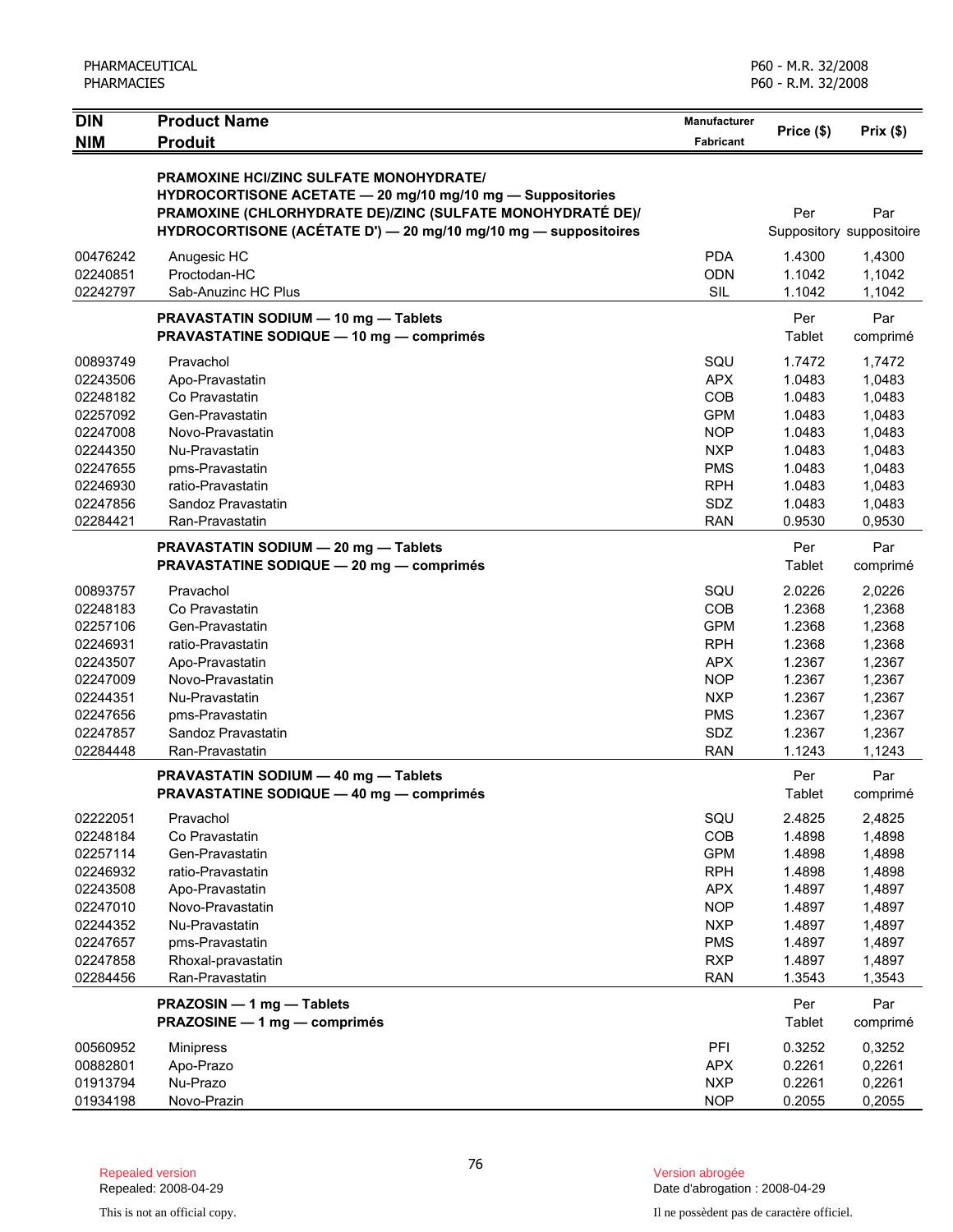| <b>DIN</b>                                   | <b>Product Name</b>                                                                                                    | Manufacturer                                  | Price (\$)                           | Prix(\$)                             |
|----------------------------------------------|------------------------------------------------------------------------------------------------------------------------|-----------------------------------------------|--------------------------------------|--------------------------------------|
| <b>NIM</b>                                   | <b>Produit</b>                                                                                                         | <b>Fabricant</b>                              |                                      |                                      |
|                                              | PRAZOSIN - 2 mg - Tablets<br>PRAZOSINE - 2 mg - comprimés                                                              |                                               | Per<br>Tablet                        | Par<br>comprimé                      |
| 00560960<br>00882828<br>01913808<br>01934201 | <b>Minipress</b><br>Apo-Prazo<br>Nu-Prazo<br>Novo-Prazin                                                               | PFI<br><b>APX</b><br><b>NXP</b><br><b>NOP</b> | 0.4415<br>0.3070<br>0.3070<br>0.2791 | 0,4415<br>0,3070<br>0,3070<br>0,2791 |
|                                              | PRAZOSIN - 5 mg - Tablets<br>PRAZOSINE - 5 mg - comprimés                                                              |                                               | Per<br>Tablet                        | Par<br>comprimé                      |
| 00560979<br>00882836<br>01913816<br>01934228 | <b>Minipress</b><br>Apo-Prazo<br>Nu-Prazo<br>Novo-Prazin                                                               | PFI<br><b>APX</b><br><b>NXP</b><br><b>NOP</b> | 0.6070<br>0.4187<br>0.4187<br>0.3806 | 0,6070<br>0,4187<br>0,4187<br>0,3806 |
|                                              | PREDNISOLONE ACETATE - 1% - Ophthalmic Suspension<br>PREDNISOLONE (ACÉTATE DE) - 1 % - suspension ophtalmique          |                                               | Per mL                               | Par ml                               |
| 00301175<br>00700401<br>01916203             | Pred-Forte<br>ratio-Prednisolone<br>Sandoz Prednisolone                                                                | <b>ALL</b><br><b>RPH</b><br>SDZ               | 4.0392<br>2.6840<br>1.8700           | 4,0392<br>2,6840<br>1,8700           |
|                                              | PREDNISOLONE SODIUM PHOSPHATE - 5 mg/5 mL - Oral Solution<br>PREDNISOLONE SODIUM PHOSPHATE - 5 mg/5 ml - solution oral |                                               | Per mL                               | Par ml                               |
| 02230619<br>02245532                         | Pediapred<br>pms-Prednisolone                                                                                          | AVE<br><b>PMS</b>                             | 0.1221<br>0.0738                     | 0.1221<br>0,0738                     |
|                                              | PREDNISONE - 1 mg - Tablets<br>PREDNISONE - 1 mg - comprimés                                                           |                                               | Per<br>Tablet                        | Par<br>comprimé                      |
| 00598194<br>00271373                         | Apo-Prednisone<br>Winpred                                                                                              | <b>APX</b><br><b>ICN</b>                      | 0.1139<br>0.1035                     | 0,1139<br>0,1035                     |
|                                              | PREDNISONE - 5 mg - Tablets<br>PREDNISONE - 5 mg - comprimés                                                           |                                               | Per<br>Tablet                        | Par<br>comprimé                      |
| 00312770<br>00021695                         | Apo-Prednisone<br>Novo-Prednisone                                                                                      | <b>APX</b><br><b>NOP</b>                      | 0.0286<br>0.0286                     | 0,0286<br>0,0286                     |
|                                              | PREDNISONE - 50 mg - Tablets<br>PREDNISONE - 50 mg - comprimés                                                         |                                               | Per<br>Tablet                        | Par<br>comprimé                      |
| 00550957<br>00232378                         | Apo-Prednisone<br>Novo-Prednisone                                                                                      | <b>APX</b><br><b>NOP</b>                      | 0.1205<br>0.1205                     | 0.1205<br>0,1205                     |
|                                              | PRIMIDONE - 125 mg - Tablets<br>PRIMIDONE - 125 mg - comprimés                                                         |                                               | Per<br>Tablet                        | Par<br>comprimé                      |
| 02042363<br>00399310                         | Mysoline<br>Apo-Primidone                                                                                              | <b>DRX</b><br><b>APX</b>                      | 0.0641<br>0.0523                     | 0,0641<br>0,0523                     |
|                                              | PRIMIDONE - 250 mg - Tablets<br>PRIMIDONE - 250 mg - comprimés                                                         |                                               | Per<br>Tablet                        | Par<br>comprimé                      |
| 02042355<br>00396761                         | Mysoline<br>Apo-Primidone                                                                                              | <b>DRX</b><br><b>APX</b>                      | 0.1239<br>0.0825                     | 0,1239<br>0,0825                     |

Date d'abrogation : 2008-04-29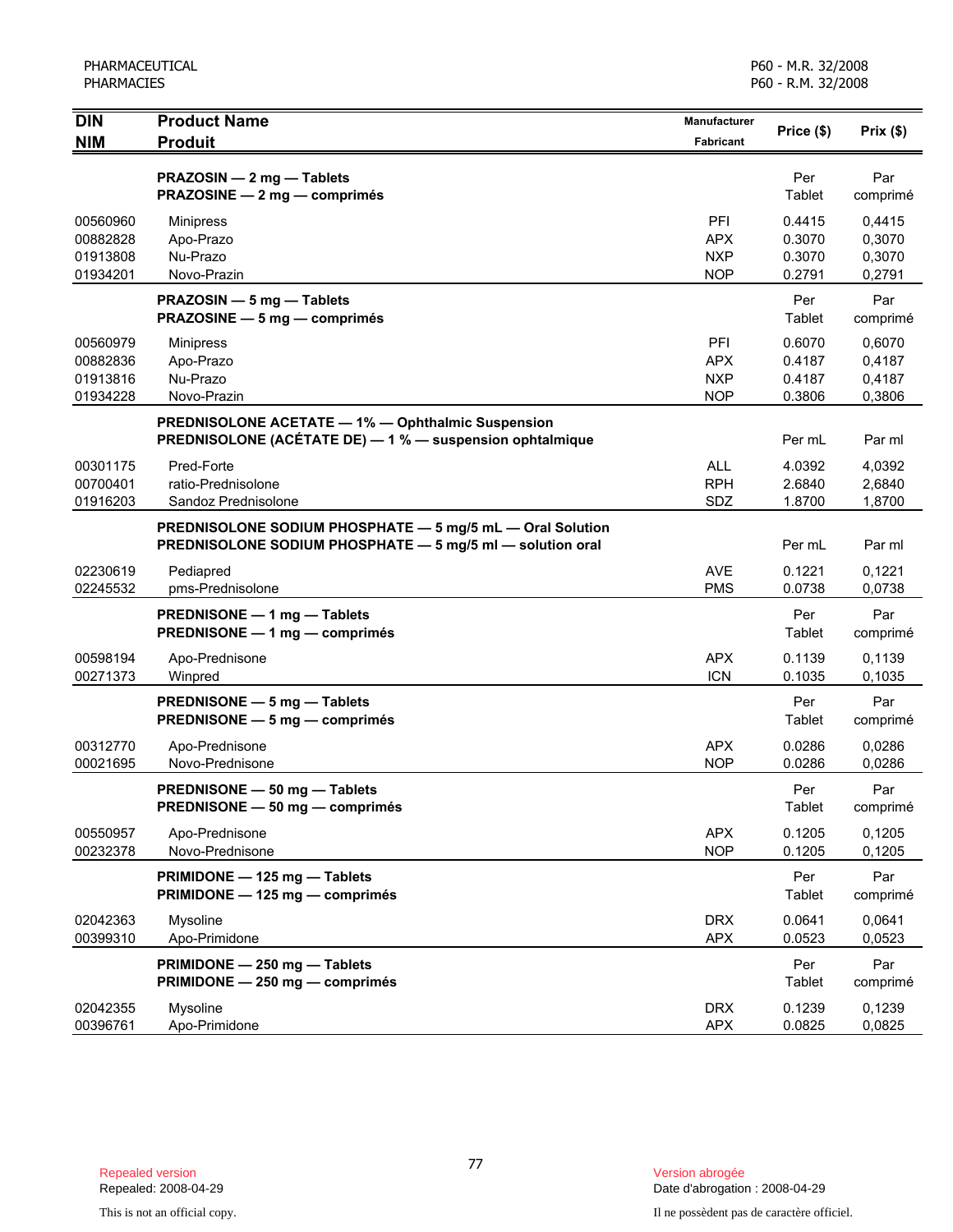| <b>DIN</b>                                               | <b>Product Name</b>                                                                      | <b>Manufacturer</b>                                                | Price (\$)                                     | Prix(\$)                                       |
|----------------------------------------------------------|------------------------------------------------------------------------------------------|--------------------------------------------------------------------|------------------------------------------------|------------------------------------------------|
| <b>NIM</b>                                               | <b>Produit</b>                                                                           | <b>Fabricant</b>                                                   |                                                |                                                |
|                                                          | PROCHLORPERAZINE - 5 mg - Tablets<br>PROCHLORPÉRAZINE - 5 mg - comprimés                 |                                                                    | Per<br>Tablet                                  | Par<br>comprimé                                |
| 01964399<br>01927752<br>00886440                         | Nu-Prochlor<br>Stemetil<br>Apo-Prochlorazine                                             | <b>NXP</b><br><b>RPR</b><br><b>APX</b>                             | 0.1161<br>0.1161<br>0.1160                     | 0,1161<br>0,1161<br>0,1160                     |
|                                                          | PROCHLORPERAZINE - 10 mg - Tablets<br>PROCHLORPÉRAZINE - 10 mg - comprimés               |                                                                    | Per<br>Tablet                                  | Par<br>comprimé                                |
| 00886432<br>01964402                                     | Apo-Prochlorperazine<br>Nu-Prochlor                                                      | <b>APX</b><br><b>NXP</b>                                           | 0.1419<br>0.1419                               | 0,1419<br>0,1419                               |
|                                                          | PROPAFENONE HCI - 150 mg - Tablets<br>PROPAFÉNONE (CHLORHYDRATE DE) - 150 mg - comprimés |                                                                    | Per<br>Tablet                                  | Par<br>comprimé                                |
| 00603708<br>02245372<br>02243727<br>02243324             | Rythmol<br>Gen-Propafenone<br>pms-Propafenone<br>Apo-Propafenone                         | ABB<br><b>GPM</b><br><b>PMS</b><br><b>APX</b>                      | 1.0537<br>0.7497<br>0.7497<br>0.4703           | 1,0537<br>0,7497<br>0,7497<br>0,4703           |
|                                                          | PROPAFENONE HCI - 300 mg - Tablets<br>PROPAFÉNONE (CHLORHYDRATE DE) - 300 mg - comprimés |                                                                    | Per<br>Tablet                                  | Par<br>comprimé                                |
| 00603716<br>02245373<br>02243728<br>02243325             | Rythmol<br>Gen-Propafenone<br>pms-Propafenone<br>Apo-Propafenone                         | ABB<br><b>GPM</b><br><b>PMS</b><br><b>APX</b>                      | 1.8572<br>1.3217<br>1.3217<br>0.8291           | 1,8572<br>1,3217<br>1,3217<br>0,8291           |
|                                                          | PROPRANOLOL HCI - 10 mg - Tablets<br>PROPRANOLOL (CHLORHYDRATE DE) - 10 mg - comprimés   |                                                                    | Per<br>Tablet                                  | Par<br>comprimé                                |
| 02042177<br>00496480<br>02137313<br>00582255<br>00402788 | Inderal<br>Novo-Pranol<br>Dom-Propranolol<br>pms-Propranolol<br>Apo-Propranolol          | <b>WAY</b><br><b>NOP</b><br><b>DOM</b><br><b>PMS</b><br><b>APX</b> | 0.0895<br>0.0264<br>0.0212<br>0.0212<br>0.0211 | 0,0895<br>0,0264<br>0,0212<br>0,0212<br>0,0211 |
|                                                          | PROPRANOLOL HCI - 20 mg - Tablets<br>PROPRANOLOL (CHLORHYDRATE DE) - 20 mg - comprimés   |                                                                    | Per<br>Tablet                                  | Par<br>comprimé                                |
| 00663719<br>00740675                                     | Apo-Propranolol<br>Novo-Pranol                                                           | <b>APX</b><br><b>NOP</b>                                           | 0.0381<br>0.0381                               | 0,0381<br>0,0381                               |
|                                                          | PROPRANOLOL HCI - 40 mg - Tablets<br>PROPRANOLOL (CHLORHYDRATE DE) - 40 mg - comprimés   |                                                                    | Per<br>Tablet                                  | Par<br>comprimé                                |
| 00402753<br>02137321<br>00496499<br>00582263             | Apo-Propranolol<br>Dom-Propranolol<br>Novo-Pranol<br>pms-Propranolol                     | <b>APX</b><br><b>DOM</b><br><b>NOP</b><br><b>PMS</b>               | 0.0383<br>0.0383<br>0.0383<br>0.0383           | 0,0383<br>0,0383<br>0,0383<br>0,0383           |
|                                                          | PROPRANOLOL HCI-80 mg-Tablets<br>PROPRANOLOL (CHLORHYDRATE DE) - 80 mg - comprimés       |                                                                    | Per<br>Tablet                                  | Par<br>comprimé                                |
| 02042215<br>00582271<br>00402761<br>00496502             | Inderal<br>pms-Propranolol<br>Apo-Propranolol<br>Novo-Pranol                             | <b>WAY</b><br><b>PMS</b><br><b>APX</b><br><b>NOP</b>               | 0.2238<br>0.0776<br>0.0644<br>0.0644           | 0,2238<br>0,0776<br>0,0644<br>0,0644           |

Date d'abrogation : 2008-04-29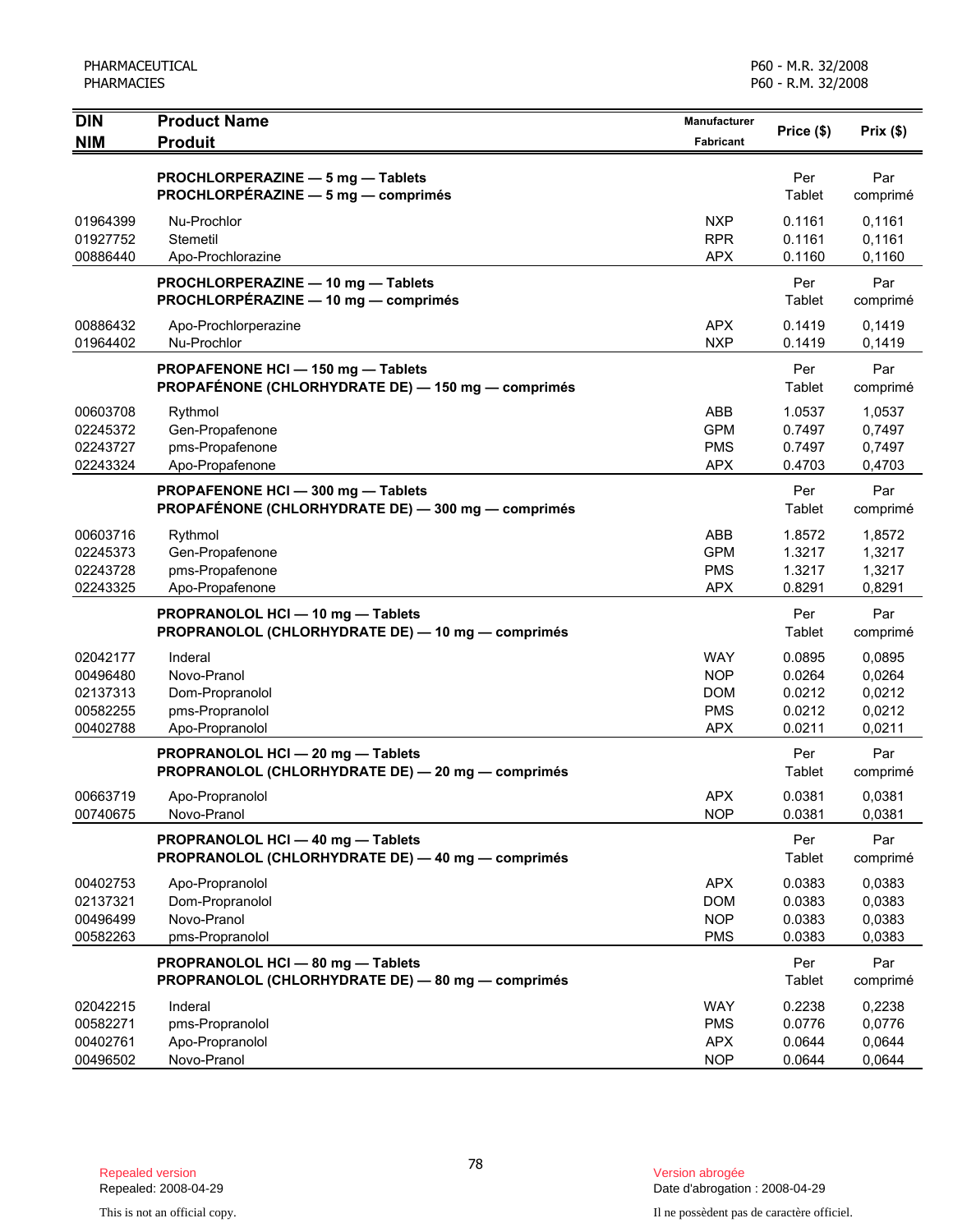| <b>DIN</b>           | <b>Product Name</b>                                                             | <b>Manufacturer</b>      | Price (\$)       | Prix(\$)         |
|----------------------|---------------------------------------------------------------------------------|--------------------------|------------------|------------------|
| <b>NIM</b>           | <b>Produit</b>                                                                  | <b>Fabricant</b>         |                  |                  |
|                      | <b>PSYLLIUM MUCILLOID - Powder</b>                                              |                          | Per              | Par              |
|                      | PSYLLIUM (MUCILLOÏDE HYDROPHILE DE) - poudre                                    |                          | Dose             | dose             |
| 02174812             | Metamucil                                                                       | <b>PGP</b>               | 0.1852           | 0,1852           |
| 00599875             | Mucillium                                                                       | <b>PMS</b>               | 0.1466           | 0,1466           |
|                      | PYRIDOXINE HCI - 25 mg - Tablets                                                |                          | Per              | Par              |
|                      | PYRIDOXINE (CHLORHYDRATE DE) - 25 mg - comprimés                                |                          | Tablet           | comprimé         |
| 01943200             | Vitamin $B_6$ /Vitamine $B_6$                                                   | <b>ODN</b>               | 0.0295           | 0,0295           |
| 00232475             | Vitamin $B_6$ /Vitamine $B_6$                                                   | <b>PMS</b>               | 0.0270           | 0,0270           |
| 00268607             | Vitamin $B_6$ /Vitamine $B_6$                                                   | <b>ICN</b>               | 0.0258           | 0,0258           |
|                      | QUININE SULFATE - 200 mg - Capsules                                             |                          | Per              | Par              |
|                      | QUININE (SULFATE DE) - 200 mg - capsules                                        |                          | Capsule          | capsule          |
| 00022837             | Quinine Sulfate/Sulfate de quinine                                              | <b>PDA</b>               | 0.3590           | 0,3590           |
| 00021008             | Novo-Quinine                                                                    | <b>NOP</b>               | 0.2800           | 0,2800           |
| 02254514             | Apo-Quinine                                                                     | <b>APX</b>               | 0.2629           | 0,2629           |
| 00695440             | Quinine-Odan                                                                    | <b>ODN</b>               | 0.2390           | 0,2390           |
|                      | QUININE SULFATE - 300 mg - Capsules<br>QUININE (SULFATE DE) - 300 mg - capsules |                          | Per<br>Capsule   | Par              |
|                      |                                                                                 |                          |                  | capsule          |
| 00022845<br>00021016 | Quinine Sulfate/Sulfate de quinine<br>Novo-Quinine                              | <b>PDA</b><br><b>NOP</b> | 0.5104<br>0.4364 | 0,5104<br>0,4364 |
| 02254522             | Apo-Quinine                                                                     | <b>APX</b>               | 0.4125           | 0,4125           |
| 00695459             | Quinine-Odan                                                                    | <b>ODN</b>               | 0.3750           | 0,3750           |
|                      | RAMIPRIL - 1.25 mg - Capsules                                                   |                          | Per              | Par              |
|                      | RAMIPRIL - 1.25 mg - capsules                                                   |                          | Capsule          | capsule          |
| 02221829             | Altace                                                                          | <b>SAA</b>               | 0.7663           | 0,7663           |
| 02251515             | Apo-Ramipril                                                                    | <b>APX</b>               | 0.4550           | 0,4550           |
| 02295482             | Co Ramipril                                                                     | COB                      | 0.4550           | 0,4550           |
|                      | RAMIPRIL - 2.5 mg - Capsules                                                    |                          | Per              | Par              |
|                      | RAMIPRIL - 2.5 mg - capsules                                                    |                          | Capsule          | capsule          |
| 02221837             | Altace                                                                          | <b>SAA</b>               | 0.8840           | 0,8840           |
| 02251531             | Apo-Ramipril                                                                    | <b>APX</b>               | 0.5250           | 0,5250           |
| 02295490<br>02247945 | Co Ramipril                                                                     | COB<br><b>NOP</b>        | 0.5250<br>0.5250 | 0,5250<br>0,5250 |
|                      | Novo-Ramipril                                                                   |                          |                  |                  |
|                      | RAMIPRIL - 5 mg - Capsules<br>RAMIPRIL - 5 mg - capsules                        |                          | Per<br>Capsule   | Par<br>capsule   |
|                      | Altace                                                                          | <b>SAA</b>               | 0.8840           |                  |
| 02221845<br>02251574 | Apo-Ramipril                                                                    | <b>APX</b>               | 0.5250           | 0,8840<br>0,5250 |
| 02295504             | Co Ramipril                                                                     | COB                      | 0.5250           | 0,5250           |
| 02247946             | Novo-Ramipril                                                                   | <b>NOP</b>               | 0.5250           | 0,5250           |
|                      | RAMIPRIL - 10 mg - Capsules                                                     |                          | Per              | Par              |
|                      | RAMIPRIL - 10 mg - capsules                                                     |                          | Capsule          | capsule          |
| 02221853             | Altace                                                                          | SAA                      | 1.1198           | 1,1198           |
| 02251582             | Apo-Ramipril                                                                    | <b>APX</b>               | 0.6650           | 0,6650           |
| 02295512             | Co Ramipril                                                                     | COB                      | 0.6650           | 0,6650           |
| 02247947             | Novo-Ramipril                                                                   | <b>NOP</b>               | 0.6650           | 0,6650           |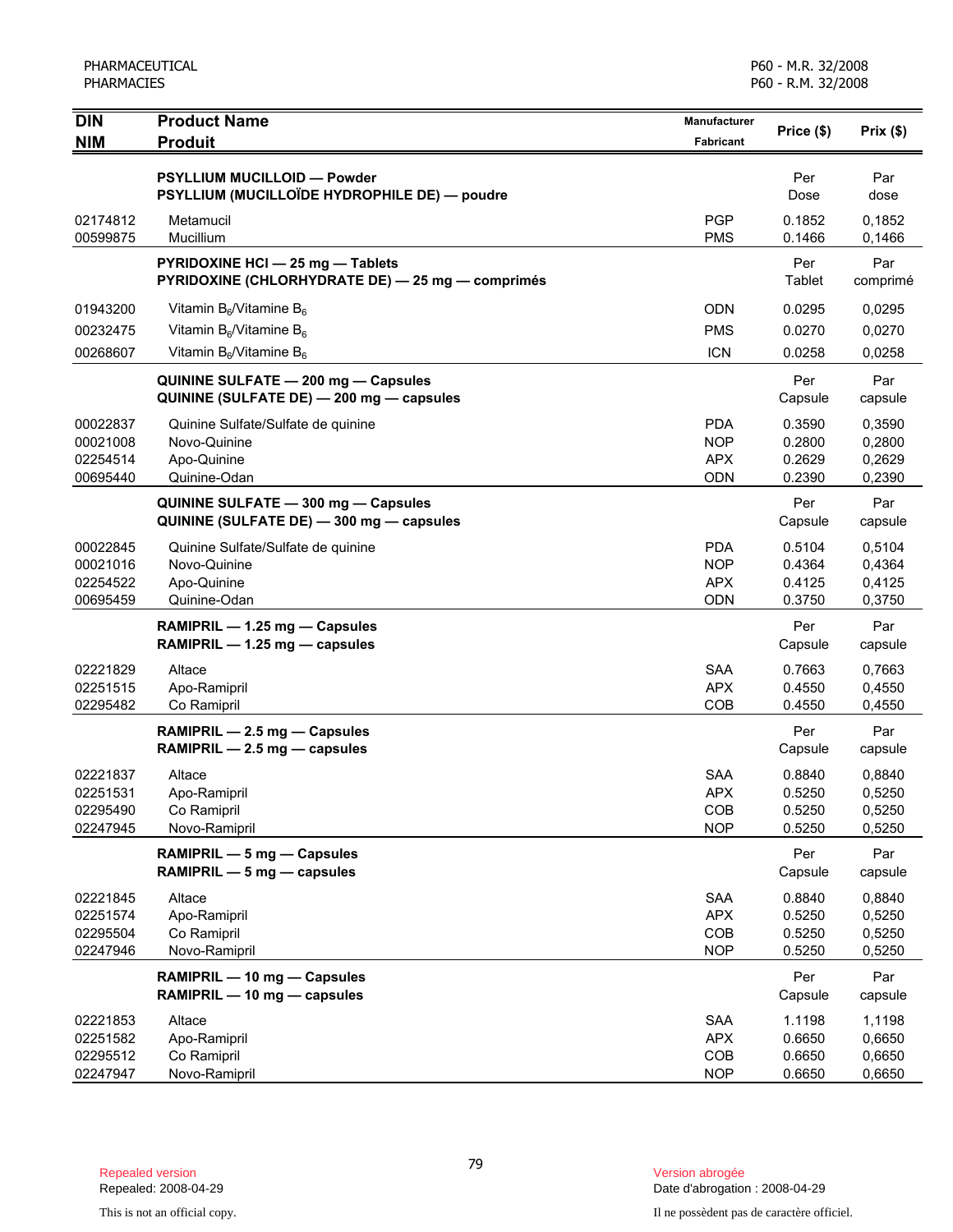| <b>DIN</b> | <b>Product Name</b>                                      | Manufacturer     | Price (\$) |          |
|------------|----------------------------------------------------------|------------------|------------|----------|
| <b>NIM</b> | <b>Produit</b>                                           | <b>Fabricant</b> |            | Prix(\$) |
|            | RANITIDINE HCI - 15 mg/mL - Oral Solution                |                  | Per        | Par      |
|            | RANITIDINE (CHLORHYDRATE DE) - 15 mg/ml - solution orale |                  | mL         | ml       |
| 02212374   | Zantac                                                   | <b>GSK</b>       | 0.1948     | 0,1948   |
| 02280833   | Apo-Ranitidine                                           | <b>APX</b>       | 0.1292     | 0,1292   |
| 02242940   | Novo-Ranidine                                            | <b>NOP</b>       | 0.1175     | 0,1175   |
|            | RANITIDINE HCI - 150 mg - Tablets                        |                  | Per        | Par      |
|            | RANITIDINE (CHLORHYDRATE DE) - 150 mg - comprimés        |                  | Tablet     | comprimé |
| 02242453   | pms-Ranitidine                                           | <b>PMS</b>       | 0.4447     | 0,4447   |
| 00733059   | Apo-Ranitidine                                           | <b>APX</b>       | 0.4446     | 0,4446   |
| 02248570   | Co Ranitidine                                            | COB              | 0.4446     | 0,4446   |
| 02207761   | Gen-Ranitidine                                           | <b>GPM</b>       | 0.4446     | 0,4446   |
| 00828564   | Novo-Ranidine                                            | <b>NOP</b>       | 0.4446     | 0,4446   |
| 00865737   | Nu-Ranit                                                 | <b>NXP</b>       | 0.4446     | 0,4446   |
| 00828823   | ratio-Ranitidine                                         | <b>RPH</b>       | 0.4446     | 0,4446   |
| 02243229   | Sandoz Ranitidine                                        | SDZ              | 0.4446     | 0,4446   |
| 02212331   | Zantac                                                   | <b>GSK</b>       | 0.1800     | 0,1800   |
|            | RANITIDINE HCI - 300 mg - Tablets                        |                  | Per        | Par      |
|            | RANITIDINE (CHLORHYDRATE DE) - 300 mg - comprimés        |                  | Tablet     | comprimé |
| 02248571   | Co Ranitidine                                            | COB              | 0.8566     | 0,8566   |
| 02207788   | Gen-Ranitidine                                           | <b>GPM</b>       | 0.8566     | 0,8566   |
| 00828556   | Novo-Ranidine                                            | <b>NOP</b>       | 0.8566     | 0,8566   |
| 00865745   | Nu-Ranit                                                 | <b>NXP</b>       | 0.8566     | 0,8566   |
| 02242454   | pms-Ranitidine                                           | <b>PMS</b>       | 0.8566     | 0,8566   |
| 00828688   | ratio-Ranitidine                                         | <b>RPH</b>       | 0.8566     | 0,8566   |
| 00733067   | Apo-Ranitidine                                           | <b>APX</b>       | 0.8565     | 0,8565   |
| 02243230   | Sandoz Ranitidine                                        | SDZ              | 0.8565     | 0,8565   |
| 02212358   | Zantac                                                   | <b>GSK</b>       | 0.3600     | 0,3600   |
|            | RIFAMPIN - 150 mg - Capsules                             |                  | Per        | Par      |
|            | RIFAMPINE - 150 mg - capsules                            |                  | Capsule    | capsule  |
| 02091887   | Rifadin                                                  | <b>AVE</b>       | 0.7689     | 0,7689   |
| 00393444   | Rofact                                                   | <b>ICN</b>       | 0.6038     | 0,6038   |
|            | RIFAMPIN - 300 mg - Capsules                             |                  | Per        | Par      |
|            | RIFAMPINE - 300 mg - capsules                            |                  | Capsule    | capsule  |
| 02092808   | Rifadin                                                  | <b>AVE</b>       | 1.2102     | 1,2102   |
| 00343617   | Rofact                                                   | <b>ICN</b>       | 0.9503     | 0,9503   |
|            | RISPERIDONE - 1 mg/mL - Oral Solution                    |                  |            |          |
|            | RISPERIDONE - 1 mg/ml - solution orale                   |                  | Per mL     | Par ml   |
| 02236950   | Risperdal                                                | JAN              | 1.3320     | 1,3320   |
| 02279266   | pms-Risperidone                                          | <b>PMS</b>       | 0.8501     | 0,8501   |
| 02280396   | Apo-Risperidone                                          | <b>APX</b>       | 0.8500     | 0,8500   |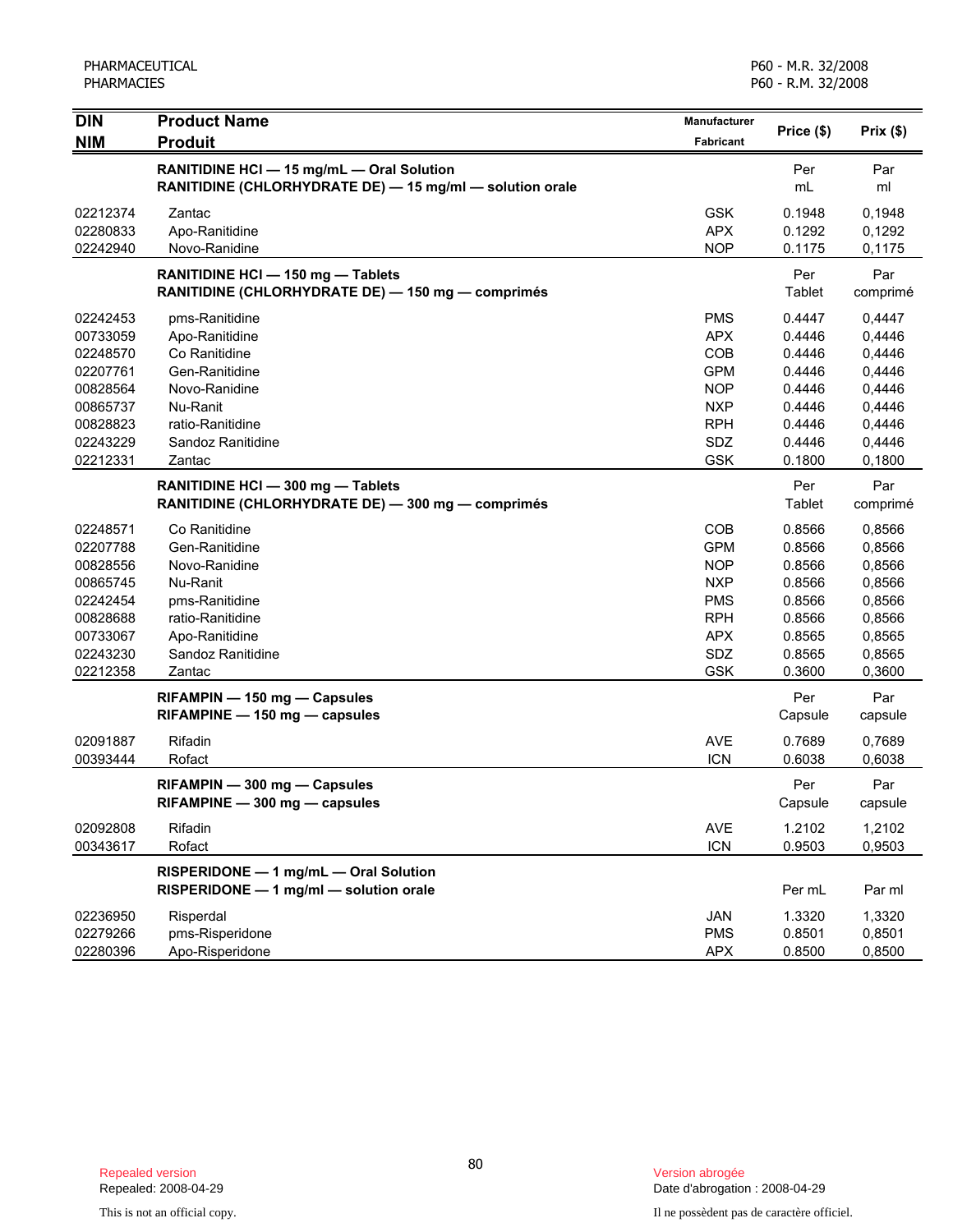| <b>DIN</b> | <b>Product Name</b>               | Manufacturer | Price (\$) | Prix(\$) |
|------------|-----------------------------------|--------------|------------|----------|
| <b>NIM</b> | <b>Produit</b>                    | Fabricant    |            |          |
|            | RISPERIDONE - 0.25 mg - Tablet    |              | Per        | Par      |
|            | RISPERIDONE - 0.25 mg - comprimés |              | Tablet     | comprimé |
| 02240551   | Risperdal                         | <b>JAN</b>   | 0.5007     | 0,5007   |
| 02280906   | Ran-Risperidone                   | <b>RAN</b>   | 0.3516     | 0,3516   |
| 02282119   | Apo-Risperidone                   | <b>APX</b>   | 0.2877     | 0,2877   |
| 02282585   | Co Risperidone                    | COB          | 0.2877     | 0,2877   |
| 02282240   | Gen-Risperidone                   | <b>GPM</b>   | 0.2877     | 0,2877   |
| 02252007   | pms-Risperidone                   | <b>PMS</b>   | 0.2877     | 0,2877   |
| 02264757   | ratio-Risperidone                 | <b>RPH</b>   | 0.2877     | 0,2877   |
| 02282690   | Novo-Risperidone                  | <b>NOP</b>   | 0.2615     | 0,2615   |
| 02279509   | Sandoz Risperidone                | SDZ          | 0.2615     | 0,2615   |
|            | RISPERIDONE - 0.5 mg - Tablet     |              | Per        | Par      |
|            | RISPERIDONE - 0.5 mg - comprimés  |              | Tablet     | comprimé |
| 02240552   | Risperdal                         | JAN          | 0.8387     | 0,8387   |
| 02280914   | Ran-Risperidone                   | <b>RAN</b>   | 0.5888     | 0,5888   |
| 02282127   | Apo-Risperidone                   | <b>APX</b>   | 0.4817     | 0,4817   |
| 02282593   | Co Risperidone                    | COB          | 0.4817     | 0,4817   |
| 02282259   | Gen-Risperidone                   | <b>GPM</b>   | 0.4817     | 0,4817   |
| 02252015   | pms-Risperidone                   | <b>PMS</b>   | 0.4817     | 0,4817   |
| 02264765   | ratio-Risperidone                 | <b>RPH</b>   | 0.4817     | 0,4817   |
| 02264188   | Novo-Risperidone                  | <b>NOP</b>   | 0.4379     | 0,4379   |
| 02279495   | Sandoz Risperidone                | SDZ          | 0.4379     | 0,4379   |
|            | RISPERIDONE - 1 mg - Tablet       |              | Per        | Par      |
|            | $RISPERIDONE - 1 mg - comprimés$  |              | Tablet     | comprimé |
| 02025280   | Risperdal                         | <b>JAN</b>   | 1.1585     | 1,1585   |
| 02280922   | Ran-Risperidone                   | <b>RAN</b>   | 0.8132     | 0,8132   |
| 02282267   | Gen-Risperidone                   | <b>GPM</b>   | 0.6654     | 0,6654   |
| 02252023   | pms-Risperidone                   | <b>PMS</b>   | 0.6654     | 0,6654   |
| 02282135   | Apo-Risperidone                   | <b>APX</b>   | 0.6653     | 0,6653   |
| 02282607   | Co Risperidone                    | COB          | 0.6653     | 0,6653   |
| 02264773   | ratio-Risperidone                 | <b>RPH</b>   | 0.6653     | 0,6653   |
| 02264196   | Novo-Risperidone                  | <b>NOP</b>   | 0.6048     | 0,6048   |
| 02279800   | Sandoz Risperidone                | SDZ          | 0.6048     | 0,6048   |
|            | RISPERIDONE - 2 mg - Tablet       |              | Per        | Par      |
|            | RISPERIDONE - 2 mg - comprimés    |              | Tablet     | comprimé |
| 02025299   | Risperdal                         | JAN          | 2.3127     | 2,3127   |
| 02280930   | Ran-Risperidone                   | <b>RAN</b>   | 1.6234     | 1,6234   |
| 02282143   | Apo-Risperidone                   | <b>APX</b>   | 1.3283     | 1,3283   |
| 02282615   | Co Risperidone                    | COB          | 1.3283     | 1,3283   |
| 02282275   | Gen-Risperidone                   | <b>GPM</b>   | 1.3283     | 1,3283   |
| 02252031   | pms-Risperidone                   | <b>PMS</b>   | 1.3283     | 1,3283   |
| 02264781   | ratio-Risperidone                 | <b>RPH</b>   | 1.3283     | 1,3283   |
| 02264218   | Novo-Risperidone                  | <b>NOP</b>   | 1.2075     | 1,2075   |

02279819 Sandoz Risperidone Subset of the SDZ 1.2075 1,2075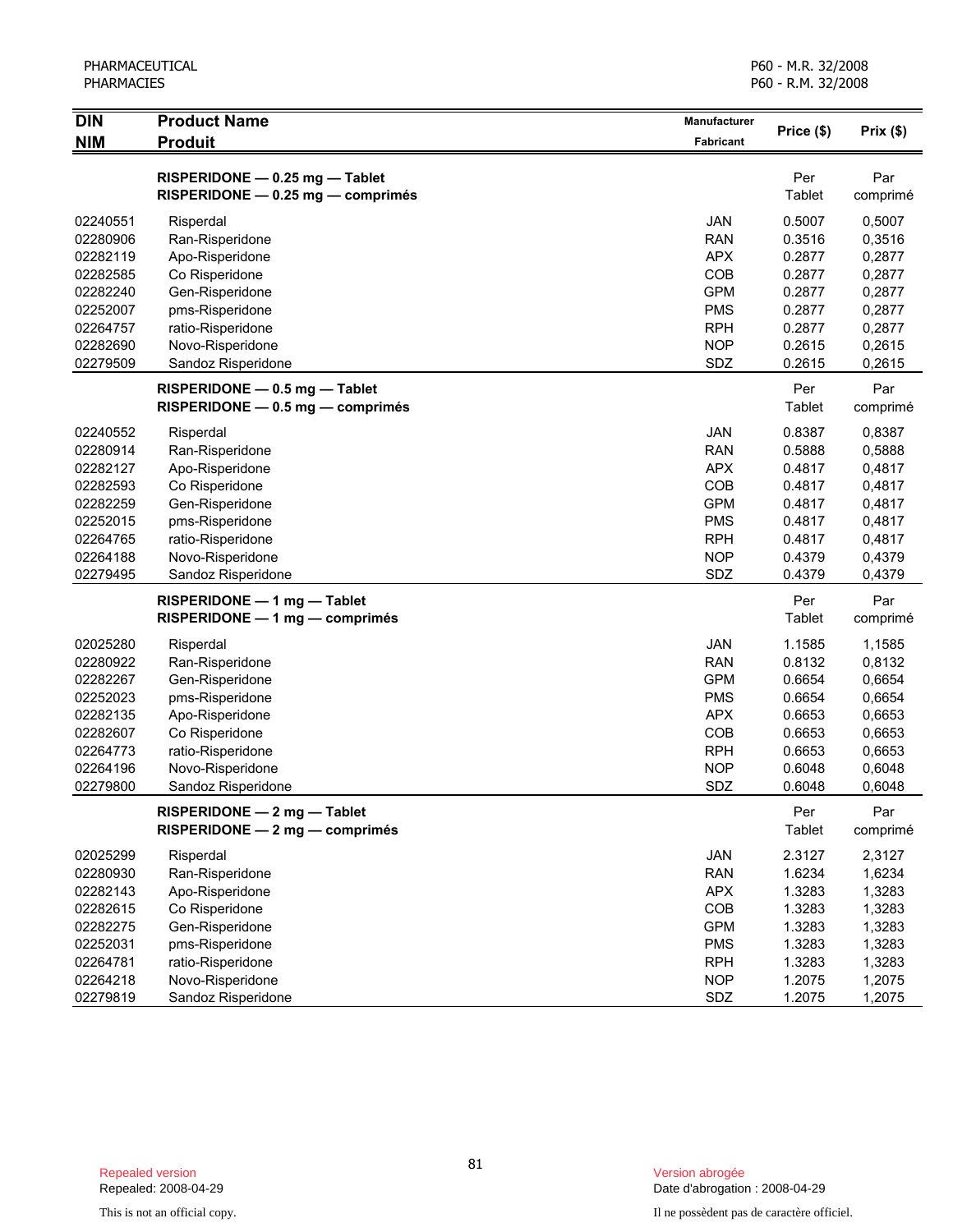| <b>DIN</b> | <b>Product Name</b>                                                                            | Manufacturer | Price (\$) | Prix(\$)         |
|------------|------------------------------------------------------------------------------------------------|--------------|------------|------------------|
| <b>NIM</b> | <b>Produit</b>                                                                                 | Fabricant    |            |                  |
|            | RISPERIDONE - 3 mg - Tablet                                                                    |              | Per        | Par              |
|            | RISPERIDONE - 3 mg - comprimés                                                                 |              | Tablet     | comprimé         |
| 02025302   | Risperdal                                                                                      | <b>JAN</b>   | 3.4695     | 3,4695           |
| 02280949   | Ran-Risperidone                                                                                | <b>RAN</b>   | 2.4352     | 2,4352           |
| 02282623   | Co Risperidone                                                                                 | COB          | 1.9925     | 1,9925           |
| 02282283   | Gen-Risperidone                                                                                | <b>GPM</b>   | 1.9925     | 1,9925           |
| 02252058   | pms-Risperidone                                                                                | <b>PMS</b>   | 1.9925     | 1,9925           |
| 02282151   | Apo-Risperidone                                                                                | <b>APX</b>   | 1.9924     | 1,9924           |
| 02264803   | ratio-Risperidone                                                                              | <b>RPH</b>   | 1.9924     | 1,9924           |
| 02264226   | Novo-Risperidone                                                                               | <b>NOP</b>   | 1.8114     | 1,8114           |
| 02279827   | Sandoz Risperidone                                                                             | SDZ          | 1.8114     | 1,8114           |
|            | RISPERIDONE - 4 mg - Tablet                                                                    |              | Per        | Par              |
|            | $RISPERIDONE - 4 mg - comprimés$                                                               |              | Tablet     | comprimé         |
| 02025310   | Risperdal                                                                                      | <b>JAN</b>   | 4.6260     | 4,6260           |
| 02280957   | Ran-Risperidone                                                                                | <b>RAN</b>   | 3.2468     | 3,2468           |
| 02282178   | Apo-Risperidone                                                                                | <b>APX</b>   | 2.6565     | 2,6565           |
| 02282631   | Co Risperidone                                                                                 | COB          | 2.6565     | 2,6565           |
| 02282291   | Gen-Risperidone                                                                                | <b>GPM</b>   | 2.6565     | 2,6565           |
| 02252066   | pms-Risperidone                                                                                | <b>PMS</b>   | 2.6565     | 2,6565           |
| 02264811   | ratio-Risperidone                                                                              | <b>RPH</b>   | 2.6565     | 2,6565           |
| 02264234   | Novo-Risperidone                                                                               | <b>NOP</b>   | 2.4150     | 2,4150           |
| 02279835   | Sandoz Risperidone                                                                             | SDZ          | 2.4150     | 2,4150           |
|            | SALBUTAMOL - 5 mg/mL - Respirator Solution<br>SALBUTAMOL - 5 mg/ml - solution pour respirateur |              | Per mL     | Par ml           |
| 02213486   | Ventolin                                                                                       | <b>GSK</b>   | 0.9370     | 0,9370           |
| 02069571   | pms-Salbutamol                                                                                 | <b>PMS</b>   | 0.6952     | 0,6952           |
| 02232987   | Gen-Salbutamol                                                                                 | <b>GPM</b>   | 0.6490     | 0,6490           |
| 00860808   | ratio-Salbutamol                                                                               | <b>RPH</b>   | 0.6490     | 0,6490           |
| 02154412   | Sandoz Salbutamol                                                                              | SDZ          | 0.6490     | 0,6490           |
|            | SALBUTAMOL - 2 mg - Tablets                                                                    |              | Per        | Par              |
|            | SALBUTAMOL - 2 mg - comprimés                                                                  |              | Tablet     | comprimé         |
| 02146843   |                                                                                                | APX          | 0.1089     |                  |
| 02165368   | Apo-Salvent<br>Nu-Salbutamol                                                                   | <b>NXP</b>   | 0.1089     | 0,1089<br>0,1089 |
|            |                                                                                                |              |            |                  |
|            | SALBUTAMOL - 4 mg - Tablets                                                                    |              | Per        | Par              |
|            | SALBUTAMOL - 4 mg - comprimés                                                                  |              | Tablet     | comprimé         |
| 02146851   | Apo-Salvent                                                                                    | <b>APX</b>   | 0.1821     | 0,1821           |
| 02165376   | Nu-Salbutamol                                                                                  | <b>NXP</b>   | 0.1821     | 0,1821           |
|            | SALBUTAMOL SULFATE - 200 Dose - 100 mcg/Dose<br>- Metered Dose Inhaler                         |              |            |                  |
|            | SALBUTAMOL (SULFATE DE) - 200 doses - 100 mcg/dose -                                           |              | Per        | Par              |
|            | aérosol doseur                                                                                 |              | Dose       | dose             |
| 02241497   | Ventolin HFA                                                                                   | <b>GSK</b>   | 0.0632     | 0,0632           |
| 02232570   | Airomir                                                                                        | <b>RIK</b>   | 0.0426     | 0,0426           |
| 02245669   | Apo-Salvent CFC Free/Apo-Salvent sans CFC                                                      | <b>APX</b>   | 0.0425     | 0,0425           |
| 02244914   | ratio-Salbutamol HFA                                                                           | <b>RPH</b>   | 0.0425     | 0,0425           |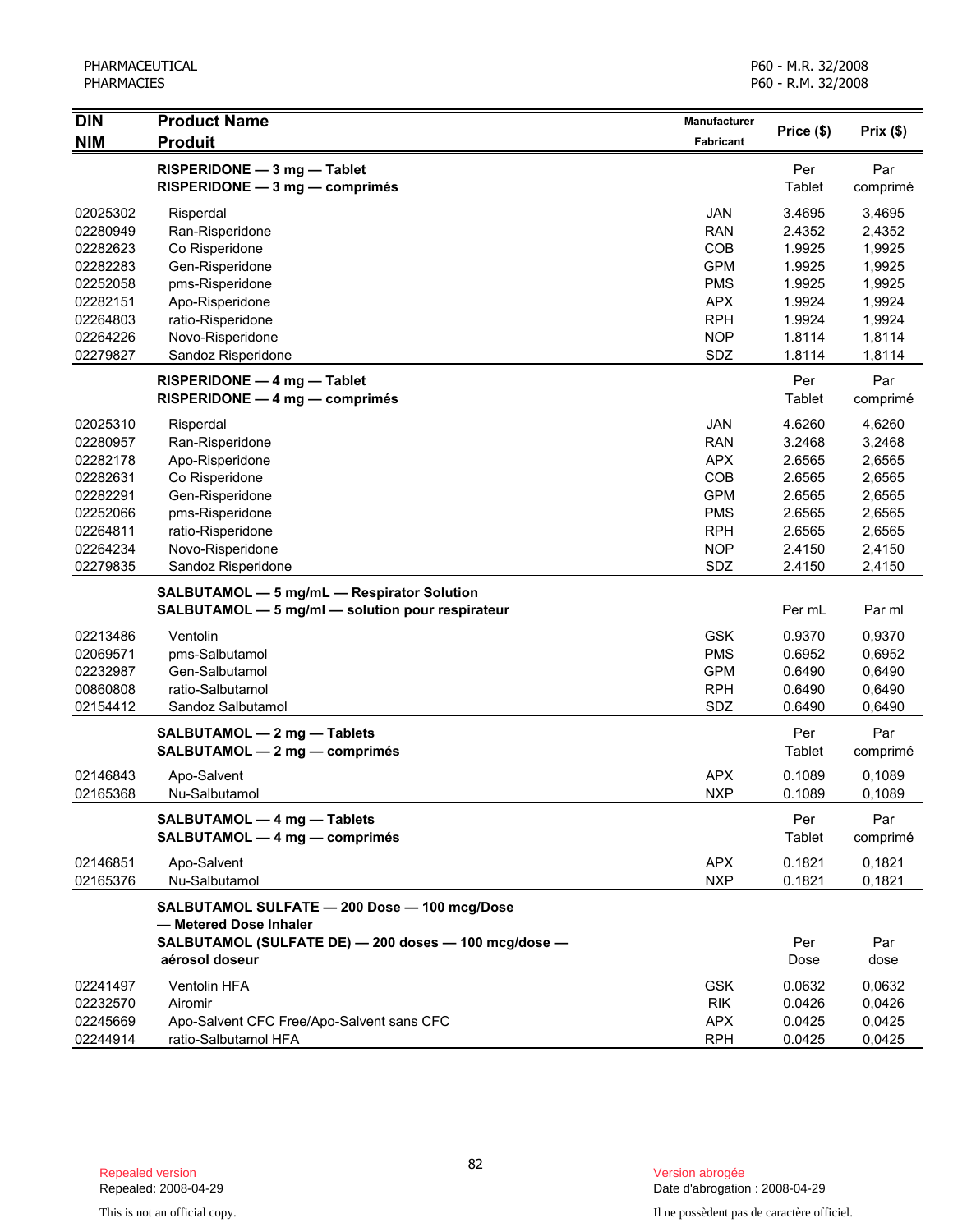| <b>DIN</b><br><b>NIM</b> | <b>Product Name</b><br><b>Produit</b>                                                                                               | Manufacturer<br><b>Fabricant</b> | Price (\$)       | Prix(\$)         |
|--------------------------|-------------------------------------------------------------------------------------------------------------------------------------|----------------------------------|------------------|------------------|
|                          | SALBUTAMOL SULFATE - 0.4 mg/mL - Oral Liquid                                                                                        |                                  |                  |                  |
|                          | SALBUTAMOL (SULFATE DE) - 0,4 mg/ml - liquide oral                                                                                  |                                  | Per mL           | Par ml           |
| 02212390                 | Ventolin                                                                                                                            | <b>GSK</b>                       | 0.0680           | 0,0680           |
| 02091186                 | pms-Salbutamol                                                                                                                      | <b>PMS</b>                       | 0.0598           | 0,0598           |
|                          | SALBUTAMOL SULFATE - 1.25 mg/2.5 mL - Unit Dose Solution Nebules<br>SALBUTAMOL (SULFATE DE) - 1,25 mg/2,5 ml - préparation monodose |                                  |                  |                  |
|                          | de solution pour nébuliseur                                                                                                         |                                  | Per mL           | Par ml           |
| 02213400                 | Ventolin                                                                                                                            | <b>GSK</b>                       | 0.1990           | 0,1990           |
| 02208245<br>02239365     | pms-Salbutamol<br>ratio-Salbutamol                                                                                                  | <b>PMS</b><br><b>RPH</b>         | 0.1642<br>0.1641 | 0,1642<br>0,1641 |
| 02243828                 | Apo-Salvent                                                                                                                         | <b>APX</b>                       | 0.1640           | 0,1640           |
|                          | SALBUTAMOL SULFATE - 2.5 mg/2.5 mL - Unit Dose Solution Nebules<br>SALBUTAMOL (SULFATE DE) - 2,5 mg/2,5 ml - préparation monodose   |                                  |                  |                  |
|                          | de solution pour nébuliseur                                                                                                         |                                  | Per mL           | Par ml           |
| 02213419                 | <b>Ventolin PF</b>                                                                                                                  | <b>GSK</b>                       | 0.3862           | 0,3862           |
| 02208229                 | pms-Salbutamol                                                                                                                      | <b>PMS</b>                       | 0.2867           | 0,2867           |
| 02231488                 | Apo-Salvent                                                                                                                         | <b>APX</b>                       | 0.2680           | 0,2680           |
| 02231783                 | Nu-Salbutamol                                                                                                                       | <b>NXP</b>                       | 0.2680           | 0,2680           |
| 01926934<br>01986864     | Gen-Salbutamol Sterinebs<br>ratio-Salbutamol                                                                                        | <b>GPM</b><br><b>RPH</b>         | 0.2678<br>0.2678 | 0,2678<br>0,2678 |
|                          | SALBUTAMOL SULFATE - 5 mg/2.5 mL - Unit Dose Solution Nebules                                                                       |                                  |                  |                  |
|                          | SALBUTAMOL (SULFATE DE) - 5 mg/2,5 ml - préparation monodose                                                                        |                                  |                  |                  |
|                          | de solution pour nébuliseur                                                                                                         |                                  | Per mL           | Par ml           |
| 02213427                 | Ventolin                                                                                                                            | <b>GSK</b>                       | 0.7338           | 0,7338           |
| 02208237                 | pms-Salbutamol                                                                                                                      | <b>PMS</b>                       | 0.6053           | 0,6053           |
| 02173360                 | <b>Gen-Salbutamol Sterinebs</b>                                                                                                     | <b>GPM</b>                       | 0.5085           | 0,5085           |
| 02231678                 | Apo-Salvent                                                                                                                         | <b>APX</b>                       | 0.5084           | 0,5084           |
| 02231784                 | Nu-Salbutamol                                                                                                                       | <b>NXP</b>                       | 0.5084           | 0,5084           |
| 02239366                 | ratio-Salbutamol                                                                                                                    | <b>RPH</b>                       | 0.5084           | 0,5084           |
|                          | SELEGILINE HCI - 5 mg - Tablets<br>SÉLÉGILINE (CHLORHYDRATE DE) - 5 mg - comprimés                                                  |                                  | Per<br>Tablet    | Par<br>comprimé  |
| 02123312                 | Eldepryl                                                                                                                            | <b>BJH</b>                       | 2.2094           | 2,2094           |
| 02230641                 | Apo-Selegiline                                                                                                                      | <b>APX</b>                       | 1.3915           | 1,3915           |
| 02231036                 | Gen-Selegiline                                                                                                                      | <b>GPM</b>                       | 1.3915           | 1,3915           |
| 02068087                 | Novo-Selegiline                                                                                                                     | <b>NOP</b>                       | 1.3915           | 1,3915           |
| 02230717                 | Nu-Selegiline                                                                                                                       | <b>NXP</b>                       | 1.3915           | 1,3915           |
| 02238102                 | pms-Selegiline                                                                                                                      | <b>PMS</b>                       | 1.3915           | 1,3915           |
|                          | SENNOSIDES A AND B - 8.6 mg - Tablets<br>SENNOSIDES A ET B - 8,6 mg - comprimés                                                     |                                  | Per<br>Tablet    | Par<br>comprimé  |
| 00026158                 | Senokot                                                                                                                             | <b>PFR</b>                       | 0.0880           | 0,0880           |
| 02068109                 | Sennatab                                                                                                                            | <b>PMS</b>                       | 0.0644           | 0,0644           |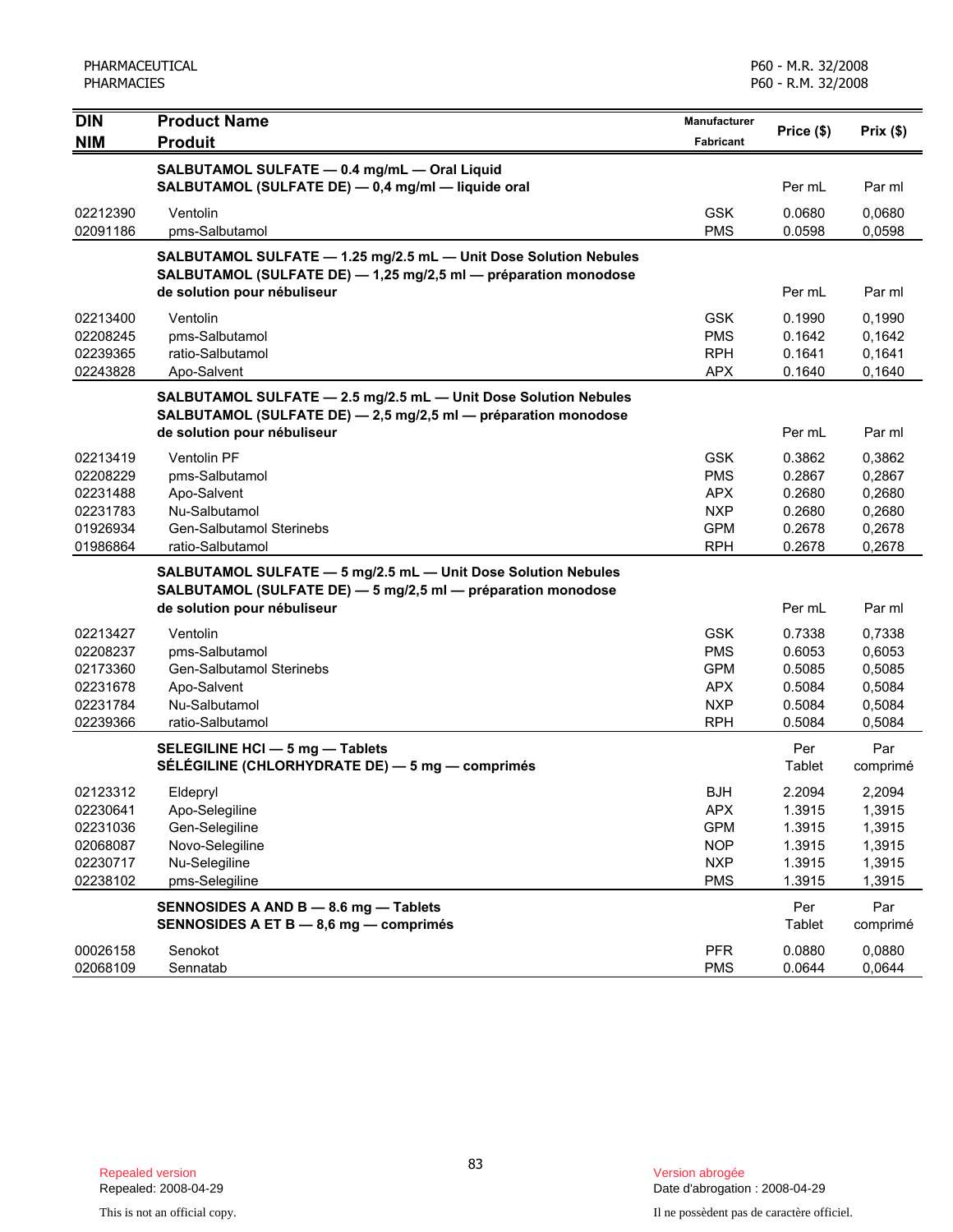| <b>DIN</b> | <b>Product Name</b>                              | Manufacturer     |            |          |
|------------|--------------------------------------------------|------------------|------------|----------|
| <b>NIM</b> | <b>Produit</b>                                   | <b>Fabricant</b> | Price (\$) | Prix(\$) |
|            | <b>SERTRALINE HCI - 25 mg - Capsules</b>         |                  | Per        | Par      |
|            | SERTRALINE (CHLORHYDRATE DE) - 25 mg - capsules  |                  | Capsule    | capsule  |
| 02132702   | Zoloft                                           | PFI              | 0.9185     | 0,9185   |
| 02238280   | Apo-Sertraline                                   | <b>APX</b>       | 0.5544     | 0,5544   |
| 02242519   | Gen-Sertraline                                   | <b>GPM</b>       | 0.5544     | 0,5544   |
| 02240485   | Novo-Sertraline                                  | <b>NOP</b>       | 0.5544     | 0,5544   |
| 02244838   | pms-Sertraline                                   | <b>PMS</b>       | 0.5544     | 0,5544   |
| 02245787   | ratio-Sertraline                                 | <b>RPH</b>       | 0.5542     | 0,5542   |
| 02245159   | Sandoz Sertraline                                | <b>SDZ</b>       | 0.5542     | 0,5542   |
| 02287390   | Co Sertraline                                    | <b>COB</b>       | 0.5040     | 0,5040   |
|            | <b>SERTRALINE HCI - 50 mg - Capsules</b>         |                  | Per        | Par      |
|            | SERTRALINE (CHLORHYDRATE DE) - 50 mg - capsules  |                  | Capsule    | capsule  |
| 01962817   | Zoloft                                           | <b>PFI</b>       | 1.8370     | 1,8370   |
| 02238281   | Apo-Sertraline                                   | <b>APX</b>       | 1.1088     | 1,1088   |
| 02242520   | Gen-Sertraline                                   | <b>GPM</b>       | 1.1088     | 1,1088   |
| 02240484   | Novo-Sertraline                                  | <b>NOP</b>       | 1.1088     | 1,1088   |
| 02244839   | pms-Sertraline                                   | <b>PMS</b>       | 1.1088     | 1,1088   |
| 02245788   | ratio-Sertraline                                 | <b>RPH</b>       | 1.1086     | 1,1086   |
| 02245160   | Sandoz Sertraline                                | SDZ              | 1.1086     | 1,1086   |
| 02287404   | Co Sertraline                                    | COB              | 1.0080     | 1,0080   |
|            | <b>SERTRALINE HCI - 100 mg - Capsules</b>        |                  | Per        | Par      |
|            | SERTRALINE (CHLORHYDRATE DE) - 100 mg - capsules |                  | Capsule    | capsule  |
| 01962779   | Zoloft                                           | PFI              | 1.9250     | 1,9250   |
| 02238282   | Apo-Sertraline                                   | <b>APX</b>       | 1.2128     | 1,2128   |
| 02242521   | Gen-Sertraline                                   | <b>GPM</b>       | 1.2128     | 1,2128   |
| 02240481   | Novo-Sertraline                                  | <b>NOP</b>       | 1.2128     | 1,2128   |
| 02244840   | pms-Sertraline                                   | <b>PMS</b>       | 1.2128     | 1,2128   |
| 02245789   | ratio-Sertraline                                 | <b>RPH</b>       | 1.2126     | 1,2126   |
| 02245161   | Sandoz Sertraline                                | <b>SDZ</b>       | 1.2126     | 1,2126   |
| 02287412   | Co Sertraline                                    | COB              | 1.1025     | 1,1025   |
|            | SIMVASTATIN - 5 mg - Tablets                     |                  | Per        | Par      |
|            | SIMVASTATINE - 5 mg - comprimés                  |                  | Tablet     | comprimé |
| 00884324   | Zocor                                            | <b>MFX</b>       | 0.9929     | 0,9929   |
| 02247011   | Apo-Simvastatin                                  | <b>APX</b>       | 0.6237     | 0,6237   |
| 02248103   | Co Simvastatin                                   | <b>COB</b>       | 0.6237     | 0,6237   |
| 02246582   | Gen-Simvastatin                                  | <b>GPM</b>       | 0.6237     | 0,6237   |
| 02250144   | Novo-Simvastatin                                 | <b>NOP</b>       | 0.6237     | 0,6237   |
| 02269252   | pms-Simvastatin                                  | <b>PMS</b>       | 0.6237     | 0,6237   |
| 02252619   | pms-Simvastatin                                  | <b>PMS</b>       | 0.6237     | 0,6237   |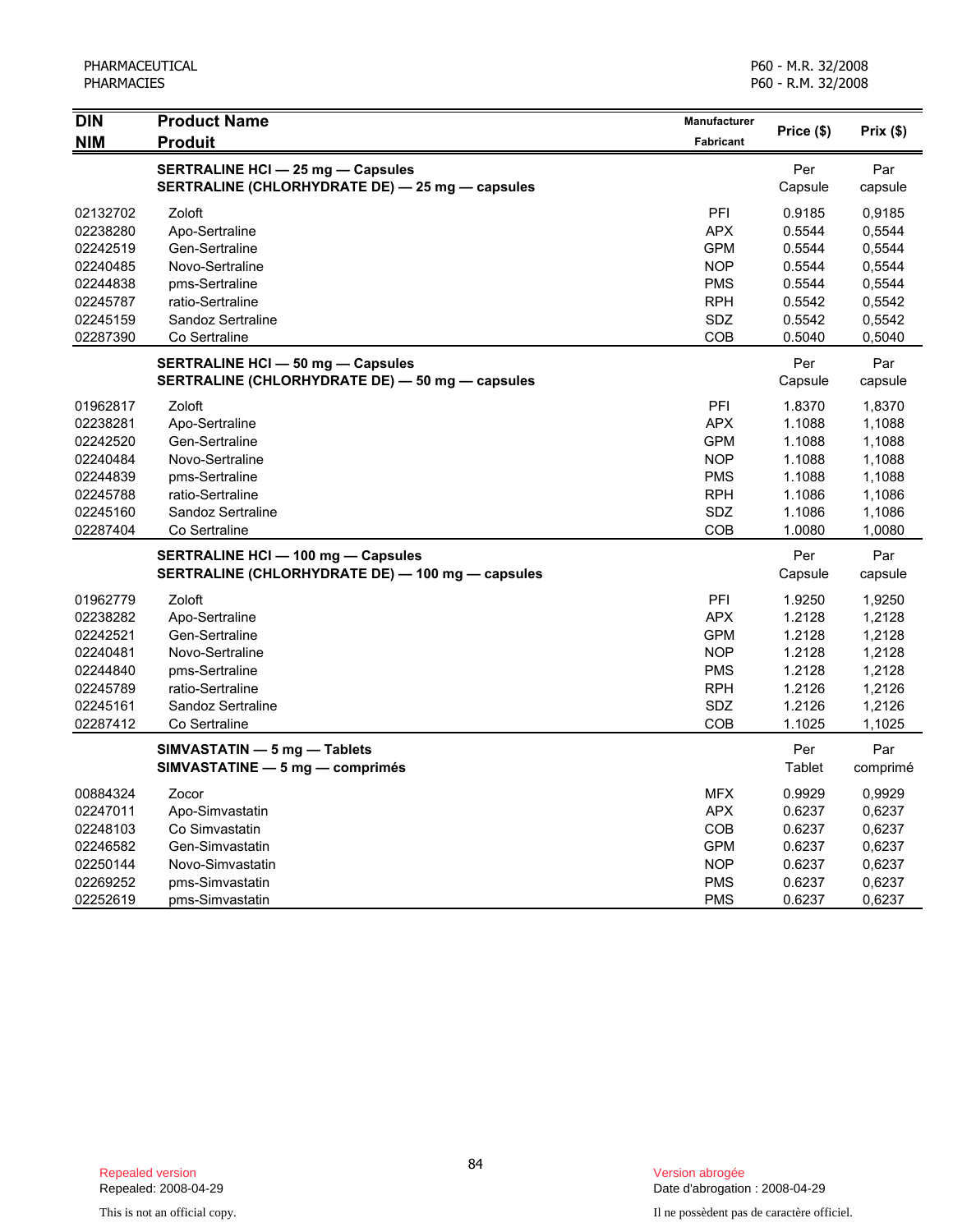| <b>DIN</b> | <b>Product Name</b>              | Manufacturer     | Price (\$) | Prix(\$) |
|------------|----------------------------------|------------------|------------|----------|
| <b>NIM</b> | <b>Produit</b>                   | <b>Fabricant</b> |            |          |
|            | SIMVASTATIN - 10 mg - Tablets    |                  | Per        | Par      |
|            | SIMVASTATINE - 10 mg - comprimés |                  | Tablet     | comprimé |
| 00884332   | Zocor                            | <b>MFX</b>       | 1.9643     | 1,9643   |
| 02269260   | pms-Simvastatin                  | <b>PMS</b>       | 1.2336     | 1,2336   |
| 02247012   | Apo-Simvastatin                  | <b>APX</b>       | 1.2335     | 1,2335   |
| 02248104   | Co Simvastatin                   | COB              | 1.2335     | 1,2335   |
| 02246583   | Gen-Simvastatin                  | <b>GPM</b>       | 1.2335     | 1,2335   |
| 02250152   | Novo-Simvastatin                 | <b>NOP</b>       | 1.2335     | 1,2335   |
| 02252635   | pms-Simvastatin                  | <b>PMS</b>       | 1.2335     | 1,2335   |
| 02247068   | ratio-Simvastatin                | <b>RPH</b>       | 1.2335     | 1,2335   |
| 02247828   | Sandoz Simvastatin               | SDZ              | 1.2335     | 1,2335   |
| 02265885   | Taro-Simvastatin                 | <b>TAR</b>       | 1.2335     | 1,2335   |
|            | SIMVASTATIN - 20 mg - Tablets    |                  | Per        | Par      |
|            | SIMVASTATINE - 20 mg - comprimés |                  | Tablet     | comprimé |
| 00884340   | Zocor                            | <b>MFX</b>       | 2.4275     | 2,4275   |
| 02247013   | Apo-Simvastatin                  | <b>APX</b>       | 1.5246     | 1,5246   |
| 02248105   | Co Simvastatin                   | COB              | 1.5246     | 1,5246   |
| 02246737   | Gen-Simvastatin                  | <b>GPM</b>       | 1.5246     | 1,5246   |
| 02250160   | Novo-Simvastatin                 | <b>NOP</b>       | 1.5246     | 1,5246   |
| 02269279   | pms-Simvastatin                  | <b>PMS</b>       | 1.5246     | 1,5246   |
| 02252643   | pms-Simvastatin                  | <b>PMS</b>       | 1.5246     | 1,5246   |
| 02247069   | ratio-Simvastatin                | <b>RPH</b>       | 1.5246     | 1,5246   |
| 02247830   | Sandoz Simvastatin               | SDZ              | 1.5246     | 1,5246   |
| 02265893   | Taro-Simvastatin                 | <b>TAR</b>       | 1.5246     | 1,5246   |
|            | SIMVASTATIN - 40 mg - Tablets    |                  | Per        | Par      |
|            | SIMVASTATINE - 40 mg - comprimés |                  | Tablet     | comprimé |
| 00884359   | Zocor                            | <b>MFX</b>       | 2.4275     | 2,4275   |
| 02247014   | Apo-Simvastatin                  | <b>APX</b>       | 1.5246     | 1,5246   |
| 02248106   | Co Simvastatin                   | COB              | 1.5246     | 1,5246   |
| 02246584   | Gen-Simvastatin                  | <b>GPM</b>       | 1.5246     | 1,5246   |
| 02250179   | Novo-Simvastatin                 | <b>NOP</b>       | 1.5246     | 1,5246   |
| 02269287   | pms-Simvastatin                  | <b>PMS</b>       | 1.5246     | 1,5246   |
| 02252651   | pms-Simvastatin                  | <b>PMS</b>       | 1.5246     | 1,5246   |
| 02247070   | ratio-Simvastatin                | <b>RPH</b>       | 1.5246     | 1,5246   |
| 02247831   | Sandoz Simvastatin               | SDZ              | 1.5246     | 1,5246   |
| 02265907   | Taro-Simvastatin                 | <b>TAR</b>       | 1.5246     | 1,5246   |
|            | SIMVASTATIN - 80 mg - Tablets    |                  | Per        | Par      |
|            | SIMVASTATINE - 80 mg - comprimés |                  | Tablet     | comprimé |
| 02240332   | Zocor                            | <b>MFX</b>       | 2.4275     | 2,4275   |
| 02247015   | Apo-Simvastatin                  | <b>APX</b>       | 1.5246     | 1,5246   |
| 02248107   | Co Simvastatin                   | COB              | 1.5246     | 1,5246   |
| 02246585   | Gen-Simvastatin                  | <b>GPM</b>       | 1.5246     | 1,5246   |
| 02250187   | Novo-Simvastatin                 | <b>NOP</b>       | 1.5246     | 1,5246   |
| 02269295   | pms-Simvastatin                  | <b>PMS</b>       | 1.5246     | 1,5246   |
| 02252678   | pms-Simvastatin                  | <b>PMS</b>       | 1.5246     | 1,5246   |
| 02247071   | ratio-Simvastatin                | <b>RPH</b>       | 1.5246     | 1,5246   |
| 02247833   | Sandoz Simvastatin               | SDZ              | 1.5246     | 1,5246   |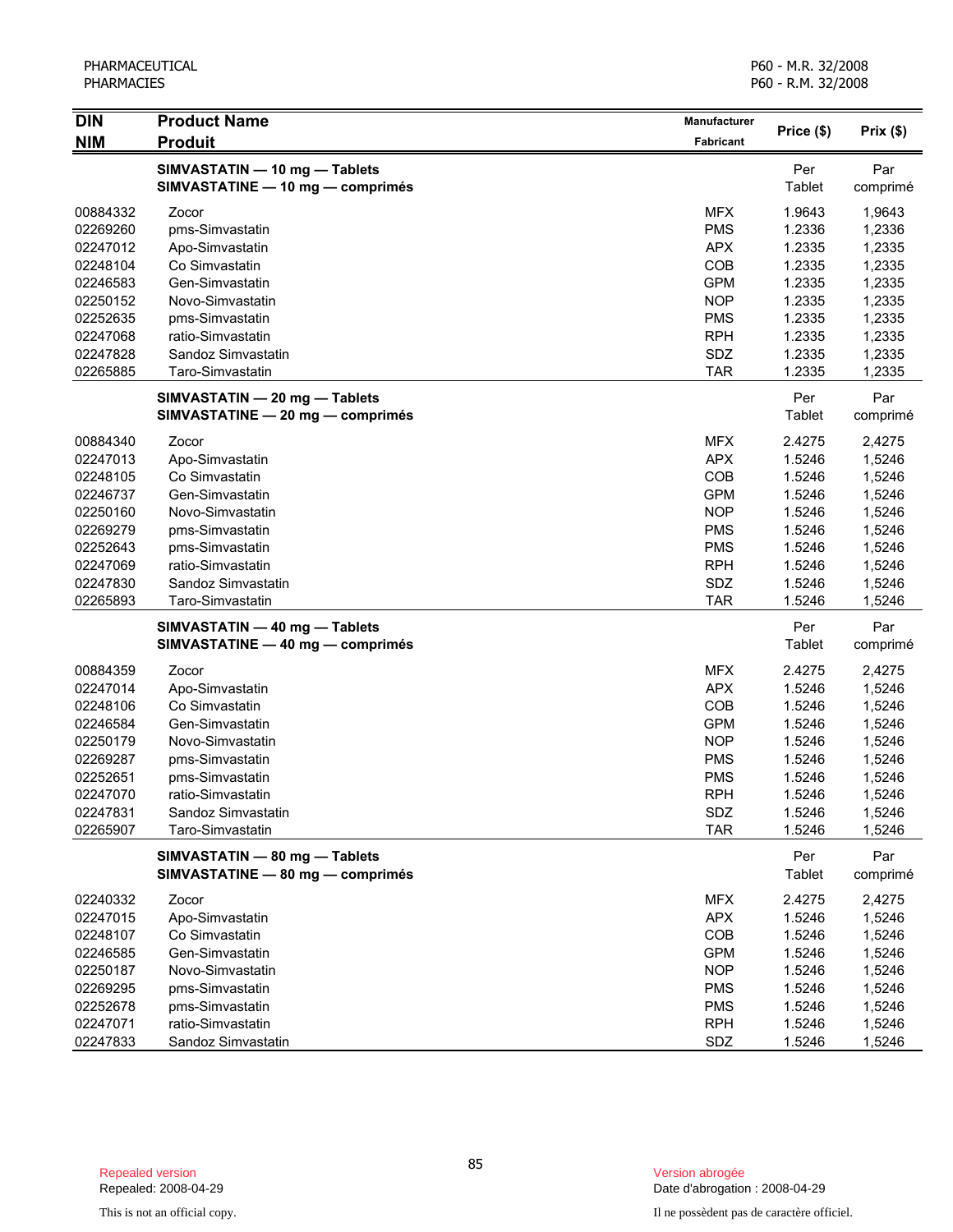| <b>DIN</b>           | <b>Product Name</b>                                                    | <b>Manufacturer</b>      | Price (\$)       | Prix(\$)         |
|----------------------|------------------------------------------------------------------------|--------------------------|------------------|------------------|
| <b>NIM</b>           | <b>Produit</b>                                                         | Fabricant                |                  |                  |
|                      | SODIUM AUROTHIOMALATE - 10 mg/mL - Injection                           |                          |                  |                  |
|                      | SODIUM (AUROTHIOMALATE DE) - 10 mg/ml - injection                      |                          | Per mL           | Par ml           |
| 01927620             | Myochrysine                                                            | <b>AVT</b>               | 11.4840          | 11,4840          |
| 02245456             | Sodium Aurothiomalate BP                                               | <b>SIL</b>               | 8.9243           | 8,9243           |
|                      | SODIUM CROMOGLYCATE - 1% - Nebulizer Solution                          |                          |                  |                  |
|                      | CROMOGLYCATE SODIQUE - 1 % - solution pour nébuliseur                  |                          | Per mL           | Par ml           |
| 02046113             | pms-Sodium Cromoglycate                                                | <b>PMS</b>               | 0.3168           | 0,3168           |
| 02231431             | Apo-Cromolyn                                                           | <b>APX</b>               | 0.2666           | 0,2666           |
| 02219468             | Gen-Cromoglycate                                                       | <b>GPM</b>               | 0.2666           | 0,2666           |
| 02231671             | Nu-Cromolyn Plastic Ampoules/Nu-Cromolyn, en ampoules en plastique     | <b>NXP</b>               | 0.2666           | 0,2666           |
|                      | SODIUM CROMOGLYCATE - 2% - Ophthalmic Solution                         |                          |                  |                  |
|                      | CROMOGLYCATE SODIQUE - 2 % - solution ophtalmique                      |                          | Per mL           | Par ml           |
| 02009277             | Cromolyn                                                               | <b>PMS</b>               | 1.0450           | 1,0450           |
| 02230621             | Opticrom                                                               | <b>ALL</b>               | 1.0450           | 1,0450           |
|                      | SODIUM POLYSTYRENE SULFONATE - 1 mEq/g - Oral Powder                   |                          |                  |                  |
|                      | -454 g Package                                                         |                          |                  |                  |
|                      | POLYSTYRÈNE SODIQUE (SULFONATE DE) — 1 mEq/g — poudre orale —          |                          | Per              | Par              |
|                      | paquet de 454 g                                                        |                          | Gram             | gramme           |
| 02026961             | Kayexalate                                                             | SAW                      | 0.1670           | 0,1670           |
| 00755338             | pms-Sodium Polystyrene Sulfonate/pms-Polystyrène, sulfonate sodique de | <b>PMS</b>               | 0.1575           | 0,1575           |
|                      | SOTALOL HCI - 80 mg - Tablets                                          |                          | Per              | Per              |
|                      | SOTALOL (CHLORHYDRATE DE) - 80 mg - comprimés                          |                          | Tablet           | comprimé         |
|                      |                                                                        |                          |                  |                  |
| 02200996<br>02270625 | Nu-Sotalol<br>Co Sotalol                                               | <b>NXP</b><br><b>COB</b> | 0.7250<br>0.6526 | 0,7250           |
| 02229778             | Gen-Sotalol                                                            | <b>GPM</b>               | 0.6526           | 0,6526<br>0,6526 |
| 02238326             | pms-Sotalol                                                            | <b>PMS</b>               | 0.6526           | 0,6526           |
| 00897272             | Sotacor                                                                | SQU                      | 0.6526           | 0,6526           |
| 02084228             | ratio-Sotalol                                                          | <b>RPH</b>               | 0.6526           | 0,6526           |
| 02210428             | Apo-Sotalol                                                            | <b>APX</b>               | 0.6525           | 0,6525           |
| 02231181             | Novo-Sotalol                                                           | <b>NOP</b>               | 0.6525           | 0,6525           |
| 02257831             | Sandoz Sotalol                                                         | SDZ                      | 0.6525           | 0,6525           |
|                      | SOTALOL HCI - 160 mg - Tablets                                         |                          | Per              | Per              |
|                      | SOTALOL (CHLORHYDRATE DE) - 160 mg - comprimés                         |                          | Tablet           | comprimé         |
| 02270633             | Co Sotalol                                                             | COB                      | 0.7142           | 0,7142           |
| 02238635             | Dom-Sotalol                                                            | <b>DOM</b>               | 0.7142           | 0,7142           |
| 02229779             | Gen-Sotalol                                                            | <b>GPM</b>               | 0.7142           | 0,7142           |
| 02238327             | pms-Sotalol                                                            | <b>PMS</b>               | 0.7142           | 0,7142           |
| 00483923             | Sotacor                                                                | SQU                      | 0.7142           | 0,7142           |
| 02231182             | Sotacor                                                                | <b>NOP</b>               | 0.7141           | 0,7141           |
| 02084236             | ratio-Sotalol                                                          | <b>RPH</b>               | 0.7141           | 0,7141           |
| 02257858             | Rhoxal-sotalol                                                         | <b>RXP</b>               | 0.7141           | 0,7141           |
| 02167794             | Apo-Sotalol                                                            | <b>APX</b>               | 0.7140           | 0,7140           |
| 02163772             | Nu-Sotalol                                                             | <b>NXP</b>               | 0.7140           | 0,7140           |
| 02234013             | Sandoz Sotalol                                                         | SDZ                      | 0.6492           | 0,6492           |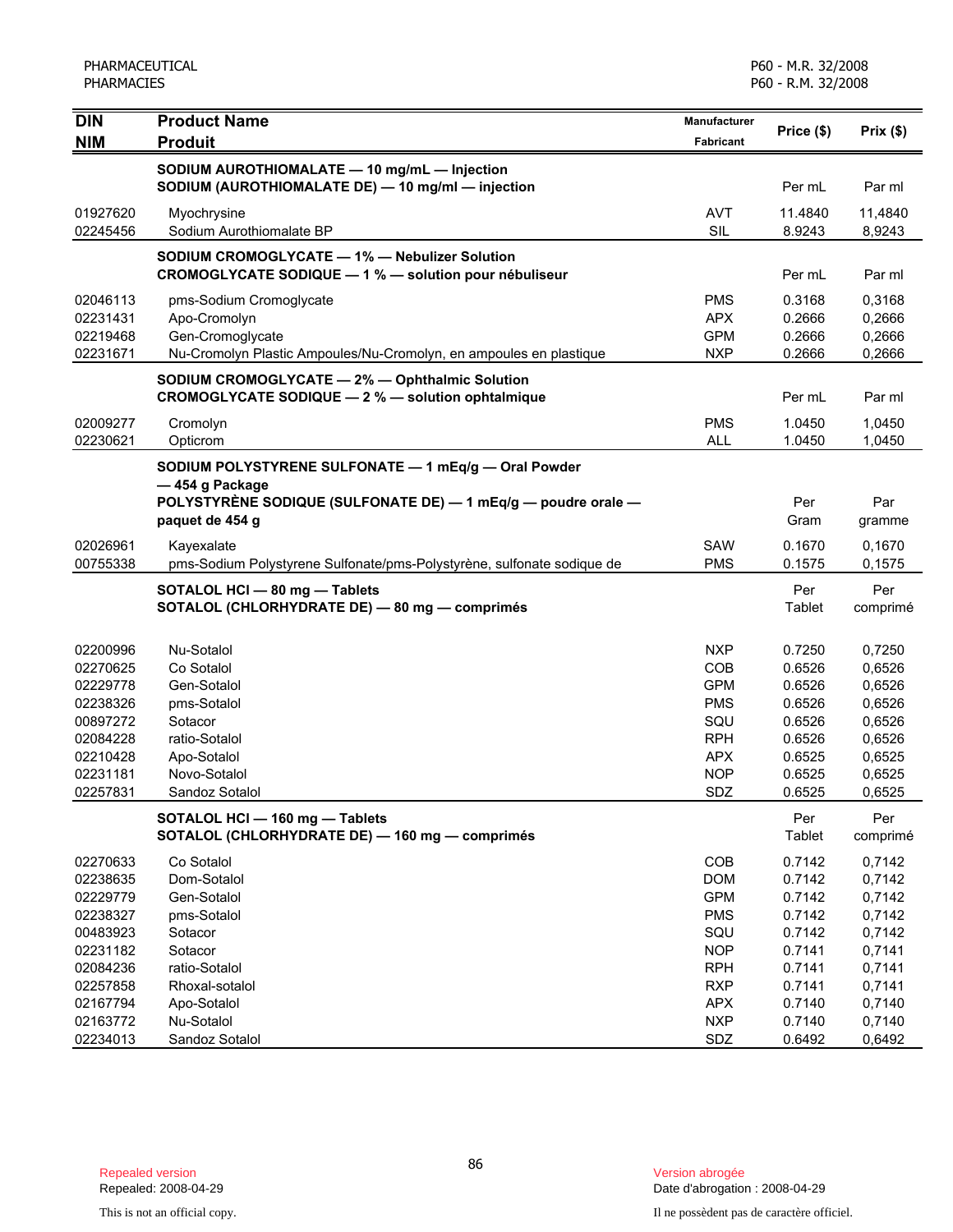| <b>DIN</b><br><b>NIM</b>                                 | <b>Product Name</b><br><b>Produit</b>                                                                                      | Manufacturer<br>Fabricant                                   | Price (\$)                                     | Prix(\$)                                       |
|----------------------------------------------------------|----------------------------------------------------------------------------------------------------------------------------|-------------------------------------------------------------|------------------------------------------------|------------------------------------------------|
|                                                          | SPIRONOLACTONE - 25 mg - Tablets<br>SPIRONOLACTONE - 25 mg - comprimés                                                     |                                                             | Per<br>Tablet                                  | Per<br>comprimé                                |
| 00028606<br>00613215                                     | Aldactone<br>Novo-Spiroton                                                                                                 | PFI<br><b>NOP</b>                                           | 0.0792<br>0.0761                               | 0.0792<br>0,0761                               |
|                                                          | SPIRONOLACTONE - 100 mg - Tablets<br>SPIRONOLACTONE - 100 mg - comprimés                                                   |                                                             | Per<br>Tablet                                  | Per<br>comprimé                                |
| 00285455<br>00613223                                     | Aldactone<br>Novo-Spiroton                                                                                                 | PFI<br><b>NOP</b>                                           | 0.2426<br>0.2332                               | 0,2426<br>0,2332                               |
|                                                          | SPIRONOLACTONE/HYDROCHLOROTHIAZIDE - 25 mg/25 mg - Tablets<br>SPIRONOLACTONE/HYDROCHLOROTHIAZIDE - 25 mg/25 mg - comprimés |                                                             | Per<br>Tablet                                  | Per<br>comprimé                                |
| 00180408<br>00613231                                     | Aldactazide 25<br>Novo-Spirozine 25                                                                                        | PFI<br><b>NOP</b>                                           | 0.0983<br>0.0945                               | 0,0983<br>0,0945                               |
|                                                          | SPIRONOLACTONE/HYDROCHLOROTHIAZIDE - 50 mg/50 mg - Tablets<br>SPIRONOLACTONE/HYDROCHLOROTHIAZIDE - 50 mg/50 mg - comprimés |                                                             | Per<br>Tablet                                  | Per<br>comprimé                                |
| 00594377<br>00657182                                     | Aldactazide 50<br>Novo-Spirozine 50                                                                                        | PFI<br><b>NOP</b>                                           | 0.2558<br>0.2460                               | 0,2558<br>0,2460                               |
|                                                          | SUCRALFATE - 1 g - Tablets<br>SUCRALFATE $-1$ g $-$ comprimés                                                              |                                                             | Per<br>Tablet                                  | Per<br>comprimé                                |
| 02100622<br>02134829<br>02238209<br>02125250<br>02045702 | Sulcrate<br>Nu-Sucralfate<br>pms-Sucralfate<br>Apo-Sucralfate<br>pms-Sucralfate                                            | AXC<br><b>NXP</b><br><b>PMS</b><br><b>APX</b><br><b>NOP</b> | 0.5656<br>0.4110<br>0.3468<br>0.3236<br>0.3236 | 0,5656<br>0,4110<br>0,3468<br>0,3236<br>0,3236 |
|                                                          | SULFASALAZINE - 500 mg - Tablets<br>SULFASALAZINE - 500 mg - comprimés                                                     |                                                             | Per<br>Tablet                                  | Per<br>comprimé                                |
| 02064480<br>00598461                                     | Salazopyrin<br>pms-Sulfasalazine                                                                                           | PFI<br><b>PMS</b>                                           | 0.2754<br>0.2312                               | 0,2754<br>0,2312                               |
|                                                          | SULFINPYRAZONE - 200 mg - Tablets<br>SULFINPYRAZONE - 200 mg - comprimés                                                   |                                                             | Per<br>Tablet                                  | Per<br>comprimé                                |
| 00010529<br>00441767<br>02045699                         | Anturan<br>Apo-Sulfinpyrazone<br>Nu-Sulfinpyrazone                                                                         | <b>CBA</b><br><b>APX</b><br><b>NXP</b>                      | 0.3471<br>0.2178<br>0.2178                     | 0,3471<br>0,2178<br>0,2178                     |
|                                                          | SULINDAC - 150 mg - Tablets<br>SULINDAC - 150 mg - comprimés                                                               |                                                             | Per<br>Tablet                                  | Per<br>comprimé                                |
| 02042576<br>00778354<br>00745588                         | Nu-Sulindac<br>Apo-Sulin<br>Novo-Sundac                                                                                    | <b>NXP</b><br><b>APX</b><br><b>NOP</b>                      | 0.4752<br>0.4206<br>0.4206                     | 0,4752<br>0,4206<br>0,4206                     |
|                                                          | SULINDAC - 200 mg - Tablets<br>SULINDAC - 200 mg - comprimés                                                               |                                                             | Per<br>Tablet                                  | Per<br>comprimé                                |
| 00432369<br>02042584<br>00778362<br>00745596             | Clinoril<br>Nu-Sulindac<br>Apo-Sulin<br>Novo-Sundac                                                                        | <b>MFX</b><br><b>NXP</b><br><b>APX</b><br><b>NOP</b>        | 0.7203<br>0.5962<br>0.5324<br>0.5324           | 0,7203<br>0,5962<br>0,5324<br>0,5324           |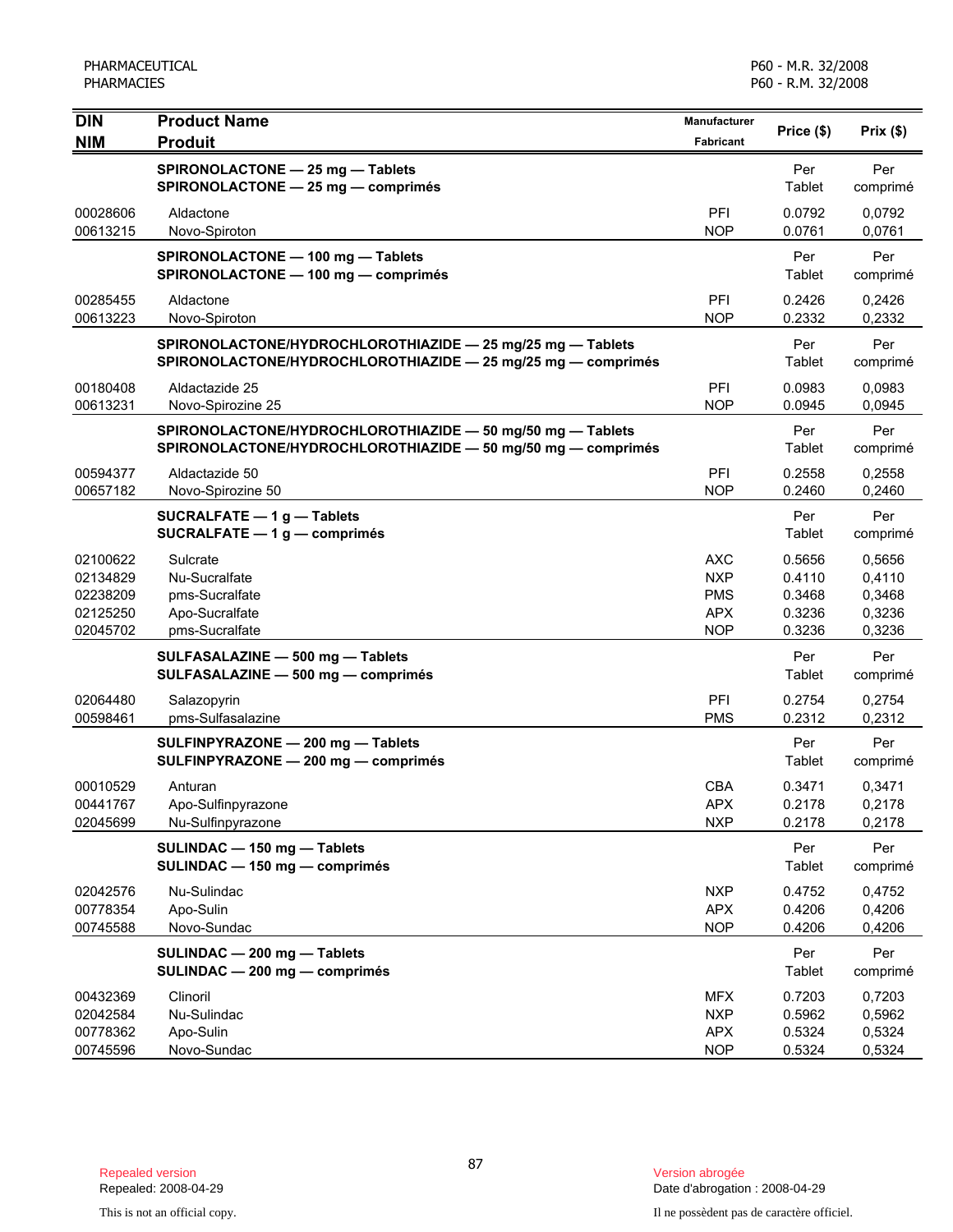| <b>DIN</b> | <b>Product Name</b>                         | <b>Manufacturer</b> | Price (\$) | Prix(\$) |
|------------|---------------------------------------------|---------------------|------------|----------|
| <b>NIM</b> | <b>Produit</b>                              | Fabricant           |            |          |
|            | <b>SUMATRIPTAN - 50 mg - Tablets</b>        |                     | Per        | Per      |
|            | <b>SUMATRIPTAN - 50 mg - comprimés</b>      |                     | Tablet     | comprimé |
| 02212153   | Imitrex DF                                  | <b>GSK</b>          | 13.5330    | 13,5330  |
| 02268388   | Apo-Sumatriptan                             | <b>APX</b>          | 9.9715     | 9,9715   |
| 02257890   | Co Sumatriptan                              | COB                 | 9.9715     | 9,9715   |
| 02268914   | Gen-Sumatriptan                             | <b>GPM</b>          | 9.9715     | 9,9715   |
| 02256436   | pms-Sumatriptan                             | <b>PMS</b>          | 9.9715     | 9,9715   |
| 02271583   | ratio-Sumatriptan                           | <b>RPH</b>          | 9.9715     | 9,9715   |
| 02263025   | Sandoz Sumatriptan                          | SDZ                 | 9.9715     | 9,9715   |
| 02286823   | Novo-Sumatriptan DF                         | <b>NOP</b>          | 9.0650     | 9,0650   |
|            | SUMATRIPTAN - 100 mg - Tablets              |                     | Per        | Per      |
|            | <b>SUMATRIPTAN - 100 mg - comprimés</b>     |                     | Tablet     | comprimé |
| 02212161   | Imitrex DF                                  | <b>GSK</b>          | 17.1450    | 17,1450  |
| 02268396   | Apo-Sumatriptan                             | <b>APX</b>          | 10.9854    | 10,9854  |
| 02257904   | Co Sumatriptan                              | COB                 | 10.9854    | 10,9854  |
| 02268922   | Gen-Sumatriptan                             | <b>GPM</b>          | 10.9854    | 10,9854  |
| 02239367   | Novo-Sumatriptan                            | <b>NOP</b>          | 10.9854    | 10,9854  |
| 02256444   | pms-Sumatriptan                             | <b>PMS</b>          | 10.9854    | 10,9854  |
| 02271591   | ratio-Sumatriptan                           | <b>RPH</b>          | 10.9854    | 10,9854  |
| 02263033   | Sandoz Sumatriptan                          | SDZ                 | 10.9854    | 10,9854  |
| 02286831   | Novo-Sumatriptan DF                         | <b>NOP</b>          | 9.9867     | 9,9867   |
|            | TAMOXIFEN CITRATE - 10 mg - Tablets         |                     | Per        | Per      |
|            | TAMOXIFÈNE (CITRATE DE) — 10 mg — comprimés |                     | Tablet     | comprimé |
| 00812404   | Apo-Tamox                                   | <b>APX</b>          | 0.1925     | 0,1925   |
| 02088428   | Gen-Tamoxifen                               | <b>GPM</b>          | 0.1925     | 0,1925   |
| 00851965   | Novo-Tamoxifen                              | <b>NOP</b>          | 0.1925     | 0,1925   |
| 01926624   | Tamofen                                     | <b>AVE</b>          | 0.1925     | 0,1925   |
|            | TAMOXIFEN CITRATE - 20 mg - Tablets         |                     | Per        | Per      |
|            | TAMOXIFÈNE (CITRATE DE) - 20 mg - comprimés |                     | Tablet     | comprimé |
| 00812390   | Apo-Tamox                                   | <b>APX</b>          | 0.3850     | 0,3850   |
| 02089858   | Gen-Tamoxifen                               | <b>GPM</b>          | 0.3850     | 0,3850   |
| 00851973   | Novo-Tamoxifen                              | <b>NOP</b>          | 0.3850     | 0,3850   |
| 02237460   | pms-Tamoxifen                               | <b>PMS</b>          | 0.3850     | 0,3850   |
| 01926632   | Tamofen                                     | <b>AVE</b>          | 0.3850     | 0,3850   |
| 02048485   | Nolvadex-D                                  | <b>AZC</b>          | 0.3600     | 0,3600   |
|            | TEMAZEPAM - 15 mg - Capsules                |                     | Per        | Par      |
|            | TÉMAZÉPAM $-$ 15 mg $-$ capsules            |                     | Capsule    | capsule  |
| 00604453   | Restoril                                    | <b>ORX</b>          | 0.1925     | 0,1925   |
| 02229756   | Dom-Temazepam                               | <b>DOM</b>          | 0.1213     | 0,1213   |
| 02231615   | Gen-Temazepam                               | <b>GPM</b>          | 0.1213     | 0,1213   |
| 02229455   | pms-Temazepam                               | <b>PMS</b>          | 0.1213     | 0,1213   |
| 02273039   | pms-Temazepam                               | <b>PMS</b>          | 0.1213     | 0,1213   |
| 02244814   | Co Temazepam                                | COB                 | 0.1212     | 0,1212   |
| 02230095   | Novo-Temazepam                              | <b>NOP</b>          | 0.1212     | 0,1212   |
| 02243023   | ratio-Temazepam                             | <b>RPH</b>          | 0.1212     | 0,1212   |
| 02225964   | Apo-Temazepam                               | <b>APX</b>          | 0.1210     | 0,1210   |
| 02223570   | Nu-Temazepam                                | <b>NXP</b>          | 0.1210     | 0,1210   |

Date d'abrogation : 2008-04-29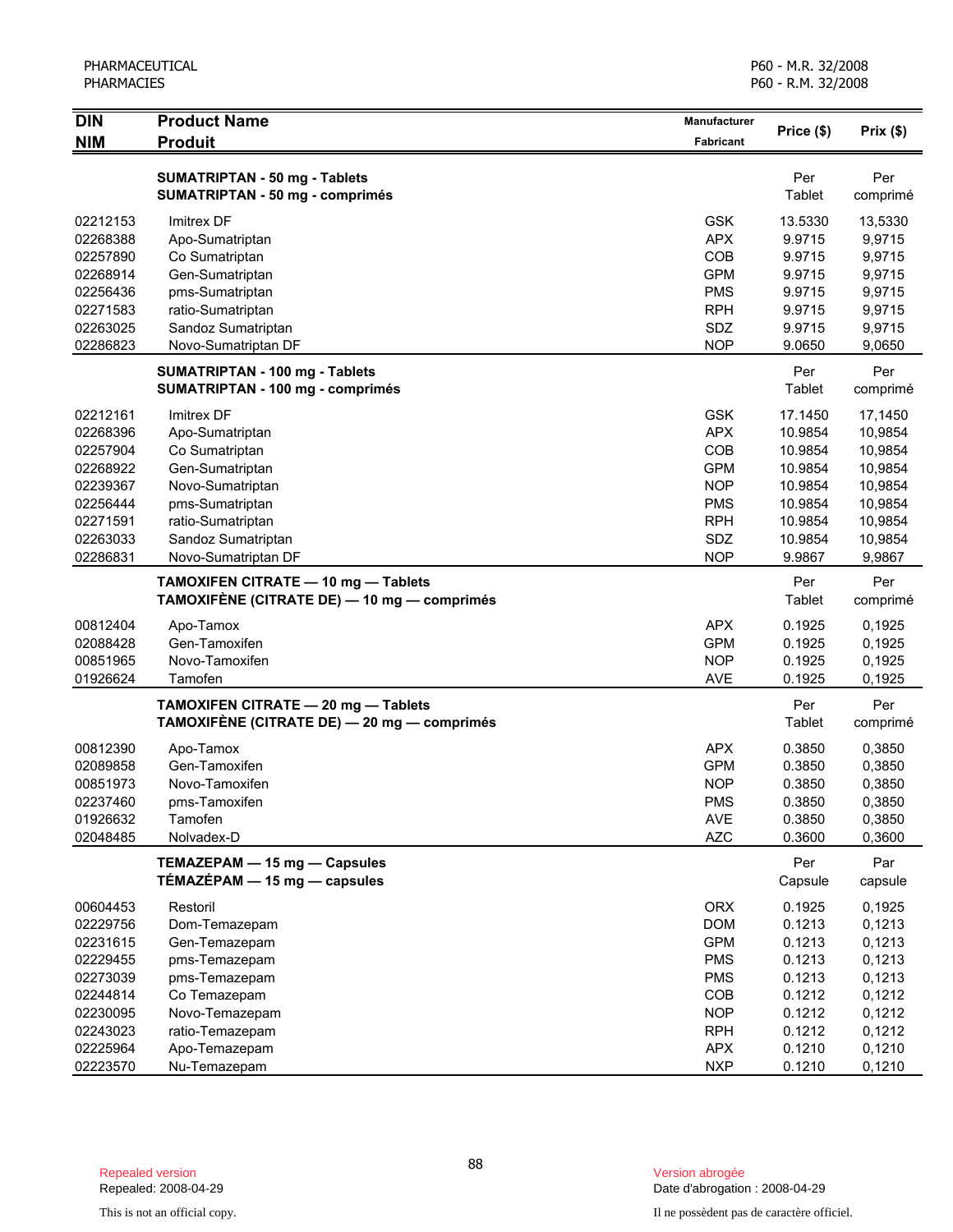| <b>DIN</b> | <b>Product Name</b>                              | Manufacturer |            |          |
|------------|--------------------------------------------------|--------------|------------|----------|
| <b>NIM</b> | <b>Produit</b>                                   | Fabricant    | Price (\$) | Prix(\$) |
|            | TEMAZEPAM - 30 mg - Capsules                     |              | Per        | Par      |
|            | TÉMAZÉPAM - 30 mg - capsules                     |              | Capsule    | capsule  |
| 00604461   | Restoril                                         | <b>ORX</b>   | 0.2316     | 0,2316   |
| 02225972   | Apo-Temazepam                                    | <b>APX</b>   | 0.1460     | 0,1460   |
| 02223589   | Nu-Temazepam                                     | <b>NXP</b>   | 0.1460     | 0,1460   |
| 02244815   | Co Temazepam                                     | COB          | 0.1459     | 0,1459   |
| 02229758   | Dom-Temazepam                                    | <b>DOM</b>   | 0.1459     | 0,1459   |
| 02231616   | Gen-Temazepam                                    | <b>GPM</b>   | 0.1459     | 0,1459   |
| 02230102   | Novo-Temazepam                                   | <b>NOP</b>   | 0.1459     | 0,1459   |
| 02229456   | pms-Temazepam                                    | <b>PMS</b>   | 0.1459     | 0,1459   |
| 02273047   | pms-Temazepam                                    | <b>PMS</b>   | 0.1459     | 0,1459   |
| 02243024   | ratio-Temazepam                                  | <b>RPH</b>   | 0.1459     | 0,1459   |
|            | TAMSULOSIN - 0.4 mg - Sustained Release Capsules |              | Per        | Par      |
|            | TAMSULOSIN - 0.4 mg - capsules à libération      |              | Capsule    | capsule  |
| 02281392   | Novo-Tamsulosin                                  | <b>NOP</b>   | 0.6000     | 0,6000   |
| 02294885   | Ran-Tamsulosin                                   | <b>RAN</b>   | 0.6000     | 0,6000   |
|            | TENOXICAM - 20 mg - Tablets                      |              | Per        | Par      |
|            | TÉNOXICAM — 20 mg — comprimés                    |              | Tablet     | comprimé |
| 00884367   | <b>Mobiflex</b>                                  | <b>HLR</b>   | 1.3376     | 1,3376   |
| 02230661   | Apo-Tenoxicam                                    | <b>APX</b>   | 1.0030     | 1,0030   |
|            | TERAZOSIN HCI - 1 mg - Tablets                   |              | Per        | Par      |
|            | TÉRAZOSINE (CHLORHYDRATE DE) - 1 mg - comprimés  |              | Tablet     | comprimé |
| 00818658   | <b>Hytrin</b>                                    | ABB          | 0.6658     | 0,6658   |
| 02234502   | Apo-Terazosin                                    | <b>APX</b>   | 0.3840     | 0,3840   |
| 02233047   | Nu-Terazosin                                     | <b>NXP</b>   | 0.3840     | 0,3840   |
| 02230805   | Novo-Terazosin                                   | <b>NOP</b>   | 0.3839     | 0,3839   |
| 02243518   | pms-Terazosin                                    | <b>PMS</b>   | 0.3839     | 0,3839   |
| 02218941   | ratio-Terazosin                                  | <b>RPH</b>   | 0.3839     | 0,3839   |
|            | TERAZOSIN HCI - 2 mg - Tablets                   |              | Per        | Par      |
|            | TÉRAZOSINE (CHLORHYDRATE DE) - 2 mg - comprimés  |              | Tablet     | comprimé |
| 00818682   | Hytrin                                           | ABB          | 0.8464     | 0,8464   |
| 02234503   | Apo-Terazosin                                    | <b>APX</b>   | 0.4880     | 0,4880   |
| 02230806   | Novo-Terazosin                                   | NOP          | 0.4880     | 0,4880   |
| 02233048   | Nu-Terazosin                                     | <b>NXP</b>   | 0.4880     | 0,4880   |
| 02243519   | pms-Terazosin                                    | <b>PMS</b>   | 0.4880     | 0,4880   |
| 02218968   | ratio-Terazosin                                  | <b>RPH</b>   | 0.4880     | 0,4880   |
|            | TERAZOSIN HCI - 5 mg - Tablets                   |              | Per        | Par      |
|            | TÉRAZOSINE (CHLORHYDRATE DE) - 5 mg - comprimés  |              | Tablet     | comprimé |
| 00818666   | <b>Hytrin</b>                                    | ABB          | 1.1494     | 1,1494   |
| 02233049   | Nu-Terazosin                                     | <b>NXP</b>   | 0.6630     | 0,6630   |
| 02234504   | Apo-Terazosin                                    | <b>APX</b>   | 0.6628     | 0,6628   |
| 02230807   | Novo-Terazosin                                   | <b>NOP</b>   | 0.6628     | 0,6628   |
| 02243520   | pms-Terazosin                                    | <b>PMS</b>   | 0.6628     | 0,6628   |
| 02218976   | ratio-Terazosin                                  | <b>RPH</b>   | 0.6628     | 0,6628   |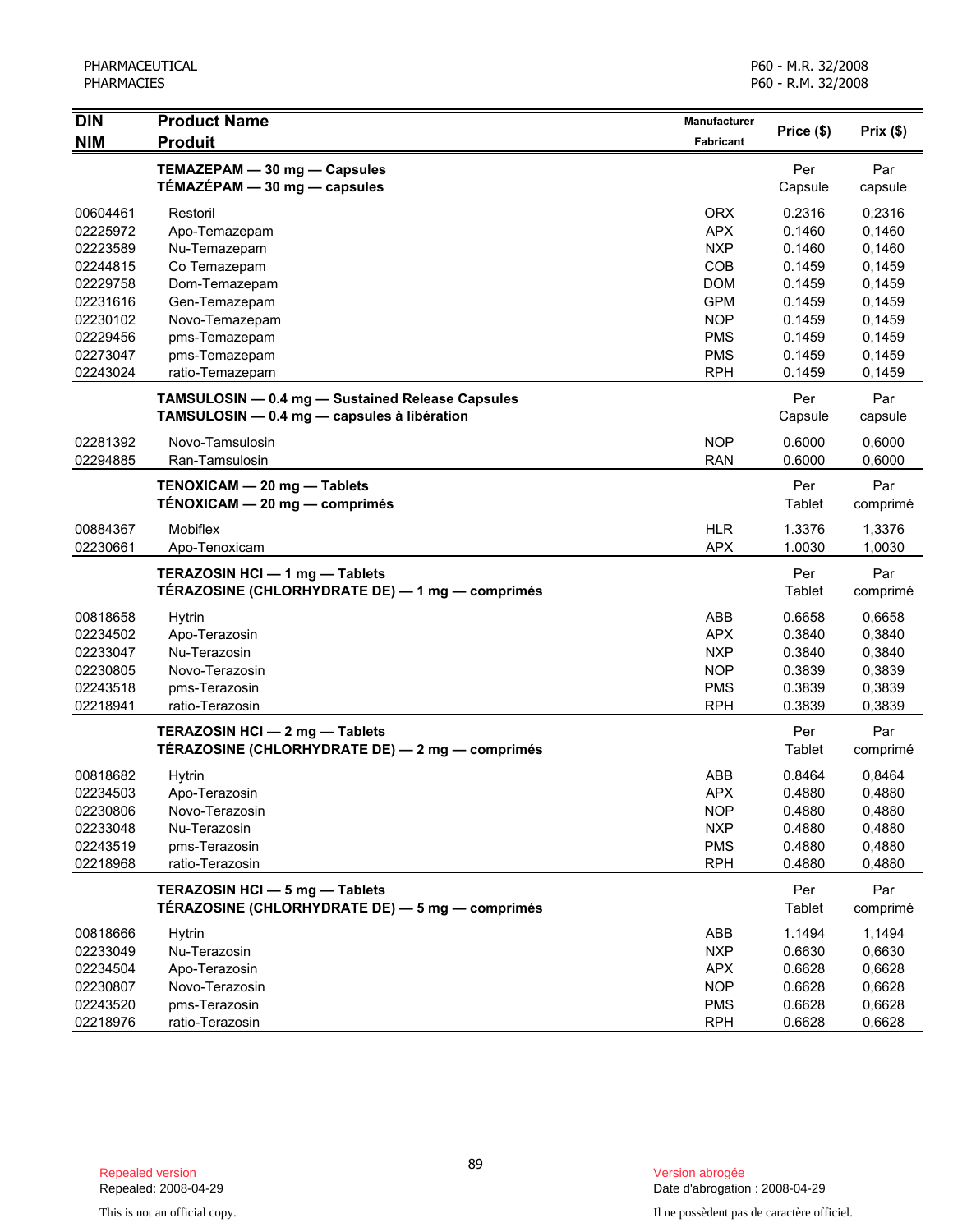| <b>DIN</b> | <b>Product Name</b>                                 | <b>Manufacturer</b> | Price (\$) | Prix (\$) |
|------------|-----------------------------------------------------|---------------------|------------|-----------|
| <b>NIM</b> | <b>Produit</b>                                      | <b>Fabricant</b>    |            |           |
|            | TERAZOSIN HCI - 10 mg - Tablets                     |                     | Per        | Par       |
|            | TÉRAZOSINE (CHLORHYDRATE DE) — 10 mg — comprimés    |                     | Tablet     | comprimé  |
| 00818674   | Hytrin                                              | ABB                 | 1.6825     | 1,6825    |
| 02230808   | Novo-Terazosin                                      | <b>NOP</b>          | 0.9702     | 0,9702    |
| 02243521   | pms-Terazosin                                       | <b>PMS</b>          | 0.9702     | 0,9702    |
| 02218984   | ratio-Terazosin                                     | <b>RPH</b>          | 0.9702     | 0,9702    |
| 02234505   | Apo-Terazosin                                       | <b>APX</b>          | 0.9700     | 0,9700    |
| 02233050   | Nu-Terazosin                                        | <b>NXP</b>          | 0.9700     | 0,9700    |
|            | TERBINAFINE HCI - 250 mg - Tablets                  |                     | Per        | Par       |
|            | TERBINAFINE (CHLORHYDRATE DE) - 250 mg - comprimés  |                     | Tablet     | comprimé  |
| 02031116   | Lamisil                                             | <b>NVT</b>          | 4.6798     | 4,6798    |
| 02240807   | pms-Terbinafine                                     | <b>PMS</b>          | 2.7771     | 2,7771    |
| 02242503   | Gen-Terbinafine                                     | <b>GPM</b>          | 2.7770     | 2,7770    |
| 02239893   | Apo-Terbinafine                                     | <b>APX</b>          | 2.7767     | 2,7767    |
| 02254727   | Co Terbinafine                                      | COB                 | 2.7767     | 2,7767    |
| 02240346   | Novo-Terbinafine                                    | <b>NOP</b>          | 2.7767     | 2,7767    |
| 02262177   | Sanodz Terbinafine                                  | SDZ                 | 2.7767     | 2,7767    |
|            | TESTOSTERONE CYPIONATE - 100 mg/mL - Injection      |                     | Per        | Par       |
|            | TESTOSTÉRONE (CYPIONATE DE) - 100 mg/ml - injection |                     | mL         | ml        |
| 00030783   | Depo-Testosterone                                   | PFI                 | 2.7940     | 2,7940    |
| 02246063   | Testosterone Cypionate/Testostérone (cypionate de)  | SDZ                 | 1.9745     | 1,9745    |
|            | TETRACYCLINE HCI - 250 mg - Capsules                |                     | Per        | Par       |
|            | TÉTRACYCLINE (CHLORHYDRATE DE) - 250 mg - capsules  |                     | Capsule    | capsule   |
| 00580929   | Apo-Tetra                                           | <b>APX</b>          | 0.0699     | 0,0699    |
| 00717606   | Nu-Tetra                                            | <b>NXP</b>          | 0.0699     | 0,0699    |
|            | TIAPROFENIC ACID - 200 mg - Tablets                 |                     | Per        | Par       |
|            | TIAPROFÉNIQUE (ACIDE) - 200 mg - comprimés          |                     | Tablet     | comprimé  |
| 01924613   | <b>Albert Tiafen</b>                                | <b>ABT</b>          | 0.4048     | 0,4048    |
| 02230827   | pms-Tiaprofenic                                     | <b>PMS</b>          | 0.4048     | 0,4048    |
| 02179679   | Novo-Tiaprofenic                                    | <b>NOP</b>          | 0.3781     | 0,3781    |
| 02136112   | Apo-Tiaprofenic                                     | <b>APX</b>          | 0.3780     | 0,3780    |
| 02146878   | Nu-Tiaprofenic                                      | <b>NXP</b>          | 0.3780     | 0,3780    |
|            | TIAPROFENIC ACID - 300 mg - Tablets                 |                     | Per        | Par       |
|            | TIAPROFÉNIQUE (ACIDE) - 300 mg - comprimés          |                     | Tablet     | comprimé  |
| 02221950   | Surgam                                              | AVE                 | 0.8297     | 0,8297    |
| 01924621   | Albert Tiafen                                       | <b>ABT</b>          | 0.4835     | 0,4835    |
| 02136120   | Apo-Tiaprofenic                                     | <b>APX</b>          | 0.4515     | 0,4515    |
| 02146886   | Nu-Tiaprofenic                                      | <b>NXP</b>          | 0.4515     | 0,4515    |
| 02230828   | pms-Tiaprofenic                                     | <b>PMS</b>          | 0.4515     | 0,4515    |
| 02179687   | Novo-Tiaprofenic                                    | <b>NOP</b>          | 0.4514     | 0,4514    |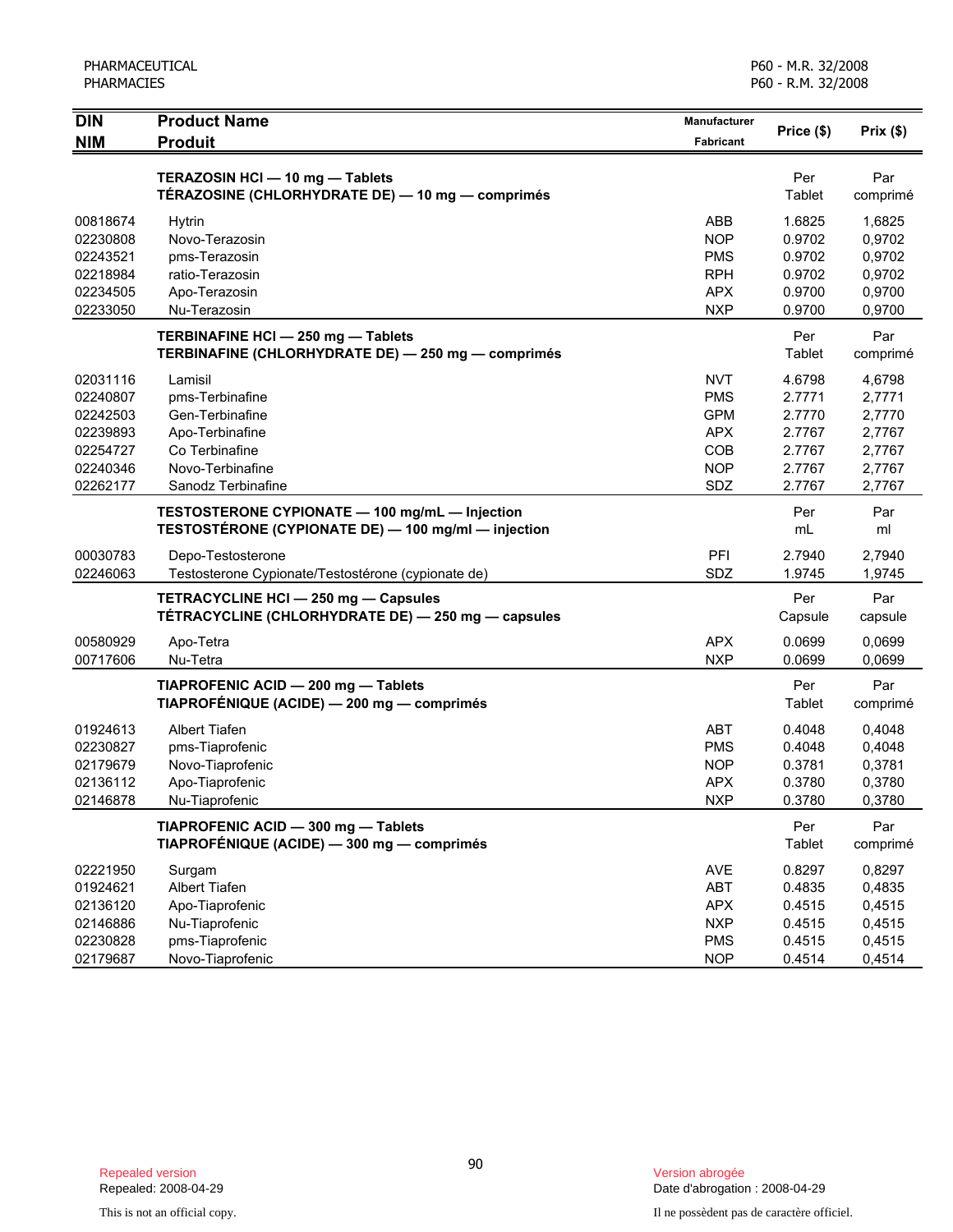| <b>DIN</b> | <b>Product Name</b>                                     | Manufacturer     |            |          |
|------------|---------------------------------------------------------|------------------|------------|----------|
| <b>NIM</b> | <b>Produit</b>                                          | <b>Fabricant</b> | Price (\$) | Prix(\$) |
|            | TICLOPIDINE HCI - 250 mg - Tablets                      |                  | Per        | Par      |
|            | TICLOPIDINE (CHLORHYDRATE DE) - 250 mg - comprimés      |                  | Tablet     | comprimé |
| 02162776   | <b>Ticlid</b>                                           | <b>HLR</b>       | 1.3821     | 1,3821   |
| 02237701   | Apo-Ticlopidine                                         | <b>APX</b>       | 0.7574     | 0,7574   |
| 02239744   | Gen-Ticlopidine                                         | <b>GPM</b>       | 0.7574     | 0,7574   |
| 02236848   | Novo-Ticlopidine                                        | <b>NOP</b>       | 0.7574     | 0,7574   |
| 02243327   | pms-Ticlopidine                                         | <b>PMS</b>       | 0.7574     | 0,7574   |
| 02243587   | Sandoz Ticlopidine                                      | SDZ              | 0.7574     | 0,7574   |
|            | TIMOLOL MALEATE - 0.25% - Ophthalmic Solution           |                  |            |          |
|            | TIMOLOL (MALÉATE DE) - 0,25 % - solution ophtalmique    |                  | Per mL     | Par ml   |
| 00451193   | Timoptic                                                | <b>MFX</b>       | 2.7650     | 2,7650   |
| 00755826   | Apo-Timop                                               | <b>APX</b>       | 1.7050     | 1,7050   |
| 00893773   | Gen-Timolol                                             | <b>GPM</b>       | 1.7050     | 1,7050   |
| 02083353   | pms-Timolol                                             | <b>PMS</b>       | 1.7050     | 1,7050   |
| 02240248   | ratio-Timolol Maleate                                   | <b>RPH</b>       | 1.5500     | 1,5500   |
| 02166712   | Sandoz Timolol                                          | SDZ              | 1.5500     | 1,5500   |
|            | TIMOLOL MALEATE - 0.5% - Ophthalmic Solution            |                  |            |          |
|            | TIMOLOL (MALÉATE DE) $-$ 0,5 % $-$ solution ophtalmique |                  | Per mL     | par ml   |
| 00451207   | Timoptic                                                | <b>MFX</b>       | 3.3690     | 3,3690   |
| 00755834   | Apo-Timop                                               | <b>APX</b>       | 2.0460     | 2,0460   |
| 00893781   | Gen-Timolol                                             | <b>GPM</b>       | 2.0460     | 2,0460   |
| 02083345   | pms-Timolol                                             | <b>PMS</b>       | 2.0460     | 2,0460   |
| 02166720   | Sandoz Timolol                                          | SDZ              | 2.0460     | 2,0460   |
|            | TIMOLOL MALEATE - 5 mg - Tablets                        |                  | Per        | Par      |
|            | TIMOLOL (MALÉATE DE) - 5 mg - comprimés                 |                  | Tablet     | comprimé |
| 00353914   | Blocadren                                               | <b>MFX</b>       | 0.2492     | 0,2492   |
| 00755842   | Apo-Timol                                               | <b>APX</b>       | 0.1999     | 0,1999   |
| 02044609   | Nu-Timol                                                | <b>NXP</b>       | 0.1999     | 0,1999   |
| 01947796   | Novo-Timol                                              | <b>NOP</b>       | 0.1817     | 0,1817   |
|            | TIMOLOL MALEATE - 10 mg - Tablets                       |                  | Per        | Par      |
|            | TIMOLOL (MALÉATE DE) - 10 mg - comprimés                |                  | Tablet     | comprimé |
| 00755850   | Apo-Timol                                               | <b>APX</b>       | 0.3119     | 0,3119   |
| 02044617   | Nu-Timol                                                | <b>NXP</b>       | 0.3119     | 0,3119   |
| 01947818   | Novo-Timol                                              | <b>NOP</b>       | 0.2835     | 0,2835   |
|            | TIMOLOL MALEATE - 20 mg - Tablets                       |                  | Per        | Par      |
|            | TIMOLOL (MALÉATE DE) - 20 mg - comprimés                |                  | Tablet     | comprimé |
| 00495611   | Blocadren                                               | <b>MFX</b>       | 0.7416     | 0,7416   |
| 00755869   | Apo-Timol                                               | <b>APX</b>       | 0.6237     | 0,6237   |
| 02044625   | Nu-Timol                                                | <b>NXP</b>       | 0.6237     | 0,6237   |
|            | TIZANIDINE HCI - 4 mg - Tablets                         |                  | Per        | Par      |
|            | TIZANIDINE (CHLORHYDRATE DE) - 4 mg - comprimés         |                  | Tablet     | comprimé |
| 02239170   | Zanaflex                                                | SHI              | 0.7641     | 0,7641   |
| 02259893   | Apo-Tizanidine                                          | <b>APX</b>       | 0.5617     | 0,5617   |
| 02272059   | Gen-Tizanidine                                          | <b>GPM</b>       | 0.5617     | 0,5617   |

Date d'abrogation : 2008-04-29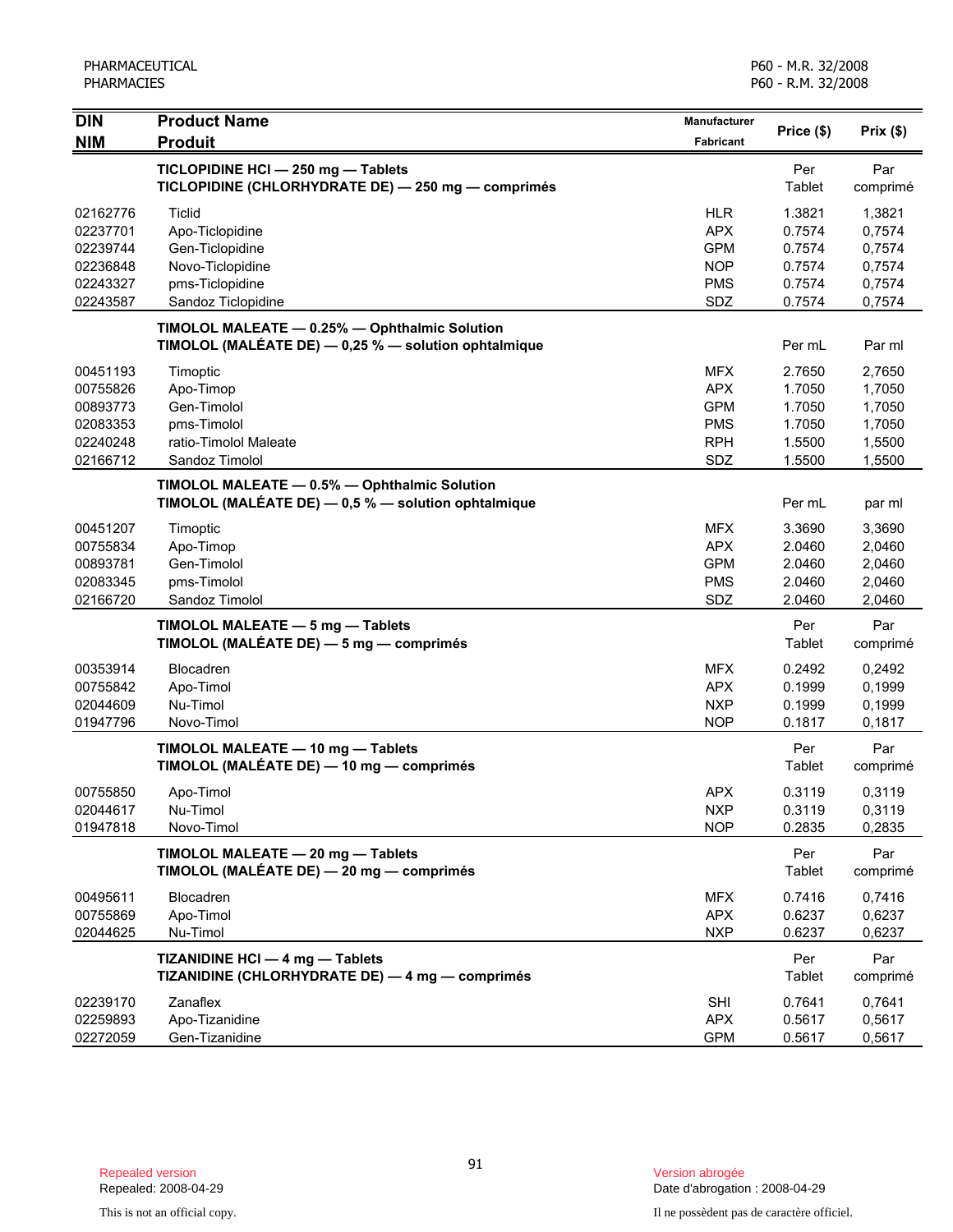| <b>DIN</b>           | <b>Product Name</b>                                                                          | Manufacturer | Price (\$)       | Prix(\$)         |
|----------------------|----------------------------------------------------------------------------------------------|--------------|------------------|------------------|
| <b>NIM</b>           | <b>Produit</b>                                                                               | Fabricant    |                  |                  |
|                      | TOBRAMYCIN - 0.3% - Ophthalmic Solution<br>TOBRAMYCINE - 0,3 % - solution ophtalmique        |              | Per mL           | Par ml           |
| 00513962             | <b>Tobrex</b>                                                                                | <b>ALC</b>   | 1.8326           | 1,8326           |
| 02239577             | pms-Tobramycin                                                                               | <b>PMS</b>   | 1.2826           | 1,2826           |
| 02241755             | Sandoz Tobramycin                                                                            | SDZ          | 1.1528           | 1,1528           |
|                      | TOBRAMYCIN SULFATE - 40 mg/mL - Injection<br>TOBRAMYCINE (SULFATE DE) - 40 mg/ml - injection |              | Per mL           | par ml           |
| 00325449<br>02241210 | Nebcin<br>Tobramycin/Tobramycine                                                             | LIL<br>SDZ   | 2.6510<br>2.6510 | 2,6510<br>2,6510 |
|                      | TOLBUTAMIDE - 500 mg - Tablets<br>TOLBUTAMIDE - 500 mg - comprimés                           |              | Per<br>Tablet    | Par<br>comprimé  |
| 01987542             | Orinase                                                                                      | <b>MRR</b>   | 0.1261           | 0,1261           |
| 00312762             | Apo-Tolbutamide                                                                              | <b>APX</b>   | 0.0908           | 0,0908           |
|                      | TOPIRAMATE - 25 mg - Tablets<br>TOPIRAMATE - 25 mg - comprimés                               |              | Per<br>Tablet    | Par<br>comprimé  |
| 02230893             | Topamax                                                                                      | <b>JAN</b>   | 1.2339           | 1,2339           |
| 02279614             | Apo-Topiramate                                                                               | <b>APX</b>   | 0.7277           | 0,7277           |
| 02263351             | Gen-Topiramate                                                                               | <b>GPM</b>   | 0.7277           | 0,7277           |
| 02262991             | pms-Topiramate                                                                               | <b>PMS</b>   | 0.7277           | 0,7277           |
| 02256827             | ratio-Topiramate                                                                             | <b>RPH</b>   | 0.7277           | 0,7277           |
| 02287765             | Co Topiramate                                                                                | <b>COB</b>   | 0.6615           | 0,6615           |
| 02248860             | Novo-Topiramate                                                                              | <b>NOP</b>   | 0.6615           | 0,6615           |
| 02260050             | Sandoz Topiramate                                                                            | SDZ          | 0.6615           | 0,6615           |
|                      | TOPIRAMATE - 100 mg - Tablets<br>TOPIRAMATE - 100 mg - comprimés                             |              | Per<br>Tablet    | Par<br>comprimé  |
| 02230894             | Topamax                                                                                      | <b>JAN</b>   | 2.3388           | 2,3388           |
| 02279630             | Apo-Topiramate                                                                               | <b>APX</b>   | 1.3791           | 1,3791           |
| 02263378             | Gen-Topiramate                                                                               | <b>GPM</b>   | 1.3791           | 1,3791           |
| 02263009             | pms-Topiramate                                                                               | <b>PMS</b>   | 1.3791           | 1,3791           |
| 02256835             | ratio-Topiramate                                                                             | <b>RPH</b>   | 1.3791           | 1.3791           |
| 02287773             | Co Topiramate                                                                                | <b>COB</b>   | 1.2537           | 1,2537           |
| 02248861             | Novo-Topiramate                                                                              | <b>NOP</b>   | 1.2537           | 1,2537           |
| 02260069             | Sandoz Topiramate                                                                            | SDZ          | 1.2537           | 1,2537           |
|                      | TOPIRAMATE - 200 mg - Tablets<br>TOPIRAMATE - 200 mg - comprimés                             |              | Per<br>Tablet    | Par<br>comprimé  |
| 02230896             | Topamax                                                                                      | JAN          | 3.4923           | 3,4923           |
| 02279649             | Apo-Topiramate                                                                               | <b>APX</b>   | 2.1830           | 2,1830           |
| 02263386             | Gen-Topiramate                                                                               | <b>GPM</b>   | 2.1830           | 2,1830           |
| 02263017             | pms-Topiramate                                                                               | <b>PMS</b>   | 2.1830           | 2,1830           |
| 02256843             | ratio-Topiramate                                                                             | <b>RPH</b>   | 2.1830           | 2,1830           |
| 02287781             | Co Topiramate                                                                                | COB          | 1.9845           | 1,9845           |
| 02248862             | Novo-Topiramate                                                                              | <b>NOP</b>   | 1.9845           | 1,9845           |
| 02267837             | Sandoz Topiramate                                                                            | SDZ          | 1.9845           | 1,9845           |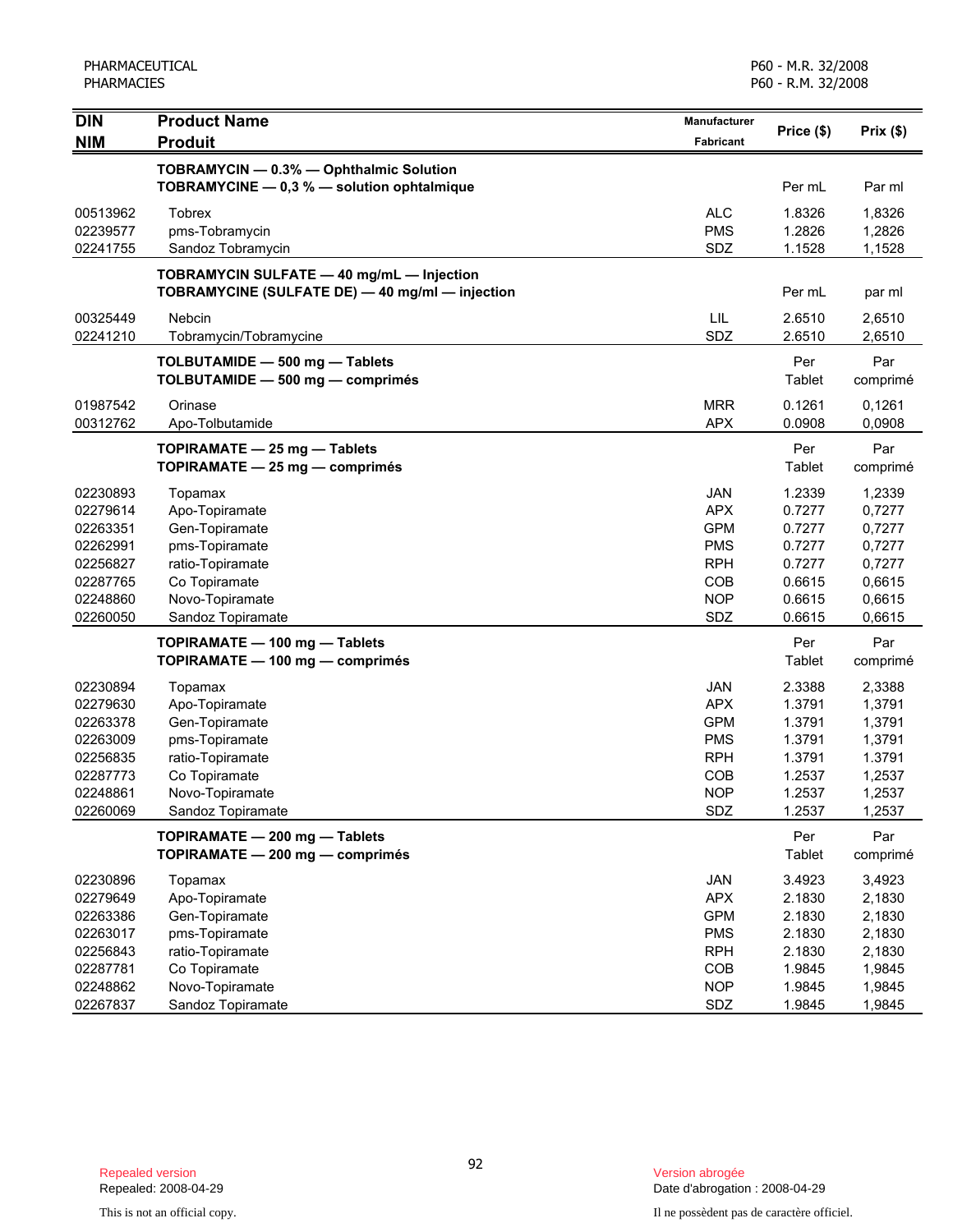| <b>DIN</b> | <b>Product Name</b>                              | Manufacturer |            |          |
|------------|--------------------------------------------------|--------------|------------|----------|
| <b>NIM</b> | <b>Produit</b>                                   | Fabricant    | Price (\$) | Prix(\$) |
|            | TRAZODONE HCI - 50 mg - Tablets                  |              | Per        | Par      |
|            | TRAZODONE (CHLORHYDRATE DE) - 50 mg - comprimés  |              | Tablet     | comprimé |
| 02128950   | Dom-Trazodone                                    | <b>DOM</b>   | 0.2436     | 0,2436   |
| 02231683   | Gen-Trazodone                                    | <b>GPM</b>   | 0.2436     | 0,2436   |
| 01937227   | pms-Trazodone                                    | <b>PMS</b>   | 0.2436     | 0,2436   |
| 02230284   | Trazorel                                         | <b>ICN</b>   | 0.2436     | 0,2436   |
| 02147637   | Apo-Trazodone                                    | <b>APX</b>   | 0.2435     | 0,2435   |
| 02144263   | Novo-Trazodone                                   | <b>NOP</b>   | 0.2435     | 0,2435   |
| 02165384   | Nu-Trazodone                                     | <b>NXP</b>   | 0.2435     | 0,2435   |
| 02053187   | ratio-Trazodone                                  | <b>RPH</b>   | 0.2435     | 0,2435   |
| 02277344   | ratio-Trazodone                                  | <b>RPH</b>   | 0.2435     | 0.2435   |
| 00579351   | Desyrel                                          | SQU          | 0.2214     | 0,2214   |
|            | TRAZODONE HCI - 100 mg - Tablets                 |              | Per        | Par      |
|            | TRAZODONE (CHLORHYDRATE DE) - 100 mg - comprimés |              | Tablet     | comprimé |
| 02147645   | Apo-Trazodone                                    | <b>APX</b>   | 0.4352     | 0,4352   |
| 02128969   | Dom-Trazodone                                    | <b>DOM</b>   | 0.4352     | 0,4352   |
| 02231684   | Gen-Trazodone                                    | <b>GPM</b>   | 0.4352     | 0,4352   |
| 02144271   | Novo-Trazodone                                   | <b>NOP</b>   | 0.4352     | 0,4352   |
| 02165392   | Nu-Trazodone                                     | <b>NXP</b>   | 0.4352     | 0,4352   |
| 01937235   | pms-Trazodone                                    | <b>PMS</b>   | 0.4352     | 0,4352   |
| 02053195   | ratio-Trazodone                                  | <b>RPH</b>   | 0.4352     | 0,4352   |
| 02277352   | ratio-Trazodone                                  | <b>RPH</b>   | 0.4352     | 0,4352   |
| 02230285   | Trazorel                                         | <b>ICN</b>   | 0.4352     | 0,4352   |
| 00579378   | Desyrel                                          | SQU          | 0.3956     | 0,3956   |
|            | TRAZODONE HCI - 150 mg - Tablets                 |              | Per        | Par      |
|            | TRAZODONE (CHLORHYDRATE DE) - 150 mg - comprimés |              | Tablet     | comprimé |
| 02165406   | Nu-Trazodone-D                                   | <b>NXP</b>   | 0.6395     | 0,6395   |
| 02147653   | Apo-Trazodone-D                                  | <b>APX</b>   | 0.6393     | 0,6393   |
| 02144298   | Novo-Trazodone-D                                 | <b>NOP</b>   | 0.6393     | 0,6393   |
| 02053209   | ratio-Trazodone                                  | <b>RPH</b>   | 0.6393     | 0,6393   |
| 02277360   | ratio-Trazodone                                  | <b>RPH</b>   | 0.6393     | 0,6393   |
| 00702277   | Desyrel                                          | SQU          | 0.5812     | 0,5812   |
|            | TRETINOIN - 0.01% - Topical Cream                |              | Per        | Par      |
|            | TRÉTINOÏNE - 0,01 % - crème topique              |              | Gram       | gramme   |
| 00897329   | Retin A                                          | JOI          | 0.3916     | 0,3916   |
| 00657204   | Stieva-A                                         | STI          | 0.3124     | 0,3124   |
| 01926497   | Vitamin A Acid                                   | AVE          | 0.3124     | 0,3124   |
|            | TRETINOIN - 0.025% - Topical Cream               |              | Per        | Par      |
|            | TRÉTINOÏNE - 0,025 % - crème topique             |              | Gram       | gramme   |
| 00897310   | Retin A                                          | JOI          | 0.3916     | 0,3916   |
| 00578576   | Stieva-A                                         | STI          | 0.3124     | 0,3124   |
| 01926500   | Vitamin A Acid                                   | <b>AVE</b>   | 0.3124     | 0,3124   |
|            | TRETINOIN - 0.05% - Topical Cream                |              | Per        | Par      |
|            | TRÉTINOÏNE $-$ 0,05 % $-$ crème topique          |              | Gram       | gramme   |
| 00443794   | Retin A                                          | JOI          | 0.3800     | 0,3800   |
| 00518182   | Stieva-A                                         | STI          | 0.3124     | 0,3124   |
| 01926519   | Vitamin A Acid                                   | <b>AVE</b>   | 0.3124     | 0,3124   |

Date d'abrogation : 2008-04-29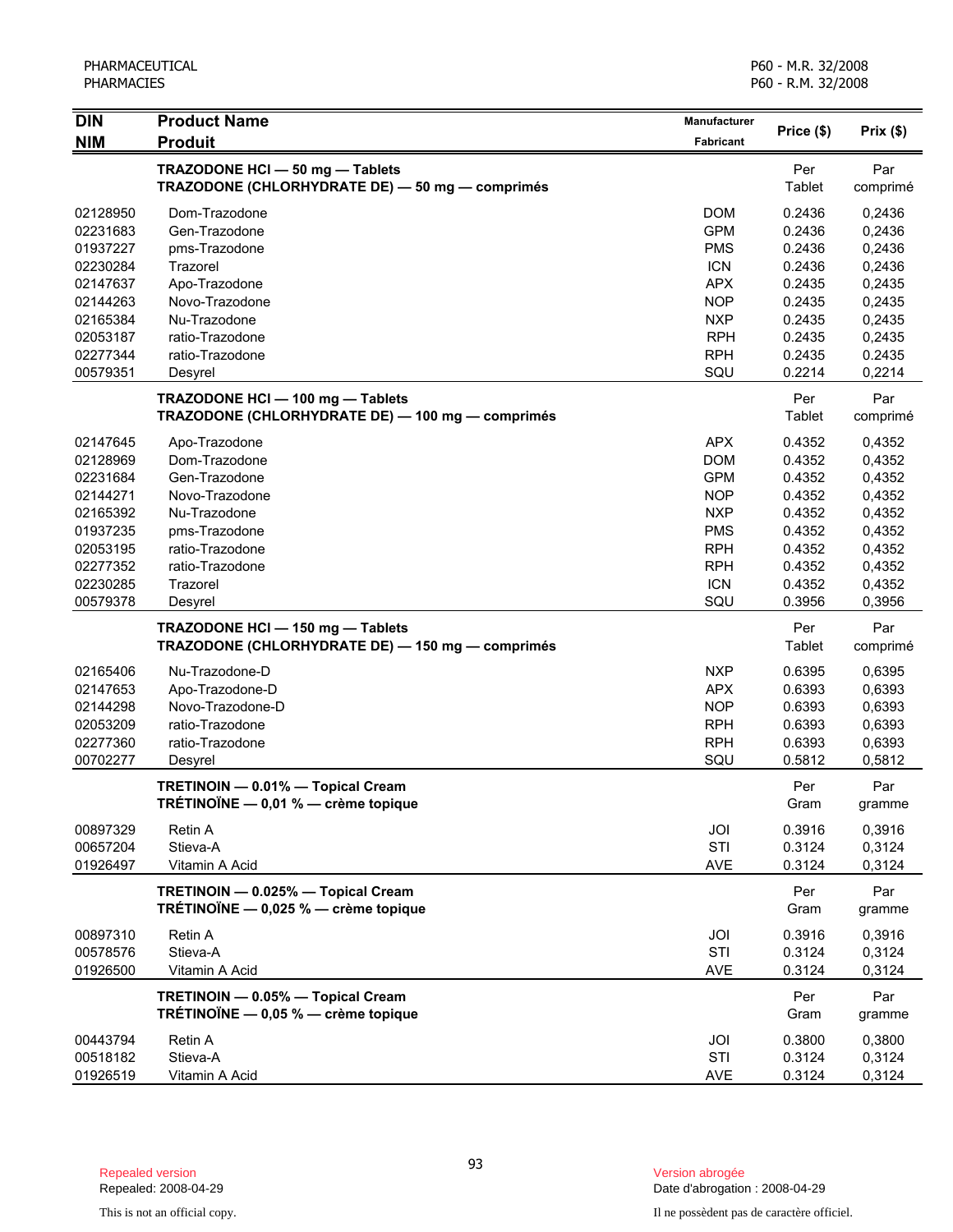| <b>DIN</b>                       | <b>Product Name</b>                                                                                                  | Manufacturer             | Price (\$)                 | Prix(\$)                   |
|----------------------------------|----------------------------------------------------------------------------------------------------------------------|--------------------------|----------------------------|----------------------------|
| <b>NIM</b>                       | <b>Produit</b>                                                                                                       | <b>Fabricant</b>         |                            |                            |
|                                  | TRETINOIN - 0.1% - Topical Cream<br>TRÉTINOÏNE - 0,1 % - crème topique                                               |                          | Per<br>Gram                | Par<br>gramme              |
| 00870021<br>00662348             | Retin A<br>Stieva-A Forte                                                                                            | JOI<br>STI               | 0.3916<br>0.3124           | 0.3916<br>0,3124           |
| 01926527                         | Vitamin A Acid                                                                                                       | <b>AVE</b>               | 0.3124                     | 0,3124                     |
|                                  | TRETINOIN - 0.01% - Topical Gel<br>TRÉTINOÏNE $-$ 0,01 % $-$ gel topique                                             |                          | Per<br>Gram                | Par<br>gramme              |
| 00870013<br>00587958             | Retin A<br>Stieva-A                                                                                                  | JOI<br>STI               | 0.3800<br>0.3124           | 0,3800<br>0,3124           |
| 01926462                         | Vitamin A Acid                                                                                                       | <b>AVE</b>               | 0.3124                     | 0,3124                     |
|                                  | TRETINOIN - 0.025% - Topical Gel<br>TRÉTINOÏNE $-$ 0,025 % $-$ gel topique                                           |                          | Per<br>Gram                | Par<br>gramme              |
| 00443816                         | Retin A                                                                                                              | JOI                      | 0.3800                     | 0,3800                     |
| 00587966                         | Stieva-A                                                                                                             | STI                      | 0.3124                     | 0,3124                     |
| 01926470                         | Vitamin A Acid                                                                                                       | <b>AVE</b>               | 0.3124                     | 0,3124                     |
|                                  | TRETINOIN - 0.05% - Topical Gel<br>TRÉTINOÏNE $-$ 0,05 % $-$ gel topique                                             |                          | Per<br>Gram                | Par<br>gramme              |
| 00641863                         | Stieva-A                                                                                                             | STI                      | 0.3124                     | 0,3124                     |
| 01926489                         | Vitamin A Acid                                                                                                       | <b>AVE</b>               | 0.3124                     | 0,3124                     |
|                                  | TRIAMCINOLONE ACETONIDE - 10 mg/mL - Injection<br>TRIAMCINOLONE (ACÉTONIDE DE) - 10 mg/ml - injection                |                          | Per mL                     | Par ml                     |
| 01999761<br>02229540             | Kenalog-10<br>Triamcinolone                                                                                          | <b>WSQ</b><br>SDZ        | 3.2318<br>2.8446           | 3,2318<br>2,8446           |
|                                  | TRIAMCINOLONE ACETONIDE - 40 mg/mL - Injection<br>TRIAMCINOLONE (ACÉTONIDE DE) - 40 mg/ml - injection                |                          |                            |                            |
|                                  |                                                                                                                      |                          | Per mL                     | Par ml                     |
| 01999869<br>02229550             | Kenalog-40<br>Triamcinolone                                                                                          | <b>WSQ</b><br>SDZ        | 7.5020<br>6.3800           | 7,5020<br>6,3800           |
|                                  | TRIAMTERENE/HYDROCHLOROTHIAZIDE - 50 mg/25 mg - Tablets<br>TRIAMTÉRÉNE/HYDROCHLOROTHIAZIDE - 50 mg/25 mg - comprimés |                          | Per<br>Tablet              | Par<br>comprimé            |
| 00441775                         | Apo-Triazide                                                                                                         | <b>APX</b>               | 0.0669                     | 0,0669                     |
| 00865532<br>00532657             | Nu-Triazide<br>Novo-Triamzide                                                                                        | <b>NXP</b><br><b>NOP</b> | 0.0669<br>0.0608           | 0,0669<br>0,0608           |
|                                  | TRIAZOLAM - 0.125 mg - Tablets<br>TRIAZOLAM - 0,125 mg - comprimés                                                   |                          | Per<br>Tablet              | Par<br>comprimé            |
| 00808563<br>01995227             | Apo-Triazo<br>Gen-Triazolam                                                                                          | <b>APX</b><br><b>GPM</b> | 0.1300<br>0.1300           | 0,1300<br>0,1300           |
|                                  | TRIAZOLAM - 0.25 mg - Tablets<br>TRIAZOLAM - 0,25 mg - comprimés                                                     |                          | Per<br>Tablet              | Par<br>comprimé            |
| 00808571<br>01913506<br>00443158 | Apo-Triazo<br>Gen-Triazolam<br>Halcion                                                                               | APX<br><b>GPM</b><br>PFI | 0.2300<br>0.2295<br>0.2274 | 0,2300<br>0,2295<br>0,2274 |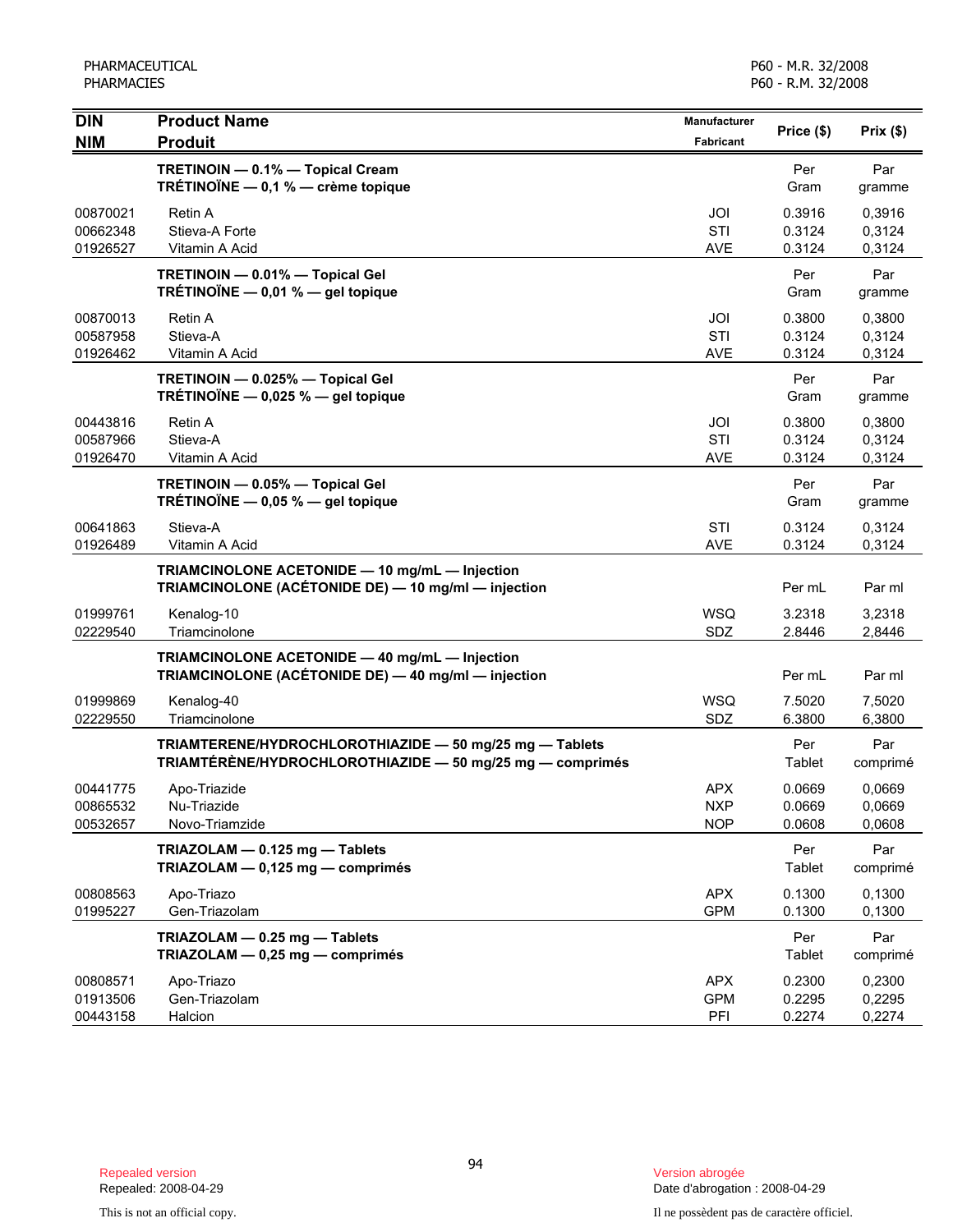| <b>DIN</b>           | <b>Product Name</b>                                                                  | Manufacturer             | Price (\$)       | Prix(\$)         |
|----------------------|--------------------------------------------------------------------------------------|--------------------------|------------------|------------------|
| <b>NIM</b>           | <b>Produit</b>                                                                       | Fabricant                |                  |                  |
|                      | TRIFLURIDINE - 1% - Ophthalmic Solution                                              |                          |                  |                  |
|                      | TRIFLURIDINE - 1 % - solution ophtalmique                                            |                          | Per mL           | Par ml           |
| 00687456             | Viroptic                                                                             | <b>BWE</b>               | 3.3426           | 3,3426           |
| 02248529             | Sandoz Trifluridine                                                                  | SDZ                      | 3.2667           | 3,2667           |
|                      | TRIMEBUTINE - 200 mg - Tablets                                                       |                          | Per              | Par              |
|                      | TRIMÉBUTINE - 200 mg - comprimés                                                     |                          | Tablet           | comprimé         |
| 00803499             | Modulon                                                                              | <b>AXC</b>               | 0.6952           | 0,6952           |
| 02245664             | Apo-Trimebutine                                                                      | <b>APX</b>               | 0.5560           | 0,5560           |
|                      | TRIMETHOPRIM/SULFAMETHOXAZOLE - 40 mg/200 mg per 5 mL                                |                          |                  |                  |
|                      | - Oral Suspension<br>TRIMÉTHOPRIME/SULFAMÉTHOXAZOLE - 40 mg/200 mg par 5 ml -        |                          |                  |                  |
|                      | suspension orale                                                                     |                          | Per mL           | Par ml           |
| 00272485             | <b>Bactrim</b>                                                                       | <b>HLR</b>               | 0.0219           | 0,0219           |
| 00865753             | Nu-Cotrimox                                                                          | <b>NXP</b>               | 0.0219           | 0,0219           |
| 00726540             | Novo-Trimel                                                                          | <b>NOP</b>               | 0.0218           | 0,0218           |
|                      | TRIMETHOPRIM/SULFAMETHOXAZOLE - 80 mg/400 mg - Tablets                               |                          | Per              | Par              |
|                      | TRIMÉTHOPRIME/SULFAMÉTHOXAZOLE - 80 mg/400 mg - comprimés                            |                          | Tablet           | comprimé         |
| 00272469             | <b>Bactrim</b>                                                                       | <b>HLR</b>               | 0.1601           | 0,1601           |
| 00865710             | Nu-Cotrimox                                                                          | <b>NXP</b>               | 0.0531           | 0,0531           |
| 00445274             | Apo-Sulfatrim                                                                        | <b>APX</b>               | 0.0530           | 0,0530           |
| 00510637             | Novo-Trimel                                                                          | <b>NOP</b>               | 0.0530           | 0,0530           |
|                      | TRIMETHOPRIM/SULFAMETHOXAZOLE - 160 mg/800 mg - Tablets                              |                          | Per              | Par              |
|                      | TRIMÉTHOPRIME/SULFAMÉTHOXAZOLE - 160 mg/800 mg - comprimés                           |                          | Tablet           | comprimé         |
| 00371823             | <b>Bactrim DS</b>                                                                    | <b>HLR</b>               | 0.2867           | 0,2867           |
| 00865729             | Nu-Cotrimox DS                                                                       | <b>NXP</b>               | 0.1344           | 0,1344           |
| 00445282<br>00510645 | Apo-Sulfatrim DS<br>Novo-Trimel DS                                                   | <b>APX</b><br><b>NOP</b> | 0.1343<br>0.1343 | 0,1343<br>0,1343 |
|                      |                                                                                      |                          |                  |                  |
|                      | TRIMETHOPRIM SULFATE/POLYMYXIN B SULFATE - 1 mg/10,000 U/mL<br>- Ophthalmic Solution |                          |                  |                  |
|                      | TRIMÉTHOPRIME (SULFATE DE)/POLYMYXINE B (SULFATE DE) -                               |                          |                  |                  |
|                      | 1 mg/10 000 U/ml - solution ophtalmique                                              |                          | Per mL           | Par ml           |
| 02011956             | Polytrim                                                                             | ALL                      | 2.7896           | 2,7896           |
| 02240363             | pms-Polytrimethoprim                                                                 | <b>PMS</b>               | 0.7293           | 0,7293           |
|                      | TRIMIPRAMINE - 25 mg - Tablets                                                       |                          | Per              | Par              |
|                      | TRIMIPRAMINE - 25 mg - comprimés                                                     |                          | Tablet           | comprimé         |
| 00740802             | Apo-Trimip                                                                           | <b>APX</b>               | 0.1144           | 0,1144           |
| 02020602             | Nu-Trimipramine                                                                      | <b>NXP</b>               | 0.1144           | 0,1144           |
|                      | TRIMIPRAMINE - 50 mg - Tablets                                                       |                          | Per              | Par              |
|                      | TRIMIPRAMINE - 50 mg - comprimés                                                     |                          | <b>Tablet</b>    | comprimé         |
| 01926330             | Surmontil                                                                            | <b>AVE</b>               | 0.6292           | 0,6292           |
| 00740810             | Apo-Trimip                                                                           | <b>APX</b>               | 0.2199           | 0,2199           |
| 02020610             | Nu-Trimipramine                                                                      | <b>NXP</b>               | 0.2199           | 0,2199           |

Date d'abrogation : 2008-04-29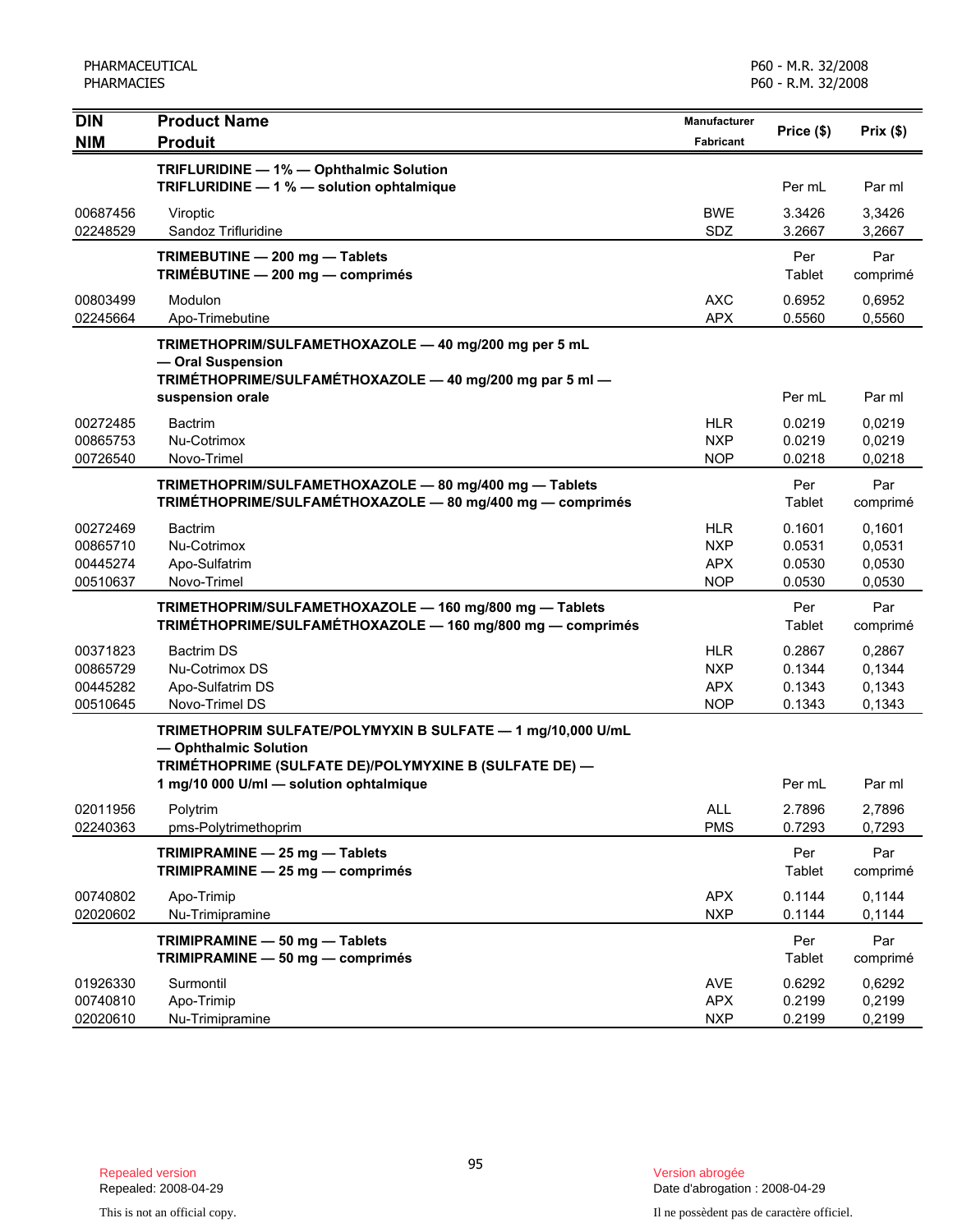| <b>DIN</b>                                   | <b>Product Name</b>                                                                                                                                                                                                                                                                           | Manufacturer                                         | Price (\$)                           | Prix(\$)                             |
|----------------------------------------------|-----------------------------------------------------------------------------------------------------------------------------------------------------------------------------------------------------------------------------------------------------------------------------------------------|------------------------------------------------------|--------------------------------------|--------------------------------------|
| <b>NIM</b>                                   | <b>Produit</b>                                                                                                                                                                                                                                                                                | Fabricant                                            |                                      |                                      |
|                                              | TRIMIPRAMINE - 100 mg - Tablets<br>TRIMIPRAMINE - 100 mg - comprimés                                                                                                                                                                                                                          |                                                      | Per<br>Tablet                        | Par<br>comprimé                      |
| 00740829<br>02020629                         | Apo-Trimip<br>Nu-Trimipramine                                                                                                                                                                                                                                                                 | <b>APX</b><br><b>NXP</b>                             | 0.3760<br>0.3760                     | 0,3760<br>0,3760                     |
|                                              | TRIPROLIDINE HCI/PSEUDOEPHEDRINE HCI/CODEINE PHOSPHATE<br>$-2$ mg/30 mg/10 mg per 5 mL $-$ Syrup<br>TRIPROLIDINE (CHLORHYDRATE DE)/PSEUDOÉPHÉDRINE<br>(CHLORHYDRATE DE)/CODÉINE (PHOSPHATE DE) - 2 mg/30 mg/10 mg<br>par 5 ml - sirop                                                         |                                                      | Per mL                               | Par ml                               |
| 00068594<br>02169126                         | CoActifed<br>ratio-Cotridin                                                                                                                                                                                                                                                                   | <b>GSK</b><br><b>RPH</b>                             | 0.0987<br>0.0574                     | 0,0987<br>0,0574                     |
|                                              | <b>TRIPROLIDINE HCI/PSEUDOEPHEDRINE HCI/GUAIFENESIN/CODEINE</b><br>PHOSPHATE - 2 mg/30 mg/100 mg/10 mg per 5 mL - Expectorant<br>TRIPROLIDINE (CHLORHYDRATE DE)/PSEUDOÉPHÉDRINE<br>(CHLORHYDRATE DE)/GUAIFÉNÉSINE/CODÉINE (PHOSPHATE DE) — 2 mg/<br>30 mg/100 mg/10 mg par 5 ml - expectorant |                                                      | Per mL                               | Par ml                               |
| 00068756<br>02053403                         | CoActifed<br>ratio-Cotridin                                                                                                                                                                                                                                                                   | <b>GSK</b><br><b>RPH</b>                             | 0.1082<br>0.0640                     | 0.1082<br>0,0640                     |
|                                              | L-TRYPTOPHAN - 500 mg - Capsules<br>L-TRYPTOPHANE - 500 mg - capsules                                                                                                                                                                                                                         |                                                      | Per<br>Capsule                       | Par<br>capsule                       |
| 00718149<br>02248540<br>02241023<br>02240334 | Tryptan<br>Apo-Tryptophan<br>pms-Tryptophan<br>ratio-Tryptophan                                                                                                                                                                                                                               | <b>ICN</b><br><b>APX</b><br><b>PMS</b><br><b>RPH</b> | 0.7125<br>0.5486<br>0.5486<br>0.5486 | 0,7125<br>0,5486<br>0,5486<br>0,5486 |
|                                              | L-TRYPTOPHAN - 500 mg - Tablets<br>L-TRYPTOPHANE - 500 mg - comprimés                                                                                                                                                                                                                         |                                                      | Per<br>Tablet                        | Par<br>comprimé                      |
| 02029456<br>02248538<br>02240445<br>02240333 | Tryptan<br>Apo-Tryptophan<br>pms-Tryptophan<br>ratio-Tryptophan                                                                                                                                                                                                                               | <b>ICN</b><br><b>APX</b><br><b>PMS</b><br><b>RPH</b> | 0.7125<br>0.5486<br>0.5486<br>0.5486 | 0,7125<br>0,5486<br>0,5486<br>0,5486 |
|                                              | L-TRYPTOPHAN $-1$ g - Tablets<br>L-TRYPTOPHANE $- 1 g$ - comprimés                                                                                                                                                                                                                            |                                                      | Per<br>Tablet                        | Par<br>comprimé                      |
| 00654531<br>02248539<br>02230202<br>02237250 | Tryptan<br>Apo-Tryptophan<br>pms-Tryptophan<br>ratio-Tryptophan                                                                                                                                                                                                                               | <b>ICN</b><br><b>APX</b><br><b>PMS</b><br><b>RPH</b> | 1.4251<br>0.9876<br>0.9876<br>0.9876 | 1,4251<br>0,9876<br>0,9876<br>0,9876 |
|                                              | URSODIOL - 250 mg - Tablets<br>URSODIOL - 250 mg - comprimés                                                                                                                                                                                                                                  |                                                      | Per<br>Tablet                        | Par<br>comprimé                      |
| 02238984<br>02273497                         | Urso<br>pms-Ursodiol C                                                                                                                                                                                                                                                                        | <b>AXC</b><br><b>PMS</b>                             | 1.4378<br>0.9499                     | 1,4378<br>0,9499                     |
|                                              | URSODIOL - 500 mg - Tablets<br>URSODIOL - 500 mg - comprimés                                                                                                                                                                                                                                  |                                                      | Per<br>Tablet                        | Par<br>comprimé                      |
| 02245894<br>02273500                         | Urso<br>pms-Ursodiol C                                                                                                                                                                                                                                                                        | <b>AXC</b><br><b>PMS</b>                             | 2.7027<br>1.8018                     | 2,7027<br>1,8018                     |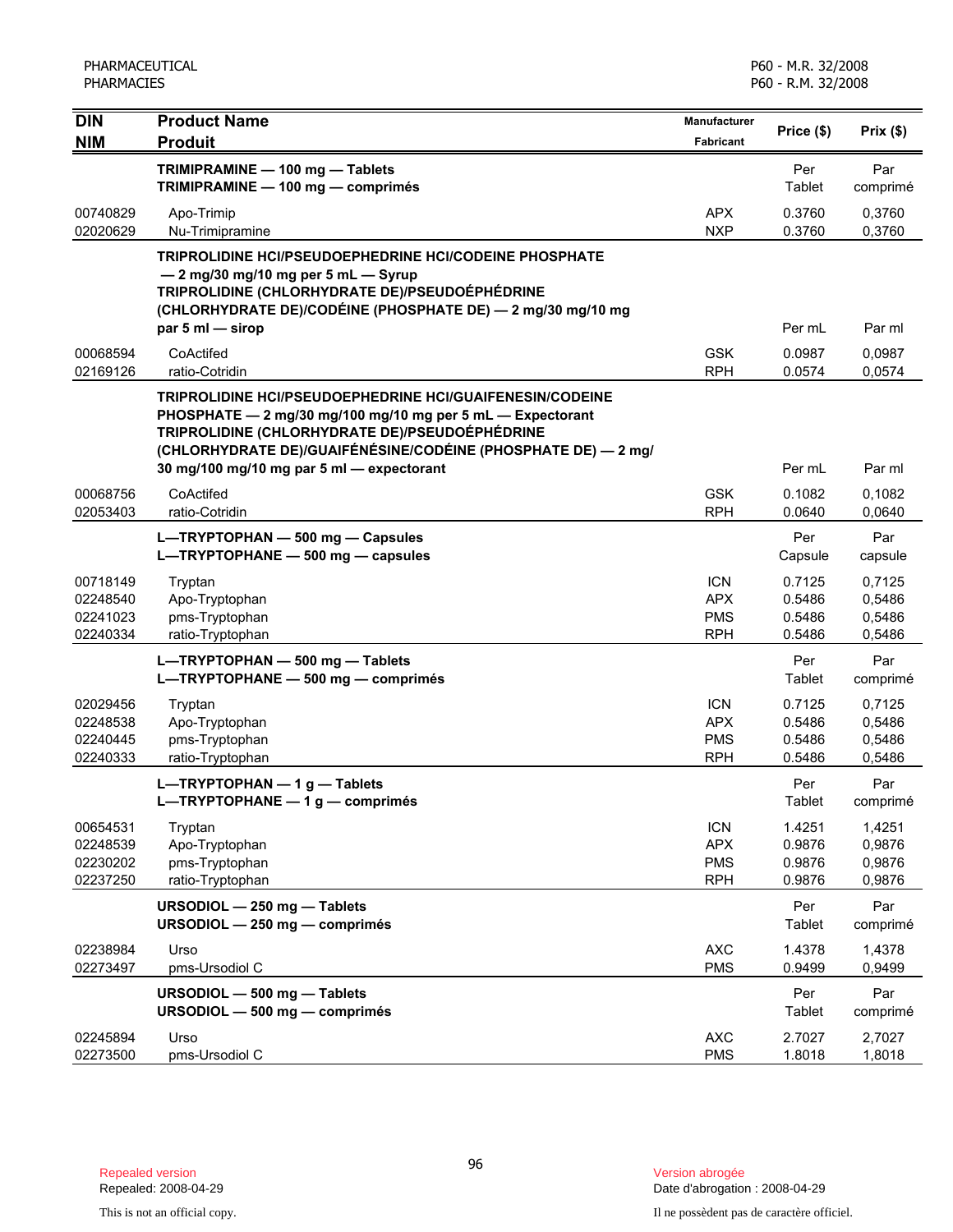| <b>DIN</b>           | <b>Product Name</b>                                                         | Manufacturer             | Price (\$)       | Prix(\$)         |
|----------------------|-----------------------------------------------------------------------------|--------------------------|------------------|------------------|
| <b>NIM</b>           | <b>Produit</b>                                                              | Fabricant                |                  |                  |
|                      | VALPROIC ACID - 250 mg - Capsules<br>VALPROÏQUE (ACIDE) - 250 mg - capsules |                          | Per<br>Capsule   | Par<br>capsule   |
| 00443840             | Depakene                                                                    | ABB                      | 0.4854           | 0,4854           |
| 02231030             | Dom-Valproic Acid                                                           | <b>DOM</b>               | 0.2843           | 0,2843           |
| 02184648             | Gen-Valproic                                                                | <b>GPM</b>               | 0.2843           | 0,2843           |
| 02230768             | pms-Valproic Acid                                                           | <b>PMS</b>               | 0.2843           | 0,2843           |
| 02238048             | Apo-Valproic                                                                | <b>APX</b>               | 0.2842           | 0,2842           |
| 02100630             | Novo-Valproic                                                               | <b>NOP</b>               | 0.2842           | 0,2842           |
| 02237830             | Nu-Valproic                                                                 | <b>NXP</b>               | 0.2842           | 0,2842           |
| 02140047             | ratio-Valproic                                                              | <b>RPH</b>               | 0.2842           | 0,2842           |
| 02239714             | Sandoz Valproic                                                             | SDZ                      | 0.2842           | 0,2842           |
|                      | VALPROIC ACID - 500 mg - Enteric Coated Capsules                            |                          | Per              | Par              |
|                      | VALPROÏQUE (ACIDE) - 500 mg - capsules à enrobage entérosoluble             |                          | Capsule          | capsule          |
| 00507989             | Depakene                                                                    | ABB                      | 0.9709           | 0,9709           |
| 02231031             | Dom-Valproic Acid E.C.                                                      | <b>DOM</b>               | 0.5717           | 0,5717           |
| 02218321             | Novo-Valproic                                                               | <b>NOP</b>               | 0.5717           | 0,5717           |
| 02229628             | pms-Valproic Acid E.C.                                                      | <b>PMS</b>               | 0.5717           | 0,5717           |
| 02140055             | ratio-Valproic                                                              | <b>RPH</b>               | 0.5717           | 0,5717           |
| 02239713             | Sandoz Valproic                                                             | SDZ                      | 0.5717           | 0,5717           |
|                      | VALPROIC ACID - 250 mg/5 mL - Syrup                                         |                          |                  |                  |
|                      | VALPROÏQUE (ACIDE) - 250 mg/5 ml - sirop                                    |                          | Per mL           | Par ml           |
| 00443832             | Depakene                                                                    | ABB                      | 0.1079           | 0,1079           |
| 02236807             | pms-Valproic Acid                                                           | <b>PMS</b>               | 0.0757           | 0,0757           |
| 02238370             | Apo-Valproic                                                                | <b>APX</b>               | 0.0635           | 0,0635           |
| 02140063             | ratio-Valproic                                                              | <b>RPH</b>               | 0.0635           | 0,0635           |
|                      | VENLAFAXINE - 37.5 mg - Capsules                                            |                          | Per              | Par              |
|                      | VENLAFAXINE - 37,5 mg - capsules                                            |                          | Capsule          | capsule          |
| 02237279             | <b>Effexor XR</b>                                                           | <b>WAY</b>               | 0.9508           | 0,9508           |
| 02275023             | Novo-Venlafaxine XR                                                         | <b>NOP</b>               | 0.6467           | 0,6467           |
|                      | VENLAFAXINE - 75 mg - Capsules                                              |                          | Per              | Par              |
|                      | VENLAFAXINE - 75 mg - capsules                                              |                          | Capsule          | capsule          |
|                      |                                                                             |                          |                  |                  |
| 02237280<br>02275031 | <b>Effexor XR</b><br>Novo-Venlafaxine XR                                    | <b>WAY</b><br><b>NOP</b> | 1.9015<br>1.2934 | 1,9015<br>1,2934 |
|                      |                                                                             |                          |                  |                  |
|                      | VENLAFAXINE - 150 mg - Capsules                                             |                          | Per              | Par              |
|                      | VENLAFAXINE - 150 mg - capsules                                             |                          | Capsule          | capsule          |
| 02237282             | Effexor XR                                                                  | <b>WAY</b>               | 2.0074           | 2,0074           |
| 02275058             | Novo-Venlafaxine XR                                                         | <b>NOP</b>               | 1.3656           | 1,3656           |
|                      | VERAPAMIL HCI - 120 mg - Sustained Release Tablets                          |                          |                  |                  |
|                      | VERAPAMIL (CHLORHYDRATE DE) - 120 mg - comprimés à libération               |                          | Per              | Par              |
|                      | progressive                                                                 |                          | Tablet           | comprimé         |
| 01907123             | <b>Isoptin SR</b>                                                           | ABB                      | 1.2226           | 1,2226           |
| 02246893             | Apo-Verap SR                                                                | <b>APX</b>               | 0.7590           | 0,7590           |
| 02210347             | Gen-Verapamil                                                               | <b>GPM</b>               | 0.7590           | 0,7590           |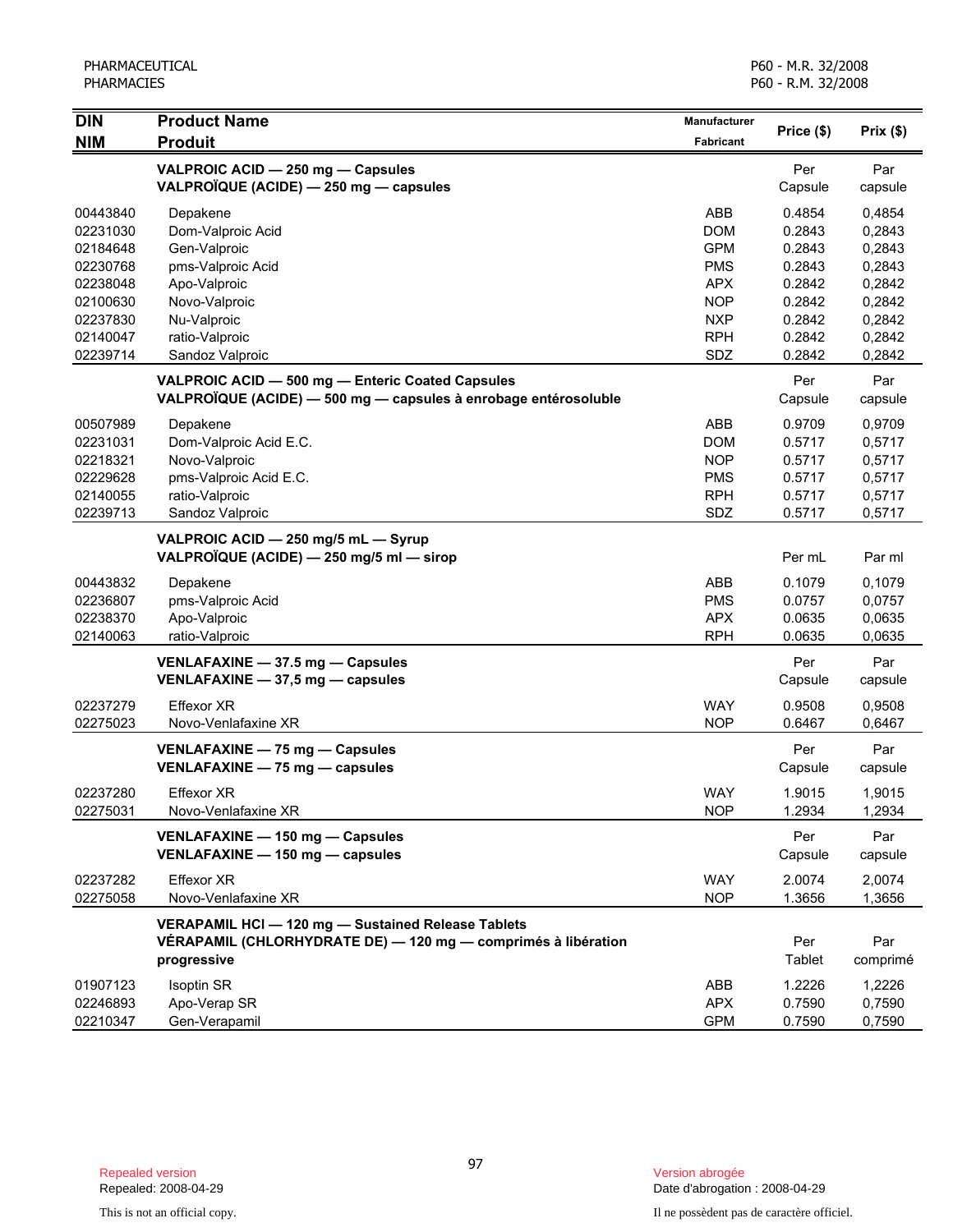| <b>DIN</b>           | <b>Product Name</b>                                                                                                 | Manufacturer             | Price (\$)       | Prix(\$)         |
|----------------------|---------------------------------------------------------------------------------------------------------------------|--------------------------|------------------|------------------|
| <b>NIM</b>           | <b>Produit</b>                                                                                                      | Fabricant                |                  |                  |
|                      | VERAPAMIL HCI - 180 mg - Sustained Release Tablets                                                                  |                          |                  |                  |
|                      | VÉRAPAMIL (CHLORHYDRATE DE) - 180 mg - comprimés à libération                                                       |                          | Per              | Par              |
|                      | progressive                                                                                                         |                          | Tablet           | comprimé         |
| 01934317             | Isoptin SR                                                                                                          | ABB                      | 1.3807           | 1,3807           |
| 02246894<br>02210355 | Apo-Verap SR<br>Gen-Verapamil                                                                                       | <b>APX</b><br><b>GPM</b> | 0.7214<br>0.7214 | 0,7214<br>0,7214 |
|                      |                                                                                                                     |                          |                  |                  |
|                      | VERAPAMIL HCI - 240 mg - Sustained Release Tablets<br>VÉRAPAMIL (CHLORHYDRATE DE) - 240 mg - comprimés à libération |                          | Per              | Par              |
|                      | progressive                                                                                                         |                          | Tablet           | comprimé         |
| 00742554             | Isoptin SR                                                                                                          | ABB                      | 1.8412           | 1,8412           |
| 02246895             | Apo-Verap SR                                                                                                        | <b>APX</b>               | 0.9592           | 0,9592           |
| 02210363             | Gen-Verapamil                                                                                                       | <b>GPM</b>               | 0.9592           | 0,9592           |
| 02211920             | Novo-Veramil SR                                                                                                     | <b>NOP</b>               | 0.9592           | 0,9592           |
| 02237791             | pms-Verapamil SR                                                                                                    | <b>PMS</b>               | 0.9592           | 0,9592           |
|                      | VERAPAMIL HCI - 80 mg - Tablets                                                                                     |                          | Per              | Par              |
|                      | VÉRAPAMIL (CHLORHYDRATE DE) - 80 mg - comprimés                                                                     |                          | Tablet           | comprimé         |
| 00782483             | Apo-Verap                                                                                                           | <b>APX</b>               | 0.3009           | 0,3009           |
| 00554316             | Isoptin                                                                                                             | ABB                      | 0.3009           | 0,3009           |
| 02237921             | Gen-Verapamil                                                                                                       | <b>GPM</b>               | 0.3009           | 0,3009           |
| 00886033             | Nu-Verap                                                                                                            | <b>NXP</b>               | 0.3009           | 0,3009           |
|                      | VERAPAMIL HCI - 120 mg - Tablets                                                                                    |                          | Per              | Par              |
|                      | VÉRAPAMIL (CHLORHYDRATE DE) — 120 mg — comprimés                                                                    |                          | Tablet           | comprimé         |
| 00782491             | Apo-Verap                                                                                                           | <b>APX</b>               | 0.4675           | 0,4675           |
| 00554324             | Isoptin                                                                                                             | ABB                      | 0.4675           | 0,4675           |
| 02237922             | Gen-Verapamil                                                                                                       | <b>GPM</b>               | 0.4675           | 0,4675           |
| 00886041             | Nu-Verap                                                                                                            | <b>NXP</b>               | 0.4675           | 0,4675           |
|                      | WARFARIN SODIUM - 1 mg - Tablets                                                                                    |                          | Per              | Par              |
|                      | WARFARINE SODIQUE - 1 mg - comprimés                                                                                |                          | Tablet           | comprimé         |
| 01918311             | Coumadin                                                                                                            | SQU                      | 0.3266           | 0,3266           |
| 02242680             | Taro-Warfarin                                                                                                       | <b>TAR</b>               | 0.2178           | 0,2178           |
| 02242924             | Apo-Warfarin                                                                                                        | <b>APX</b>               | 0.1960           | 0,1960           |
| 02244462<br>02265273 | Gen-Warfarin<br>Novo-Warfarin                                                                                       | <b>GPM</b><br><b>NOP</b> | 0.1960<br>0.1960 | 0,1960<br>0,1960 |
|                      |                                                                                                                     |                          |                  |                  |
|                      | WARFARIN SODIUM - 2 mg - Tablets<br><b>WARFARINE SODIQUE - 2 mg - comprimés</b>                                     |                          | Per<br>Tablet    | Par<br>comprimé  |
|                      |                                                                                                                     |                          |                  |                  |
| 01918338             | Coumadin                                                                                                            | SQU                      | 0.3454           | 0,3454           |
| 02242681<br>02242925 | Taro-Warfarin<br>Apo-Warfarin                                                                                       | <b>TAR</b><br><b>APX</b> | 0.2304<br>0.2074 | 0,2304<br>0,2074 |
| 02244463             | Gen-Warfarin                                                                                                        | <b>GPM</b>               | 0.2074           | 0,2074           |
| 02265281             | Novo-Warfarin                                                                                                       | <b>NOP</b>               | 0.2074           | 0,2074           |
|                      | WARFARIN SODIUM - 2.5 mg - Tablets                                                                                  |                          | Per              | Par              |
|                      | WARFARINE SODIQUE - 2.5 mg - comprimés                                                                              |                          | Tablet           | comprimé         |
| 01918346             | Coumadin                                                                                                            | SQU                      | 0.2766           | 0,2766           |
| 02242682             | Taro-Warfarin                                                                                                       | <b>TAR</b>               | 0.1845           | 0,1845           |
| 02242926             | Apo-Warfarin                                                                                                        | <b>APX</b>               | 0.1660           | 0,1660           |
| 02244464             | Gen-Warfarin                                                                                                        | <b>GPM</b>               | 0.1660           | 0,1660           |
| 02265303             | Novo-Warfarin                                                                                                       | <b>NOP</b>               | 0.1660           | 0,1660           |

Date d'abrogation : 2008-04-29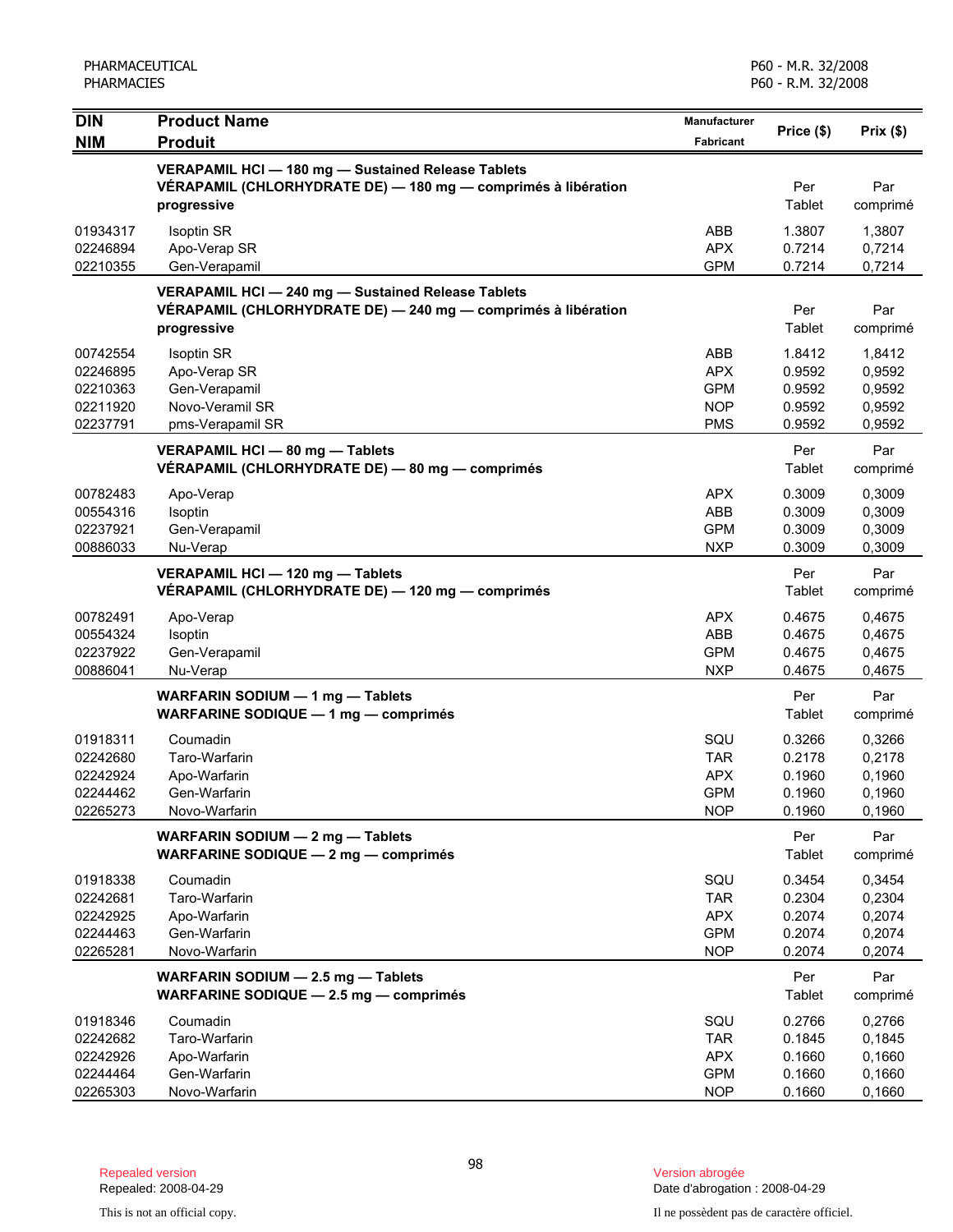| <b>DIN</b> | <b>Product Name</b>                                     | Manufacturer     | Price (\$) | Prix(\$)                 |
|------------|---------------------------------------------------------|------------------|------------|--------------------------|
| <b>NIM</b> | <b>Produit</b>                                          | <b>Fabricant</b> |            |                          |
|            | WARFARIN SODIUM - 3 mg - Tablets                        |                  | Per        | Par                      |
|            | WARFARINE SODIQUE - 3 mg - comprimés                    |                  | Tablet     | comprimé                 |
| 02240205   | Coumadin                                                | SQU              | 0.4283     | 0,4283                   |
| 02242683   | Taro-Warfarin                                           | <b>TAR</b>       | 0.2827     | 0,2827                   |
| 02265311   | Novo-Warfarin                                           | <b>NOP</b>       | 0.2571     | 0,2571                   |
| 02245618   | Apo-Warfarin                                            | <b>APX</b>       | 0.2570     | 0,2570                   |
| 02287498   | Gen-Warfarin                                            | <b>GPM</b>       | 0.2337     | 0,2337                   |
|            | WARFARIN SODIUM - 4 mg - Tablets                        |                  | Per        | Par                      |
|            | <b>WARFARINE SODIQUE - 4 mg - comprimés</b>             |                  | Tablet     | comprimé                 |
| 02007959   | Coumadin                                                | SQU              | 0.4283     | 0,4283                   |
| 02242684   | Taro-Warfarin                                           | <b>TAR</b>       | 0.2856     | 0,2856                   |
| 02242927   | Apo-Warfarin                                            | <b>APX</b>       | 0.2571     | 0,2571                   |
| 02244465   | Gen-Warfarin                                            | <b>GPM</b>       | 0.2571     | 0,2571                   |
| 02265338   | Novo-Warfarin                                           | <b>NOP</b>       | 0.2571     | 0,2571                   |
|            | WARFARIN SODIUM - 5 mg - Tablets                        |                  | Per        | Par                      |
|            | WARFARINE SODIQUE - 5 mg - comprimés                    |                  | Tablet     | comprimé                 |
| 01918354   | Coumadin                                                | SQU              | 0.2771     | 0,2771                   |
| 02242685   | Taro-Warfarin                                           | <b>TAR</b>       | 0.1848     | 0,1848                   |
| 02242928   | Apo-Warfarin                                            | <b>APX</b>       | 0.1663     | 0,1663                   |
| 02244466   | Gen-Warfarin                                            | <b>GPM</b>       | 0.1663     | 0,1663                   |
| 02265346   | Novo-Warfarin                                           | <b>NOP</b>       | 0.1663     | 0,1663                   |
|            | WARFARIN SODIUM - 10 mg - Tablets                       |                  | Per        | Par                      |
|            | WARFARINE SODIQUE - 10 mg - comprimés                   |                  | Tablet     | comprimé                 |
| 01918362   | Coumadin                                                | SQU              | 0.4971     | 0,4971                   |
| 02242687   | Taro-Warfarin                                           | <b>TAR</b>       | 0.3316     | 0,3316                   |
| 02242929   | Apo-Warfarin                                            | <b>APX</b>       | 0.2984     | 0,2984                   |
| 02244467   | Gen-Warfarin                                            | <b>GPM</b>       | 0.2984     | 0,2984                   |
|            | ZIDOVUDINE - 100 mg - Capsules                          |                  | Per        | Par                      |
|            | ZIDOVUDINE - 100 mg - capsules                          |                  | Capsule    | capsule                  |
| 01902660   | Retrovir                                                | <b>NVT</b>       | 1.9365     | 1,9365                   |
| 01946323   | Apo-Zidovudine                                          | <b>APX</b>       | 1.2000     | 1,2000                   |
|            | ZINC SULFATE - 10 mg - Suppositories                    |                  | Per        | Par                      |
|            | ZINC (SULFATE DE) - 10 mg - suppositoires               |                  |            | Suppository suppositoire |
| 01945920   | Anusol                                                  | PFI              | 0.4116     | 0,4116                   |
| 00621439   | Anuzinc                                                 | SIL              | 0.4079     | 0,4079                   |
|            | ZINC SULFATE MONOHYDRATE - 0.5% - Topical Ointment      |                  | Per        | Par                      |
|            | ZINC (SULFATE MONOHYDRATÉ DE) - 0,5 % - pommade topique |                  | Gram       | gramme                   |
| 01945939   | Anusol                                                  | <b>PDA</b>       | 0.1331     | 0,1331                   |
| 00621447   | Sandoz Anuzinc                                          | SDZ              | 0.1247     | 0,1247                   |